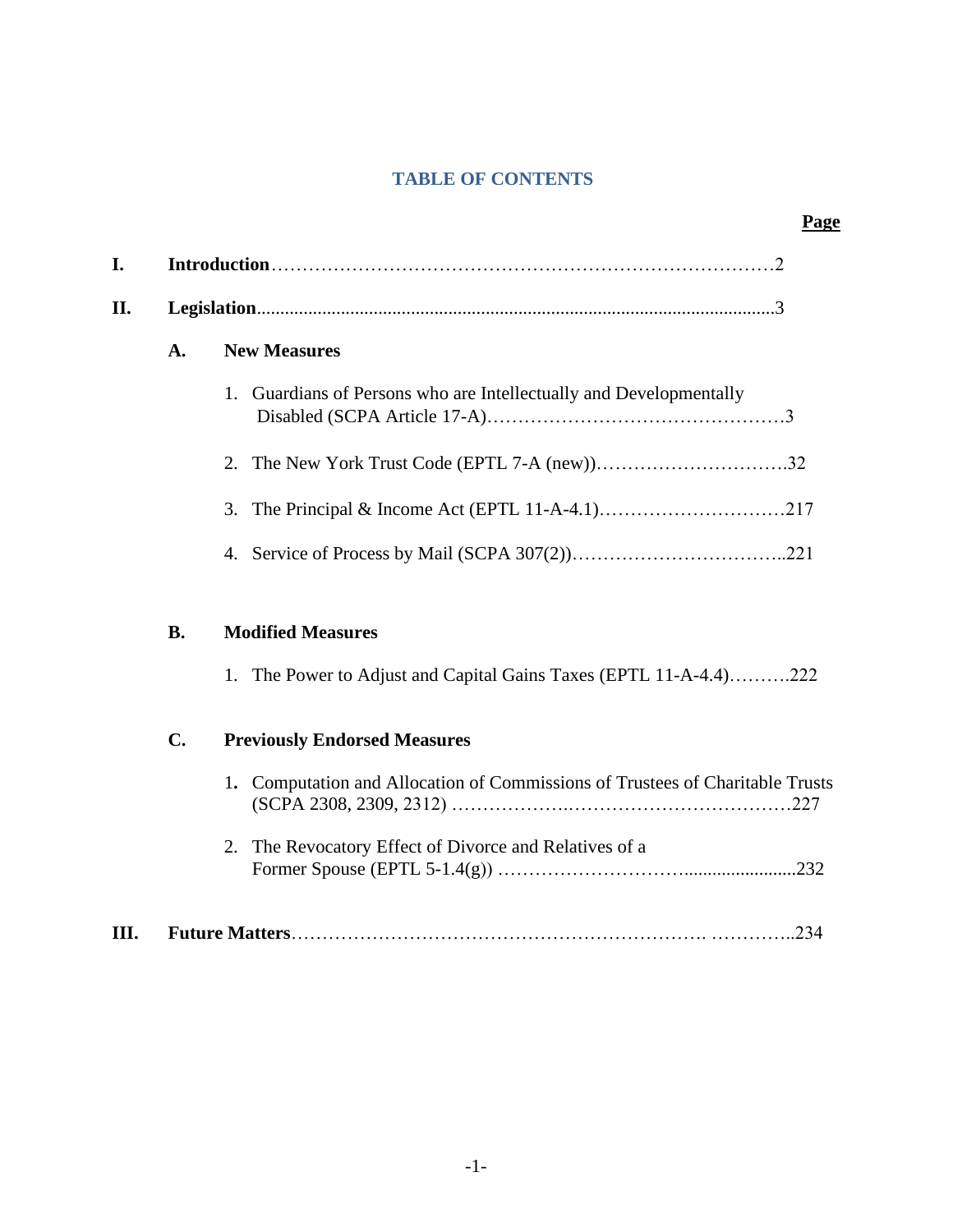### **I. Introduction**

The Surrogate's Court Advisory Committee is one of the Committees established pursuant to section 212(1)(q) of the Judiciary Law by the Chief Administrator of the Courts to assist in the execution of the functions of his office. The Committee annually recommends to the Chief Administrator proposals related to the Estates, Powers and Trusts Law, the Surrogate's Court Procedure Act and legal issues involving the practice and procedure of the Surrogate's Courts. These recommendations are based on the Committee's own studies, examination of decisional law and suggestions received from the bench and bar. In addition to recommending its own annual legislative program, the Committee reviews and comments on other pending legislative measures concerning estates, trusts and other matters (*e.g*., adoptions, guardianships) that are within the subject matter jurisdiction of the Surrogate's Courts.

During the 2019 legislative session, three of the Committee's recent legislative proposals were enacted into law. They include

- L.2019, c.352, amending EPTL 3-3.7(a) in relation to a testamentary disposition to a trustee under, or in accordance with, terms of an inter vivos trust.
- L.2019, c.529, amending CPLR 4503(a) to extend the attorney-client evidentiary privilege to lifetime trustees.
- L.2019, c.601, amending the SCPA to create rules governing the commissions of donees of powers in trust, including donees of powers during minority, identical to the existing rules governing commissions of trustees.

In this report, the Committee sets forth its legislative proposals and the other projects that are being undertaken. As part of its effort to focus its work on areas which would be of benefit to the Legislature, courts, bar and litigants, the Committee welcomes comments and suggestions. Inquiries should be submitted to:

> Hon. Renee R. Roth, Chair Surrogate's Court Advisory Committee Office of Court Administration 25 Beaver Street, Suite 1170 New York, New York 10004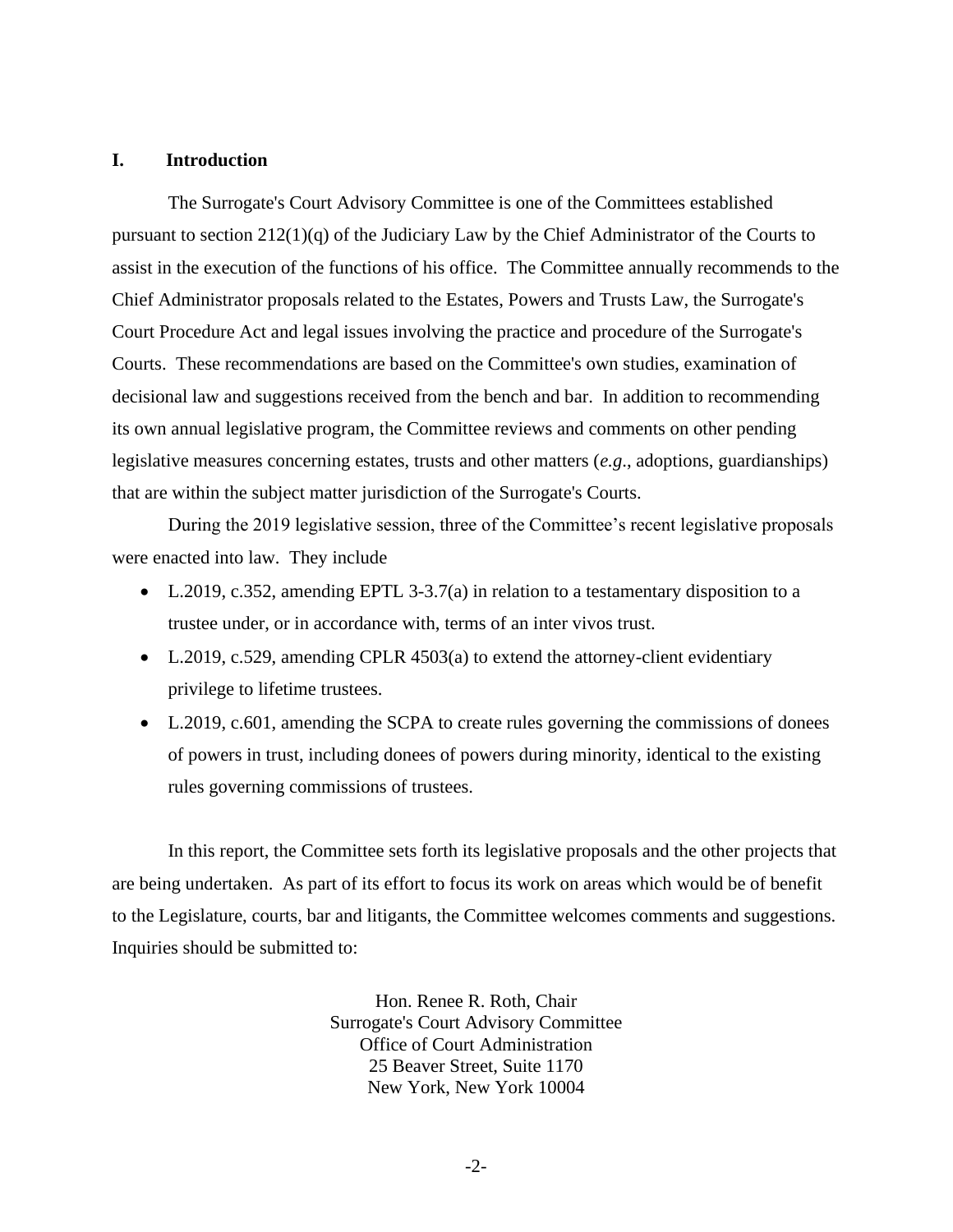## **A. New Measures**

# **1. Guardians of Persons who are Intellectually and Developmentally Disabled (SCPA Article 17-A)**

This measure would amend Article 17-A of the Surrogate's Court Procedure Act to better reflect the rights of individuals with developmental disabilities and traumatic brain injuries by removing obsolete language and addressing current legal standards of due process.

Article 17-A serves the vital purpose of ensuring that family members, or other individuals, interested in the welfare of persons who were born with intellectual disabilities or who suffered traumatic brain injuries at a young age, can be appointed guardians of the person and/or property in an inexpensive and generally more efficient manner than if they had to obtain such relief by proceeding under Article 81 of the Mental Hygiene Law.

Given the statute's significance, it is imperative that it be amended not only to modernize its clinical terminology to conform with current usage, but also to reflect today's medical knowledge regarding the capabilities of persons with intellectual disabilities. Additionally, it is critical that the statute be amended to more clearly define existing procedural requirements, while establishing new provisions that eliminate any perceived violations of due process alleged to exist under the current Federal or State statutory framework.

This measure ensures that a respondent will be represented by counsel with the right to a hearing or jury trial prior to the issuance of a guardianship order; imposes a "clear and convincing" standard as the burden of proof; and provides that a guardianship of the person will be imposed in the least restrictive means possible. In the same vein, the measure clarifies any ambiguity existing in the current statute regarding a court's authority to tailor a guardianship to specific areas of responsibility, as the evidence presented focuses on the respondent's functional abilities or limitations instead of on a simple diagnosis of a medical condition. In so doing, the amendment relieves petitioners of the burden of acquiring formulistic medical affidavits from health care providers.

Importantly, the new statutory scheme ensures that persons with intellectual disabilities may exercise the independence and self-determination of which they are capable by establishing a new standard of guardianship decision making, which promotes self-reliance to the fullest extent possible.

Finally, this measure does not place any additional administrative burdens on Surrogate's Court personnel, while providing for the uniform application of Article 17-A throughout the State by clearly defining the proper procedural framework within which these proceedings must operate.

The following will summarize key provisions of this measure: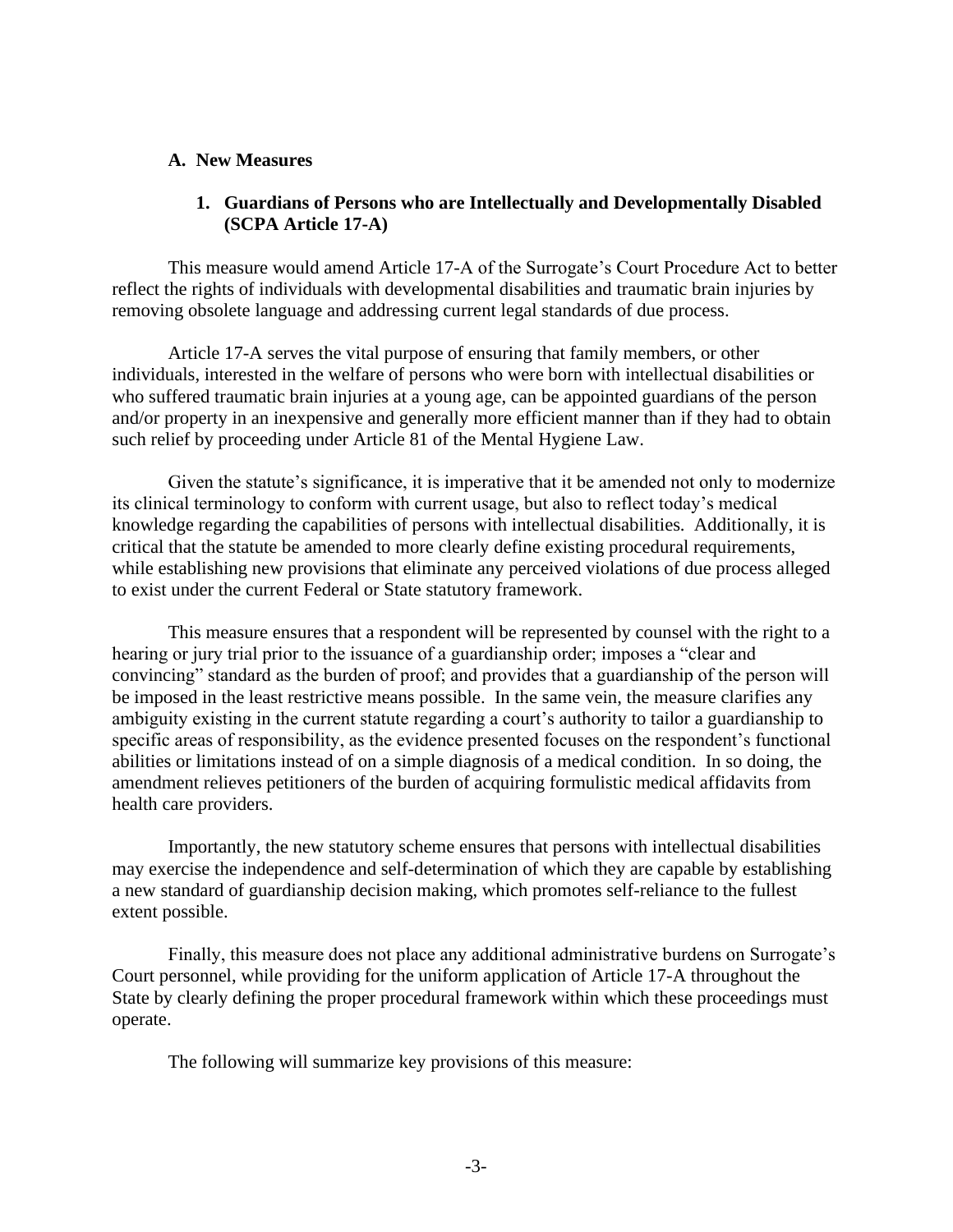◦ Section 1750 is repealed, and a new section 1750 is added to set forth new definitions of developmental disability and traumatic brain injury.

◦ Section 1750-a is amended to establish that the court may grant guardianship of individuals with developmental disabilities and traumatic brain injuries pursuant to Article 17-A. This section also establishes a clear and convincing standard as the proof required and provides that a guardianship shall be imposed in the least restrictive manner considering the individual's functional abilities.

◦ Section 1750-b is amended to add new language setting forth its applicability to health care decisions for individuals with developmental disabilities or traumatic brain injuries.

◦ Section 1751 is amended to add new language and to add a new section pertaining to venue.

◦ Section 1752 is amended to add new language and sets forth additional requirements for the contents of the petition seeking guardianship. It adds new provisions requiring the petition to contain a statement regarding the nature and extent of the individual's functional abilities, and a statement of the alternatives to guardianship considered.

◦ Section 1753 is amended to add new requirements regarding service of process and notice. It requires the court to assign counsel for the respondent upon the issuance of a citation.

◦ Section 1754 is amended to reflect new language and provides that the court shall appoint the Mental Hygiene Legal Service or other counsel to represent the respondent. It would also provide the court with discretion to appoint a guardian *ad litem* for the respondent; and that counsel assignments shall be implemented for indigent persons as provided in section 407 of the SCPA.

◦ Section 1754-a is added to set forth a decision-making standard for guardians. It requires that a guardian shall encourage self-determination and follow the expressed desires and personal values of the individual and requires the guardian to consult with the individual. If the individual's wishes are unknown, the amended statute would require the guardian to make decisions based on the best interests of the individual.

◦ Section 1755 is repealed, and a new section 1755 is added to set forth guidelines for the duration, modification and revocation of guardianship, and to set forth provisions for venue of proceedings to modify or revoke a guardianship.

◦ Sections 1756, 1757, 1758, 1760 and 1761 are amended to add new language; and section 1759 is repealed.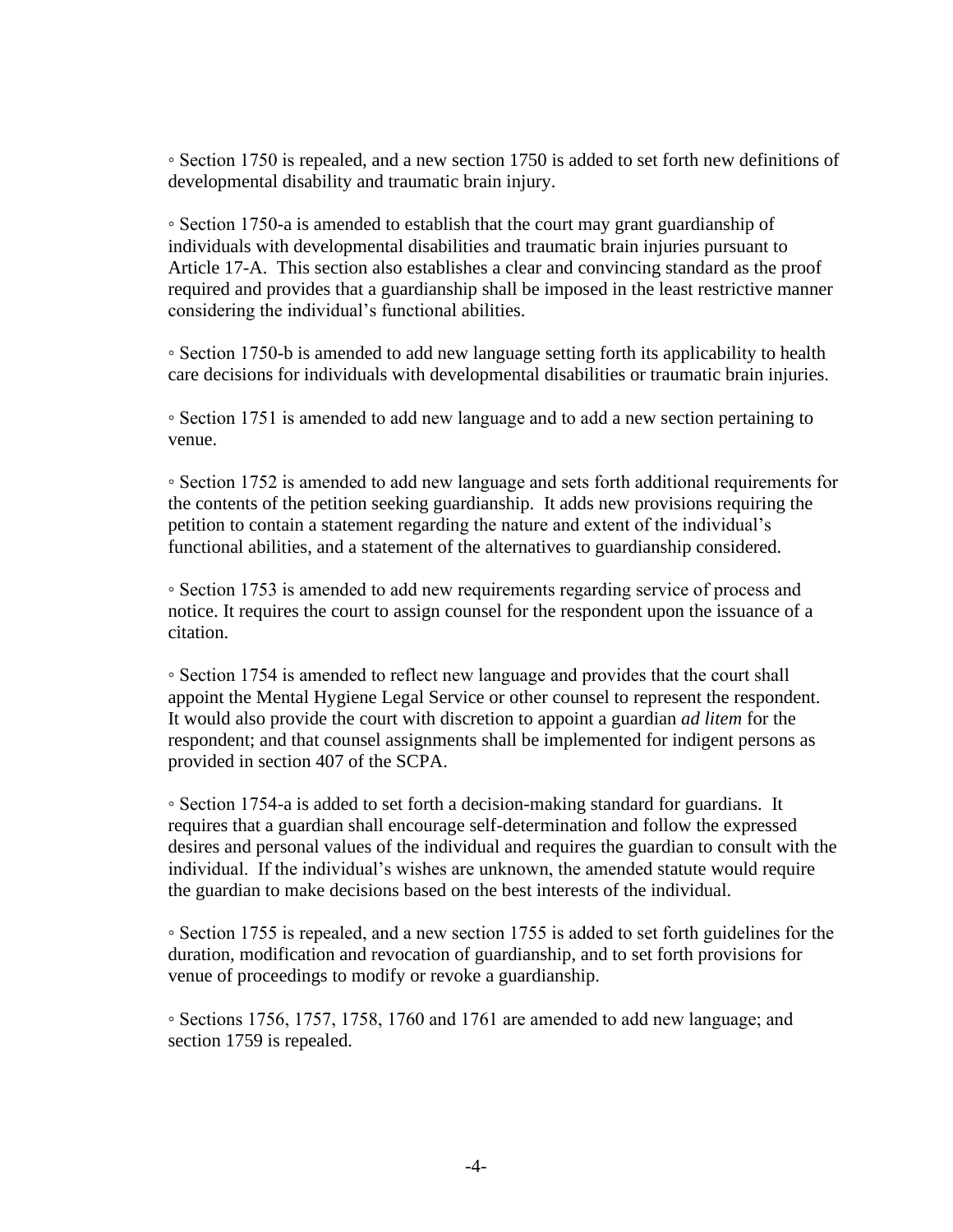This measure would take effect January first after becoming law. There will be no fiscal impact on Surrogate's Court operations. There likely will be costs associated with Mental Hygiene Legal Services staffing.

### **Proposal:**

AN ACT to amend the surrogate's court procedure act, in relation to guardians of persons who are intellectually and developmentally disabled

The People of the State of New York, represented in Senate and Assembly, do enact as follows:

Section 1. Section 1750 of the surrogate's court procedure act is REPEALED and a new

section 1750 is added to read as follows:

§1750. Definitions. When used in this article:

1. "Developmental disability" shall mean a developmental disability within the meaning

of subdivision twenty-two of section 1.03 of the mental hygiene law.

2. "Traumatic brain injury" shall mean an injury, as defined in section 2741 of the public

health law, which originated before the age of twenty-two.

3. "Respondent" shall mean an individual listed in the petition as alleged to have a

developmental disability or traumatic brain injury, as defined above.

§2. Section 1750-a of the surrogate's court procedure act, as amended by chapter 198 of the laws of 2016, is amended to read as follows:

§1750-a. Guardianship of persons [who are developmentally disabled] with a developmental disability or traumatic brain injury.

1. When it shall appear to the satisfaction of the court [that a person is a person who is developmentally disabled, the court is authorized to appoint a guardian of the person or of the property or of both if such appointment of a guardian or guardians is in the best interest of the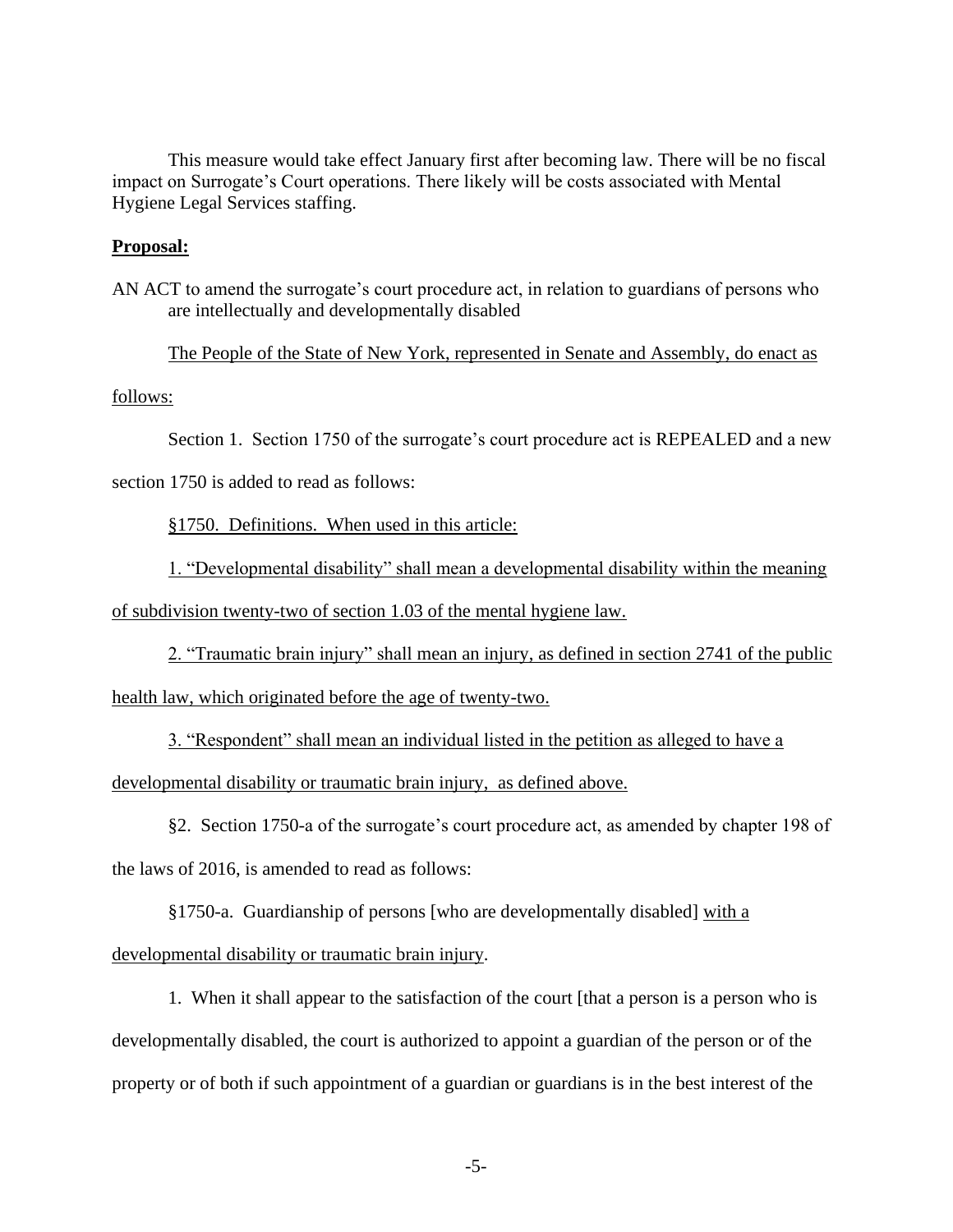person who is developmentally disabled. Such appointments shall be made pursuant to the provisions of this article, provided however that the provisions of [section seventeen hundred fifty](https://1.next.westlaw.com/Link/Document/FullText?findType=L&pubNum=1000142&cite=) of this article shall not apply to the appointment of a guardian or guardians of a person who is developmentally disabled. For the purposes of this article, a person who is developmentally disabled is a person who has been certified by one licensed physician and one licensed psychologist, or by two licensed physicians at least one of whom is familiar with or has professional knowledge in the care and treatment of persons with developmental disabilities, having qualifications to make such certification, as having an impaired ability to understand and appreciate the nature and consequences of decisions which result in such person being incapable of managing himself or herself and/or his or her affairs by reason of developmental disability and that such condition is permanent in nature or likely to continue indefinitely, and whose disability:

(a) is attributable to cerebral palsy, epilepsy, neurological impairment, autism or traumatic head injury;

(b) is attributable to any other condition of a person found to be closely related to intellectual disability because such condition results in similar impairment of general intellectual functioning or adaptive behavior to that of persons with intellectual disabilities; or

(c) is attributable to dyslexia resulting from a disability described in subdivision one or two of this section or from intellectual disability; and

(d) originates before such person attains age twenty-two, provided, however, that no such age of origination shall apply for the purposes of this article to a person with traumatic head injury.

2. Notwithstanding any provision of law to the contrary, for the purposes of [subdivision](https://1.next.westlaw.com/Link/Document/FullText?findType=L&pubNum=1000142&cite=)  [two of section seventeen hundred fifty](https://1.next.westlaw.com/Link/Document/FullText?findType=L&pubNum=1000142&cite=) and [section seventeen hundred fifty-b](https://1.next.westlaw.com/Link/Document/FullText?findType=L&pubNum=1000142&cite=) of this article, "a

-6-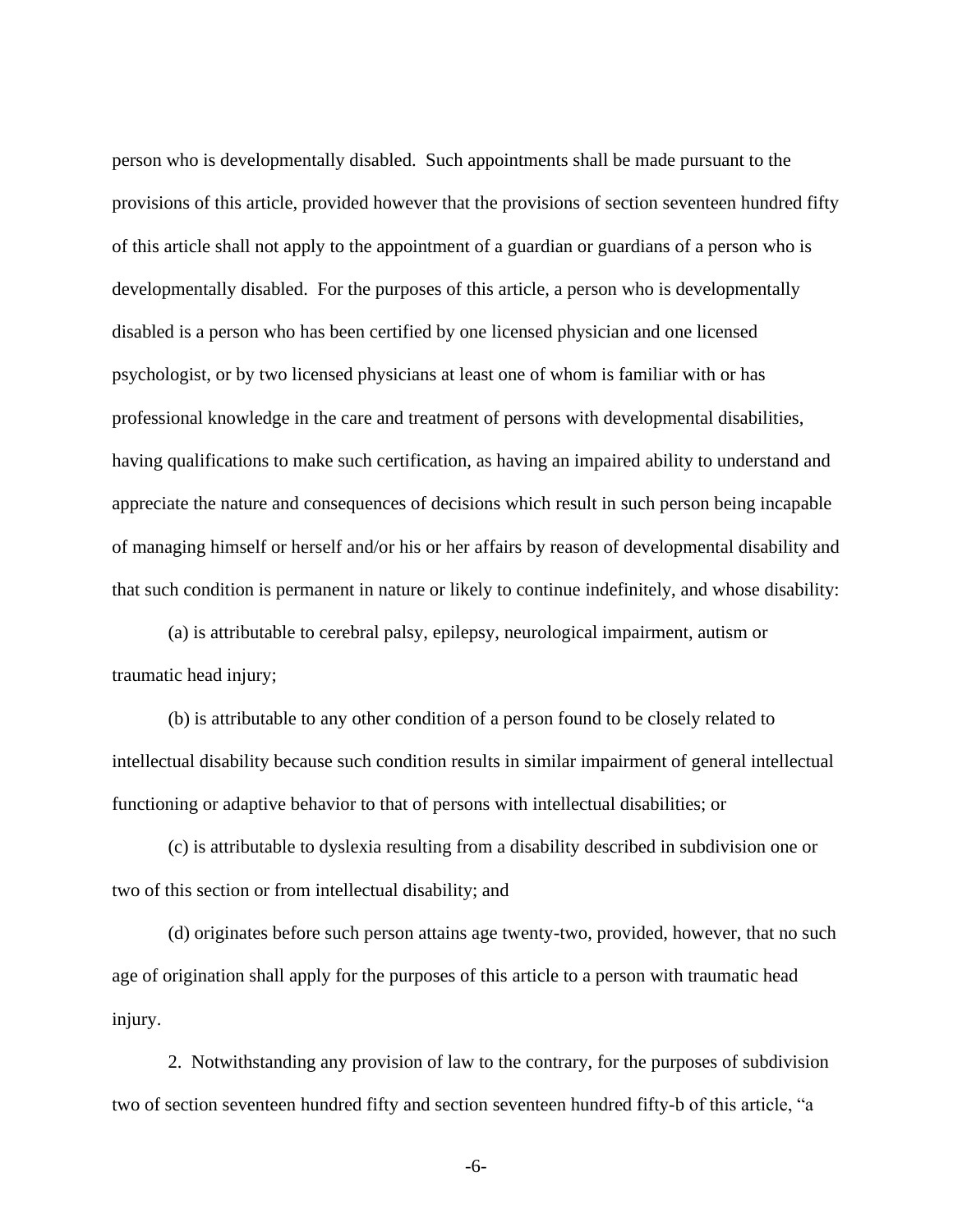person who is intellectually disabled and his or her guardian" shall also mean a person and his or her guardian appointed pursuant to this section; provided that such person has been certified by the physicians and/or psychologists, specified in subdivision one of this section, as (i) having an intellectual disability, or (ii) having a developmental disability, as defined in [section 1.03 of the](https://1.next.westlaw.com/Link/Document/FullText?findType=L&pubNum=1000105&cite=)  [mental hygiene law,](https://1.next.westlaw.com/Link/Document/FullText?findType=L&pubNum=1000105&cite=) which (A) includes intellectual disability, or (B) results in a similar impairment of general intellectual functioning or adaptive behavior so that such person is incapable of managing himself or herself, and/or his or her affairs by reason of such developmental disability] based on clear and convincing evidence that the respondent is a person with a developmental disability or traumatic brain injury, the court may appoint pursuant to the provisions of this article a guardian of the person or of the property or both provided that guardianship shall be imposed only if necessary and in the least restrictive manner specifically considering the respondent's functional abilities.

2. Every decree issued pursuant to this article shall include a finding as to whether the respondent has the capacity to make health care decisions, as defined by subdivision three of section twenty-nine hundred eighty of the public health law. A determination that the respondent has the capacity to make health care decisions shall not preclude the appointment of a guardian to make other decisions on behalf of the respondent.

§3. Section 1750-b of the surrogate's court procedure act, as amended by chapter 198 of the laws of 2016, is amended to read as follows:

§1750-b. Health care decisions for persons [who are intellectually disabled] with a developmental disability or traumatic brain injury.

1. Scope of authority. Unless specifically prohibited by the court after consideration of the determination, if any, regarding the capacity of a person [who is intellectually disabled's

-7-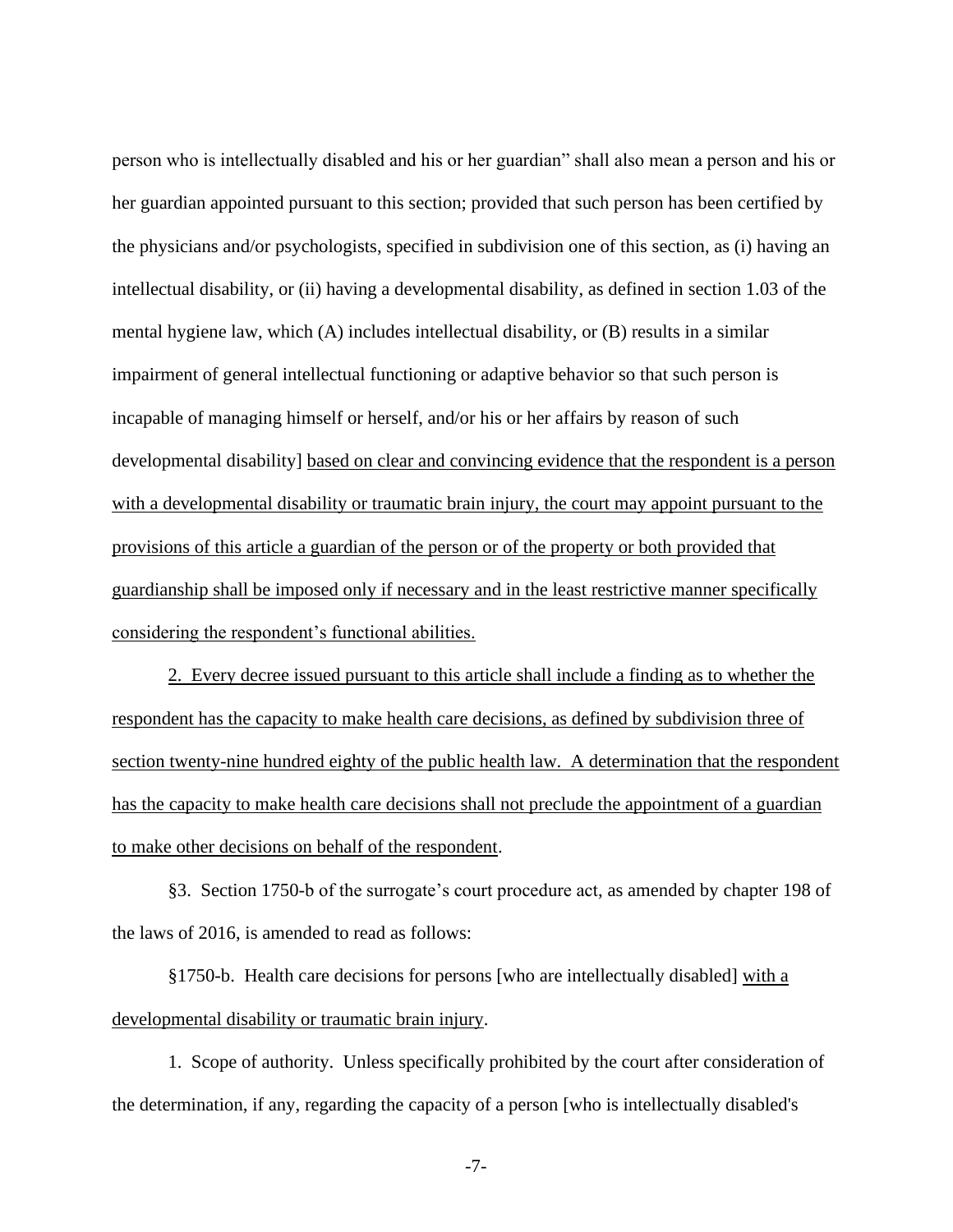capacity] with a developmental disability or traumatic brain injury to make health care decisions, which is required by section seventeen hundred [fifty] fifty-a of this article, the guardian of such person appointed pursuant to section seventeen hundred [fifty] fifty-a of this article shall have the authority to make any and all health care decisions, as defined by subdivision six of section twenty-nine hundred eighty of the public health law, on behalf of the person [who is intellectually disabled] with a developmental disability or traumatic brain injury that such person could make if such person had capacity. Such decisions may include decisions to withhold or withdraw life-sustaining treatment. For purposes of this section, "life-sustaining treatment" means medical treatment, including cardiopulmonary resuscitation and nutrition and hydration provided by means of medical treatment, which is sustaining life functions and without which, according to reasonable medical judgment, the patient will die within a relatively short time period. Cardiopulmonary resuscitation is presumed to be life-sustaining treatment without the necessity of a medical judgment by an attending physician. The provisions of this article are not intended to permit or promote suicide, assisted suicide or euthanasia; accordingly, nothing in this section shall be construed to permit a guardian to consent to any act or omission to which the person [who is intellectually disabled] with a developmental disability or traumatic brain injury could not consent if such person had capacity.

(a) For the purposes of making a decision to withhold or withdraw life-sustaining treatment pursuant to this section, in the case of a person for whom no guardian has been appointed pursuant to section seventeen hundred [fifty or seventeen hundred] fifty-a of this article, a "guardian" shall also mean a family member of a person who (i) has [intellectual disability] a traumatic brain injury, or (ii) has a developmental disability[, as defined in section 1.03 of the mental hygiene law, which (A) includes intellectual disability, or (B) results in a

-8-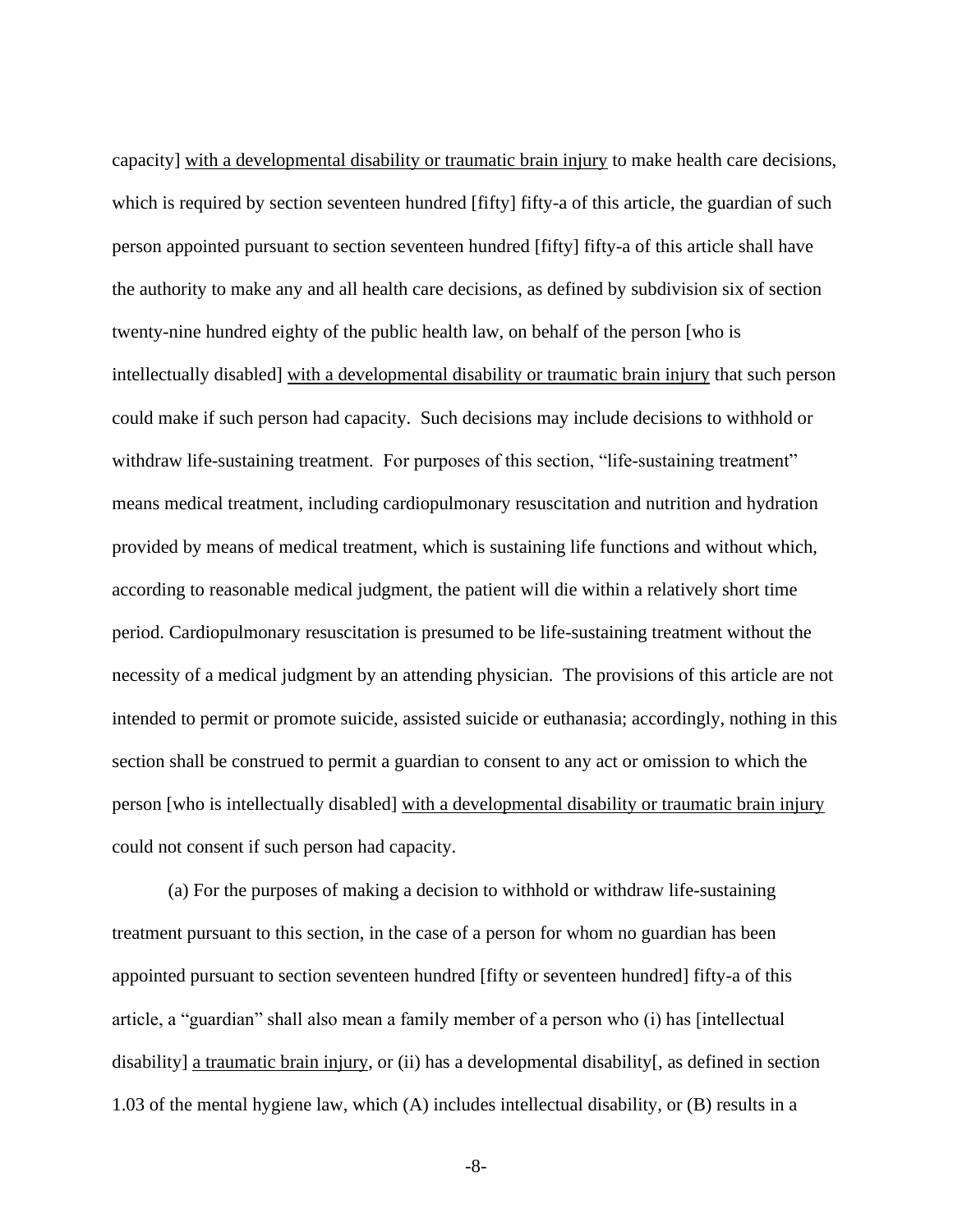similar impairment of general intellectual functioning or adaptive behavior so that such person is incapable of managing himself or herself, and/or his or her affairs by reason of such developmental disability]. Qualified family members shall be included in a prioritized list of said family members pursuant to regulations established by the commissioner of the office for people with developmental disabilities. Such family members must have a significant and ongoing involvement in a person's life so as to have sufficient knowledge of their needs and, when reasonably known or ascertainable, the person's wishes, including moral and religious beliefs. In the case of a person who was a resident of the former Willowbrook state school on March seventeenth, nineteen hundred seventy-two and those individuals who were in community care status on that date and subsequently returned to Willowbrook or a related facility, who are fully represented by the consumer advisory board and who have no guardians appointed pursuant to this article or have no qualified family members to make such a decision, then a "guardian" shall also mean the Willowbrook consumer advisory board. A decision of such family member or the Willowbrook consumer advisory board to withhold or withdraw life-sustaining treatment shall be subject to all of the protections, procedures and safeguards which apply to the decision of a guardian to withhold or withdraw life-sustaining treatment pursuant to this section.

In the case of a person for whom no guardian has been appointed pursuant to this article or for whom there is no qualified family member or the Willowbrook consumer advisory board available to make such a decision, a "guardian" shall also mean, notwithstanding the definitions in section 80.03 of the mental hygiene law, a surrogate decision-making committee, as defined in article eighty of the mental hygiene law. All declarations and procedures, including expedited procedures, to comply with this section shall be established by regulations promulgated by the commission on quality of care and advocacy for persons with disabilities.

-9-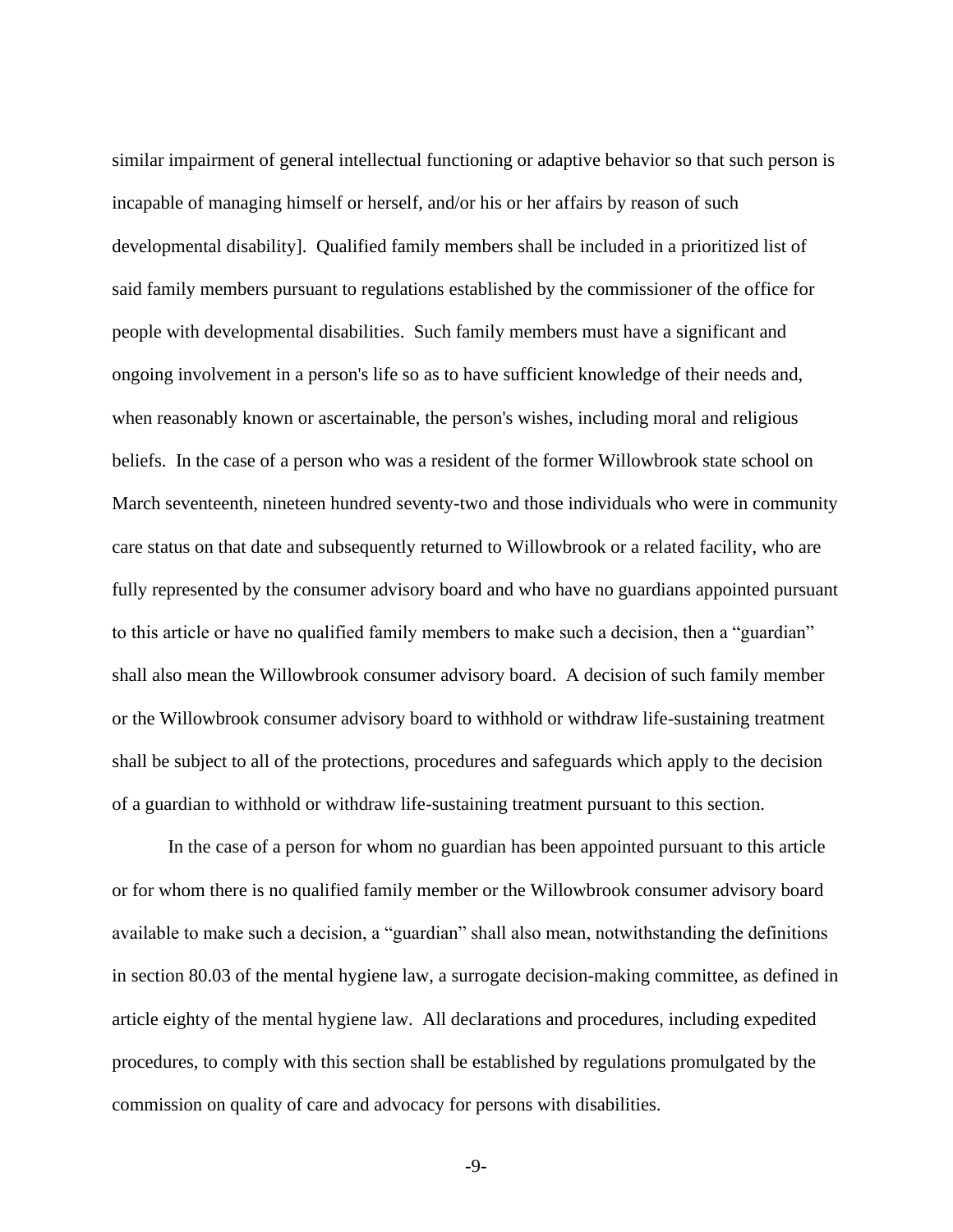(b) Regulations establishing the prioritized list of qualified family members required by paragraph (a) of this subdivision shall be developed by the commissioner of the office for people with developmental disabilities in conjunction with parents, advocates and family members of persons who are intellectually disabled. Regulations to implement the authority of the Willowbrook consumer advisory board pursuant to paragraph (a) of this subdivision may be promulgated by the commissioner of the office for people with developmental disabilities with advice from the Willowbrook consumer advisory board.

(c) Notwithstanding any provision of law to the contrary, the formal determinations required pursuant to section seventeen hundred fifty of this article shall only apply to guardians appointed pursuant to section seventeen hundred fifty or seventeen hundred fifty-a of this article.

2. Decision-making standard. (a) The guardian shall base all advocacy and health care decision-making solely and exclusively on the best interests of the person [who is intellectually disabled] with a developmental disability or traumatic brain injury and, when reasonably known or ascertainable with reasonable diligence, on [the person who is intellectually disabled's] such person's wishes, including moral and religious beliefs.

(b) An assessment of [the person who is intellectually disabled's] such person's best interests shall include consideration of:

(i) the dignity and uniqueness of every person;

(ii) the preservation, improvement or restoration of [the person who is intellectually disabled's] such person's health;

(iii) the relief of [the person who is intellectually disabled's] such person's suffering by means of palliative care and pain management;

-10-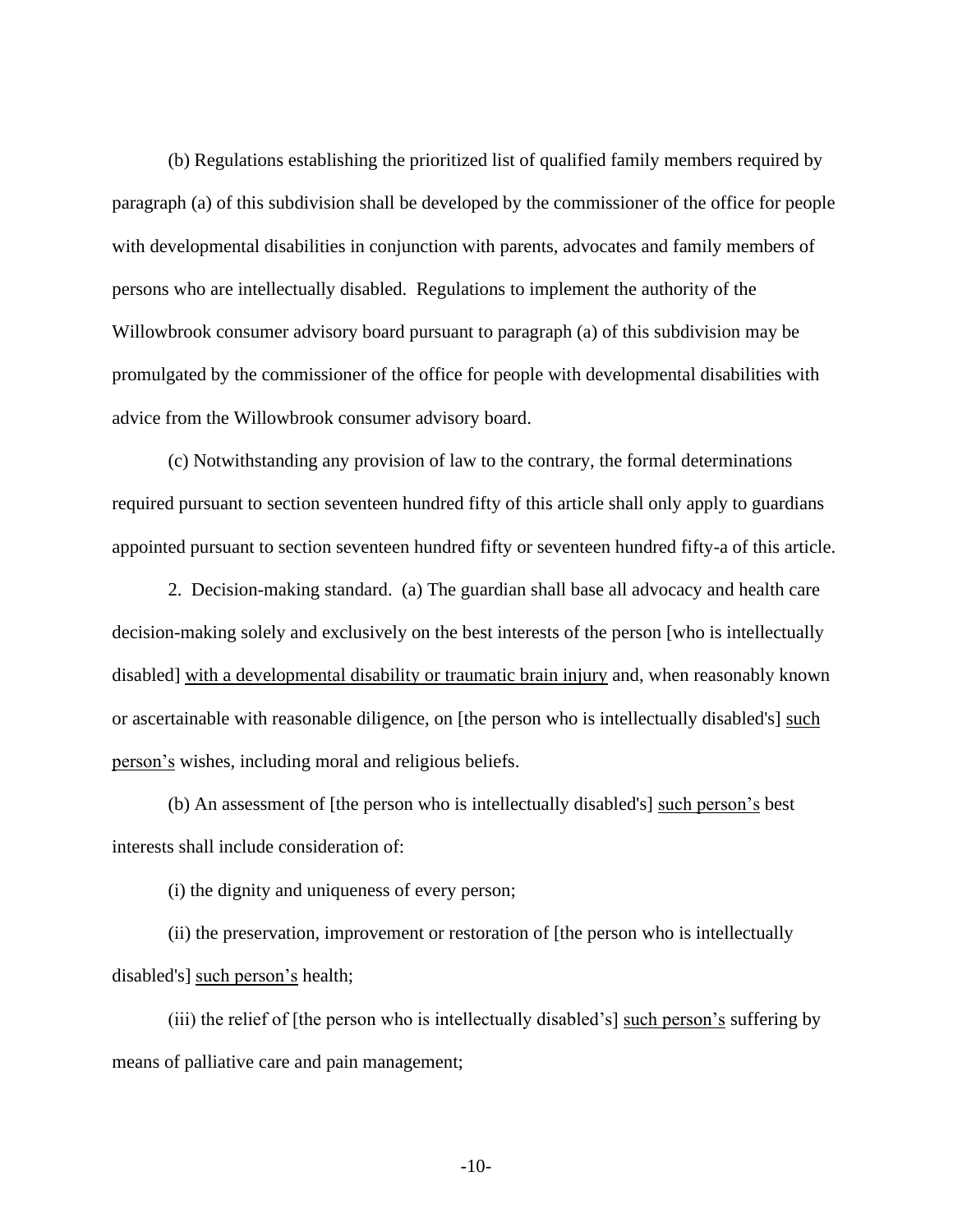(iv) the unique nature of artificially provided nutrition or hydration, and the effect it may have on [the] such person [who is intellectually disabled]; and

(v) the entire medical condition of the person.

(c) No health care decision shall be influenced in any way by:

(i) a presumption that persons [who are intellectually disabled] with a developmental disability or traumatic brain injury are not entitled to the full and equal rights, equal protection, respect, medical care and dignity afforded to persons without [an intellectual disability or] a developmental disability or traumatic brain injury; or

(ii) financial considerations of the guardian, as such considerations affect the guardian, a health care provider or any other party.

3. Right to receive information. Subject to the provisions of sections 33.13 and 33.16 of the mental hygiene law, the guardian shall have the right to receive all medical information and medical and clinical records necessary to make informed decisions regarding the [person who is intellectually disabled's] health care of the person with a developmental disability or traumatic brain injury.

4. Life-sustaining treatment. The guardian shall have the affirmative obligation to advocate for the full and efficacious provision of health care, including life-sustaining treatment. In the event that a guardian makes a decision to withdraw or withhold life-sustaining treatment from a person [who is intellectually disabled] with a developmental disability or traumatic brain injury:

(a) The attending physician, as defined in subdivision two of section twenty-nine hundred eighty of the public health law, must confirm to a reasonable degree of medical certainty that the person [who is intellectually disabled] with a developmental disability or traumatic brain injury

-11-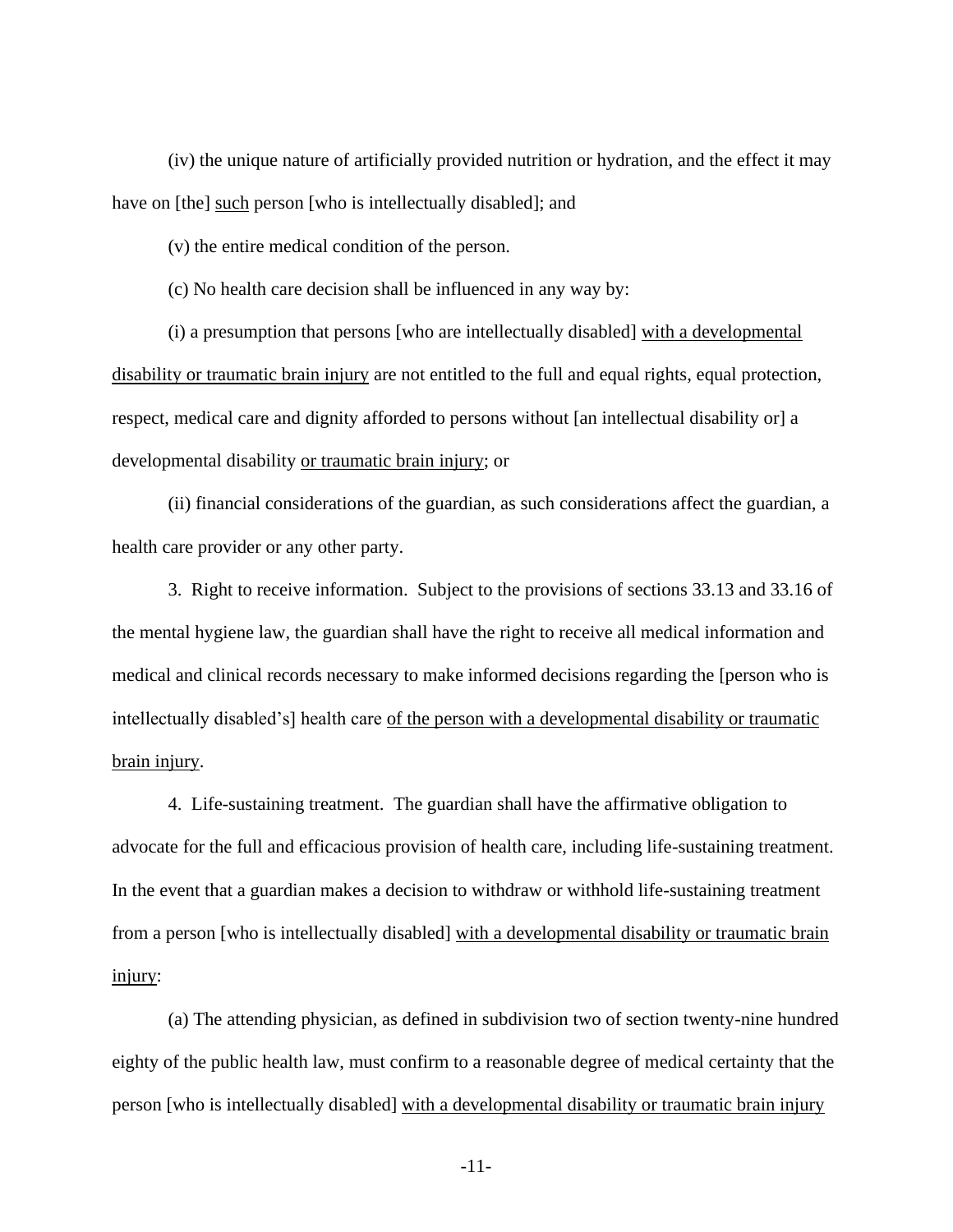lacks capacity to make health care decisions. The determination thereof shall be included in [the person who is intellectually disabled's] such person's medical record, and shall contain such attending physician's opinion regarding the cause and nature of [the person who is intellectually disabled's] such person's incapacity as well as its extent and probable duration. The attending physician who makes the confirmation shall consult with another physician, or a licensed psychologist, to further confirm [the person who is intellectually disabled's] such person's lack of capacity. The attending physician who makes the confirmation, or the physician or licensed psychologist with whom the attending physician consults, must (i) be employed by a developmental disabilities services office named in section 13.17 of the mental hygiene law or employed by the office for people with developmental disabilities to provide treatment and care to people with developmental disabilities, or (ii) have been employed for a minimum of two years to render care and service in a facility or program operated, licensed or authorized by the office for people with developmental disabilities, or (iii) have been approved by the commissioner of the office for people with developmental disabilities in accordance with regulations promulgated by such commissioner. Such regulations shall require that a physician or licensed psychologist possess specialized training or three years' experience in treating intellectual disability. A record of such consultation shall be included in the [person who is intellectually disabled's] medical record of the person with a developmental disability or traumatic brain injury.

(b) The attending physician, as defined in subdivision two of section twenty-nine hundred eighty of the public health law, with the concurrence of another physician with whom such attending physician shall consult, must determine to a reasonable degree of medical certainty and

-12-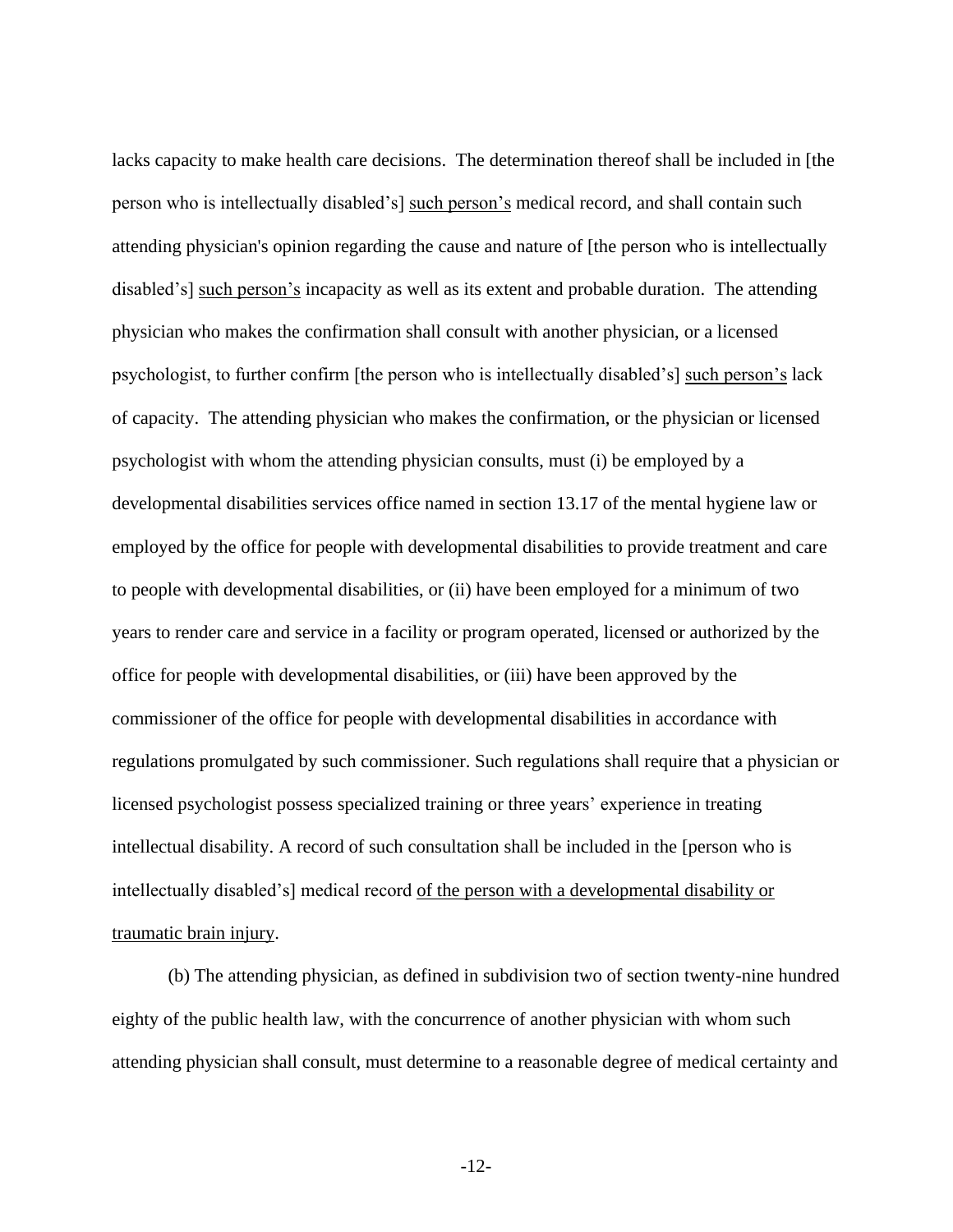note on the [person who is intellectually disabled's] chart <u>of the person with a developmental</u> disability or traumatic brain injury that:

(i) [the] such person [who is intellectually disabled] has a medical condition as follows:

A. a terminal condition, as defined in subdivision twenty-three of section twenty-nine hundred sixty-one of the public health law; or

B. permanent unconsciousness; or

C. a medical condition other than such person's [intellectual] developmental disability or traumatic brain injury which requires life-sustaining treatment, is irreversible and which will continue indefinitely; and

(ii) the life-sustaining treatment would impose an extraordinary burden on such person, in light of:

A. such person's medical condition, other than such person's [intellectual] developmental disability or traumatic brain injury; and

B. the expected outcome of the life-sustaining treatment, notwithstanding such person's [intellectual] developmental disability or traumatic brain injury; and

(iii) in the case of a decision to withdraw or withhold artificially provided nutrition or hydration:

A. there is no reasonable hope of maintaining life; or

B. the artificially provided nutrition or hydration poses an extraordinary burden.

(c) The guardian shall express a decision to withhold or withdraw life-sustaining treatment either: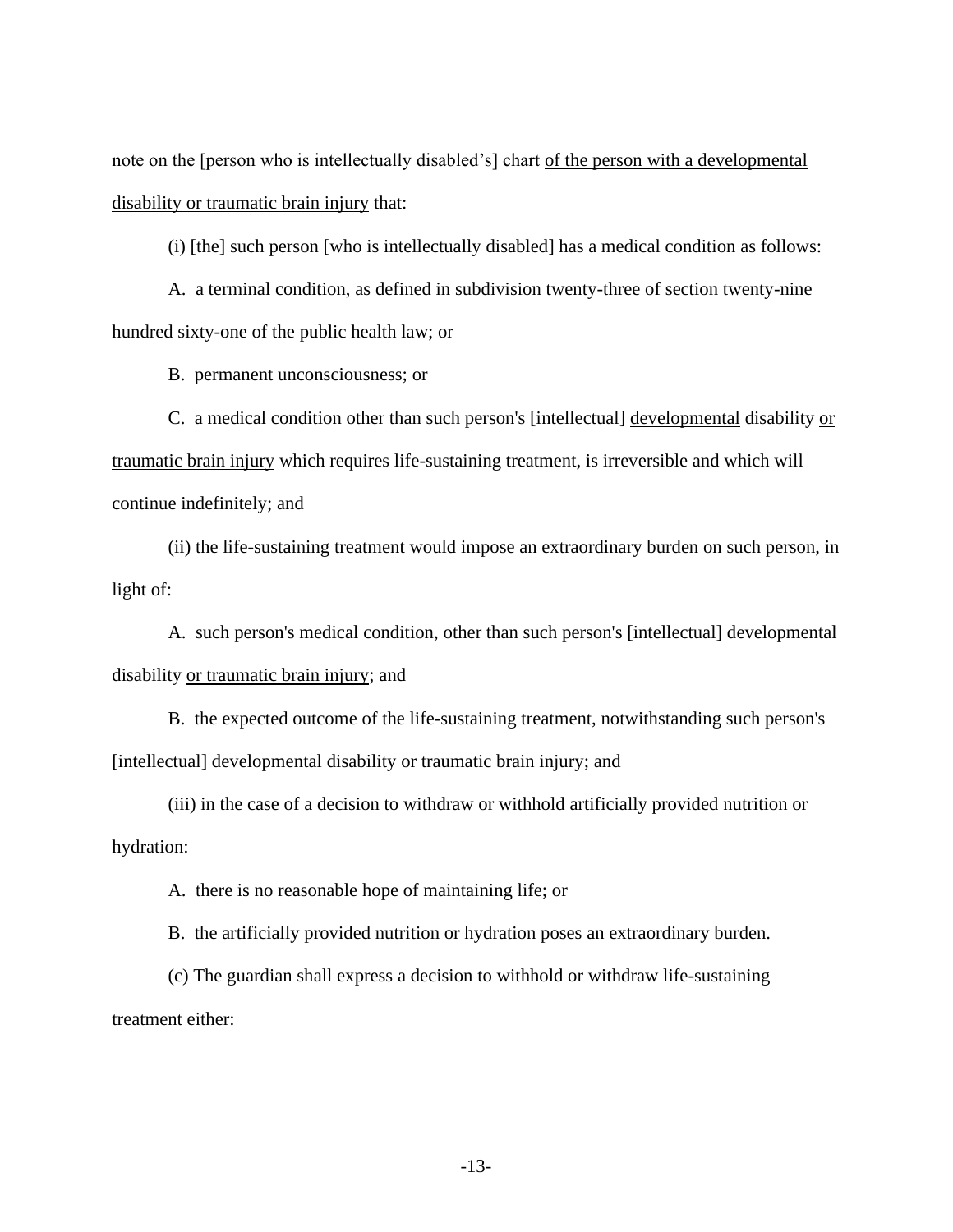(i) in writing, dated and signed in the presence of one witness eighteen years of age or older who shall sign the decision, and presented to the attending physician, as defined in subdivision two of section twenty-nine hundred eighty of the public health law; or

(ii) orally, to two persons eighteen years of age or older, at least one of whom is the person who is [intellectually disabled's] the attending physician to the person with a developmental disability or traumatic brain injury, as defined in subdivision two of section twenty-nine hundred eighty of the public health law.

(d) The attending physician, as defined in subdivision two of section twenty-nine hundred eighty of the public health law, who is provided with the decision of a guardian shall include the decision in the [person who is intellectually disabled's] medical chart of the person with a developmental disability or traumatic brain injury, and shall either:

(i) promptly issue an order to withhold or withdraw life-sustaining treatment from [the] such person [who is intellectually disabled], and inform the staff responsible for such person's care, if any, of the order; or

(ii) promptly object to such decision, in accordance with subdivision five of this section.

(e) At least forty-eight hours prior to the implementation of a decision to withdraw lifesustaining treatment, or at the earliest possible time prior to the implementation of a decision to withhold life-sustaining treatment, the attending physician shall notify:

(i) the person [who is intellectually disabled] with a developmental disability or traumatic brain injury, except if the attending physician determines, in writing and in consultation with another physician or a licensed psychologist, that, to a reasonable degree of medical certainty, the person would suffer immediate and severe injury from such notification. The attending

-14-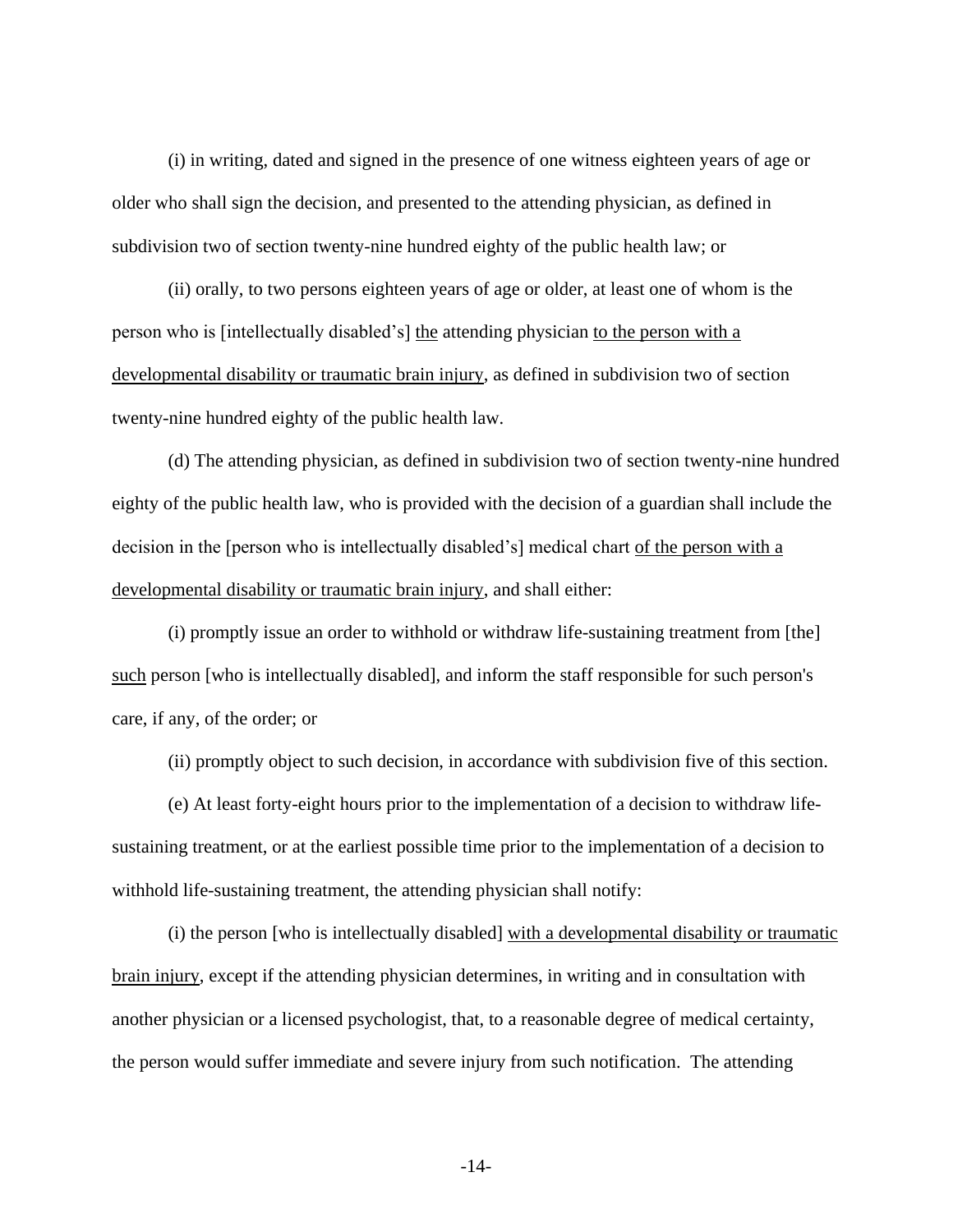physician who makes the confirmation, or the physician or licensed psychologist with whom the attending physician consults, shall:

A. be employed by a developmental disability's services office named in section 13.17 of the mental hygiene law or employed by the office for people with developmental disabilities to provide treatment and care to people with developmental disabilities, or

B. have been employed for a minimum of two years to render care and service in a facility operated, licensed or authorized by the office for people with developmental disabilities, or

C. have been approved by the commissioner of the office for people with developmental disabilities in accordance with regulations promulgated by such commissioner. Such regulations shall require that a physician or licensed psychologist possess specialized training or three years experience in treating intellectual disability. A record of such consultation shall be included in the [person who is intellectually disabled's] medical record of the person with a developmental disability or traumatic brain injury;

(ii) if the person is in or was transferred from a residential facility operated, licensed or authorized by the office for people with developmental disabilities, the chief executive officer of the agency or organization operating such facility and the mental hygiene legal service; and

(iii) if the person is not in and was not transferred from such a facility or program, the commissioner of the office for people with developmental disabilities, or his or her designee.

5. Objection to health care decision. (a) Suspension. A health care decision made pursuant to subdivision four of this section shall be suspended, pending judicial review, except if the suspension would in reasonable medical judgment be likely to result in the death of the

-15-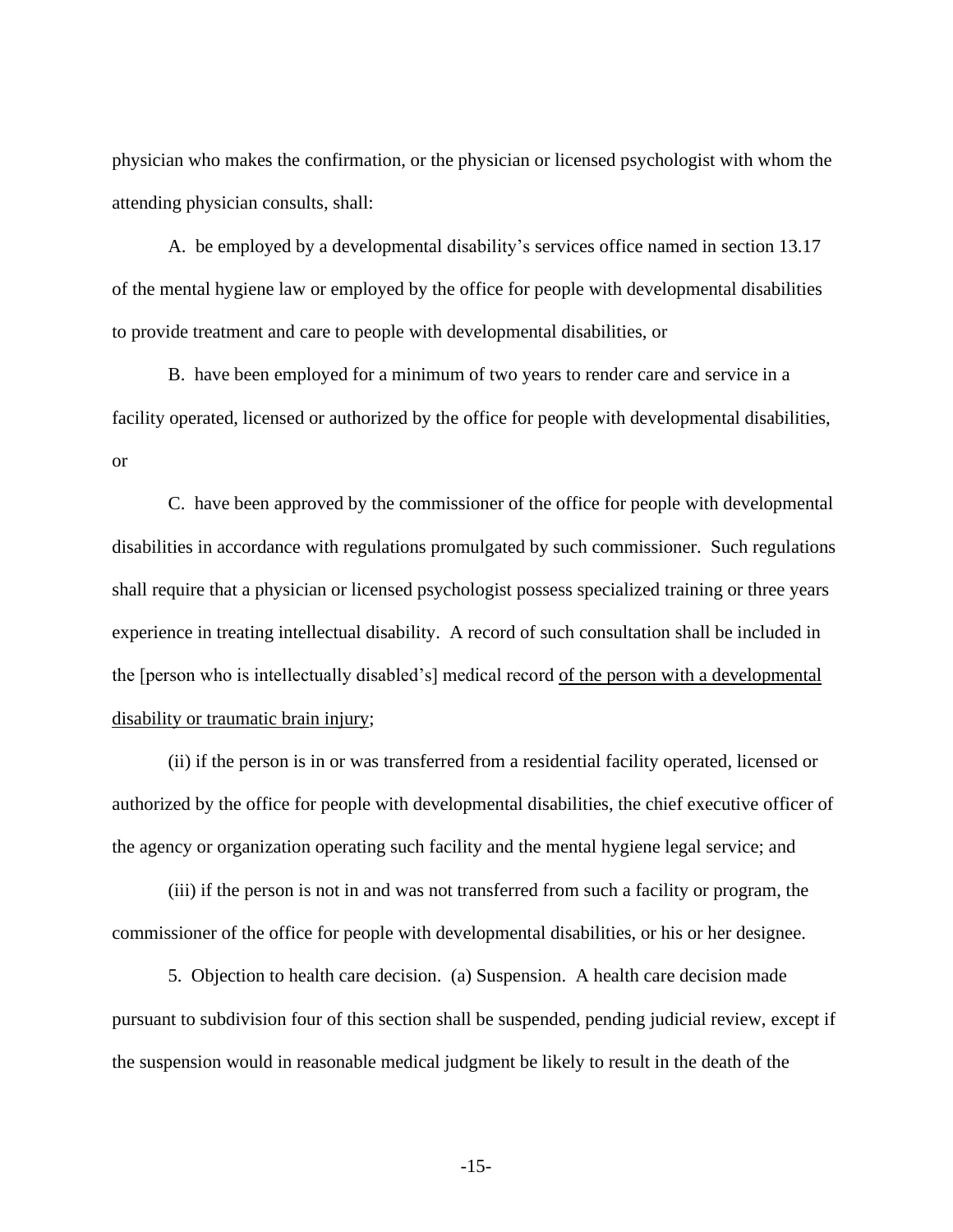person [who is intellectually disabled] with a developmental disability or traumatic brain injury, in the event of an objection to that decision at any time by:

(i) the person [who is intellectually disabled] with a developmental disability or traumatic brain injury on whose behalf such decision was made; or

(ii) a parent or adult sibling who either resides with or has maintained substantial and continuous contact with the person [who is intellectually disabled] with a developmental disability or traumatic brain injury; or

(iii) the attending physician, as defined in subdivision two of section twenty-nine hundred eighty of the public health law; or

(iv) any other health care practitioner providing services to the person [who is intellectually disabled] with a developmental disability or traumatic brain injury, who is licensed pursuant to article one hundred thirty-one, one hundred thirty-one-B, one hundred thirty-two, one hundred thirty-three, one hundred thirty-six, one hundred thirty-nine, one hundred forty-one, one hundred forty-three, one hundred forty-four, one hundred fifty-three, one hundred fifty-four, one hundred fifty-six, one hundred fifty-nine or one hundred sixty-four of the education law; or

(v) the chief executive officer identified in subparagraph (ii) of paragraph (e) of subdivision four of this section; or

(vi) if the person is in or was transferred from a residential facility or program operated, approved or licensed by the office for people with developmental disabilities, the mental hygiene legal service; or

(vii) if the person is not in and was not transferred from such a facility or program, the commissioner of the office for people with developmental disabilities, or his or her designee.

(b) Form of objection. Such objection shall occur orally or in writing.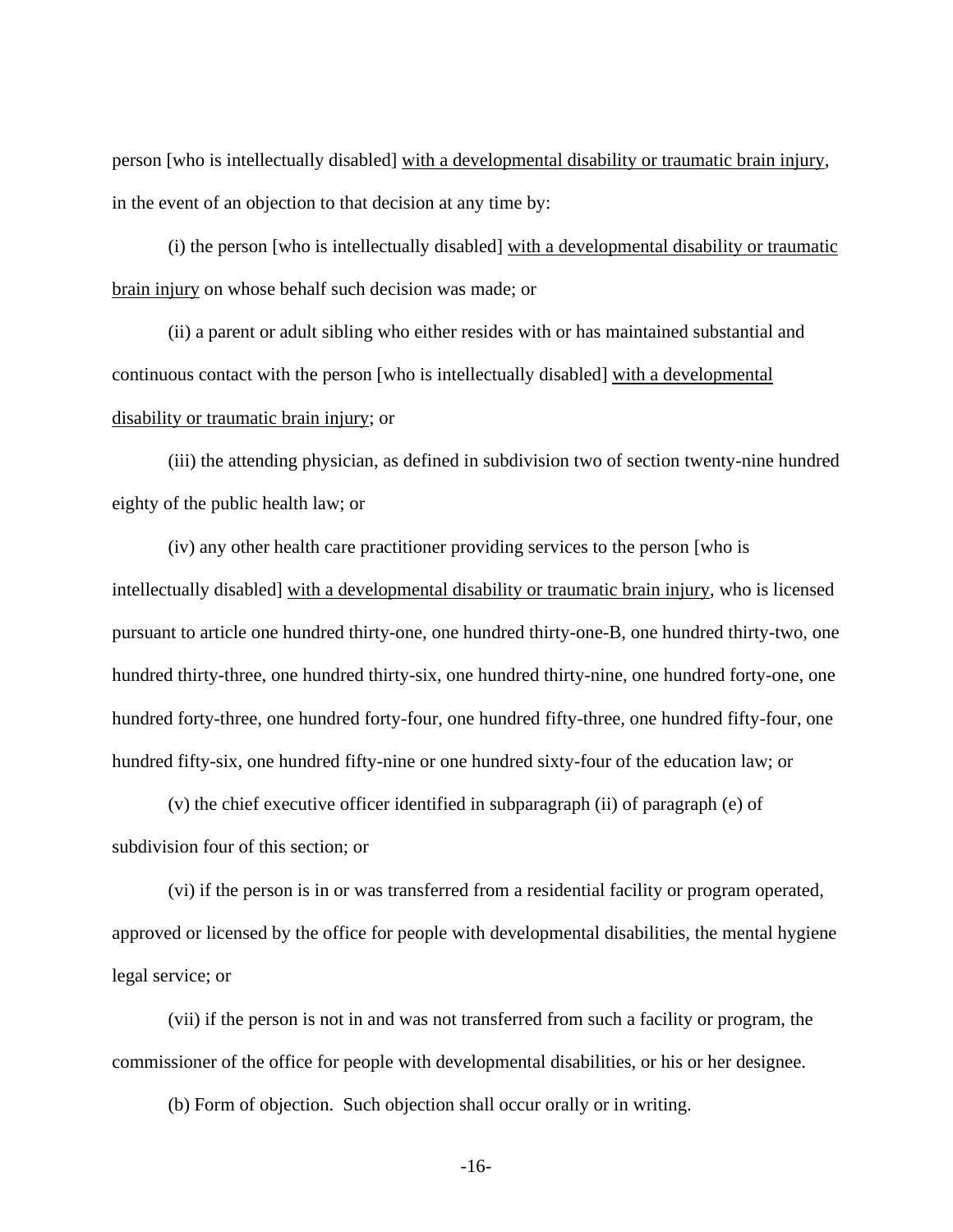(c) Notification. In the event of the suspension of a health care decision pursuant to this subdivision, the objecting party shall promptly notify the guardian and the other parties identified in paragraph (a) of this subdivision, and the attending physician shall record such suspension in the [person who is intellectually disabled's] medical chart of the person with a developmental disability or traumatic brain injury.

(d) Dispute mediation. In the event of an objection pursuant to this subdivision, at the request of the objecting party or person or entity authorized to act as a guardian under this section, except a surrogate decision making committee established pursuant to article eighty of the mental hygiene law, such objection shall be referred to a dispute mediation system, established pursuant to section two thousand nine hundred seventy-two of the public health law or similar entity for mediating disputes in a hospice, such as a patient's advocate's office, hospital chaplain's office or ethics committee, as described in writing and adopted by the governing authority of such hospice, for non-binding mediation. In the event that such dispute cannot be resolved within seventy-two hours or no such mediation entity exists or is reasonably available for mediation of a dispute, the objection shall proceed to judicial review pursuant to this subdivision. The party requesting mediation shall provide notification to those parties entitled to notice pursuant to paragraph (a) of this subdivision.

6. Special proceeding authorized. The guardian, the attending physician, as defined in subdivision two of section twenty-nine hundred eighty of the public health law, the chief executive officer identified in subparagraph (ii) of paragraph (e) of subdivision four of this section, the mental hygiene legal service (if the person is in or was transferred from a residential facility or program operated, approved or licensed by the office for people with developmental disabilities) or the commissioner of the office for people with developmental disabilities or his or

-17-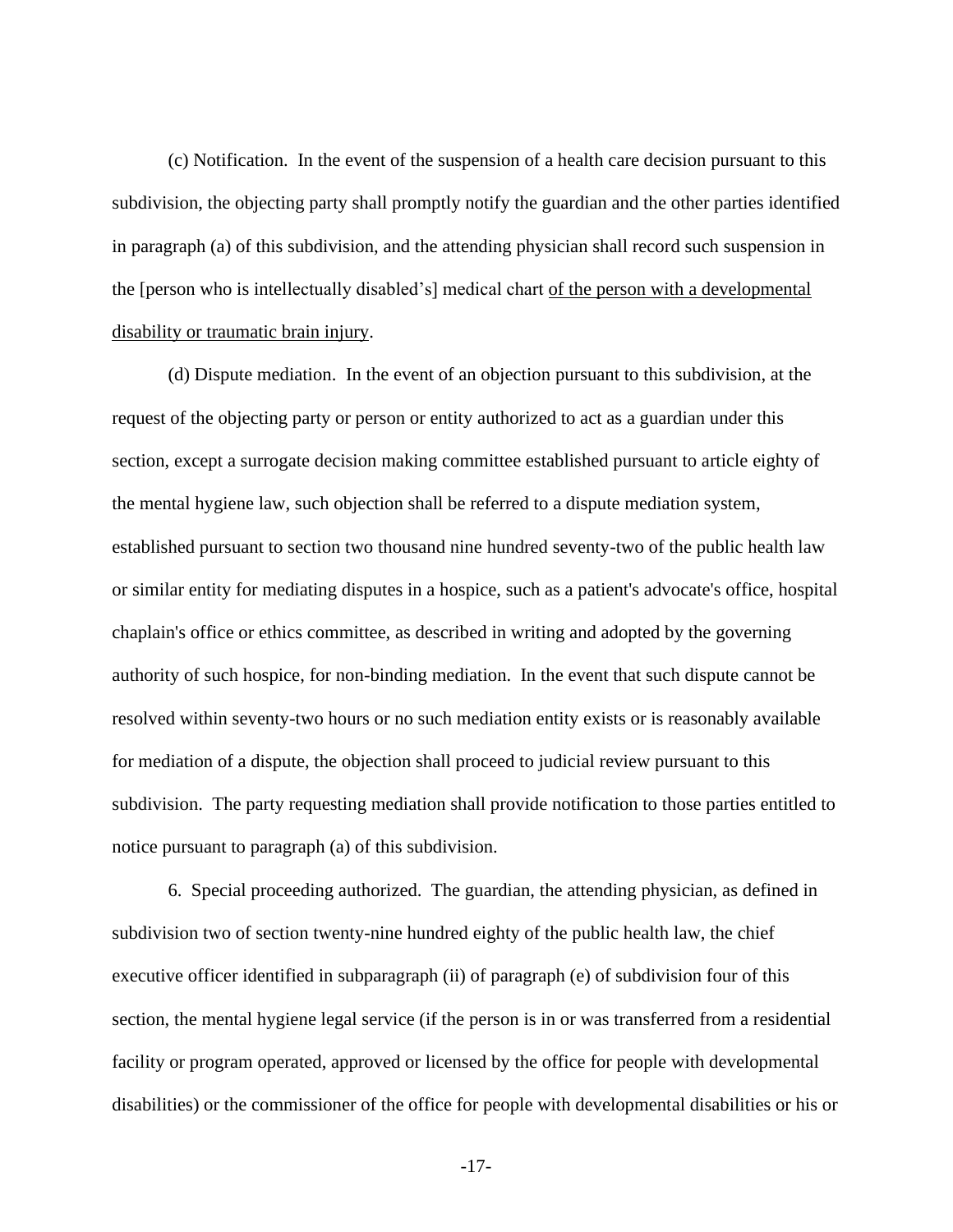her designee (if the person is not in and was not transferred from such a facility or program) may commence a special proceeding in a court of competent jurisdiction with respect to any dispute arising under this section, including objecting to the withdrawal or withholding of life-sustaining treatment because such withdrawal or withholding is not in accord with the criteria set forth in this section.

7. Provider's obligations. (a) A health care provider shall comply with the health care decisions made by a guardian in good faith pursuant to this section, to the same extent as if such decisions had been made by the person [who is intellectually disabled] with a developmental disability or traumatic brain injury, if such person had capacity.

(b) Notwithstanding paragraph (a) of this subdivision, nothing in this section shall be construed to require a private hospital to honor a guardian's health care decision that the hospital would not honor if the decision had been made by the person [who is intellectually disabled] with a developmental disability or traumatic brain injury, if such person had capacity, because the decision is contrary to a formally adopted written policy of the hospital expressly based on religious beliefs or sincerely held moral convictions central to the hospital's operating principles, and the hospital would be permitted by law to refuse to honor the decision if made by such person, provided:

(i) the hospital has informed the guardian of such policy prior to or upon admission, if reasonably possible; and

(ii) the person [who is intellectually disabled] with a developmental disability or traumatic brain injury is transferred promptly to another hospital that is reasonably accessible under the circumstances and is willing to honor the guardian's decision. If the guardian is unable

-18-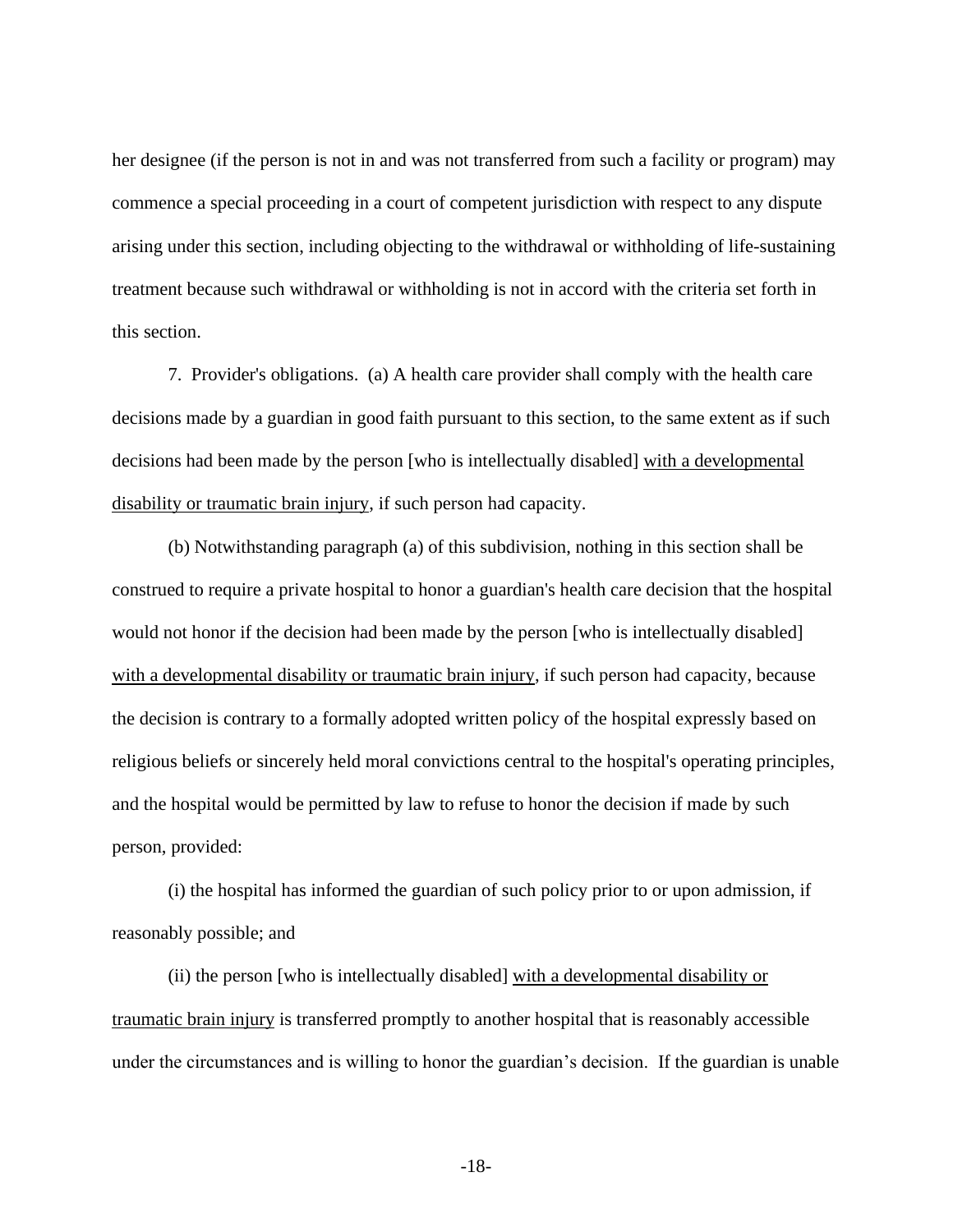or unwilling to arrange such a transfer, the hospital's refusal to honor the decision of the guardian shall constitute an objection pursuant to subdivision five of this section.

(c) Notwithstanding paragraph (a) of this subdivision, nothing in this section shall be construed to require an individual health care provider to honor a guardian's health care decision that the individual would not honor if the decision had been made by the person [who is intellectually disabled] with a developmental disability or traumatic brain injury, if such person had capacity, because the decision is contrary to the individual's religious beliefs or sincerely held moral convictions, provided the individual health care provider promptly informs the guardian and the facility, if any, of his or her refusal to honor the guardian's decision. In such event, the facility shall promptly transfer responsibility for the person [who is intellectually disabled] with a developmental disability or traumatic brain injury to another individual health care provider willing to honor the guardian's decision. The individual health care provider shall cooperate in facilitating such transfer of the patient.

(d) Notwithstanding the provisions of any other paragraph of this subdivision, if a guardian directs the provision of life-sustaining treatment, the denial of which in reasonable medical judgment would be likely to result in the death of the person [who is intellectually disabled] with a developmental disability or traumatic brain injury, a hospital or individual health care provider that does not wish to provide such treatment shall nonetheless comply with the guardian's decision pending either transfer of the person [who is intellectually disabled] with a developmental disability or traumatic brain injury to a willing hospital or individual health care provider, or judicial review.

-19-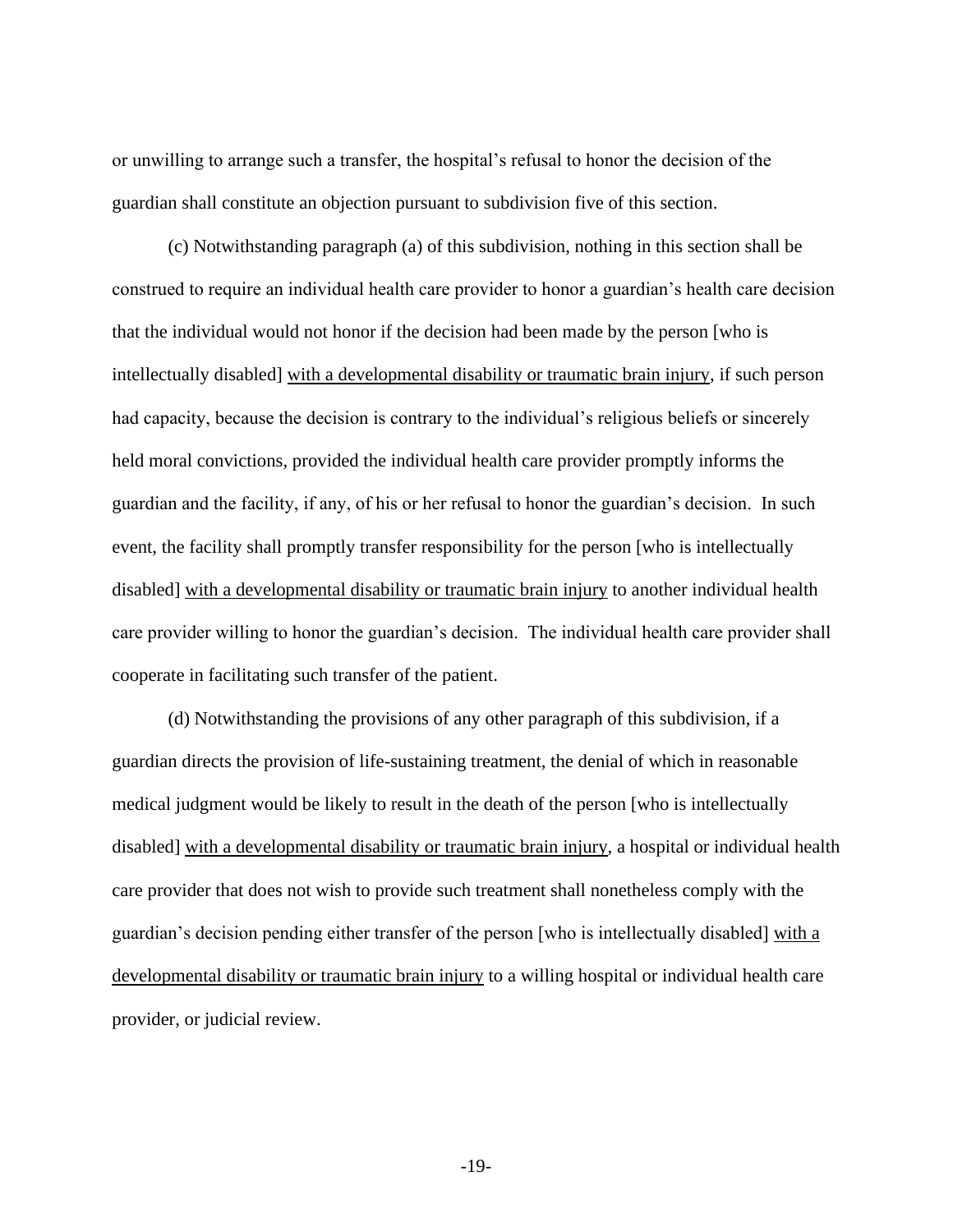(e) Nothing in this section shall affect or diminish the authority of a surrogate decisionmaking panel to render decisions regarding major medical treatment pursuant to article eighty of the mental hygiene law.

8. Immunity. (a) Provider immunity. No health care provider or employee thereof shall be subjected to criminal or civil liability, or be deemed to have engaged in unprofessional conduct, for honoring reasonably and in good faith a health care decision by a guardian, or for other actions taken reasonably and in good faith pursuant to this section.

(b) Guardian immunity. No guardian shall be subjected to criminal or civil liability for making a health care decision reasonably and in good faith pursuant to this section.

§4. Section 1751 of the surrogate's court procedure act, as amended by chapter 198 of the laws of 2016, is amended to read as follows:

§1751. Petition for appointment; by whom and where made.

1. A petition for the appointment of a guardian of the person or property, or both, [of a person who is intellectually disabled or a person who is developmentally disabled] may be made by a parent of a person asserted to have a developmental disability or traumatic brain injury, any [interested] person eighteen years of age or older on behalf of the [person who is intellectually disabled or a person who is developmentally disabled] respondent, including a corporation authorized to serve as a guardian as provided for by this article, or by the person who is [intellectually disabled or a person who is developmentally disabled] asserted to have a developmental disability or a traumatic brain injury when such person is eighteen years of age or older.

-20-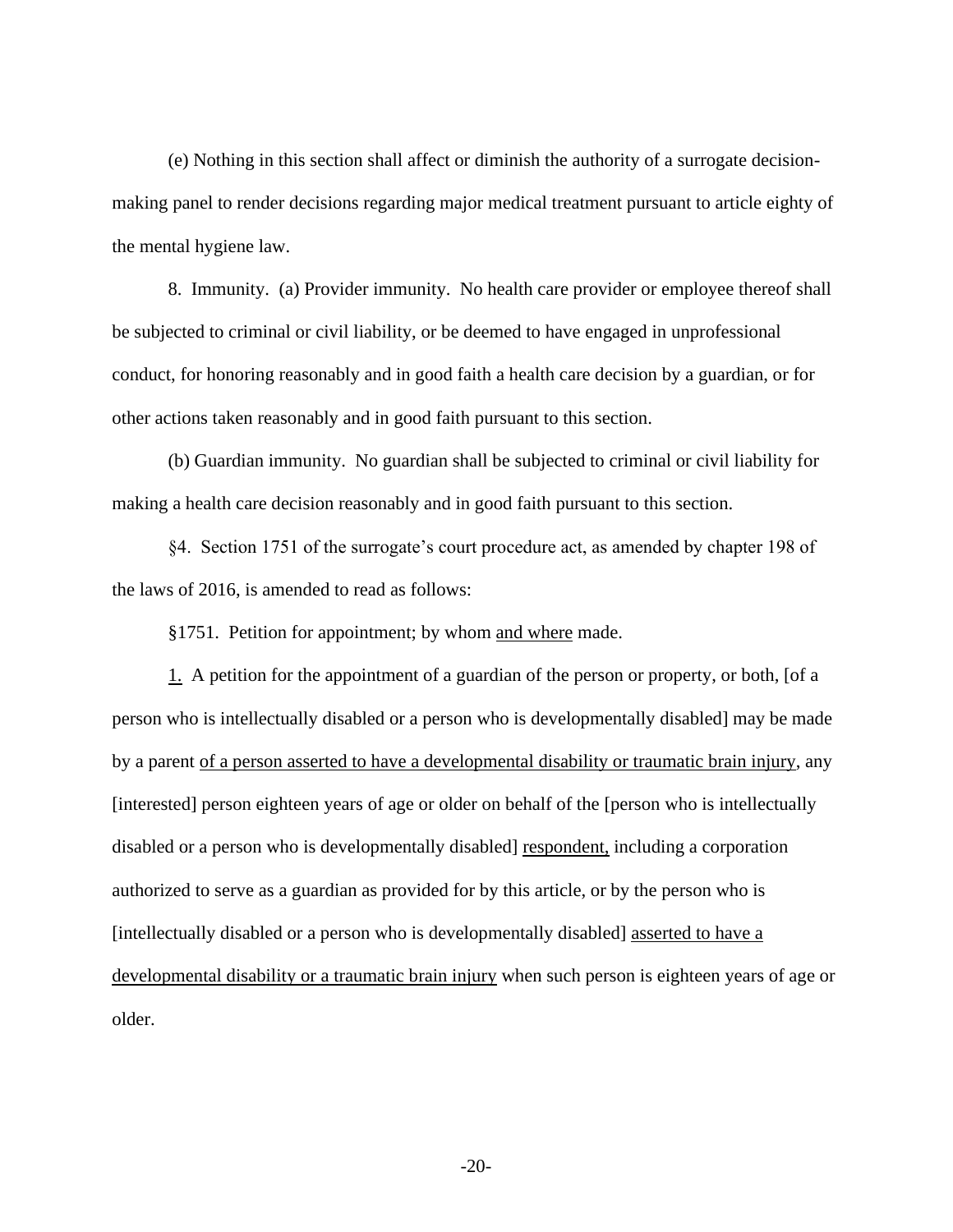2. A proceeding under this article shall be brought in the surrogate's court within the county in which the respondent resides. If the respondent is a resident in a residential facility, the residence of the respondent shall be deemed to be in the county where that facility is located.

§5. Section 1752 of the surrogate's court procedure act, as amended by chapter 198 of the laws of 2016, is amended to read as follows:

§1752. Petition for appointment; contents. The petition for the appointment of a guardian shall be filed with the court on forms to be prescribed by the [state] chief administrator of the courts. Such petition for a guardian of a [person who is intellectually disabled or a person who is developmentally disabled] respondent shall include, but not be limited to, the following information:

1. the full name, date of birth and residence of the [person who is intellectually disabled or a person who is developmentally disabled] respondent;

2. the name, age, address and relationship or interest of the petitioner to the [person who is intellectually disabled or a person who is developmentally disabled] respondent;

3. the names of the [father, the mother] parents, children, adult siblings [if eighteen years of age or older], the spouse [and primary care physician if other than a physician having submitted a certification with the petition, if any, of the person who is intellectually disabled or a person who is developmentally disabled], if any, of the respondent, and whether or not they are living, and if living, their addresses and the names and addresses of the nearest [distributees] family members of full age who are domiciliaries, if both parents are [dead] deceased;

4. the name and address of the person with whom the [person who is intellectually disabled or a person who is developmentally disabled] respondent resides if other than the parents or spouse. If respondent resides in a facility, the name and address of the facility;

-21-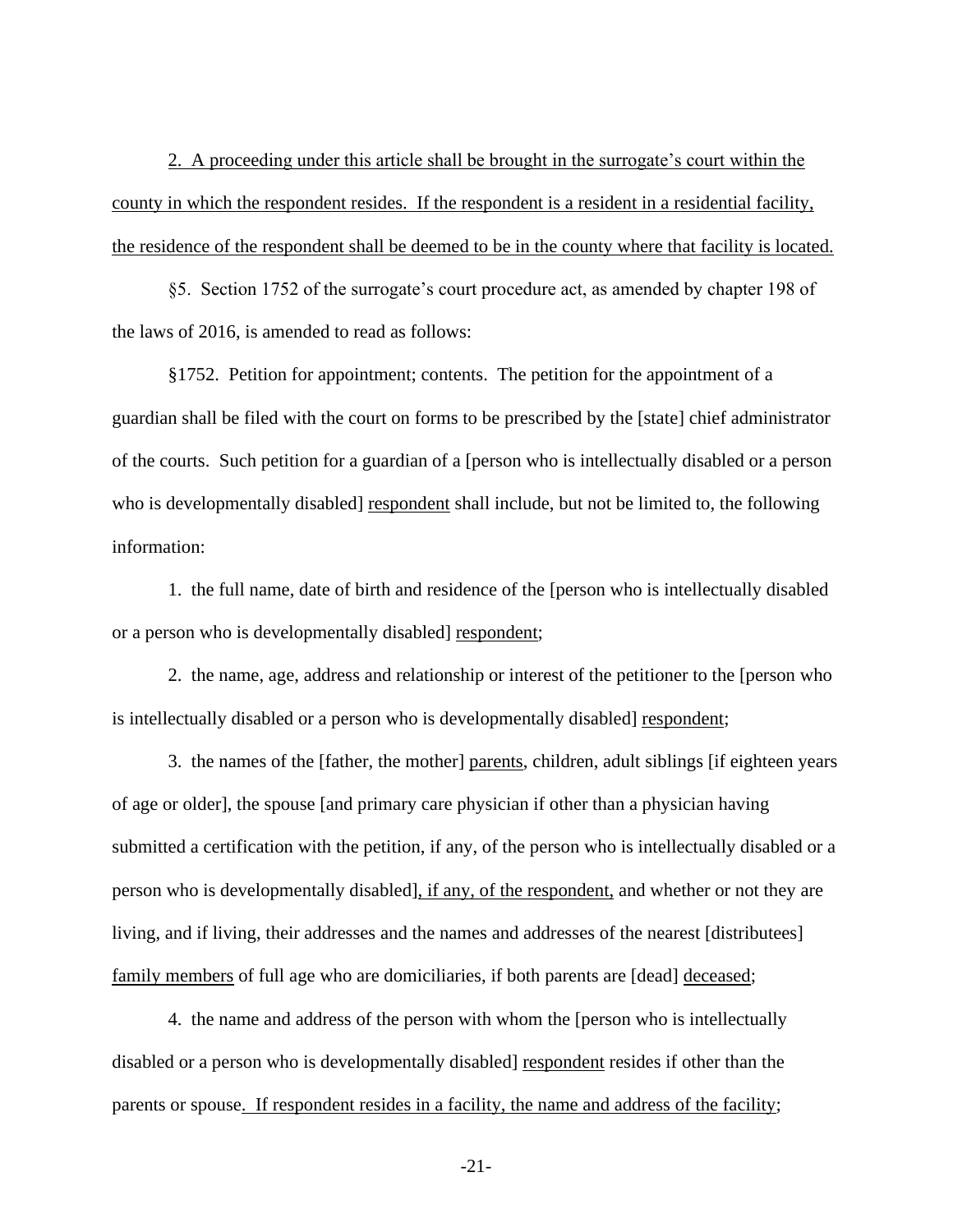5. the name, age, address, education and other qualifications, and consent of the proposed guardian, standby and alternate guardian [, if]. If petitioner is someone other than the parent, spouse, adult child [if eighteen years of age or older] or adult sibling [if eighteen years of age or older], and if such parent, spouse [or], adult child <u>or adult sibling</u> be living, why any of them should not be appointed guardian;

6. the estimated value of real and personal property and the annual income therefrom and any other income including governmental entitlements to which the [person who is intellectually disabled or person who is developmentally disabled] respondent is entitled; [and]

7. any circumstances which the court should consider in determining whether [it is in the best interests of the person who is intellectually disabled or person who is developmentally disabled to] the respondent should not be present at the hearing [if conducted];

8. a statement that the respondent has a developmental disability or traumatic brain injury, including the basis for same, and the nature and extent of the respondent's functional abilities; and

9. a statement of the alternatives to guardianship considered, including but not limited to the execution of a health care proxy, power of attorney, representative payee, care coordination and/or other social support services, or other supported or shared decision making, and reasons for the declination of such alternatives.

§6. Section 1753 of the surrogate's court procedure act, as amended by chapter 198 of the laws of 2016, is amended to read as follows:

§1753. Persons to be served.

1. Upon presentation of the petition, process shall issue to: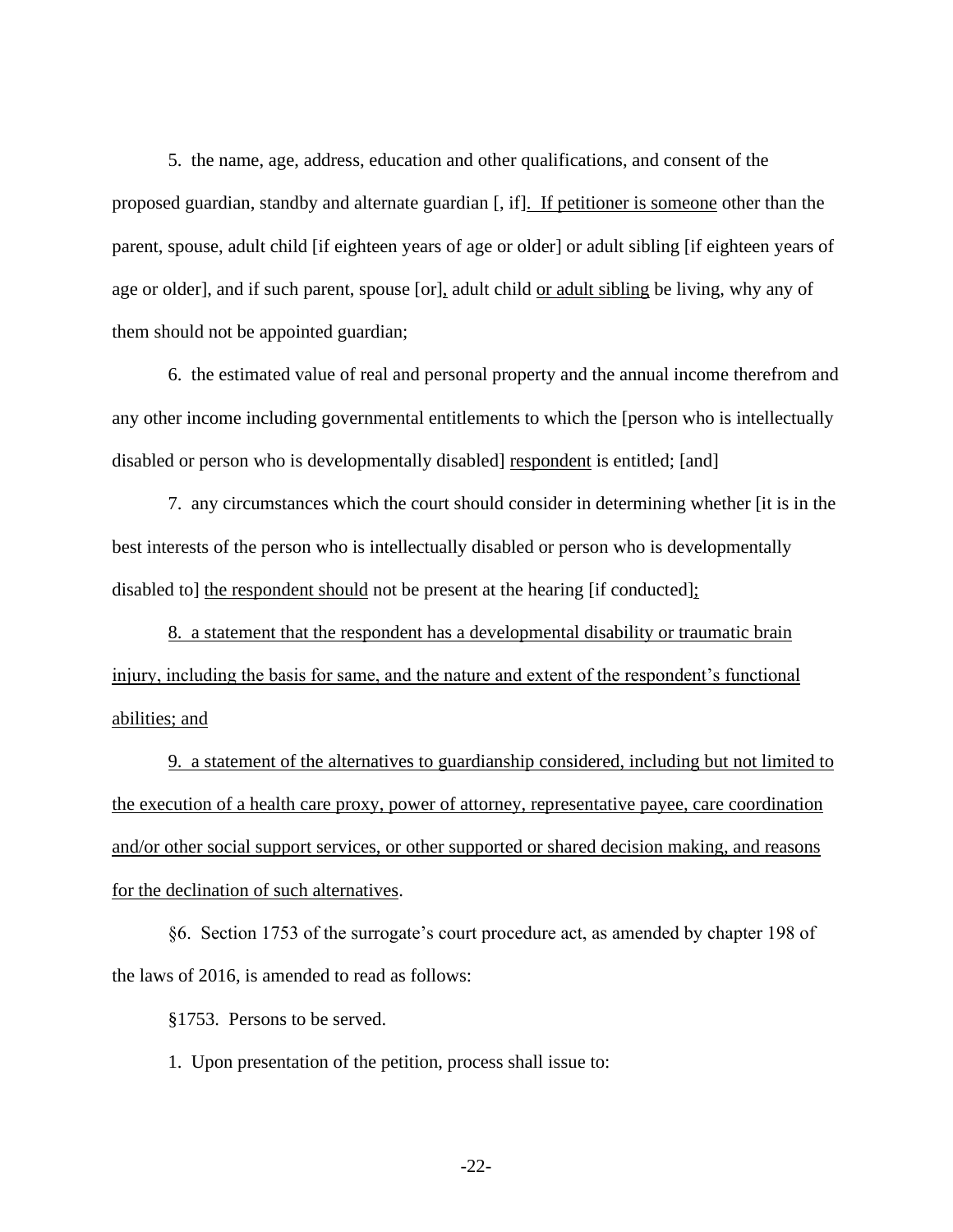(a) the spouse, parent or parents, and adult children and adult siblings, if the petitioner is other than a parent [, adult siblings, if the petitioner is other than a parent, and if the person who is intellectually disabled or person who is developmentally disabled is married, to the spouse, if their residences are known];

(b) the person [having] providing care [and custody] of the [person who is intellectually disabled or person who is developmentally disabled] respondent, or with whom such person resides if other than the parents or spouse; and

(c) the [person who is intellectually disabled or person who is developmentally disabled if fourteen years of age or older for whom an application has been made in such person's behalf] respondent.

2. Upon presentation of the petition, notice of such petition shall be served by certified mail to:

(a) the adult siblings if the petitioner is a parent, and adult children if the petitioner is a parent;

(b) [the mental hygiene legal service in the judicial department where the facility, as defined in subdivision (a) of section 47.01 of the mental hygiene law, is located if the person who is intellectually disabled or person who is developmentally disabled resides in such a facility;

(c)] in all cases, to the director in charge of a facility licensed or operated by an agency of the state of New York, if the [person who is intellectually disabled or person who is developmentally disabled] respondent resides in such facility;

 $[(d)$  one other person $](c)$  any other person $(s)$  if designated in writing by the [person who is intellectually disabled or person who is developmentally disabled] respondent; and

-23-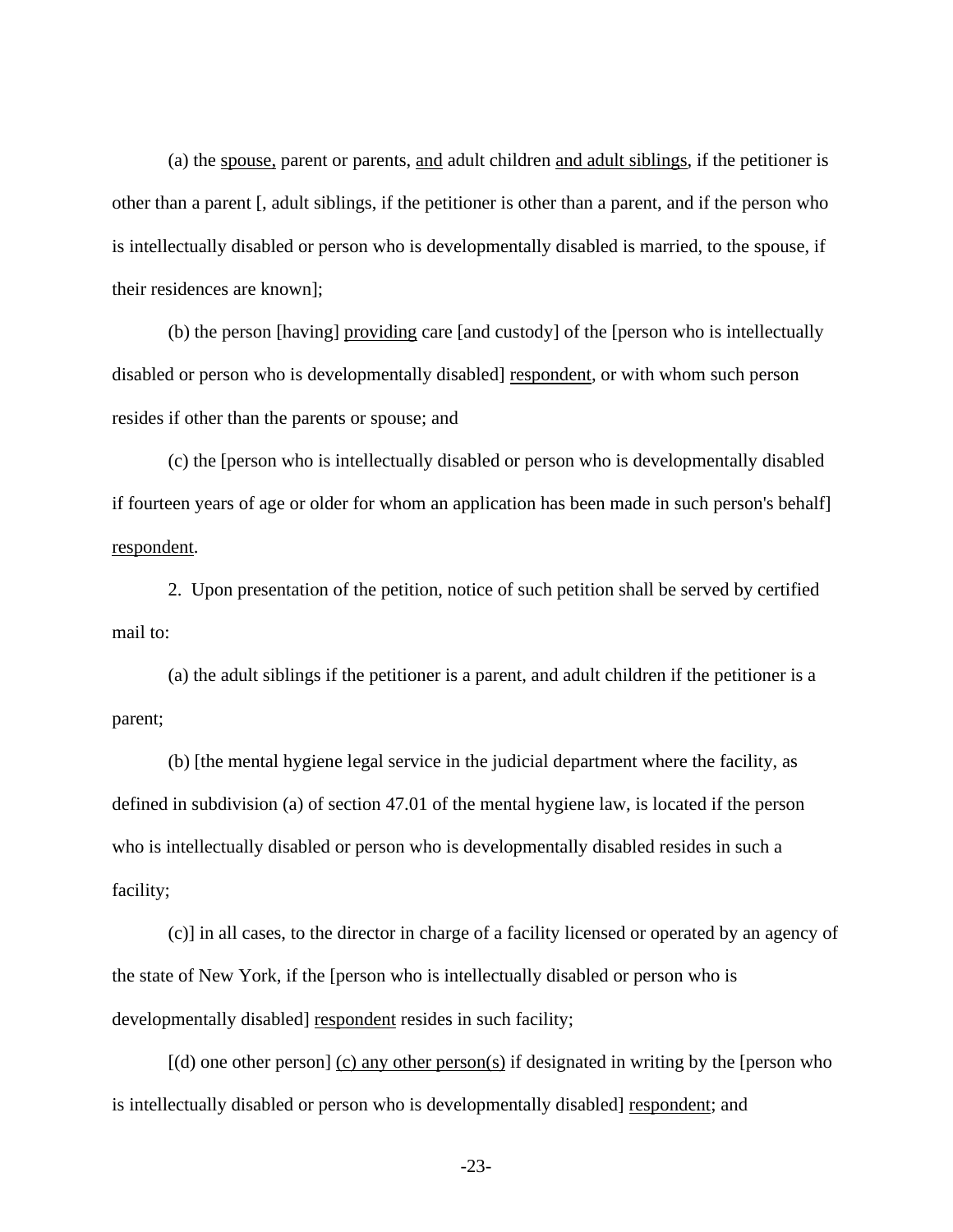$[(e)]$  (d) such other persons as the court may deem proper.

3. [No process or notice shall be necessary to a parent, adult child, adult sibling, or spouse of the person who is intellectually disabled or person who is developmentally disabled who has been declared by a court as being incompetent. In addition, no process or notice shall be necessary to a spouse who is divorced from the respondent person who is intellectually disabled or person who is developmentally disabled, and to a parent, adult child, adult sibling when it shall appear to the satisfaction of the court that such person or persons have abandoned the person who is intellectually disabled or person who is developmentally disabled] The court shall upon the issuance of a citation assign counsel for the respondent and shall provide said counsel with a copy of the petition and any supporting papers filed therein. Process or notice may be dispensed with in the court's discretion.

§7. Section 1754 of the surrogate's court procedure act, as amended by chapter 198 of the laws of 2016, is amended to read as follows:

§1754. Hearing and trial.

1. Upon a petition for the appointment of a guardian of a [person who is intellectually disabled or person who is developmentally disabled eighteen years of age or older] respondent, the court shall conduct a hearing at which [such person] the respondent shall have the right to a jury trial. The right to a jury trial shall be deemed waived by failure to make a demand therefor. [The court may in its discretion dispense with a hearing for the appointment of a guardian, and may in its discretion appoint a guardian ad litem, or the mental hygiene legal service if such person is a resident of a mental hygiene facility as defined in subdivision (a) of section 47.01 of the mental hygiene law, to recommend whether the appointment of a guardian as proposed in the application is in the best interest of the person who is intellectually disabled or person who is

-24-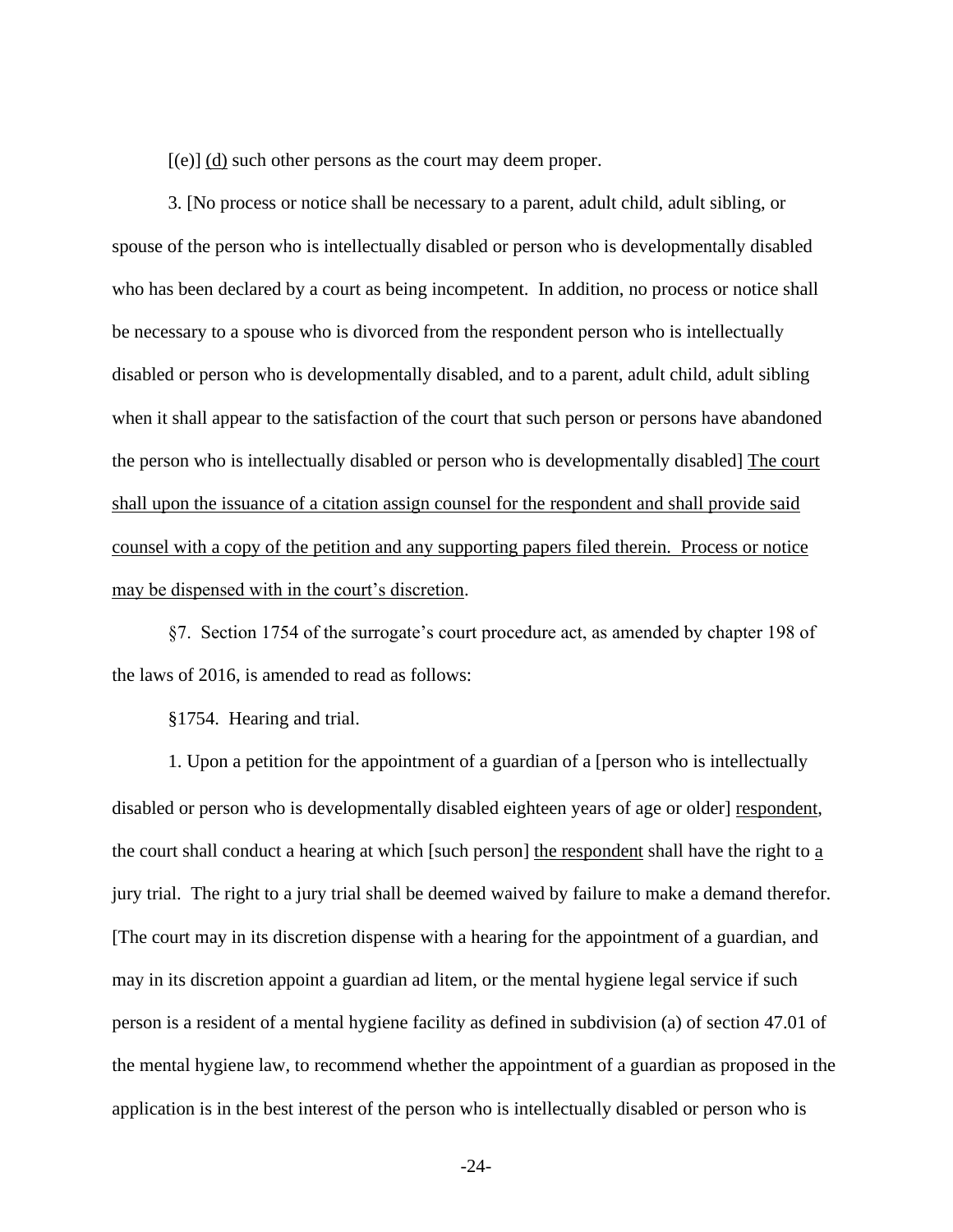developmentally disabled, provided however, that such application has been made by:

(a) both parents or the survivor; or

(b) one parent and the consent of the other parent; or

(c) any interested party and the consent of each parent.

2. When it shall appear to the satisfaction of the court that a parent or parents not joining in or consenting to the application have abandoned the person who is intellectually disabled or person who is developmentally disabled or are not otherwise required to receive notice, the court may dispense with such parent's consent in determining the need to conduct a hearing for a person under the age of eighteen. However, if the consent of both parents or the surviving parent is dispensed with by the court, a hearing shall be held on the application.

3. If a hearing is conducted, the person who is intellectually disabled or person who is developmentally disabled]

2. (a) The court shall appoint the mental hygiene legal service as counsel for the respondent unless it appoints other counsel. The court may also appoint a guardian ad litem for the respondent. Such assignments of counsel or guardian ad litem shall be implemented as provided in section 407 of this act.

(b) If the respondent objects to having counsel, respondent may proceed self-represented only with leave of the court. The court may appoint counsel or guardian ad litem at its discretion, over the respondent's objection.

3. Counsel for the respondent or the guardian ad litem may:

(a) apply to the court for an order to inspect the clinical records pertaining to the respondent in accordance with state and federal laws;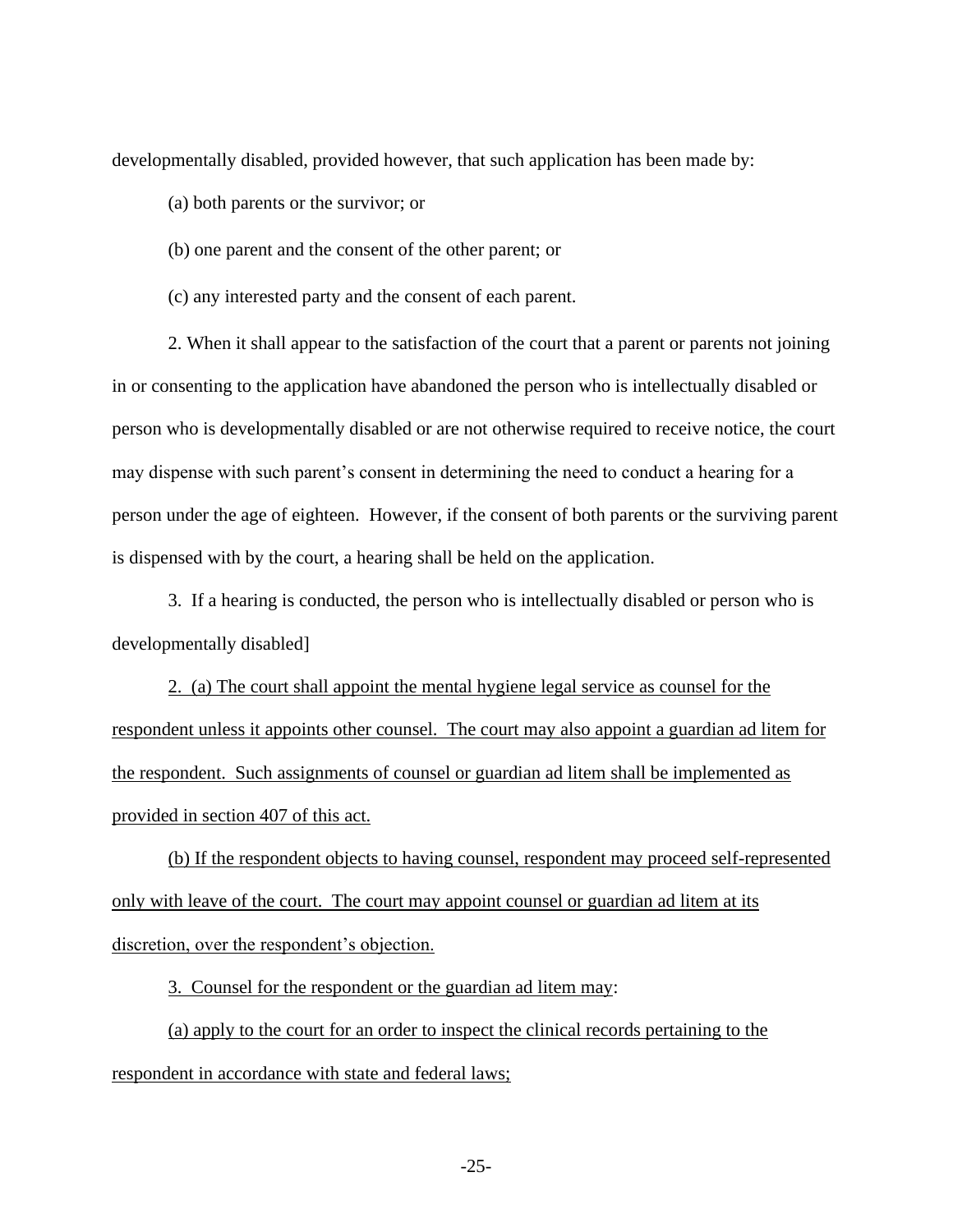(b) be allowed access to the respondent's clinical records without a court order as otherwise limited by law; and

(c) request that the court issue such orders to permit access.

4. At the scheduled hearing, the respondent shall be present unless it shall appear to the satisfaction of the court [on the certification of the certifying physician that the person who is intellectually disabled or person who is developmentally disabled is medically incapable of being present to the extent that attendance is likely to result in physical harm to such person who is intellectually disabled or person who is developmentally disabled, or under such other circumstances which the court finds would not be in the best interest of the person who is intellectually disabled or person who is developmentally disabled.

4. If either a hearing is dispensed with pursuant to subdivisions one and two of this section or the person who is intellectually disabled or person who is developmentally disabled is not present at the hearing pursuant to subdivision three of this section, the court may appoint a guardian ad litem if no mental hygiene legal service attorney is authorized to act on behalf of the person who is intellectually disabled or person who is developmentally disabled. The guardian ad litem or mental hygiene legal service attorney, if appointed, shall personally interview the person who is intellectually disabled or person who is developmentally disabled and shall submit a written report to the court] that the respondent's presence would result in harm to such person.

5. If, upon conclusion of [such hearing or jury trial or if none be held upon the application] the proceeding, the court is satisfied [that the best interests of the person who is intellectually disabled or person who is developmentally disabled will be promoted by the appointment of a guardian of the person or property, or both, it shall make a decree naming such

-26-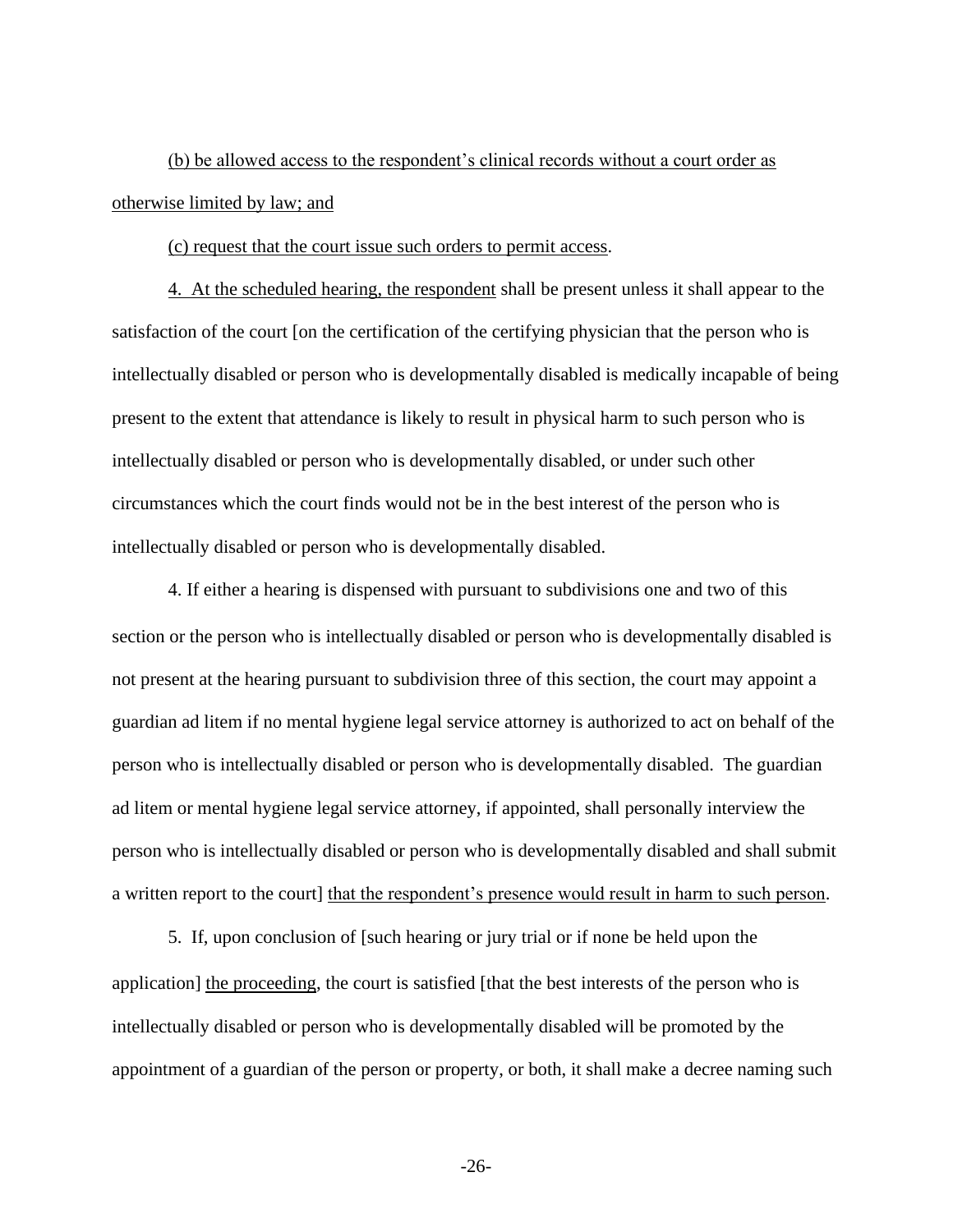person or persons to serve as such guardians] based on clear and convincing evidence that the respondent is incapable of managing her or his affairs, it shall make a decree appointing a guardian provided that guardianship shall be imposed only if necessary and in the least restrictive manner specifically considering the respondent's functional abilities.

6. Where the court has determined that the respondent has certain decision-making capacity, the court shall appropriately limit the scope or duration of the guardianship it decrees.

§8. The surrogate's court procedure act is amended by adding a new section 1754-a to read as follows:

§1754-a. Decision-making standard. Decisions made by a guardian appointed hereunder shall be made in accordance with the following standards:

1. A guardian shall exercise authority only as necessary and shall encourage the person with a developmental disability or traumatic brain injury to participate in making decisions and to act on his or her own behalf.

2. A guardian shall consider the expressed desires and personal values of the person with a developmental disability or traumatic brain injury to the extent known when making decisions and shall consult such person.

3. If the person's wishes are unknown and remain unknown after reasonable efforts are made to discern them, the decision shall be made on the basis of the best interests of such person as determined by the guardian. In determining the best interests of such person, the guardian shall weigh the reason for and nature of the proposed action; the benefit or necessity of the action, the possible risks and other consequences of the proposed action; and any available alternatives and their risks, consequences and benefits. The guardian shall take into account any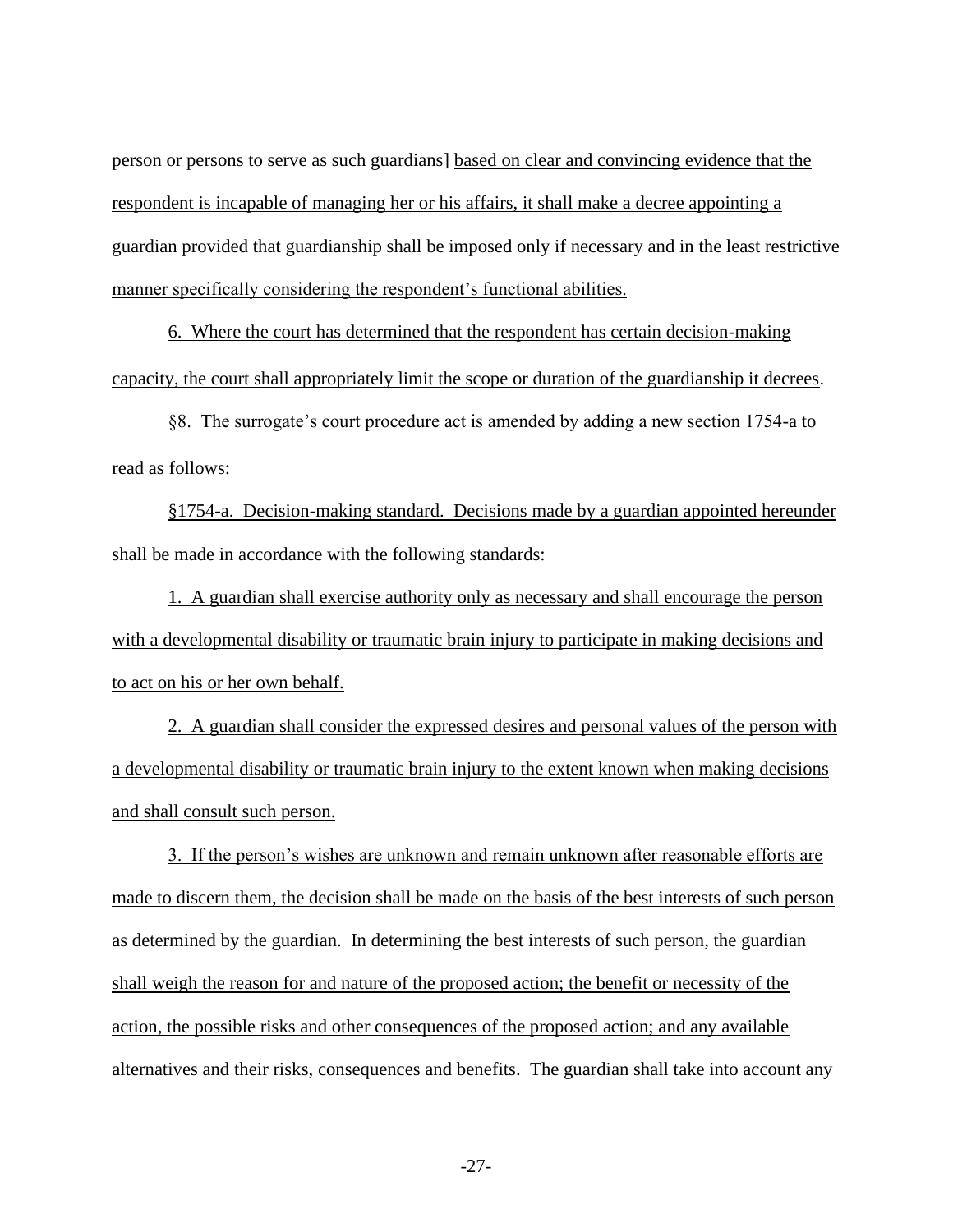other information, including the views of family and friends that the guardian believes said person would have considered if able to act for herself or himself.

§9. Section 1755 of the surrogate's court procedure act is REPEALED and a new section 1755 is added to read as follows:

§1755. Duration, modification and revocation.

1. Such guardianship shall remain in effect until modified or revoked by the court.

2. Any person for whom a guardian has been appointed pursuant to this article, or anyone, including the guardian, on behalf of such person may petition to the court to discharge the guardian and appoint a successor, to designate the guardian of the property as a limited guardian of the property, to appoint a spouse as stand-by guardian, or to otherwise modify or revoke the guardianship order. Upon such a petition, the court shall conduct a hearing and review pursuant to section seventeen hundred fifty-four of this article. The court may modify or revoke an order if it deems that the circumstances or needs of the person with a developmental disability or traumatic brain injury have changed and the provisions of the order are no longer appropriate or necessary.

3. Any proceeding to modify or revoke a prior guardianship order may be brought in the surrogate's court which granted the prior order, unless at the time of the application to modify or revoke the order the person with a developmental disability or traumatic brain injury resides elsewhere, in which case the proceeding may be brought in the county where the person with a developmental disability or traumatic brain injury resides.

§10. Section 1756 of the surrogate's court procedure act, as amended by chapter 198 of the laws of 2016, is amended to read as follows:

-28-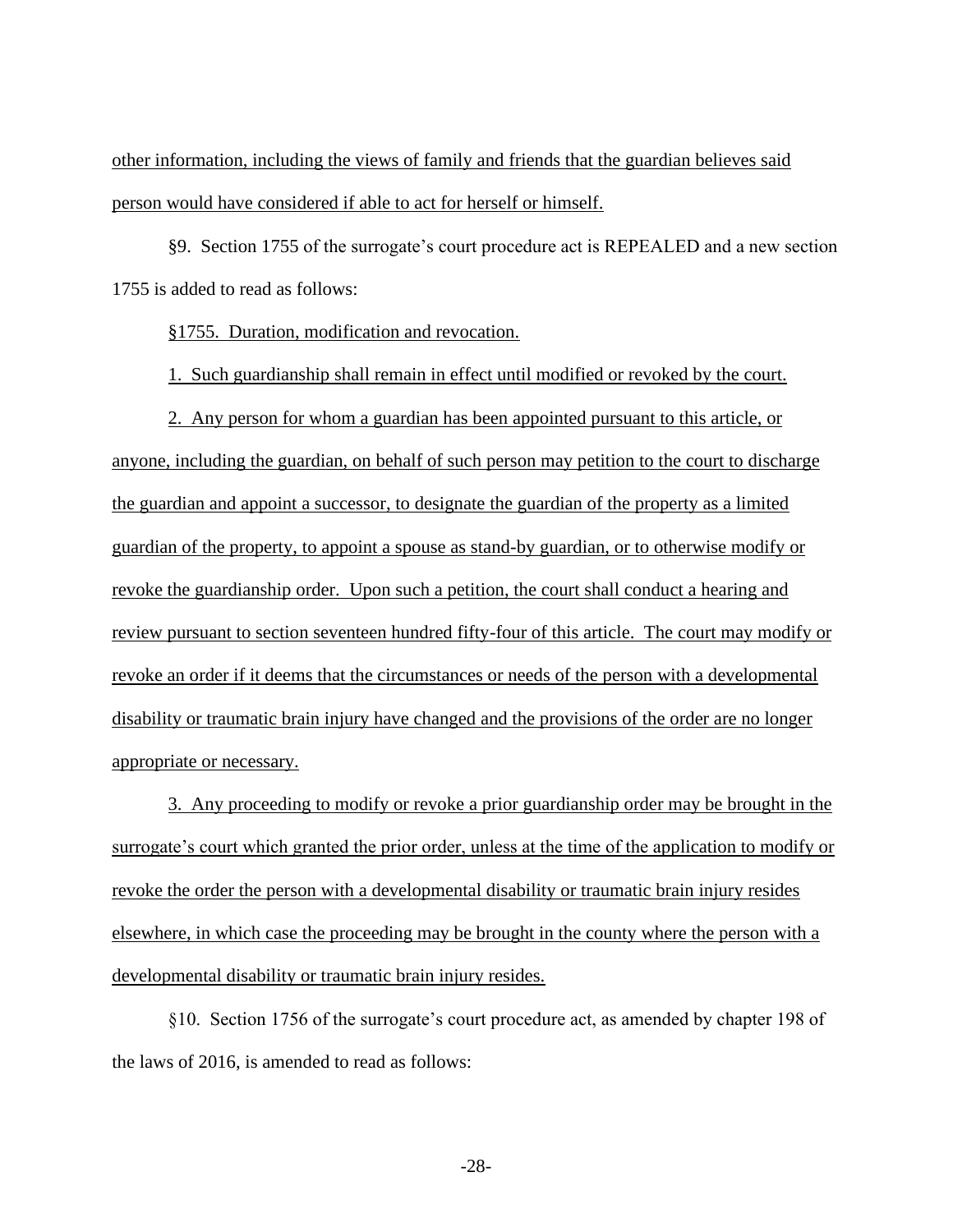§1756. Limited guardian of the property. When it shall appear to the satisfaction of the court that [such person who is intellectually disabled or person who is developmentally disabled for whom an application for guardianship is made is eighteen years of age or older and] the respondent is wholly or substantially self-supporting by means of [his or her] wages or earnings from employment, the court is authorized and empowered to appoint a limited guardian of the property of [such person who is intellectually disabled or person who is developmentally disabled] the respondent who shall receive, manage, disburse and account for only such property of said person [who is intellectually disabled or person who is developmentally disabled] as shall be received from other than the wages or earnings of said person.

[The] Said person [who is intellectually disabled or person who is developmentally disabled] for whom a limited guardian of the property has been appointed shall have the right to receive and expend any and all wages or other earnings of [his or her] employment and shall have the power to contract or legally bind herself or himself [or herself] for such sum of money not exceeding one month's wages or earnings from such employment or three hundred dollars, whichever is greater, or as otherwise authorized by the court.

§11. Section 1757 of the surrogate's court procedure act, as amended by chapter 198 of the laws of 2016, is amended to read as follows:

§1757. Standby guardian of a person [who is intellectually disabled or person who is developmentally disabled] with a developmental disability or traumatic brain injury.

1. Upon application, a standby guardian of the person or property or both of a person [who is intellectually disabled or person who is developmentally disabled] with a developmental disability or traumatic brain injury may be appointed by the court. The court may also, upon application, appoint an alternate and/or successive alternates to such standby guardian, to act if

-29-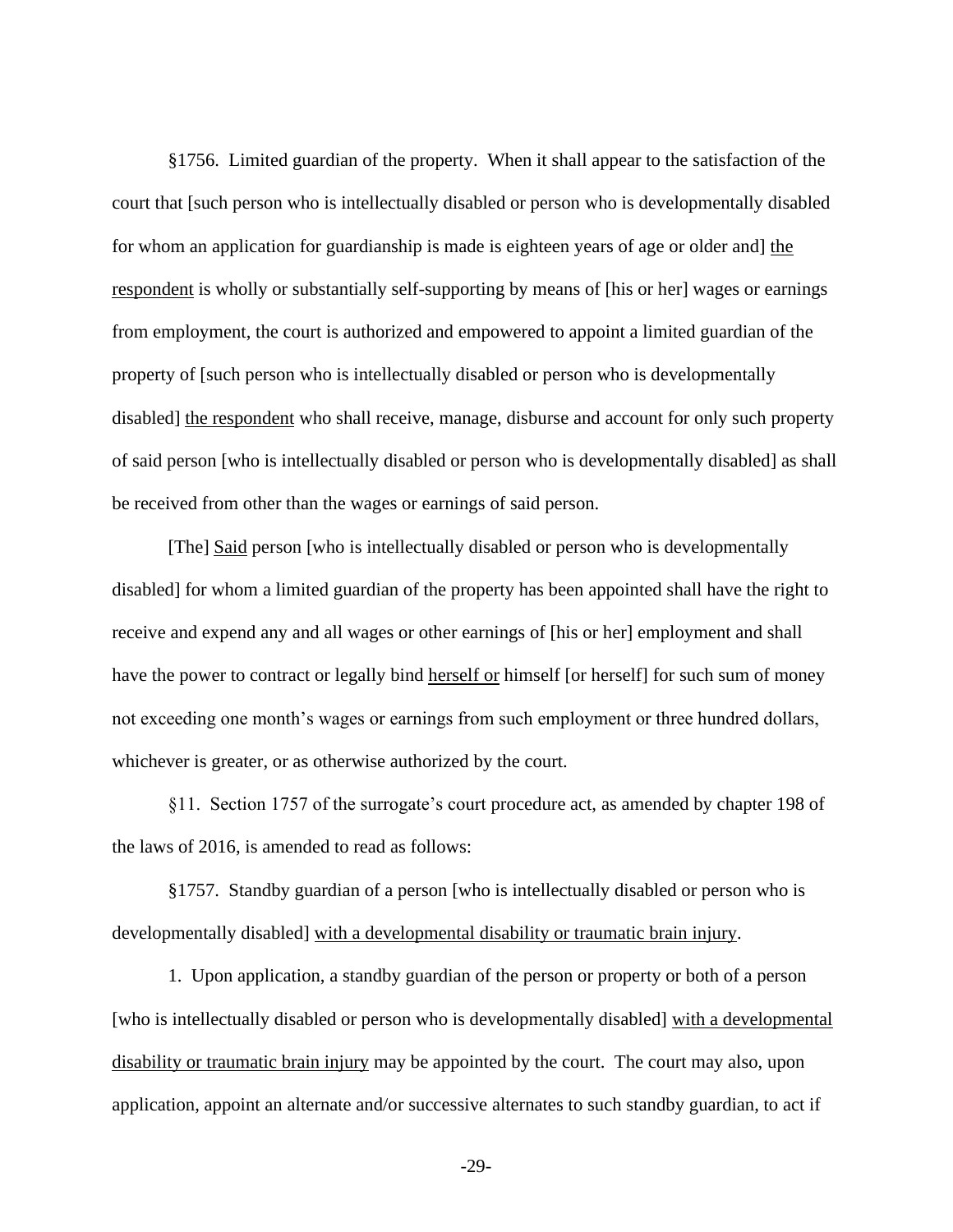such standby guardian shall die, or become incapacitated, or shall renounce. Such appointments by the court shall be made in accordance with the provisions of this article.

2. Such standby guardian, or alternate in the event of such standby guardian's death, incapacity or renunciation, shall without further proceedings be empowered to assume the duties of [his or her] office immediately upon death, renunciation or adjudication of incompetency of the guardian or standby guardian appointed pursuant to this article, subject only to confirmation of [his or her] the appointment by the court within one hundred eighty days following assumption of [his or her] the standby or alternate guardian's duties of such office. Before confirming the appointment of the standby guardian or alternate guardian, the court may conduct a hearing pursuant to section seventeen hundred fifty-four of this article upon petition by anyone on behalf of the person [who is intellectually disabled or person who is developmentally disabled] with a developmental disability or traumatic brain injury or the person [who is intellectually disabled or person who is developmentally disabled if such person is eighteen years of age or older] with a developmental disability or traumatic brain injury, or upon its discretion.

3. Failure of a standby or alternate standby guardian to assume the duties of guardian, seek court confirmation or to renounce the guardianship within sixty days of written notice by certified mail or personal delivery given by or on behalf of the person [who is intellectually disabled or person who is developmentally disabled] with a developmental disability or traumatic brain injury of a prior guardian's inability to serve and the standby or alternate standby guardian's duty to serve, seek court confirmation or renounce such role, shall allow the court to:

(a) deem the failure an implied renunciation of guardianship, and

(b) authorize, notwithstanding the time period provided for in subdivision two of this section to seek court confirmation, any remaining standby or alternate standby guardian to serve

-30-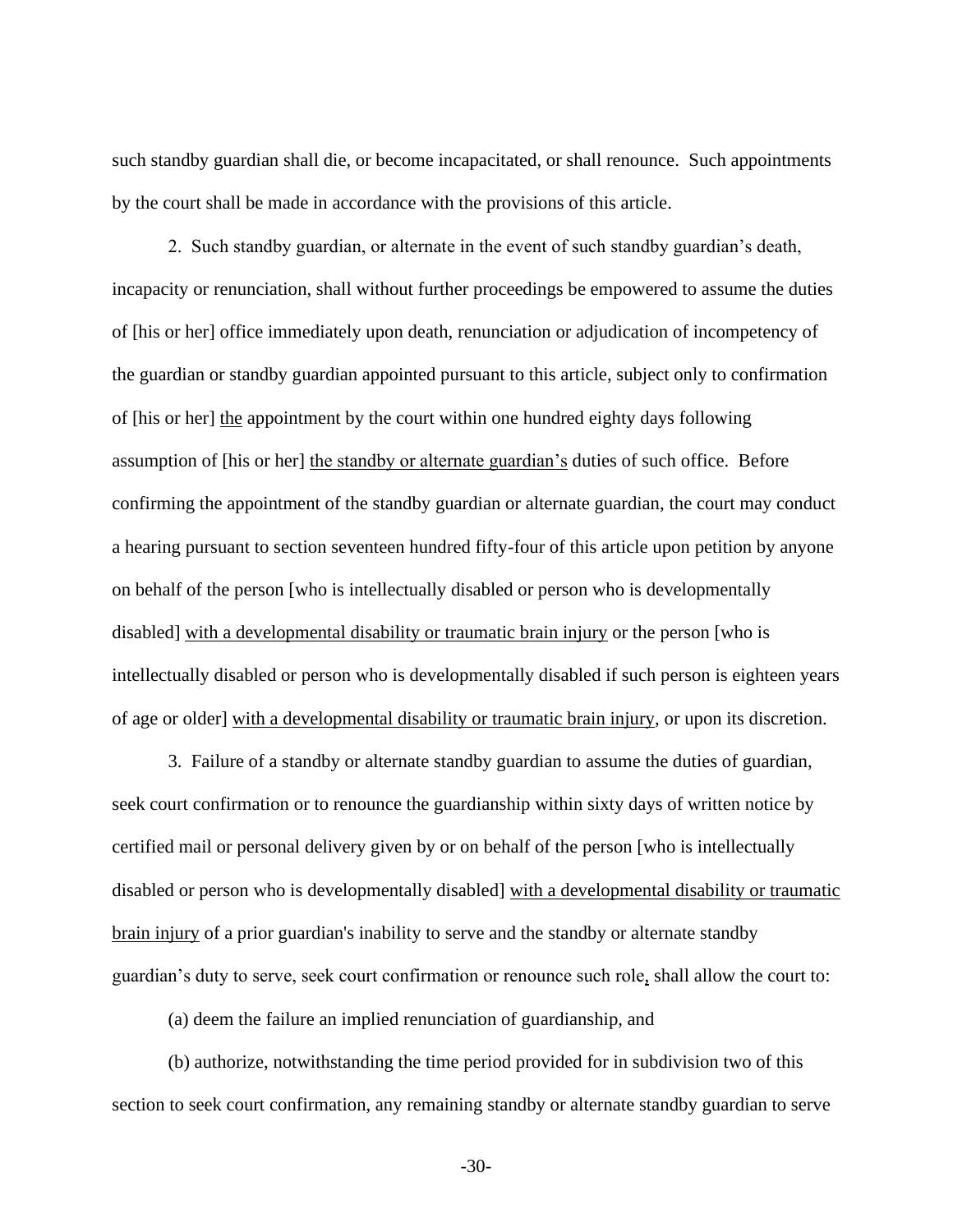in such capacity provided (i) an application for confirmation and appropriate notices pursuant to subdivision one of section seventeen hundred fifty-three of this article are filed, or (ii) an application for modification of the guardianship order pursuant to section seventeen hundred fifty-five of this article is filed.

§12. Subdivision 2 of section 1758 of the surrogate's court procedure act, as amended by chapter 198 of the laws of 2016, is amended to read as follows:

2. After the appointment of a guardian, standby guardian or alternate guardians, the court shall have and retain general jurisdiction over the person [who is intellectually disabled or person who is developmentally disabled] with a developmental disability or traumatic brain injury for whom such guardian shall have been appointed, to take of its own motion or to entertain and adjudicate such steps and proceedings relating to such guardian, standby, or alternate guardianship as may be deemed necessary or proper for the welfare of such person [who is intellectually disabled or person who is developmentally disabled].

§13. Section 1759 of the surrogate's court procedure act is REPEALED.

§14. Section 1760 of the surrogate's court procedure act, as amended by chapter 198 of the laws of 2016, is amended to read as follows:

§1760. Corporate guardianship. No corporation may be appointed guardian of the person under the provisions of this article, except that a non-profit corporation organized and existing under the laws of the state of New York and having the corporate power to  $\overline{so}$  act [as guardian of a person who is intellectually disabled or person who is developmentally disabled may be appointed as the guardian of the person only of such person who is intellectually disabled or person who is developmentally disabled] may be appointed.

§15. Section 1761 of the surrogate's court procedure act, as amended by chapter 198 of

-31-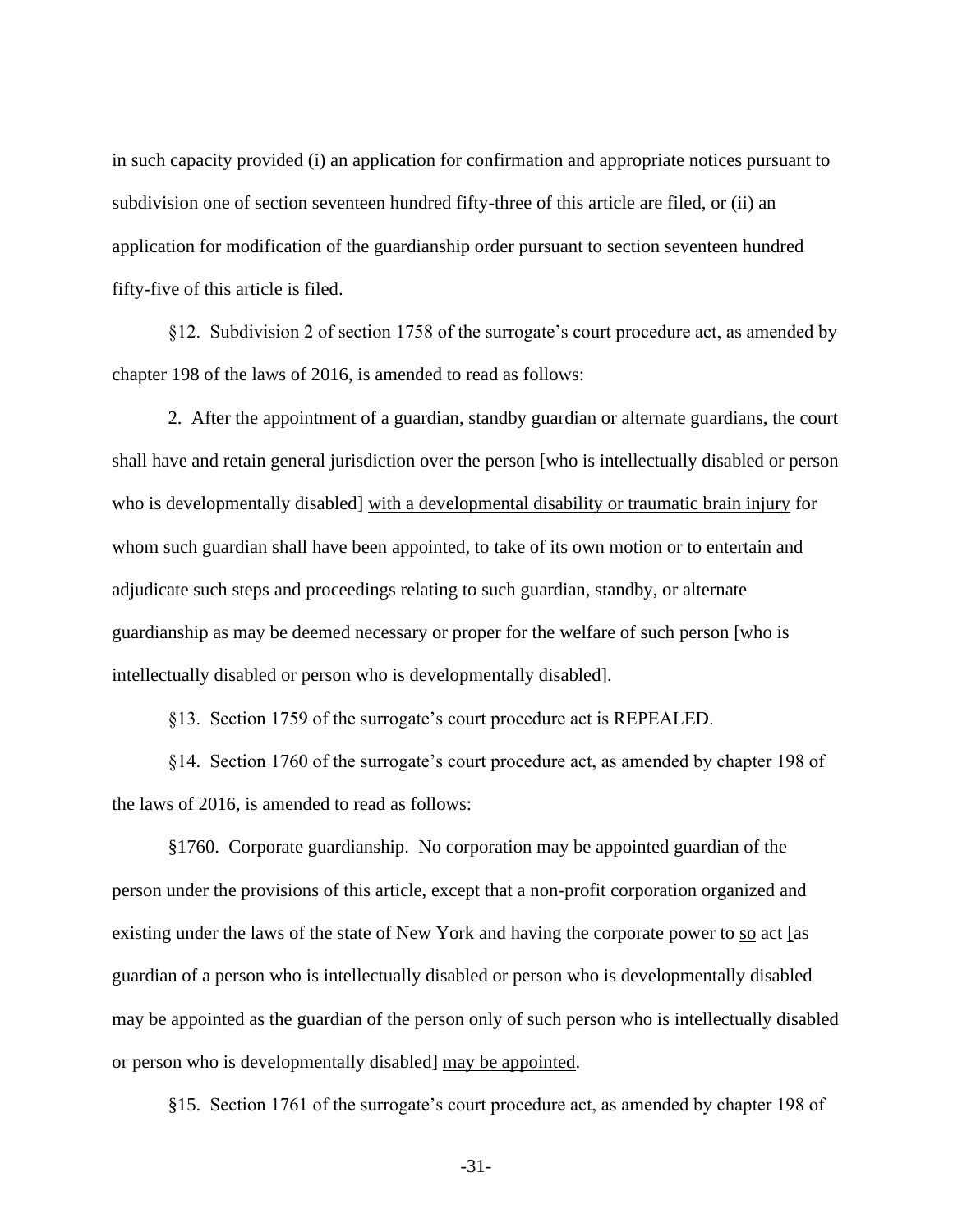the laws of 2016, is amended to read as follows:

§1761. Application of other provisions. To the extent that the context thereof shall admit, the provisions of article seventeen of this act shall apply to all proceedings under this article [with the same force and effect as if an "infant", as therein referred to, were a "person who is intellectually disabled" or "person who is developmentally disabled" as herein defined, and a "guardian" as therein referred to were a "guardian of the person who is intellectually disabled" or a "guardian of a person who is developmentally disabled" as herein provided for.

§16. This act shall take effect on the first of January next after it shall have become a law.

### **2. The New York Trust Code (EPTL 7-A)**

This proposal was jointly developed by the Surrogate's Court Advisory Committee and the Trusts and Estates Law Section of the New York State Bar Association. The purpose of this legislation is to create a stand-alone Article 7-A of the Estates, Powers and Trust Law which sets forth the substantive rules (as well as procedural rules not governed by the Surrogate's Court Procedure Act) for gratuitous trusts, including directed trusts. To implement enactment of new Article 7-A, the legislation makes appropriate conforming changes to various sections in the Estates, Powers and Trust Law and to various sections in other New York Codes.

Although trust practices have dramatically changed over the past 50 years, New York has not comprehensively changed its trusts laws since 1967. The proposed New York Trust Code would update many statutory provisions to reflect contemporary needs, including the enactment of the New York Uniform Directed Trust Act. In addition, the New York Trust Code would codify virtually all existing trust case law thereby making it far simpler for lawyers to research and practice in this area. In turn, consumers would greatly benefit as costs for trust preparation and operation would be reduced. Finally, a modern New York Trust Code would make New York more competitive with other states.

### SUMMARY OF SPECIFIC PROVISIONS:

Section 1 of the bill adds a new Article 7-A to the Estates, Powers and Trusts Law ("NEW YORK TRUST CODE"), which consists of the following:

Summary of Article 7-A,

Part 1 of Article 7-A of the Estates, Powers and Trusts Law is entitled "In General".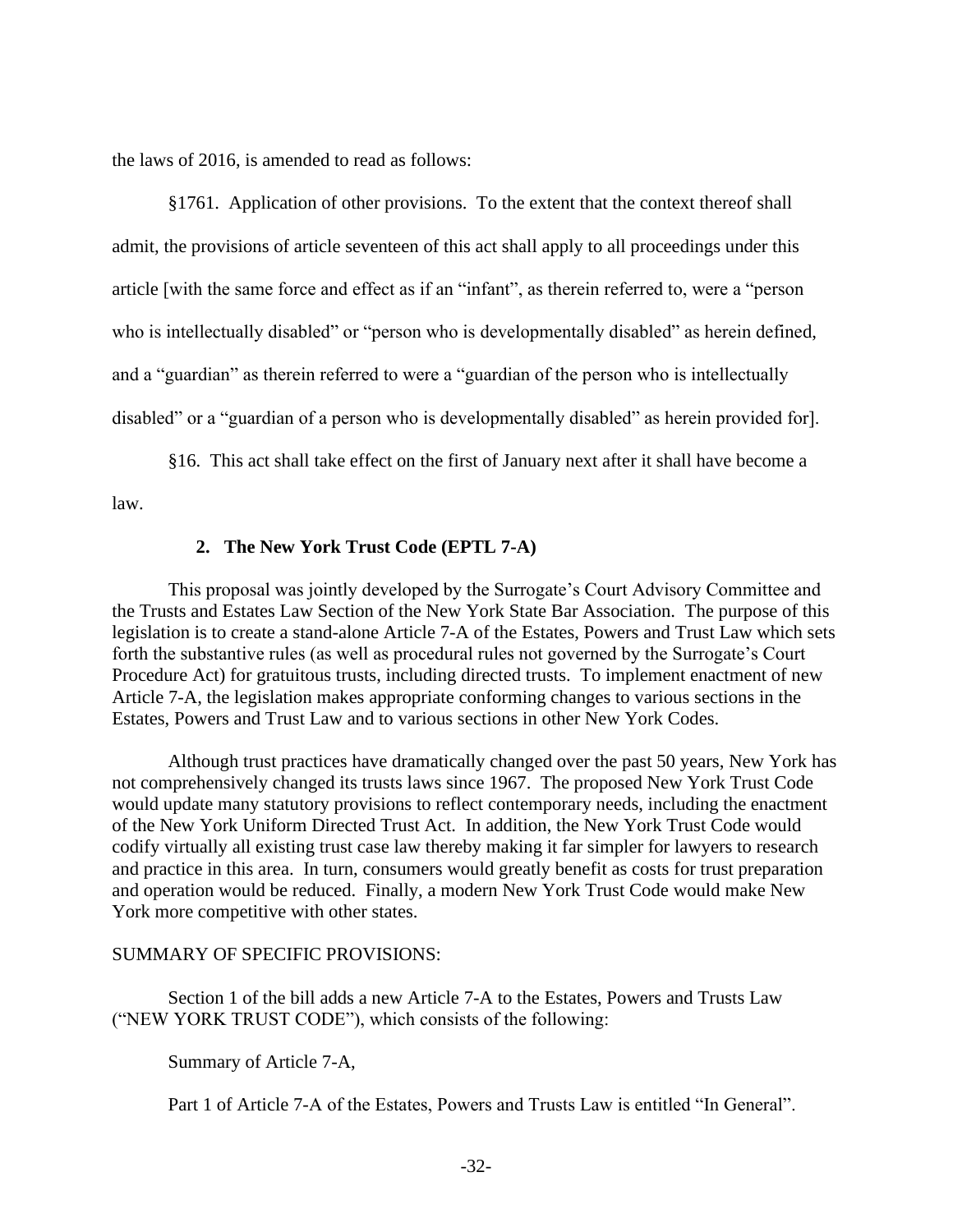Section 7-A-1.1 of the Estates, Powers and Trusts Law establishes the short title of Article 7-A as the New York Trust Code.

Section 7-A-1.2 of the Estates, Powers and Trusts Law clarifies that Article 7-A applies to express trusts that are gratuitous in nature, resulting trusts, and (where expressly made applicable) to bank accounts in trust form. This section also makes clear that this article will not apply to constructive trusts.

Section 7-A-1.2 of the Estates, Powers and Trusts Law replaces EPTL section 7-1.3, and includes the same language abolishing purchase money resulting trusts.

Section 7-A-1.3 of the Estates, Powers and Trusts Law adds new definitions for implementing the provisions of Article 7-A. Notable definitions include the following:

Express Trust: This definition is based on the traditional definition for an express trust but has been amplified to reflect the recognition of pet trusts and purpose trusts. The definition also includes trusts that are created by other statutes and courts that will be administered as express trusts. In addition, the definition limits express trusts to gratuitous trusts.

Qualified Beneficiary: This is an important definition used throughout Article 7-A. Generally, qualified beneficiaries are beneficiaries who would be entitled to notice for proceedings involving the trust under the principles of virtual representation as they currently exist in the law of New York. Only qualified beneficiaries are entitled to notice of some actions by the trustee or to demand information from the trustee. All other beneficiaries are nonqualified beneficiaries. Settlor: This definition is critical because it is employed throughout Article 7-A. It is intended to be precise enough to reflect the many nuances of trust law. For example, a person who exercises a special power of appointment in favor of a trustee effectively creates a trust and should therefore be treated as a settlor. By including the donee of a special power of appointment, the uncertain general application of the relation back doctrine would be discarded. Similarly, the trustee who decants all or part of trust property is the settlor of the appointed trust because the exercise of a decanting power is considered to be the exercise of a special power of appointment. See EPTL section 7-A-8-19(c).

Trust Contributor: A separate definition is provided for "trust contributor" because that concept, which includes many settlors (but not persons who exercise special powers of appointment), has significance, especially in the area of creditors' rights and for certain revocable trust issues. Excluded from the definition of "trust contributor" are persons who contribute property to a trust revocable by another person and persons who contribute property if another person has a non-lapsing power of withdrawal over the contributed property.

Section 7-A-1.4 of the Estates, Powers and Trusts Law defines when an organization has notice or knowledge of a fact involving a trust.

Section 7-A-1.5 of the Estates, Powers and Trusts Law provides that most rules set forth in EPTL Article 7-A are default rules subject to modification by the terms of a trust, court order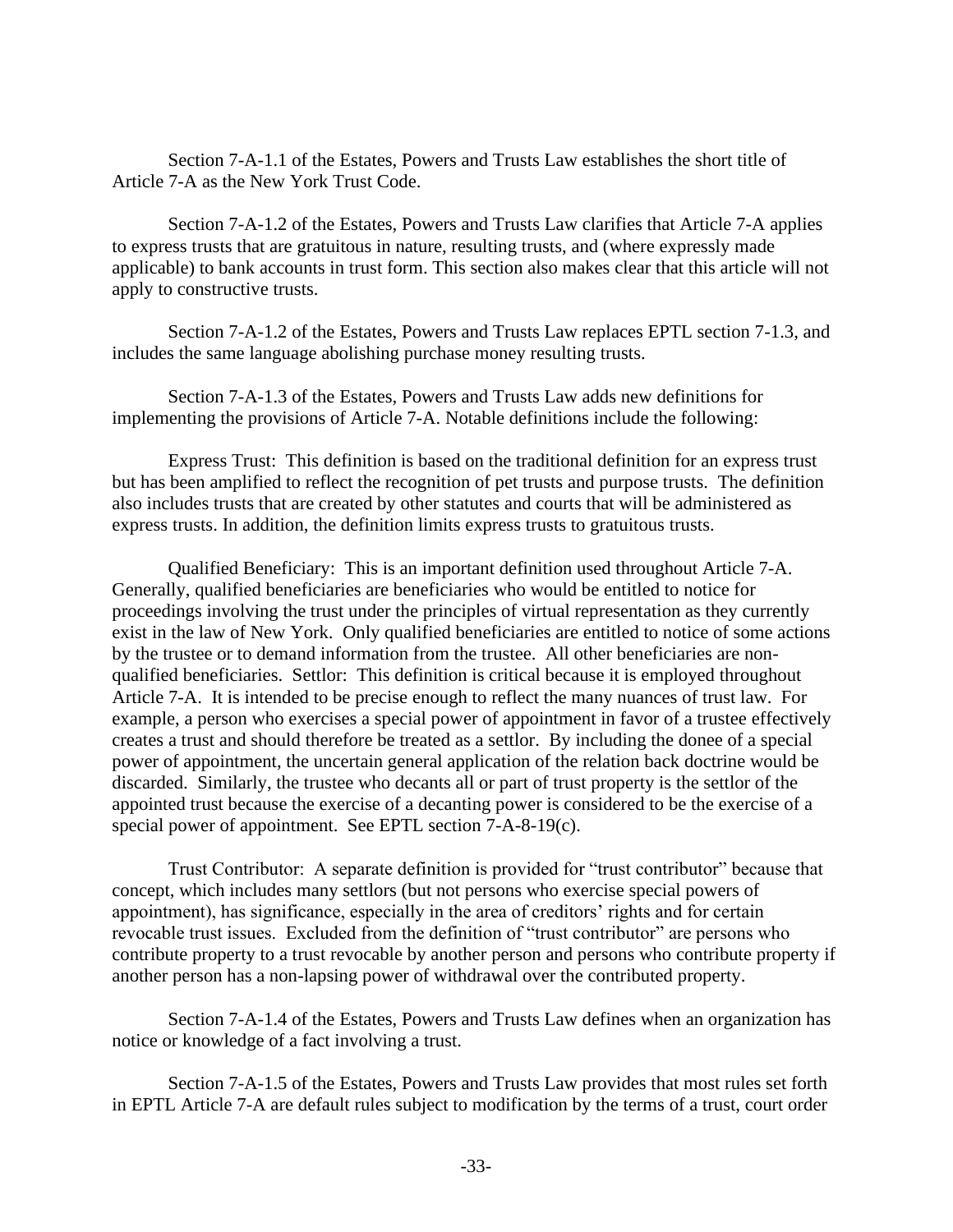or decree or other applicable law. See section 7-A-1.5(a). Some of those rules, however, embody public policies that are too important to be overridden by the terms of the trust. These mandatory trust rules are listed in section 7-A-1.5(b) by reference to the numbers of the sections that set out the rules. Most of these rules set forth the fiduciary duties at the heart of trust law. Some involve the authority of the court to act with regard to a trust at the trustee's or beneficiaries' request - such as modifying, terminating, combining or dividing trusts and the principles for the computation of damages - as provided in the Code. Others are even more fundamental such as the rules governing the determination of the governing law and principal place of administration of the trust. The Code allows a trust to be "quiet" for only a limited period of time by requiring that the trustee inform, and furnish requested information about an irrevocable trust to, qualified beneficiaries over the age of 25 after the later death of the settlor or the settlor's spouse (and if the settlor was not an individual for a maximum of 21 years).

Section 7-A-1.6 of the Estates, Powers and Trusts Law makes clear that the common law of trusts and principles of equity supplement Article 7-A unless these are otherwise modified by Article 7-A or another statute.

Section 7-A-1.7 of the Estates, Powers and Trusts Law Section 7-A-1.7 principally provides comprehensive conflict of laws rules for lifetime trusts (as contrasted with the limited provision of repealed EPTL 7-1.10) that for the most part follow the conflict of laws rules governing testamentary trusts in EPTL 3-5.1. The most important difference between the two provisions allows the settlor of a lifetime trust to designate the law of any jurisdiction to govern the trust or some aspects of the trust so long as the law of the designated jurisdiction does not conflict with a mandatory trust provision or violate some strong public policy of the jurisdiction having the most significant relationship to the matter of issue, such as the rule against perpetuities. The section also provides flexible conflict of laws rules.

Section 7-A-1.8 of the Estates, Powers and Trusts Law provides ways that a settlor can designate the principal place of administration of the trust as well as default rules for determining principal place of administration, including where there are multiple trustees and where corporate trustees are involved. The section also provides that the trustee may change the principal place of administration of a testamentary trust with court approval and may change the principal place of administration of a lifetime trust with court approval or if the qualified beneficiaries do not object to the change.

Section 7-A-1.9 of the Estates, Powers and Trusts Law makes clear what constitutes notice to a person under this Article.

Section 7-A-1.10 of the Estates, Powers and Trusts Law addresses situations in which other persons or entities would be treated as "qualified beneficiaries" as defined in EPTL section 7-A-1.3, including charitable organizations, persons appointed to enforce trusts for the care of animals or other noncharitable purposes, and the Attorney General.

Section 7-A-1.11 of the Estates, Powers and Trusts Law expands current New York law in order to allow for nonjudicial settlement of various trust matters by interested persons besides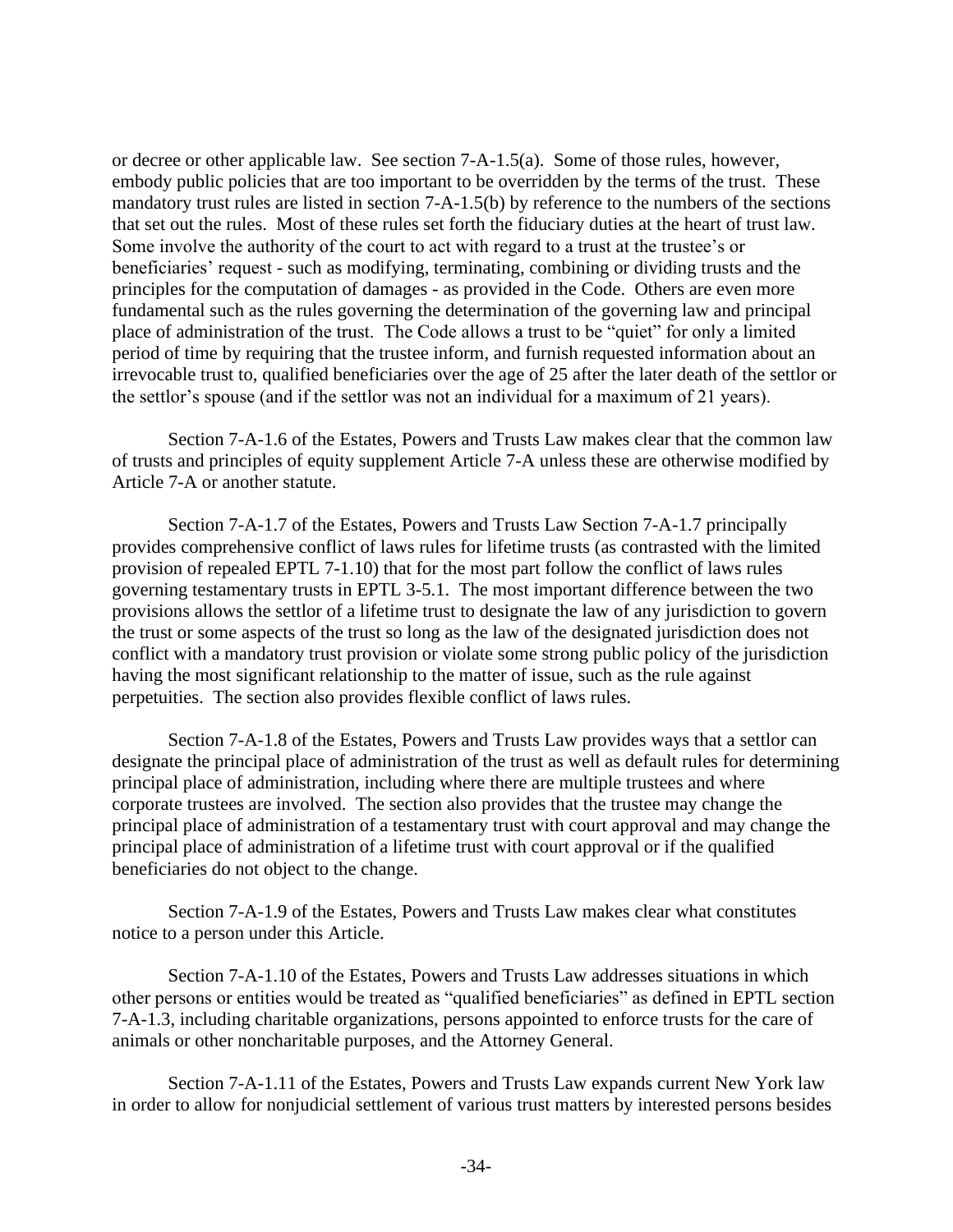nonjudicial settlements of accounts by fiduciaries, which are governed by SCPA 315, subsection 8. Matters which may be resolved under section 7-A-1.11 include, but are not limited to, the interpretation or construction of trust terms, the approval of a trustee's report or accounting; the ability to direct a trustee to refrain from performing a particular act or to grant a trustee any necessary or desirable power; the resignation or appointment of a trustee and the determination of trustee compensation; the transfer of the principal place of administration of a lifetime trust; and the liability of a trustee for an act or failure to act in relation to a trust.

Section 7-A-1.12 of the Estates, Powers and Trusts Law is a reserved section for possible future use.

Part 2 of Article 7-A of the Estates, Powers and Trusts Law is entitled "Judicial Proceedings".

Section 7-A-2.1 of the Estates, Powers and Trusts Law makes clear that there are existing rules for court involvement in the administration of a trust which are provided in the EPTL, SCPA and the CPLR.

Section 7-A-2.2 of the Estates, Powers and Trusts Law makes clear that jurisdiction over trustees and beneficiaries is covered by Article 2 of the SCPA.

Part 3 of Article 7-A of the Estates, Powers and Trusts Law is Reserved for possible future use.

Part 4 of Article 7-A of the Estates, Powers and Trusts Law is entitled "Creation, Validity, Amendment, Modification, and Termination of Trust".

Section 7-A-4.1 of the Estates, Powers and Trusts Law codifies the methods for creating a trust which are currently part of the New York common law.

Section 7-A-4.2 of the Estates, Powers and Trusts Law consolidates into a single section the formal requirement for trust creation currently found in various statutory sections.

Section 7-A-4.2-A of the Estates, Powers and Trusts Law replaces EPTL sections 7-1.14, 7-1.15, 7-1.16 (first sentence), and 7-1.17(a), and expands EPTL section 7-1.18, in order to consolidate the rules for the creation of lifetime trusts into a single statutory section. It also provides that the capacity to create an irrevocable trust is the same as that required to make a gift.

Section 7-A-4.2-B of the Estates, Powers and Trusts Law replaces EPTL section 71.2, which addresses trustees of passive trusts, without changing its provisions.

Section 7-A-4.2-C of the Estates, Powers and Trusts Law replaces EPTL section 7-1.1, which addresses when trust interests do not merge, without substantively changing its provisions.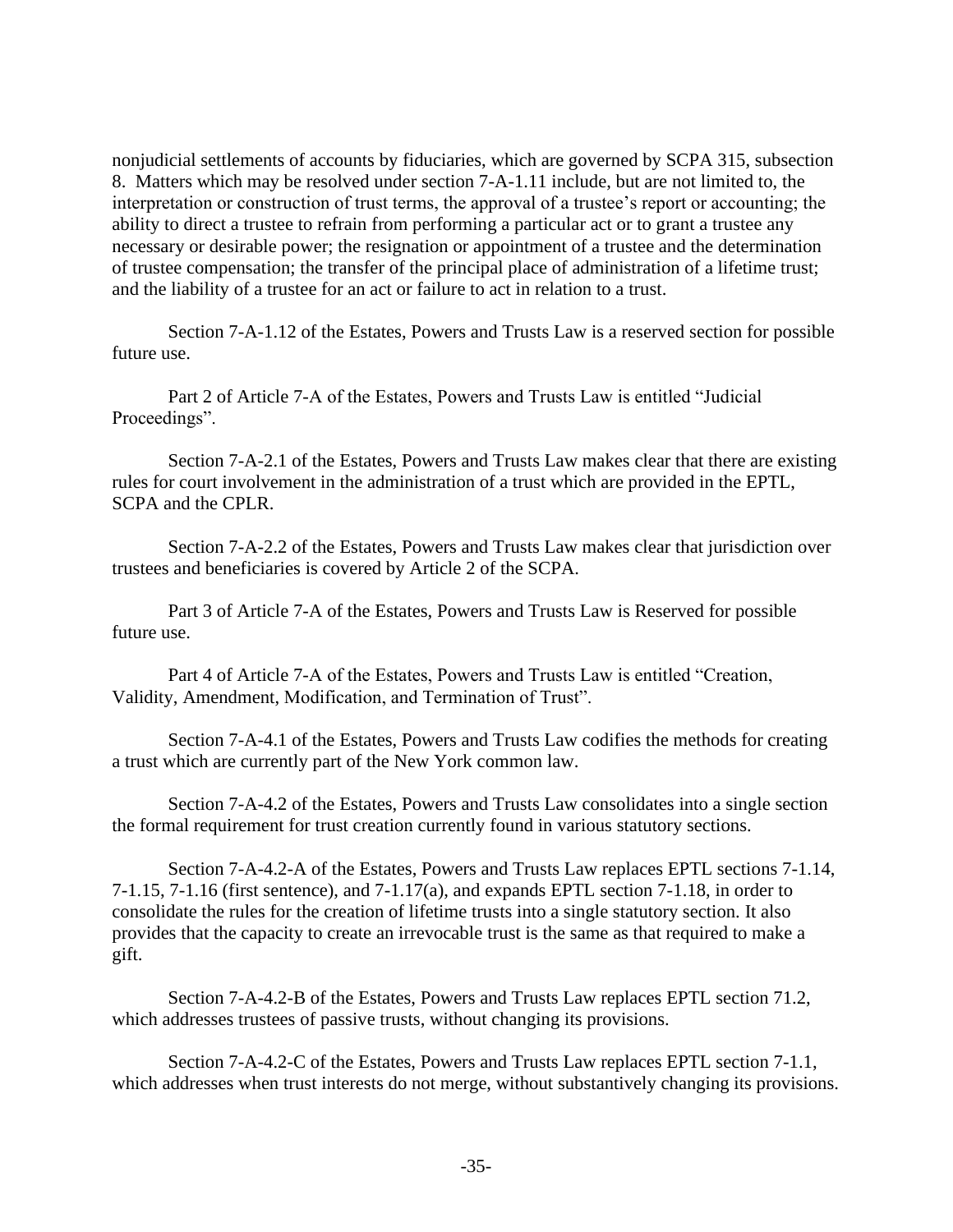Section 7-A-4.3 of the Estates, Powers and Trusts Law addresses the validity of lifetime trusts created in other jurisdictions. The validity of testamentary trusts is addressed in EPTL section 3-5.1.

Section 7-A-4.4 of the Estates, Powers and Trusts Law, which replaces EPTL section 7- 1.4, is makes clear that a trust may be created only to the extent that its purposes are lawful and not contrary to public policy. Current EPTL section 7-1.4 addresses only the lawfulness requirement; the public policy requirement is currently a common law doctrine.

Section 7-A-4.4-A of the Estates, Powers and Trusts Law replaces EPTL section 7-1.12, which addresses the establishment of supplemental needs trusts, without substantively changing its provisions.

Section 7-A-4.5 of the Estates, Powers and Trusts Law makes clear that the rules for charitable purposes and enforcement are to be found in Article 8.

Section 7-A-4.6 of the Estates, Powers and Trusts Law codifies the rule that a trust is voidable if created through fraud, duress, undue influence or mistake. This concept is currently governed by New York common law.

Section 7-A-4.7 of the Estates, Powers and Trusts Law supplements EPTL section 7- 1.17(a) by providing that oral trusts may not be created, except for a testamentary trust in a nuncupative will created pursuant to EPTL section 3-2.2.

Section 7-A-4.8 of the Estates, Powers and Trusts Law replaces New York's present pet trust statute (EPTL section 7-8.1). While generally consistent with EPTL section 7-8.1, this section modifies that statute to (i) set out, in a separate paragraph, provisions for enforcing the intended use of the trust, (ii) clarify that any person, not just an individual, may be appointed as an enforcer of the trust's intended use and (iii) provide that unexpended property passes to the settlor or the settlor's successors in interest, rather than to the successor's estate.

Section 7-A-4.9 of the Estates, Powers and Trusts Law codifies current New York common law in order to explicitly provide for the creation of trusts for noncharitable purposes (so-called "honorary trusts"). The term of any such trust is to be limited to 21 years, consistent with current law. This section also supplements current law by giving the court the authority to appoint an enforcer if an appointed enforcer is unable or unwilling to act, and by providing that trust property not required for its intended purpose be distributed to the settlor or the settlor's successors in interest.

Section 7-A-4.9-A of the Estates, Powers and Trusts Law replaces and supplements current EPTL section 7-1.17(b). It maintains that section's current authority for trust amendments to be made, as well as the formality requirements for making such amendments. Section 7-A-4.9-A supplements current law by shielding a trustee from liability for failure to comply with an amendment that modifies the trustee's powers, obligations or compensation for a period of 60 days after being notified of the amendment.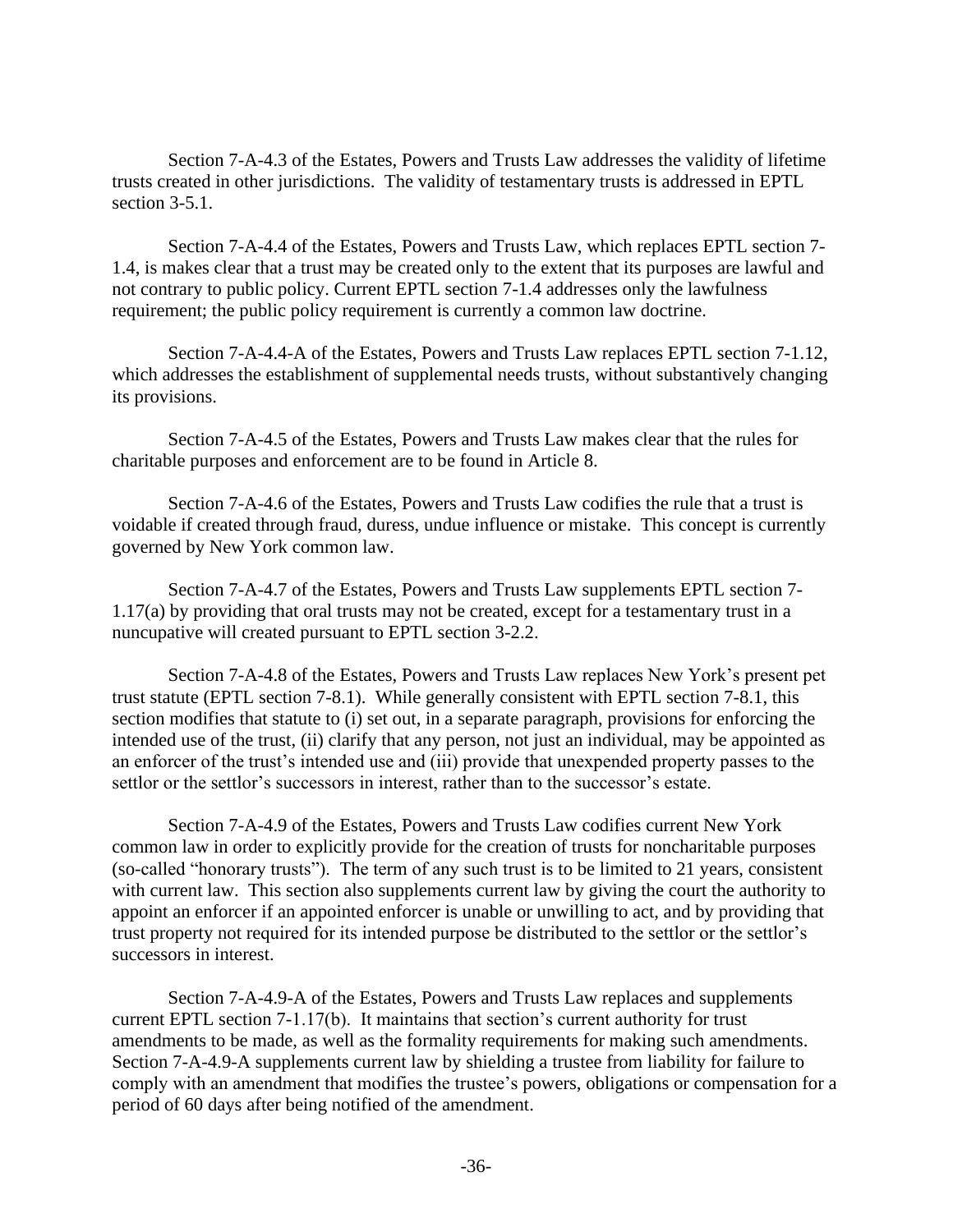Section 7-A-4.10 of the Estates, Powers and Trusts Law codifies current New York common law by setting forth all of the circumstances under which a trust may terminate. This section supplements current New York law by providing procedural rules for modifying or terminating a trust and provides limitations for when a trust can be modified or terminated.

Section 7-A-4.11 of the Estates, Powers and Trusts Law replaces in substance, and adds to, EPTL section 7-1.9, by allowing irrevocable trusts to be terminated or modified with the consent of the creator and all living beneficiaries, clarifying, based on a Court of Appeals holding, that the consent of only living beneficiaries is required. Further, this section clarifies that a court can act in certain circumstances if the creator and only some beneficiaries consent; it also clarifies that a trustee who exercises a special power of appointment is not a creator.

Section 7-A-4.12 of the Estates, Powers and Trusts Law codifies current law to allow the court to modify the administrative terms of a trust due to changed circumstances. This section also supplements current law to allow the court to modify the dispositive terms of a trust or terminate a trust due to changed circumstances (and, in the case of an administrative modification, when the court finds another compelling reason for the modification).

Section 7-A-4.13 of the Estates, Powers and Trusts Law clarifies that the cy pres rules are provided for in EPTL section 8-1.1(c)(1).

Section 7-A-4.14 of the Estates, Powers and Trusts Law replaces EPTL section 7-1.19, which permits judicial termination of certain lifetime or testamentary trusts when the expense of administering such a trust is uneconomical. This section modifies EPTL section 7-1.19 by giving authority, except in certain situations, to (1) trustees to terminate trusts of \$100,000 or less without a court proceeding and (2) the court to terminate any uneconomical trust if the value of the trust property is insufficient to justify the cost of administration. This section also provides that on termination the trust property is distributed as the trustee or court, as the case may be, determines will best effectuate the settlor's intention.

Section 7-A-4.15 of the Estates, Powers and Trusts Law modifies current New York law by allowing the court to reform even unambiguous terms of a trust that fails to carry out the settlor's intent because of a mistake.

Section 7-A-4.16 of the Estates, Powers and Trusts Law allows courts to modify a trust, possibly with retroactive effect, to accomplish the settlor's tax objectives or the settlor's supplemental needs trust objectives.

Section 7-A-4.17 of the Estates, Powers and Trusts Law restates, modifies and liberalizes EPTL section 7-1.13, which governs the division of existing trusts. This section modifies EPTL section 7-1.13 by generally permitting a trustee to combine or divide an existing trust for any purpose without obtaining beneficiary consent or court approval, provided that "qualified beneficiaries" are notified. This section continues to allow a trustee or "qualified beneficiary" to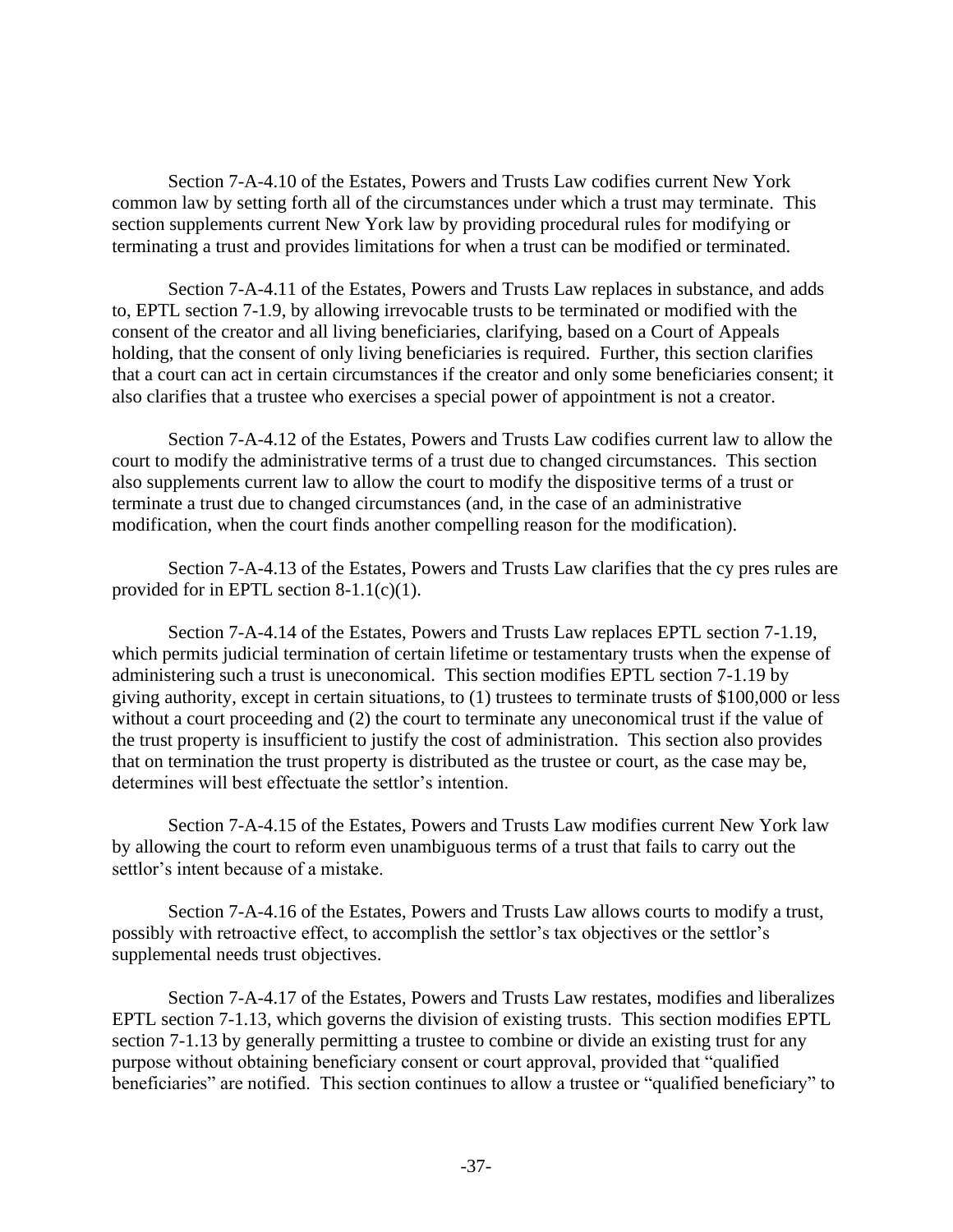seek a court order authorizing the combination or division of an existing trust. This section then sets forth the rules governing the combination or division of existing trusts.

Part 4-A of Article 7-A of the Estates, Powers and Trusts Law replaces EPTL Part 5 of EPTL Article 7 (Bank Accounts in Trust Form).

Section 7-A-4-A-1 replaces EPTL 7-5.1, which sets forth applicable definitions, without changing its provisions.

Section 7-A-4-A.2 of the Estates, Powers and Trusts Law replaces EPTL section 7-5.2, which sets forth the terms to which a trust account is subject, without changing its provisions.

Section 7-A-4-A.3 of the Estates, Powers and Trusts Law replaces EPTL section 7-5.3, which addresses when payments are to be made to the beneficiary of the trust account that survives the depositor under certain circumstances, without changing its provisions.

Section 7-A-4-A.4 of the Estates, Powers and Trusts Law replaces EPTL section 7-5.4, which releases from liability a financial institution that makes payments to a beneficiary or guardian upon the death of a depositor in certain circumstances without changing its provisions.

Section 7-A-4-A.5 of the Estates, Powers and Trusts Law replaces EPTL section 7-5.5, which clarifies the parties not affected by EPTL Part 4-A, without changing its provisions.

Section 7-A-4-A.6 of the Estates, Powers and Trusts Law replaces EPTL section 7-5.6, which addresses the application of EPTL Part 4-A to trust accounts established in the name of more than one depositor, without changing its provisions.

Section 7-A-4-A.7 of the Estates, Powers and Trusts Law replaces EPTL section 7-5.7, which addresses how payments of proceeds of a trust account with multiple beneficiaries are to be made, without changing its provisions.

Section 7-A-4-A.8 of the Estates, Powers and Trusts Law replaces EPTL section 7-5.8, which addresses the application of EPTL Part 4-A to funds in trust accounts, without changing its provisions.

Part 5 of Article 7-A of the Estates, Powers and Trusts Law is entitled "Rights of Beneficiaries and Creditors; Spendthrift and Discretionary Trusts".

Section 7-A-5.1 of the Estates, Powers and Trusts Law replaces, with minor alterations, EPTL section 7-1.5 as it applies to a beneficiary's income interest. This section provides that unless the trust instrument provides otherwise, the income interest of a trust beneficiary is not transferrable, subject to specific exceptions described in this section. The rule as it applies to (1) self-settled trusts is described in EPTL section 7-A-5.5-A and (2) life insurance proceeds trusts is described in EPTL section 7-A-5.2-A. This section also clarifies that the transferee of a valid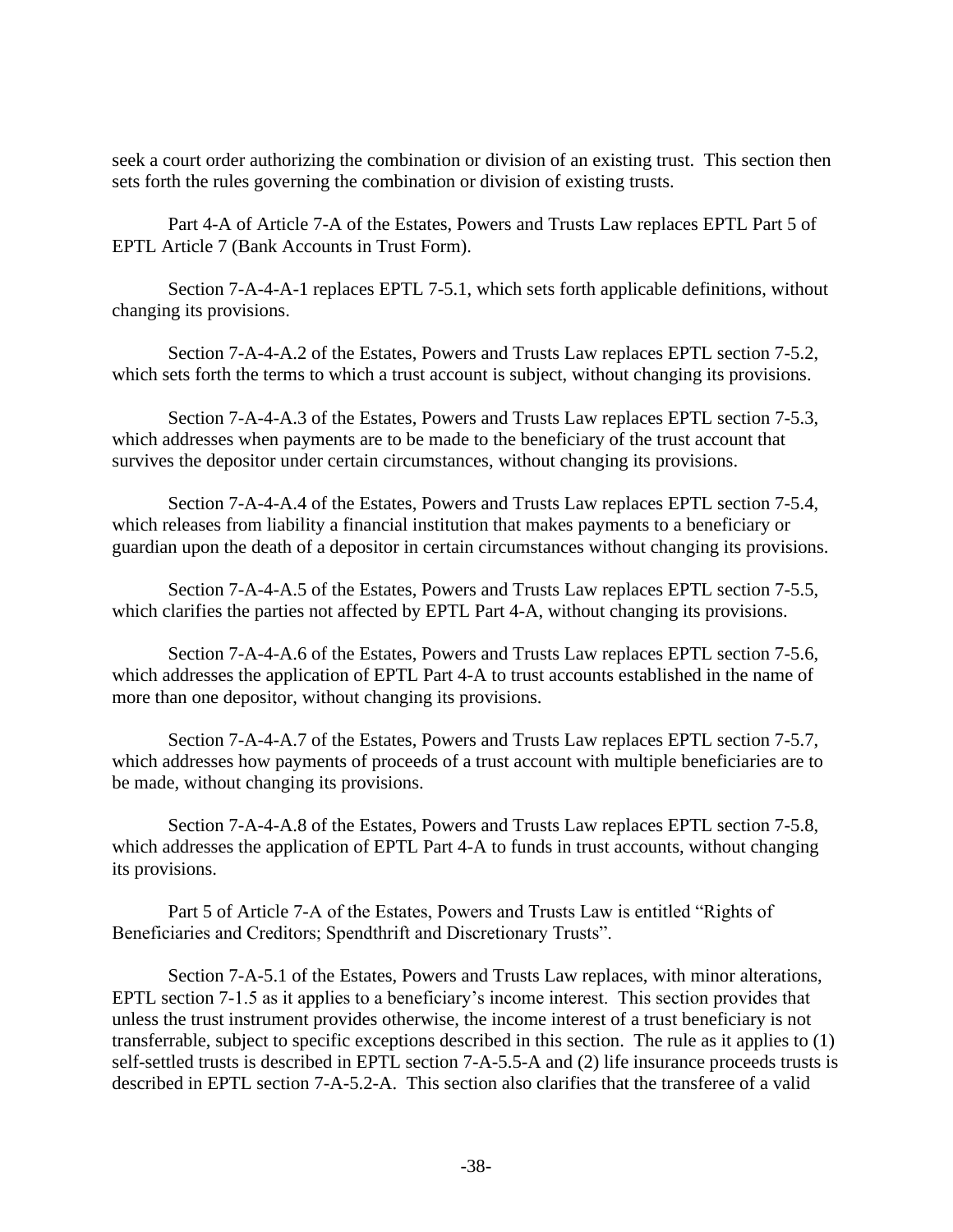transfer becomes a beneficiary, and that a beneficiary's income interest remains subject to the claims of creditors to the extent provided by law.

Section 7-A-5.2 of the Estates, Powers and Trusts Law replaces and modifies EPTL section 7 1.5(a) as it applies to a beneficiary's principal interest. Section 7-A-5.2 provides that unless the trust instrument provides otherwise, the principal interest of a trust beneficiary is not transferrable for trusts created on or after the effective date of Article 7-A. Section 7-A-5.2 also clarifies that the transferee of a valid transfer becomes a beneficiary, and that a beneficiary's principal interest remains subject to the claims of creditors to the extent provided by law.

Section 7-A-5.2-A of the Estates, Powers and Trusts Law replaces EPTL section 7- 1.5(a)(2), which generally prohibits the alienation of the proceeds of a life insurance policy left with the insurance company upon the death of the insured, without changing its provisions.

Section 7-A-5.3 of the Estates, Powers and Trusts Law codifies current New York law by listing special creditors against whom a spendthrift provision in a trust is unenforceable.

Section 7-A-5.4 of the Estates, Powers and Trusts Law prohibits a beneficiary from transferring his discretionary trust interest irrespective of any spendthrift clause, although this interest remains subject to the claims of creditors to the extent provided by law. This section also allows the beneficiary to sue a trustee for abusing trustee discretion or for failing to comply with a standard for distribution.

Section 7-A-5.5 of the Estates, Powers and Trusts Law allows the creditors of a trust contributor to reach property in a revocable trust during the contributor's lifetime unless revocation requires the consent of an adverse person. This property would also be reachable after the contributor's death to cover claims and certain expenses.

Section 7-A-5.5-A of the Estates, Powers and Trusts Law replaces and modifies certain provisions of EPTL 7-3.1, allowing a creditor to reach property contributed by a beneficiary of a trust (i.e., a self-settled trust). Section 7-A-5.5-A clarifies the extent to which the lapse, release or waiver of a power of withdrawal is treated as a contribution and clarifies that the settlor is not treated as a contributing beneficiary of certain marital deduction trusts.

Section 7-A-5.6 of the Estates, Powers and Trusts Law gives a creditor the power to compel the trustee to distribute an overdue distribution to the beneficiary. Once the beneficiary receives the property, creditors will then be able to reach the property.

Section 7-A-5.7 of the Estates, Powers and Trusts Law makes explicit the basic implication of New York trust law that the trustee takes an estate in the trust property only to the extent necessary to carry out the duties imposed by the trust's terms.

Part 6 of Article7-A of the Estates, Powers and Trusts Law is entitled "Revocable Trusts".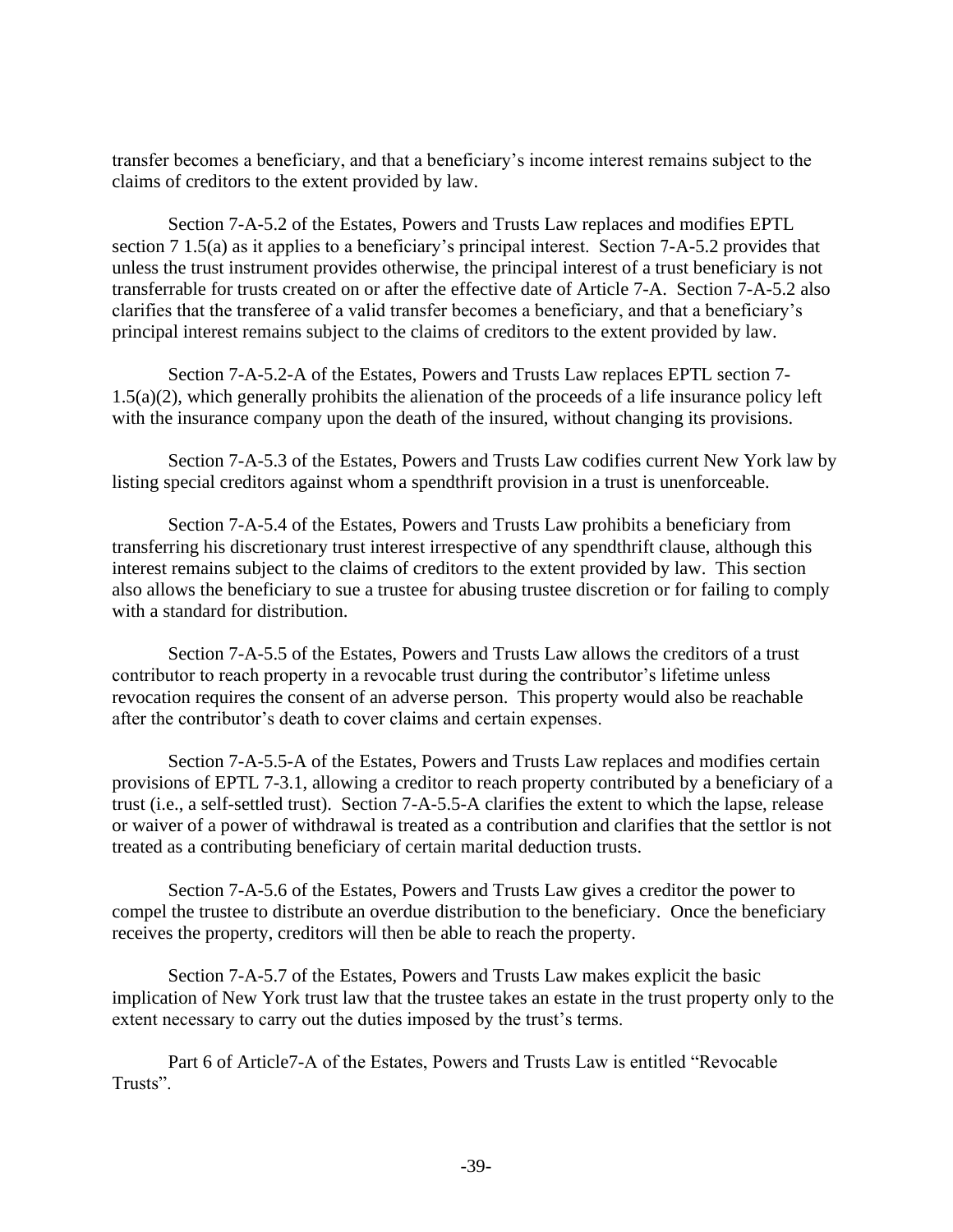Section 7-A-6.1 of the Estates, Powers and Trusts Law makes explicit that the capacity required by a trust contributor to create, revoke, or amend a trust is the same as that required to make a will; and that the capacity required to relinquish a power to revoke a trust is the same as that required to make a gift.

Section 7-A-6.2 of the Estates, Powers and Trusts Law maintains the presumption in New York law (current EPTL section 7-1.16) that a trust is irrevocable unless its terms expressly state that it is revocable, and provides rules for amending and revoking trusts, including the writing requirements of current EPTL section 7-1.17(b)). Section 7-A-6.2 supplements current law by shielding a trustee from liability for failure to comply with an amendment that revokes the trust or modifies the trustee's powers, obligations or compensation for a period of 60 days after being notified of the amendment.

Section 7-A-6.3 of the Estates, Powers and Trusts Law codifies New York common law setting forth the trustee's duty in a revocable trust and the requirement that the trustee follow the directions of the person with the power of revocation (or with a non-lapsing power of withdrawal).

Section 7-A-6.4 of the Estates, Powers and Trusts Law codifies existing law, which allows for the contest of the validity of a revocable trust. The law is significantly clarified by providing important standing and procedural rules. Standing is given to those who are interested in the trust, including distributees of the settlor who are adversely affected by the trust, the trustees of testamentary trusts, and trusts receiving pour-overs from the settlor's will. The proceeding must commence within 6 years of the settlor's death for preexisting trusts and 3 years of the settlor's death for all other trusts, a period which can be shortened to 120 days by sending a copy of the trust instrument and notice of the 120-day period to those who have standing.

Part 7 of Article 7-A of the Estates, Powers and Trusts Law is entitled "Office of Trustee".

Section 7-A-7.1 of the Estates, Powers and Trusts Law codifies current New York common law governing the acceptance of lifetime trusts. SCPA Article 7 will continue to govern testamentary trusts.

Section 7-A-7.2 of the Estates, Powers and Trusts Law deals with the posting of a bond by a trustee and continues the provisions of SCPA section 806 the exception of that section's default requirement that every testamentary trustee furnishes a bond. Under the new section, a corporate trustee must obtain a bond but only if the terms of the trust expressly require it to do so.

Section 7-A-7.3 of the Estates, Powers and Trusts Law provides rules for co-trustees, including the expansion of reasons for which a co-trustee may act alone.

Section 7-A-7.3-A of the Estates, Powers and Trusts Law provides that a co-trustee who is to be directed by a co-trustee (an excluded co-trustee) is relieved from liability absent willful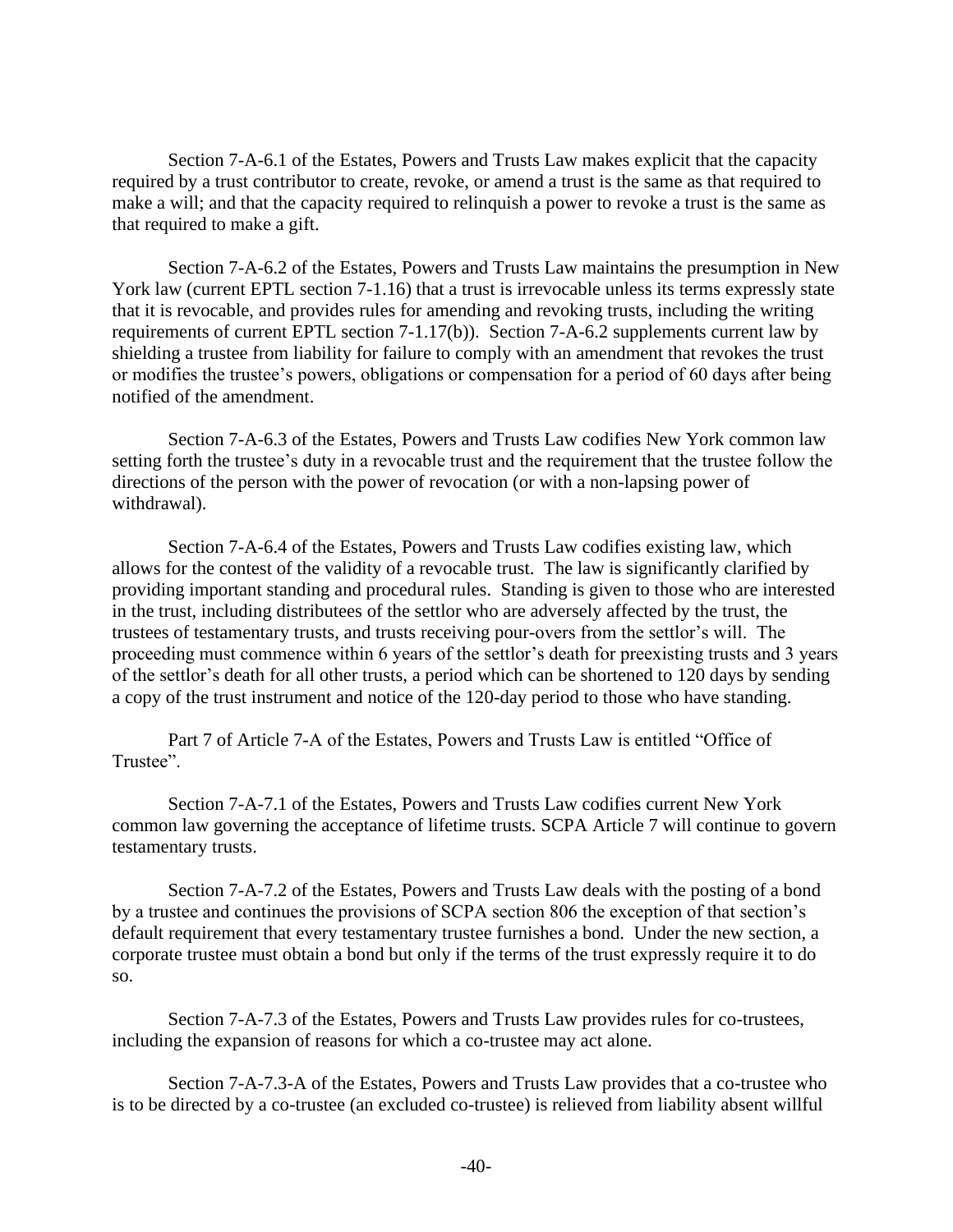misconduct. It also allows a co-trustee to have exclusive authority over one or more trust powers, with concomitant duties and liabilities and relieves any other excluded co-trustee from having any duties or liabilities.

Section 7-A-7.4 of the Estates, Powers and Trusts Law deals with vacancies in the office of trustee and the appointment of successors. The section sets forth a hierarchy of persons who can fill a vacancy in the trusteeship of a noncharitable lifetime trust. It gives first priority to a designation in the trust instrument. If there is no such designation, it allows appointment by unanimous agreement of the qualified beneficiaries. Finally, as a last resort, it allows appointment by the court. There are similar rules for lifetime charitable trusts. A vacancy in the trusteeship of a testamentary trust must be filled by the court under SCPA section 706 or section 1502.

Section 7-A-7.4-A of the Estates, Powers and Trusts Law makes EPTL section 7-2.5 (suspension of powers during war service) applicable to trusts under EPTL Article 7-A.

Section 7-A-7.5 of the Estates, Powers and Trusts Law changes the current law of resignation of trustees. Under this section the trustee of a revocable trust may resign on 30 days' notice to the trust contributor and all other trustees and a testamentary trustee may resign by giving 30 days' notice to the qualified beneficiaries, or with court approval. However, resignation has no effect on the trustee's possible liability for actions taken as trustee. The resignation of a testamentary trustee is not effective until written notice is given to the court that has jurisdiction over the trust.

Section 7-A-7.6 of the Estates, Powers and Trusts Law maintains existing law with the addition of allowing a court to remove a trustee if there has been "a substantial change of circumstances," or if a majority of the qualified beneficiaries request removal and the court finds that removal is in the interests of all beneficiaries and is not inconsistent with the purposes of the trust.

Section 7-A-7.7 of the Estates, Powers and Trusts Law codifies the procedures that welladvised fiduciaries currently follow for the delivery of trust property, such as the procedures in SCPA section 716.

Section 7-A-7.8 of the Estates, Powers and Trusts Law cross references with SCPA sections 2308 through 2313, in order to explicitly provide that those statutory sections should continue to govern the compensation of both individual and corporate trustees.

Section 7-A-7.9 of the Estates, Powers and Trusts Law expressly allows a trustee to collect appropriate interest at a reasonable rate when the trustee advances the trustee's her own funds for the benefit of the trust.

Section 7-A-7.10 of the Estates, Powers and Trusts Law clarifies that any proceeding for an accounting may be commenced by such notice to the beneficiaries of the trust as the Supreme Court may direct. The text of section 7-A-7.10 is identical to current section EPTL 2-7(a).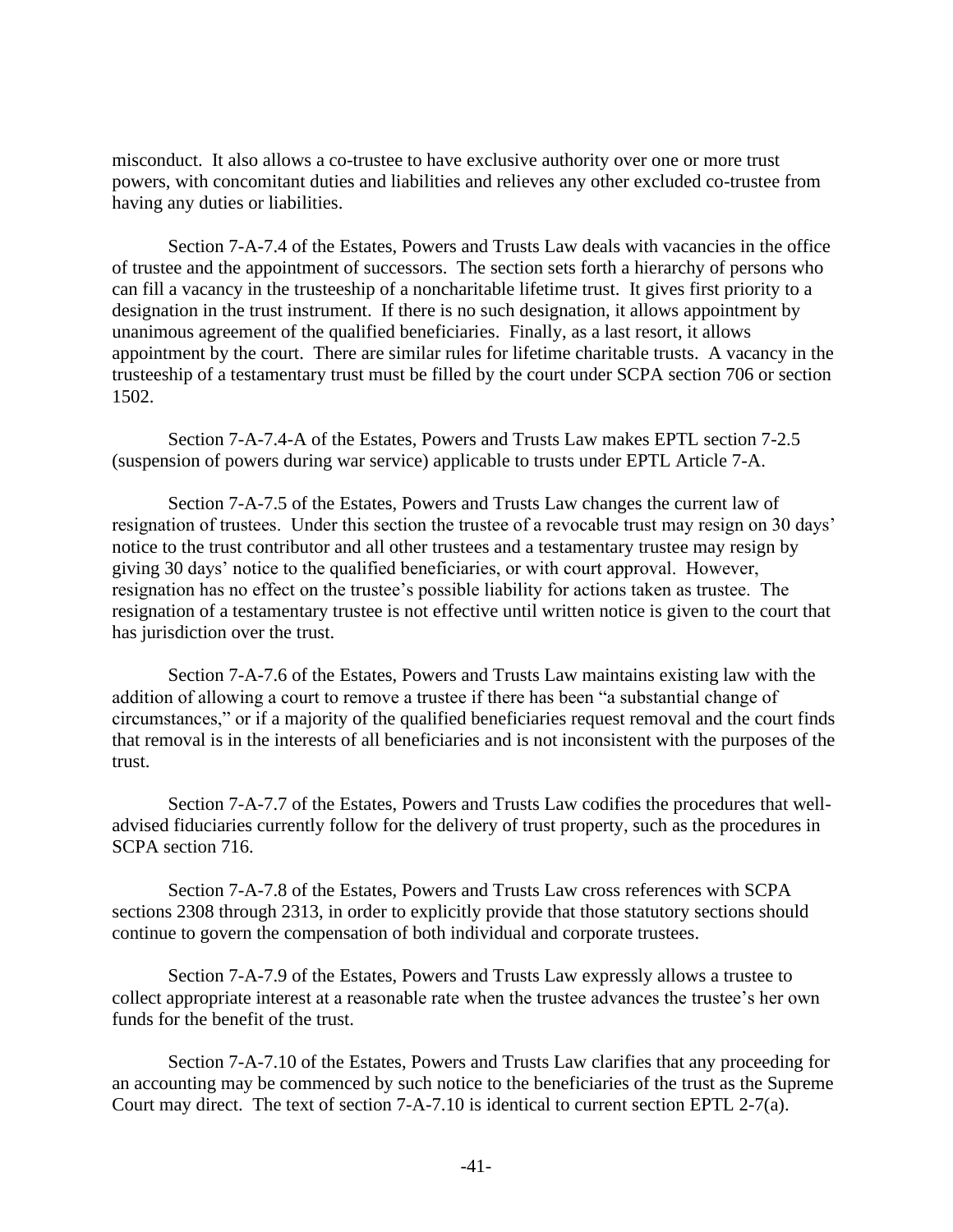Part 8 of Article 7-A of the Estates, Powers and Trusts Law is entitled "Duties and Powers of Trustee".

Section 7-A-8.1 of the Estates, Powers and Trusts Law codifies New York's rule that a trustee has a non-waivable duty both to act in good faith and follow the terms of the trust when administering the trust.

Section 7-A-8.2 of the Estates, Powers and Trusts Law codifies New York's rule that the trustee has a duty of loyalty to the beneficiaries. The section also expands the related no-furtherinquiry rule (when a trustee is on both sides of a transaction) to include indirect self-dealing cases. The section does not extend the exemption under EPTL 11-2.3(d) from the ban on selfdealing for investments in a corporate trustee's proprietary mutual funds to investments of other sorts, for example, investment in the hedge funds managed by the trustee or its affiliate. However, a settlor may affirmatively provide for this exemption.

Section 7-A-8.3 of the Estates, Powers and Trusts Law codifies New York's rule that a trustee must act impartially, including with regard to administrative functions, unless otherwise directed by the settlor.

Section 7-A-8.4 of the Estates, Powers and Trusts Law applies to the duty of administering the trust the same duty of care as that provided under the Prudent Investor Act.

Section 7-A-8.5 of the Estates, Powers and Trusts Law imposes on the trustee the duty of only paying expenses that are reasonable in their relation to the trust's purpose or property.

Section 7-A-8.6 of the Estates, Powers and Trusts Law imposes a duty on specially skilled trustees to utilize their expertise. This excludes special investment skills, which are governed by current EPTL section 11-2.3(b)(6).

Section 7-A-8.7 of the Estates, Powers and Trusts Law extends the authority to delegate investment functions or management functions under the Prudent Investor Act (EPTL 11-  $2.3(b)(4)(C)$ ) to all duties and powers subject the use of reasonable care, skill, and caution in making the delegation. Under paragraph (c), a trustee may delegate to a co-trustee using reasonable care, skill and caution.

Section 7-A-8.8 of the Estates, Powers and Trusts Law is a reserved section for potential future use. The previous proposal (the "6th Report") recommended using section 7 A 8.8 for a directed trust statute, but it is now proposed that the New York directed trust statute currently being drafted be placed in its own Article (specifically, EPTL Article 7-B) rather than inserted here.

Section 7-A-8.9 of the Estates, Powers and Trusts Law codifies the protection of trust property already required under New York common law.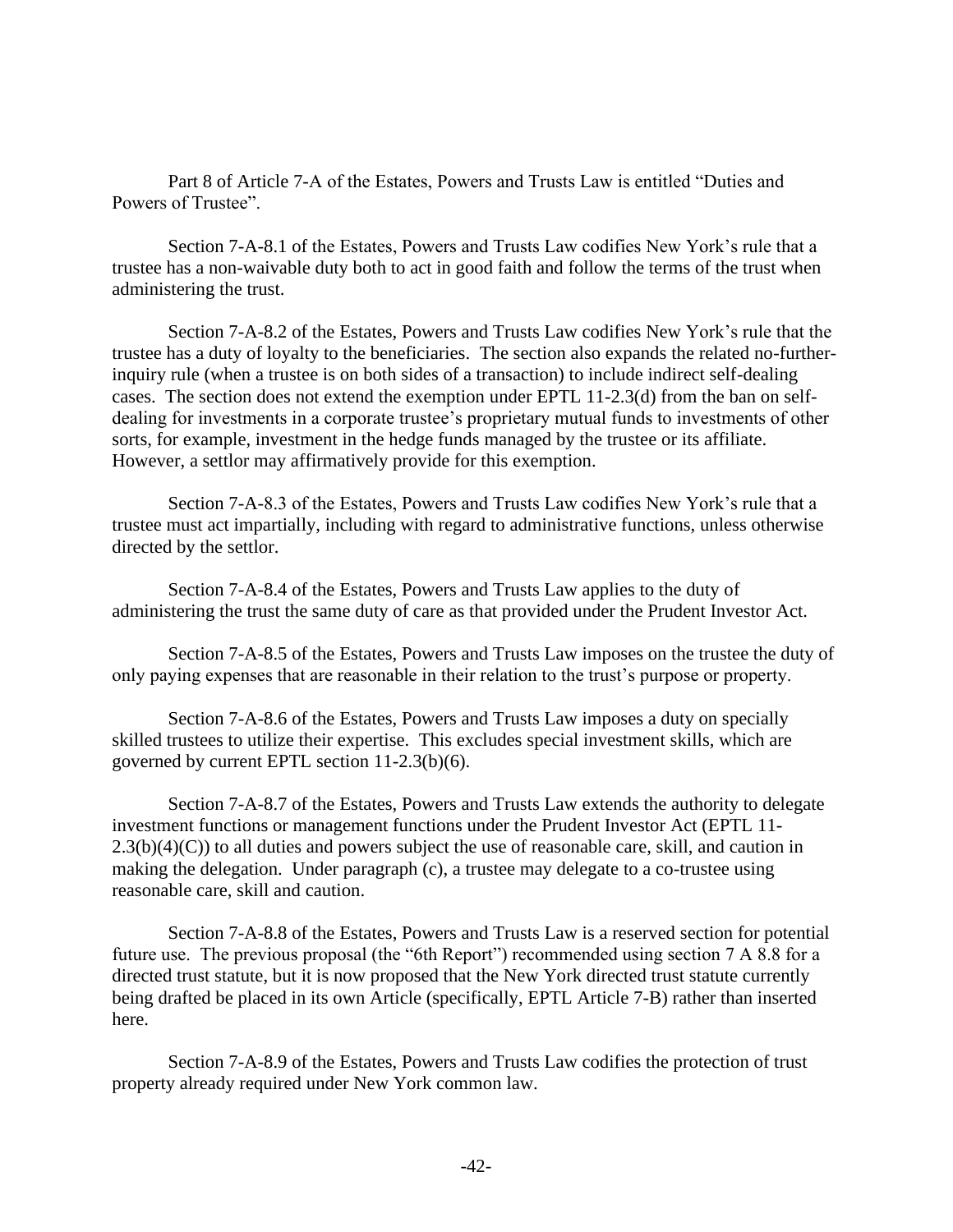Section 7-A-8.10 of the Estates, Powers and Trusts Law requires a trustee to keep adequate and clear records, and to keep trust property separate from the trustee's own property. This section expands on and overlaps with EPTL sections 11-1.6 and 11-1.1, but such sections, and other relevant EPTL provisions, shall continue to apply.

Section 7-A-8.11 of the Estates, Powers and Trusts Law codifies current New York common law requiring a trustee to take reasonable steps to enforce claims and to defend against claims.

Section 7-A-8.12 of the Estates, Powers and Trusts Law codifies existing standards and requires a trustee to take reasonable steps to compel a former trustee or other person to deliver trust property to the current trustee, and to redress a breach of trust known to the current trustee to have been committed by a former trustee. Present New York law can be found in SCPA section 1506 and various cases.

Section 7-A-8.13 of the Estates, Powers and Trusts Law strengthens the law found in SCPA sections 2102, 2309, and 2312 regarding a trustee's duty to inform and report. The section requires a trustee to respond to a beneficiary's request for both information related to the administration of the trust and to obtain a copy of the trust instrument. It also provides time limits within which a trustee must inform qualified beneficiaries about certain aspects about the trust. As noted under section 7-A-1.5, the duty to furnish requested information and to fulfill certain notification duties are "mandatory provisions" with respect to qualified beneficiaries who have attained 25 years of age except with regard to lifetime trusts during the lifetimes of the settlor and the settlor's spouse (and if the settlor was not an individual for a maximum of 21 years). Section 7-A-8.13 also mandates that a trustee furnish annual reports to most beneficiaries and to other requesting beneficiaries. Beneficiaries can waive their rights to be informed and to receive reports

Section 7-A-8.14 of the Estates, Powers and Trusts Law codifies current New York common law: Notwithstanding the discretion granted to a trustee, the trustee has the duty to exercise a discretionary power in good faith and in accordance with the terms and purposes of the trust. In addition, the trustee shall not be compelled to exercise such discretion in a way that would jeopardize a beneficiary's eligibility for public benefits.

Section 7-A-8.15 of the Estates, Powers and Trusts Law provides a default rule that a trustee, without authorization by the court, may exercise powers conferred by the terms of the trust and, unless limited by the trust, court order, decree or other law, all powers over trust property that an individual would have over individually owned property, any other powers appropriate to achieve proper investment, management, and distributions, and any other powers conferred by Article 7-A. The court may authorize additional powers which are deemed necessary. Reference to trustees in EPTL 11-1.1(a) 11 will be repealed, including the more restrictive default rules for trustees under EPTL 11-1.1(b).

Section 7-A-8.16 of the Estates, Powers and Trusts Law enumerates common trustee powers, including many that are currently found in EPTL sections 11-1.1(b) as well as powers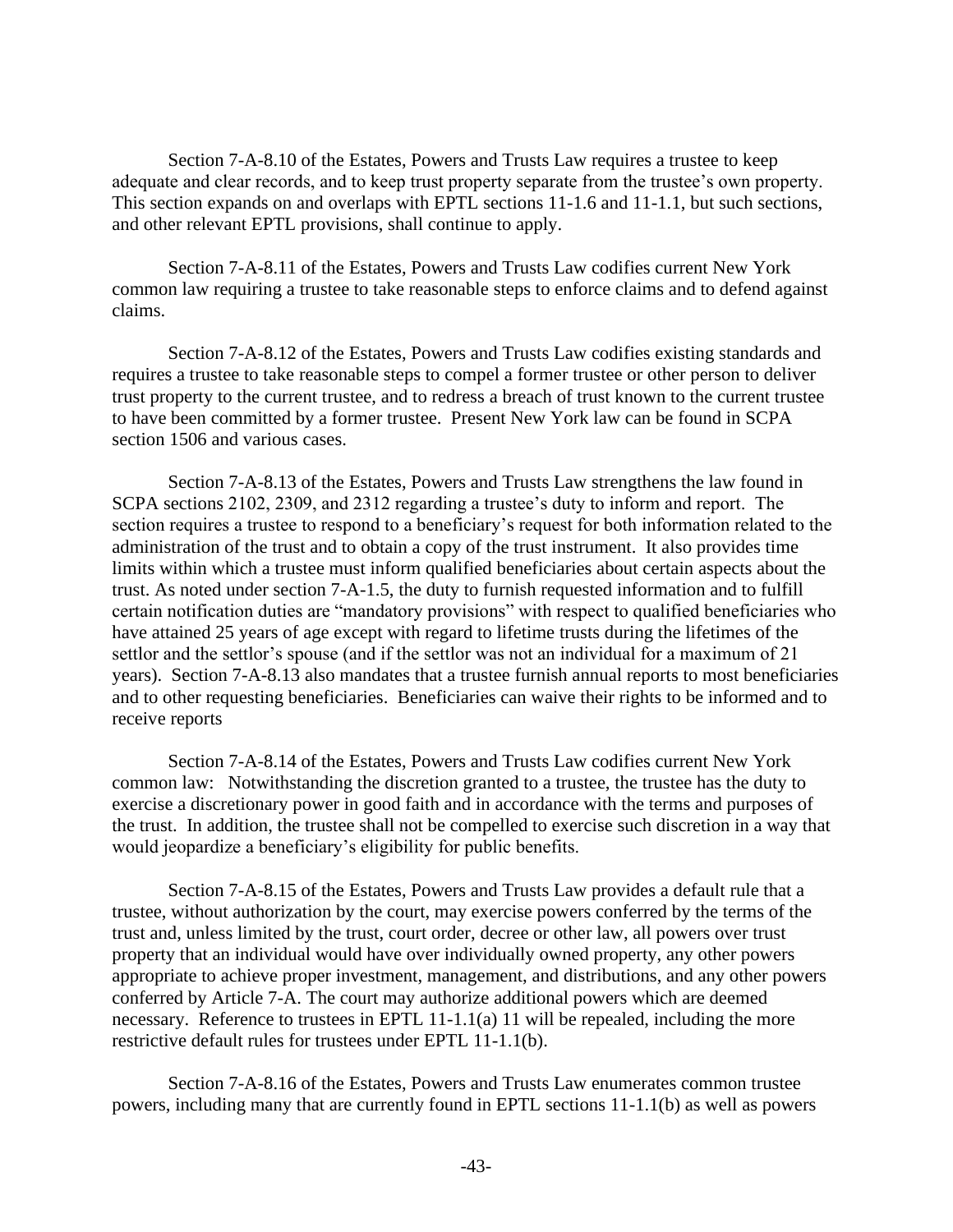under EPTL 11-1.8 through 11-1.10, without limiting the authority conferred or restrictions imposed by EPTL section 7-A-8.15.

Section 7-A-8.17 of the Estates, Powers and Trusts Law codifies current New York law and provides that, upon full or partial termination of a trust, a trustee may send to the beneficiaries a proposal for distribution. The right of a beneficiary to object to the proposed distribution terminates 30 days after the proposal is sent. Subject to a reasonable reserve, the trustee shall proceed expeditiously to distribute the trust property. In addition, a release by a beneficiary for breach of trust is invalid under certain circumstances.

Section 7-A-8.18 of the Estates, Powers and Trusts Law expands upon EPTL section 7- 1.11 and provides that, notwithstanding any contrary provision of law, the trustee, unless otherwise provided in the trust, may pay to or on behalf of a trust contributor that has a power of revocation an amount equal to the income taxes on any portion of the trust income or principal that the trust contributor is treated as owning. Section 7-A-8.18 also safeguards against estate inclusion under sections 2036(a) or 2038(a) of the Internal Revenue Code.

Section 7-A-8.19 of the Estates, Powers and Trusts Law consolidates the rules regarding decanting, which are currently found in EPTL section 10 6.6(b) (t), with one modification. EPTL section 10-6.6(s)(1) ("For purposes of creating the new trust, the requirement of section 7-1.17 of this chapter that the instrument be signed by the creator shall be deemed satisfied by the signature of the trustee of the appointed trust") is deleted because its substance is continued in EPTL section  $7-A-4.2-A(c)$ .

Section 7-A-8.20 of the Estates, Powers and Trusts Law clarifies the duty of the trustee when a resulting trust arises. Current EPTL section 7-1.7, which is based on 1830 trust legislation, is obsolete and will be repealed.

Part 9 of Article 7-A of the Estates, Powers and Trusts Law is entitled "New York Uniform Directed Trust Act."

Section 7-A-9.1 of the Estates, Powers and Trusts Law establishes the short title of Part 9 as the New York Uniform Directed Trust Act.

Section 7-A-9.2 of the Estates, Powers and Trusts Law adds new definitions for implementing the provisions of Part 9, including definitions of a directed trust, directed trustee, power of direction, and trust director.

Section 7-A-9.3 of the Estates, Powers and Trusts Law states that this Part applies to trusts which have their principal place of administration in New York, subject to certain limitations. It also clarifies that the terms of a directed trust which designate its principal place of administration will be valid and controlling if such designation satisfies the requirements of Section 7-A-1.8(a) of the EPTL.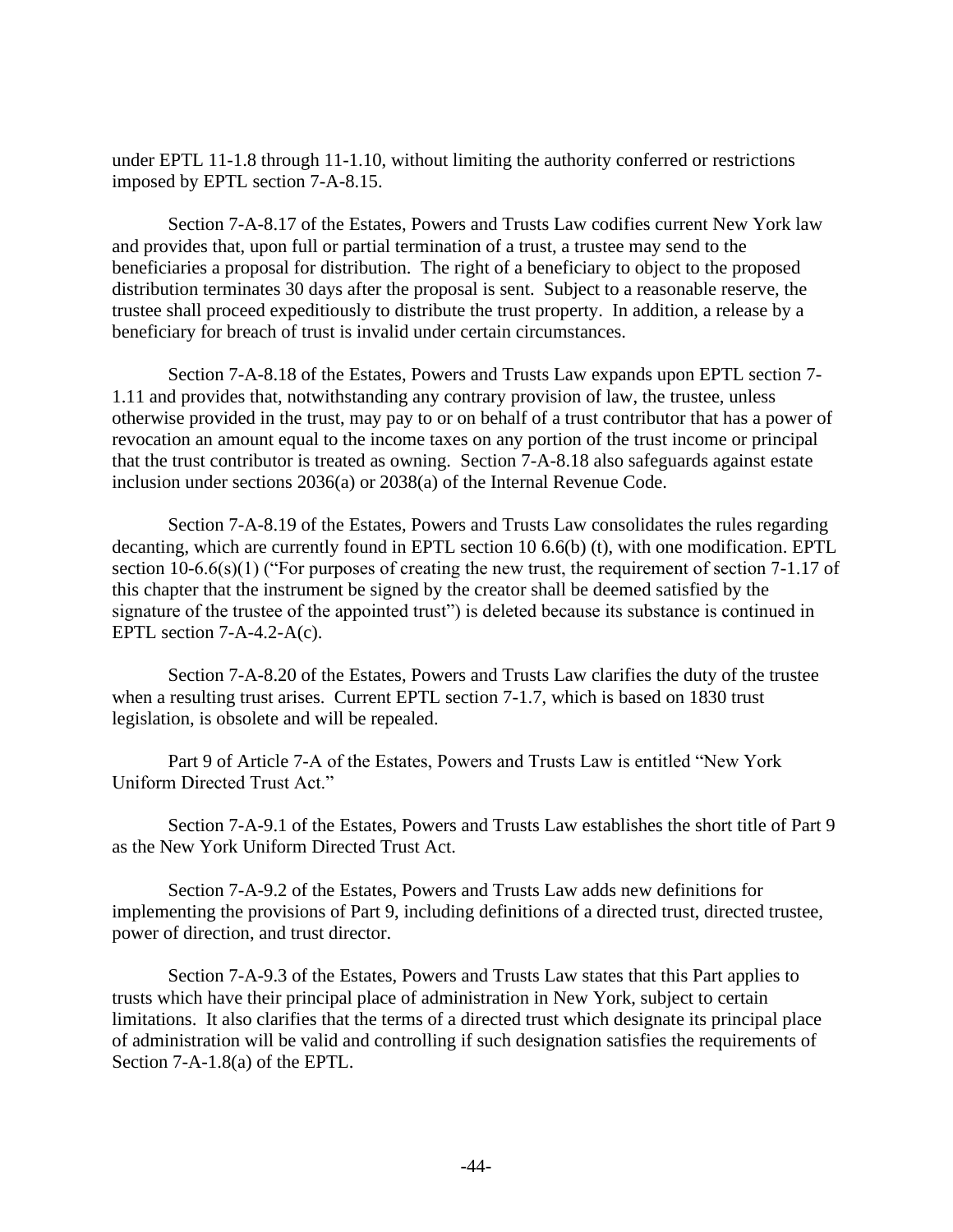Section 7-A-9.4 of the Estates, Powers and Trusts Law defines "power of appointment" by referencing the definition in Section 10-3.1(a) of the EPTL. This Section further provides that this Part does not apply to persons with certain powers, including, but not limited to, a power of appointment, a power to remove and replace trustees or trust directors, certain powers to affect beneficial interests, and certain powers held in a nonfiduciary capacity. Additionally, this Section provides that powers granted to persons which would otherwise be a power of appointment shall instead constitute a power of direction if the terms of the trust impose fiduciary duties on the exercise of such power.

Section 7-A-9.5 of the Estates, Powers and Trusts Law provides illustrative examples of powers which may be granted to a trust director in the terms of a trust, including the powers to direct investments, amend or decant a trust, and change the law governing the trust. It also provides examples of further powers that a trust director may exercise in conjunction with a power of direction. The Section also states that unless the terms of a trust provide otherwise, trust directors with joint powers must act by majority.

Section 7-A-9.6 of the Estates, Powers and Trusts Law imposes on trust directors the same limitations applicable to trustees with respect to distributions of income and principal as set forth in Section 10-10.1 of the EPTL.

Section 7-A-9.7 of the Estates, Powers and Trusts Law provides that a trust director is a fiduciary has the same duties and liabilities (as provided in parts 8 and 10 of this Article 7-A of the EPTL, respectively) that a trustee with the same powers as the trust director would have and further clarifies that these duties may be varied to the same extent such duties of a trustee could be varied.

Section 7-A-9.8 of the Estates, Powers and Trusts Law provides that a directed trustee is not liable for losses resulting from taking reasonable steps to comply with a trust director's exercise or nonexercise of a power of direction. It also provides that a directed trustee must not comply with such exercise or nonexercise of a power of direction to the extent such compliance would constitute willful misconduct.

Section 7-A-9.9 of the Estates, Powers and Trusts Law provides unless the terms of the trust provide otherwise that, subject to Section 7-B-3.4 of the EPTL, trustees and trust directors are required to exchange information to the extent such information is reasonably related to their powers or duties, and further provides that, absent willful misconduct, neither trustees nor trust directors will be liable for a breach of trust resulting from reliance on the information so provided.

Section 7-A-9.10 of the Estates, Powers and Trusts Law provides that trustees and trust directors do not have an affirmative duty to monitor the other, nor to inform any other party that such trustee or trust director might have acted differently, unless the terms of the trust provide otherwise.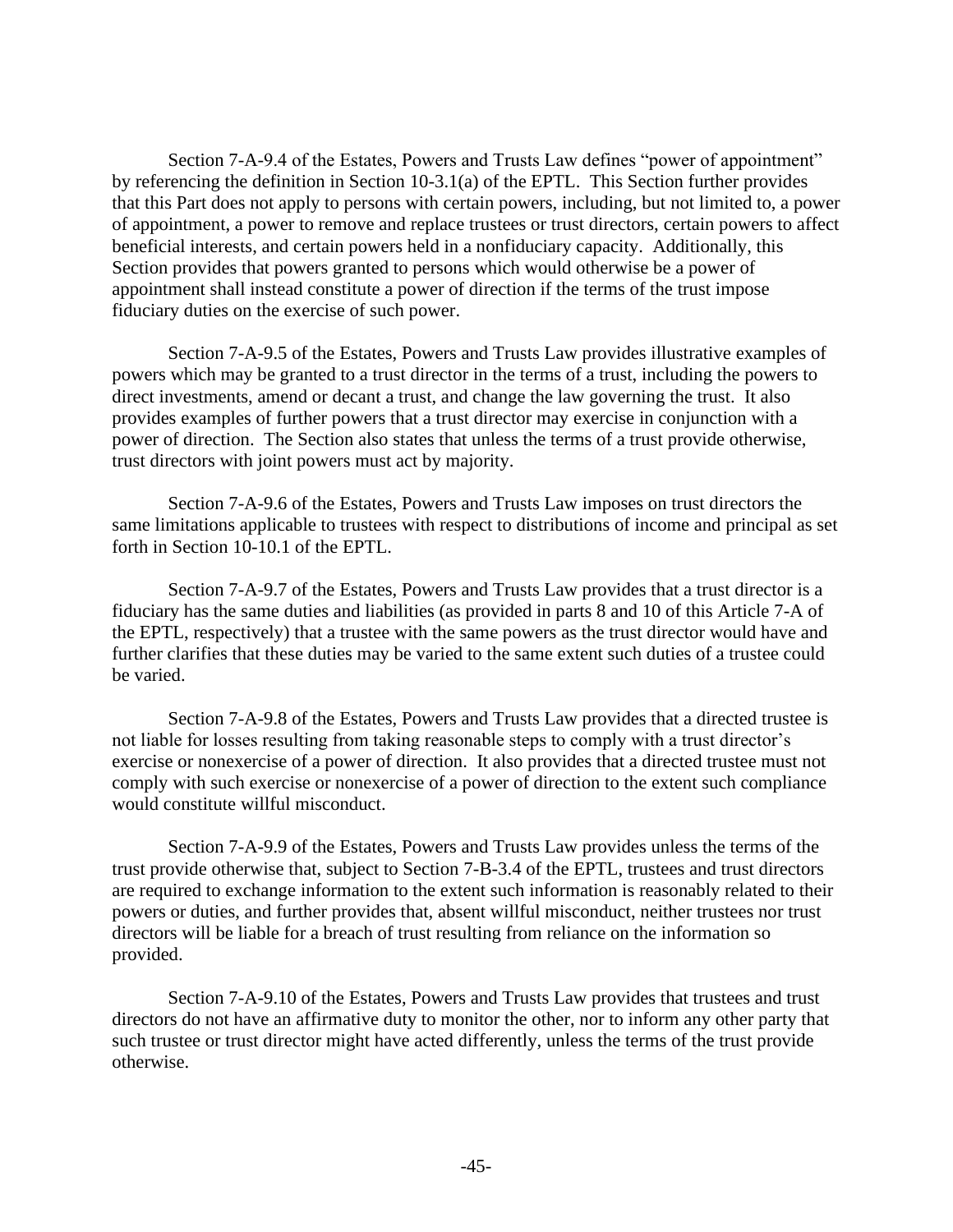Section 7-A-9.11 of the Estates, Powers and Trusts Law provides that an action against a trust director for breach of trust must be commenced within the same limitation period as an action for breach of trust against a trustee under Section 7-A-10.5 of the EPTL.

Section 7-A-9.12 of the Estates, Powers and Trusts Law provides that in an action against a trust director for breach of trust, the director may assert the same defenses as a trustee could assert in an action for breach of trust against the trustee.

Section 7-A-9.13 of the Estates, Powers and Trusts Law provides that by accepting an appointment as trust director of a trust which is subject to this Article, the trust director submits to personal jurisdiction in New York courts.

Section 7-A-9.14 of the Estates, Powers and Trusts Law sets forth the ways in which a trust director may accept such directorship, including by complying with the method for acceptance set forth in the trust. This Section also provides that persons designated as a trust director may reject such designation, and that a failure to accept such designation within a reasonable time shall be deemed to be a rejection.

Section 7-A-9.15 of the Estates, Powers and Trusts Law provides that trust directors (other than certain health-care professionals) and directed trustees that trust directors (other than certain health-care professionals) and directed trustees are entitled to be compensated based on a stated trust provision or corporate trustees based on an agreement. In the absence of a provision or agreement, both fiduciaries shall be entitled to reasonable compensation, and that the reasonableness of such compensation is reviewable by the court upon application by a person interested in the trust. In the case of a charitable trust, the compensation of any trust director or directed trustee, other than a corporate trust director or corporate directed trustee, shall not exceed the amount provided in SCPA 2319(5) and the compensation of all trust directors and trustees (including directed trustees) of such trust shall be limited as provided in SCPA 2313.

Section 7-A-9.16 of the Estates, Powers and Trusts Law provides that a trust director will only be required to give bond if either the court finds that such bond is needed to protect the interests of the beneficiaries, or bond is required by the terms of the trust and the court has not dispensed with such requirement. It further provides that a trust company, as defined by banking law section 2(2), will not be required to give a bond unless expressly required by the terms of the trust.

Section 7-A-9.17 of the Estates, Powers and Trusts Law provides that vacancies in a trust directorship need not be filled unless required or authorized by the terms of the trust, and further provides an order of priority for filling such vacancies.

Section 7-A-9.18 of the Estates, Powers and Trusts Law provides that trust directors may resign upon 30 days' notice or with approval of the court.

Section 7-A-9.19 of the Estates, Powers and Trusts Law provides that, in addition to the methods prescribed in the trust, a settlor, trust director or beneficiary may request the court to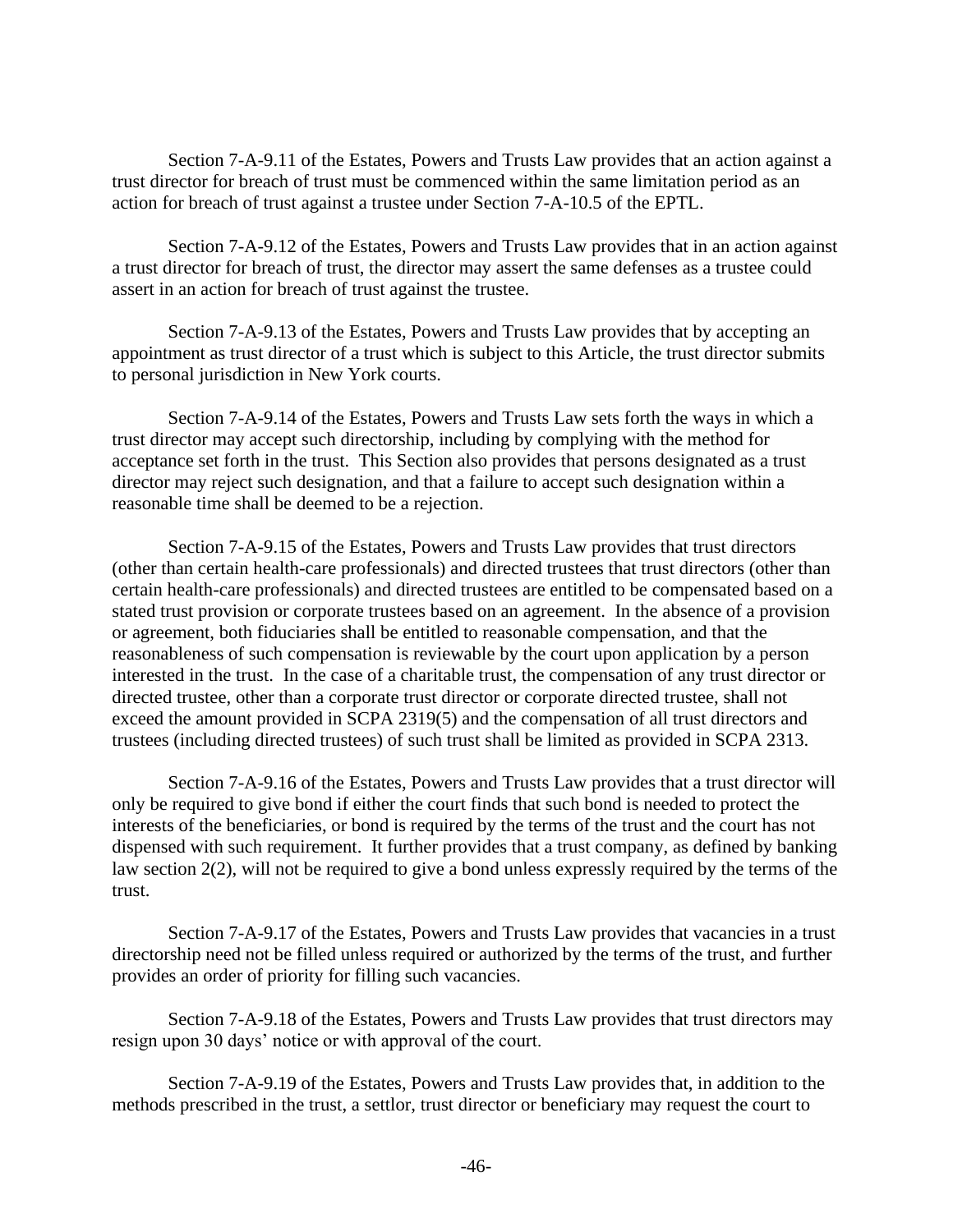remove a trust director, and further provides that a trust director may be removed by the court on its own initiative.

Section 7-A-9.20 of the Estates, Powers and Trusts Law provides that in applying and construing this Part 9, consideration must be given to the need to promote uniformity of the law with respect to its subject matter among states that enact the Uniform Directed Trust Act. Section 7-B-6.2 of the Estates, Powers and Trusts Law provides that if any provisions of this Part 9 are held invalid, such invalidity shall not affect the other provisions or applications of this Part 9.

Section 7-B-6.3 of the Estates, Powers and Trusts Law sets forth that the effective date for Part 9 of EPTL Article 7-A is 180 days after enactment. Part 10 of Article 7-A of the Estates, Powers and Trusts Law is entitled "Liability of Trustees and Rights of Person Dealing with Trustee".

Section 7-A-10.1 of the Estates, Powers and Trusts Law defines a breach of trust and provides remedies that the court may use for such breach, in order to create a consolidated listing of such remedies in a single EPTL section. Some of these remedies are from current sections of the EPTL or SCPA, and others are codifications of New York common law. Nothing in section 7-A-10.1 shall limit the court's application of remedial provisions that are in the SCPA. Present New York law can be found in EPTL sections 7-2.6 and 7-2.7 and SCPA sections 209, 711, 719, 1501, 1509, 2205 and 2206.

Section 7-A-10.2 of the Estates, Powers and Trusts Law codifies New York law and defines the amount that a trustee is charged with in various breach–of-trust situations in cases where EPTL section 7-A-10.9 does not apply. This section also allows for additional charges by the court and covers when a liable trustee may or may not be entitled to contribution from another liable trustee.

Section 7-A-10.3 of the Estates, Powers and Trusts Law codifies the rule that a trustee is accountable to an affected beneficiary for any profit made by the trustee arising from the administration of the trust, even absent a breach of trust. However, absent a breach of trust, a trustee is not liable to a beneficiary for a loss or depreciation or for not having made a profit.

Section 7-A-10.4 of the Estates, Powers and Trusts Law references the statutory authority for courts to fix the compensation of an attorney (SCPA section 2110) and award costs and allowances (Article 23 of the SCPA).

Section 7-A-10.5 of the Estates, Powers and Trusts Law provides that the statute of limitations will be two years from receipt by a beneficiary of proper notice from the trustee. Otherwise current New York law is codified which requires that a judicial proceeding by a beneficiary for breach of trust be commenced within six years after the first to occur of the removal, resignation, or death of the trustee, the termination of the beneficiary's interest, the termination of the trust, or the open repudiation of the trust by the trustee. The two-year statute will not apply to the attorney general.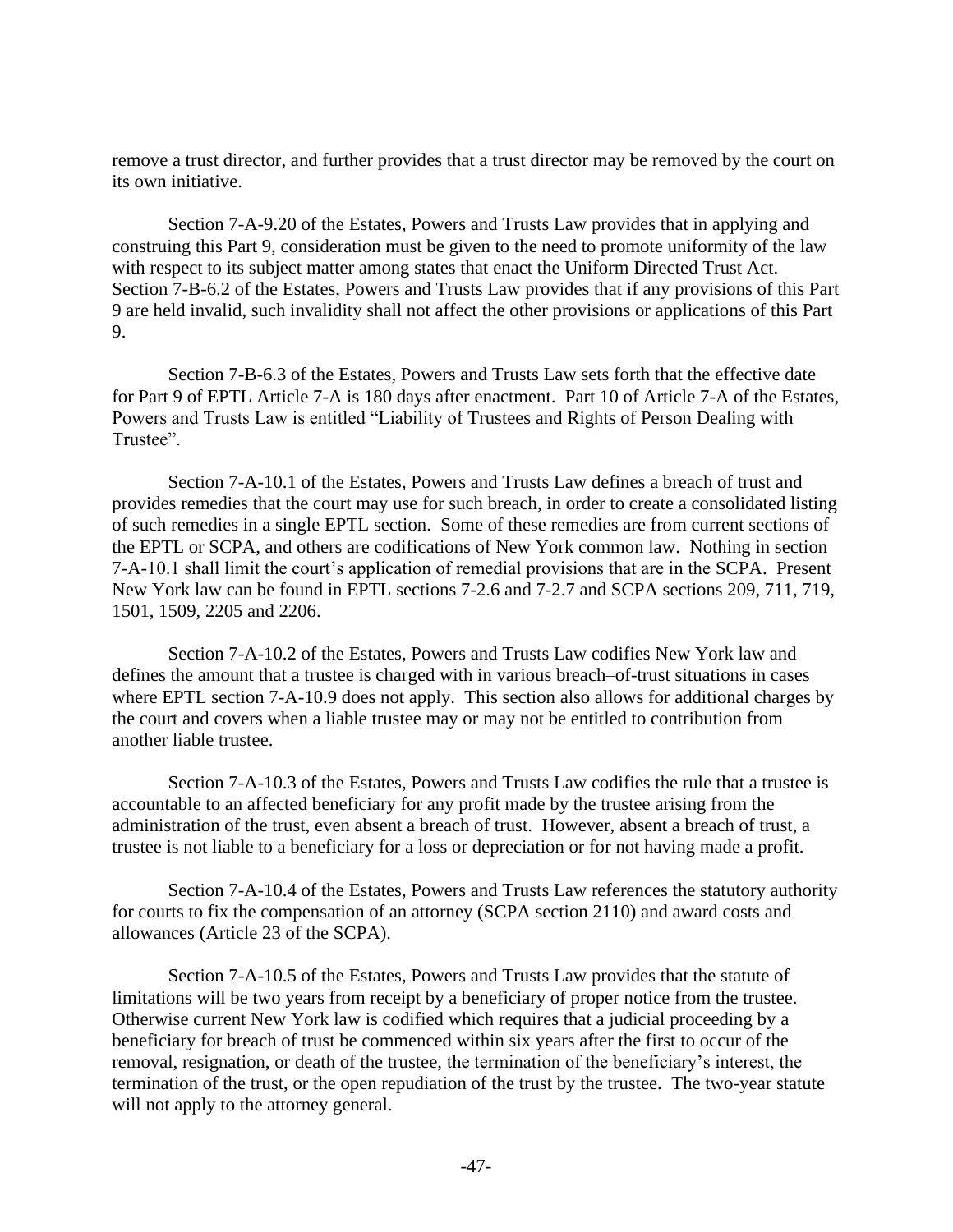Section 7-A-10.6 of the Estates, Powers and Trusts Law provides that to the extent EPTL 11-2.3 do not apply a trustee who acts in reasonable reliance on the terms of the trust is not liable to a beneficiary for a breach of trust to the extent the breach resulted from the reliance.

Section 7-A-10.7 of the Estates, Powers and Trusts Law codifies current New York law, and provides that if the occurrence of an event affects the administration or distribution of a trust, then a trustee who has exercised reasonable care to ascertain the occurrence of the event is not liable for a loss resulting from the trustee's ignorance of the occurrence of the event.

Section 7-A-10.8 of the Estates, Powers and Trusts Law provides that the rules for the exculpation (exoneration) of a lifetime trustee and trust director are found in EPTL section 11- 1.7, as amended.

Section 7-A-10.9 of the Estates, Powers and Trusts Law codifies case law. Specifically, a trustee is not liable to a beneficiary for breach of trust if the beneficiary consented in writing to the conduct, executed a release of the trustee from liability, or ratified in writing the transaction constituting the breach, unless the beneficiary was induced by improper conduct or did not know of his or her rights or the material facts relating to the breach. Virtual representation will apply in determining the effect of such consent, release, or ratification.

Section 7-A-10.10 of the Estates, Powers and Trusts Law codifies current New York law by absolving a trustee who discloses his or her fiduciary capacity in a contract from personal liability on such contract. The section also and provides that if a trustee fails to exercise reasonable care, diligence, and prudence, such trustee is personally liable for torts committed in the course of administering a trust or for obligations arising from ownership or control of trust property. This section also simplifies existing law by allowing actions against a trustee in his or her fiduciary capacity whether or not the trustee will be personally liable. If liability of the trustee is found in a proceeding regarding an obligation or a tort, issues of liability as between the trustee in the trustee's fiduciary capacity or individual capacity shall be determined in an accounting proceeding.

Section 7-A-10.11 of the Estates, Powers and Trusts Law sets forth rules whether or not a trustee is liable when a trustee holds an interest as a general partner. There is no current New York law that corresponds to this section.

Section 7-A-10.12 of the Estates, Powers and Trusts Law provides that, after the effective date of Article 7-A, a non-beneficiary who deals with a trustee in good faith without knowledge that the trustee was improperly exercising powers is protected from liability, except in the case of a breach of the duty of loyalty. In addition, such non-beneficiary is not required to inquire into the extent of the trustee's powers. A non-beneficiary who in good faith deals with a former trustee without knowledge that the trusteeship has terminated is protected from liability. A person who transfers property to a trustee in good faith is not responsible for the proper application of such property. Transactions before the date of enactment would be governed by EPTL sections 7-2.4 and 7-3.2, which are consolidated into paragraph (g).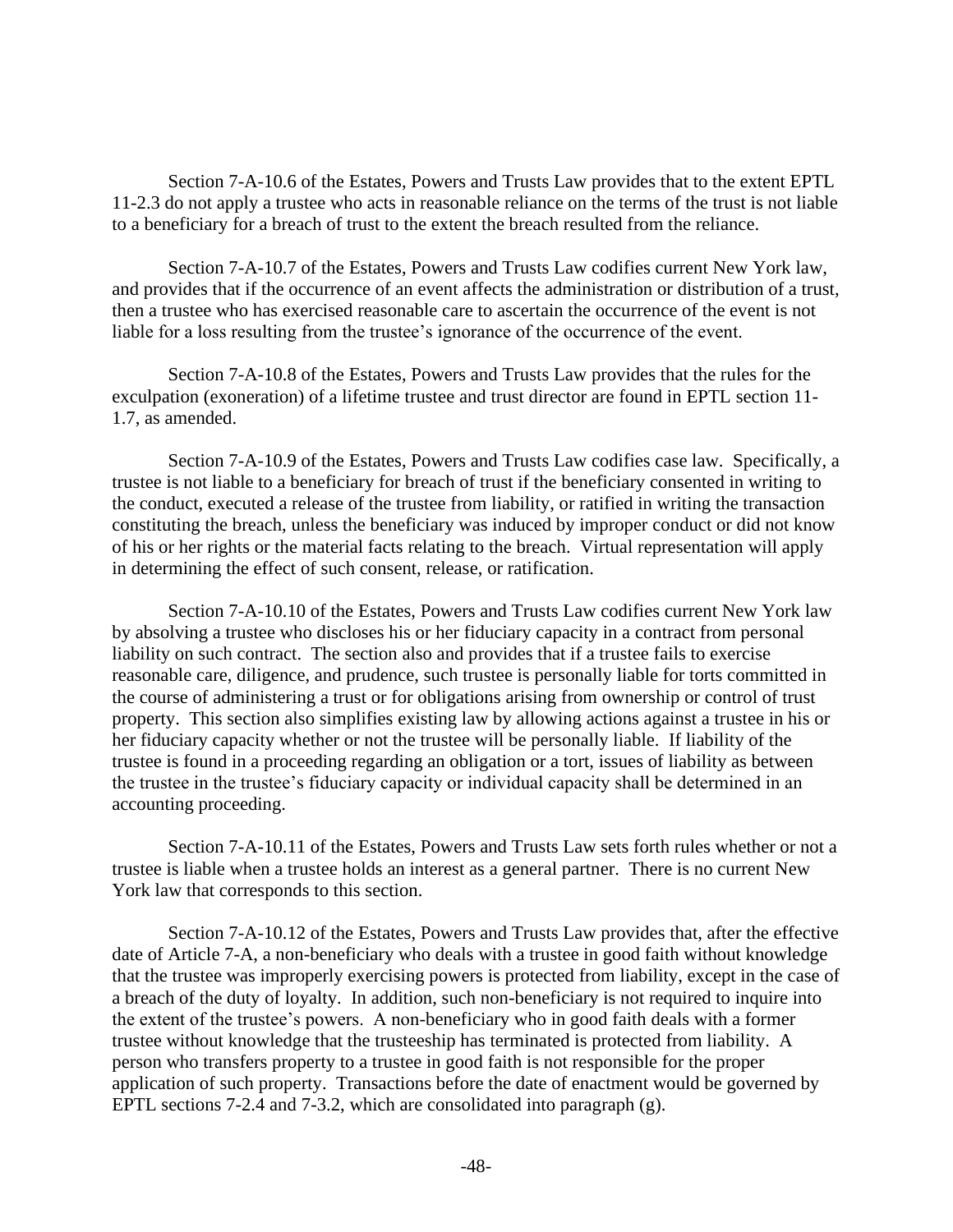Section 7-A-10.13 of the Estates, Powers and Trusts Law provides that a trustee may furnish a certification of trust instead of a copy of the trust to a non-beneficiary and such certification need only provide the information requested, as outlined within this section. There is no current New York law that corresponds to this section.

Part 11 of Article 11-A of the Estates, Powers and Trusts Law is entitled "Miscellaneous Provisions".

Section 7-A-11.1 of the Estates, Powers and Trusts Law is a reserved section for possible future use.

Section 7-A-11.2 of the Estates, Powers and Trusts Law section responds to the specific language of the Electronic Signatures in Global and National Commerce Act and is designed to avoid preemption of state law under that federal legislation.

Section 7-A-11.3 of the Estates, Powers and Trusts Law provides that any potential invalidity of any provision of EPTL Article 7-A does not affect other provisions or applications of EPTL Article 7-A, to the extent possible.

Section 7-A-11.4 of the Estates, Powers and Trusts Law sets forth that the effective date for EPTL Article 7-A is 180 days after enactment.

Section 7-A-11.5 of the Estates, Powers and Trusts Law is a reserved section for possible future use.

Section 7-A-11.6 of the Estates, Powers and Trusts Law provides rules regarding the application of EPTL Article 7-A, including its application to trusts created before, on, or after EPTL Article 7-A's effective date and to judicial proceedings concerning trusts commenced on or after its effective date. The section clarifies that if a right is acquired, extinguished, or barred under another statute upon the expiration of a period of time that has started to run before the effective date of EPTL Article 7-A, such other statute continues to apply even if it has been repealed or superseded. The section also makes clear that vested rights will not be adversely affected.

Section 2 of the bill amends section 1-2.4 of the Estates, Powers and Trusts Law to provide a cross-reference to CPLR 5205(c) that the cy pres provisions of EPTL section 8-1.1(c) may apply to certain nonprobate transfers.

Section 3 of the bill amends section 1-2.12 of the Estates, Powers and Trusts Law to revise and broaden the definition of "person."

Section 4 of the bill adds section 3-3.10 of the Estates, Powers and Trusts Law to provide a definition for charitable organization.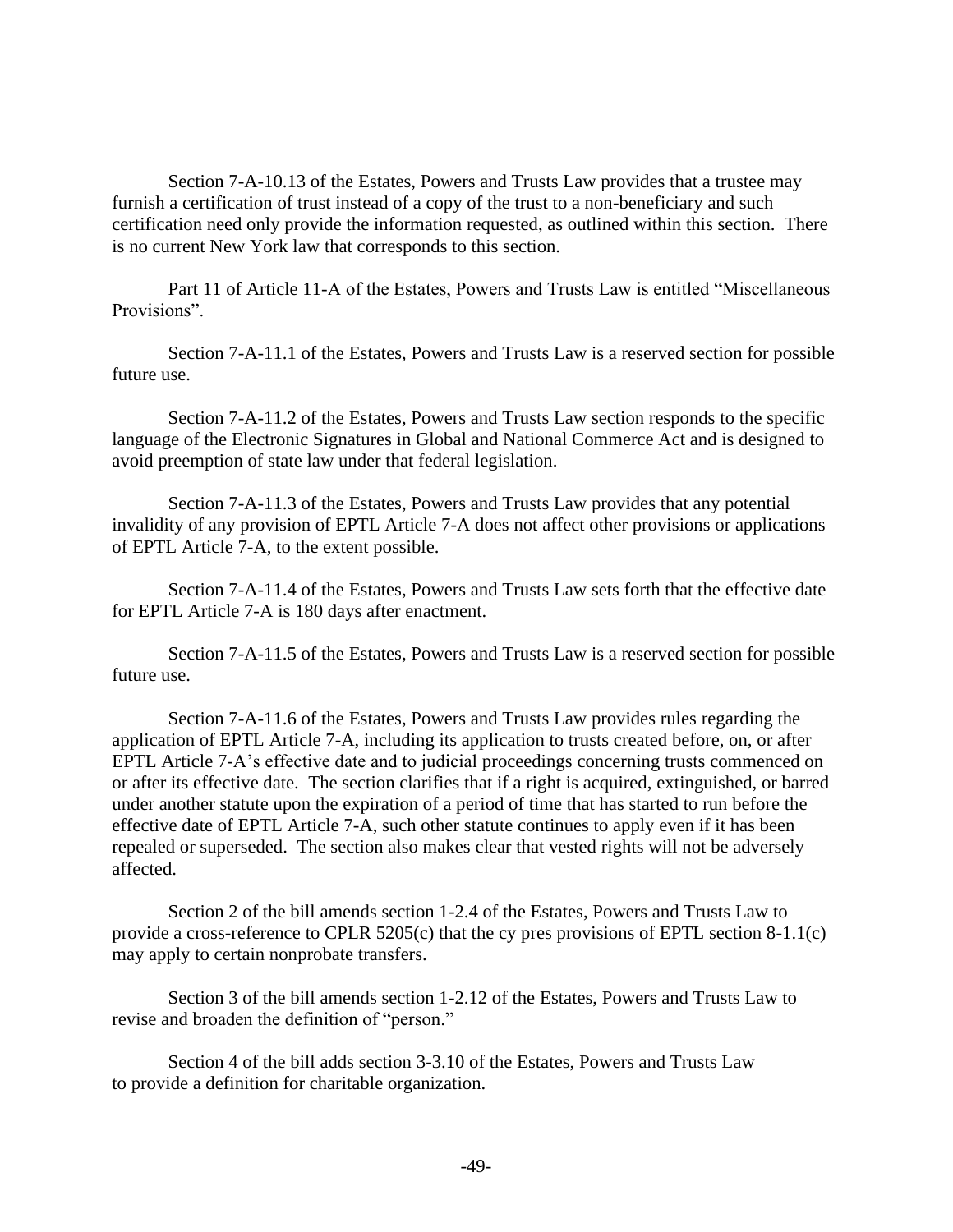Section 5 of the bill adds section 3-3.10 of the Estates, Powers and Trusts Law to track the language of EPTL section 7-A-4.15 and explicitly allow the court to reform the terms of a will to conform to the testator's intention if such intention is proved by clear and convincing evidence and such terms cannot otherwise carry out the intention due to a mistake of fact or law in the expression or inducement of such terms. Current New York law does not allow for the reformation of will provisions.

Section 6 of the bill amends the title of Article 7 of the Estates, Powers and Trusts Law to read "NON-GRATUITOUS TRUSTS, TRANSFERS TO MINORS AND CHILD PERFORMANCE ACCOUNTS" in order to accurately reflect the contents of its new organizational scheme.

Section 7 of the bill amends the Summary of Article to reflect the limited scope of Article 7.

Section 8 of the bill repeals Part 1, which consists of sections 7-1.1 through 7-1.19 of EPTL Article 7.

Section 9 of the bill adds Part 1-A of Article which consists of the following:

Part 1-A of Article 7-A of the Estates, Powers and Trusts Law is entitled "Non-gratuitous Trusts."

Section 7-1.1-A of the Estates, Powers and Trusts Law sets forth the scope of Part 1-A, which is to provide rules for non-gratuitous trusts, including business and commercial trusts. Non-gratuitous trusts are defined as trusts not governed by Article 7-A.

Section 7-1.2-A of the Estates, Powers and Trusts Law provides that a non-gratuitous trust may be created for any lawful purpose.

Section 7-1.3-A of the Estates, Powers and Trusts Law provides that where an estate in real property vests in an assignee or other trustee for the benefit of creditors, that estate will cease after ten years and revert to the assignor. This section does not apply to trusts of personal property or trusts of real property created in connection with the salvaging of mortgage participation certificates, nor does it affect the rights to the proceeds of a sale of real property made by an assignee or other trustee for the benefit of creditors.

Section 7-1.4-A of the Estates, Powers and Trusts Law clarifies that where a nondomiciliary creates a non-gratuitous trust that states that it is governed by New York law, New York law shall govern any determination of the validity or interpretation of any provision disposing of (a) trust property situated in New York at the time of the trust's creation and (b) personal property, wherever situated, where the trustee is an individual residing or doing business in New York or is a national bank with an office in New York.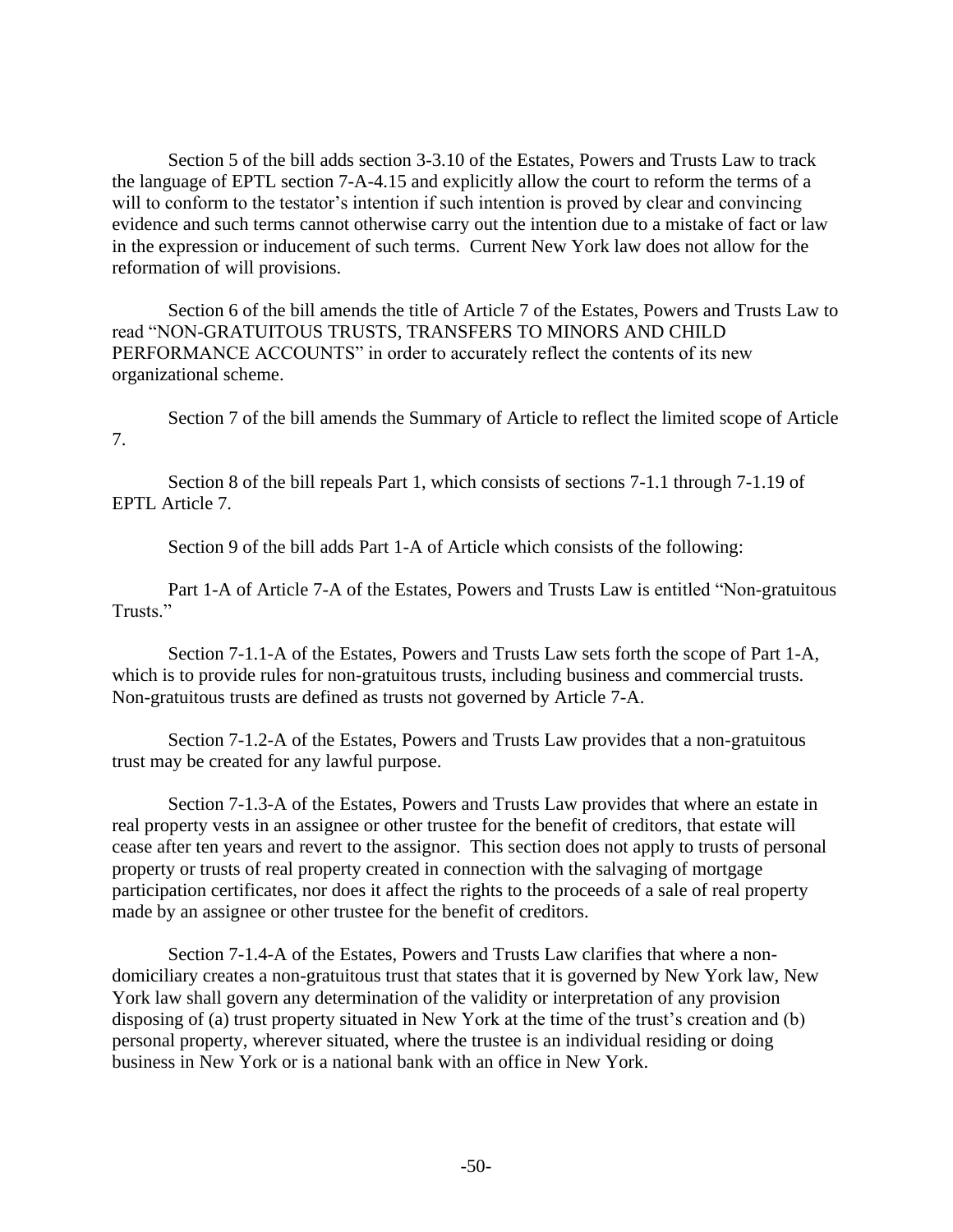Section 7-1.5-A of the Estates, Powers and Trusts Law provides that certain trusts can acquire property in the name of the trust. It further clarifies that such acquired property can be conveyed, encumbered, or disposed of only in such name by a conveyance, encumbrance, or other instrument executed by the individuals authorized to do so or, where permitted, by a majority of the trustees.

Section 7-1.6-A of the Estates, Powers and Trusts Law clarifies that a New York court shall appoint a successor trustee to administer a non-gratuitous trust where the sole surviving trustee of the trust dies, the trust has not been executed, and the trust does not provide further direction regarding appointment of a successor. It further sets forth the rights and duties of such successor trustee.

Section 7-1.7-A of the Estates, Powers and Trusts Law clarifies that where the trustee of a non-gratuitous trust is engaged in war service and either no successor is named in the trust instrument or the remaining trustee is the sole beneficiary of the trust, a person interested in the trust estate can petition the Surrogate's Court for the suspension of the trustee's powers and appointment of a successor trustee. The section defines "engaged in war." The section also provides a procedure for such a proceeding, limits commissions for the successor trustee, and permits the trustee to petition the court for reinstatement.

Section 7-1.8-A of the Estates, Powers and Trusts Law specifies that the Supreme Court has the power to accept a trustee's resignation, to suspend or remove a trustee of a non-gratuitous trust who is unable to act, and to appoint a successor trustee upon removal of a trustee.

Section 7-1.9-A of the Estates, Powers and Trusts Law makes clear that a trustee or successor trustee of a non-gratuitous trust can commence an accounting or related proceeding by giving notice to the trust's beneficiaries. This section further provides the circumstances under which the court may dispense with a formal accounting by a trustee who is resigning or being suspended or removed.

Section 7-1.10-A of the Estates, Powers and Trusts Law clarifies that a trustee of a trust to sell real property for the benefit of creditors is entitled to the same commissions as an assignee for the benefit of creditors.

Section 7-1.11-A of the Estates, Powers and Trusts Law provides that the common law of trusts and principles of equity may supplement Part 1-A of EPTL Article 7.

Section 10 of the bill repeals Part 2, which consists of sections 7-2.1 through 7-2.8 of EPTL Article 7.

Section 11 of the bill repeals Part 3, which consists of sections 7-3.1 through 7-3.5 of EPTL Article 7.

Section 12 of the bill repeals Part 5, which consists of sections 7-5.1 through 7-5.8 of EPTL Article 7.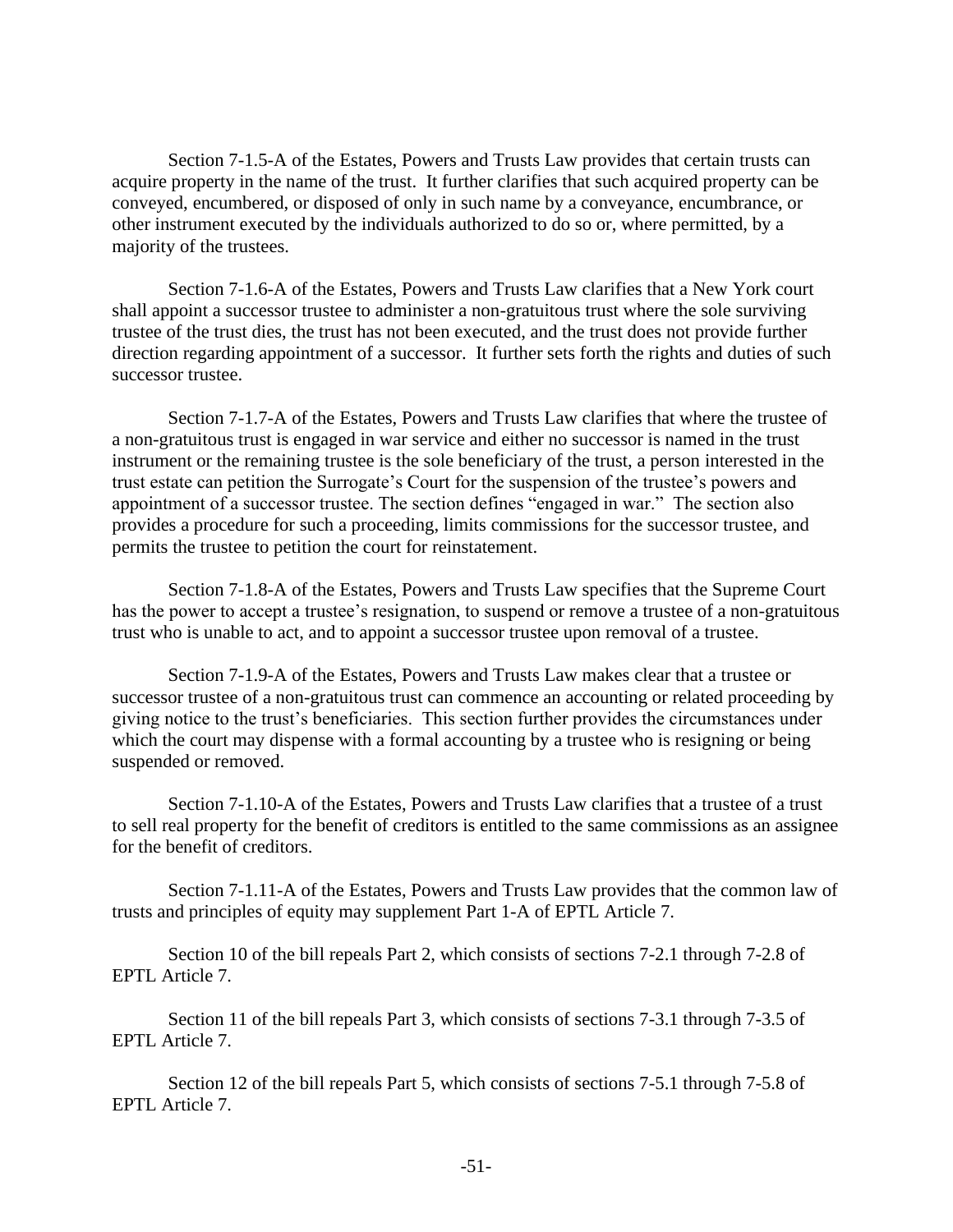Section 13 of the bill repeals Part 8, which consists of section 7-8.1 of EPTL Article 7.

Section 14 of the bill amends subparagraph  $(c)(1)$  of section 8-1.1 of the Estates, Powers and Trusts Law to: (1) make clear that the court having jurisdiction over a testamentary or lifetime trust has cy pres authority; (2) expand the persons allowed to apply to the court for cy pres treatment; (3) require the settlor, if competent, to receive notice of the application; (4) allow reformation "in a manner consistent" with the settlor's objectives (presuming a general charitable intent) rather than requiring the court to determine which alternative most effectively accomplishes the charitable purposes; and (5) recognize the validity of a gift over to a noncharitable beneficiary if the original charitable purpose fails and provide that a gift over is not created by a default provision providing for the distribution of property if no beneficiary or payee is designated.

Section 15 of the bill amends subparagraph (b) of section 10-6.6 of the Estates, Powers and Trusts Law to replace it with a cross-reference to EPTL section 7-A-8.19, which maintains the substance of current EPTL section 10-6.6(b).

Section 16 of the bill amends section 10-10.1 of the Estates, Powers and Trusts Law to replace the power "to make discretionary allocations in such person's favor of receipts or expenses as between principal and income" with the power "to make a discretionary distribution of either principal or income in discharge of the trustee's personal obligation of support" as one of the powers held by a trustee that cannot be exercised unless certain listed requirements are met.

Section 17 of the bill amends section 10-10.6 of the Estates, Powers and Trusts Law to clarify that section 10-10.6 does not apply to the trust contributor of an express trust created after the effective date of EPTL section 7-A-5.5.

Section 18 of the bill amends section 10-10.7 of the Estates, Powers and Trusts Law to remove the references to trusts and trustees currently present in this section, so as to be consistent with the treatment of co-trustees in section 7-A-7.3 and trustee powers in sections 7- A-8.15 and 7-A.8.16.

Section 19 of the bill amends section 11-1.1 of the Estates, Powers and Trusts Law to remove the references to trusts and trustees currently present in this section, so as to be consistent with the consolidation of trustee powers in section 7-A.8.16. In addition, because subparagraph (b)(19) of EPTL section 11-1.1 is entirely addressed to trustees, that subparagraph is entirely removed, and the subsequent subparagraphs renumbered accordingly.

Section 20 of the bill amends section 11-2.3 of the Estates, Powers and Trusts Law to allow a trustee to delegate its investment or management functions as set forth in EPTL section 7-A-8.7.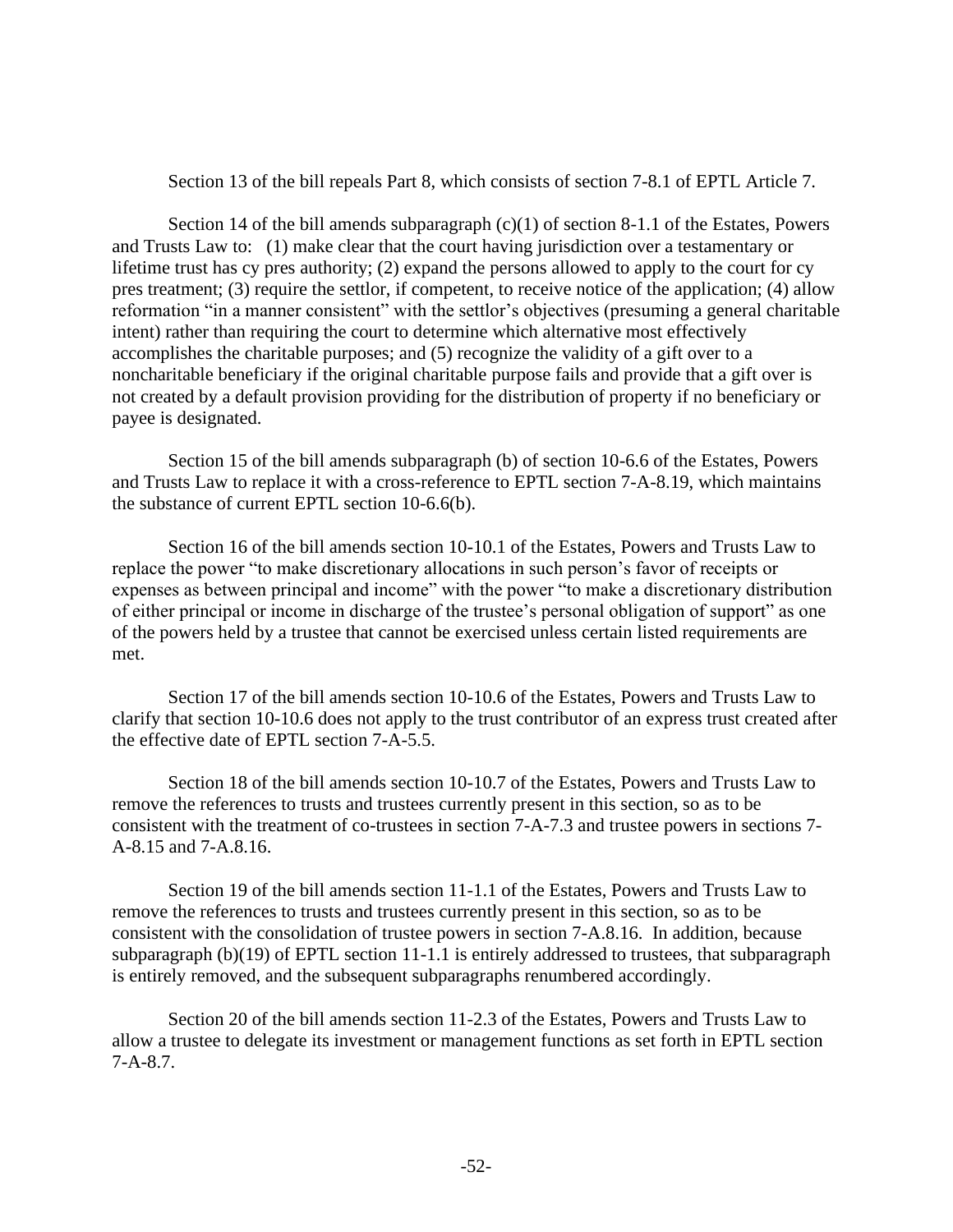Section 21 of the bill amends section 13-3.3 of the Estates, Powers and Trusts Law to provide for application of the cy pres doctrine under section  $8-1.1(c)(1)$ and application of section 1002-a(c)(1) to dissolved or dissolving charitable corporations.

Section 22 of the bill amends section 13-4.7 of the Estates, Powers and Trusts Law to provide for application of the cy pres doctrine under section  $8-1.1(c)(1)$ and application of section 1002-a(c)(1) to dissolved or dissolving charitable corporations.

Section 23 of the bill amends subdivision 5 of section 100-a of the Banking Law, which generally provides that no bond is required from any trust company, by adding an exception where the settlor of a trust governed by EPTL Article 7-A expressly requires the trust company to furnish a bond. See section 7-A-7.2(c).

Section 24 of the bill amends section 5205(c) of the Civil Practice Law and Rules to conform with section 7-A-5.5-A(b) which limits creditors from reaching trust assets on the lapse, release or waiver of a power of withdrawal by treating such actions as contributions but only for the amount in excess of the 5/5 amount under tax law or the gift tax annual exclusion amount.

Section 25 of the bill amends subdivision 2 of section 706 of the Surrogate's Court Procedure Act to provide by reference to the provisions in section 7-A-7.4 that any vacancy in trusteeship of a lifetime noncharitable or charitable trust may be filled by unanimous agreement of the qualified beneficiaries without the need for court approval, in the absence of a designated successor.

Section 26 of the bill amends section 715 of the Surrogate's Court Procedure Act to allow testamentary trustees to resign without needing to petition for court approval. Under current New York law, a time-consuming and expensive petitioning process is required even when all interested parties consent to the resignation, a requirement that burdens beneficiaries unnecessarily.

Section 27 of the bill amends section 806 of the Surrogate's Court Procedure Act to remove the default requirement that a testamentary trustee furnish a bond in order to serve.

Section 28 of the bill amends section 1502 of the Surrogate's Court Procedure Act to reference, and conform to, sections  $7-A-7.4(c)(2)$  and  $7-A-7.4(d)(2)$ . These sections explicitly permit a vacancy in trusteeship to be filled by qualified beneficiaries (in the absence of a designated successor) before a court may act to fill a vacancy.

Section 29 of the bill provides that the effective for sections 2-25 is 180 days after enactment. These sections will apply to all trusts as provided by §7-A-11.6.

#### **Proposal:**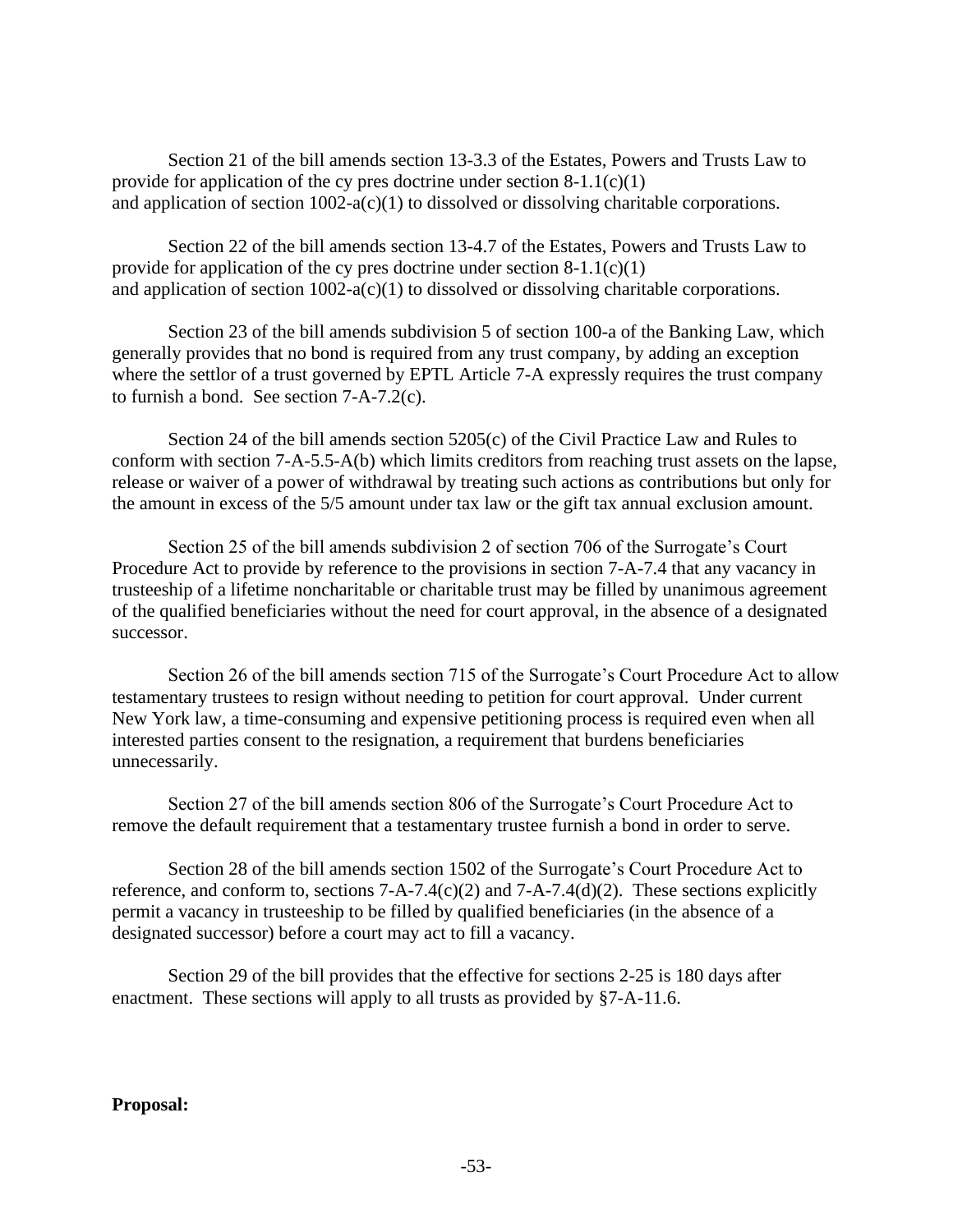AN ACT to amend the estates, powers and trusts law, the surrogate's court procedure act, the banking law and the civil practice, law and rules in relation to a new trust code

The People of the State of New York, represented in Senate and Assembly, do enact as

follows:

Section 1. The estates, powers and trusts law is amended by adding a new article 7-A to

read as follows:

- ARTICLE 7-A NEW YORK TRUST CODE SUMMARY OF ARTICLE Part 1. IN GENERAL Section 7-A-1.1. Short title. 7-A-1.2. Scope. 7-A-1.2-A. Purchase-money resulting trust abolished. 7-A-1.3. Definitions. 7-A-1.4. Knowledge. 7-A-1.5. Default and mandatory rules. 7-A-1.6. Common Law and principles of equity. 7-A-1.7. Governing law. 7-A-1.8. Principal place of administration. 7-A-1.9. Methods and waiver of notice.
	- 7-A-1.10. Others treated as qualified beneficiaries.
	- 7-A-1.11. Nonjudicial settlement agreements.

7-A-1.12. [Reserved].

Part 2. JUDICIAL PROCEEDINGS

Section 7-A-2.1. Role of court in administration of trust.

7-A-2.2. Jurisdiction over trustee and beneficiary.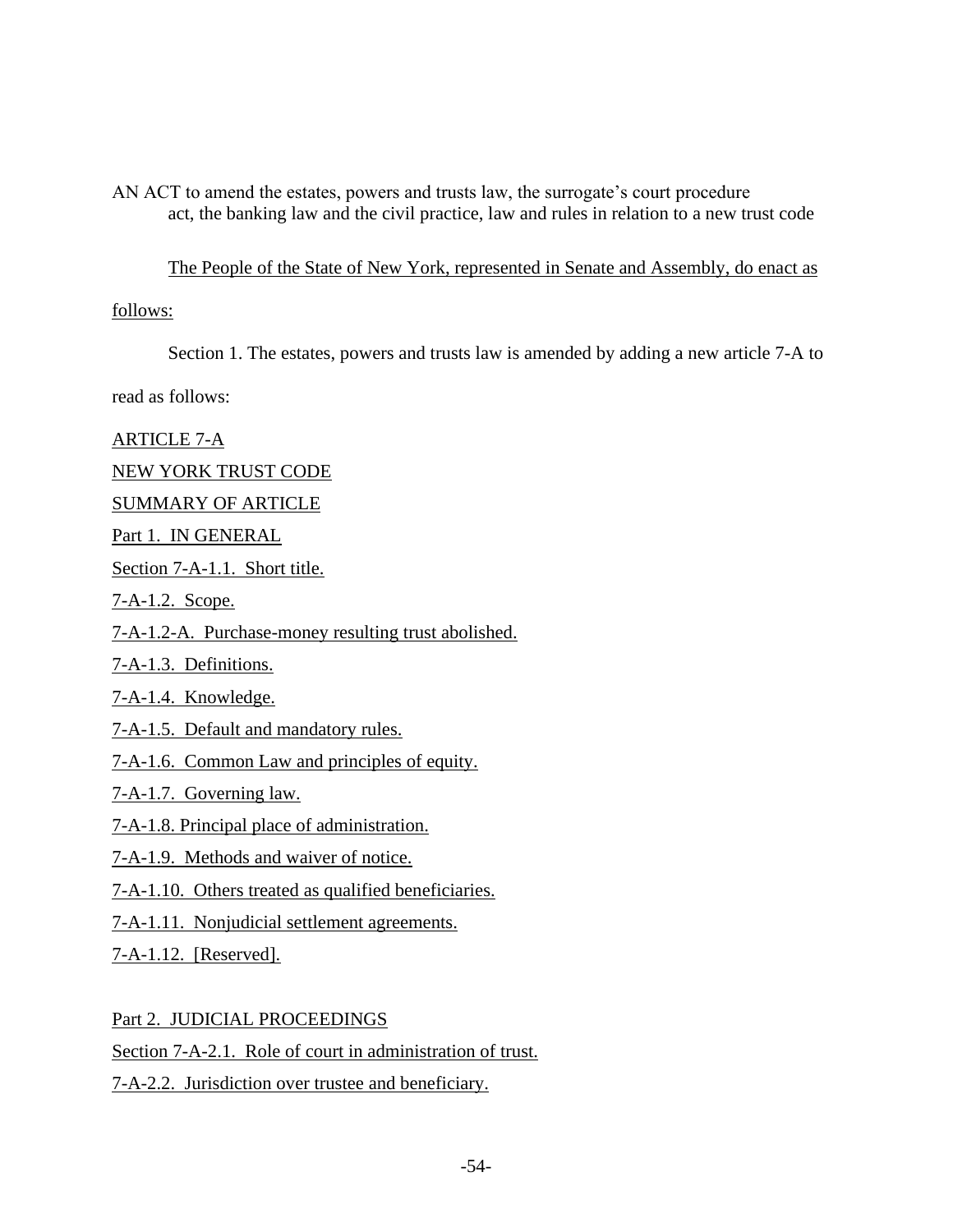### Part 3. Representation [Reserved].

# Part 4. CREATION, VALIDITY, AMENDMENT, MODIFICATION, AND TERMINATION OF TRUST

Section 7-A-4.1. Methods of creating trust.

7-A-4.2. General requirements for trust creation.

7-A-4.2-A. Specific rules for creation of lifetime trusts.

7-A-4.1-B. Trustee of passive trust not to take.

7-A-4.2-C. When trust interests not to merge.

7-A-4.3. Trusts created in jurisdictions outside of New York.

7-A-4.4. Trust purposes.

7-A-4.4-A. Supplemental needs trusts established for persons with severe and chronic or persistent disabilities.

7-A-4.5. Charitable purposes; enforcement.

7-A-4.6. Creation of trust induced by fraud, duress, or undue influence or the result of mistake.

7-A-4.7. Oral trusts not recognized.

7-A-4.8. Trusts for pets.

7-A-4.9. Noncharitable trust without ascertainable beneficiary.

7-A-4.9-A. Amendment of trust other than by trust contributor.

7-A-4.10. Modification, termination, or reformation of trust; proceedings for approval or disapproval.

7-A-4.11. Revocation or amendment of irrevocable lifetime trust initiated by consent.

7-A-4.12. Modification or termination because of unanticipated circumstances or inability to administer trust effectively.

7-A-4.13. Cy pres.

7-A-4.14. Modification or termination of uneconomical trust.

7-A-4.15. Reformation to correct mistakes.

7-A-4.16. Modification to achieve settlor's tax or supplemental needs trust objectives.

7-A-4.17. Combination and division of trusts.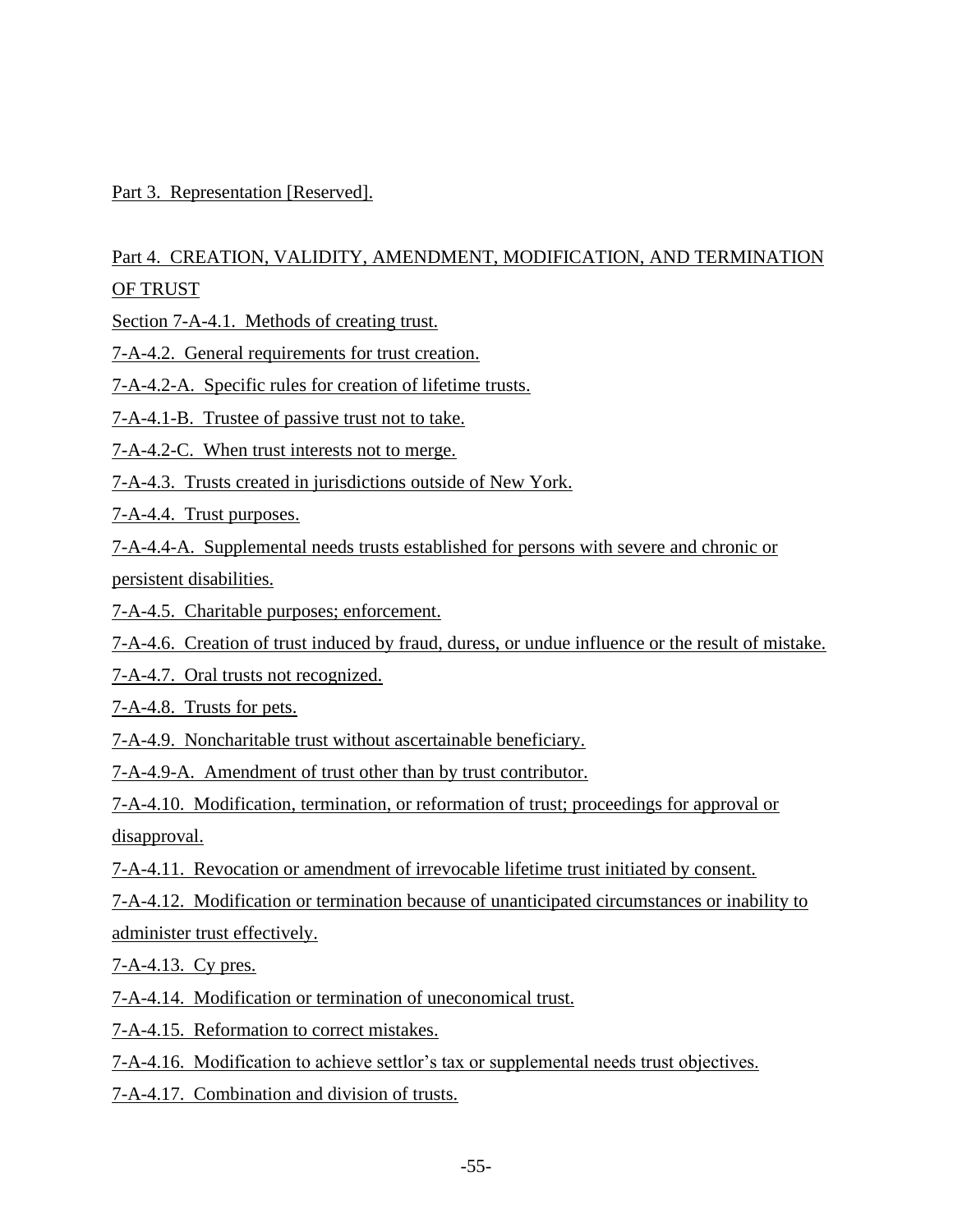Part 4-A. BANK ACCOUNTS IN TRUST FORM

Section 7-A-4-A.1. Definitions.

7-A-4-A.2. Terms of a trust account.

7-A-4-A.3. Payment to beneficiary.

7-A-4-A.4. Effect of payment.

7-A-4-A.6. Joint depositors.

7-A-4-A.7. Multiple beneficiaries.

7-A-4-A.8. Application.

# Part 5. RIGHTS OF BENEFICIARIES AND CREDITORS; SPENDTHRIFT AND DISCRETIONARY TRUSTS

Section 7-A-5.1. Rules regarding transfer of income interest in trust; rights of creditors.

7-A-5.2. Rules regarding transfer of principal interest in trust; rights of creditors.

7-A-5.2-A. When proceeds of life insurance policy inalienable.

7-A-5.3. Special creditor exceptions to restraints on involuntary alienation.

7-A-5.4. Discretionary trusts.

7-A-5.5. Creditor's claim against trust contributor to a revocable trust.

7-A-5.5-A. Creditor claims to property contributed to a trust by a trust beneficiary.

7-A-5.6. Overdue distribution.

7-A-5.7. Personal obligations of trustee.

Part 6. REVOCABLE TRUSTS

Section 7-A-6.1. Capacity of trust contributor of revocable trust.

7-A-6.2. Revocation or amendment of revocable trust.

7-A-6.3. Rights duties in revocable trusts; powers of withdrawal.

7-A-6.4. Limitation on action contesting validity of revocable trust; distribution of trust property.

Part 7. OFFICE OF TRUSTEE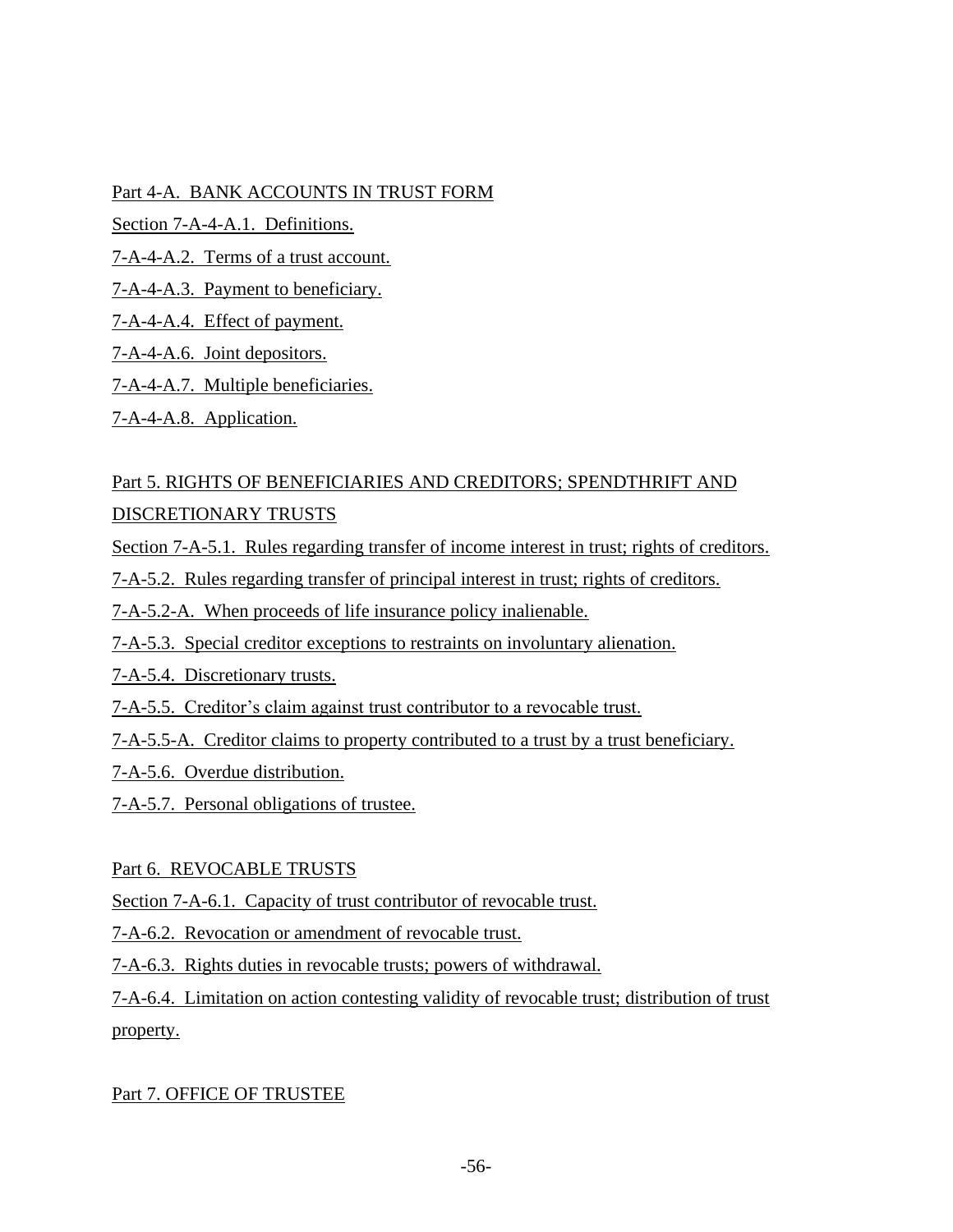Section 7-A-7.1. Accepting or declining trusteeship of a lifetime trust.

- 7-A-7.2. Trustee's bond.
- 7-A-7.3. Co-trustees.
- 7-A-7.3-A. Application to excluded co-trustee.
- 7-A-7.4. Vacancy in trusteeship; appointment of successor.
- 7-A-7.4-A. Suspension of powers of trustee in war service.
- 7-A-7.5. Resignation of trustee.
- 7-A-7.6. Removal of trustee.
- 7-A-7.7. Delivery of property by former trustee.
- 7-A-7.8. Compensation of trustee.
- 7-A-7.9. Reimbursement of expenses.
- 7-A-7.10. Accounting by trustee in supreme court.

#### Part 8. DUTIES AND POWERS OF TRUSTEE

- Section 7-A-8.1. Duty to administer trust.
- 7-A-8.2. Duty of loyalty.
- 7-A-8.3. Duty of impartiality.
- 7-A-8.4. Duty of prudent administration.
- 7-A-8.5. Duty regarding costs of administration.
- 7-A-8.6. Duty to exercise trustee's special skills and expertise.
- 7-A-8.7. Powers and duties regarding delegation by trustee to agent or another trustee.

7-A-8.8. [Reserved].

- 7-A-8.9. Duty to control and protect trust property.
- 7-A-8.10. Duty regarding recordkeeping and identification of trust property.
- 7-A-8.11. Duty to enforce and defend claims.
- 7-A-8.12. Duty to collect trust property.
- 7-A-8.13. Duty to inform and report.
- 7-A-8.14. Duty regarding discretionary powers.
- 7-A-8.15. General powers of trustee.
- 7-A-8.16. Specific powers of trustee.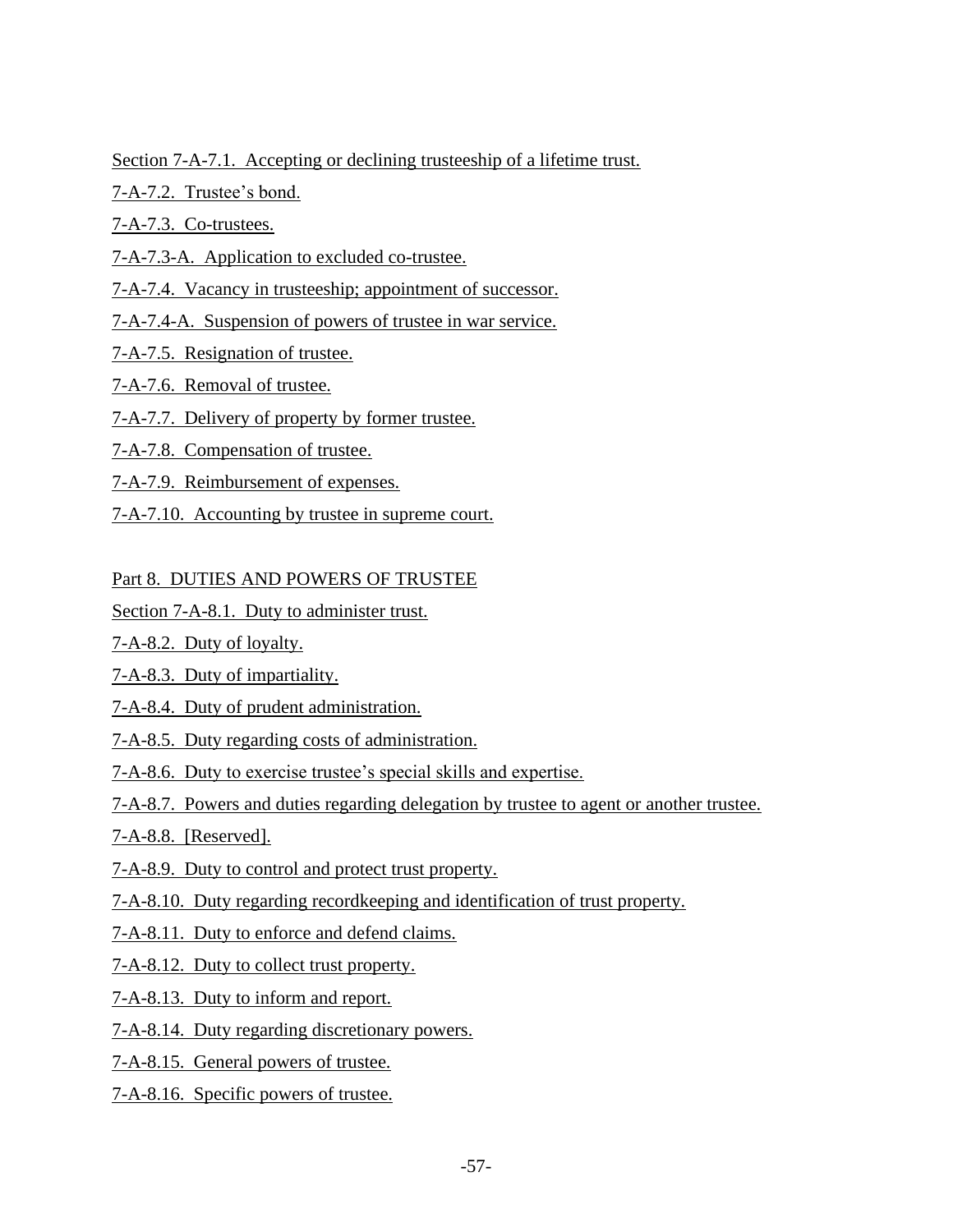#### 7-A-8.17. Duties and powers regarding distribution upon termination.

7-A-8.18. Power of trustee to pay income or principal to trust contributor as reimbursement for

income taxes.

- 7-A-8.19. Powers and duties regarding decanting.
- 7-A-8.20. Duty when resulting trust arises.

### Part 9. NEW YORK UNIFORM DIRECTED TRUST ACT

- Section 7-A-9.1. Short title.
- 7-A-9.2. Definitions.
- 7-A-9.3. Application; principal place of administration.
- 7-A-9.4. Exclusions.
- 7-A-9.5. Powers of trust director.
- 7-A-9.6. Limitations on powers of trust director.
- 7-A-9.7. Duties and liabilities of trust director.
- 7-A-9.8. Duties and liabilities of directed trustee.
- 7-A-9.9. Duty to provide information to trust director or trustee.
- 7-A-9.10. No duty to monitor, inform, or advise.
- 7-A-9.11. Limitation of action against trust director.
- 7-A-9.12. Defenses in action against trust director.
- 7-A-9.13. Jurisdiction over trust director.
- 7-A-9.14. Accepting or declining the position of trust director.
- 7-A-9.15. Compensation of trust directors and directed trustees.
- 7-A-9.16. Trust director's bond.
- 7-A-9.17. Vacancy in the position of trust director; appointment of successor.
- 7-A-9.18. Resignation of trust director.
- 7-A-9.19. Removal of trust director.
- 7-A-9.20. Uniformity of application and construction.
- 7-A-9.21. Severability clause.
- 7-A-9.22. Application of part.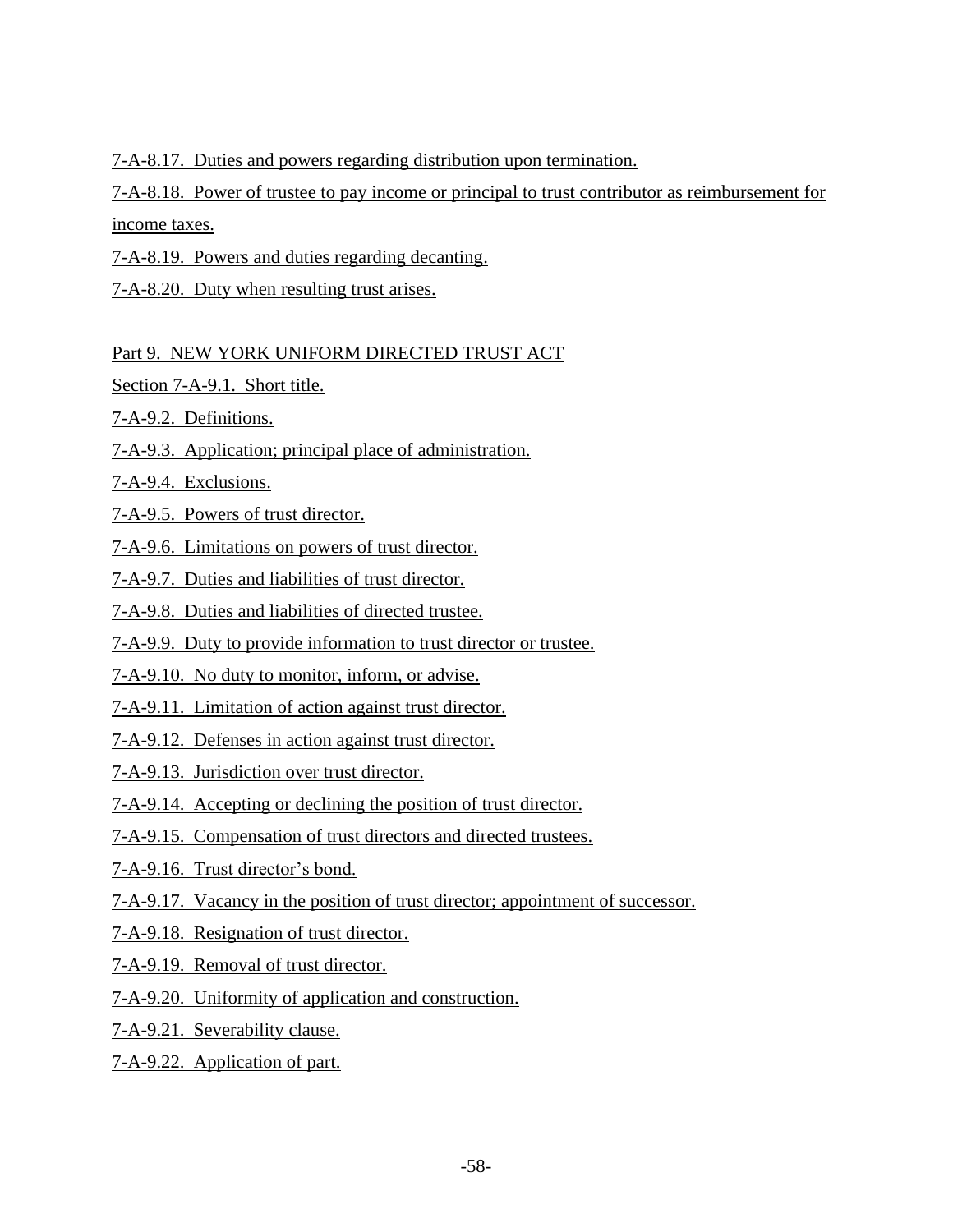# Part 10. LIABILITY OF TRUSTEES AND RIGHTS OF PERSONS DEALING WITH TRUSTEES

Section 7-A-10.1. Remedies for breach of trust.

7-A-10.2. Liability for breach of trust.

7-A-10.3. Damages in absence of breach.

7-A-10.4. Compensation of attorneys, costs and allowances.

7-A-10.5. Limitation of action against trustee.

7-A-10.6. Reliance on trust instrument.

7-A-10.7. Event affecting administration or distribution.

7-A-10.8. Exculpation of trustee and trust director.

7-A-10.9. Beneficiary's consent, release, or ratification.

7-A-10.10. Limitation on personal liability of trustee.

7-A-10.11. Interest as general partner.

7-A-10.12. Protection of person dealing with trustee.

7-A-10.13. Certification of trust.

### Part 11. MISCELLANEOUS PROVISIONS

Section 7-A-11.1. [Reserved].

7-A-11.2. Relation to Electronic Signatures in Global and National Commerce Act.

7-A-11.3. Severability clause.

7-A-11.4. Effective date.

7-A-11.5. [Reserved].

7-A-11.6. Application to existing relationships.

### PART 12. IN GENERAL

Section 7-A-1.1. Short title. This article may be cited as the New York Trust Code.

§7-A-1.2. Scope.

(a) This article applies to express trusts (as defined by section 7-A-1.3(8)), to resulting

trusts, and where expressly made applicable to bank accounts in trust form.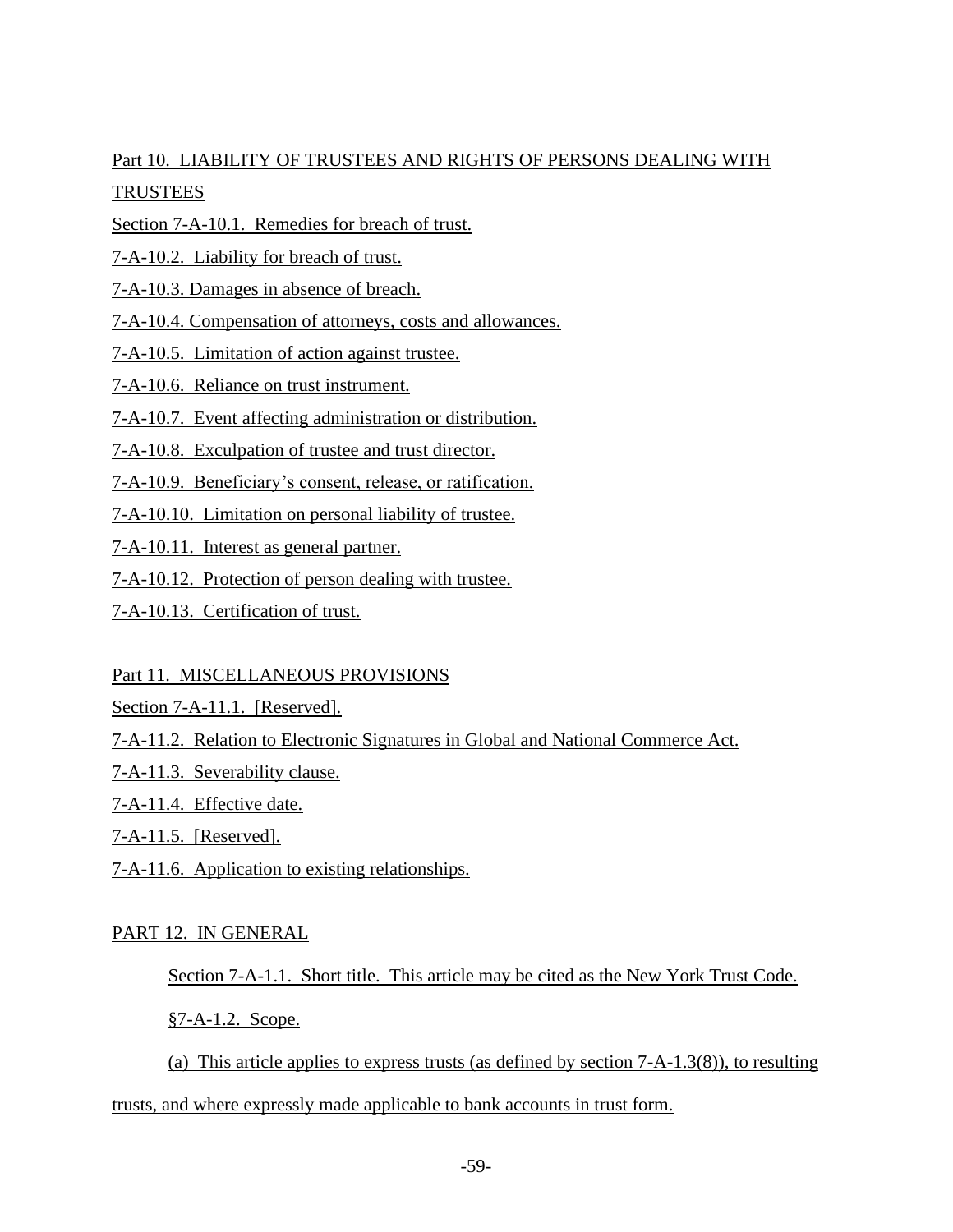(b) This article does not apply to constructive trusts.

(c) Cross-reference. Article 8 also applies to charitable trusts.

§7-A-1.2-A. Purchase-money resulting trust abolished.

A disposition of property to one person for a valuable consideration paid, in whole or in part, by another is presumed fraudulent as against the creditors of the payor at the time of such disposition and, unless the presumption is rebutted, a trust results in favor of such creditors to the extent necessary to satisfy their claims; but title to the property vests in the transferee and no trust results to the payor unless the transferee either:

(a) Takes such property, in his own name, as an absolute transfer without the consent or knowledge of the payor; or

(b) In violation of some trust, purchases the property so transferred with money or property belonging to another.

§7-A-1.3. Definitions.

In this article:

(1) "Action," with respect to an act of a trustee, includes a failure to act.

(2) "Ascertainable standard" means a standard relating to an individual's health,

education, support, or maintenance within the meaning of section  $2041(b)(1)(A)$  or  $2514(c)(1)$  of the Internal Revenue Code.

(3) "Beneficiary" means a person that:

(a) has a present or future beneficial interest in a trust, vested or contingent, including a person who would be entitled to trust property if a resulting trust arose, or

(b) in a capacity other than that of trustee, holds a power of appointment over trust property.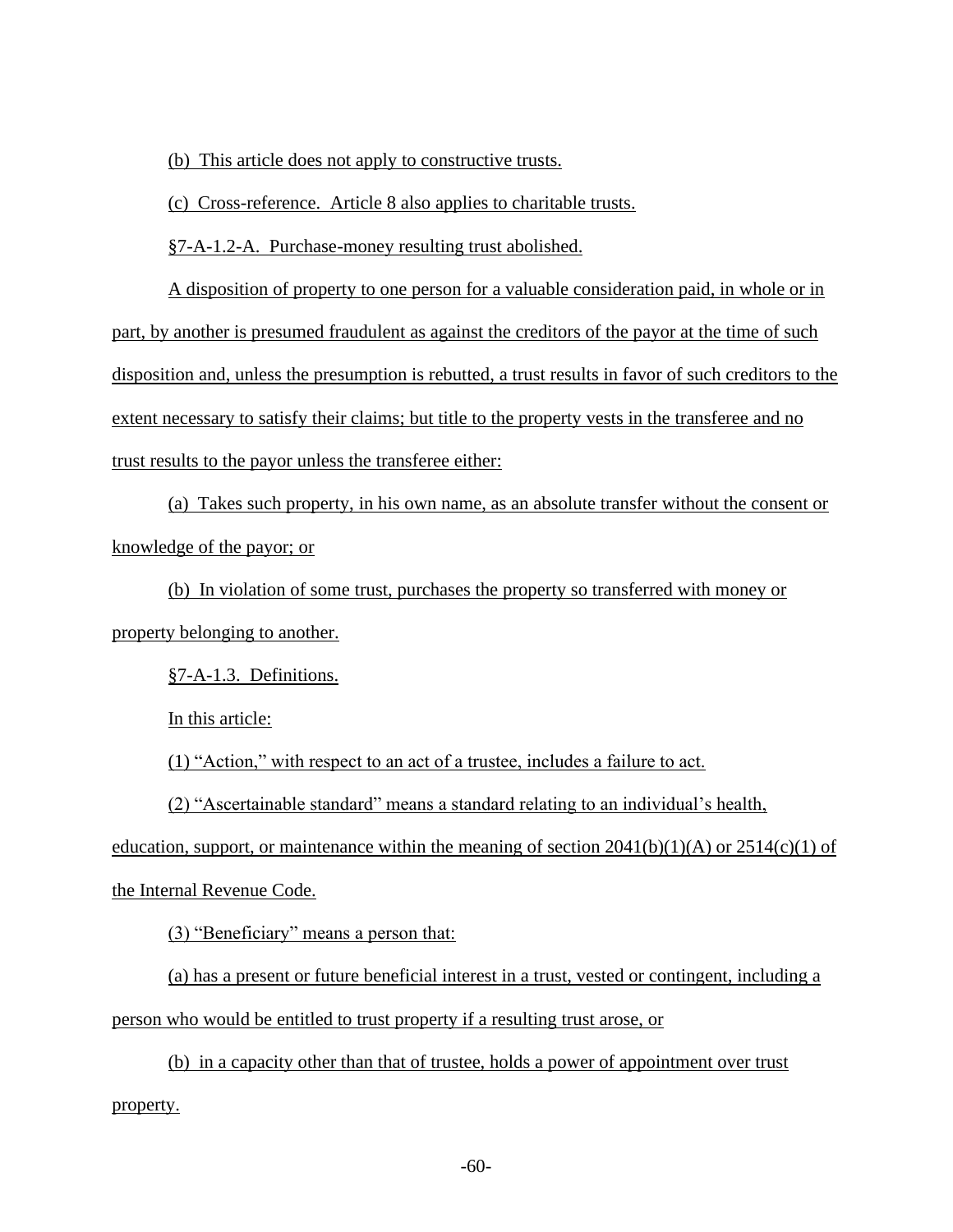(4) "Breach of trust" means a violation by a trustee or trust director of a duty imposed on that trustee or trust director or trustee by the terms of the trust, this article, or law of this state other than this article.

(5) "Charitable trust" means a trust, or portion of a trust, created for a charitable purpose described in section 8-1.1.

(6) "Creator" means a person defined in section 1-2.2.

(7) "Environmental law" means a federal, state, or local law, rule, regulation, or ordinance relating to protection of the environment.

(8) "Express trust," is defined as follows:

(a) Except as provided in paragraph (b), an express trust means a fiduciary relationship with respect to property arising from a manifestation of intention to create that relationship and subjecting the person who holds title to the property to duties to deal with it for:

(i) one or more persons, at least one of whom is not the sole trustee, or

(ii) the benefit of charity, or

(iii) the care of an animal as provided in section 7-A-4.8, or

(iv) a noncharitable purpose as provided in section 7-A-4.9, and includes a trust created pursuant to any other statute, judgment, or decree that requires the trust to be administered in the manner of an express trust.

(b) An express trust shall not include a trust for the benefit of creditors, a business trust where certificates of beneficial interest are issued to the beneficiary, an investment trust, voting trust, a security instrument such as a deed of trust and a mortgage, a liquidation or reorganization trust, a trust for the sole purpose of paying dividends, interest, interest coupons, salaries, wages, pensions or profits, a trust created as an individual retirement account pursuant to section 408(a)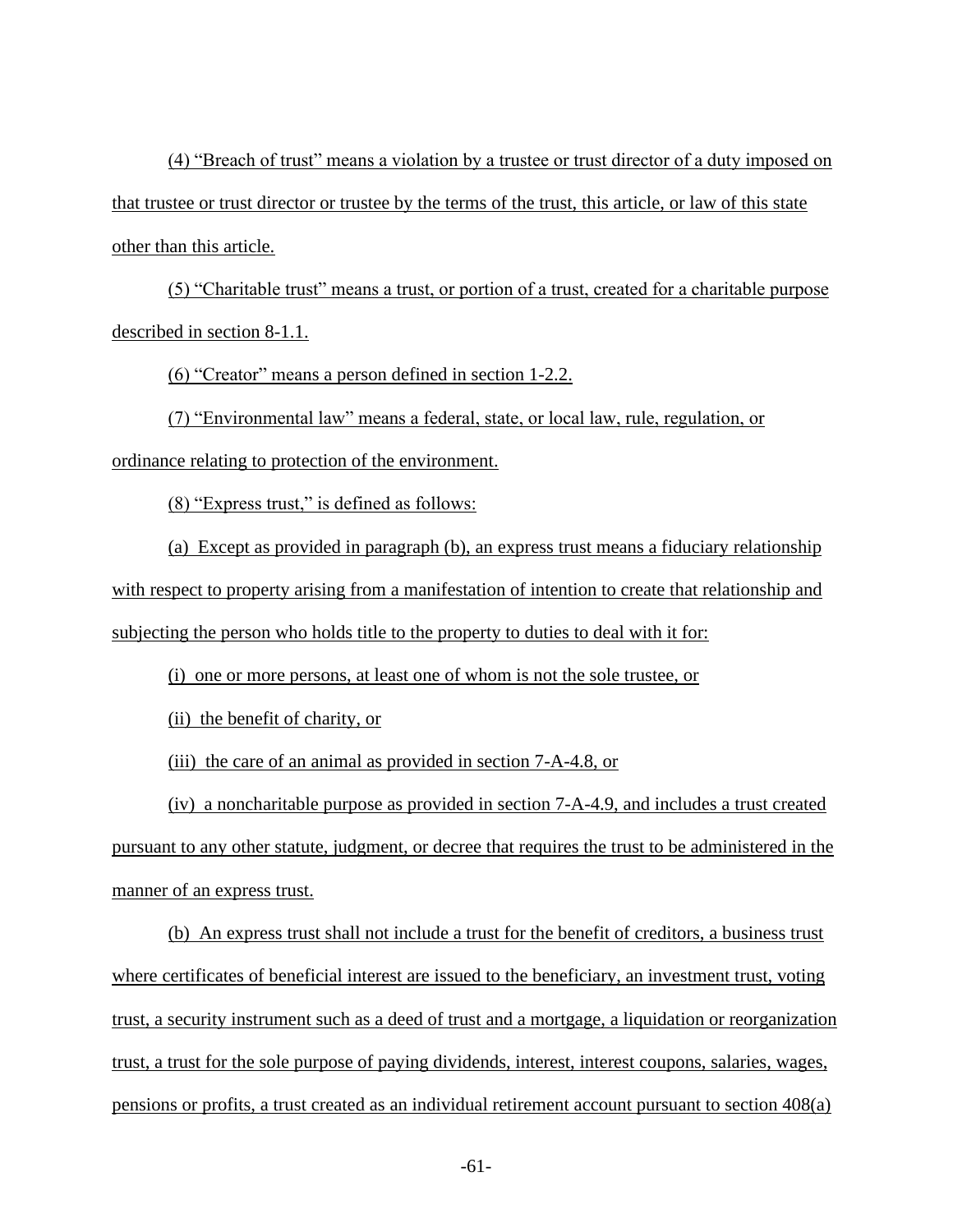of the Internal Revenue Code, instruments wherein persons are mere nominees for others, any other type of trust created for a business or commercial purpose, or a bank account in trust form.

(9) "Guardian for property" means a guardian for property management as appointed under SCPA article 17 or 17A or under article 81 of the mental hygiene law or any person appointed by a court outside of New York for property management of an incapacitated person. The term does not include guardian ad litem.

(10) "Interests of the beneficiaries" means the beneficial interests provided in the terms of the trust.

(11) "Internal Revenue Code" means the United States Internal Revenue Code of 1986, as amended. Such references, however, shall be deemed to constitute references to any corresponding provisions of any subsequent federal tax code.

(12) "Irrevocable trust" means a trust that is not a revocable trust.

(13) "Jurisdiction," with respect to a geographic area, includes a State or country, or similar governmental entity*.*

(14) "Lifetime trust" means an express trust, including all amendments thereto, created other than by will.

(15) "Person" means a person as defined in section 1-2.12. As the context indicates, person may include more than one person.

(16) "Power of withdrawal" means a presently exercisable general power of appointment, as defined in sections 10-3.2(b) and 10-3.3(b) other than a power: (B) limited by an ascertainable standard; or (B) exercisable by any person only upon consent of a person holding a substantial adverse interest.

(17) "Property" means property as defined by section 1-2.15.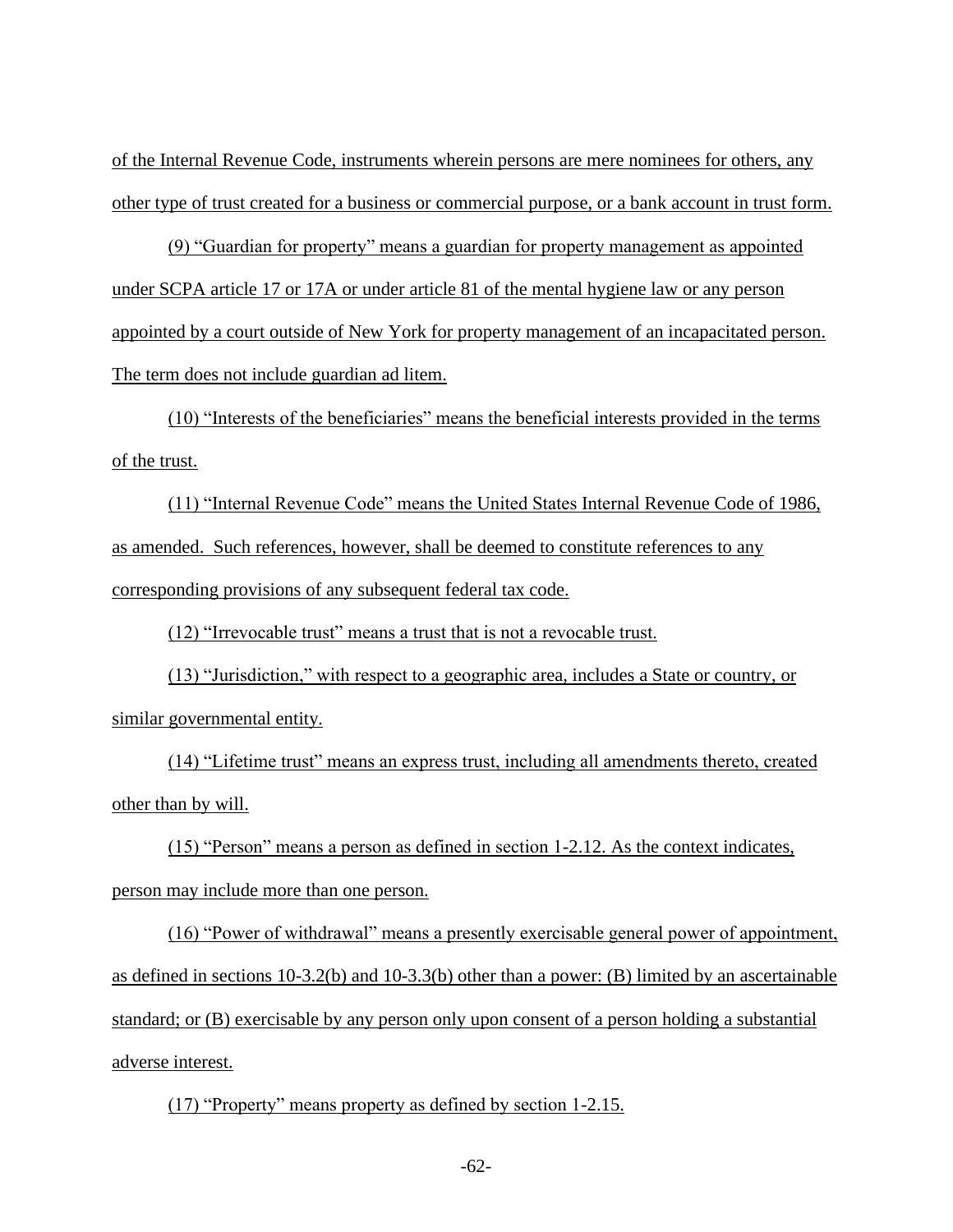(18) "Qualified beneficiary" means a beneficiary who, on the date the beneficiary's status as qualified beneficiary is determined:

(A) is entitled to receive or is a permissible recipient of trust income or principal; or

(B) would be entitled to receive or would be a permissible recipient of trust income or principal if the interests of the recipients described in subparagraph (A) terminated on that date without causing the trust to terminate; or

(C) would be entitled to receive or would be a permissible recipient of trust income or principal if the trust terminated on that date.

(19) "Resulting trust" means a trust that arises in favor of the settlor or the settlor's successor's interest on the failure of an express trust in whole or in part.

(20) "Revocable" as applied to a trust, means revocable by a trust contributor without the consent of a person holding a substantial adverse interest.

(21) "Settlor" means the person, including the testator, who

(A) initially transfers property of the person to a trustee; or

(B) declares as the owner of property that the person holds identifiable property as

trustee; or

(C) exercises a power of appointment in favor of a trustee, where the terms of such trust are created in connection with the exercise of the power of appointment, including the exercise by a trustee of a discretionary power in favor of a trustee.

For purposes of this subdivision, if a person authorized to act on behalf of a person acts with respect to property owned by that person, the person owning the property shall be deemed to have taken the action.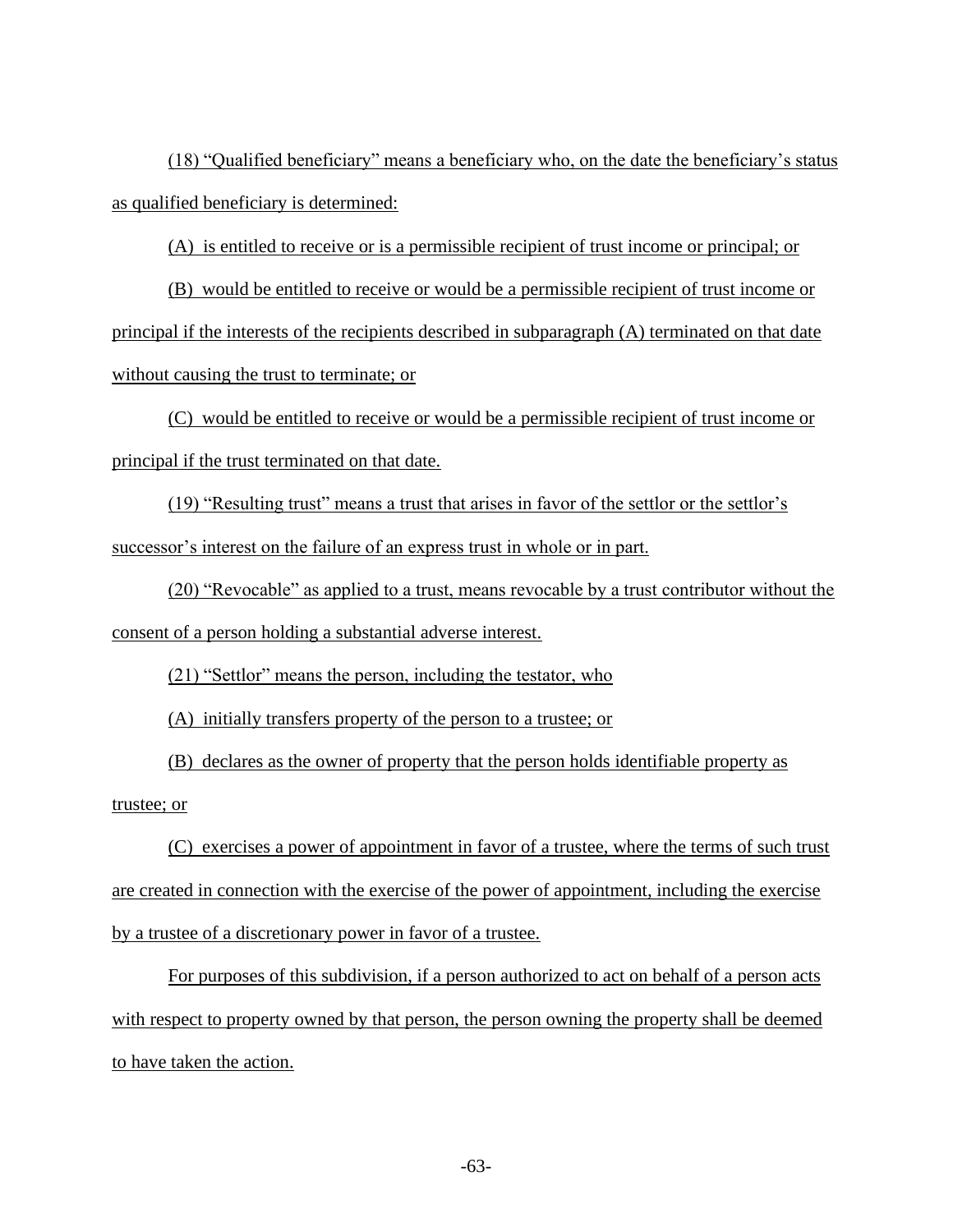(D) Cross references. *See* sections 3-3.7 (devise to trustee) and 13-3.3 (beneficiary designation of trustee).

(22) "Spendthrift provision" means the restraint on the voluntary transfer of a beneficiary's interest as provided by the terms of a trust or by application of sections 7-A-5.1 and 7-A-5.2 and the restraint on involuntary transfer of a beneficiary's interest as provided by any statutory rule restraining the involuntary transfer of a beneficiary's interest. "Terms of a trust" includes any provision stating that the interest of a beneficiary is held subject to a "spendthrift trust" or words of similar import.

(23) "State" means a State of the United States, the District of Columbia, Puerto Rico, the United States Virgin Islands, or any territory or insular possession subject to the jurisdiction of the United States. The term includes an Indian tribe or band recognized by federal law or formally acknowledged by a State.

(24) "Terms of a trust" means

(a) except as otherwise provided in paragraph (b), the manifestation of the settlor's intent regarding a trust's provisions as:

(i) expressed in the trust instrument; or

(ii) established by other evidence that would be admissible in a judicial proceeding; or

(b) the trust's provisions as established, determined, or amended by:

(i) a trustee or trust director in accord with applicable law; or

(ii) court order; or

(iii) nonjudicial settlement agreement under section 7-A-1.11.

(25) "Testamentary trust" means an express trust created under a will.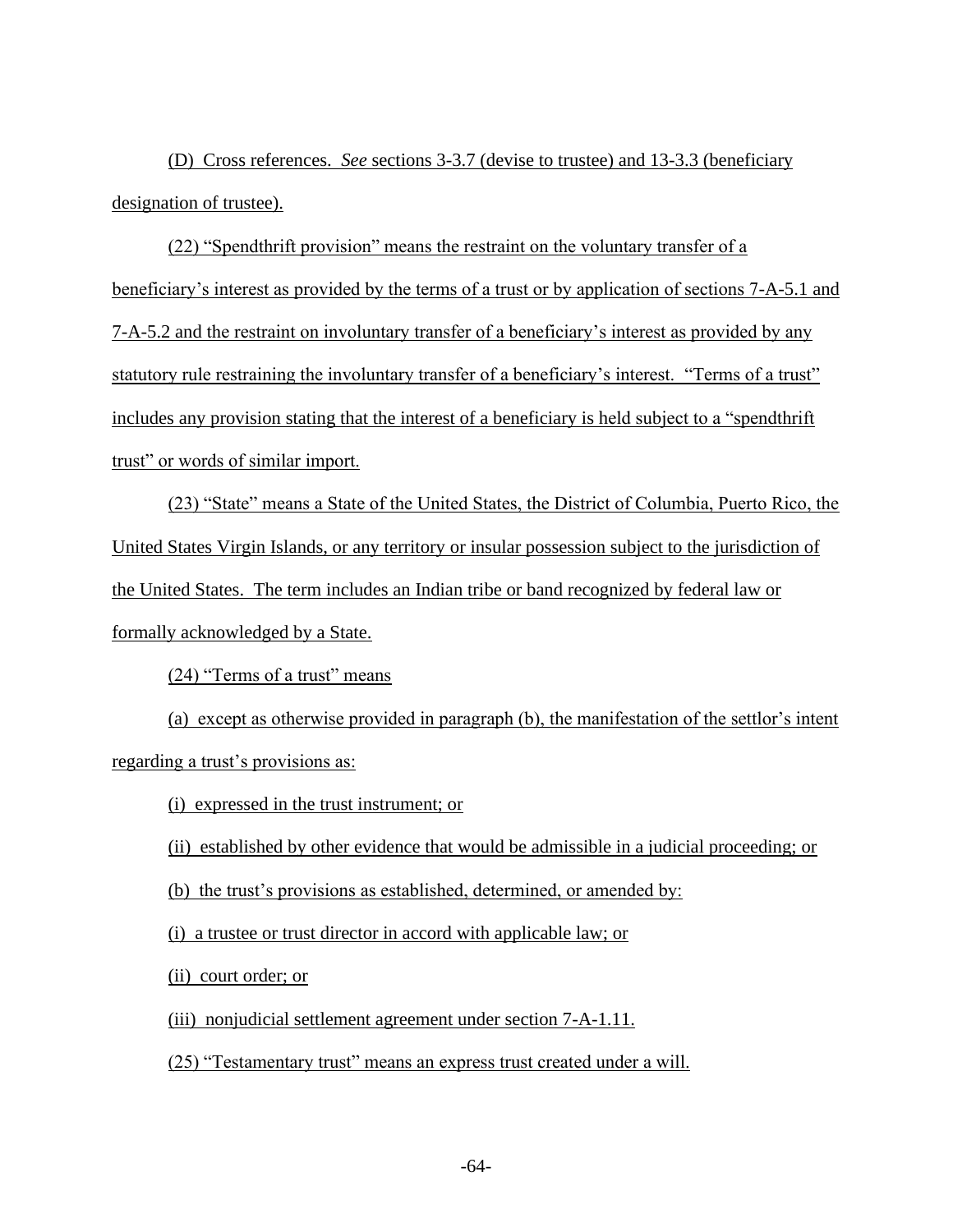(26) "Trust," unless otherwise provided, means a lifetime trust and a testamentary trust but does not include a resulting trust.

(27) "Trust contributor" means

(A) a settlor as defined by subdivision (20) other than a person who exercises, or who is considered to exercise, a special power of appointment in favor of a trustee; or

(B) a person who transfers or is deemed to transfer property owned by that person to the trustee of an existing trust, except to the extent another person has the power to revoke or has a non-lapsing power of withdrawal over the transferred property.

For purposes of paragraph (B):

(i) The exercise of a presently exercisable general power of appointment is deemed to be a transfer of property owned by the powerholder, and

(ii) a person is deemed to transfer property owned by that person if the person's fiduciary actually transfers the property to, or exercises a power of appointment in favor of, a trustee

(C) if more than one person contributes property to the trustee of an existing trust, each person is the trust contributor of the portion of the trust property attributable to that person's contribution, except to the extent another person has the power to revoke or has a non-lapsing power of withdrawal over that portion.

(28) "Trust director" means a person that is granted a power of direction, as defined by section 7-A-9.2(3), to the extent the power is exercisable while the person is not serving as a trustee. The person is a trust director whether or not the terms of the trust refer to the person as a trust director and whether or not the person is a beneficiary, settlor or trust contributor (other than a settlor) of the trust.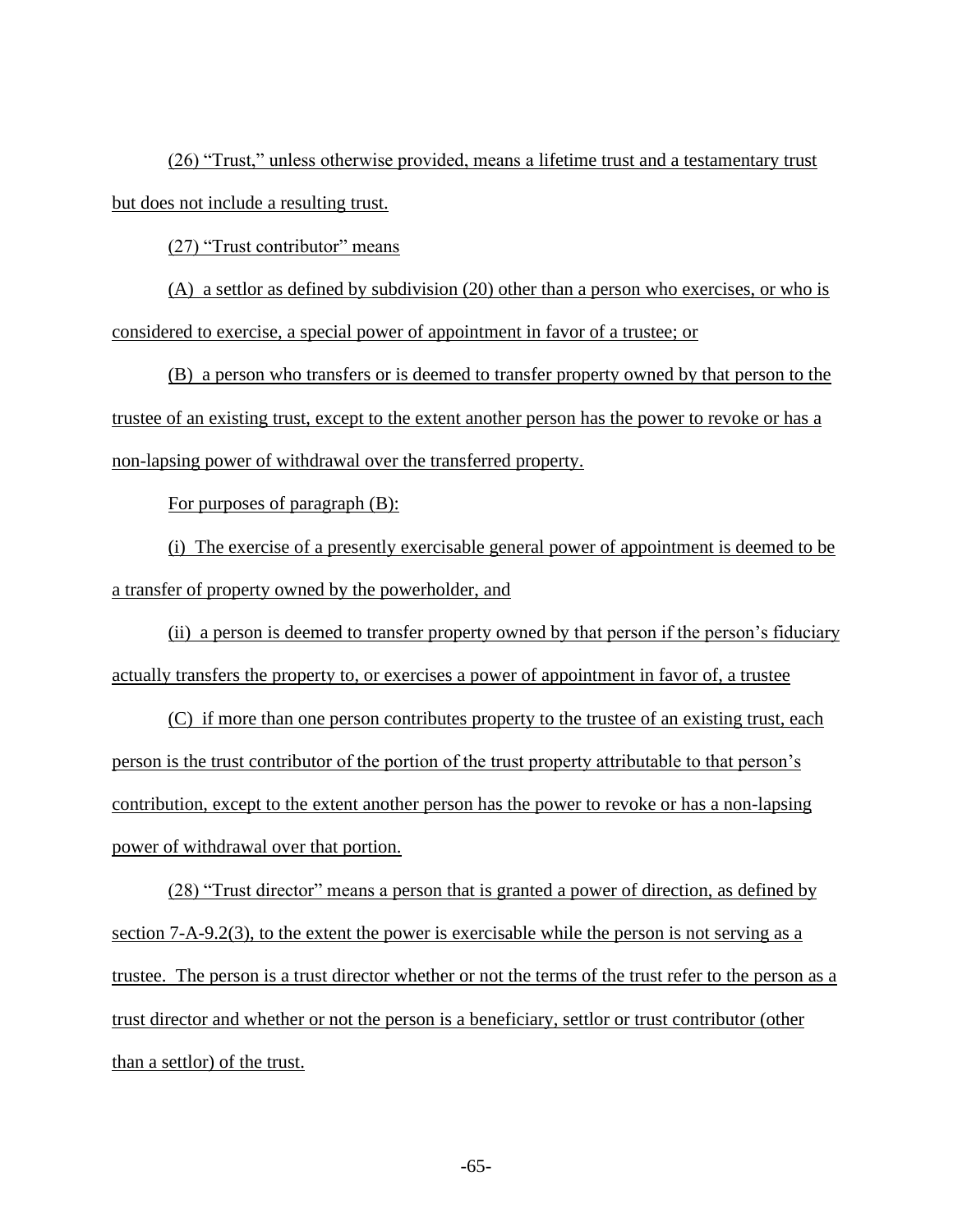(29) "Trust instrument" means a properly executed instrument that contains terms of the trust, including any amendments thereto.

(30) "Trustee" means a person who has accepted an appointment as trustee or has been issued letters of trusteeship. "Trustee" includes an original, additional, and successor trustee, and a co-trustee.

(31) "Willful misconduct" means intentional wrongdoing, not mere negligence, gross negligence or recklessness and "wrongdoing" means malicious conduct or conduct designed to defraud or seek an unconscionable advantage.

§7-A-1.4 Knowledge

(a) Subject to paragraph (b), a person has knowledge of a fact if the person:

(1) has actual knowledge of it;

(2) has received a notice or notification of it; or

(3) from all the facts and circumstances known to the person at the time in question, has reason to know it.

(b) An organization that conducts activities through employees has notice or knowledge of a fact involving a trust only from the time the information was received by an employee having responsibility to act for the trust or would have been brought to the employee's attention if the organization had exercised reasonable diligence. An organization exercises reasonable diligence if it maintains reasonable routines for communicating significant information to the employee having responsibility to act for the trust and there is reasonable compliance with the routines. Reasonable diligence does not require an employee of the organization to communicate information unless the communication is part of the individual's regular duties or the individual knows a matter involving the trust would be materially affected by the information.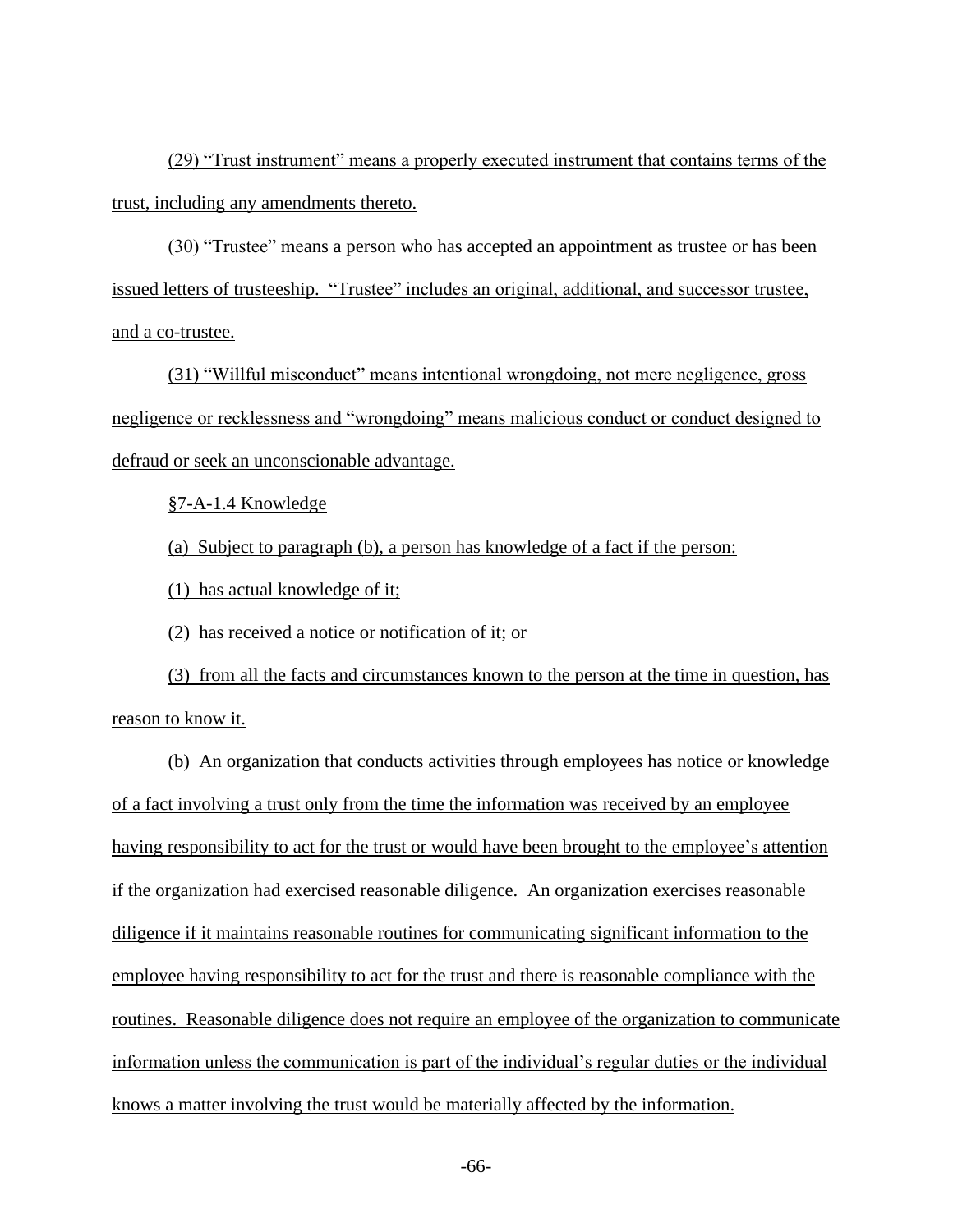§7-A-1.5. Default and mandatory rules.

(a) Except as otherwise provided in the terms of the trust, court order or decree or other applicable law, this article governs the duties and powers of a trustee, relations among trustees, and the rights and interests of a beneficiary.

(b) The terms of a trust prevail over any provision of this article except:

(1) the rules for the governing law of a trust (as provided in section 7-A-1.7);

(2) the rules regarding the principal place of administration (as provided in section 7-A-

1.8);

(3) the rules for judicial proceedings (as provided in sections 7-A-2.1 and 7-A-2.2);

(4) the requirements for creating and amending a trust (as provided in sections 7-A-4.1 to  $7-A-4.9-A);$ 

(5) the rules for commencing a proceeding (as provided in section 7-A-4.10(b)) and the limitations on modification and termination (as provided in section 7-A-4.10(c));

(6) the power of the court to amend or revoke a trust under section 7-A-4.11(c), to modify or terminate a trust under section 7-A-4.12 and sections 7-A-14 through 7-A-4.16 or to combine or divide trusts under section 7-A-4.17;

(7) the rights of creditors of trust beneficiaries (as provided in part 5);

(8) the power of the court to require, dispense with, or modify or terminate a bond (as provided in section 7-A-7.2);

(9) the requirement that a trustee of a testamentary trust provide the court with written notice of resignation (as provided in section 7-A-7.5(d));

(10) the duty of a trustee to act in good faith and in accordance with the terms and purposes of the trust (as provided in section 7-A-8.1);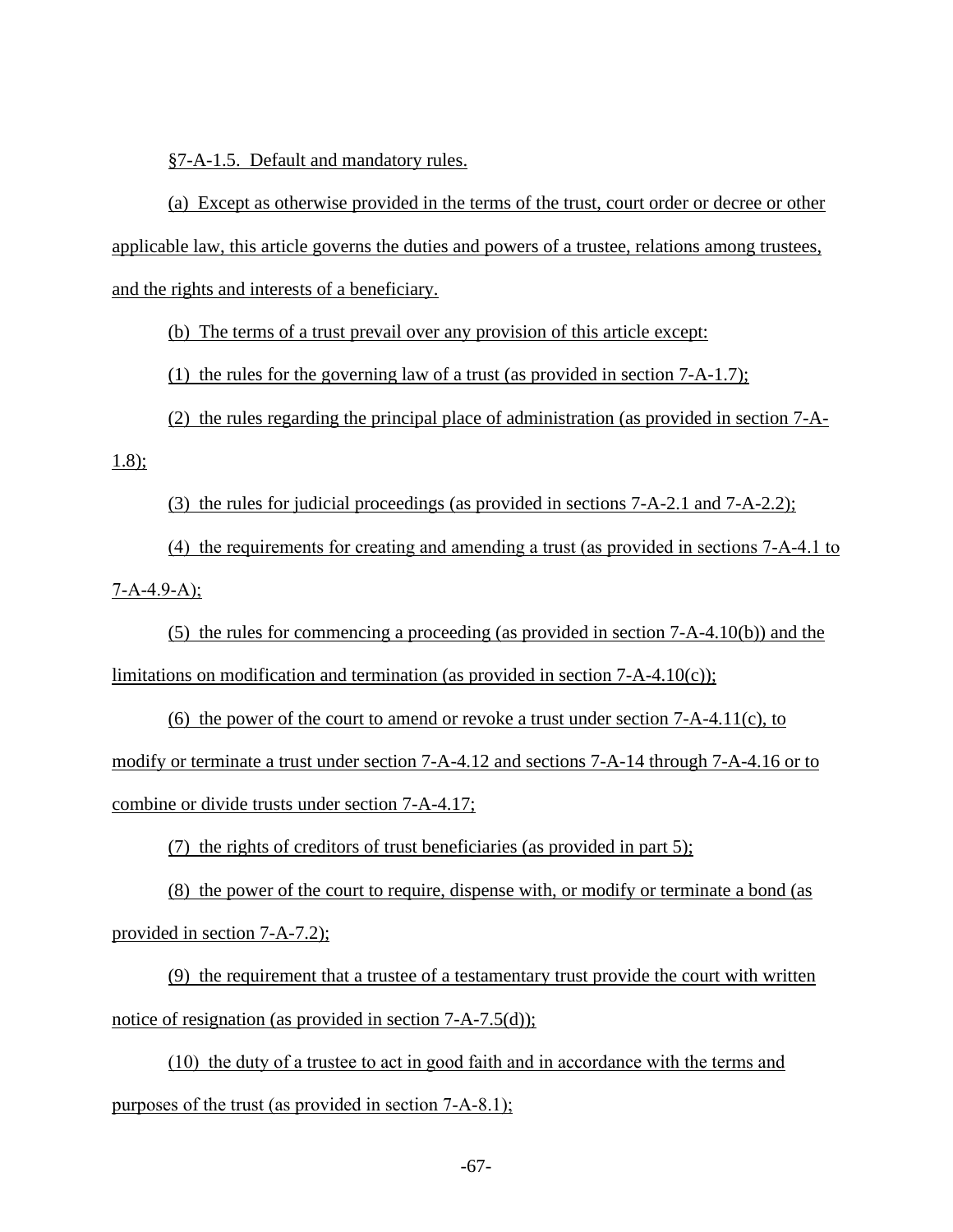(11) the duty to administer the trust (as provided in section 7-A-8.4);

(12) the duties relating to delegation if a delegation is made (as provided in section 7-A-8.7);

(13) the duties relating to recordkeeping and identification of property (as provided in section 7-A-8.10);

(14) Beginning at the death of the later to die of the settlor or the settlor's surviving spouse or after 21 years if the settlor is not an individual, the duty under section 7-A-8.13(a) to respond to the reasonable request of a beneficiary of an irrevocable trust for information related to the administration of a trust;

(15) Beginning at the death of the later to die of the settlor or the settlor's surviving spouse, or after 21 years if the settlor is not an individual, the duty under section 7-A-8.13(b)(2) and (3) to notify qualified beneficiaries of an irrevocable trust who have attained 25 years of age of the existence of the trust, of the identity of the trustee, and of their right to request information related to the administration of the trust;

(16) the duty under section 7-A-8.19(g) and the restrictions on powers (as provided in section 7-A-8.19);

(17) the principles for the computation of damages (as provided in section 7-A-10.2);

(18) the effect of an exculpatory provision (as provided in 7-A-10.8);

(19) the rights under sections 7-A-10.10 through 7-A-10.13 of a person other than a trustee or beneficiary;

(20) periods of limitation for commencing a judicial proceeding; and

(21) the power of the court to take such action and exercise such jurisdiction as may be necessary in the interests of justice.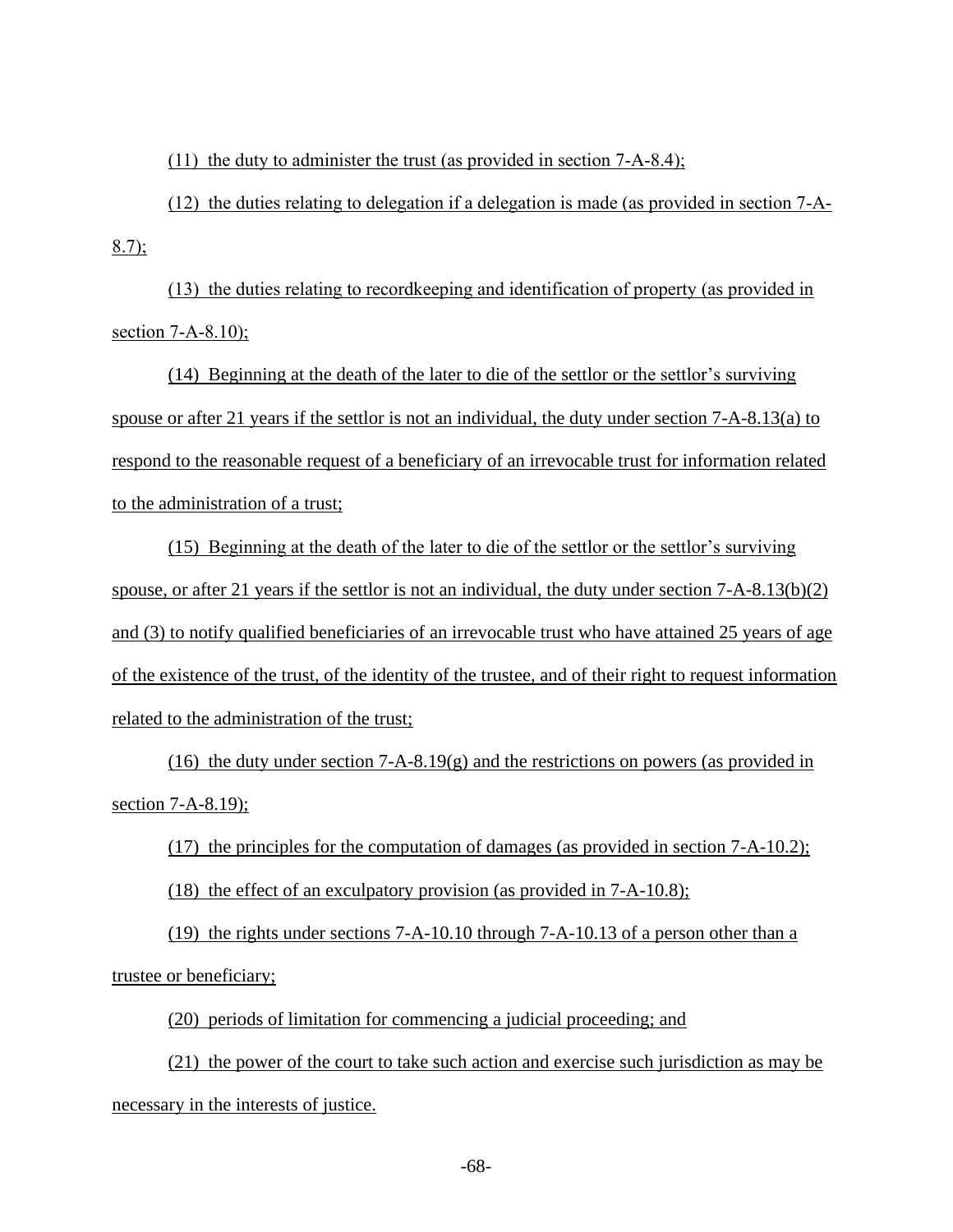§7-A-1.6. Common law and principles of equity.

The common law of trusts and principles of equity supplement this article, except to the extent modified by this article or another statute of this state.

§7-A-1.7. Governing law.

(a) As used in this section:

(1) "Real property" means land or any estate in land, including leaseholds, fixtures and mortgages or other liens thereon.

(2) "Personal property" means any property other than real property, including tangible and intangible things.

(3) "Intrinsic validity" relates to the rules of substantive law by which a jurisdiction determines the legality of a disposition in trust, including the general capacity of the settlor and the rule against perpetuities.

(4) "Effect" relates to the legal consequences attributed under the law of a jurisdiction to a valid disposition in trust.

(5) "Interpretation" relates to the procedure of applying the law of a jurisdiction to determine the meaning of language employed by the settlor where the settlor's intention is not otherwise ascertainable.

(6) "Local law" means the law which the courts of the jurisdiction apply in adjudicating legal questions that have no relation to another jurisdiction.

Notwithstanding the definition of "real property" in this paragraph, whether an estate in, leasehold of, fixture, mortgage or other lien on land is real or personal is determined by the local law of the jurisdiction in which the land is situated.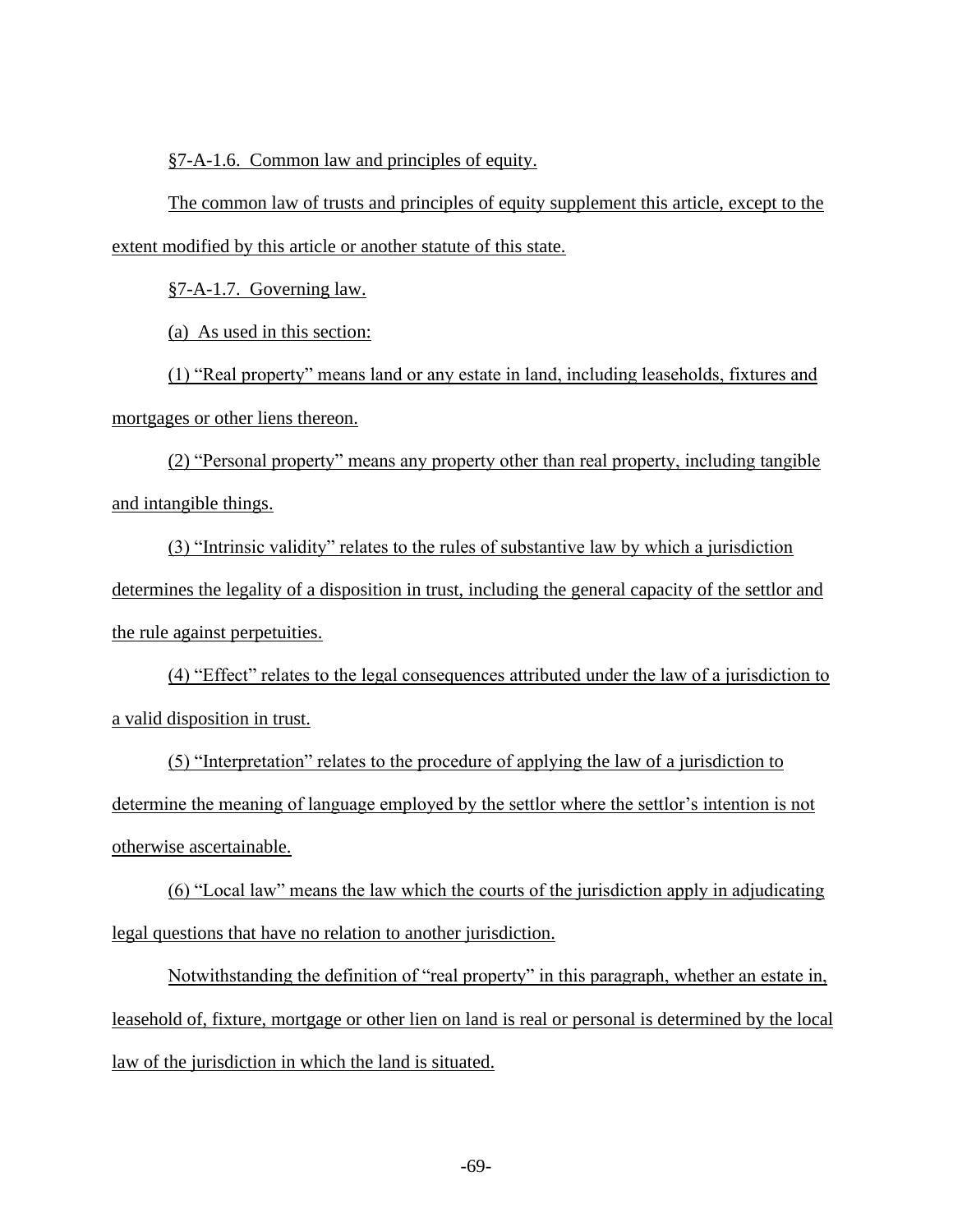(b) The intrinsic validity, effect, interpretation and amendment of any term of a lifetime trust, created by a domiciliary or non-domiciliary, and the revocation of a lifetime trust, by a domiciliary or non-domiciliary, shall be governed by:

(1) the law of the jurisdiction designated in the trust instrument unless the designation of that jurisdiction's law is contrary to a mandatory trust rule under section 7-A- 1.5(b) or a strong public policy, including the rule against perpetuities, of the jurisdiction having the most significant relationship to the matter at issue, in which case subparagraph (2) shall apply. This state shall not be the jurisdiction having the most significant relationship to any matter at issue that does not involve real property located in this state where the trust instrument designates the law of a jurisdiction other than this state provided none of the trustees are domiciled in this state, whether or not this state is the domicile of the settlor or of any of the beneficiaries; or

(2) in the absence of a controlling designation in the trust instrument, the law of the jurisdiction where the settlor was domiciled at the time the instrument was executed, except that

(i) with respect to real property the law of the situs shall govern, and

(ii) with respect to the interpretation of the terms of the trust applying to personal property the local law of the jurisdiction in which the settlor was domiciled at the time of execution shall govern.

(c) Notwithstanding anything to the contrary in paragraph (b), whenever a person, not domiciled in this state, creates a lifetime trust which provides that one or more terms shall be governed by the laws of this state, such provision shall be given effect by using the local law of this state to determine the intrinsic validity, effect, interpretation and amendment of the designated term or terms and the revocation of a lifetime trust with respect to:

(1) any trust property situated in this state at the time the trust is created;

-70-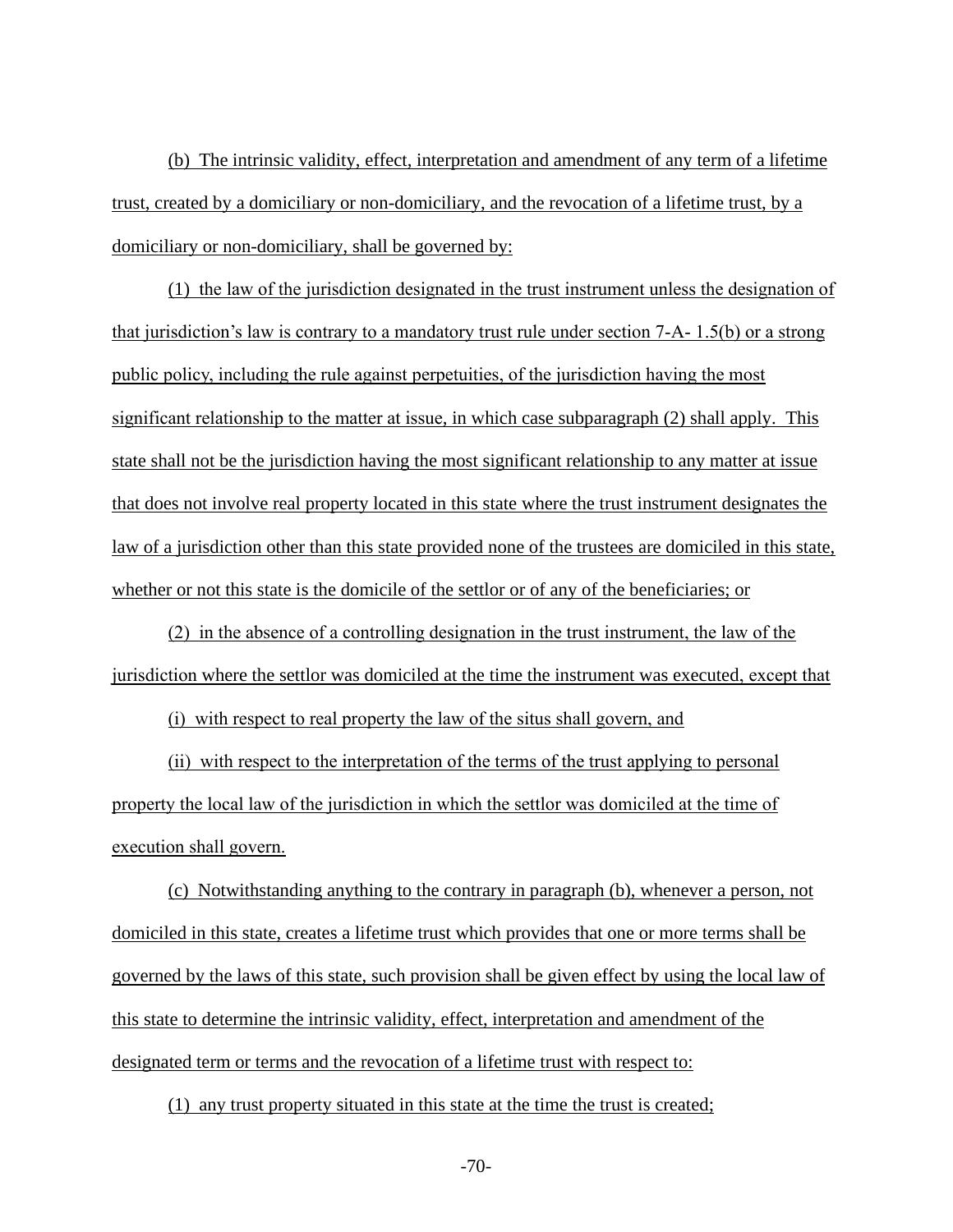(2) any trust property situated in this state at the time such property is added to the trust; and

(3) personal property, wherever situated, if the trustee of the trust is a person residing, incorporated or authorized to do business in this state or a national bank having an office in this state.

(d) The law governing any aspect of the administration of a trust, created by a domiciliary or non-domiciliary, is the law so designated in the trust instrument unless the designation of that jurisdiction's law is contrary to a mandatory trust rule under section 7-A-1.5(b) or a strong public policy of the jurisdiction of the trust's principal place of administration, as determined by section 7-A-1.8. If the terms of the trust do not designate the governing law, both of the following apply:

(1) The law of the trust's principal place of administration, as determined under section 7-A-1.8, governs the administration of the trust.

(2) If the trust's principal place of administration is transferred to another jurisdiction under section 7-A-1.8, the law of the new principal place of administration of the trust governs the administration of the trust from the time of the transfer.

(e) Notwithstanding anything to the contrary in paragraph (d), whenever a person, not domiciled in this state, creates a trust which provides that one or more terms for trust administration shall be governed by the laws of this state, such provision shall be given effect by using the local law of this state with respect to:

(1) any trust property situated in this state at the time the trust is created;

(2) any trust property situated in this state at the time such property is added to the trust; and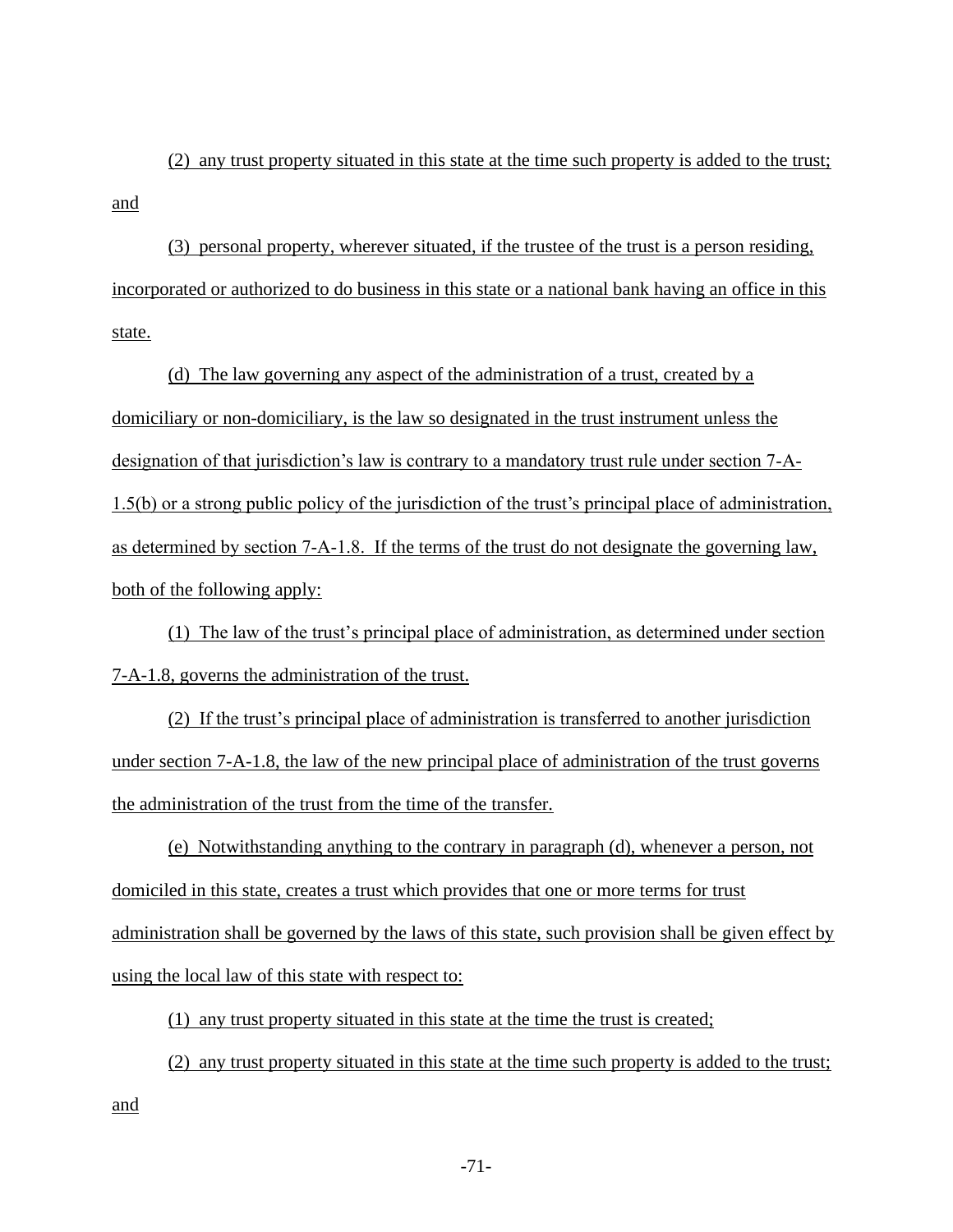(3) personal property, wherever situated, if the trustee of the trust is a person residing, incorporated or authorized to do business in this state or a national bank having an office in this state.

(f) Cross-reference. *See* section 3-5.1 (relating to the choice of law rules involving testamentary trusts) and section 7-A-4.3 (relating to the formal validity of lifetime trusts). §7-A-1.8 Principal place of administration

(a) The terms of a trust designating the principal place of administration of the trust are valid only if there is a sufficient connection with the designated jurisdiction. Without precluding other means for establishing a sufficient connection with the designated jurisdiction, terms of a trust designating the principal place of administration are valid and controlling if:

(1) a trustee's usual place of business is located in or a trustee is a resident of the designated jurisdiction; or

(2) a trust director's usual place of business is located in or a trust director is a resident of the designated jurisdiction; or

(3) all or part of the administration occurs in the designated jurisdiction.

(b) Unless designated under paragraph (a):

(1) If there is one trustee, the principal place of administration of a trust is the trustee's usual place of business for administering trusts or, if the trustee has no such usual place of business, the trustee's residence.

(2) If there are two or more co-trustees, the principal place of administration is:

(A) If there is only one corporate co-trustee, the usual place of business for administering trusts of that trustee;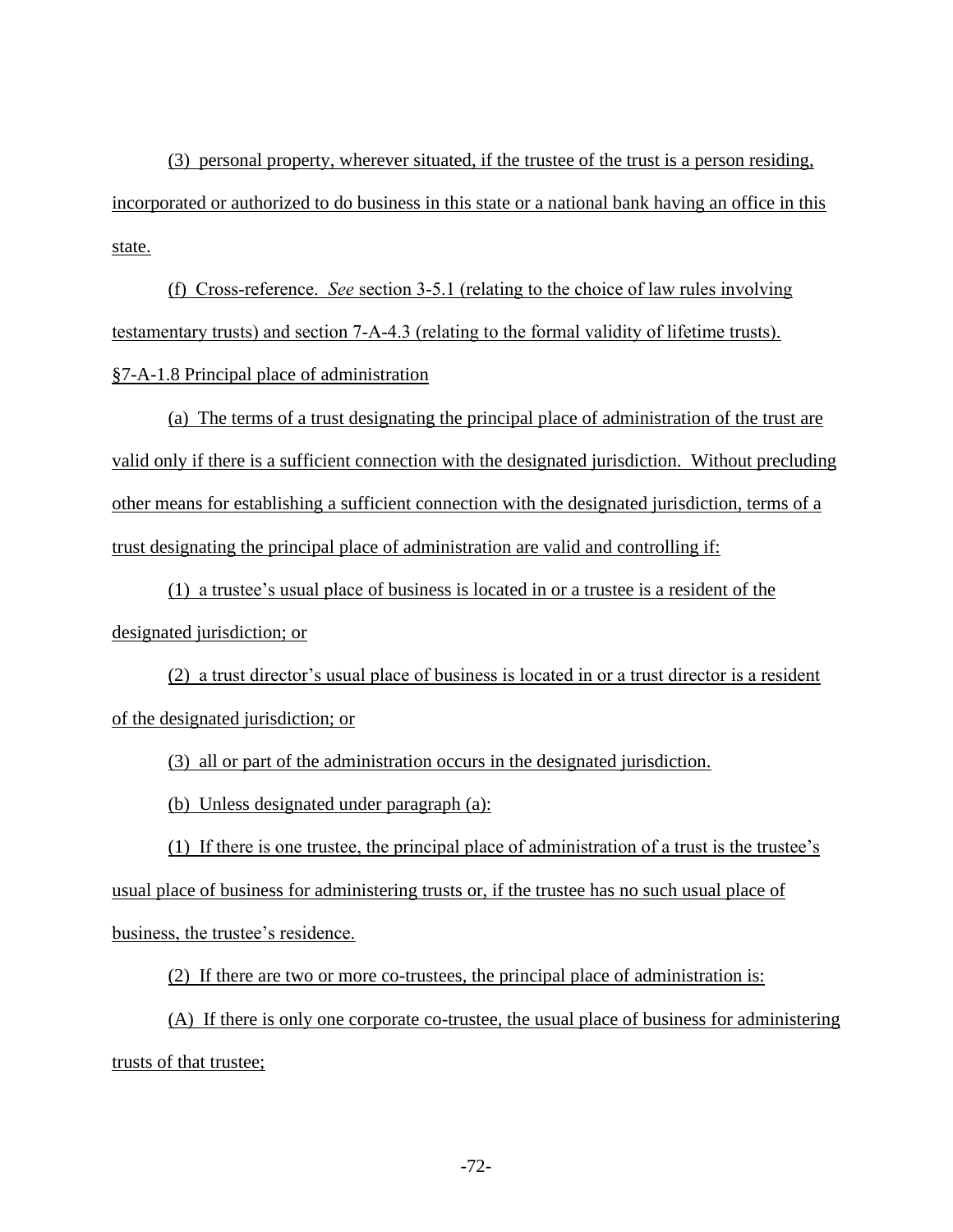(B) If there is more than one corporate co-trustee, the place agreed upon by the cotrustees where any corporate co-trustee has its the usual place of business for administering trusts or if the co-trustees do not agree, the place where a majority of the trust administration occurs, or if there is no such place, as a court may determine;

(C) If there is no corporate co-trustee, the place agreed upon by the co-trustees where any co-trustee carries on the work of trust administration or if the co-trustees do not agree, the place where a majority of the trust administration occurs or if there is no such place, as a court may determine.

(c) Notwithstanding paragraph (b), if a corporate trustee is designated as the trustee of a trust and the corporate trustee has offices in multiple states and performs administrative functions for the trust in multiple states, the corporate trustee may designate which is the corporate trustee's usual place of business for administering trusts with respect to a particular trust by providing notice to the qualified beneficiaries and trust directors. The notice is valid and controlling if the corporate trustee has a connection to the jurisdiction designated in the notice, including an office where trustee services are performed and the actual performance of some administrative functions for that particular trust take place in that particular jurisdiction. The subsequent transfer of some of the administrative functions of the corporate trustee to another state or states does not transfer the principal place of administration as long as the corporate trustee continues to maintain an office and perform some administrative functions in the jurisdiction designated in the notice and the corporate trustee does not notify the qualified beneficiaries of a change in the principal place of administration pursuant to paragraph (f).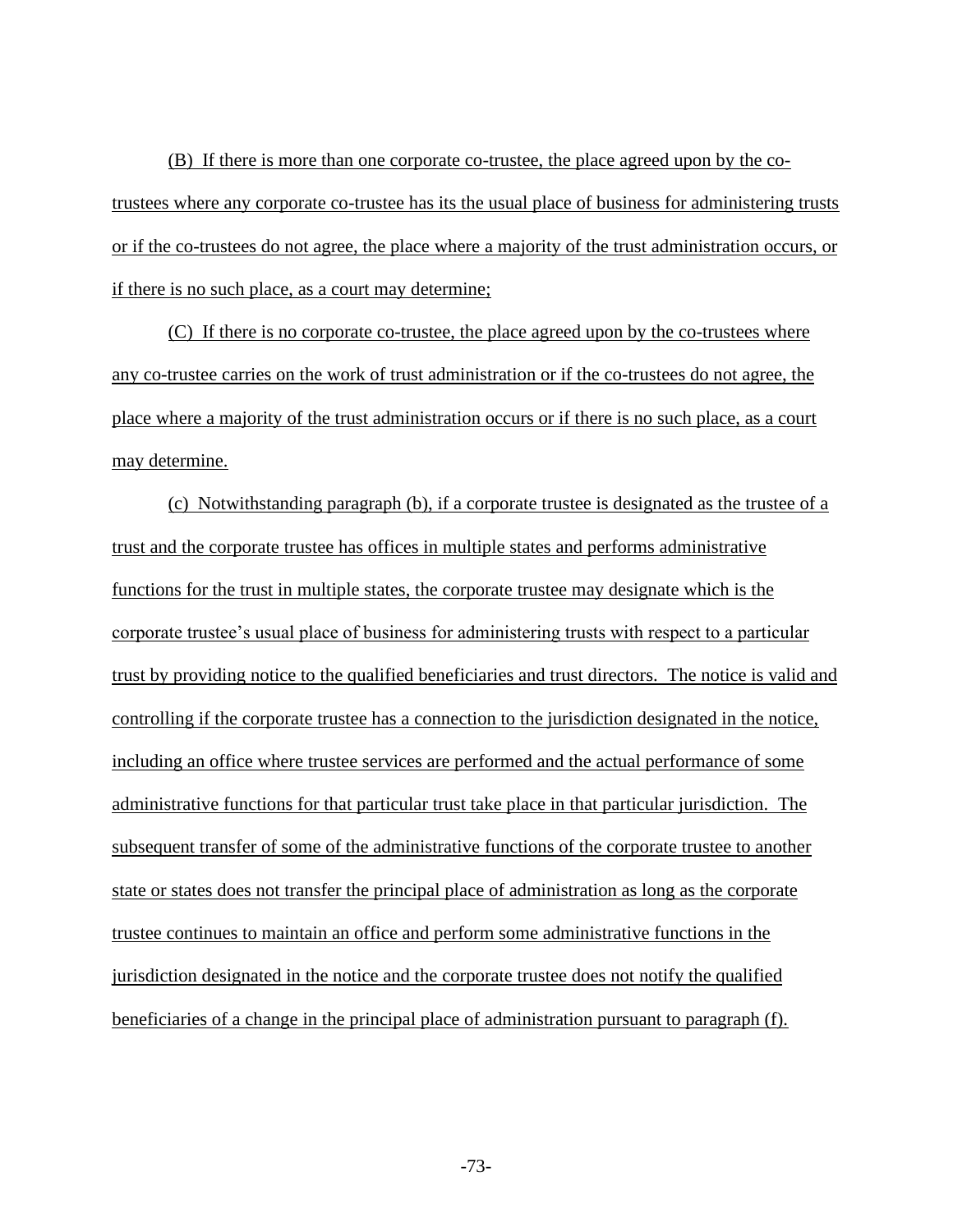(d) A trustee may transfer the trust's principal place of administration of a testamentary trust to another State or to a jurisdiction outside of the United States upon the approval of the Court that has most recently issued letters of trusteeship to the trustee of the trust.

(e) A trustee may transfer the principal place of administration of a lifetime trust to another State or to a jurisdiction outside of the United States:

(1) upon the approval of any Court that has jurisdiction over the trustee; or

(2) without the approval of any Court and in the absence of any objection by a qualified beneficiary; or

(3) without the approval of any Court or of any beneficiary if the terms of the trust so provide.

(f) A trustee shall notify the qualified beneficiaries of a proposed transfer of a trust's principal place of administration not less than 60 days (and in the case of a charitable trust not less than 90 days) before initiating the transfer. The notice of proposed transfer must include:

(1) the name of the jurisdiction to which the principal place of administration is to be transferred;

(2) The address and phone number of the new location at which the trustee can be contacted;

(3) an explanation of the reasons for the proposed transfer;

(4) the date on which the proposed transfer is anticipated to occur; and

(5) the date, not less than 45 days (and in the case of a charitable trust not less than 60 days) after the giving of the notice, by which the qualified beneficiary must notify the trustee of an objection to the proposed transfer.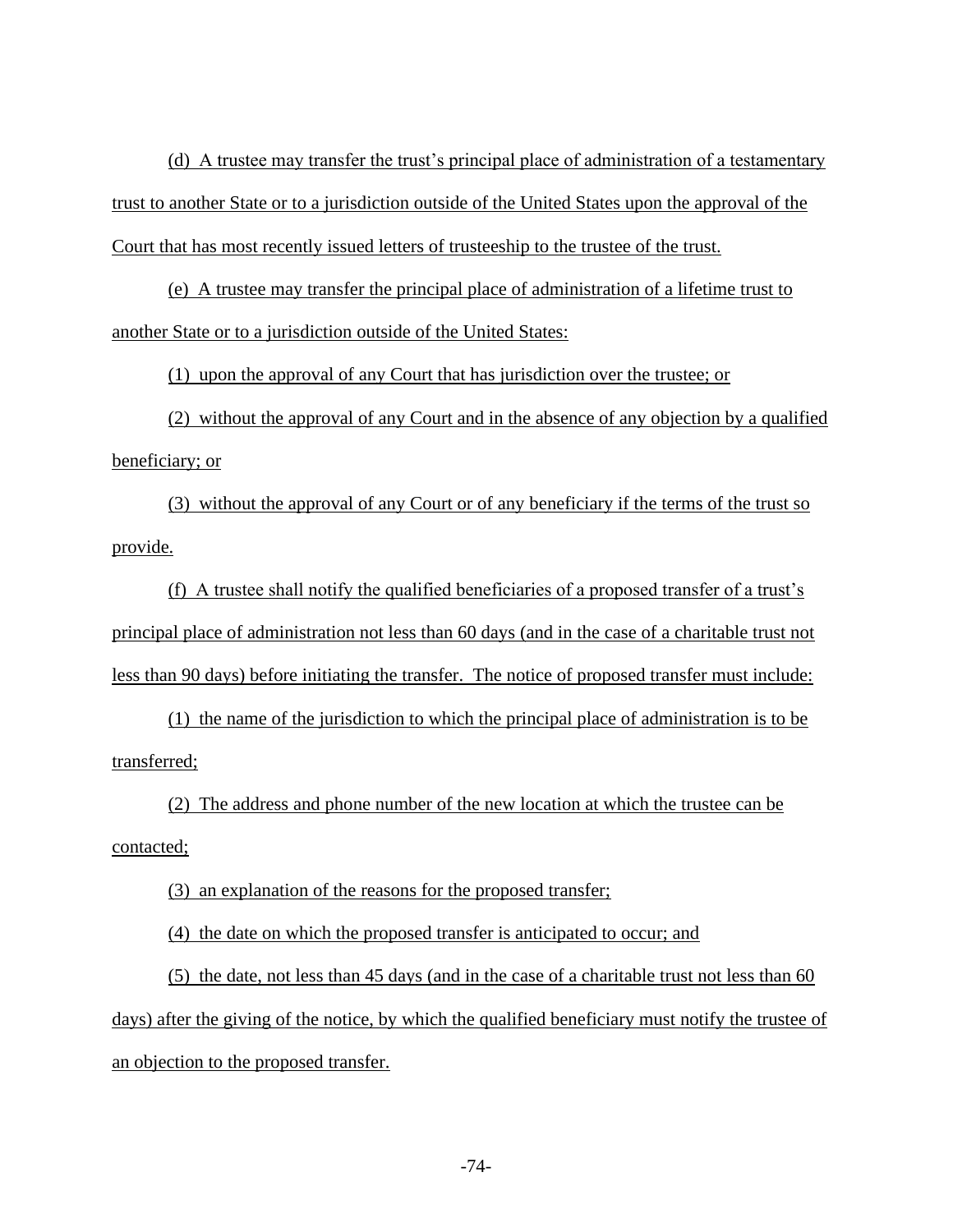(g) In connection with a transfer of the trust's principal place of administration, the trustee may transfer some or all of the trust property to a successor trustee designated in the terms of the trust or appointed pursuant to section 7-A-7.4.

(h) If there are two or more co-trustees of a trust, decisions made with respect to actions described in this section are governed by section 7-A-7.3.

(i) Nothing in this section shall limit the application of section 7-A-8.19 to any trust.

(j) Notwithstanding any other provision of this article, the trustee has no duty to inform beneficiaries about the availability of this section and further has no duty to review the trust instrument to determine whether any action should be taken under this section unless requested to do so in writing by a beneficiary then entitled to receive reports and information related to the administration of the trust.

§7-A-1.9. Methods and waiver of notice.

(a) Notice to a person under this article or the sending of a document to a person under this article must be accomplished in a manner reasonably suitable under the circumstances and likely to result in receipt of the notice or document. Permissible methods of notice or for sending a document to the person's last known place of residence or place of business include (but are not limited to) first-class mail, special mail service, personal delivery, or sending to an email address provided by the intended recipient.

(b) Notice otherwise required under this article or a document otherwise required to be sent under this article need not be provided to a person whose identity or location is unknown to and not reasonably ascertainable by the trustee.

(c) Notice under this article or the sending of a document under this article may be waived by the person to be notified or sent the document.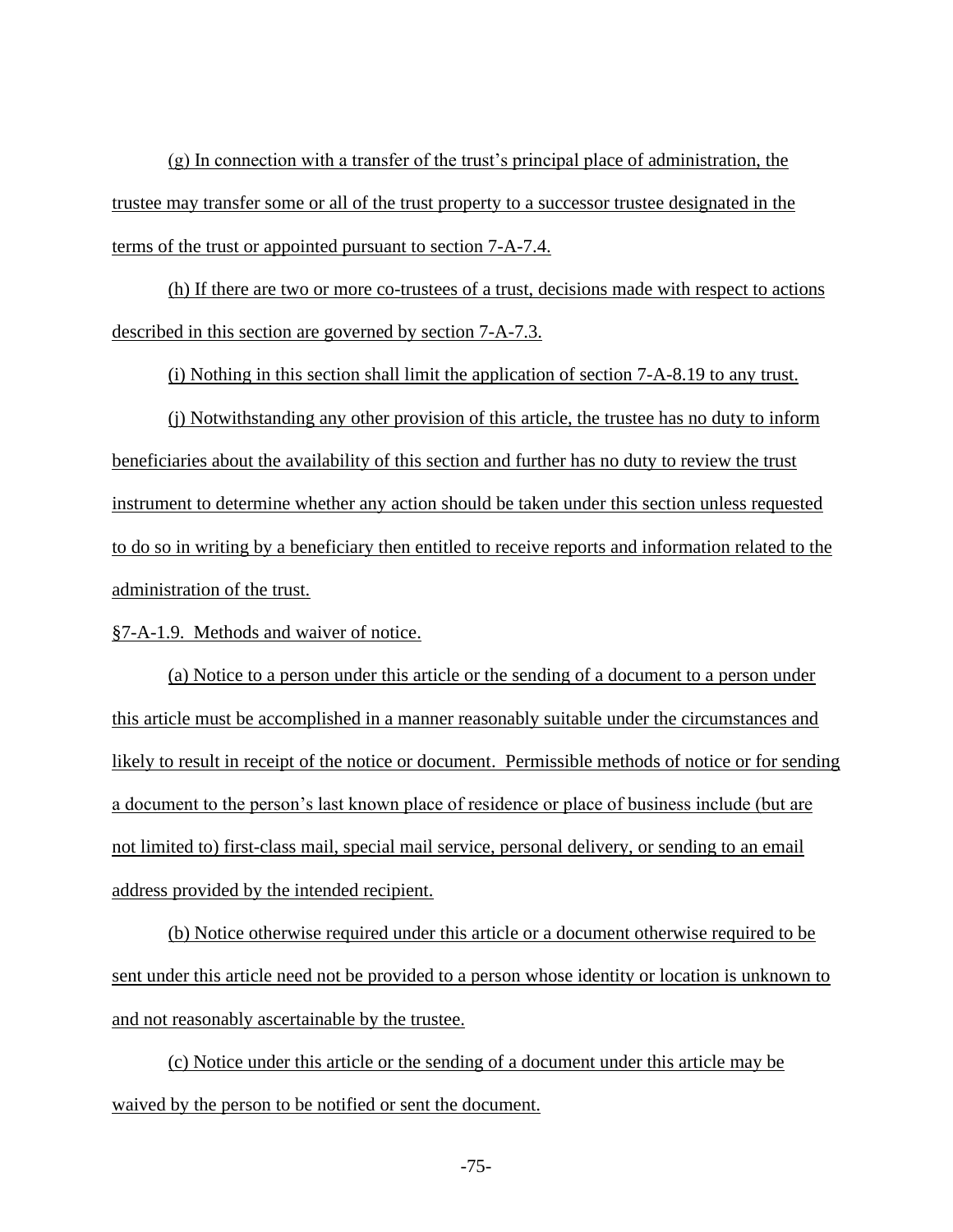(d) Notice to an incapacitated person may be given to any guardian for property of such incapacitated person or to a parent or other person with whom such incapacitated person resides.

(e) Notice of a judicial proceeding must be given as provided in the SCPA and other applicable rules of civil procedure.

(f) The notice provision of section  $7-A-8.19(i)(2)$  with respect to the exercise of the power to appoint to an appointed trust under paragraph (a) or (b) of section 7-A-8.19 shall apply in lieu of the notice provision this section.

§7-A-1.10. Others treated as qualified beneficiaries.

(a) A charitable organization expressly designated to receive distributions under the terms of a charitable trust has the rights of a qualified beneficiary under this article if the charitable organization, on the date the charitable organization's qualification is being determined:

(1) is entitled to receive or is a permissible recipient of trust income or principal;

(2) would be entitled to receive or is a permissible recipient of trust income or principal upon the termination of the interests of others entitled to receive or permissible recipients then receiving or eligible to receive distributions; or

(3) would be entitled to receive or is a permissible recipient of trust income or principal if the trust terminated on that date.

(b) A person appointed to enforce a trust created for the care of an animal or another noncharitable purpose as provided in section 7-A-4.8 or 7-A-4.9 has the rights of a qualified beneficiary under this article.

(c) The attorney general of this State has the rights of a qualified beneficiary with respect to a charitable trust having its principal place of administration in this State. Nothing in this subdivision shall limit the rights of the attorney general under any other provision of law.

-76-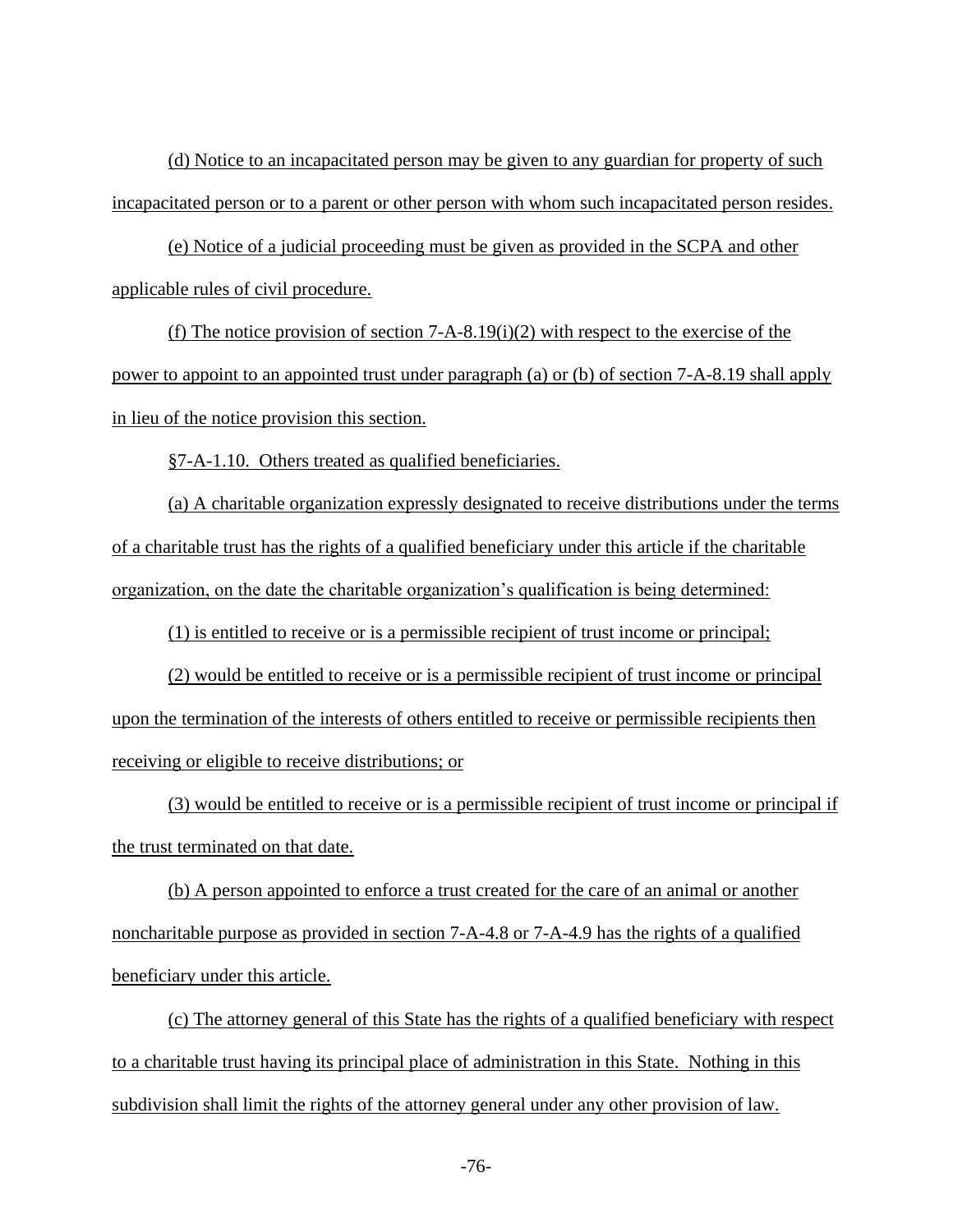§7-A-1.11. Nonjudicial settlement agreements.

(a) For purposes of this section, "interested persons" means persons whose consent would be required in order to achieve a binding settlement were the settlement to be approved by the court determined by taking into account SCPA 315 as if the settlement were the result of a proceeding in which process was required to be served on all persons interested in the trust. The following persons if not described by the foregoing sentence shall be deemed interested persons: the settlor if no adverse income or transfer tax results would arise from the settlor's participation and the currently serving trustee or trustees.

(b) Except as otherwise provided in paragraph (c), interested persons may enter into a binding nonjudicial settlement agreement with respect to any matter involving the trust.

(c) A nonjudicial settlement agreement is valid only to the extent it (1) does not violate the purposes of the trust unless the settlor is a party to the agreement and (2) includes terms and conditions that could be approved by the court pursuant to this article or other applicable law. In the case of a charitable trust, a nonjudicial settlement agreement is not valid unless the attorney general is a party to the agreement or provides a written statement of no objection to the agreement. Notwithstanding the prior sentence, a nonjudicial settlement agreement shall not be used to transfer the principal place of administration of a testamentary trust or accomplish any of the following actions for which court approval is specifically required: trust termination under section 7-A-4.12(b), modification of dispositive provisions under section 7-A-4.12(b), cy pres reformation under section  $8-1.1(c)$ , removal from this state of trust property in a testamentary trust under SCPA 710(4); and appointment of a successor or co-trustee of a testamentary trust under section SCPA 706(2) and 1502.

-77-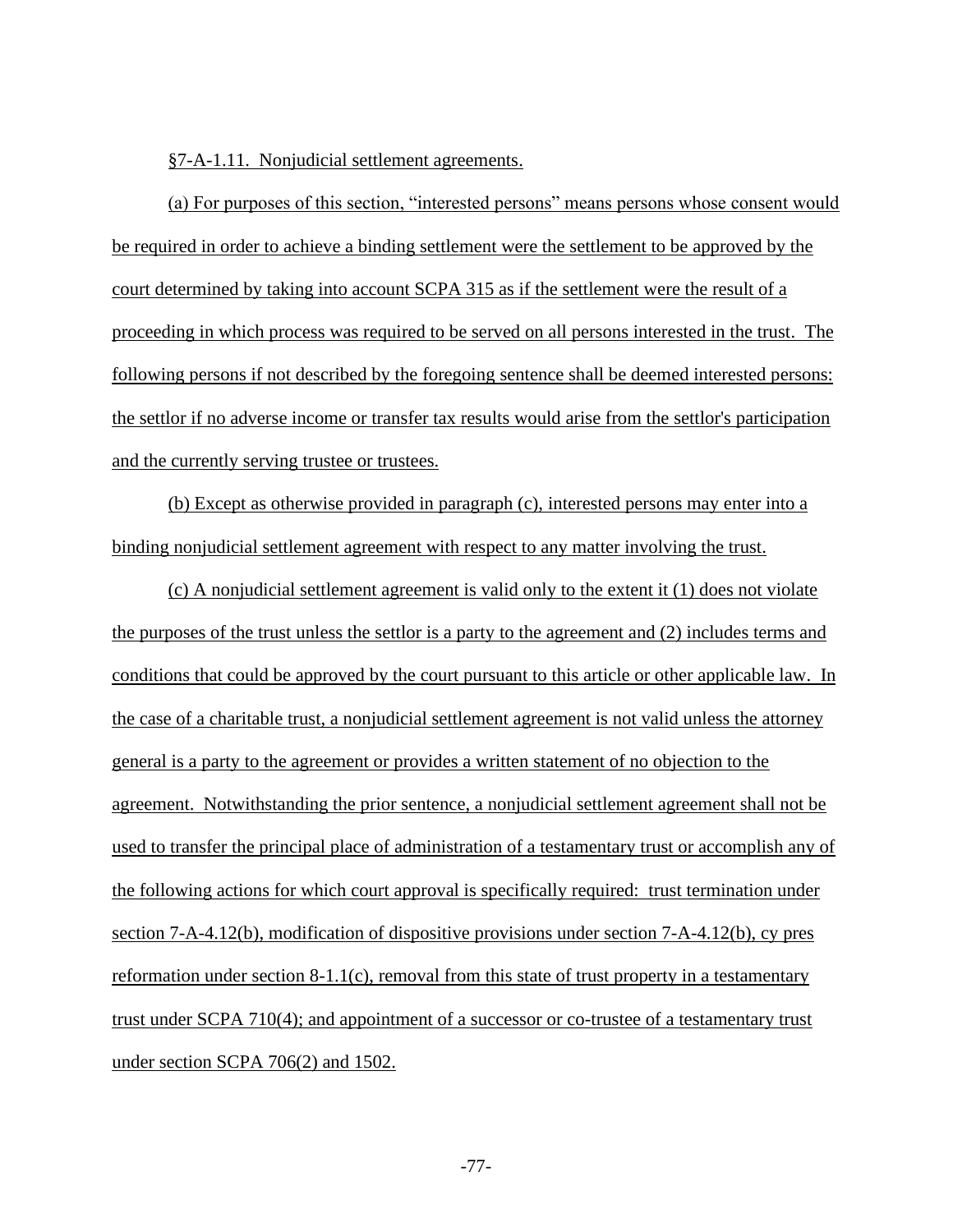(d) Matters that may be resolved by a nonjudicial settlement agreement include but are not limited to:

(1) the interpretation or construction of the terms of the trust;

(2) the approval of a trustee's report or accounting;

(3) direction to a trustee to refrain from performing a particular act or the grant to a trustee of any necessary or desirable power;

(4) the resignation or appointment of a trustee and the determination of a trustee's compensation;

(5) transfer of the principal place of administration of a lifetime trust; and

(6) liability of a trustee for an action or omission to act relating to the trust.

(e) A nonjudicial settlement agreement shall be in writing and executed by all interested persons described in paragraph (a) in the manner required by the laws of this state for the conveyance of real property.

(f) An agreement entered into in accordance with this section is final and binding on all beneficiaries, the trustee and all other persons identified in paragraph (a) as if ordered by a court with jurisdiction over the trust. The failure of a court to approve a nonjudicial settlement agreement as provided in paragraph (g) has no effect on the binding nature of the agreement.

(g) Notwithstanding paragraph (f), any interested person may petition the court to approve or disapprove a proposed or an executed nonjudicial settlement agreement. Such petition may request a court to determine any issue regarding the agreement including whether the representation as provided in SCPA 315 is adequate, whether the agreement contains terms and conditions that violate the purposes of the trust or whether the agreement contains terms and conditions that the court could properly approve.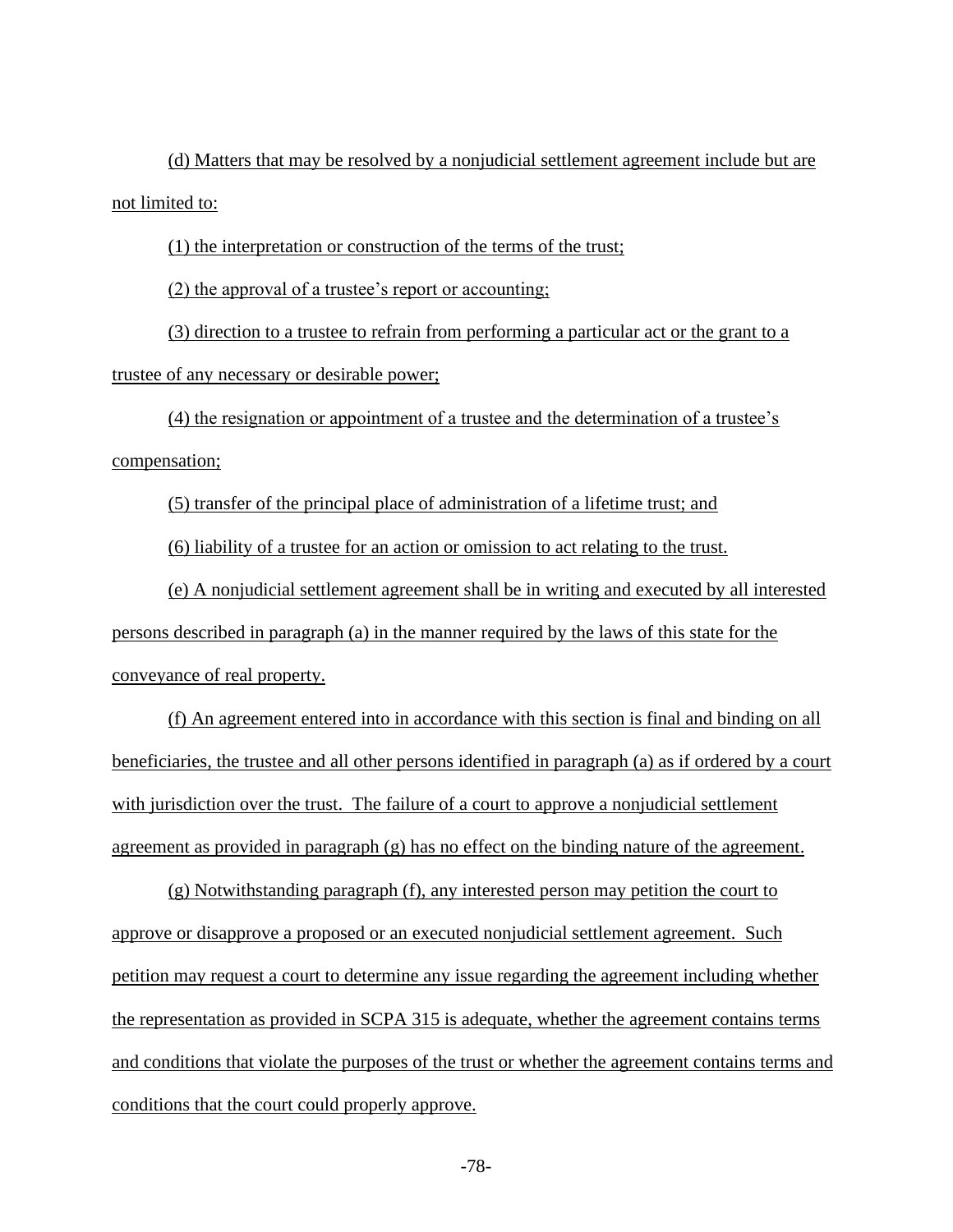(h) A petition described in paragraph (g) must be filed no later than 60 days after the effective date of the agreement absent a showing of good cause why the petition was not timely filed. Process must issue to all other interested persons described in paragraph (a).

(i) An interested person may also commence a proceeding to interpret, apply or enforce a nonjudicial settlement agreement. Process must issue to all other interested persons described in paragraph (a).

(j) Cross reference. *See* Section 7-A-4.11 (revocation or amendment of irrevocable trust initiated by consent).

### PART 2. JUDICIAL PROCEEDINGS

§7-A-2.1. Role of court in administration of trust.

The rules for court involvement in the administration of a trust are provided by numerous sections of the estates, powers and trusts law, the surrogate's court procedure act, and the civil practice law and rules.

§7-A-2.2. Jurisdiction over trustee and beneficiary.

The jurisdiction over trusts, trustees and beneficiaries is provided in article 2 of the SCPA.

PART 3. [RESERVED].

PART 4. CREATION, VALIDITY, AMENDMENT, MODIFICATION, AND

## TERMINATION OF TRUST

§7-A-4.1. Methods of creating trust.

(a) Subject to the requirements of sections 7-A-4.2, 7-4.2-A, and 7-A-4.4, a trust may be created by: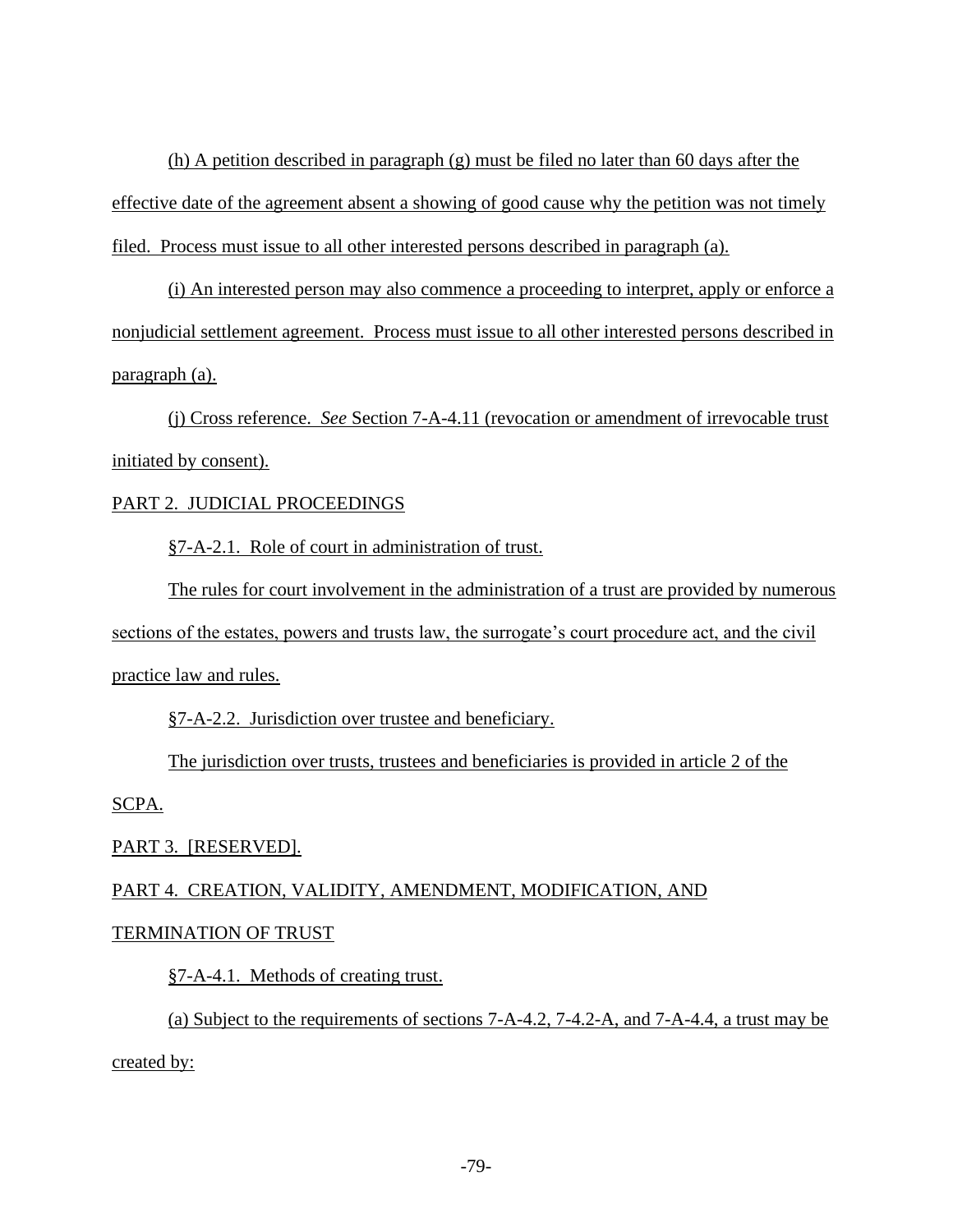(1) a transfer of property to another person as trustee during the settlor's lifetime or by will or other transfer of property taking effect upon the settlor's death;

(2) a declaration by the owner of property that the owner holds identified property as trustee;

(3) the exercise of a power of appointment in favor of a trustee where the terms of such trust are created by the exercise of the power of appointment, including the exercise by a trustee of a discretionary power in favor of a trustee; or

(4) a statute, judgment, or decree that requires the trust to be administered in the manner of an express trust.

(b) For purposes of subparagraph  $(a)(1)$ , a transfer of property shall include a beneficiary designation as provided in section 13-3.3.

(c) Cross reference. *See* section 3-3.7 (disposition in will to trustee).

§7-A-4.2. General requirements for trust creation.

(a) In addition to the requirements for creating a lifetime trust pursuant to section 7-A-

4.2-A and the formality requirements to create a testamentary trust, and subject to section 7-A-

4.4, a trust is created under section 7-A-4.1 only if:

(1) the settlor (or a person authorized to act for the settlor who acts for the settlor) has capacity to create a trust;

(2) the settlor (or a person properly acting on behalf of the settlor) indicates an intention to create the trust;

(3) the trust has a definite beneficiary or is:

(A) a charitable trust;

(B) a trust for the care of an animal, as provided in section 7-A-4.8; or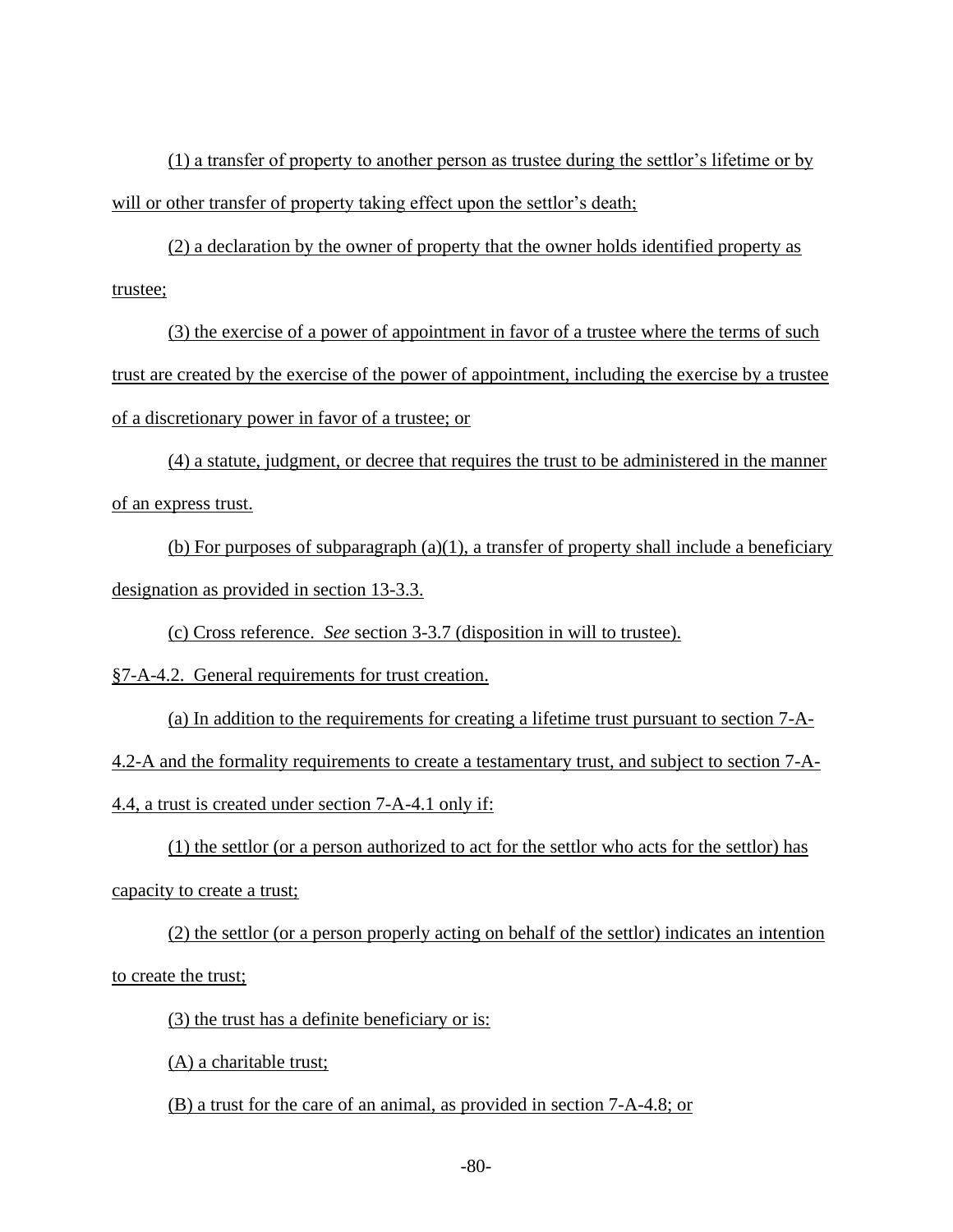(C) a trust for a noncharitable purpose, as provided in section 7-A-4.9; (4) the trustee has duties to perform, *see also* section 7-A-4.2-B; and (5) the same person is not the sole trustee and sole beneficiary. *See also* section 7-A-4.2-

 $C_{\cdot}$ 

(b) beneficiary is definite if the beneficiary can be ascertained now or in the future, subject to any applicable rule against perpetuities.

§7-A-4.2-A. Specific rules for creation of lifetime trusts.

(a) Any person may by lifetime trust dispose of real and personal property. A natural person who creates a lifetime trust shall be eighteen years of age or older.

(b) Every estate in property may be disposed of by lifetime trust.

(c) Every lifetime trust shall be in writing and shall be executed by the settlor or the person authorized to act on behalf of the settlor and unless such person is the sole trustee, by at least one trustee thereof. The signature of the settlor (or the person authorized to act on behalf of the settlor) must be either (i) affixed to the document in the presence of two witnesses, who then affix their signatures to the document, or (ii) acknowledged by the settlor (or the person authorized to act on behalf of the settlor) in the manner required by the laws of this state for the conveyance of real property. If the signature of a trustee is required, the signature of the trustee must be either (i) affixed to the document in the presence of two witnesses, who then affix their signatures to the document, or (ii) acknowledged by the trustee in the manner required by the laws of this state for the conveyance of real property.

(d) A lifetime trust shall be valid as to any assets therein to the extent the assets have been transferred to the trustee. A transfer is not accomplished by recital of assignment, holding or receipt in the trust instrument. An asset will be deemed to have been transferred to a trustee

-81-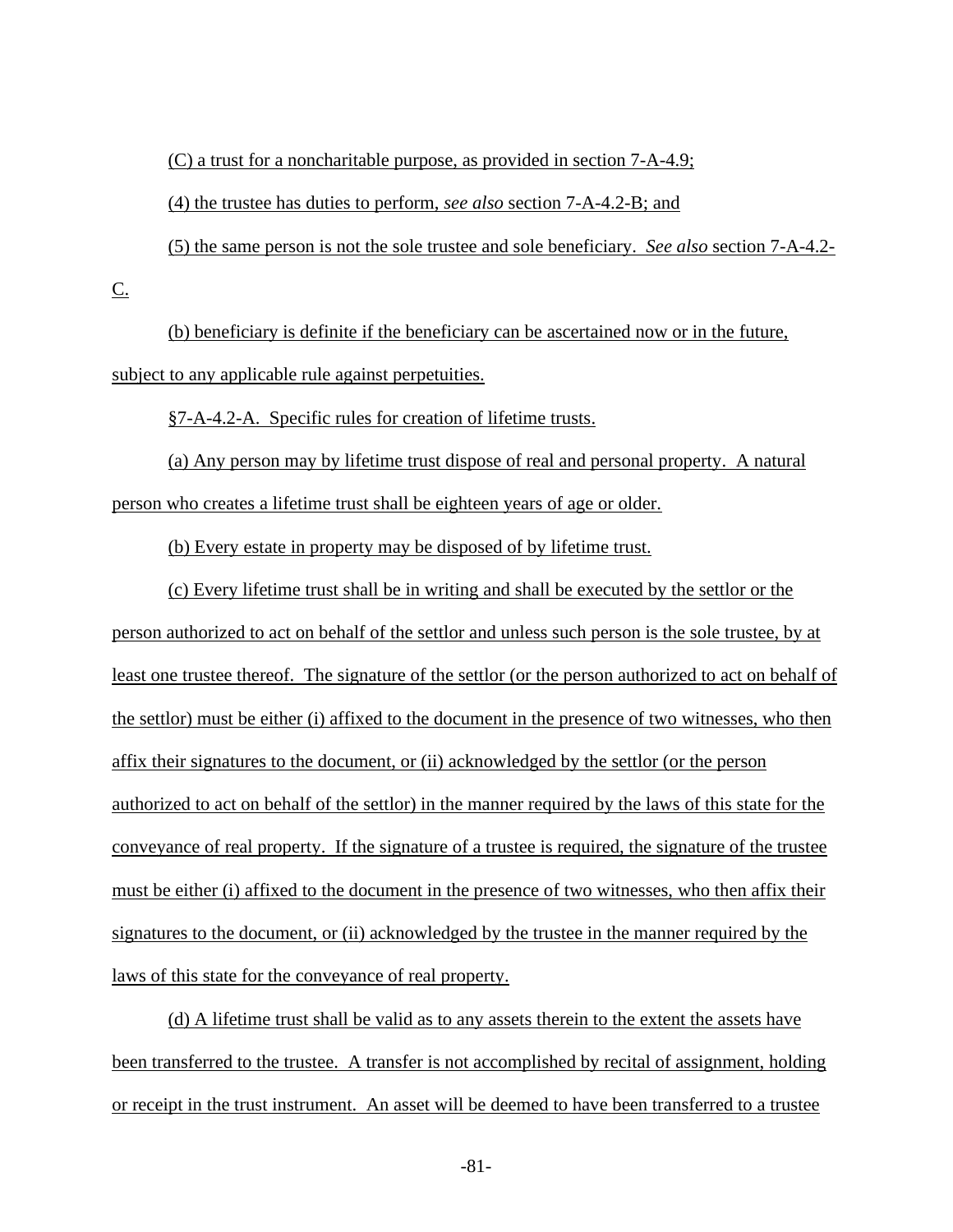on the delivery of the asset to the trustee except that when the settlor is the sole trustee, (a) in the case of assets capable of registration such as real estate, stocks, bonds, bank and brokerage accounts and the like, such assets are deemed transferred on the recording of the deed or the completion of registration of the asset in the name of the trust or trustee, and (b) in the case of other assets such assets are deemed transferred to the trustee (i) by a written assignment, either in the trust instrument or by a separate writing, describing the asset with particularity or (ii) by describing with particularity, either in the trust instrument or in a schedule attached to the trust instrument, the asset held in the trust or (iii) by affixing the asset to the trust instrument.

(e) A lifetime trust shall be irrevocable unless the terms of the trust expressly provide that it is revocable and the capacity to create an irrevocable trust is the same as that required to make a gift. The capacity needed to create a revocable trust is governed by section 7-A-6.1. §7-A-4.2-B. Trustee of passive trust not to take.

Every disposition of property shall be made directly to the person in whom the right to possession and income is intended to be vested and not to another in trust for such person, and if made to any person in trust for another, no estate, legal or equitable, vests in the trustee. But neither this section nor section 7-A-4.2-C shall apply to trusts arising or resulting by implication of law.

§7-A-4.2-C. When trust interests not to merge.

A trust is not merged or invalid because a person, including but not limited to the settlor of the trust, is or may become the sole trustee and the sole holder of the present beneficial interest therein, provided that one or more other persons hold a beneficial interest therein, whether such interest be vested or contingent, present or future, and whether created by express provision of the instrument or as a result of reversion to the settlor's estate.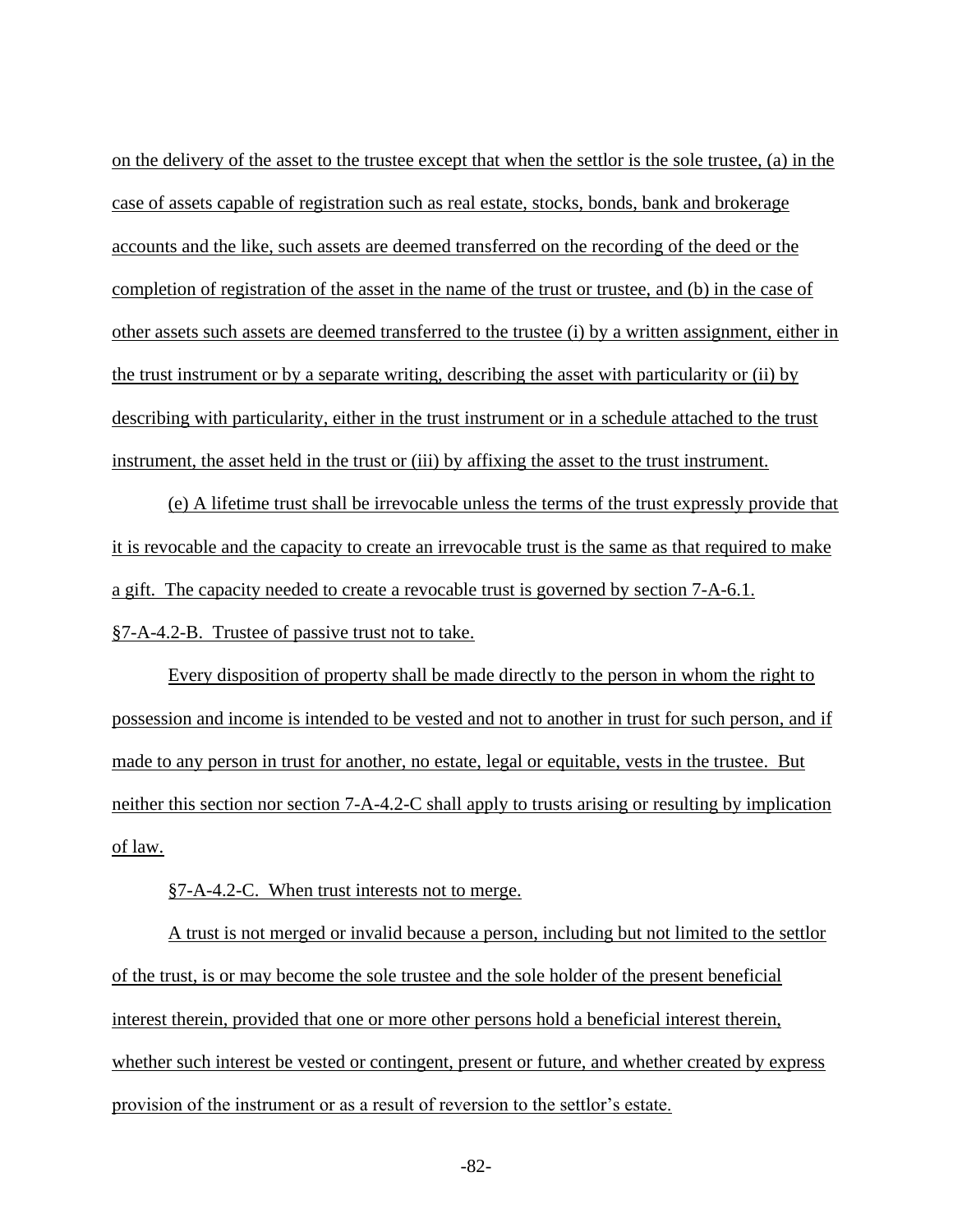#### §7-A-4.3. Trusts created in jurisdictions outside of New York.

(a) A lifetime trust created outside of New York is validly created if it is in writing and its creation complies with

(1) the law of the jurisdiction in which the trust instrument was executed, or

(2) the law of the jurisdiction in which, at the time of creation:

(i) the settlor was domiciled, had a place of abode, or was a national; or

(ii) a trustee was domiciled or had a place of business; or

(iii) any trust property was situated.

(b) A testamentary trust is validly created if the will creating the trust may be admitted to probate in New York under section 3-5.1(c), provided, however, if the trust property includes real property, the trust must be validly created under the law of the jurisdiction in which the land is situated.

§7-A-4.4. Trust purposes.

A trust may be created only to the extent its purposes are lawful, and not contrary to public policy.

§7-A-4.4-A. Supplemental needs trusts established for persons with severe and chronic or persistent disabilities.

(a) Definitions: When used in this section, unless otherwise expressly stated or unless the context otherwise requires:

(1) "Developmental disability" means developmental disability as defined in subdivision twenty-two of section 1.03 of the mental hygiene law.

(2) "Government benefits or assistance" means any program of benefits or assistance which is intended to provide or pay for support, maintenance or health care and which is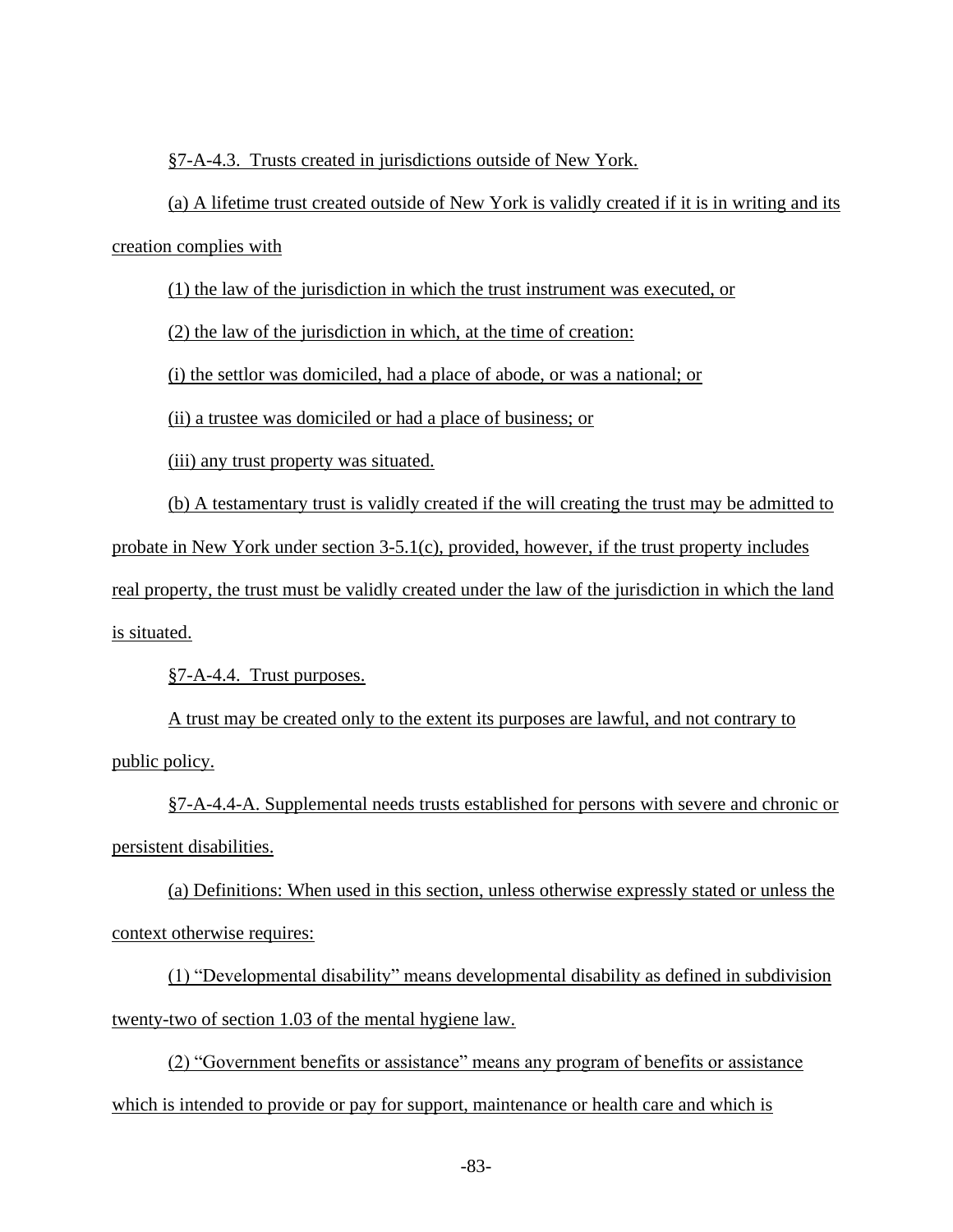established or administered, in whole or in part, by any federal, state, county, city or other governmental entity.

(3) "Mental illness" means mental illness as defined in subdivision twenty of section 1.03 of the mental hygiene law.

(4) "Person with a severe and chronic or persistent disability" means a person (i) with mental illness, developmental disability, or other physical or mental impairment; (ii) whose disability is expected to, or does, give rise to a long-term need for specialized health, mental health, developmental disabilities, social or other related services; and (iii) who may need to rely on government benefits or assistance.

(5) "Supplemental needs trust" means a discretionary trust established for the benefit of a person with a severe and chronic or persistent disability (the "beneficiary") which conforms to all of the following criteria:

(i) The trust document clearly evidences the creator's intent to supplement, not supplant, impair or diminish, government benefits or assistance for which the beneficiary may otherwise be eligible or which the beneficiary may be receiving, except as provided in clause (ii) of this subparagraph;

(ii) The trust document prohibits the trustee from expending or distributing trust assets in any way which may supplant, impair or diminish government benefits or assistance for which the beneficiary may otherwise be eligible or which the beneficiary may be receiving; provided, however, that the trustee may be authorized to make such distributions to third parties to meet the beneficiary's needs for food, clothing, shelter or health care but only if the trustee determines (A) that the beneficiary's basic needs will be better met if such distribution is made, and (B) that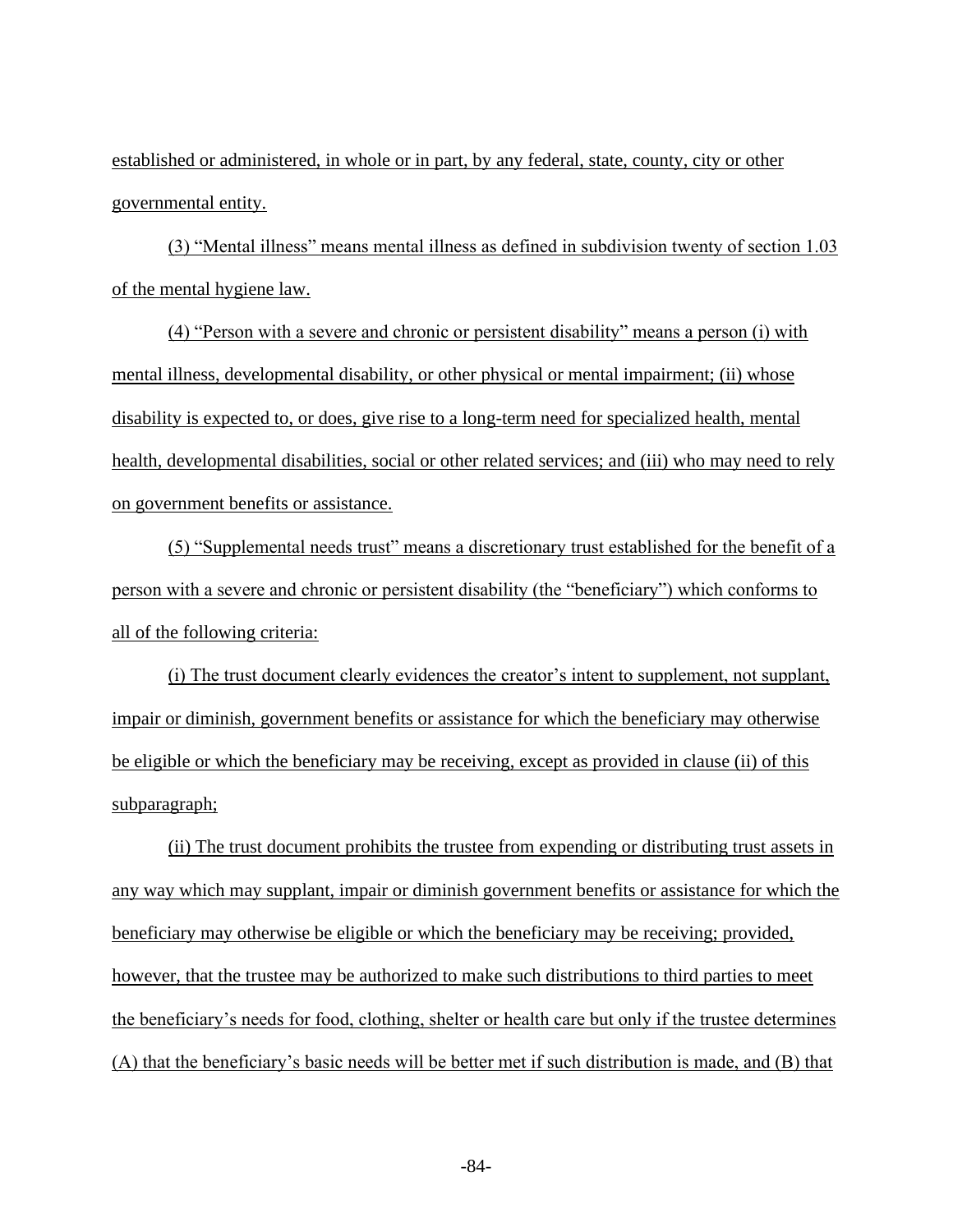it is in the beneficiary's best interests to suffer the consequent effect, if any, on the beneficiary's eligibility for or receipt of government benefits or assistance;

(iii) The beneficiary does not have the power to assign, encumber, direct, distribute or authorize distributions from the trust;

(iv) If an inter vivos trust, the creator of the trust is a person or entity other than the beneficiary or the beneficiary's spouse; and

(v) Notwithstanding subparagraph (iv) of this paragraph, the beneficiary of a supplemental needs trust may be the creator of the trust if such trust meets the requirements of subparagraph two of paragraph (b) of subdivision two of section three hundred sixty-six of the social services law and of the regulations implementing such clauses. Provided, however, that if the trust is funded with the proceeds of retroactive payments made as a result of a court action and due the beneficiary under the federal supplemental security income program, as established under title XVI of the federal social security act, the creation of a supplemental needs trust by the beneficiary under this subparagraph shall not impair nor limit any right under applicable law of a representative payee to receive reimbursement out of such proceeds for expenses incurred on behalf of the beneficiary pending the determination of the beneficiary's eligibility for such federal supplemental security income program, nor any right under applicable law of any state or local governmental entity which provided the beneficiary with interim assistance pending the determination of the beneficiary's eligibility for such federal supplemental security income program to be repaid out of such proceeds for the amount of such interim assistance.

(6) A "beneficiary" means a person with a severe and chronic or persistent disability who is a beneficiary of a supplemental needs trust.

(b) A supplemental needs trust shall be construed in accordance with the following:

-85-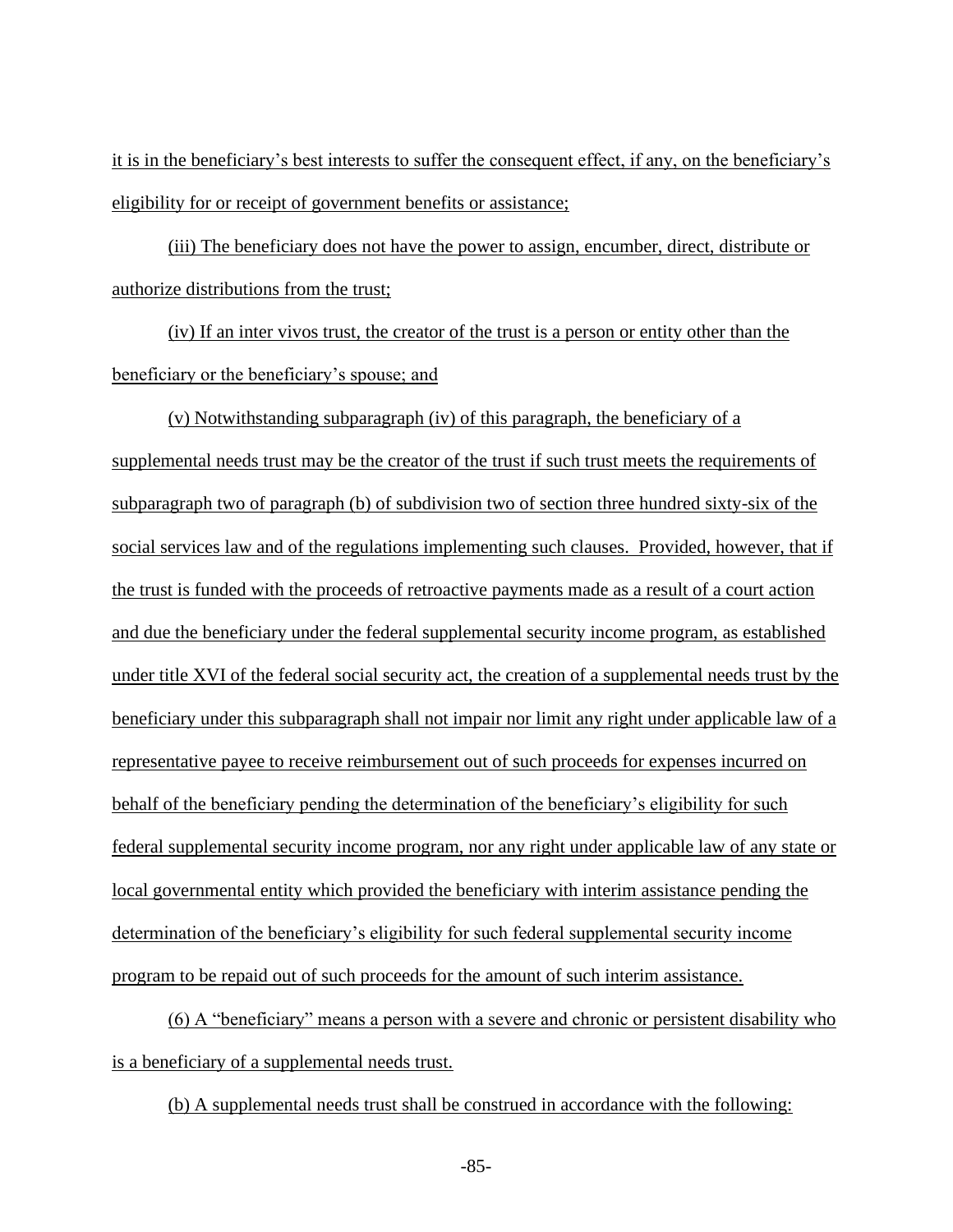(1) It shall be presumed that the creator of the trust intended that neither principal nor income be used to pay for any expense which would otherwise be paid by government benefits or assistance for which the beneficiary might otherwise be eligible or which the beneficiary might be receiving, notwithstanding any authority the trustee may have to make distributions for food, clothing, shelter or health care as provided in clause (ii) of subparagraph five of paragraph (a) of this section;

(2) Section 7-A-4.4-A(b) shall not be applicable to the extent that the application or possible application of that section would reduce or eliminate the beneficiary's entitlement to government benefits or assistance;

(3) Neither principal nor income held in trust shall be deemed an available resource to the beneficiary under any program of government benefits or assistance; however, actual distributions from the trust may be considered to be income or resources of the beneficiary to the extent provided by the terms of any such program;

(4) The trustee of the trust shall not be deemed to be holding assets for the benefit of the beneficiary for purposes of section 43.03 of the mental hygiene law or section one hundred four of the social services law; and

(5) If the trust provides the trustee with the authority to make distributions for food, clothing, shelter or health care as provided in clause (ii) of subparagraph five of paragraph (a) of this section, and if the mere existence of that authority would, under the terms of any program of government benefits or assistance, result in the beneficiary's loss of government benefits or assistance, regardless of whether such authority were actually exercised, then: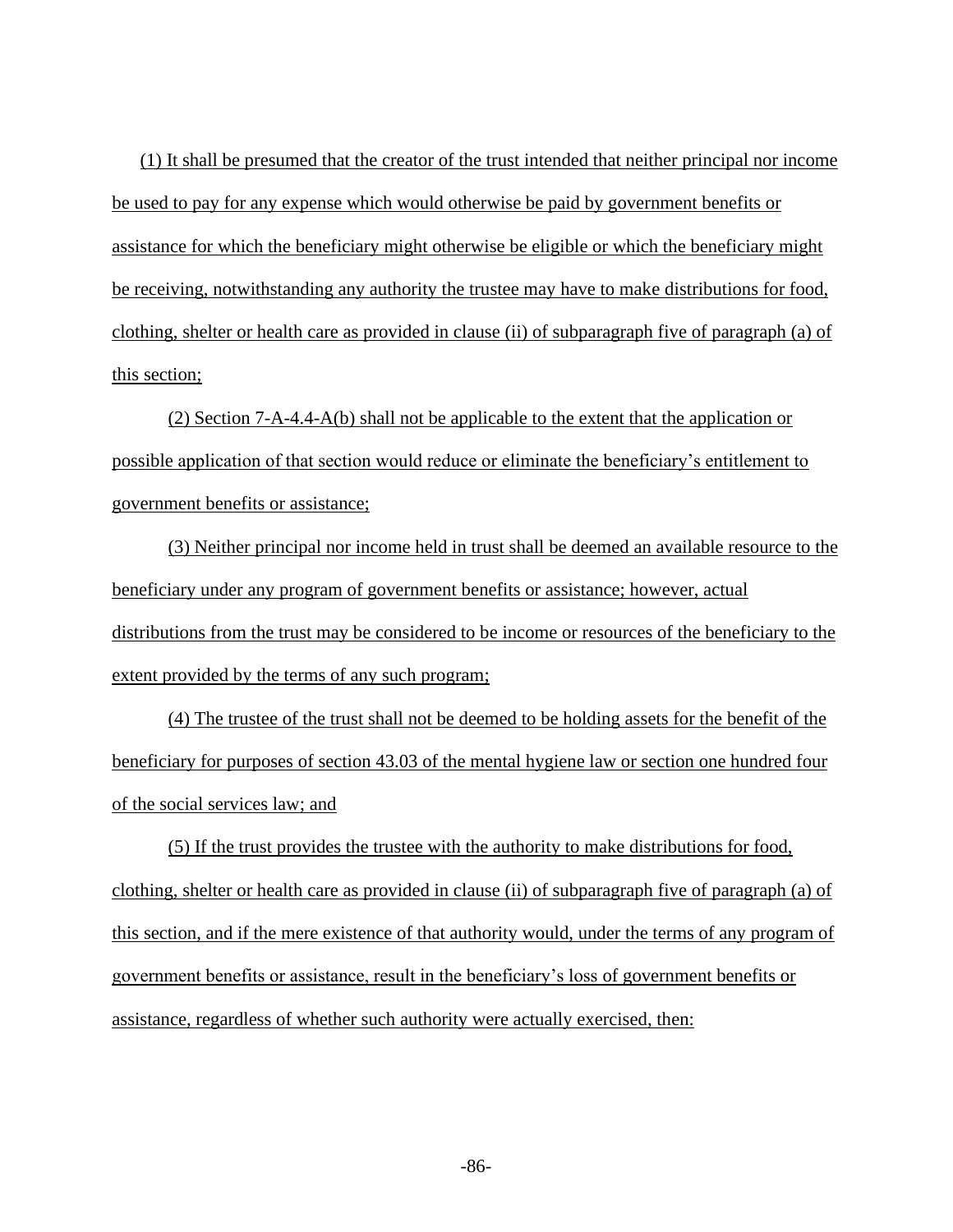(i) if the trust instrument expressly provides, such provision shall be null and void and the trustee's authority to make such distributions shall cease and shall be limited as otherwise provided; or

(ii) the trust shall no longer be treated as a supplemental needs trust under this section and the trust shall be construed, and the trust assets considered, without regard to the provisions of this section.

(c)(1) Paragraph (b) of this section shall not apply to the extent that the trust is funded, directly or indirectly, by the beneficiary, except as provided in clause (v) of subparagraph five of paragraph (a) of this section, by someone with a legal obligation of support to the beneficiary, or by someone with another financial obligation to the beneficiary to the extent of such obligation, at the time the beneficiary is receiving or applying to receive:

(i) Government benefits or assistance for which an income and resource calculation is made; or

(ii) Services, care or assistance for which payment or reimbursement is or may be sought under section 43.03 of the mental hygiene law or section one hundred four of the social services law.

(2) To the extent that said paragraph (b) does not apply, the trust shall not be treated as a supplemental needs trust under this section, and the trust shall be construed, and the trust assets considered, without regard to the provisions of this section.

(d) The provisions of paragraph (b) of this section shall not apply to bar claims by government against persons with an interest in or under the trust other than the beneficiary.

(e)(1) The following language may be used as part of a trust instrument, but is not required, to qualify a trust as a supplemental needs trust: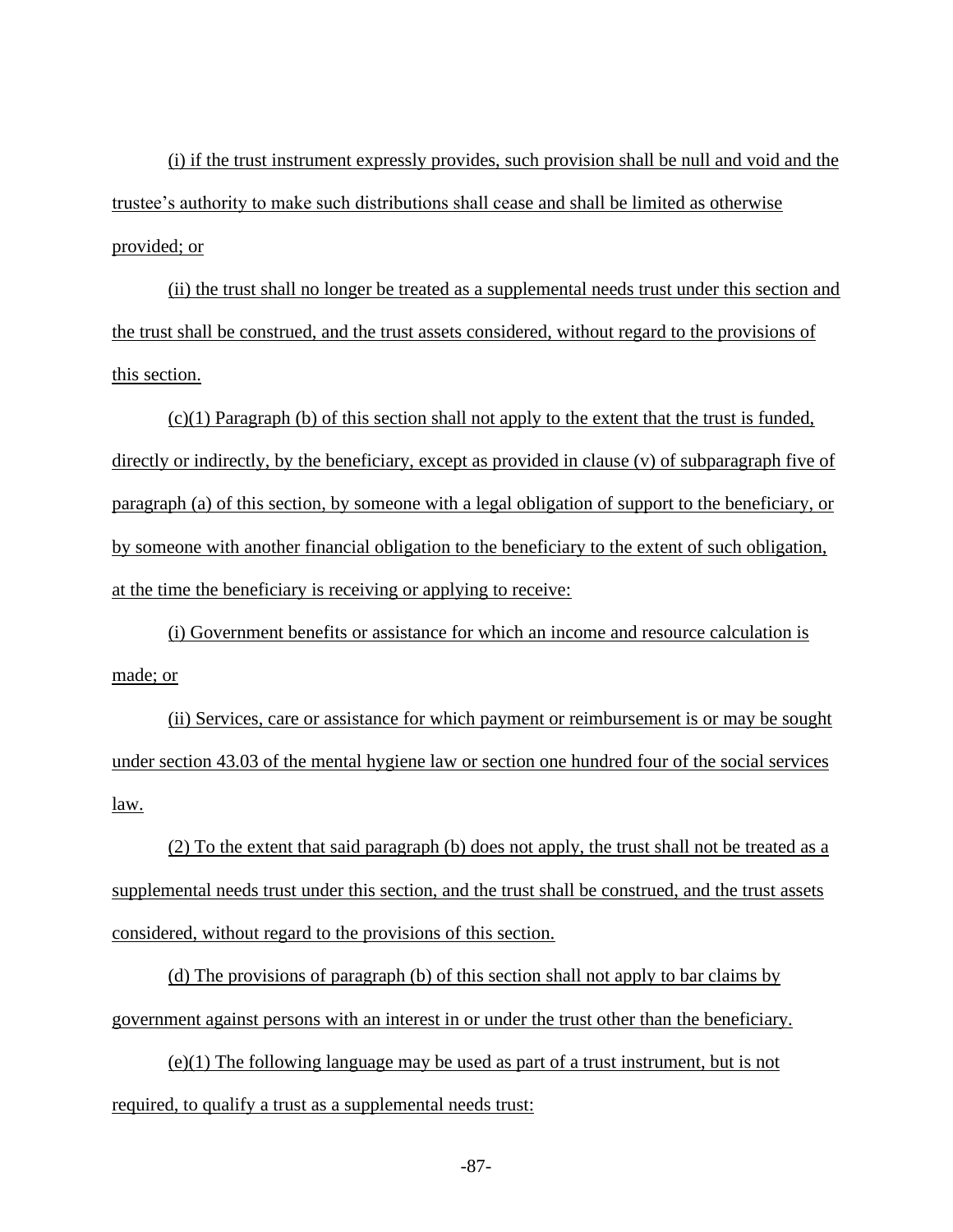1. The property shall be held, IN TRUST, for the benefit of (hereinafter the

"beneficiary") and shall be held, managed, invested and reinvested by the trustee, who shall collect the income therefrom and, after deducting all charges and expenses properly attributable thereto, shall, at any time and from time to time, apply for the benefit of the beneficiary, so much (even to the extent of the whole) of the net income and/or principal of this trust as the trustee shall deem advisable, in his or her sole and absolute discretion, subject to the limitations set forth below. The trustee shall add to the principal of such trust the balance of net income not so paid or applied.

2. It is the grantor's intent to create a supplemental needs trust which conforms to the provisions of section 7-A-4.4-A of the estates, powers and trust law. The grantor intends that the trust assets be used to supplement, not supplant, impair or diminish, any benefits or assistance of any federal, state, county, city, or other governmental entity for which the beneficiary may otherwise be eligible or which the beneficiary may be receiving. Consistent with that intent, it is the grantor's desire that, before expending any amounts from the net income and/or principal of this trust, the trustee consider the availability of all benefits from government or private assistance programs for which the beneficiary may be eligible and that, where appropriate and to the extent possible, the trustee endeavor to maximize the collection of such benefits and to facilitate the distribution of such benefits for the benefit of the beneficiary.

3. None of the income or principal of this trust shall be applied in such a manner as to supplant, impair or diminish benefits or assistance of any federal, state, county, city, or other governmental entity for which the beneficiary may otherwise be eligible or which the beneficiary may be receiving.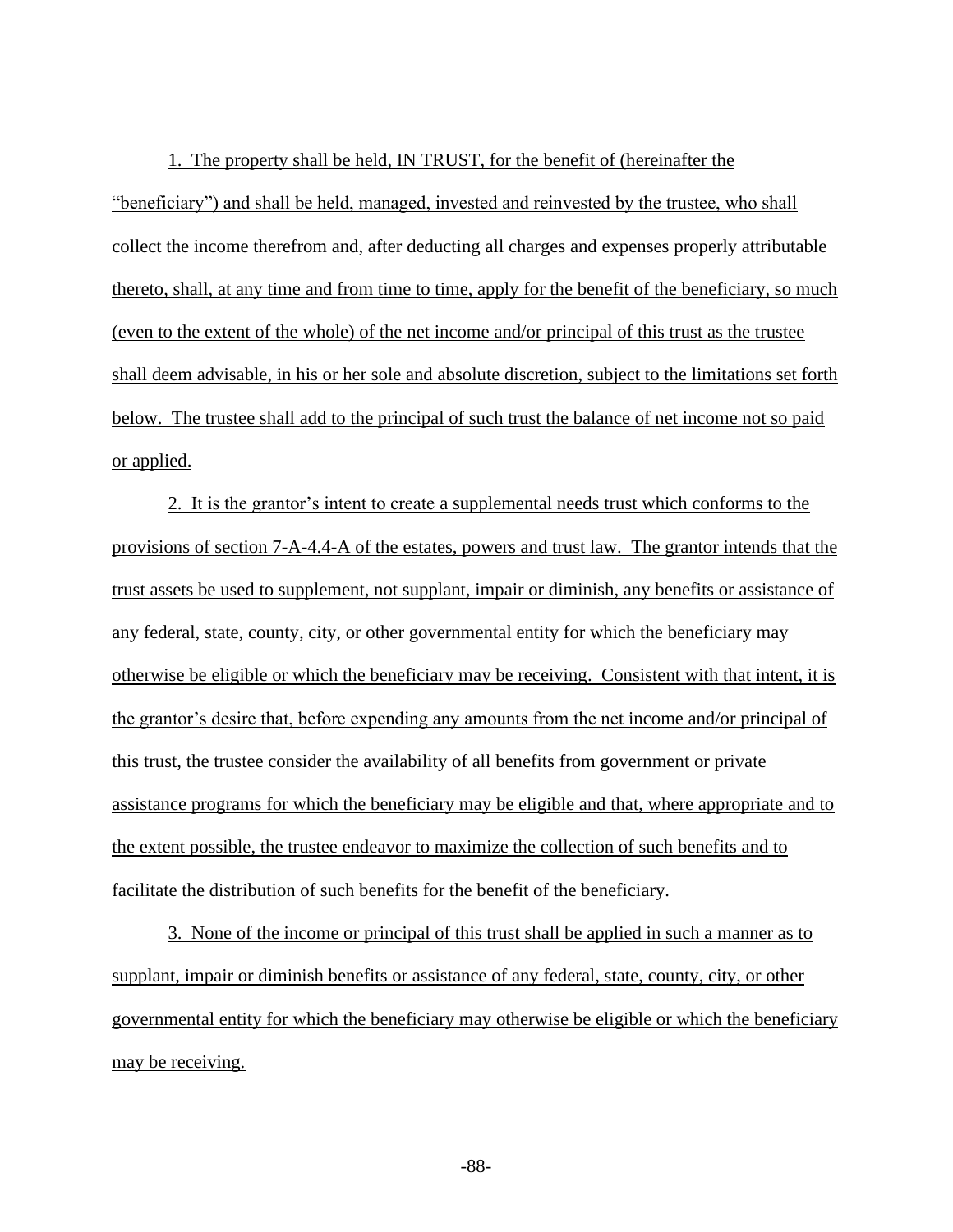4. The beneficiary does not have the power to assign, encumber, direct, distribute or authorize distributions from this trust.

(2)(i) If the creator elects, the following additional language may be used:

5. Notwithstanding the provisions of paragraphs two and three above, the trustee may make distributions to meet the beneficiary's need for food, clothing, shelter or health care even if such distributions may result in an impairment or diminution of the beneficiary's receipt or eligibility for government benefits or assistance but only if the trustee determines that (i) the beneficiary's needs will be better met if such distribution is made, and (ii) it is in the beneficiary's best interests to suffer the consequent effect, if any, on the beneficiary's eligibility for or receipt of government benefits or assistance.

(ii) If the trustee is provided with the authority to make the distributions as described in subparagraph  $(2)(i)$ , the creator may elect to add the following clause:

; provided, however, that if the mere existence of the trustee's authority to make distributions pursuant to this paragraph shall result in the beneficiary's loss of government benefits or assistance, regardless of whether such authority is actually exercised, this paragraph shall be null and void and the trustee's authority to make such distributions shall cease and shall be limited as provided in paragraphs two and three above, without exception.

(f) Nothing in this section shall affect the establishment, interpretation or construction of trust instruments which do not conform with the provisions of this section, nor shall this section impair the state's authority to be paid from or seek reimbursement from any trust which does not conform with the provisions of this section or to deem the principal or income of such trust an available resource under any program of government benefits or assistance.

§7-A-4.5. Charitable purposes; enforcement.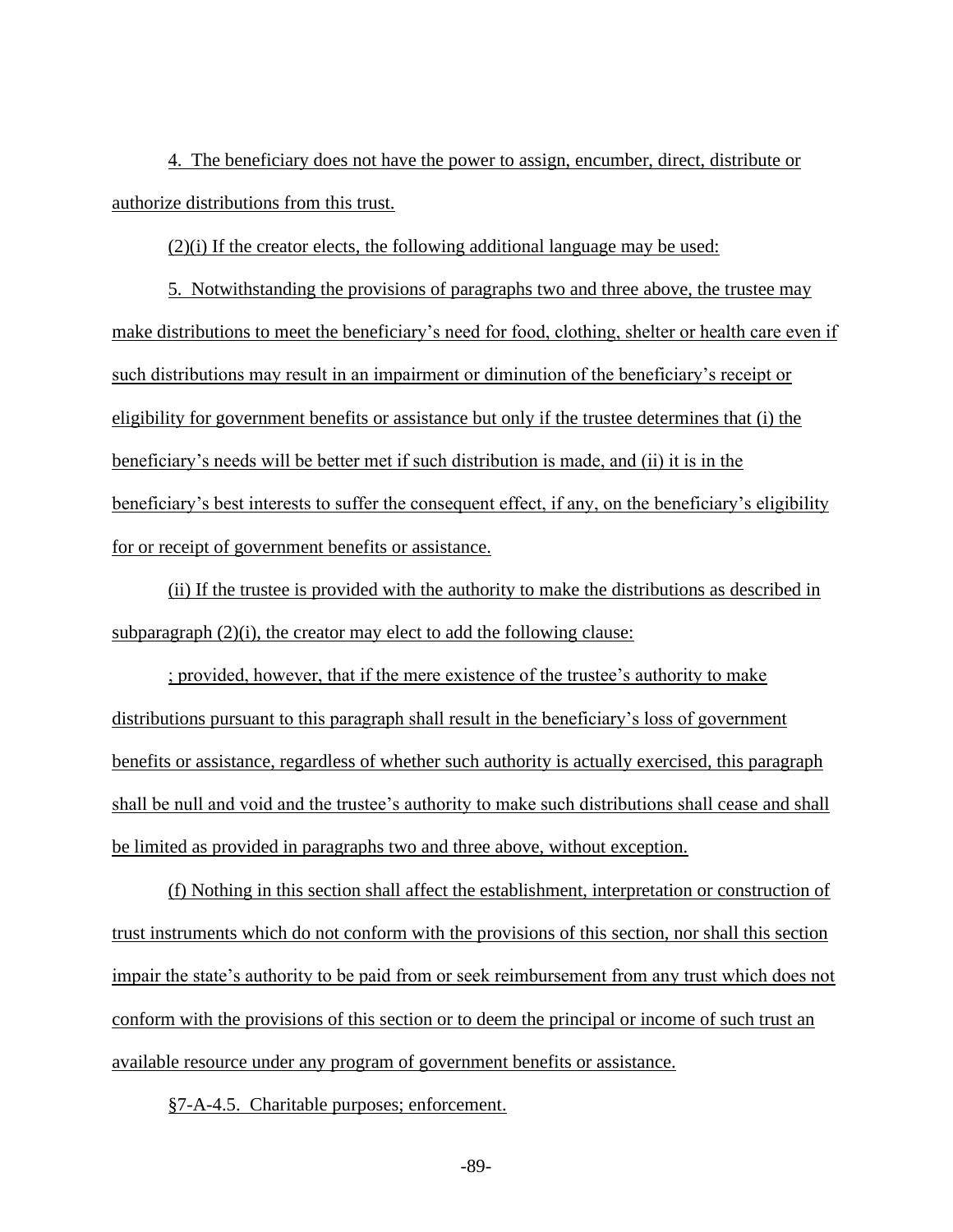The rules for charitable purposes and enforcement are provided in article 8.

§7-A-4.6 Creation of trust induced by fraud, duress, or undue influence or the result of mistake.

A trust is voidable to the extent its creation, amendment or restatement was induced by fraud, duress, or undue influence or the creation, amendment or restatement of the trust was the result of a mistake.

§7-A-4.7. Oral trusts not recognized.

Other than a testamentary trust in a nuncupative will created pursuant to section 3-2.2, no oral trust can be created in New York.

§7-A-4.8. Trusts for pets.

(a) A trust for the care of a designated domestic or pet animal is valid. Such trust shall terminate when the living animal beneficiary or beneficiaries of such trust are no longer alive.

(b) The intended use of the principal or income of a trust that is authorized pursuant to paragraph (a) may be enforced by a person designated for that purpose in the trust instrument. If no person is appointed to act or the person appointed is unable or unwilling to act, a court may appoint a person to act. A trustee or person having an interest in the welfare of the animal may request the court to appoint a person to enforce the trust or to remove a person appointed.

(c) Except as expressly provided otherwise in the trust instrument, no portion of the principal or income may be converted to the use of the trustee or to any use other than for the benefit of all covered animals.

(d) Upon termination, the trustee shall transfer the unexpended trust property as directed in the trust instrument or, if there are no such directions in the trust instrument, the property shall pass to the settlor or to the settlor's successors in interest.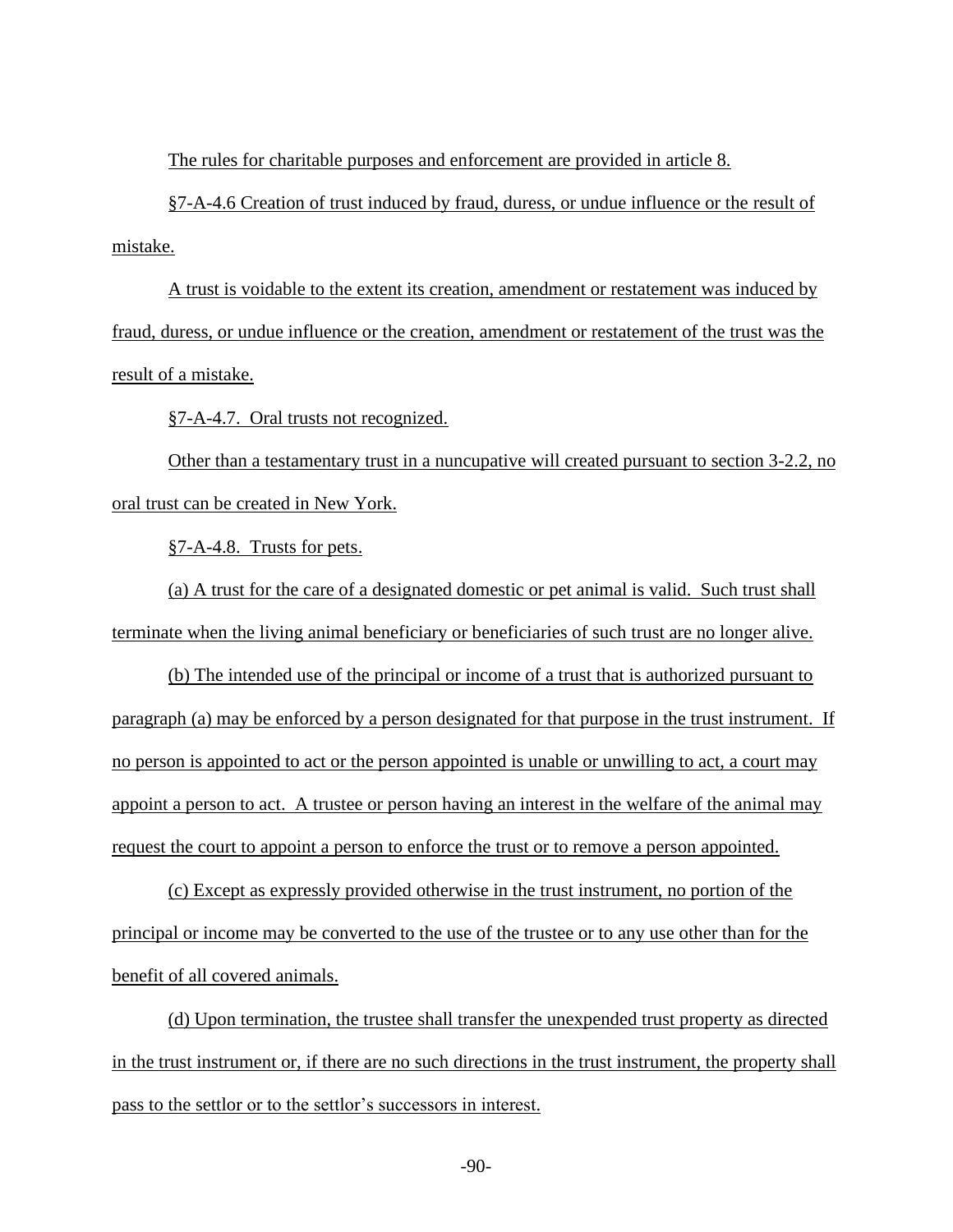(e) A court may reduce the amount of the property transferred if it determines that amount substantially exceeds the amount required for the intended use. The amount of the reduction, if any, passes as unexpended trust property pursuant to paragraph (d) of this section.

(f) If no trustee is designated or no designated trustee is willing or able to serve, a court shall appoint a trustee and may make such other orders and determinations as are advisable to carry out the intent of the settlor and the purposes of this section.

§7-A-4.9. Noncharitable trust without ascertainable beneficiary.

Except as otherwise provided in section 7-A-4.8 or by another statute, the following rules apply:

(1) A trust may be created for a noncharitable purpose without a definite or definitely ascertainable beneficiary or for a noncharitable but otherwise valid purpose to be selected by the trustee. The trust may not be enforced for more than 21 years.

(2) A trust authorized by this section shall or may be enforced by a person appointed in the terms of the trust or if no person is appointed, or if the person so appointed is unwilling or unable to act, by a person appointed by the court.

(3) Property of a trust authorized by this section may be applied only for its intended purpose. Except as otherwise provided by the terms of the trust, if the court determines that not all of the trust property is required for its intended purpose, the excess property must be distributed to the settlor or to the settlor's successors in interest.

§7-A-4.9-A. Amendment of trust other than by trust contributor to a revocable trust.

(a) A trust may be amended by a person other than the trust contributor to a revocable trust to the extent the trust terms provide.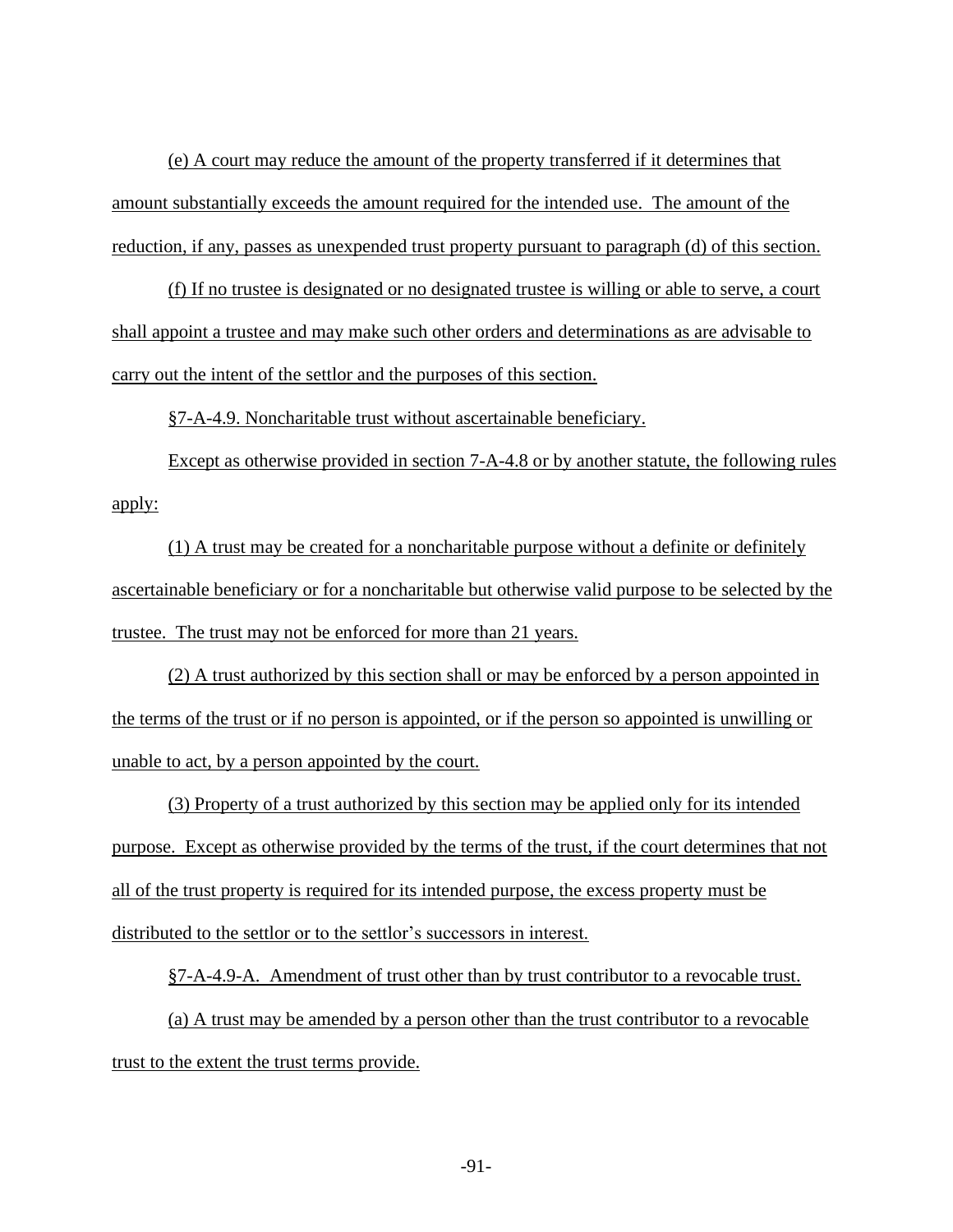(b) Any authorized trust amendment by a person other than the trust contributor to a revocable trust shall be in writing and executed by the person authorized to amend the trust, and except as otherwise provided in the governing instrument, shall be acknowledged or witnessed in the manner required by paragraph (c) of section 7-A.4.2-A, and shall take effect as of the date of such execution. Written notice of such amendment shall be delivered to at least one other trustee within a reasonable time if the person executing such amendment is not the sole trustee, but failure to give such notice shall not affect the validity of the amendment or the date upon which same shall take effect. No trustee shall be liable for any act reasonably taken in reliance on an existing trust instrument prior to actual receipt of notice of amendment thereof. Absent written consent, no trustee shall be liable for the failure to comply with an amendment that expands, restricts or otherwise modifies the trustee's duties, powers, obligations, or compensation for a period of 60 days after receipt of notice of amendment.

§7-A-4.10. Modification, termination, or reformation of trust; proceedings for approval or disapproval.

(a) A trust terminates when and to the extent:

(1) The terms of the trust so provide, including by the valid exercise of a power to revoke pursuant to the terms of the trust;

(2) No purpose of the trust remains to be achieved;

(3) The purposes of the trust have become unlawful, contrary to public policy, or impossible to achieve;

(4) All of the trust property has been distributed by the trustee in accordance with the terms of the trust;

(5) A trust is revoked pursuant to section 7-A-4.11; or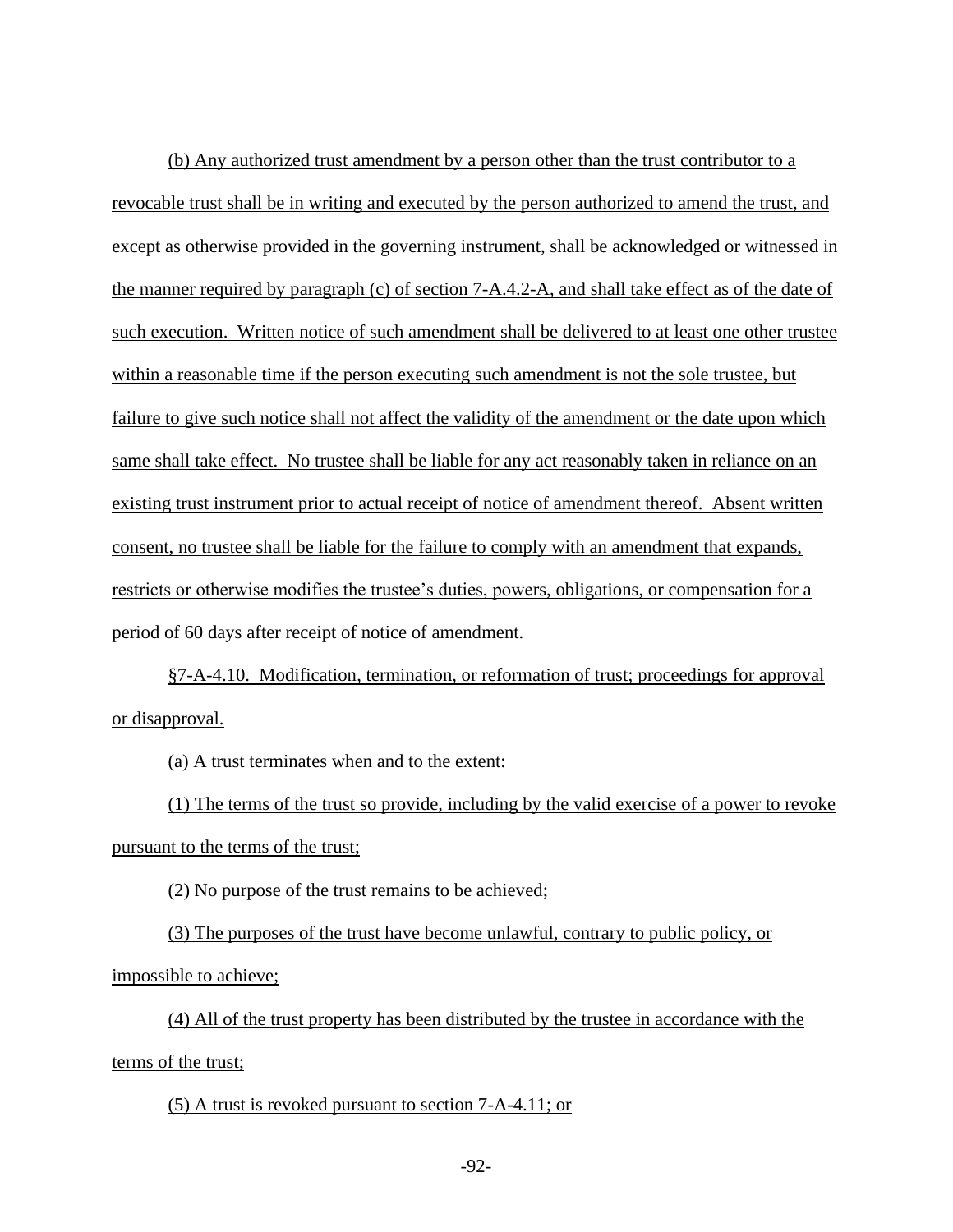(6) A court orders a termination in a proceeding brought under sections 7-A-4.12 or 7-A-4.14.

(b) A proceeding to approve or disapprove a modification or termination under sections 7-A-4.12, 7-A-4.14 and 7-A-4.16, or a reformation under section 7-A-4.15 may be commenced solely by a trustee or beneficiary on notice to the parties interested in the proceeding. The parties interested in such a proceeding shall include the trustee and any person or persons upon whom service of process would be required in a proceeding for the judicial settlement of the account of the trustee, taking into account SCPA 315. In addition, the party commencing any proceeding described in the first sentence of this paragraph shall notify the settlor in writing that such proceeding has been commenced.

(c) Notwithstanding anything in sections 7-A-4-12, 7-A.4-14 and 7-A-4-16 to the contrary, a trust shall not be modified or terminated to the extent doing so would jeopardize (i) the deduction or exclusion originally claimed with respect to any contribution to the trust that qualified for the annual exclusion under section 2503(b) of the Internal Revenue Code, the marital deduction under section 2056(a) or 2523(a) of the Internal Revenue Code, or the charitable deduction under section 170(a), 642(c), 2055(a) or 2522(a) of the Internal Revenue Code, (ii) the qualification of a transfer as a direct skip under section  $2642(c)$  of the Internal Revenue Code, or (iii) any other specific tax benefit for which a contribution originally qualified for income, gift, estate, or generation-skipping transfer tax purposes under the internal revenue code, or (iv) a beneficiary's eligibility for, or a beneficiary's receipt of, public benefits or both. §7-A-4.11. Revocation or amendment of irrevocable lifetime trust initiated by consent.

(a) Upon the written consent, acknowledged or proved in the manner required by the laws of this state for the recording of a conveyance of real property, of all the living persons

-93-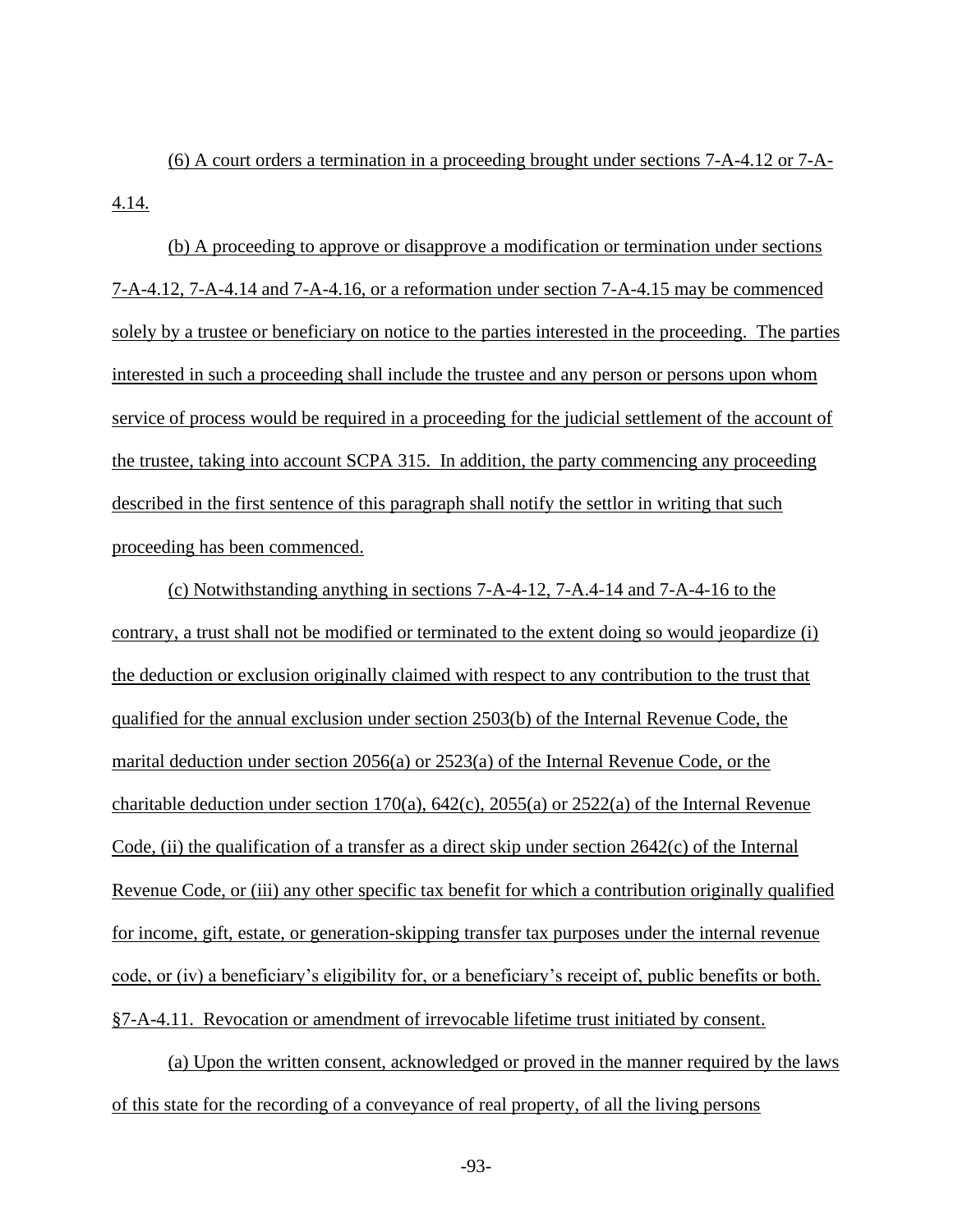beneficially interested in a trust of property, heretofore or hereafter created, the creator of such trust may revoke or amend the whole or any part thereof by an instrument in writing acknowledged or proved in like manner, and thereupon the estate of the trustees ceases with respect to any part of such trust property, the disposition of which has been revoked. If the conveyance or other instrument creating a trust of property was recorded in the office of the clerk or register of any county of this state, the instrument revoking or amending such trust, together with the consents thereto, shall be recorded in the same office of every county in which the conveyance or other instrument creating such trust was recorded. The creator's power to consent to a revocation or amendment may be exercised by an agent under a power of attorney only to the extent authorized by the power of attorney or under the terms of the trust.

(b) For the purposes of paragraph (a)(1), a disposition, contained in a trust created on or after September first, nineteen hundred fifty-one, in favor of a class of persons described only as the heirs, next of kin or distributees (or by any term of like import) of the creator of the trust does not create a beneficial interest in such persons.

(c) If not all of the beneficiary's consent to a revocation or amendment of the trust under paragraph (a)(1) and the creator so consents, the revocation or amendment may be approved by the court in a proceeding brought by the creator or a beneficiary if the court is satisfied that:

(1) if all of the beneficiaries had consented, the trust could have been modified or terminated under paragraph (a)(1); and

(2) the interests of a beneficiary who does not or cannot consent will be adequately protected; and

(3) the revocation or amendment will not jeopardize any tax described in section 7-A- $4.10(c)(i)-(iii)$ .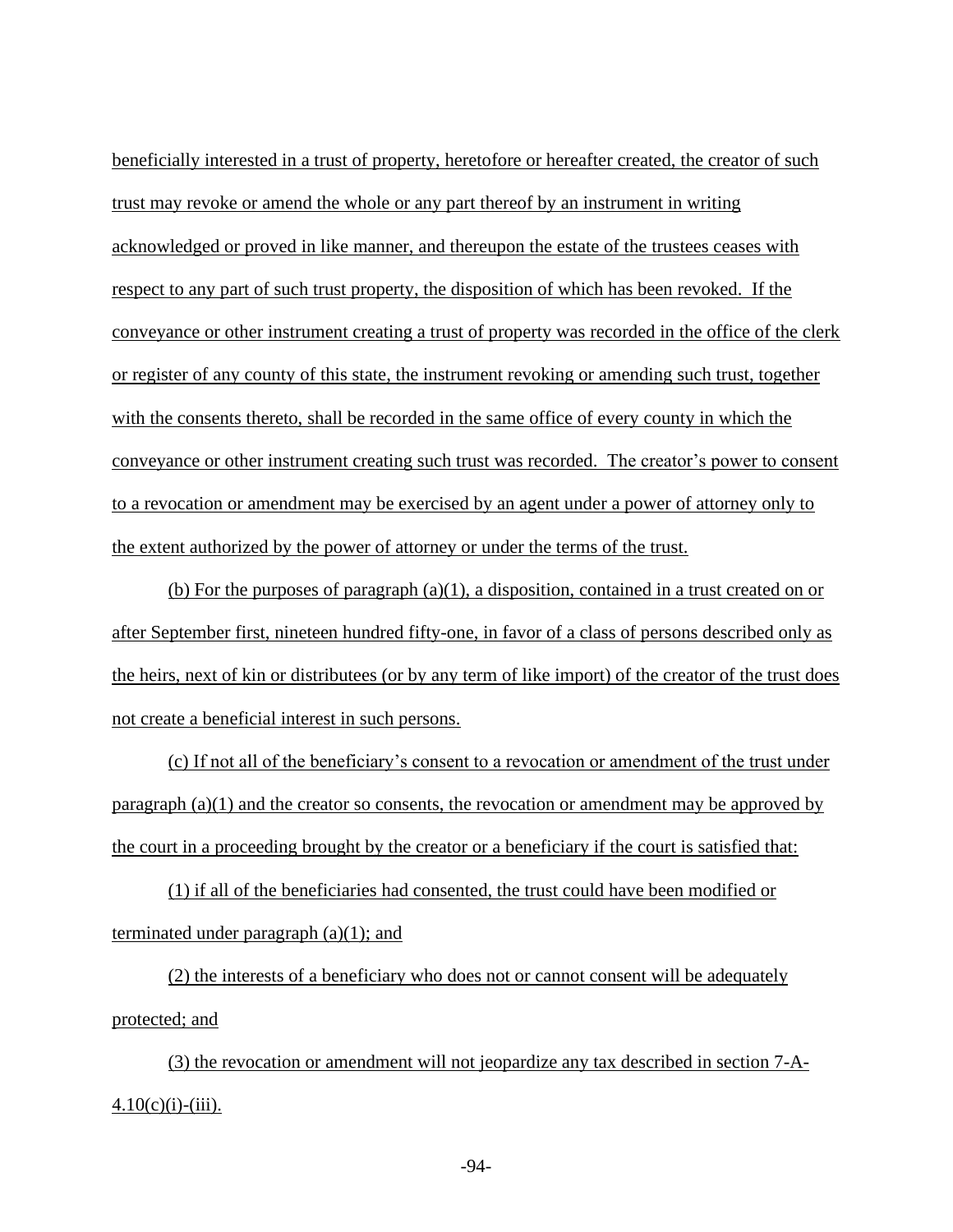(4) The revocation or amendment will not jeopardize a beneficiary's eligibility for, or a beneficiary's receipt of, public benefits or both.

(d) A trustee is not an interested person for purposes of paragraph (c).

(e) For purposes of this section, a trustee who exercises a power under section 7-A-8.19 is not a creator.

§7-A-4.12. Modification or termination because of unanticipated circumstances or inability to administer trust effectively.

(a) The court may modify the administrative terms of a trust if the modification, because of circumstances not anticipated by the settlor or for any other compelling reason, will further the purposes of the trust. To the extent practicable, the modification must be made in accordance with the settlor's probable intention.

(b) The court may modify the dispositive terms of a trust (other than a wholly charitable trust or a supplemental needs trust that conforms to the provisions of section 7-A-4.4-A) or terminate such trust if, because of circumstances not anticipated by the settlor, including changes in law, modification or termination will further the purposes of the trust, provided, however, no modification allowing invasion of principal for an income beneficiary may be made if the trust terms expressly provide that the settlor does not intend an invasion of principal for an income beneficiary's health, education, maintenance or support. To the extent practicable, the modification must be made in accordance with the settlor's probable intention.

(c) Upon termination of a trust under this section, the trustee shall distribute the trust property in accordance with the terms of the trust or as the court may otherwise direct.

§7-A-4.13 Cy pres.

The rules for cy pres are provided in section  $8-1.1(c)(1)$ .

-95-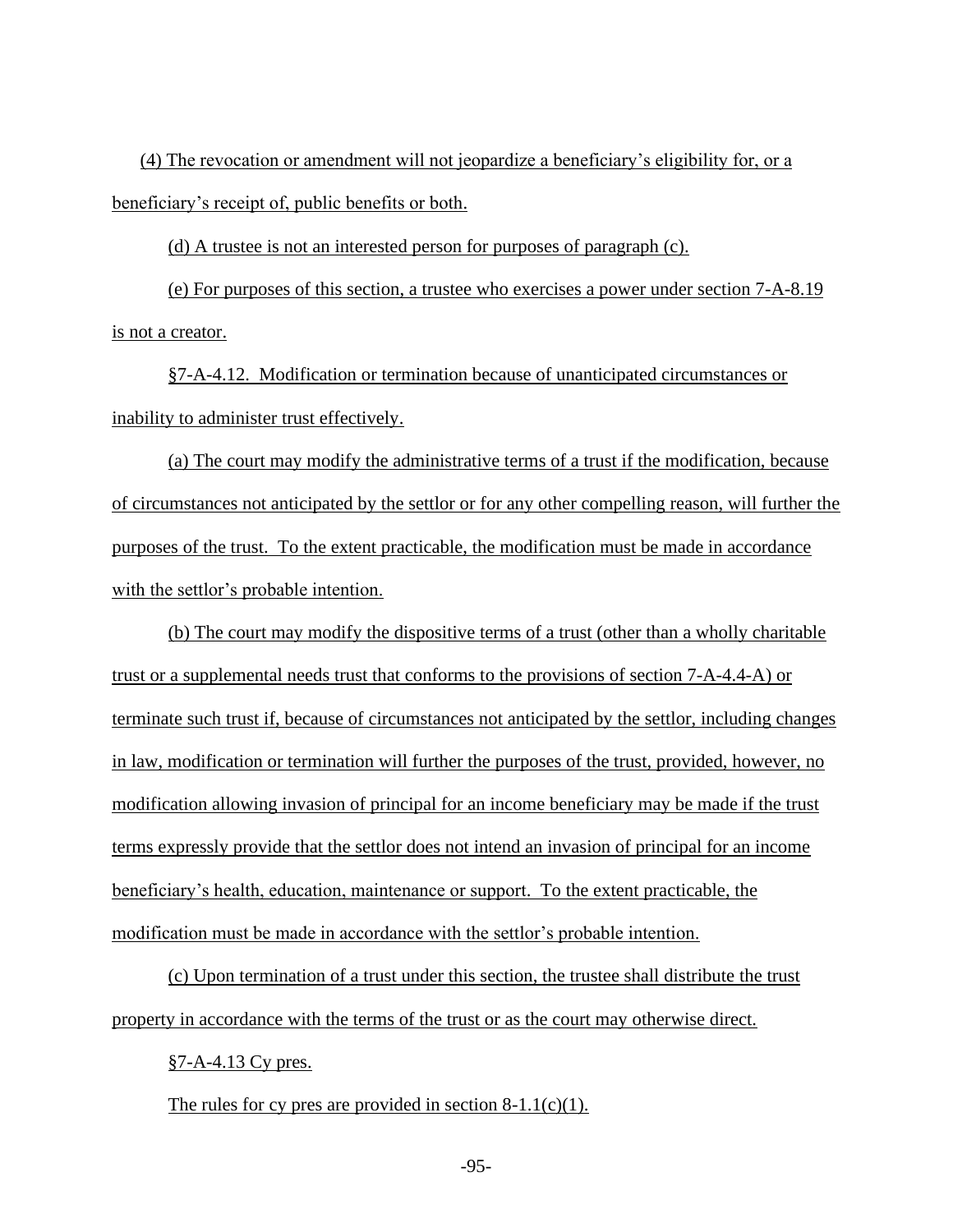§7-A-4.14. Modification or termination of uneconomical trust.

(a) After notice to the qualified beneficiaries, the trustee of a trust consisting of trust property having a total value less than \$100,000 may terminate the trust if the trustee concludes that the value of the trust property is insufficient to justify the cost of administration. Upon termination of a trust under this paragraph, the trustee shall distribute the trust property as the trustee determines will best effectuate the settlor's intention.

(b) The court may modify or terminate a trust or remove the trustee and appoint a different trustee if it determines under the circumstances that the value of the trust property is insufficient to justify the cost of administration. Upon termination of a trust under this paragraph, the trust property shall be distributed as the court determines will best effectuate the settlor's intention. Nothing in this paragraph shall be deemed to supersede the provisions of section 8-1.1(c)(4) governing a wholly charitable trust.

(c) Notwithstanding paragraphs (a) and (b), a trust may not be terminated if the express terms of the trust prohibit its early termination.

(d) This section does not apply to:

1. an easement for conservation or preservation, or

2. a supplemental needs trust which conforms to the provisions of section 7-A-4.4-A, or

3. a wholly charitable trust. *See section* 8-1.1(c)(4).

§7-A-4.15. Reformation to correct mistakes.

The court may reform the terms of a trust, even if unambiguous, to conform the terms to the settlor's intention if it is proved by clear and convincing evidence what was the settlor's intention and that specific terms of the trust do not carry out that intention because the specific terms were affected by a mistake of fact or law, whether in expression or inducement.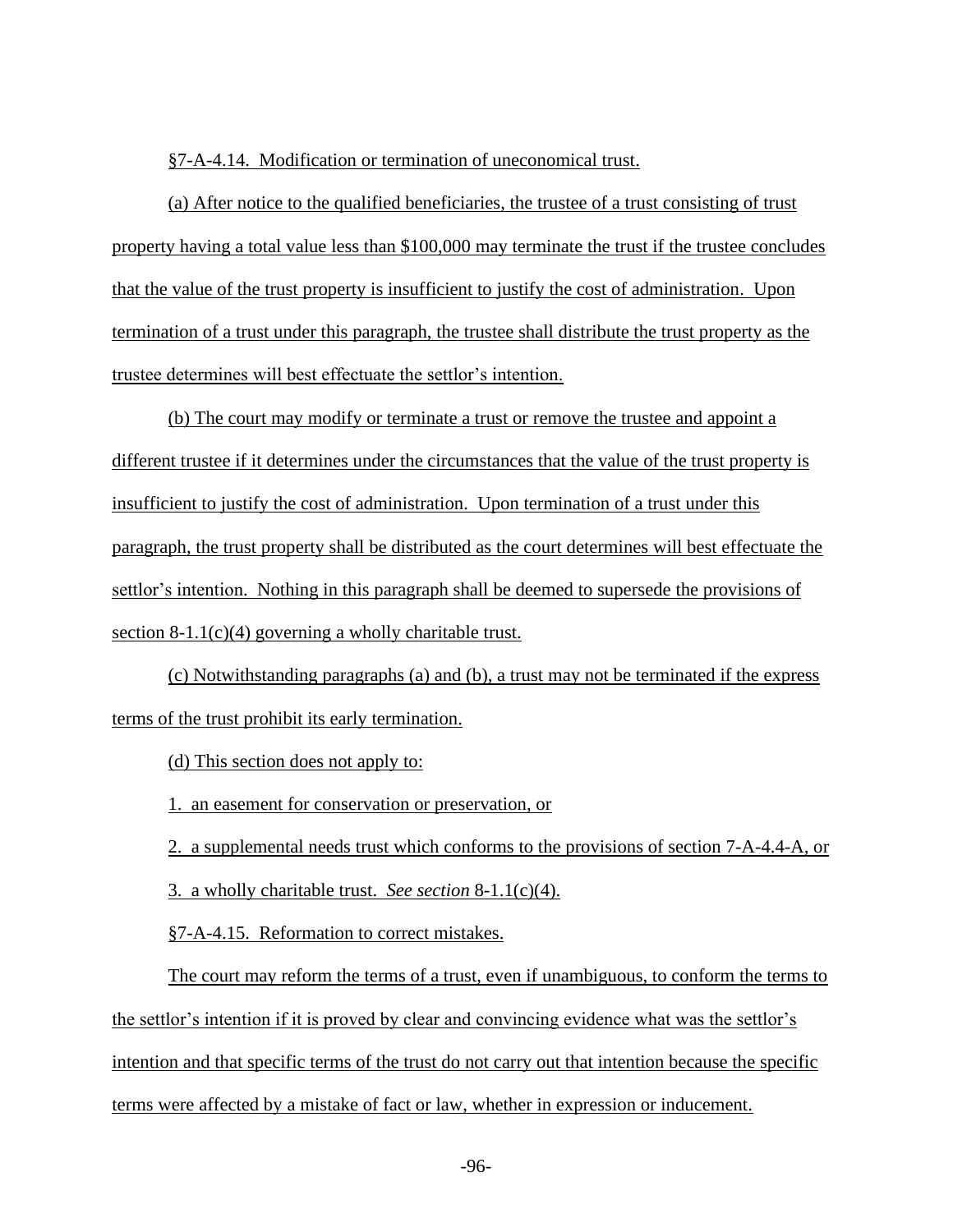§7-A-4.16. Modification to achieve settlor's tax or supplement needs trust objectives.

(a) The court may modify the terms of a trust in a manner that is not contrary to the settlor's probable intention in order to (a) achieve the settlor's tax objectives or (b) to conform such trust to the requirements of section 7-A-4.4-A. The court may provide that the modification has retroactive effect.

(b) Cross reference. *See* section 11-1.11 (limited power of trustee to amend trust for certain tax purposes.)

§7-A-4.17. Combination and division of trusts.

(a) After notice to the qualified beneficiaries, a trustee may combine two or more trusts into a single trust or divide a trust into two or more separate trusts and distribute the trust property to the trustee of each separate trust if the result does not impair rights of any beneficiary or adversely affect achievement of the purposes of the trust, including any tax purposes.

(b) The court having jurisdiction of an express trust, upon the petition of the trustee or of any qualified beneficiary and upon notice to all qualified beneficiaries, may direct the combination of two or more trusts for any reason not directly contrary to the primary purpose of each trust, or may direct the establishment of two or more separate trusts for any reason not directly contrary to the primary purpose of the trust.

(c) Unless the court otherwise directs, the trusts established under this section by the division of an existing trust shall be deemed to have been created as of the date the divided trust was created; provided that the separate trusts created under paragraph (a) of this section may be deemed created, unless in violation of the limitations under sections 9-1.1, 10-8.1 and 10-8.2, upon the date or dates provided in the instrument or instruments required by paragraph (g) of this section.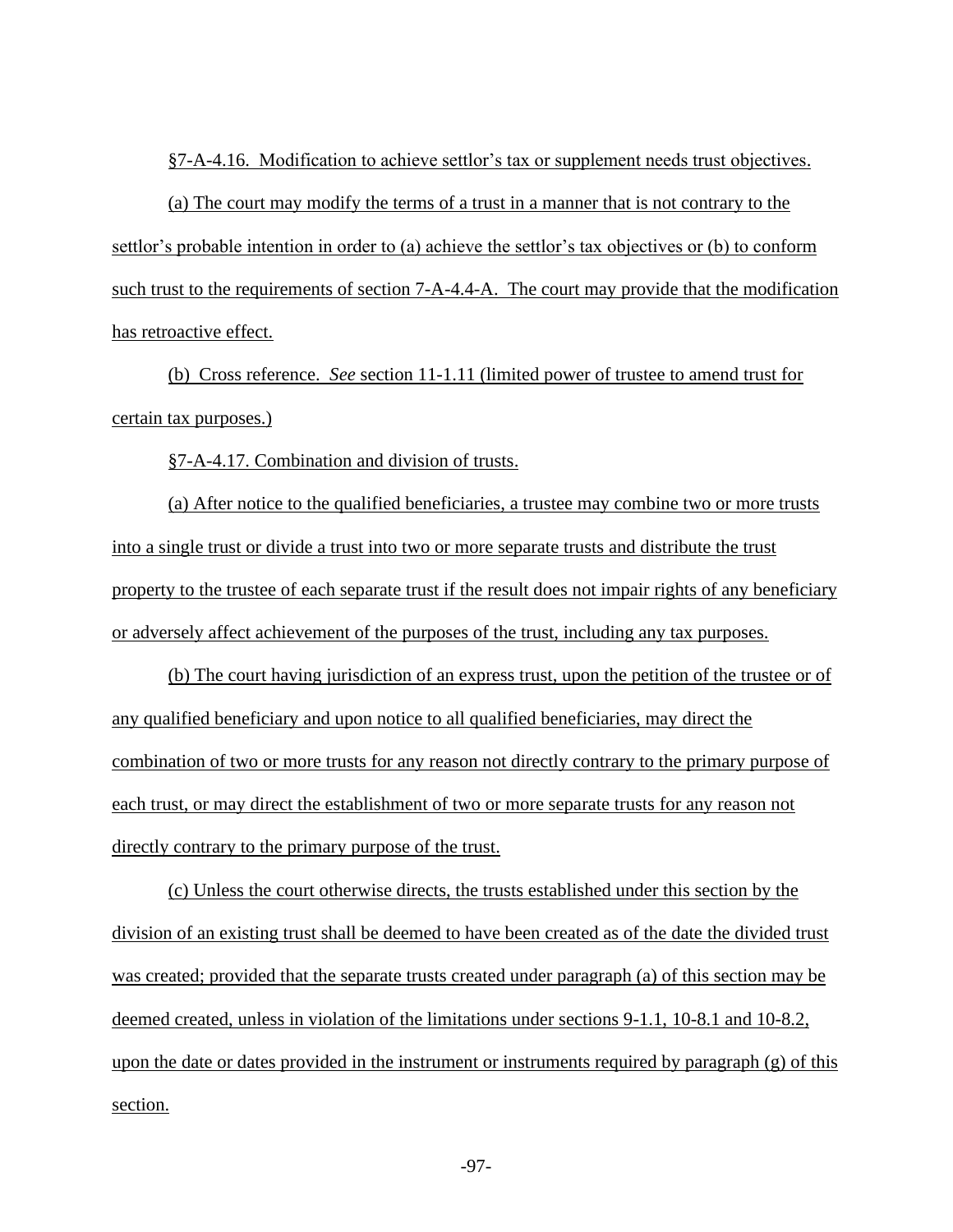(d) Unless the court otherwise directs, a trust established by the combination of two or more trusts under paragraph (a) of this section shall be deemed to be created on the date specified by the trustee.

(e) Unless the court otherwise directs, and except as provided in paragraph (f), the property distributed to the separate trust shall be fairly representative of appreciation or depreciation and shall be based upon the fair market value of the assets on the date or dates of the distributions of such assets to the separate trusts.

(f) Where separate trusts are to be created to segregate property transferred in trust by a creator (including but not limited to a transfer treated as made by a spouse by reason of section 2513 of the United States Internal Revenue Code) (i) from property transferred in trust by one of more different creators or (ii) from property transferred pursuant to a disposing instrument from property transferred by the same creator pursuant to another disposing instrument, paragraph (e) shall not apply if the original assets transferred remain or can be traced.

(g) Separate trusts or a trust resulting from the combination of existing trusts shall be established under paragraph (a) of this section by an instrument or instruments in writing, signed and acknowledged by the trustee. Such instruments shall be filed in the office of the clerk of the court having jurisdiction over the trust; except that where the divided trust was a lifetime trust or where all of the combined trusts were lifetime trusts and the divided trust or all of the combined trusts have not been the subject of a proceeding in surrogate's court, no filing is required. Whether or not filing is required, a copy of the instrument or instruments shall be served on all qualified beneficiaries of the trusts (or the guardian of the property, committee, conservator, adult guardian, or personal representative of such persons), by registered or certified mail, return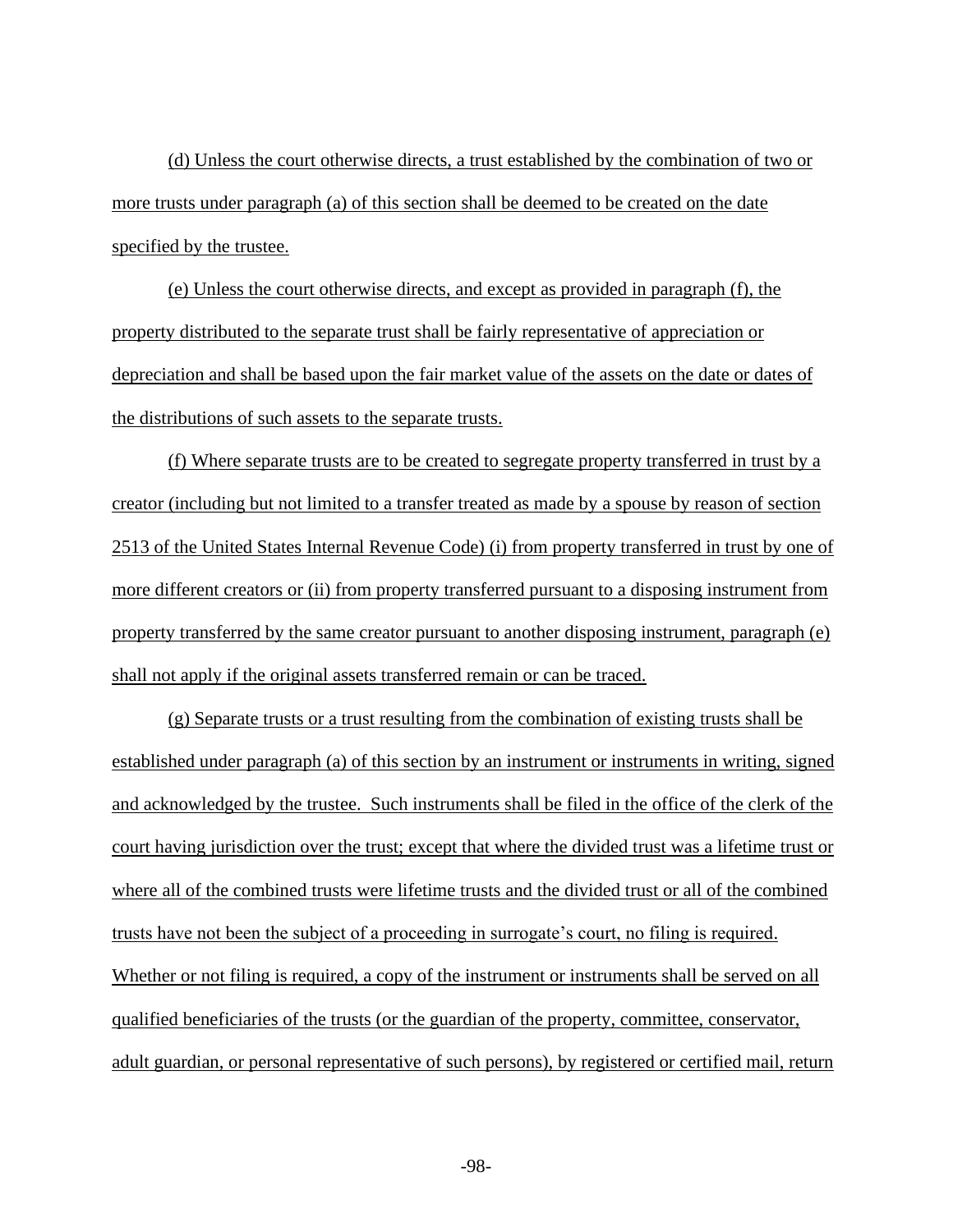receipt requested, or by personal delivery or upon application of the trustee in any other manner directed by the court.

(h) In any case where the Internal Revenue Code requires that an election or other action be made or taken by the executor or if no trustee of a trust under a will has qualified, the term "trustee" as used in this section shall mean the executor or administrator of an estate. In any such case, the trustee shall comply with any action taken by the executor or administrator under this section.

(i) For purposes of this section, a division of a trust into two or more separate trusts to permit one or more such trusts to be governed by article 11-A and another one or more such trusts to be governed by section 11-2.4 shall be deemed to be for a reason which is not directly contrary to the primary purpose of the trust unless such division is expressly prohibited by the terms of the disposing instrument.

(j) Unless the terms of the trust that is divided into separate trusts provide otherwise, the commissions allowed to a trustee as determined under article 23 of the SCPA, as amended from time to time, shall not be increased by reason of the establishment of separate trusts pursuant to this section unless the court otherwise permits an increase, provided, however, that such trustee shall be entitled to charge the trust for any additional reasonable and necessary expenses incurred in the administration of such separate trusts.

#### PART 4-A. BANK ACCOUNTS IN TRUST FORM

§7-A-4-A.1. Definitions.

(a) A "beneficiary" is a person who is described by a depositor as a person for whom a trust account is established or maintained.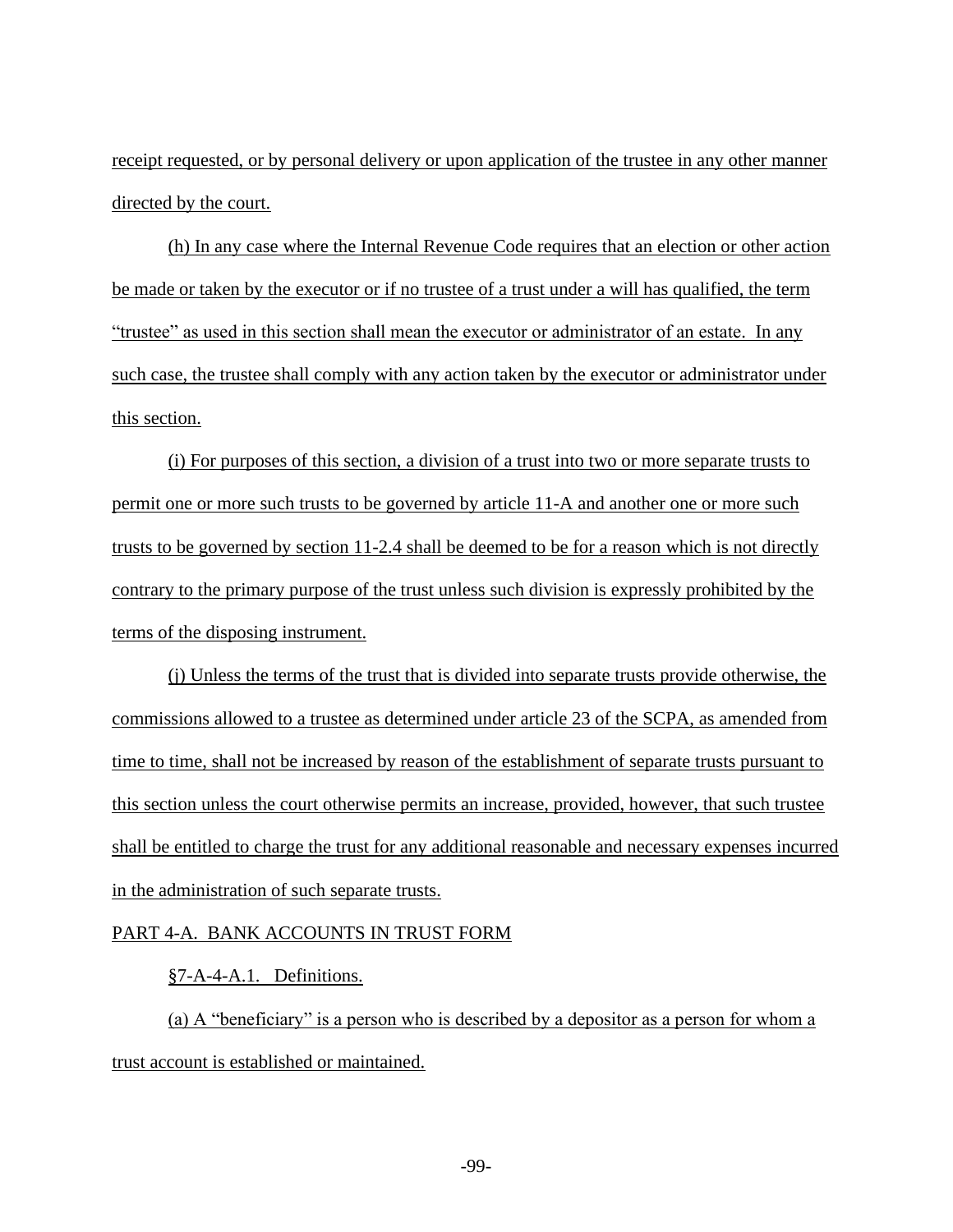(b) A "depositor" is a person in whose name a trust account subject to this part is established or maintained.

(c) A "financial institution" is a bank, trust company, national banking association, savings bank, industrial bank, private banker, foreign banking corporation, federal savings and loan association, a savings institution chartered and supervised as a savings and loan or similar institution under federal law or the laws of a state, a federal credit union, or a credit union chartered and supervised under the laws of a state.

(d) A "trust account" includes a savings, share, certificate or deposit account in a financial institution established by a depositor describing himself as trustee for another, other than a depositor describing himself as acting under a will, trust instrument or other instrument, court order or decree.

§7-A-4-A.2. Terms of a trust account.

The funds in a trust account, which shall include any dividends or interest thereon, shall be trust funds subject to the following terms:

(1) The trust can be revoked, terminated or modified by the depositor during his lifetime only by means of, and to the extent of, withdrawals from or charges against the trust account made or authorized by the depositor or by a writing which specifically names the beneficiary and the financial institution. The writing shall be acknowledged or proved in the manner required to entitle conveyances of real property to be recorded and shall be filed with the financial institution wherein the account is maintained.

(2) A trust can be revoked, terminated or modified by the depositor's will only by means of, and to the extent of, an express direction concerning such trust account, which must be described in the will as being in trust for a named beneficiary in a named financial institution.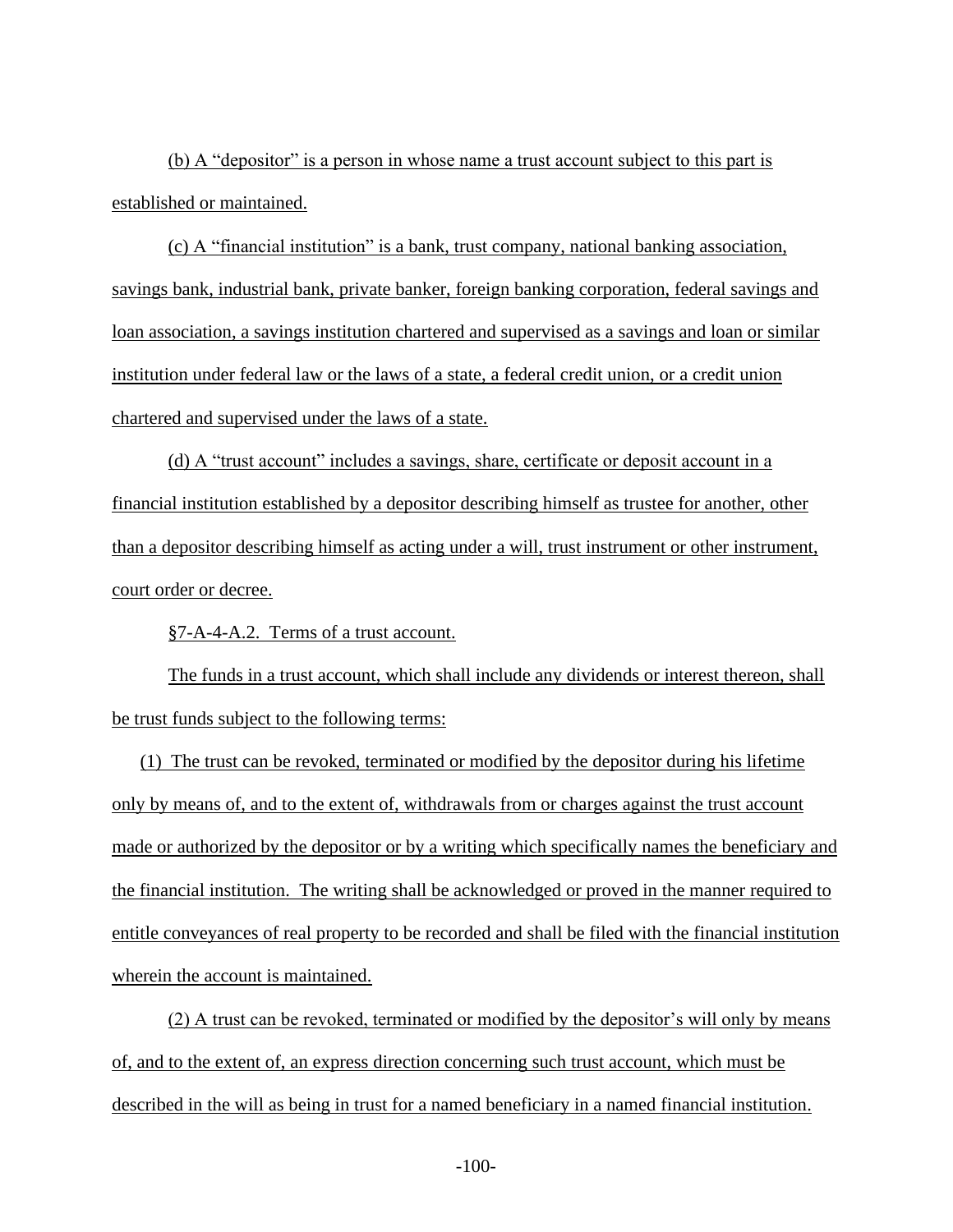Where the depositor has more than one trust account for a particular beneficiary in a particular financial institution, such a direction will affect all such accounts, unless the direction is limited to one or more accounts specifically identified by account number in addition to the foregoing requirements. A testamentary revocation, termination or modification under this paragraph can be affected by express words of revocation, termination or modification, or by a specific bequest of the trust account, or any part of it, to someone other than the beneficiary. A bequest or part of a trust account shall operate as a pro tanto revocation to the extent of the bequest.

(3) If the depositor survives the beneficiary, the trust shall terminate and title to the funds shall continue in the depositor free and clear of the trust.

(4) If the beneficiary survives the depositor, and the depositor's will contains no provision revoking, terminating or modifying the trust account under paragraph two, the trust shall terminate and title to the funds shall vest in the beneficiary free and clear of the trust, subject to the rules for cy pres in section  $8-1.1(c)(1)$  if the beneficiary is a charitable organization that at the time of vesting or of payment of the funds is not in existence or is not carrying out charitable activities or if the circumstances otherwise support the application of cy pres, and further subject to the provisions of section  $1002-a(c)(1)$  of the not-for-profit corporation law if the beneficiary is a dissolved or dissolving charitable corporation to which that section applies. The application of cy pres shall take precedence over the rule governing payment to multiple beneficiaries in section 7-A-4-A.7(b).

(5) If the beneficiary survives the depositor and the depositor's will contains language sufficient under paragraph two of this section, to revoke, terminate or modify the trust, in whole or in part, that part of the trust which is affected shall terminate and title to the funds shall be subject to disposition by the depositor's will, free and clear of the trust.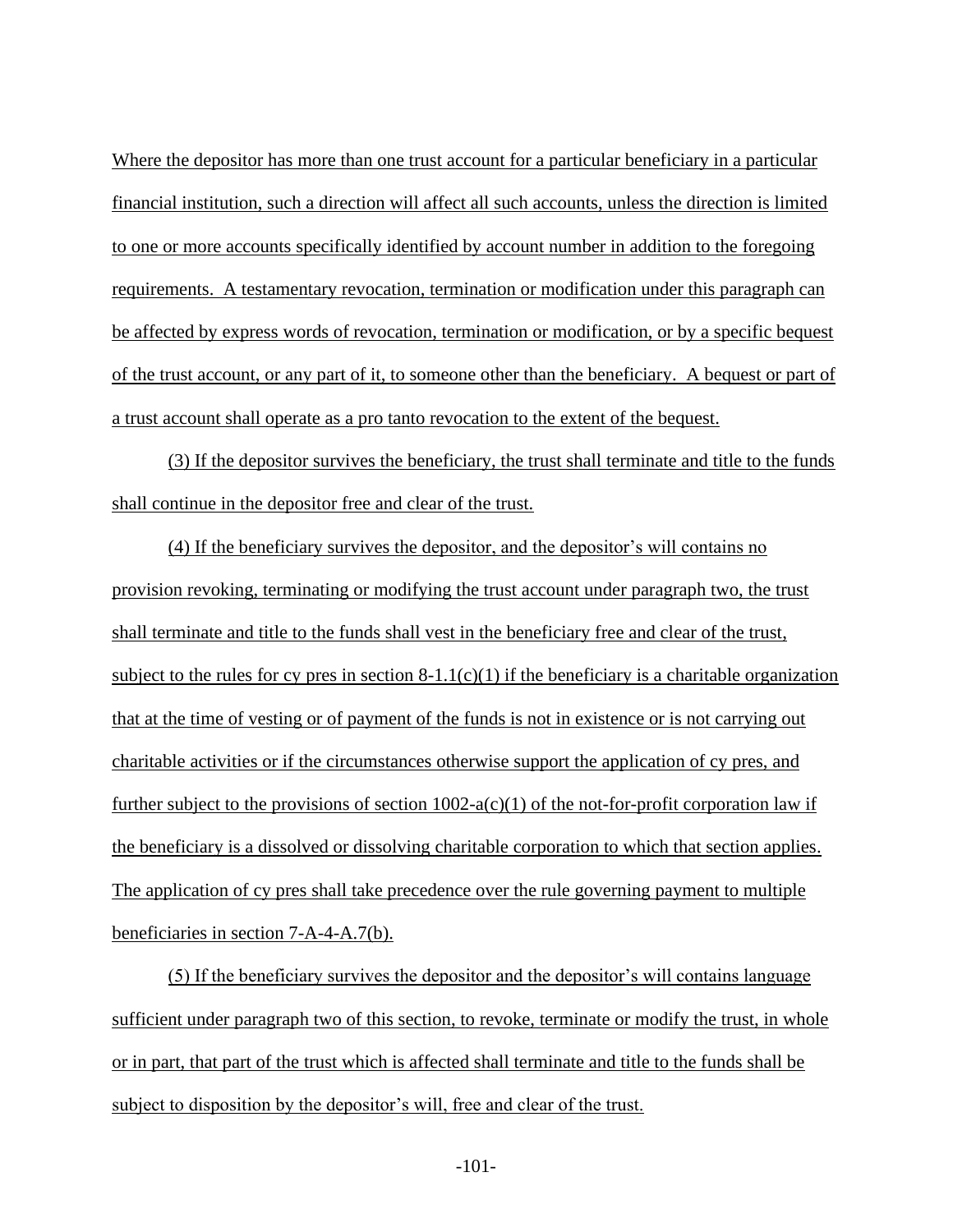§7-A-4-A.3. Payment to beneficiary.

(a) If the beneficiary survives the depositor under the circumstances provided in paragraph four of section 7-A-4-A.2, the funds shall be paid to the beneficiary upon his order, if, at the time of his demand for payment of all or part of the funds, he is eighteen or more years of age.

(b) If the beneficiary survives the depositor under the circumstances provided in paragraph four of section 7-A-4-A.2, and if the beneficiary is under eighteen years of age at the time demand for payment of any part or all of the funds is made, the funds may be paid to the order of the parent or parents of the beneficiary to be held for the use and benefit of such infant beneficiary or to the order of the duly appointed guardian of the property of the beneficiary, if the funds are equal to or are less than ten thousand dollars; but if the funds are more than ten thousand dollars, the funds may be paid only to the order of the duly appointed guardian of the property of the beneficiary.

§7-A-4-A.4. Effect of payment.

A financial institution which upon the death of a depositor and, prior to service upon it of a restraining order, injunction or other appropriate process from a court of competent jurisdiction prohibiting payment, makes payment to a beneficiary, or if the beneficiary is under eighteen years of age, to the guardian of the property or to the parent or parents of the infant pursuant to section 7-A-4-A.3, shall, to the extent of such payment, be released from liability to any person claiming a right to the funds and the receipt or acquittance of the person to whom payment is made shall be a valid and sufficient release and discharge of the financial institution.

§7-A-4-A.5. Rights not affected.

This part does not affect: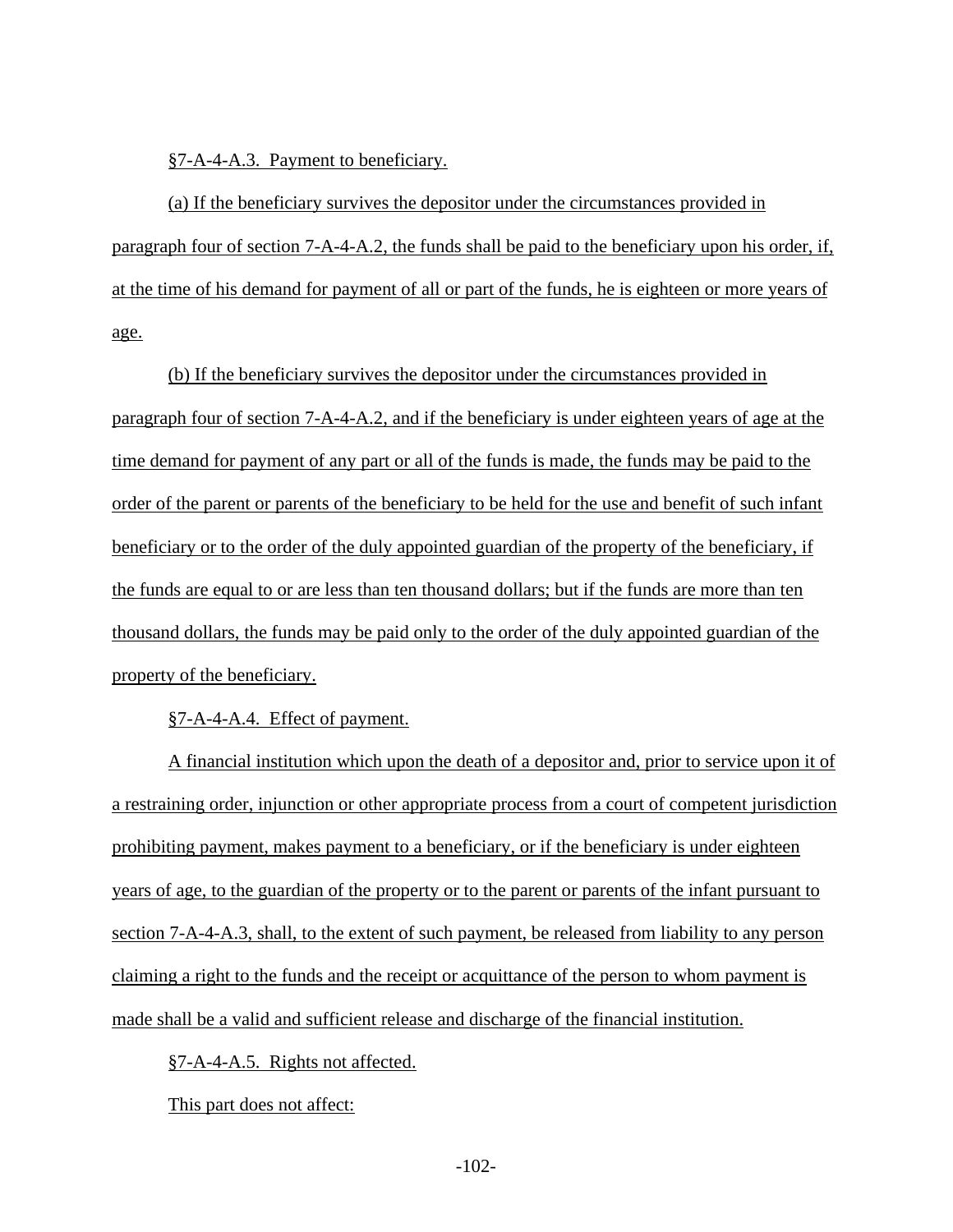(1) the rights of creditors of the depositor or his estate,

(2) the rights of fiduciaries of the estate of the depositor, or

(3) the rights of the surviving spouse of the depositor.

§7-A-4-A.6. Joint depositors.

If a trust account is established in the names of more than one depositor, in form to be paid or delivered to any, or the survivor of them, in trust for another, such account shall be subject to the terms of this part, except that the title to the funds on deposit, as between the depositors, shall be governed by article XIII-E of the banking law.

§7-A-4-A.7. Multiple beneficiaries.

(a) Whenever any proceeds of a trust account would pass pursuant to section 7-A-4-A.2 to two or more beneficiaries, such proceeds shall pass to such beneficiaries in equal proportions, unless the terms of the trust provide otherwise.

(b) Whenever any proceeds of a trust account would pass pursuant to section 7-A-4-A.2 to two or more beneficiaries, and one or more of the beneficiaries predeceases the depositor, such proceeds shall pass to the surviving beneficiary or beneficiaries in equal proportions, unless the terms of the trust provide otherwise or unless the rules of cy pres take precedence as provided in section 7-A-4-A.2(4).

§7-A-4-A.8. Application.

This part shall apply to all funds in trust accounts, as defined in paragraph (d) of section 7-A-4-A.1, which are in existence on its effective date, except that its provisions shall not impair or defeat any rights which have accrued prior to such date.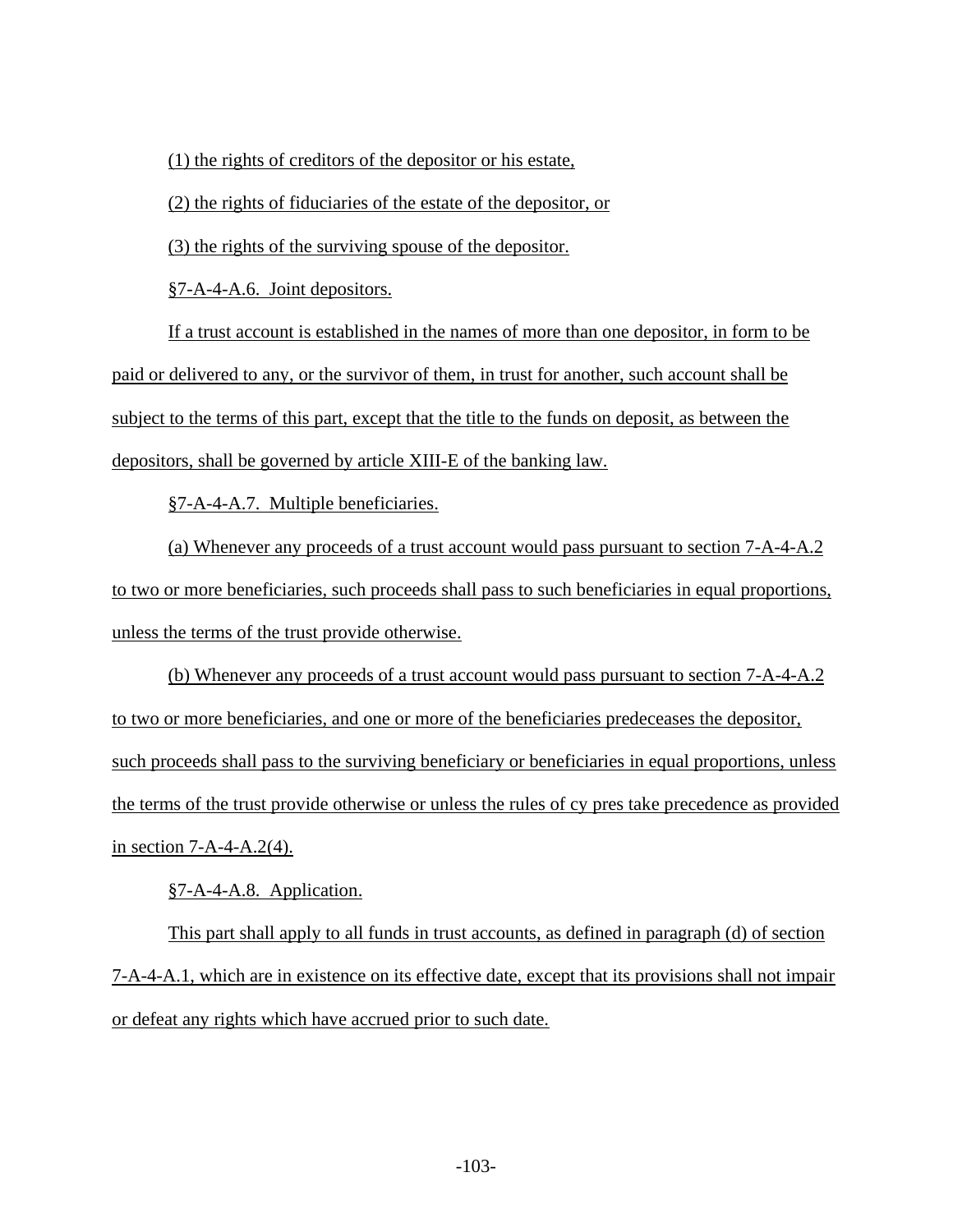# PART 5. RIGHTS OF BENEFICIARIES AND CREDITORS; SPENDTHRIFT AND DISCRETIONARY TRUSTS

§7-A-5.1. Rules regarding transfer of income in trust; rights of creditors.

(a) A right of a beneficiary to receive income from property and apply it to the use of or pay it to any person may not be transferred by assignment or otherwise unless a power to transfer such right, or any part thereof, is conferred upon such beneficiary by the instrument creating or declaring the trust. The preceding sentence shall not apply to (1) a beneficiary's income interest with respect to trust property attributable to that beneficiary; or  $(2)$  the proceeds of a life insurance policy governed by section 7-A-5.2-A.

(b) Notwithstanding paragraph (a):

(1) The beneficiary of a trust who has the right to receive income from property and apply it to the use of or pay it to any person may, unless otherwise provided in the instrument creating or declaring such trust, transfer any amount in excess of ten thousand dollars of the annual income to which the beneficiary is entitled from such trust to the spouse, issue, ancestors, brothers, sisters, uncles, aunts, nephews or nieces of the beneficiary, or to a trustee, guardian for property, committee, conservator, curator, custodian, or the donee of a power during minority for the benefit only of any such person bearing such relationship to the beneficiary, provided that such transfer is evidenced by a written instrument signed and acknowledged by the beneficiary and delivered to the trustee of the trust, together with an affidavit by the beneficiary that such transfer and any like transfer concurrently in effect are for all or part of the excess over ten thousand dollars of the annual income from such trust to which such beneficiary is entitled, and that the beneficiary has not received and is not to receive any consideration in money or money's worth for the transfer.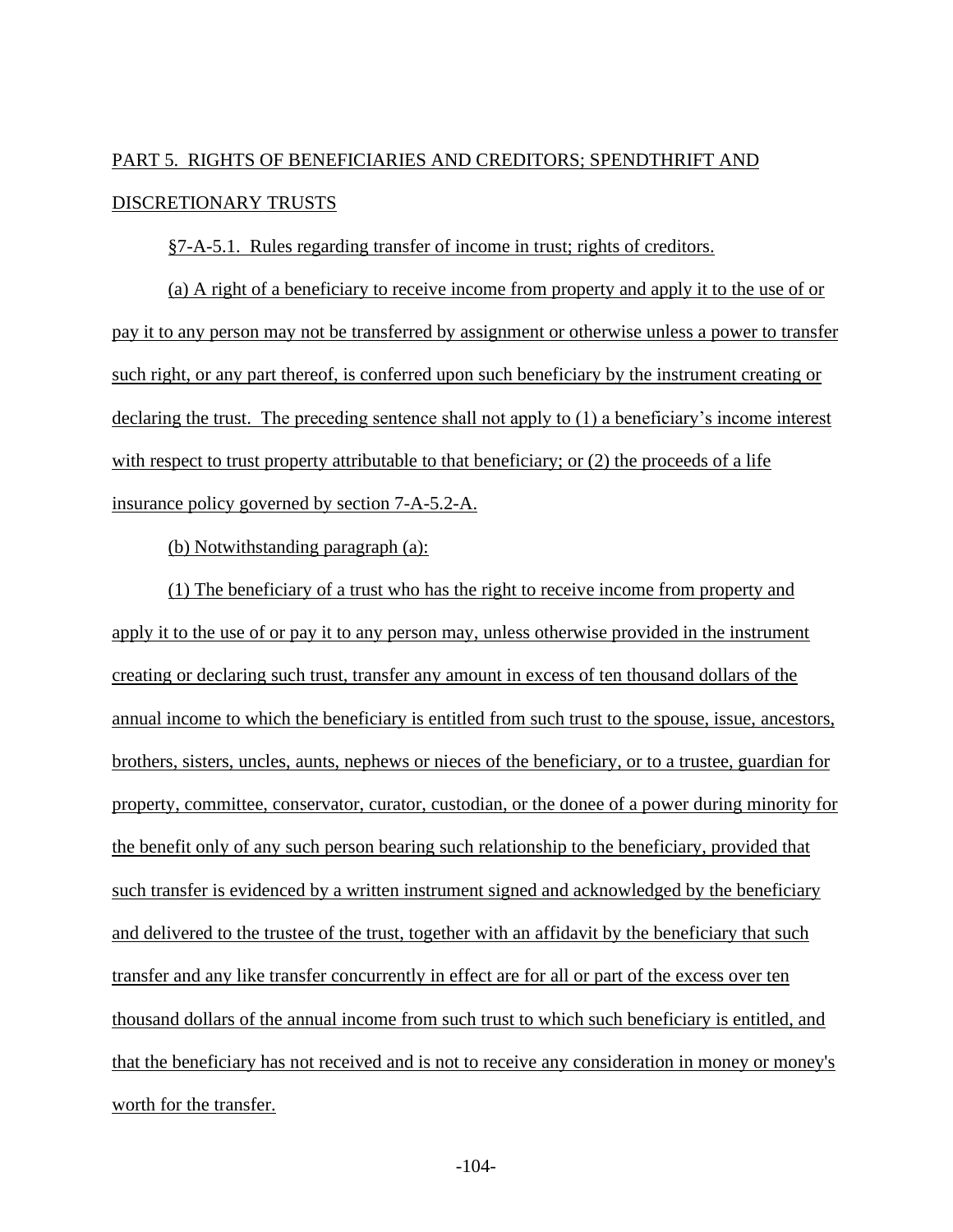(2) Any such transfer shall be effective in any year only as to income from such trust in excess of ten thousand dollars to which such beneficiary is entitled, and for this purpose all previous like transfers applicable to a given year shall be taken into account. If two or more transfers are made in or for any year in a total amount exceeding the sum of ten thousand dollars, transferees shall be preferred in the order in which the instruments of transfer were delivered to the trustee.

(3) A trustee shall be exonerated and fully discharged for any payment made to a transferee in reliance on the affidavit of a beneficiary described in subparagraph (1).

(4) The provisions of this paragraph do not apply to sections 7-A-5.2-A and 7-A-5.4.

(c) A transferee of income may, if he has not received or is not to receive any consideration in money or money's worth therefor, make a further transfer of such income only to one or more of the permissible transferees referred to in subparagraph (b)(1), other than a prior transferor; provided, however, that upon the death of a transferee any income not so transferred by him shall be an asset of his estate, subject to his testamentary disposition or passing to his distributees under the statutes of descent and distribution.

(d) A beneficiary who has the right to receive the income from property and apply it to the use of or pay it to any person is not precluded by anything contained in this section from transferring by assignment or otherwise any part or all of such income to or for the benefit of persons whom the beneficiary is legally obligated to support.

(e) To the extent a trust beneficiary validly transfers an income interest during lifetime or at death if the interest has not terminated, the transferee becomes a beneficiary of the trust.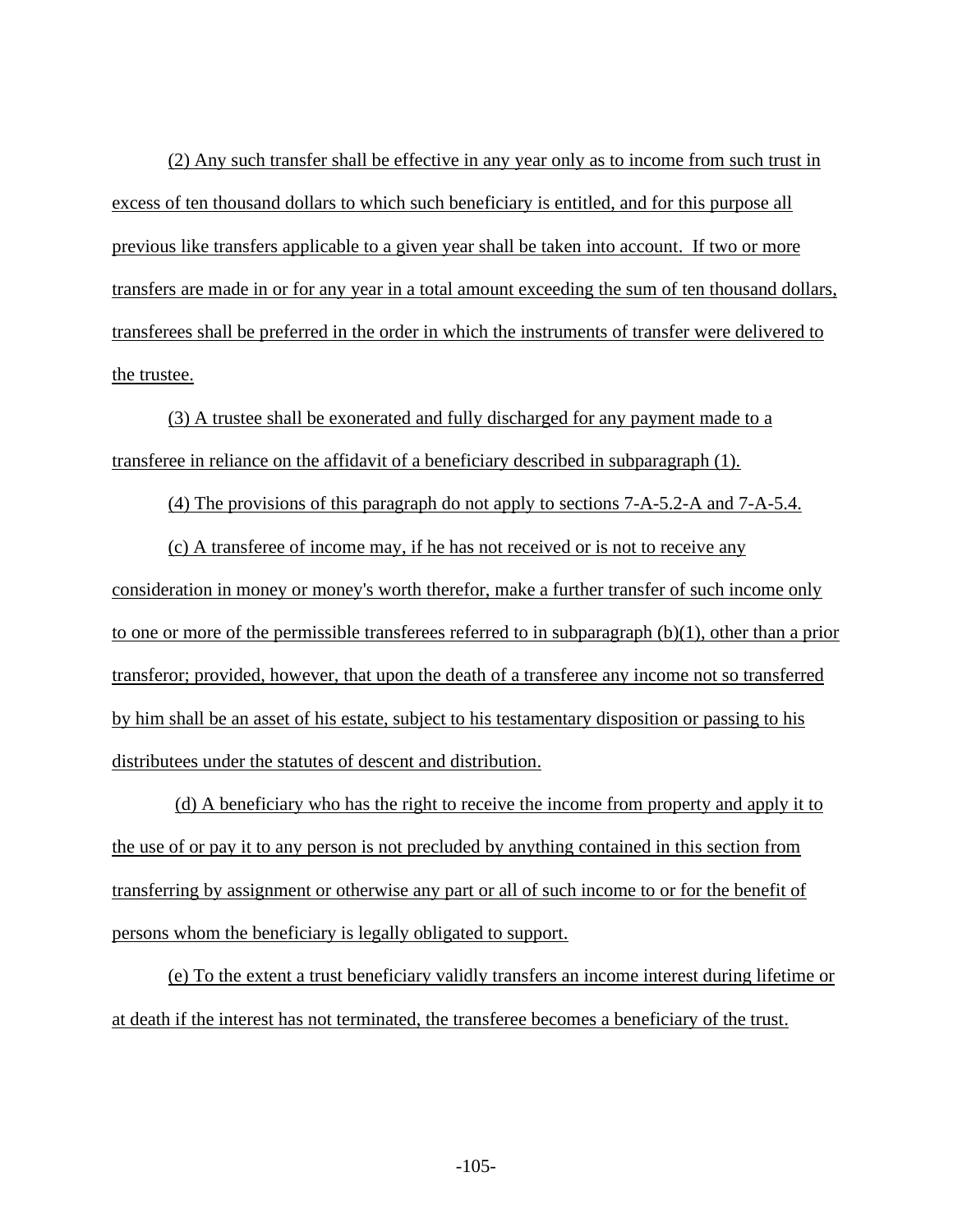(f) A beneficiary's income interest is subject to the claims of creditors of the beneficiary to the extent provided by law, including article 52 of the civil practice law and rules and sections 7-A-5.3 and 7-A-5.5-A.

§7-A-5.2. Rules regarding transfer of principal interests in trust; rights of creditors.

(a) Trusts created prior to the effective date of this article. The right of a beneficiary of a trust to receive principal may be transferred by assignment or otherwise unless such transfer is prohibited by the instrument creating or declaring the trust. Such a provision shall not apply to a beneficiary's interest in principal with respect to property attributable to that trust beneficiary.

(b) Trusts created on or after the effective date of this article. The right of a beneficiary of a trust to receive principal may not be transferred by assignment or otherwise unless a power to transfer such right, or any part thereof, is conferred upon such beneficiary by the instrument creating or declaring the trust. The preceding sentence shall not apply to a beneficiary's interest in principal with respect to property attributable to that trust beneficiary, or to proceeds of a life insurance policy as provided in section 7-A-5.2-A.

(c) Whenever a trust is created,

(1) To the extent a trust beneficiary validly transfers an interest in principal during lifetime or at death if the interest has not terminated, the transferee becomes a beneficiary of the trust.

(2) A beneficiary's interest in principal is subject to the claims of creditors of the beneficiary to the extent provided by law, including article 52 of the civil practice law and rules, and sections 7-A-5.3 and 7-A-5.5-A.

§7-A-5.2-A. When proceeds of life insurance policy inalienable.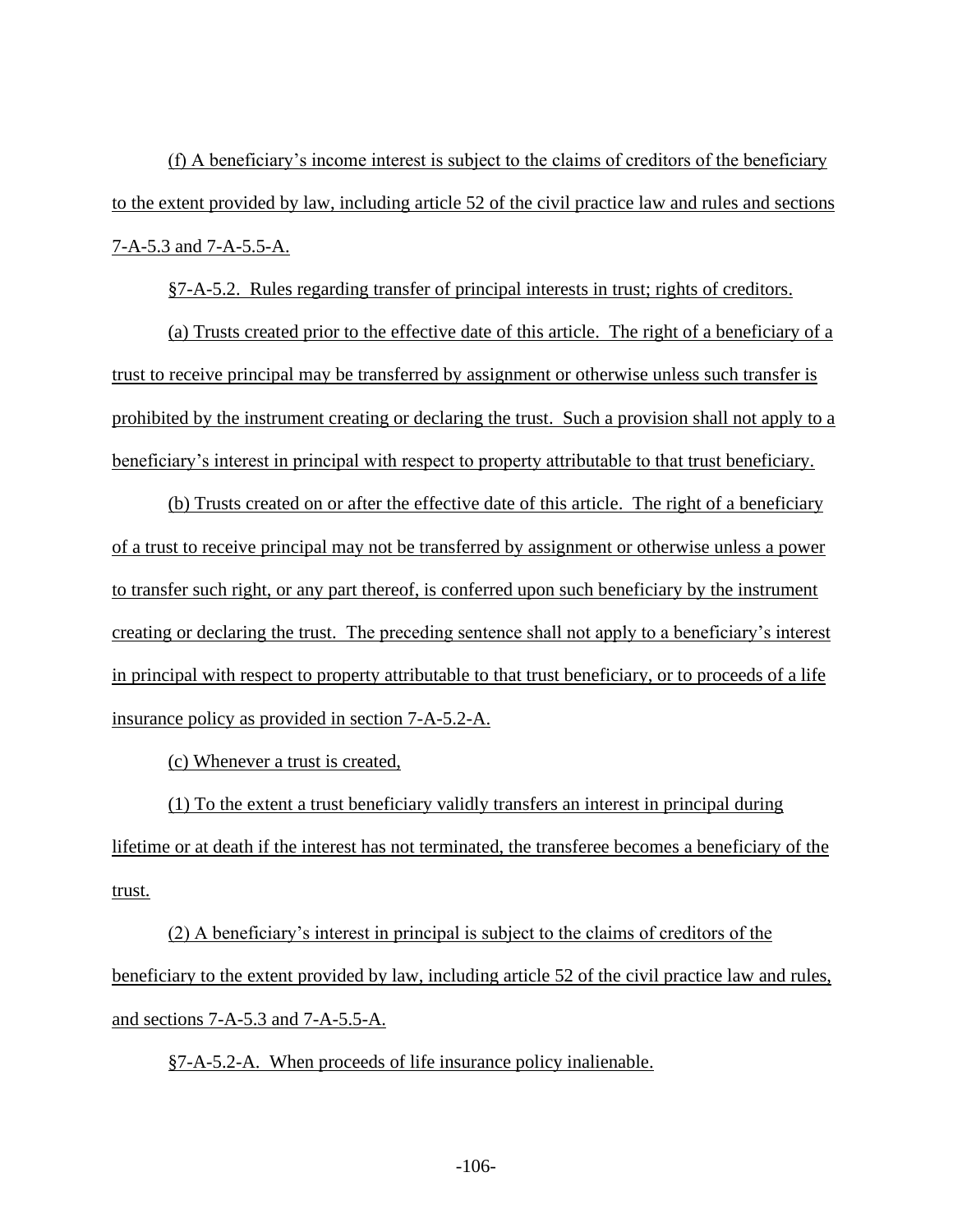The proceeds of a life insurance policy which, under a trust or other agreement, are upon the death of the insured left with the insurance company may not be:

(1) transferred,

(2) subject to commutation or encumbrance, or

(3) subject to legal process except in an action for necessaries, if provisions to such effect were incorporated in such trust or other agreement.

§7-A-5.3. Special creditor exceptions to restraints on involuntary alienation.

(a) An order of support directing the payment of alimony, maintenance, support or child support can be enforced against the income interest of a beneficiary that is subject to a spendthrift provision as provided in CPLR section 5241 and against a principal interest that is subject to a spendthrift provision.

(b) A spendthrift provision is unenforceable against:

(1) a judgment creditor who has provided goods or performed services suitable to the condition in life of the person to whom they are furnished or for whose benefit they are performed, and which meet his or her actual needs at the time such goods are provided or services performed;

(2) a judgment creditor who has provided services for the protection of a beneficiary's interest in the trust; and

(3) a claim of this State or the United States to the extent a statute of this State or federal law so provides.

(c) Nothing in this section shall be construed to limit the rights of creditors as otherwise provided by law.

§7-A-5.4. Discretionary trusts.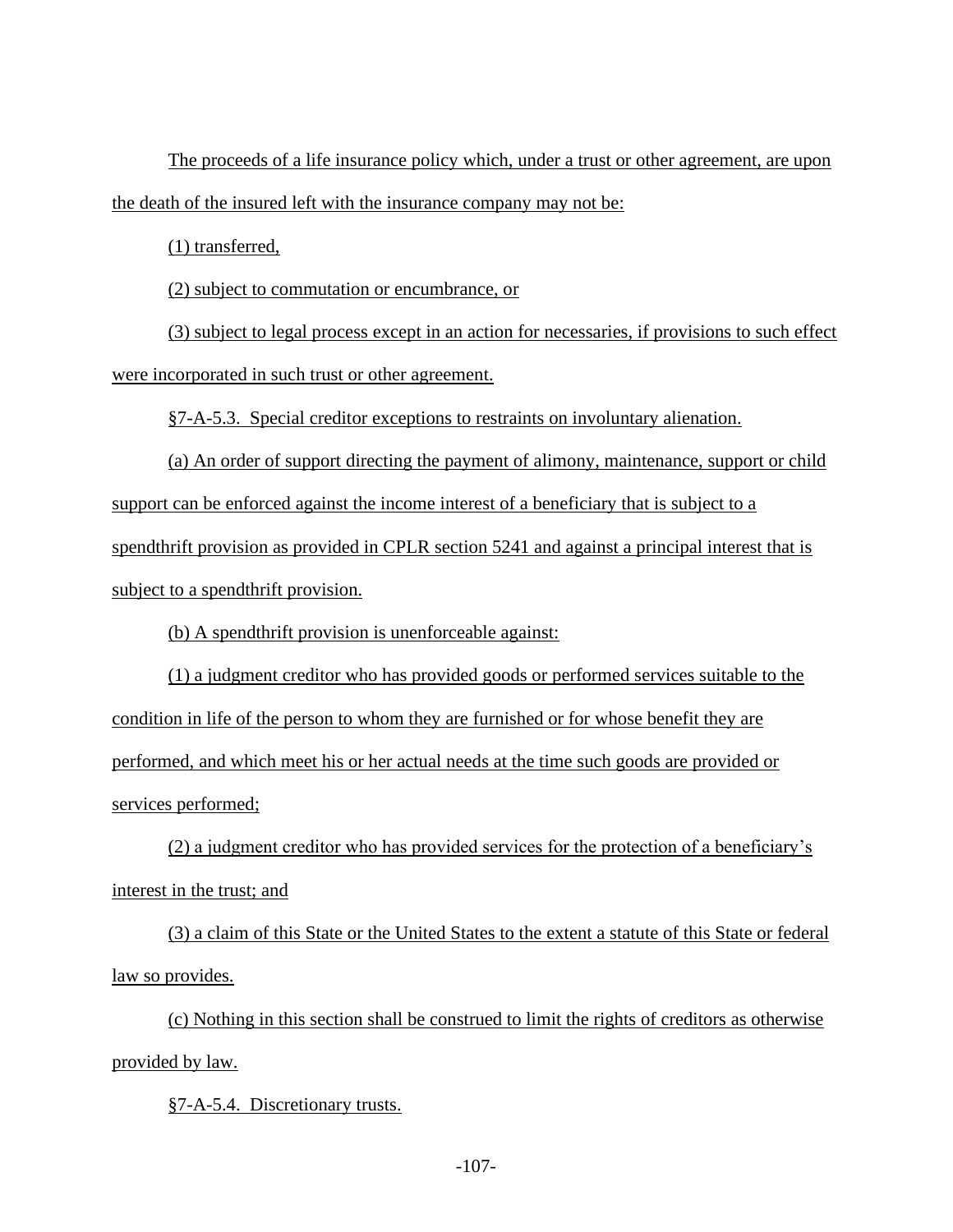(a) A beneficiary may not transfer his or her discretionary trust interest whether or not the interest is spend-thrifted.

(b) A beneficiary's discretionary trust interest is subject to the claims of creditors of the beneficiary to the extent provided by law, including section 7-A-5.5-A and article 52 of the civil practice law and rules.

(c) A beneficiary of a discretionary trust interest has the right to maintain a judicial proceeding against a trustee for an abuse of discretion or failure to comply with a standard for distribution.

§7-A-5.5. Creditor's claim against trust contributor to a revocable trust.

(a) Whether or not the terms of a trust contain a spendthrift provision, the following rules apply:

(1) During the lifetime of the trust contributor, the property of a trust which is revocable by the trust contributor is subject to claims of the trust contributor's creditors.

(2) After the death of a trust contributor, and subject to the trust contributor's right to direct the source from which liabilities will be paid, the property of a trust over which immediately before the trust contributor's death the trust contributor has the power to revoke is subject to claims of the trust contributor's creditors, costs of administration of the trust contributor's estate, and the expenses of the trust contributor's funeral and disposal of the trust contributor's remains to the extent the settlor's probate estate is inadequate to satisfy those claims, costs, and expenses.

(b) For purposes of paragraph (a), a trust created before the date of the enactment of this article is a revocable trust only if the creator reserved an unqualified power of revocation described in section 10-10.6.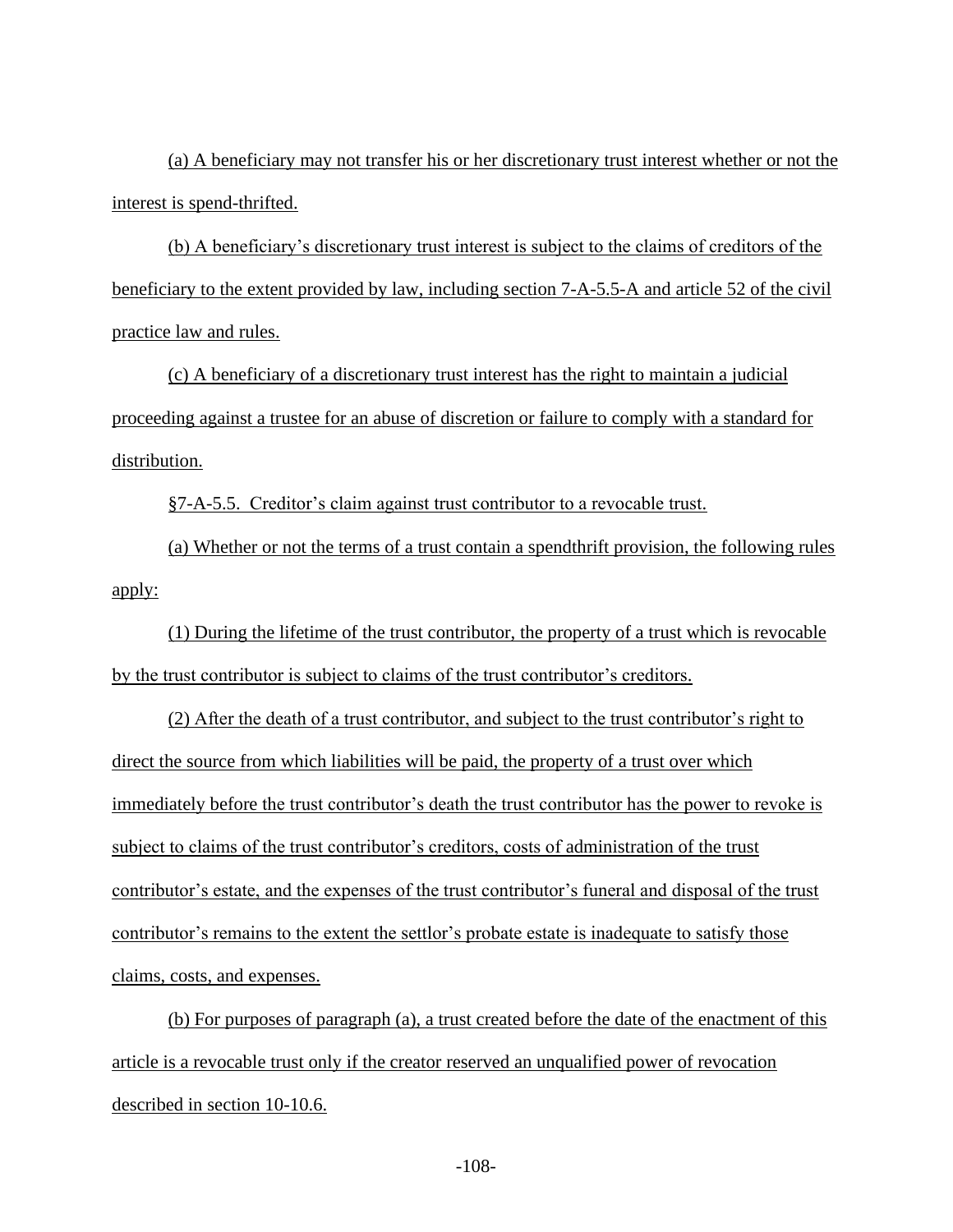(c) During the period the holder of a power of withdrawal may exercise the power, the property subject to the power is subject to the claims of the powerholder's creditors, the creditors of the powerholder's estate and the expense of administering the powerholder's estate to the extent provided by section 10-7.2.

§7-A-5.5-A. Creditor claims to property contributed to a trust by a trust beneficiary.

(a) To the extent that a beneficiary's trust interest is attributable to property contributed by a beneficiary, whether or not the beneficiary's interest is subject to a spendthrift provision, the interest is subject to the claims of the beneficiary's existing or subsequent creditors.

(b) For purposes of paragraph (a), upon the lapse, release, or waiver of a power of withdrawal, the holder of the power of withdrawal is treated as making a contribution of property to the trust only to the extent the value of the property affected by the lapse, release, or waiver exceeds the greatest amount specified at the time of the lapse, release, or waiver in section 2041(b)(2), 2503(b) or 2514(e) of the Internal Revenue Code.

(c) Paragraph (a) shall not apply to property contributed by a beneficiary to a trust for the beneficiary's spouse described in (i) section 2523(e) of the Internal Revenue Code or (ii) for which the election described in section 2523(f) of the Internal Revenue Code has been made and (iii) to a trust to the extent the assets of that trust are attributable to a trust described in (i) or (ii) after the death of the beneficiary's spouse.

(d) A provision in any trust, other than a testamentary trust or a trust which meets the requirements of subparagraph two of paragraph (b) of paragraph two of section three hundred sixty-six of the social services law and of the regulations implementing such clauses, which provides directly or indirectly for the suspension, termination or diversion of the principal, income or beneficial interest of either the creator or the creator's spouse in the event that the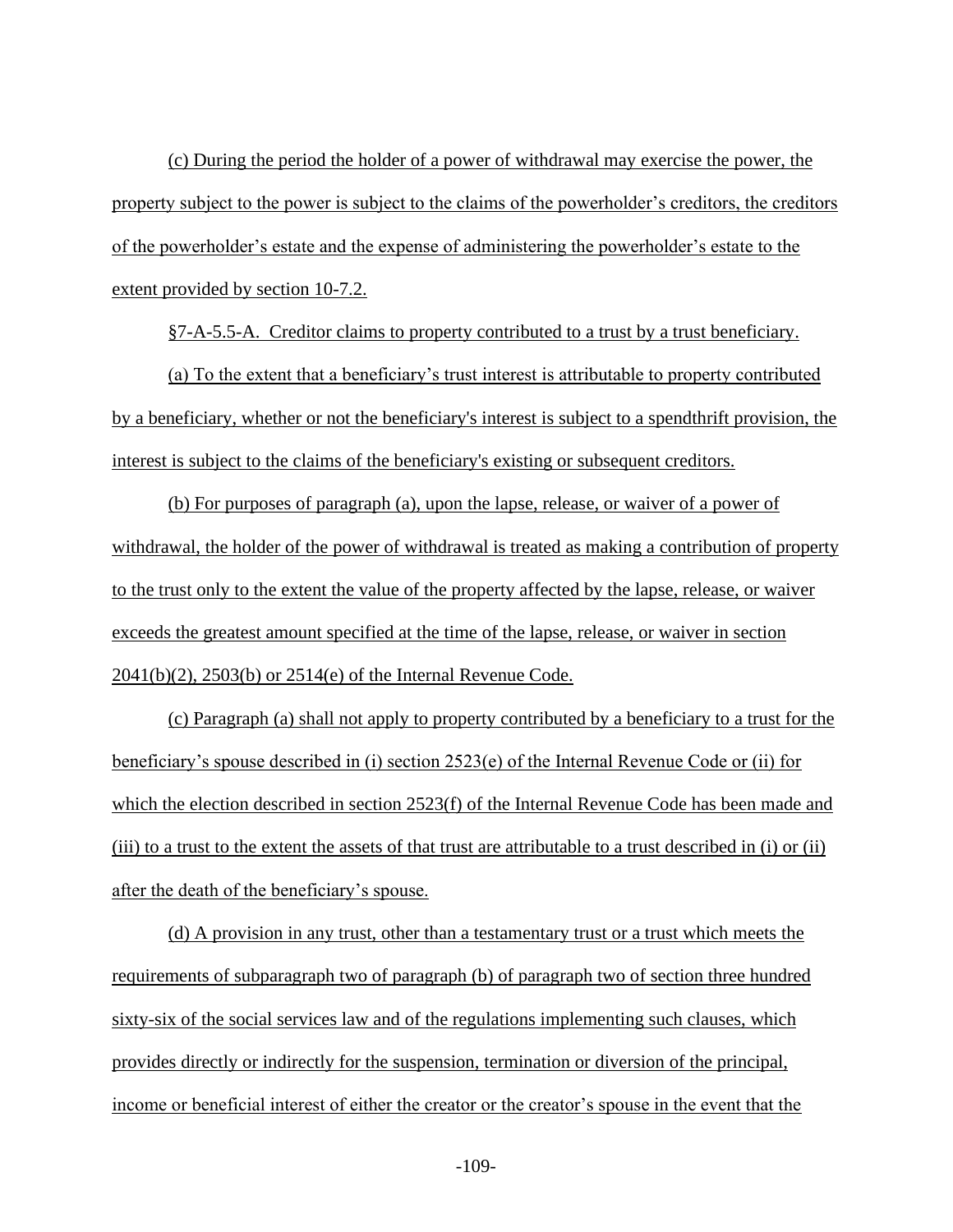creator or creator's spouse should apply for medical assistance or require medical, hospital or nursing care or long term custodial, nursing or medical care shall be void as against the public policy of the state of New York, without regard to the irrevocability of the trust or the purpose for which the trust was created.

(e) Paragraph (a) shall not apply by reason of the trustee's authority to pay trust income or principal to the trust contributor pursuant to section 7-A-8.18. Nor shall paragraph (a) apply where the trustee, as defined in paragraph (b) of section 7-A-8.18, is authorized under the trust instrument or any other provision of law to pay or reimburse the trust contributor for any tax on trust income or trust principal that is payable by the trust contributor under the law imposing such tax or to pay any such tax directly to the taxing authorities. No creditor of a trust contributor shall be entitled to reach any trust property based on the discretionary powers described in this paragraph.

(f) Cross-reference. *See* CPLR 5205(c) (providing protections for a debtor's benefits under the terms of a specified retirement plan, savings plan, or individual retirement account).

§7-A-5.6. Overdue distribution.

(a) In this section, "mandatory distribution" means a distribution of income or principal which the trustee is required to make to a beneficiary under the terms of the trust, including a distribution upon termination of the trust. The term does not include a distribution subject to the exercise of the trustee's discretion even if (1) the discretion is expressed in the form of a standard of distribution, or (2) the terms of the trust authorizing a distribution couple language of discretion with language of direction.

(b) Whether or not a trust contains a spendthrift provision, a creditor may compel the trustee to make a mandatory distribution of income or principal, including a distribution upon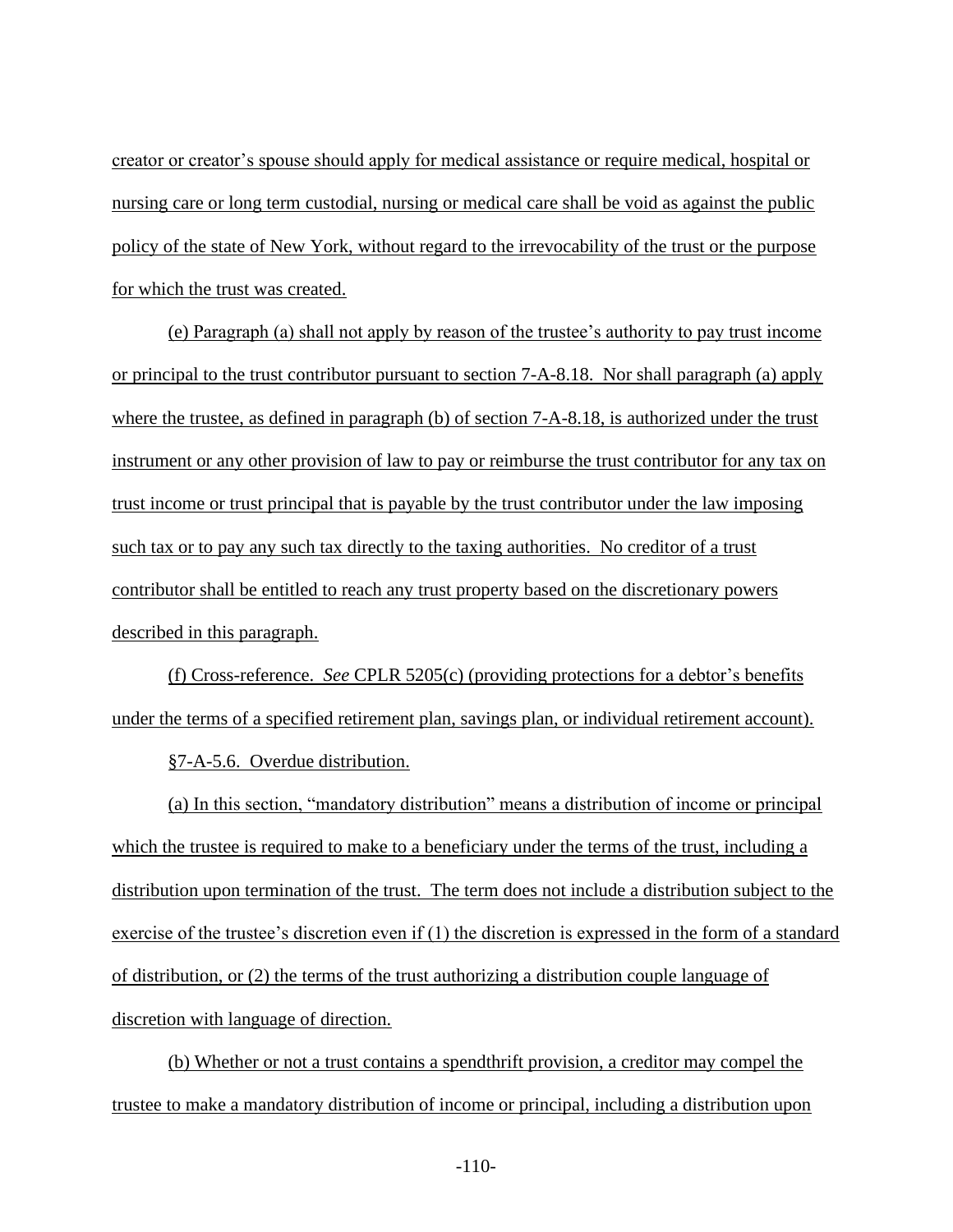termination of the trust, to the beneficiary if the trustee has not made the distribution to the beneficiary within a reasonable time after the designated distribution date.

§7-A-5.7. Personal obligations of trustee.

Trust property is not subject to personal obligations of the trustee, even if the trustee becomes insolvent or bankrupt.

## PART 6. REVOCABLE TRUSTS

§7-A-6.1. Capacity of trust contributor of revocable trust.

The trust contributor's capacity to create, amend, revoke, or add property to a revocable trust, or to direct the actions of the trustee of a revocable trust, is the same as that required to make a will. Notwithstanding the foregoing, the trust contributor's capacity required to irrevocably release a power to revoke or amend such a trust is the same as that required to make a gift.

§7-A-6.2. Revocation or amendment of revocable trust.

(a) If a revocable trust has more than one trust contributor:

(1) to the extent the trust consists of community property, the trust may be revoked by either spouse acting alone but may be amended only by joint action of both spouses;

(2) to the extent the trust consists of property other than community property, each trust contributor may revoke or amend the trust with regard to the portion of the trust property attributable to that trust contributor's contribution; and

(3) upon the revocation or amendment of the trust by fewer than all of the trust contributors, the trustee shall promptly notify the other trust contributors of the revocation or amendment.

(b) The trust contributor may revoke or amend a revocable trust: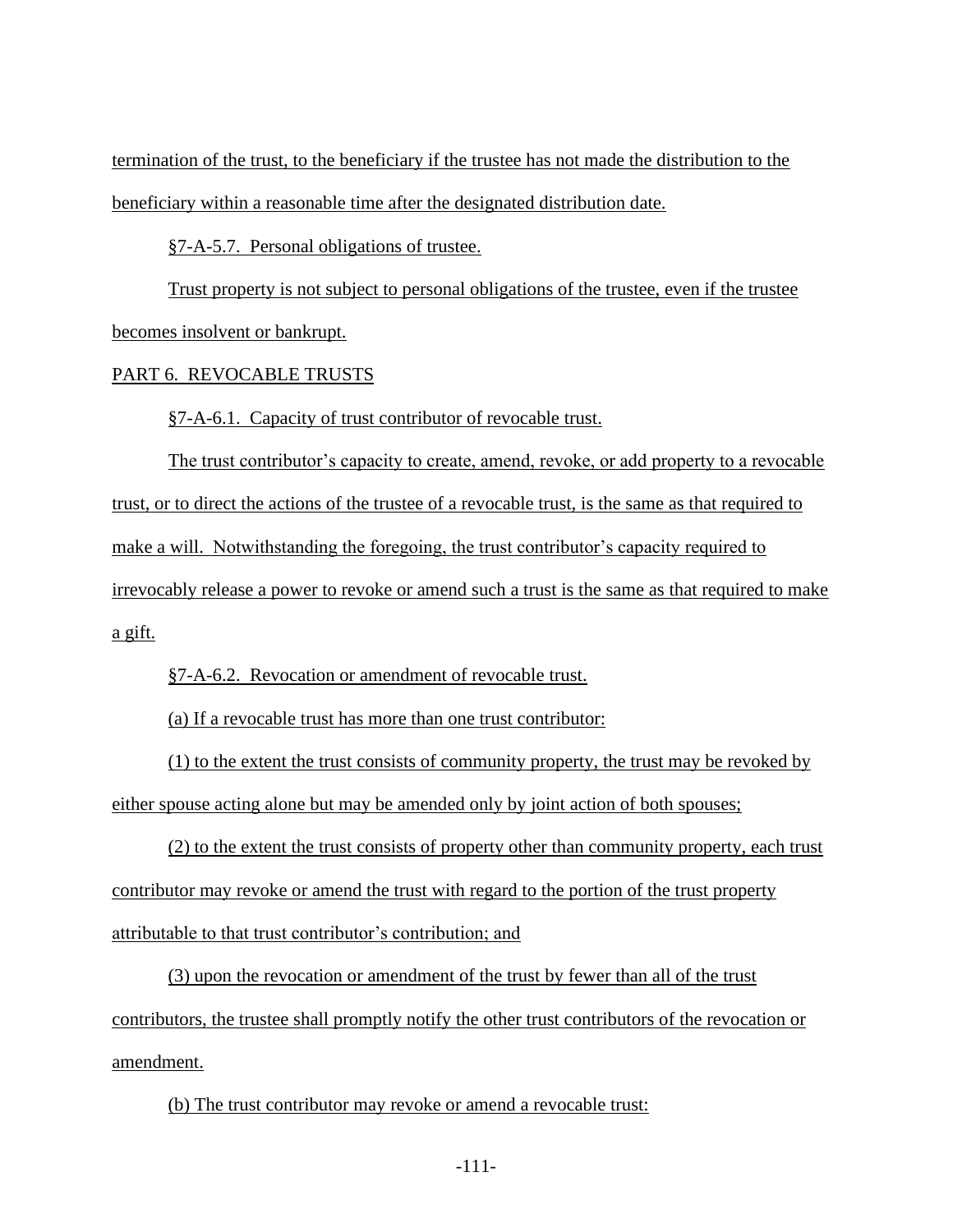(1) by substantially complying with any method provided in the terms of the trust requiring a writing; or

(2) if the terms of the trust do not provide a method or the method provided in the terms is not expressly made exclusive, by:

(A) a later will that expressly refers to the trust or a particular provision thereof; or

(B) by executing an instrument that both expressly refers to the trust or a particular provision thereof and complies with the formalities for the creation of a lifetime trust as provided in section 7-A-4.2-A(c), and the revocation or amendment shall take effect as of the date of such execution.

(c) Upon the revocation of a revocable trust, the trustee shall deliver the trust property as the trust contributor directs.

(d) A trust contributor's powers with respect to revocation, amendment, or distribution of trust property may be exercised by an agent under a power of attorney only to the extent expressly authorized by the terms of the trust, the power of attorney, or by law.

(e) A guardian of the trust contributor may exercise a trust contributor's powers with respect to revocation, amendment, or distribution of trust property only with the approval of the court supervising the guardianship.

(f) A trustee who does not know that a trust has been revoked or amended is not liable to the trust contributor or the trust contributor's successors in interest for distributions made and other actions taken on the assumption that the trust had not been amended or revoked.

(g) Written notice of such amendment or revocation by the trust contributor shall be delivered to at least one other trustee within a reasonable time if the trust contributor is not the sole trustee but failure to give such notice shall not affect the validity of the amendment or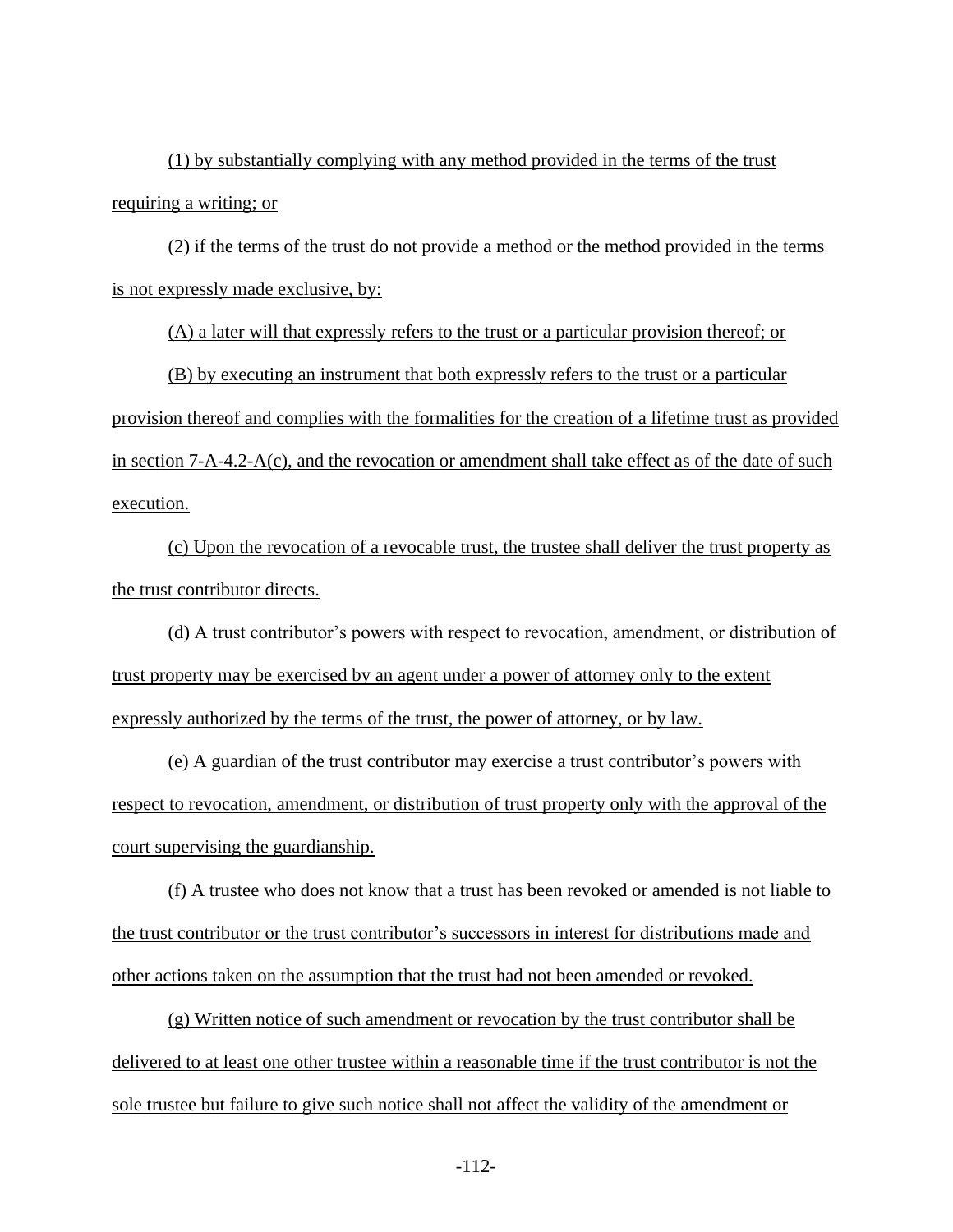revocation or the date upon which the amendment or revocation shall take effect. No trustee shall be liable for any act reasonably taken in reliance on an existing trust instrument prior to actual receipt of notice of amendment or revocation thereof. Absent written consent, no trustee shall be liable for the failure to comply with an amendment that expands, restricts or otherwise modifies the trustee's duties, powers, obligations, or compensation for a period of 60 days after receipt of notice of amendment.

(h) Cross reference. *See* section 7-A-4.2-A(e) (lifetime trust is irrevocable unless the terms of the trust expressly provide that the trust is revocable).

§7-A-6.3. Rights and duties in revocable trusts; power of withdrawal.

(a) While a trust is revocable, the trustee shall follow a direction of the person having the unqualified power to revoke the trust that is contrary to the terms of the trust, unless the trustee has actual knowledge of the settlor's lack of capacity. The trustee shall not be liable for complying with the terms of the revocable trust or any revocation, amendment or direction by the settlor when the settlor lacks capacity unless the trustee has actual knowledge of the lack of capacity.

(b) While a trust is revocable and the person having the power to revoke the trust is the only present beneficiary, rights of all other beneficiaries are subject to the control of, the duties of the trustee are owed exclusively to, and the trustee is exclusively accountable to the person having the power to revoke.

(c) After the death of a person described in paragraph (b):

(1) the personal representative of that person has standing to petition the court for an order compelling the trustee to account for the period before the death of the person having the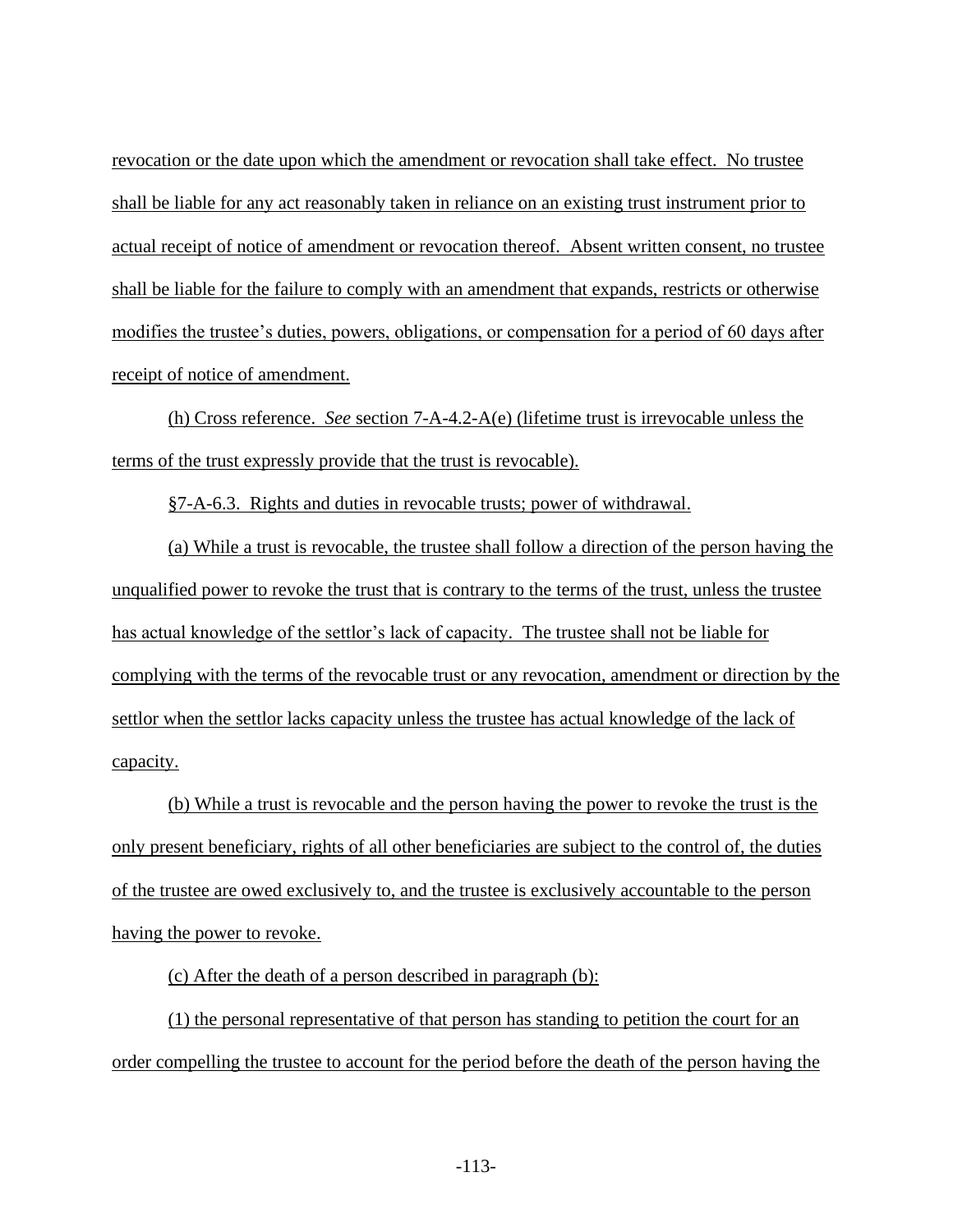power to revoke and have standing to file objections on the grounds that the trustee violated the trustee's duties to the person having the power to revoke; and

(2) the beneficiaries of the trust have standing to petition the court for an order compelling the trustee to account for the period before the death of the person having the power to revoke and have standing to file objections on the grounds that the trustee violated the trustee's duties to the person having the power to revoke and consequently impaired the interests of the objectants in the trust.

(d) If the person having the power to revoke the trust loses the capacity to exercise the power to revoke and if by reason of that loss of capacity additional persons become present beneficiaries of the trust, the trustee's duties are owed to those persons as well so long as they are present beneficiaries of the trust.

(e) During the period the power may be exercised, the holder of a non-lapsing power of withdrawal shall be treated, for purposes of paragraph (a) and paragraph (b) of this section, as if the holder of the non-lapsing power of withdrawal were the person having a power to revoke the trust to the extent of the property subject to the power.

§7-A-6.4. Limitations on action contesting validity of revocable trust; distribution of trust property.

(a) The following persons may commence a judicial proceeding after the settlor's death to contest the validity of a trust that was revocable at the settlor's death:

(1) the personal representative of the settlor;

(2) the trustee of a trust created under the will of the settlor duly admitted to probate by a court of competent jurisdiction;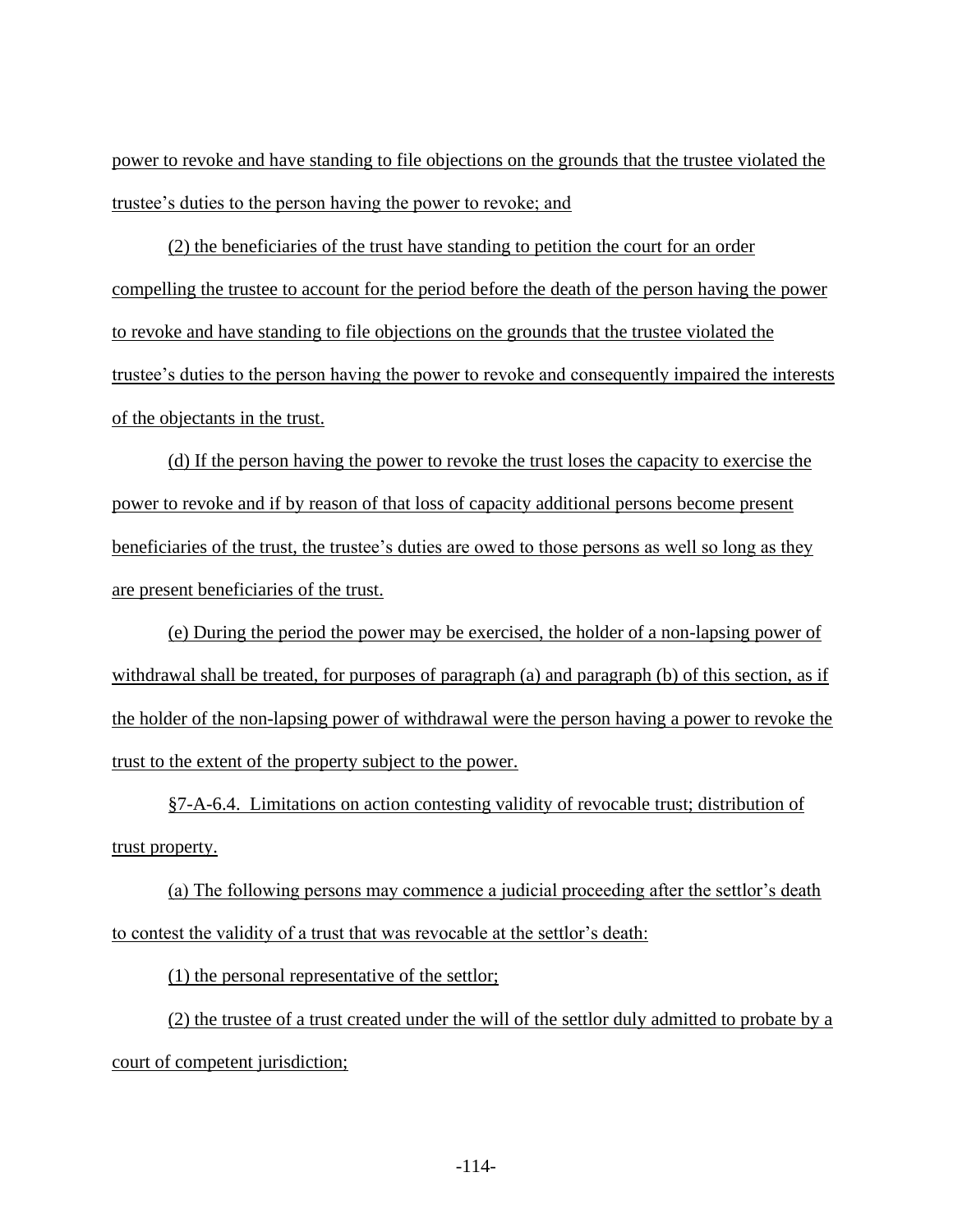(3) the trustee of a trust to which a disposition was validly made by the will of the settlor duly admitted to probate by a court of competent jurisdiction;

(4) an adversely-affected beneficiary of the will of the settlor admitted to probate by any court of competent jurisdiction or the guardian of or the agent duly authorized under a power of attorney granted by such beneficiary;

(5) the attorney general if an adversely-affected beneficiary of the will of the settlor admitted to probate by any court of competent jurisdiction is a charitable organization or an unnamed charitable beneficiary; or

(6) any adversely-affected distributee of the settlor.

A person who has been issued limited letters under SCPA 702(9) may also commence a proceeding under this paragraph (a).

(b) A petition to contest the validity of a revocable trust must be filed by the earlier of

(1) six years after the settlor's death in the case of trusts in existence on the effective date of this article and in all other cases three years after the settlor's death; or

(2) 120 days after the trustee sent the persons described in paragraph (a)(1)-(6) a copy of the trust instrument and a notice informing those persons of the trust's existence, of the trustee's name and address, and of the time allowed for commencing a proceeding. Notice given to some but not all of the persons described in paragraph (a)(1)-(6) is effective only as to the persons or persons receiving such notice.

(c) Process must issue to the following persons if not petitioners:

(1) all trustees of the trust that was revocable at the settlor's death;

(2) all persons designated as beneficiaries in the trust that was revocable at the settlor's death;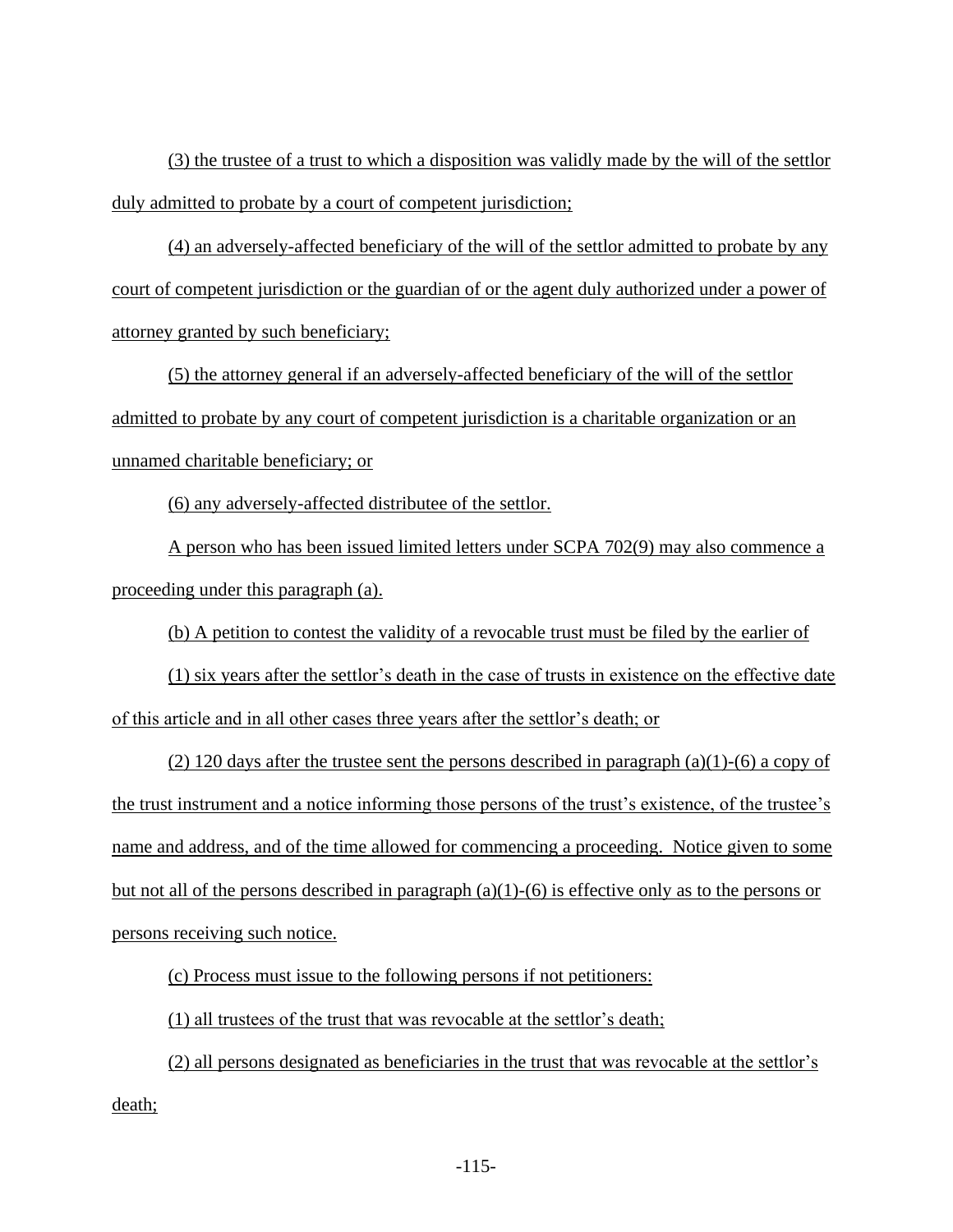(3) all distributees of the settlor, unless the court dispenses with such process;

(4) the administrator of the settlor's estate, if any;

(5) the executor or executors named in and the beneficiaries under the will of the settlor admitted to probate or offered for probate in any court of competent jurisdiction;

(6) the trustee of a trust to which a disposition was validly made by the will of the settlor duly admitted to probate or offered for probate in a court of competent jurisdiction;

(7) he attorney general if the trust that was revocable at the settlor's death is a charitable trust; and

(8) such other persons as the court in its discretion may determine.

(d) In any proceeding concerning the validity of a trust that was revocable at the settlor's death, the burden of proof on the issue of the settlor's capacity, due execution, the existence of undue influence, and the existence of fraud shall be on the person or persons seeking to challenge the validity of the trust instrument.

(e) Upon the death of the settlor of a trust that was revocable at the settlor's death, the trustee may proceed to distribute the trust property in accordance with the terms of the trust. The trustee is not subject to liability for doing so unless:

(1) the trustee knows of a pending judicial proceeding contesting the validity of the trust; or

(2) a potential contestant has notified the trustee of a possible judicial proceeding to contest the trust and a judicial proceeding is commenced within 60 days after the contestant sent the notification.

(f) A beneficiary of a trust that is determined to have been invalid is liable to return any distribution received.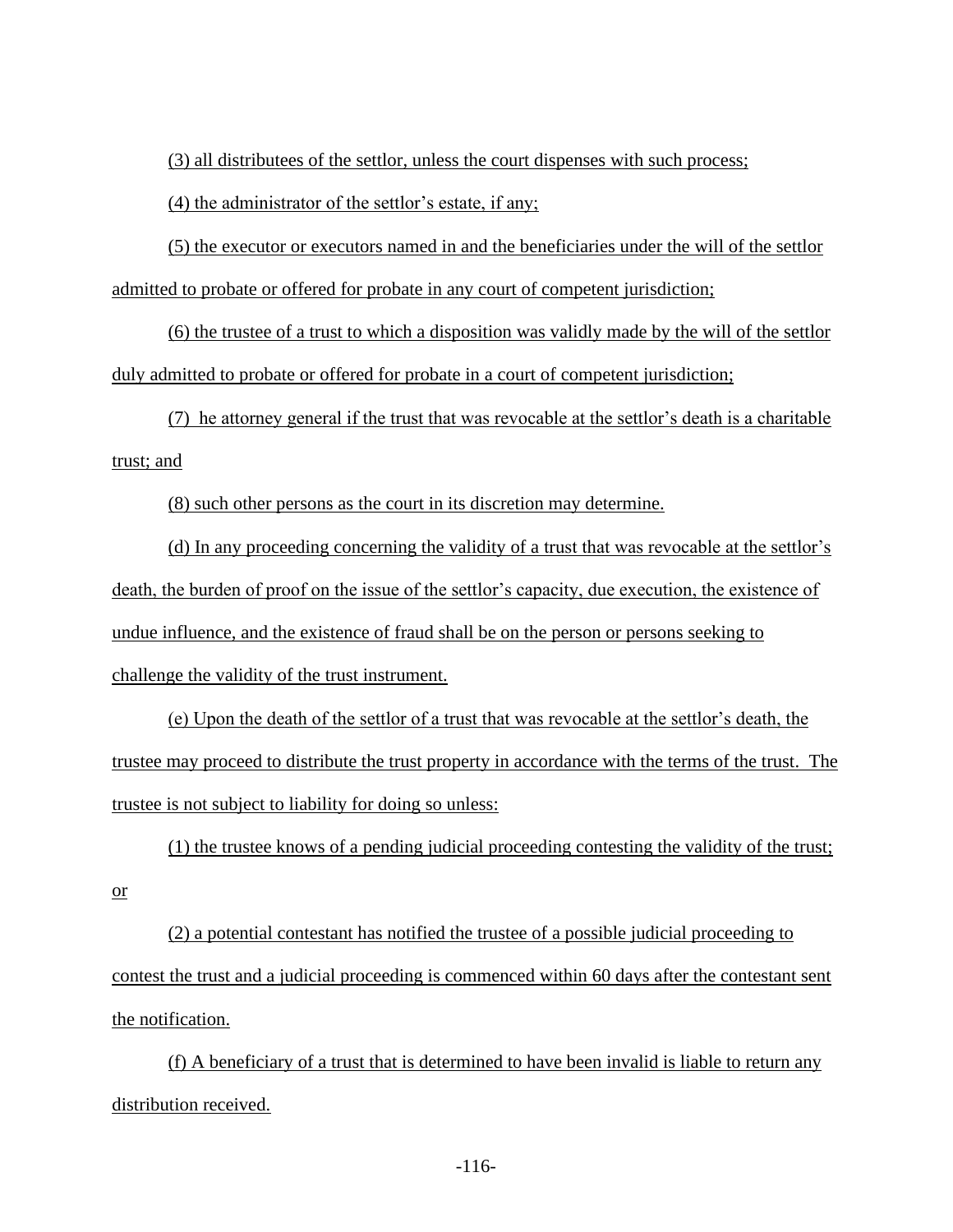(g) Where applicable, this section shall apply to a trust contributor who is not a settlor. PART 7. OFFICE OF TRUSTEE

§7-A-7.1. Accepting or declining trusteeship of a lifetime trust.

(a) Except as otherwise provided in paragraph (c), a person designated as trustee of a lifetime trust accepts the trusteeship:

(1) by complying with the execution requirements of section  $7-A-4.2-A(c)$ , or

(2) by substantially complying with a method of acceptance provided in the terms of the trust; or

(3) if the terms of the trust do not provide a method or the method provided in the terms is not expressly made exclusive, by accepting delivery of the trust property, exercising powers or performing duties as trustee, or otherwise indicating acceptance of the trusteeship.

(b) A person designated as trustee of a lifetime trust who has not yet accepted the trusteeship may reject the trusteeship. A designated trustee of a lifetime trust who does not accept the trusteeship within a reasonable time after knowing of the designation and knowing of the occurrence of the event that makes the designation effective is deemed to have rejected the trusteeship.

(c) A person designated as trustee of a lifetime trust, without accepting the trusteeship, may:

(1) act to preserve the trust property if, within a reasonable time after acting, the person sends a rejection of the trusteeship to the settlor or, if the settlor is dead or lacks capacity, to a qualified beneficiary; and

(2) inspect or investigate trust property to determine potential liability under environmental or other law or for any other purpose.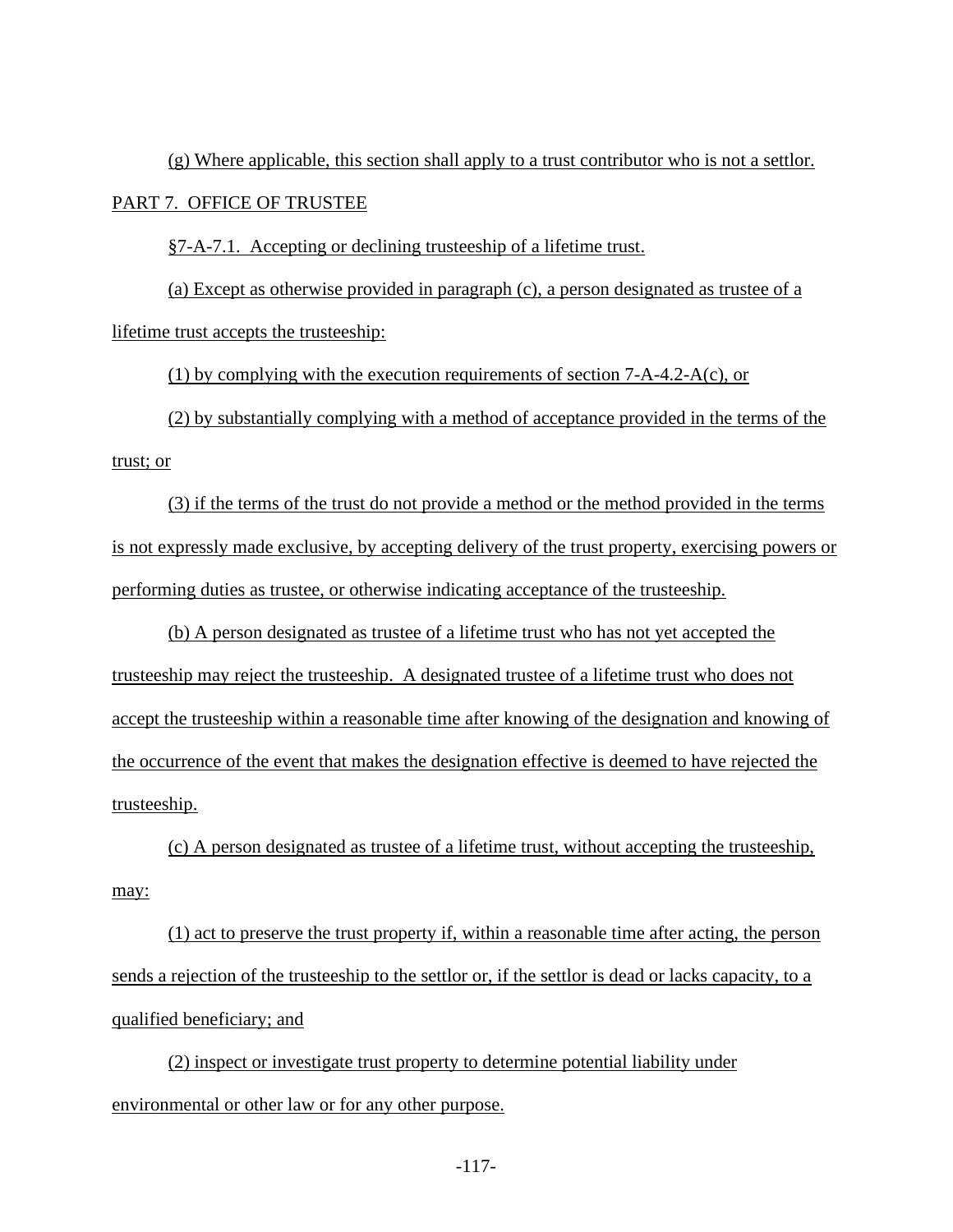§7-A-7.2. Trustee's bond.

(a) Except as provided in SCPA 710(2) and by paragraph (c), a trustee shall give bond to secure performance of the trustee's duties only if the court finds that a bond is needed to protect the interests of the beneficiaries or is required by the terms of the trust and the court has not dispensed with the requirement.

(b) The court may specify the amount of a bond, its liabilities, and whether sureties are necessary. The court may modify or terminate a bond at any time.

(c) A trust company, as defined by Banking law section 2(2), any bank authorized to exercise fiduciary powers and any national bank having a principal, branch or trust office in this state and duly authorized to exercise fiduciary powers need not give a bond unless a bond is expressly required of the trust company or bank by the terms of the trust.

§7-A-7.3. Co-trustees.

(a) Co-trustees who are unable to reach a unanimous decision with respect to the exercise of a joint power may act by majority decision.

(b) If a vacancy occurs in a co-trusteeship, the remaining co-trustees may continue to act as trustees.

(c) A co-trustee must participate in carrying out the trustee's duties and in exercising joint powers unless the co-trustee is unavailable to do so because of absence, illness, disqualification under other law, or other temporary incapacity or the co-trustee has properly delegated the performance of the duty or exercise of the joint power to an agent or another trustee pursuant to section 8.7.

(d) If a co-trustee is either unwilling to perform duties or exercise joint powers or is unavailable to perform duties or exercise joint powers because of absence, illness,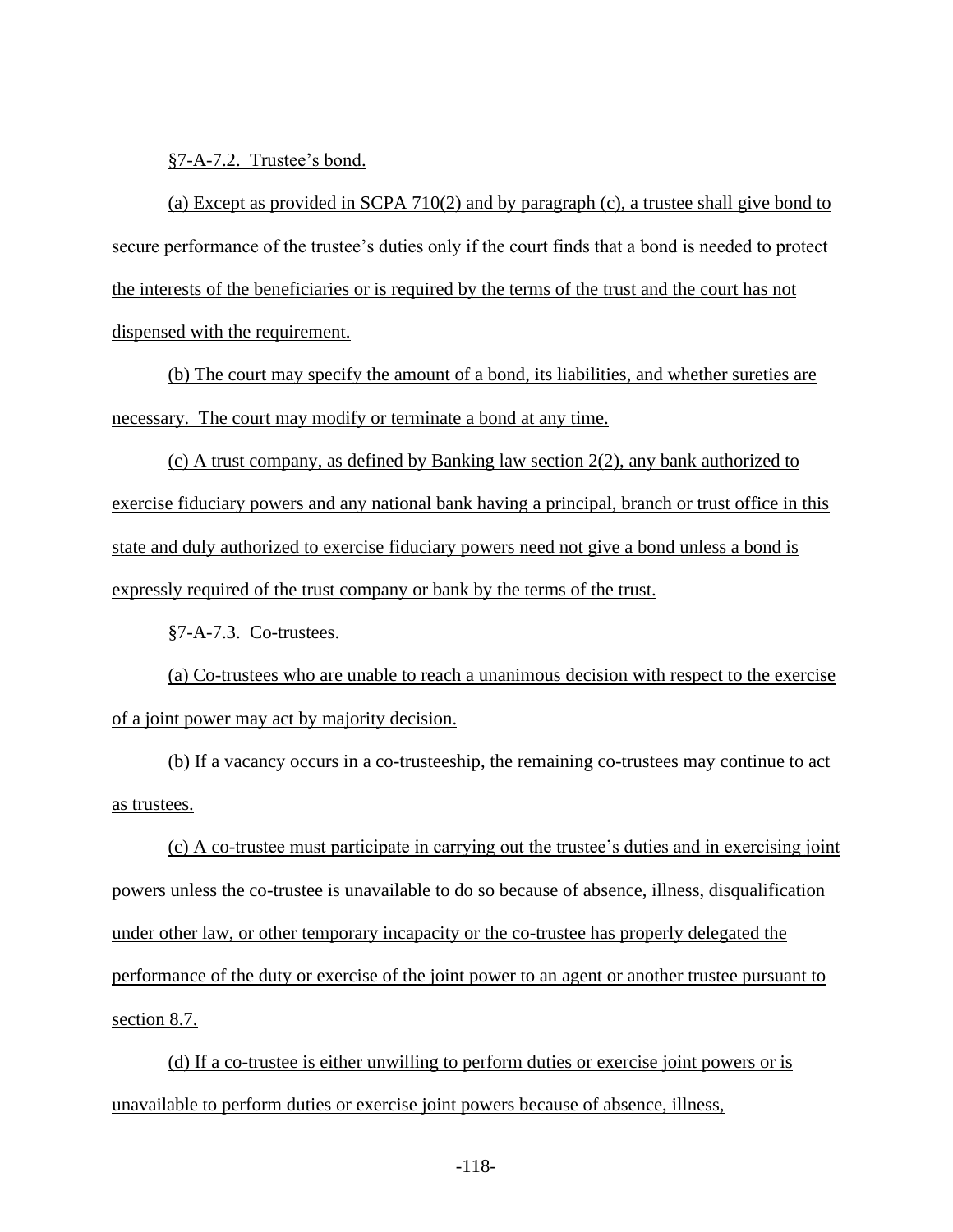disqualification under other law, or other temporary incapacity, and prompt action is necessary to achieve the purposes of the trust or to avoid injury to the trust property, the remaining co-trustee or a majority of the remaining co-trustees may act.

(e) The rules for delegation by a trustee to another trustee are provided in section 8.7(e).

(f) Except as otherwise provided in paragraph (h), a trustee who does not join in an action of another trustee is not liable for the action if the trustee is unavailable to join in the action due to absence, illness, disqualification under other law or other temporary incapacity, or if the trustee has properly delegated the performance of the action pursuant to section 8.7.

(g) Except as otherwise provided in paragraph (h), a dissenting trustee who joins in carrying out a decision of a majority of the trustees and who notified in writing any co-trustee of the dissent at or before the time of the carrying out the decision is not liable for the consequences of the majority decision.

(h) A trustee is not excused from liability for failing to exercise reasonable care to:

(1) prevent a co-trustee from committing a breach of trust; and

(2) compel a co-trustee to redress a breach of trust.

(i) For purposes of this section, a joint power includes a power in a trustee to invade trust principal under section 7-A-8.19 or under the terms of the dispositive instrument.

(j) Cross-reference. *See section 7*-B-5.1(excluded co-trustee)

§7-A-7.3-A. Application to excluded co-trustee.

(a) If the terms of the trust confer upon a co-trustee, to the exclusion of another cotrustee, the power to take certain actions with respect to the trust, including the power to direct or prevent certain actions of the trustees, the duties and liabilities of the excluded trustee are as follows: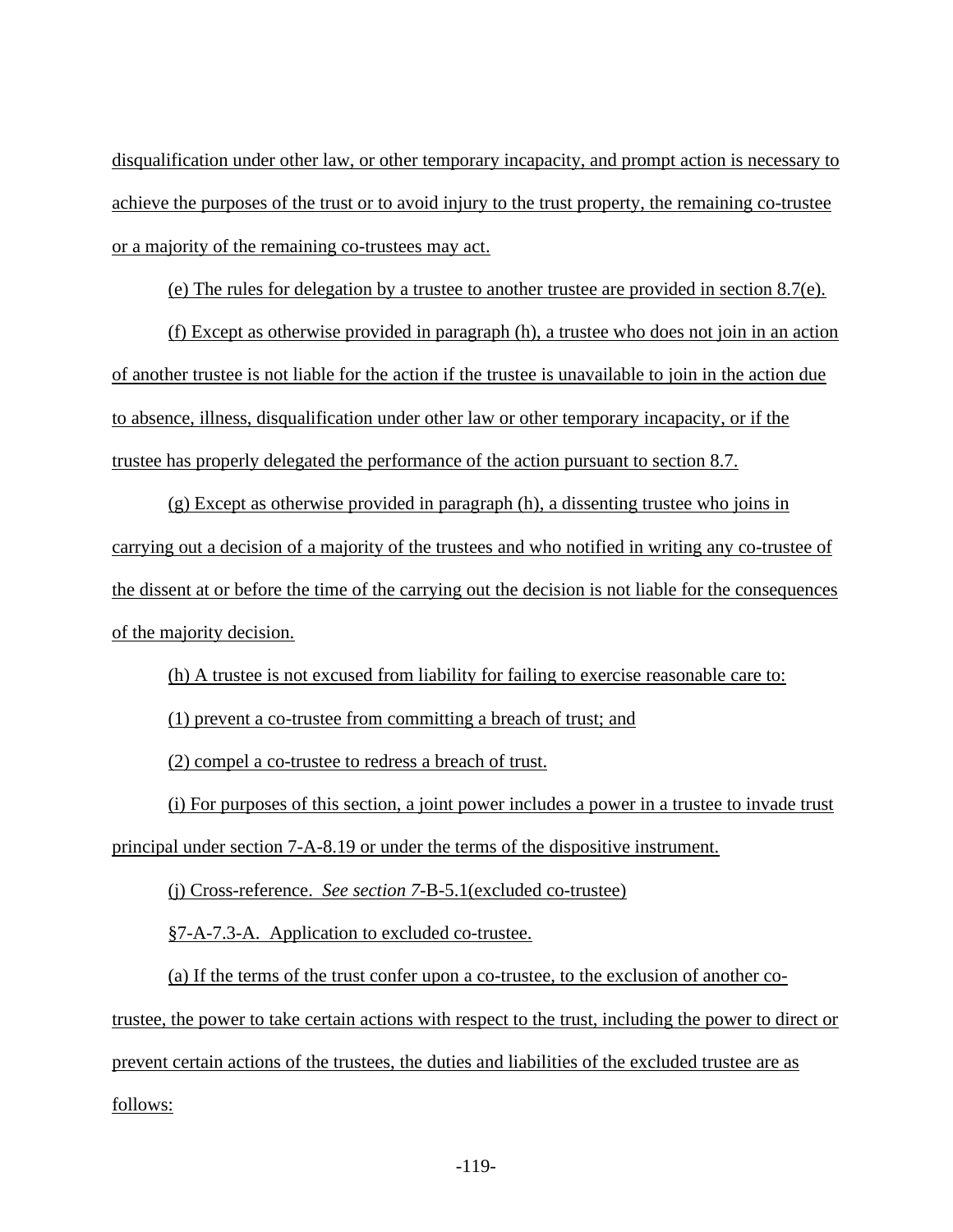(1) If the terms of the governing instrument confer upon the co-trustee the power to direct certain actions of the excluded trustee, the excluded trustee must act in accordance with the direction and shall have no duty to act in the absence of such direction and is not liable, individually or as a fiduciary, for any loss resulting directly or indirectly from compliance with the direction unless compliance with the direction constitutes willful misconduct on the part of the directed co-trustee;

(2) If the terms of the governing instrument confer upon the co-trustee exclusive authority to exercise any power, the excluded trustee is not liable, individually or as a fiduciary, for any loss resulting directly or indirectly from the action taken by the co-trustee in the exercise of the power; and

(3) The excluded trustee has no duty to monitor the conduct of the co-trustee, provide advice to the co-trustee or consult with or request directions from the co-trustee. The excluded trustee is not required to give notice to any beneficiary of any action taken or not taken by the co-trustee whether or not the excluded trustee agrees with the result. Administrative actions taken by the excluded trustee for the purpose of implementing directions of the co-trustee, including confirming that the directions of the co-trustee have been carried out, do not constitute monitoring of the co-trustee nor do they constitute participation in decisions within the scope of the co-trustee's authority.

(b) The co-trustee holding the power to take certain actions with respect to the trust shall be liable to the beneficiaries with respect to the exercise of the power as if the excluded trustee were not in office and shall have the exclusive obligation to account to the beneficiaries and defend any action brought by the beneficiaries with respect to the exercise of the power.

§7-A-7.4. Vacancy in trusteeship; appointment of successor.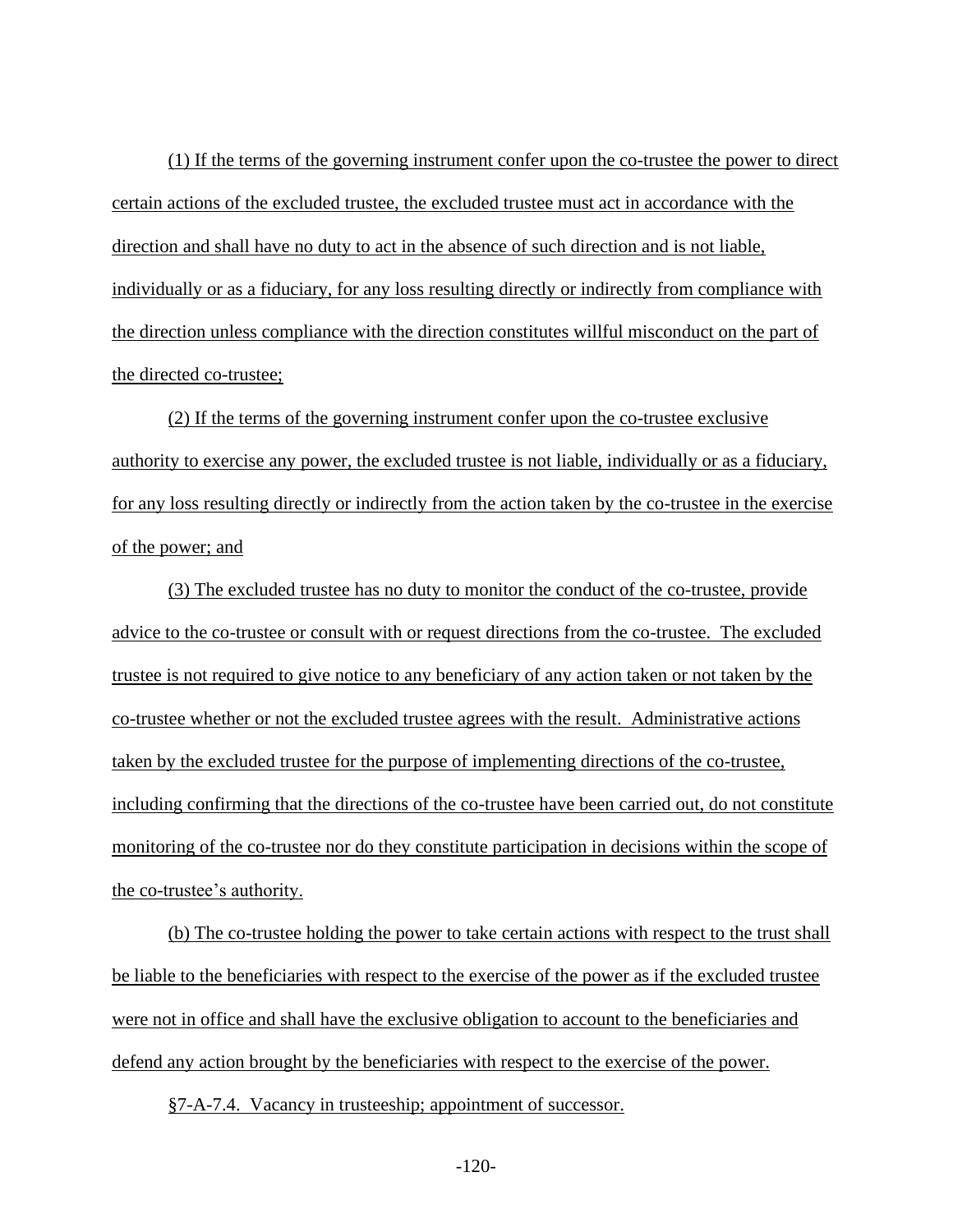(a) A vacancy in a trusteeship occurs if:

(1) a person designated as trustee rejects the trusteeship;

(2) a person designated as trustee cannot be identified or does not exist;

(3) a trustee resigns;

(4) a trustee is disqualified or removed;

(5) a trustee dies; or

(6) a guardian is appointed for an individual serving as trustee;

(7) a trust instrument so provides.

(b) If one or more co-trustees remain in office, a vacancy in a trusteeship need not be

filled. A vacancy in a trusteeship must be filled if the trust has no remaining trustee. If for any reason the trust has no remaining trustee, the trust estate immediately vests in the supreme court or surrogate's court, as the case may be, unless the settlor provides otherwise.

(c) A vacancy in a trusteeship of a lifetime noncharitable trust that is required to be filled must be filled in the following order of priority:

(1) by a person designated in the terms of the trust to act as successor trustee;

(2) by a person appointed by unanimous agreement of the qualified beneficiaries; or

(3) by a person appointed by the court.

(d) A vacancy in a trusteeship of a lifetime charitable trust that is required to be filled must be filled in the following order of priority:

(1) by a person designated in the terms of the trust to act as successor trustee;

(2) by a person selected by the charitable organizations expressly designated to receive distributions under the terms of the trust if the attorney general concurs in the selection; or

(3) by a person appointed by the court.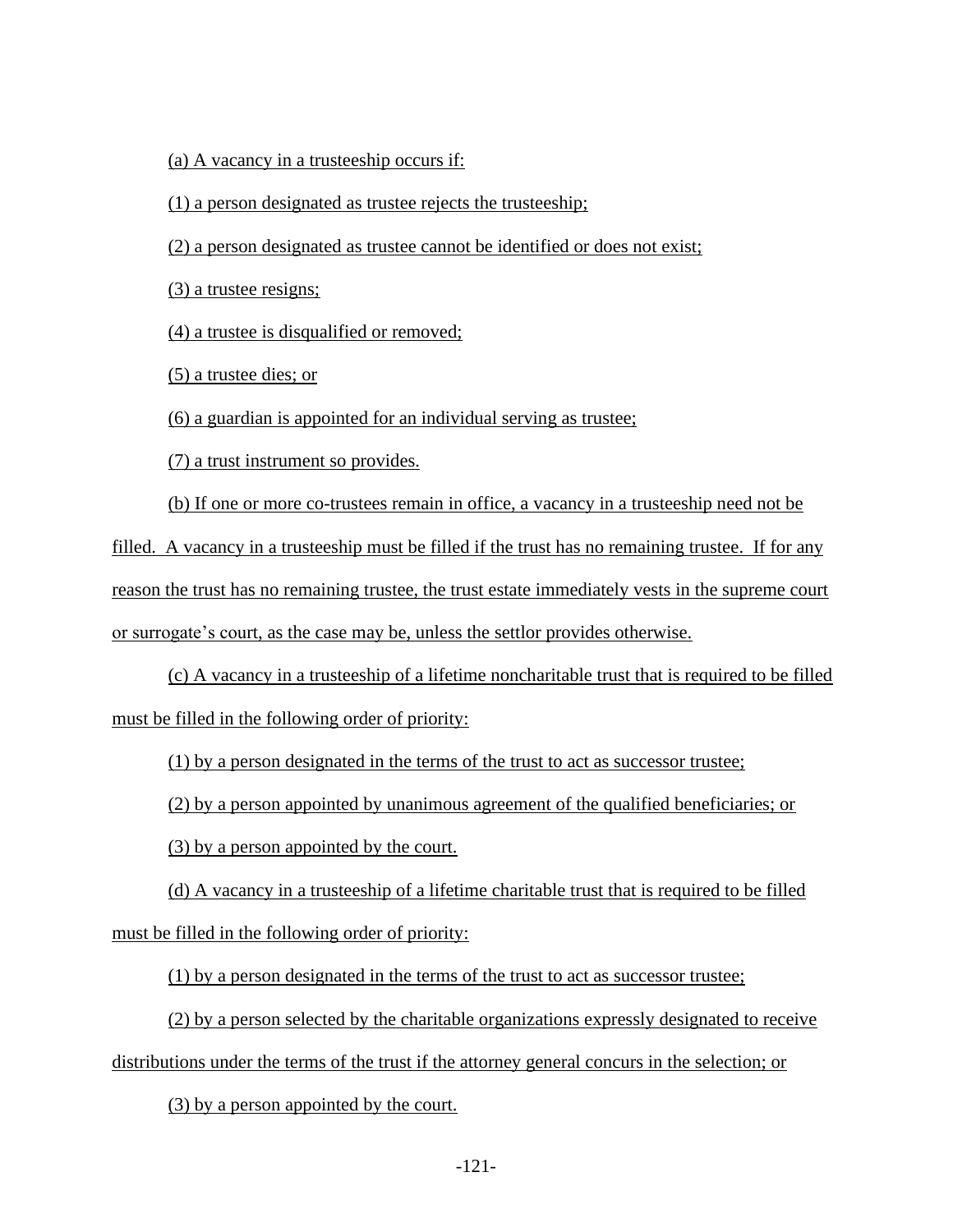(e) A vacancy in a trusteeship of a testamentary trust that is required to be filled shall be filled pursuant to SCPA 706 or 1502 by the court having jurisdiction of the decedent's estate.

(f) Whether or not a vacancy in a trusteeship exists or is required to be filled, the court may appoint an additional trustee as provided in SCPA 1502.

(g) Nothing in this section shall be construed to limit the application of SCPA 706 and any other application of SCPA 1502.

§7-A-7.4-A. Suspension of powers of trustee in war service.

(a) Whenever a trustee of an express trust is engaged in war service, as defined in this section, such trustee or any other person interested in the trust estate may present a petition to the supreme court or the surrogate's court, as the case may be, to suspend the powers of such trustee while he is so engaged and until the further order of the court, and if the suspension of such trustee will leave no person acting as trustee or leave a beneficiary of such trust as the only acting trustee thereof, the petition must pray for the appointment of a successor trustee, unless a successor has been named in the trust instrument and is not engaged in war service or is not for any other reason unable or unwilling to act as such trustee.

(b) For the purposes of this section, a trustee is engaged in war service in any of the following cases:

(1) If the trustee is a member of the armed forces of the United States or of any of its allies, or if the trustee has been accepted for such service and is awaiting induction.

(2) If the trustee is engaged in any work abroad in connection with a governmental agency of the United States or with the American Red Cross Society or any other body with similar objectives.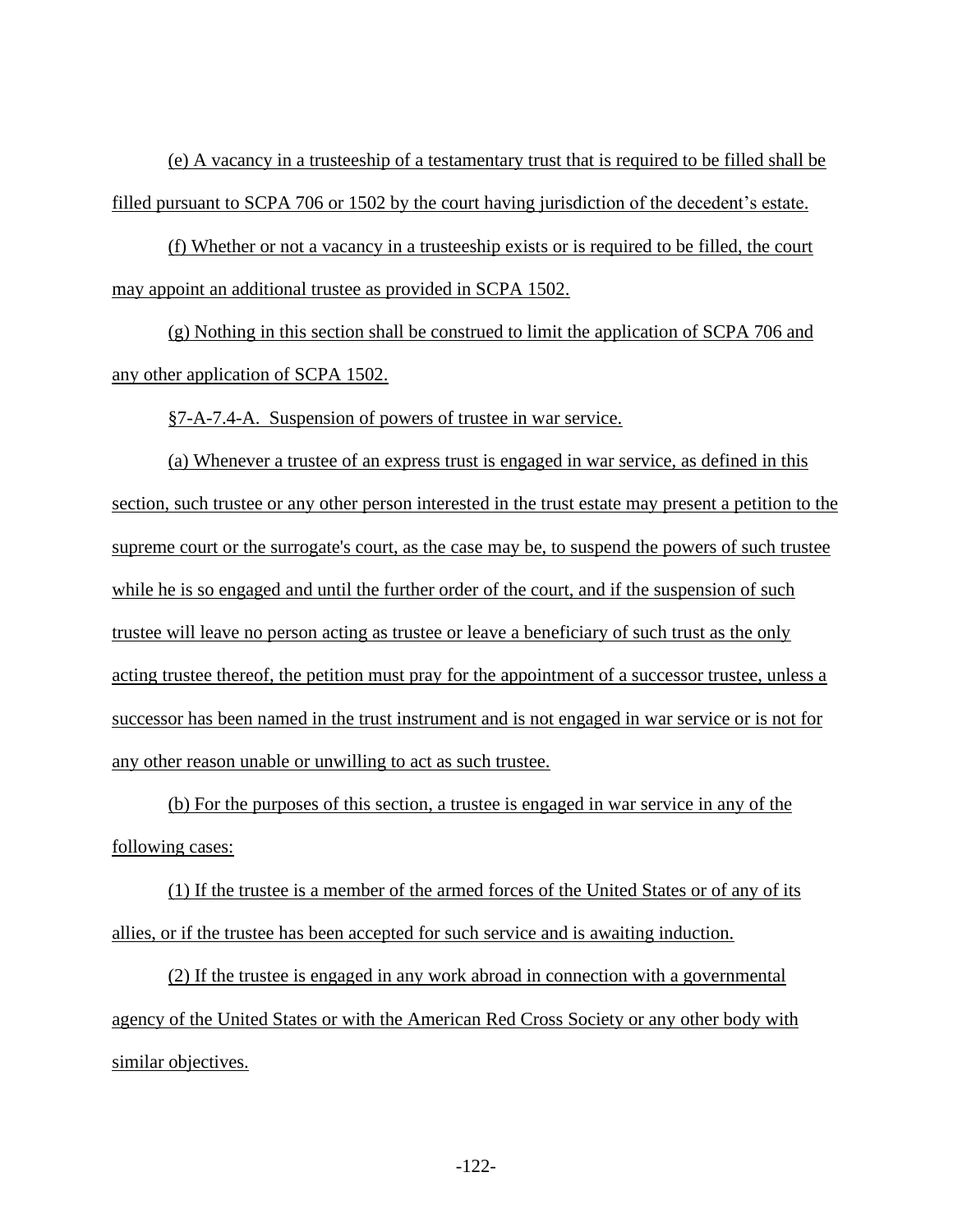(3) If the trustee is interned in any enemy country or is in a foreign country or a possession or dependency of the United States and is unable to return to this state.

(4) If the trustee is a member of the Merchant Marine or similar service.

(c) Where the application is made by a trustee engaged in war service, notice shall be given to such persons and in such manner as the court may direct. Where the application is made by any other person interested in the trust estate and the trustee is in the armed forces of the United States, notice shall be given to such trustee in such manner as the court may direct. In every other case, where the application is made by a person other than the trustee, notice thereof shall be given to such persons and in such manner as the court may direct.

(d) Upon the filing of the petition and proof of service of notice prescribed in paragraph (c), the court may, notwithstanding any other provision of law, suspend the trustee engaged in war service from the exercise of all of the trustee's powers and duties while engaged in such service and until the further order of the court. The order may further provide that the remaining trustee or, if there is none, the successor named in the trust instrument or appointed by the court may exercise all of the powers and be subject to all of the duties of the original trustee.

(e) The successor trustee shall be limited to commissions as computed under SCPA 2308 or 2309, whichever is applicable, upon income received and disbursed and upon principal disbursed. Commissions may also be allowed under 2308 or 2309 upon rents if the trustee is authorized or required to collect the rents of and manage real property. In case of the resignation or removal of the suspended trustee, or in the event of such trustee's death, the foregoing basis for computing the commissions shall not apply and the trustee's commissions shall be computed in the same manner as those of any other trustee.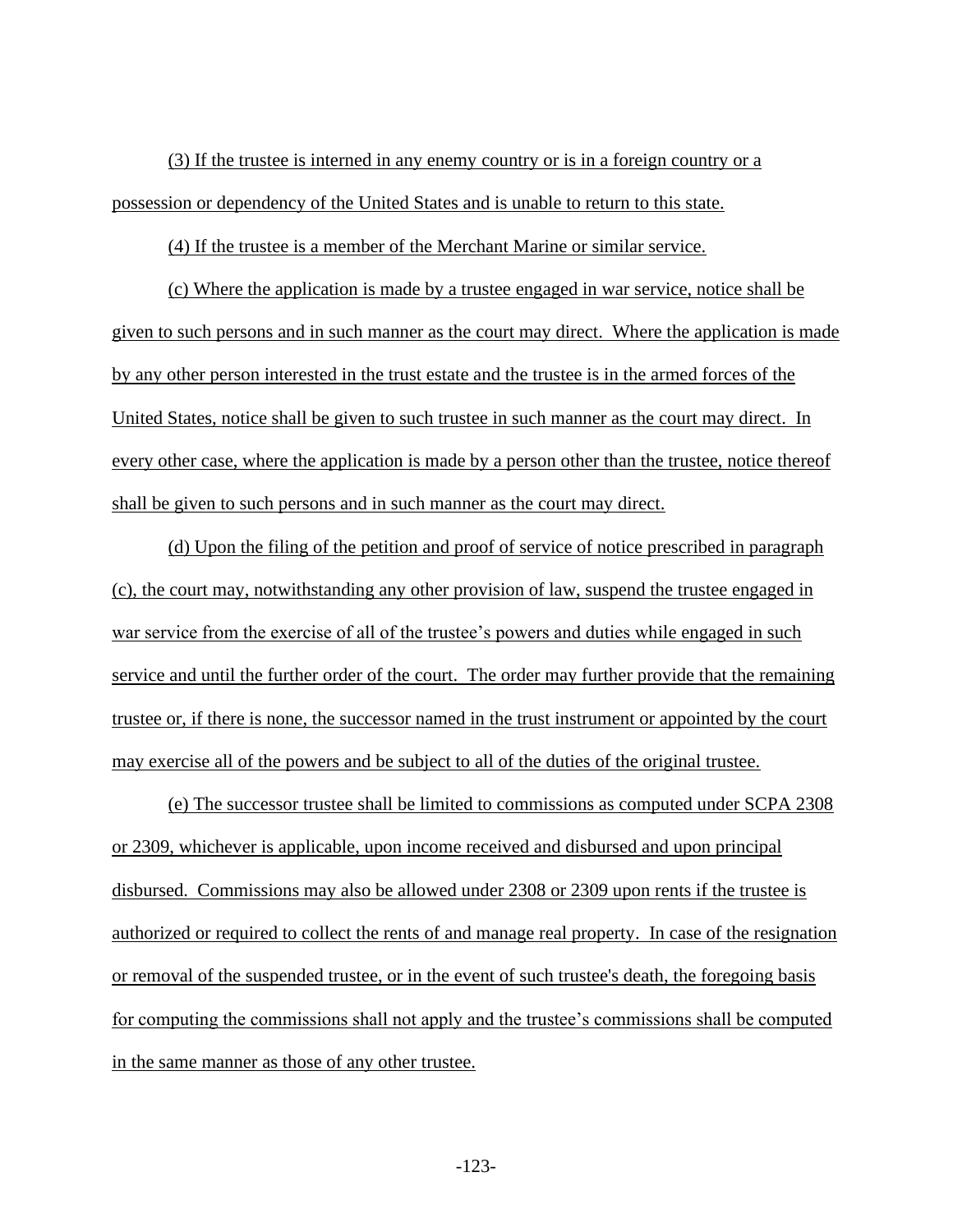(f) When the suspended trustee ceases to be engaged in war service the trustee may, upon application to the court and upon such notice as the court may direct, be reinstated as trustee if any of the duties of such office remain unexecuted. If the suspended trustee is reinstated the court shall thereupon remove the trustee's successor and make such other order as justice requires, but such removal shall not bar the successor from subsequently qualifying as a trustee if for any reason it thereafter becomes necessary to appoint a trustee.

§7-A-7.5. Resignation of trustee.

(a) A trustee may resign:

(1) upon at least 30 days' notice to (i) the trust contributor and all co-trustees in the case of a revocable trust or (ii) the qualified beneficiaries and all co-trustees, in the case of any other trust; or

(2) with the approval of the court.

(b) In approving a resignation, the court may issue orders and impose conditions reasonably necessary for the protection of the trust property.

(c) Any liability of a resigning trustee or of any sureties on the trustee's bond for acts or omissions of the trustee is not discharged or affected by the trustee's resignation.

(d) The resignation of a trustee of a testamentary trust shall not be effective until the trustee provides written notice of such resignation to the court that has taken jurisdiction over the

trust.

§7-A-7.6. Removal of trustee.

(a) In addition to any provision for removal in the trust instrument, the settlor, a co-

trustee, or a beneficiary may request the court to remove a trustee, or a trustee may be removed by the court on its own initiative.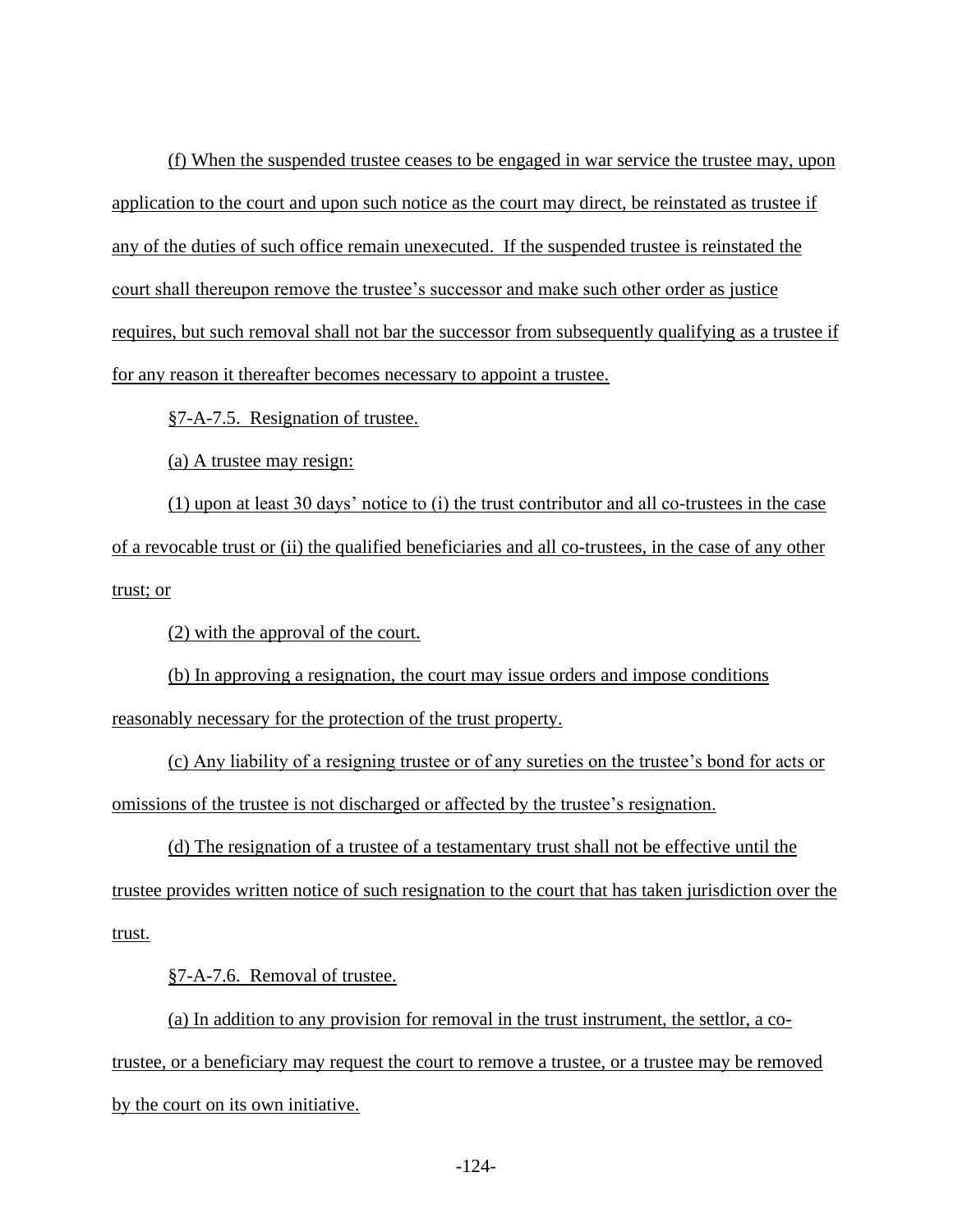(b) The court may remove a trustee if:

(1) the trustee has committed a serious breach of trust;

(2) lack of cooperation among co-trustees substantially impairs the administration of the trust;

(3) because of unfitness, unwillingness, or persistent failure of the trustee to administer the trust effectively, the court determines that removal of the trustee best serves the interests of the beneficiaries; or

(4) there has been a substantial change of circumstances or removal is requested by all of the qualified beneficiaries, provided that the court finds that removal of the trustee best serves the interests of all of the beneficiaries and is not inconsistent with the purposes of the trust, and a suitable co-trustee or successor trustee is available. A corporate reorganization is presumptively not a substantial change of circumstances.

(c) Pending a final decision on a request to remove a trustee, or in lieu of or in addition to removing a trustee, the court may order such appropriate relief under section 7-A-10.1(b) as may be necessary to protect the trust property or the interests of the beneficiaries.

(d) For purposes of this section, "court" shall refer to the supreme court and the surrogate's court.

(e) Nothing in this section shall be construed to limit the application of SCPA 711, 712, 713 and 719.

§7-A-7.7. Delivery of property by former trustee.

(a) Unless a co-trustee remains in office or the court otherwise orders, and until the trust property is delivered to a successor trustee or other person entitled to it, a trustee who has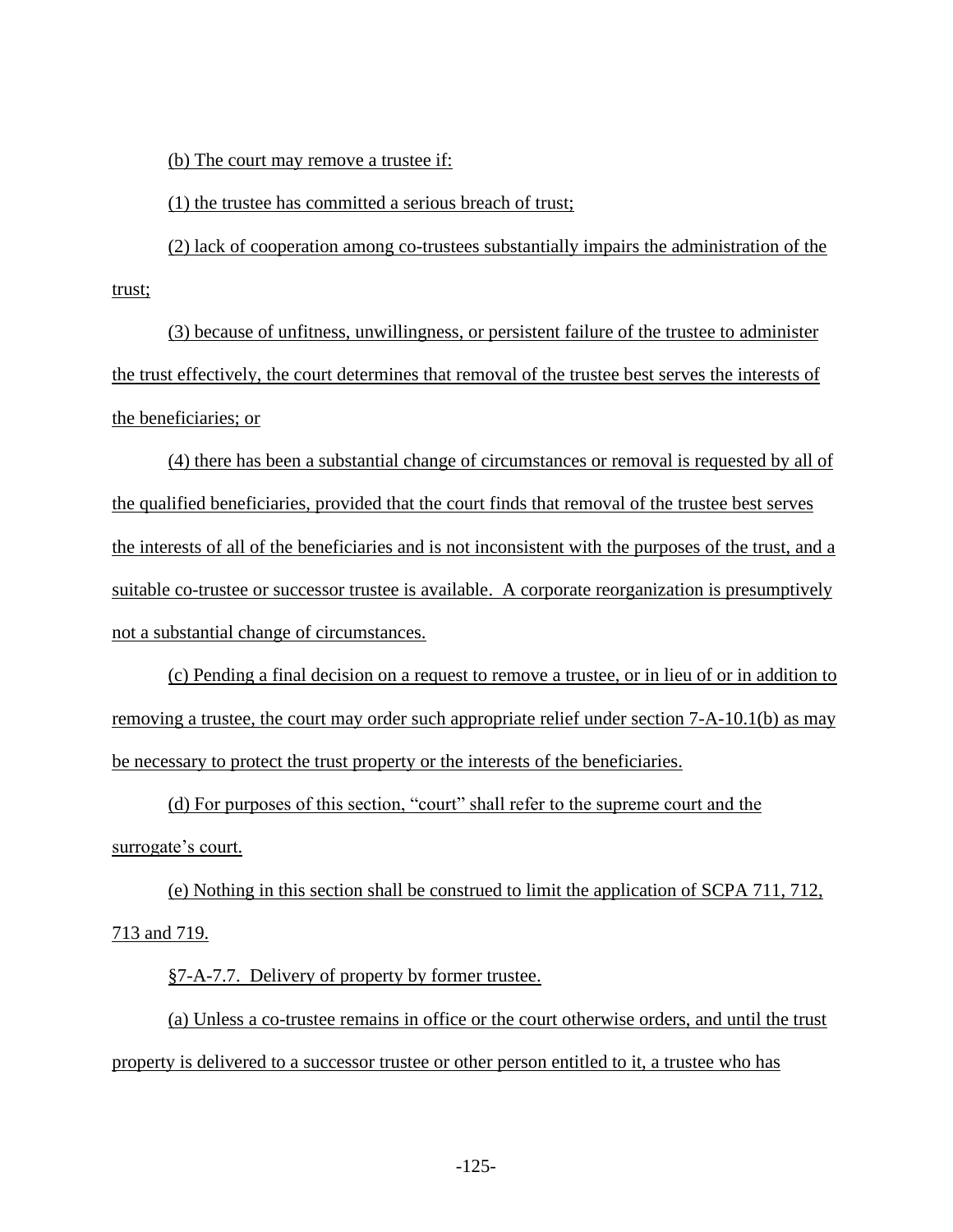resigned or been removed has the duties of a trustee and the powers necessary to protect the trust property.

(b) A trustee who has resigned or been removed shall proceed expeditiously to deliver the trust property within the trustee's possession (subject to a reasonable reserve for the expenses of such trustee's accounting) to the co-trustee, successor trustee, or other person entitled to it.

§7-A-7.8. Compensation of trustee.

The rules for compensating a trustee are provided in SCPA 2308 through 2313.

§7-A-7.9. Reimbursement of expenses.

(a) A trustee is entitled to be reimbursed out of the trust property, with interest, if

appropriate, at a reasonable rate, for:

(1) expenses that were properly incurred in the administration of the trust; and

(2) to the extent necessary to prevent unjust enrichment of the trust property, expenses

that were not properly incurred in the administration of the trust.

(b) An advance by the trustee of money for the protection of the trust property gives rise

to a lien against trust property to secure reimbursement with reasonable interest.

§7-A-7.10. Accounting by trustee in supreme court.

Any proceeding for an accounting or other relief brought by a trustee or by a substituted

or successor trustee may be commenced by such notice to the beneficiaries of the trust as the

supreme court may direct.

## PART 8. DUTIES AND POWERS OF TRUSTEE

§7-A-8.1. Duty to administer trust.

The trustee shall administer the trust in good faith, in accordance with its terms and purposes, and in accordance with this article and other applicable law.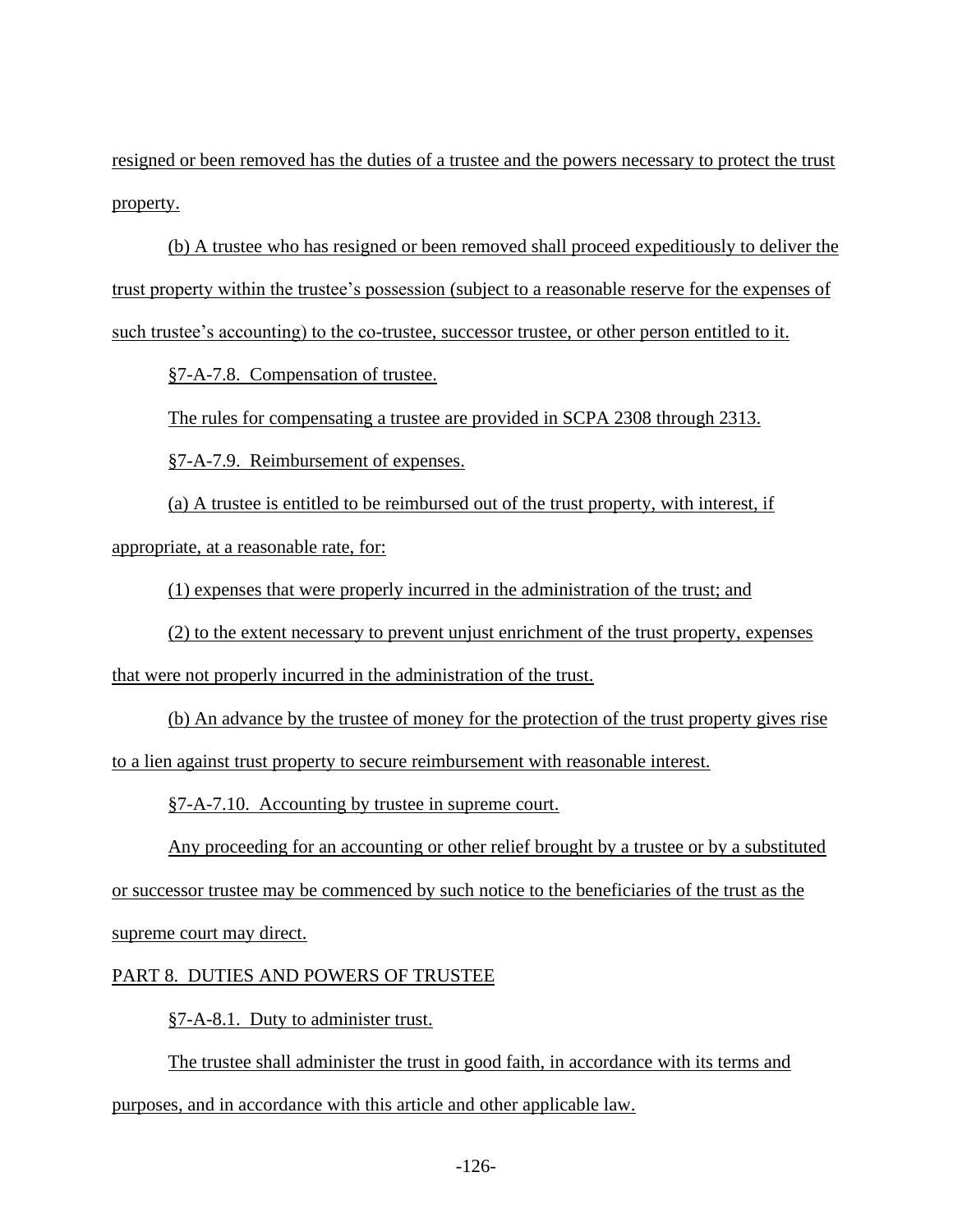§7-A-8.2. Duty of loyalty.

(a) As between a trustee and the beneficiaries, the duty of loyalty requires that a trustee shall administer the trust solely in the interests of the beneficiaries.

(b) Subject to the rights of persons dealing with or assisting the trustee as provided in section 7-A-10.11, a sale, encumbrance, or other transaction involving the investment or management of trust property entered into by the trustee for the trustee's own personal account or which is otherwise affected by a conflict between the trustee's fiduciary and personal interests is a breach of the duty of loyalty and voidable by a qualified beneficiary unless:

(1) the transaction was authorized by the terms of the trust;

(2) the transaction was approved by the court;

(3) the qualified beneficiary did not commence a judicial proceeding within the time allowed by section 7-A-10.5;

(4) the qualified beneficiary consented to the trustee's conduct, ratified the transaction, or released the trustee in compliance with section 7-A-10.8; or

(5) the transaction involves a contract entered into or claim acquired by the trustee before the person became trustee.

(c) For purposes of paragraph (b), a sale, encumbrance, or other transaction involving the investment or management of trust property is conclusively presumed to be affected by a conflict between personal and fiduciary interests if it is entered into by the trustee with:

(1) the trustee's spouse;

(2) the trustee's issue, siblings, parents, or their spouses;

(3) an agent or attorney of the trustee; or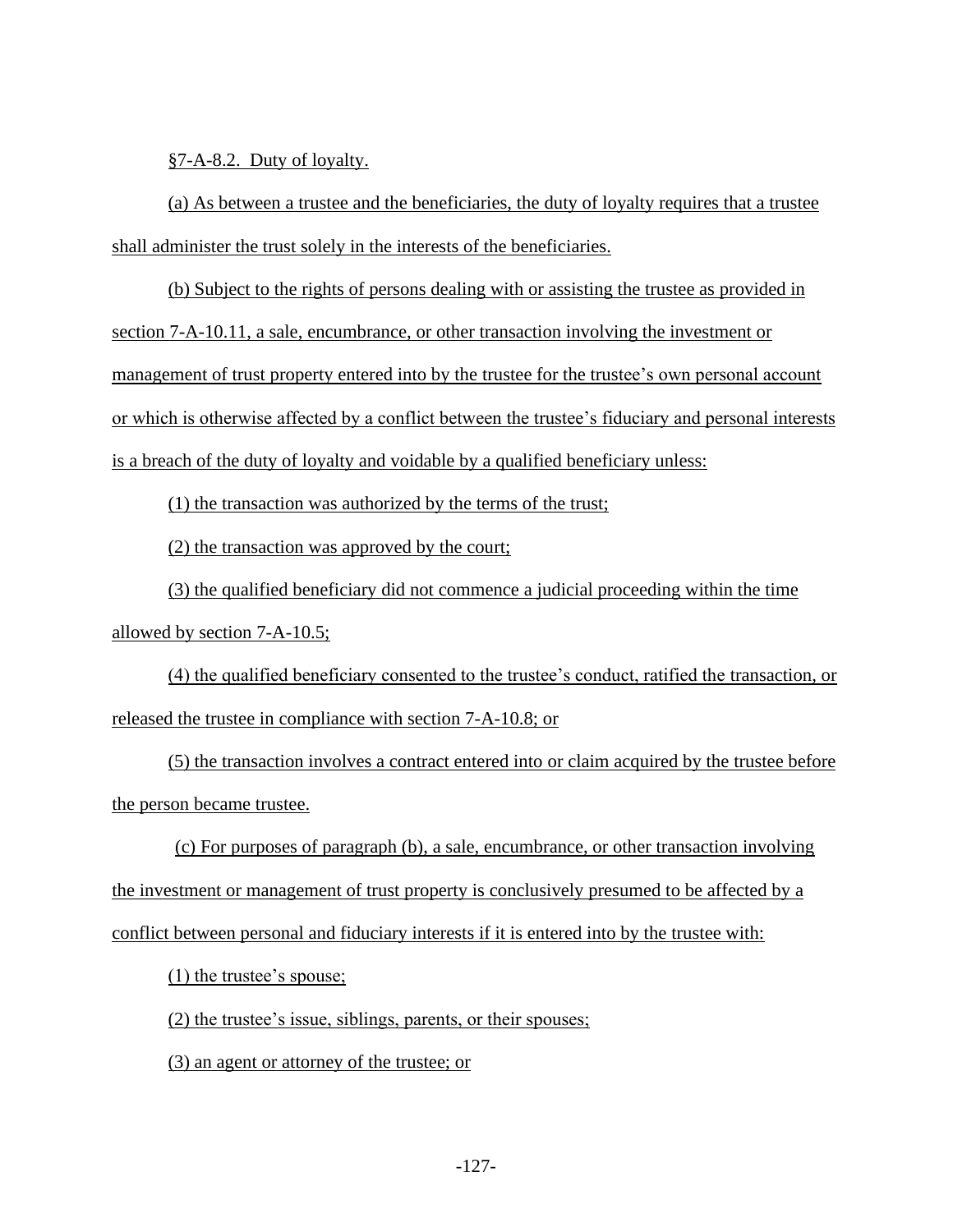(4) a corporation or other person or enterprise in which the trustee, or a person described in subparagraph (1), (2) or (3), or a person that owns a significant interest in the trustee, has an interest that might affect the trustee's best judgment.

(d) A transaction between a trustee and a qualified beneficiary that does not concern trust property but that occurs during the existence of the trust, and which is outside the ordinary course of the trustee's business or on terms and conditions substantially less favorable than those the trustee generally offers customers similarly situated, is voidable by the qualified beneficiary unless the trustee establishes that the transaction was fair to the beneficiary.

(e) A transaction not concerning trust property in which the trustee engages in the trustee's individual capacity is affected by a conflict between personal and fiduciary interests if the transaction concerns an opportunity properly belonging to the trust. Such transaction is a breach of the duty of loyalty and is voidable by a qualified beneficiary, subject to the exceptions in paragraphs  $(b)(1)-(5)$ .

(f) In voting shares of stock or in exercising powers of control over similar interests in other forms of enterprise, the trustee shall act in the best interests of the beneficiaries. If the trust is the sole owner of a corporation or other form of enterprise, the trustee shall elect or appoint directors or other managers who will manage the corporation or enterprise in the best interests of the beneficiaries.

(g) This section does not preclude the following transactions, if fair to the beneficiaries: (1) an agreement between a trustee and a beneficiary relating to the appointment or compensation of the trustee;

(2) payment of reasonable compensation to the trustee;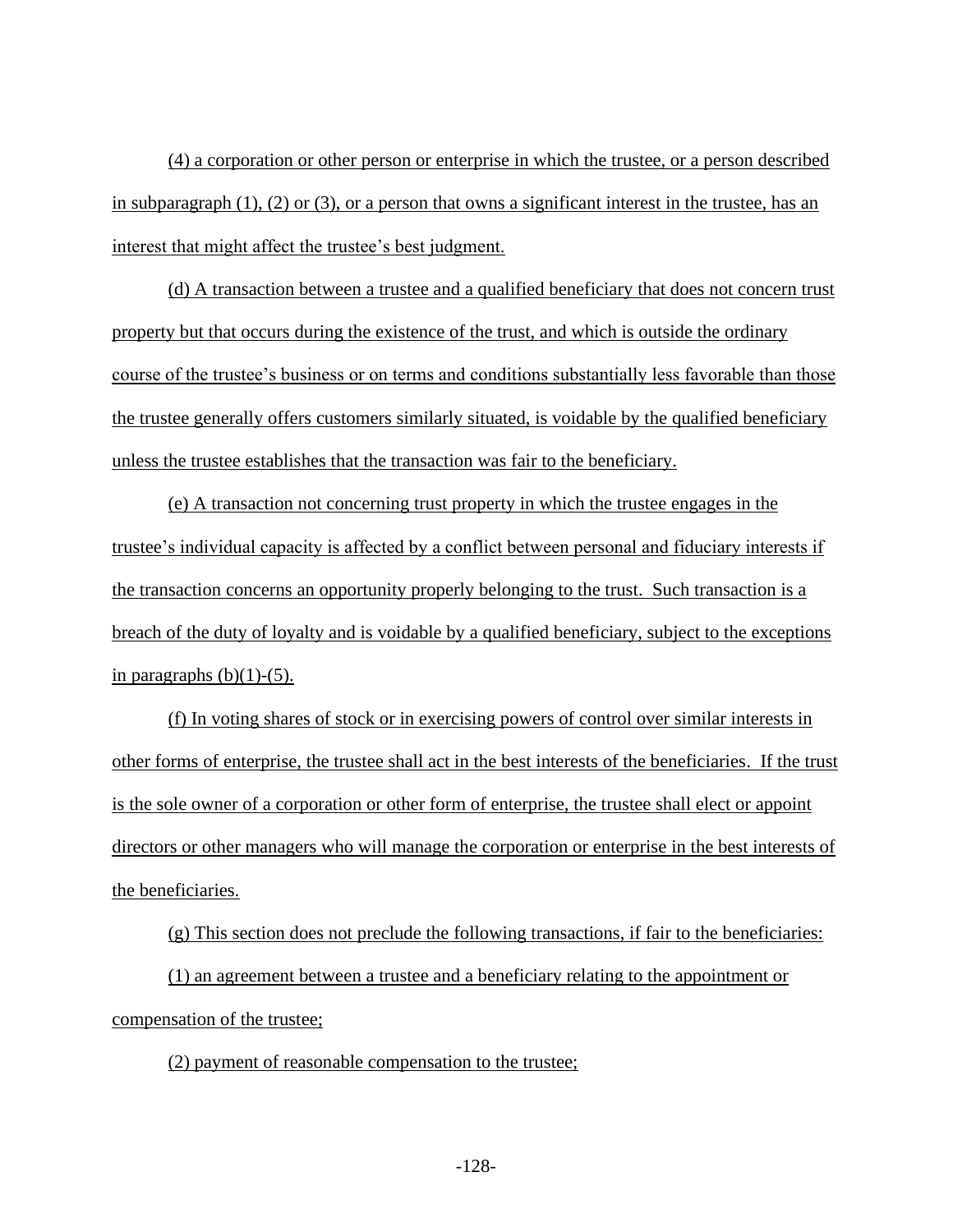(3) a transaction between a trustee and another trustee of another trust or decedent's estate or guardianship of which the trustee is a fiduciary or in which a beneficiary has an interest;

(4) a deposit of trust money in a bank, banking department or insured depository

institution operated by the trustee or an affiliate; or

(5) an advance by the trustee of money for the protection of the trust.

(h) The court may appoint a special fiduciary to make a decision with respect to any proposed transaction that might violate this section if entered into by the trustee.

(i) Cross reference. *See* section 7-A-10.1 (providing other remedies for a breach of trust) and section 7-A-10.2(b)(2) (trustee's liability may require restoration of trust property).

§7-A-8.3. Duty of impartiality.

If a trust has two or more beneficiaries, the trustee has the duty to act impartially in investing, managing, distributing and otherwise administering the trust property, giving due regard to the beneficiaries' respective interests.

§7-A-8.4. Duty of prudent administration.

(a) A trustee has the duty to administer the trust as a prudent person would, by

considering the purposes, terms, distributional requirements, and other circumstances of the trust.

In satisfying this standard, the trustee shall exercise reasonable care, skill, and caution.

(b) Cross-reference. *See* section 11-2.3 (duties under prudent investor act).

§7-A-8.5. Duty regarding costs of administration.

In administering a trust, the trustee has a duty to incur only costs that are reasonable in relation to the trust property, the purposes of the trust, and the skills of the trustee taking into account sections 7-A-8.7 to the extent those sections apply.

§7-A-8.6. Duty to exercise trustee's special skills and expertise.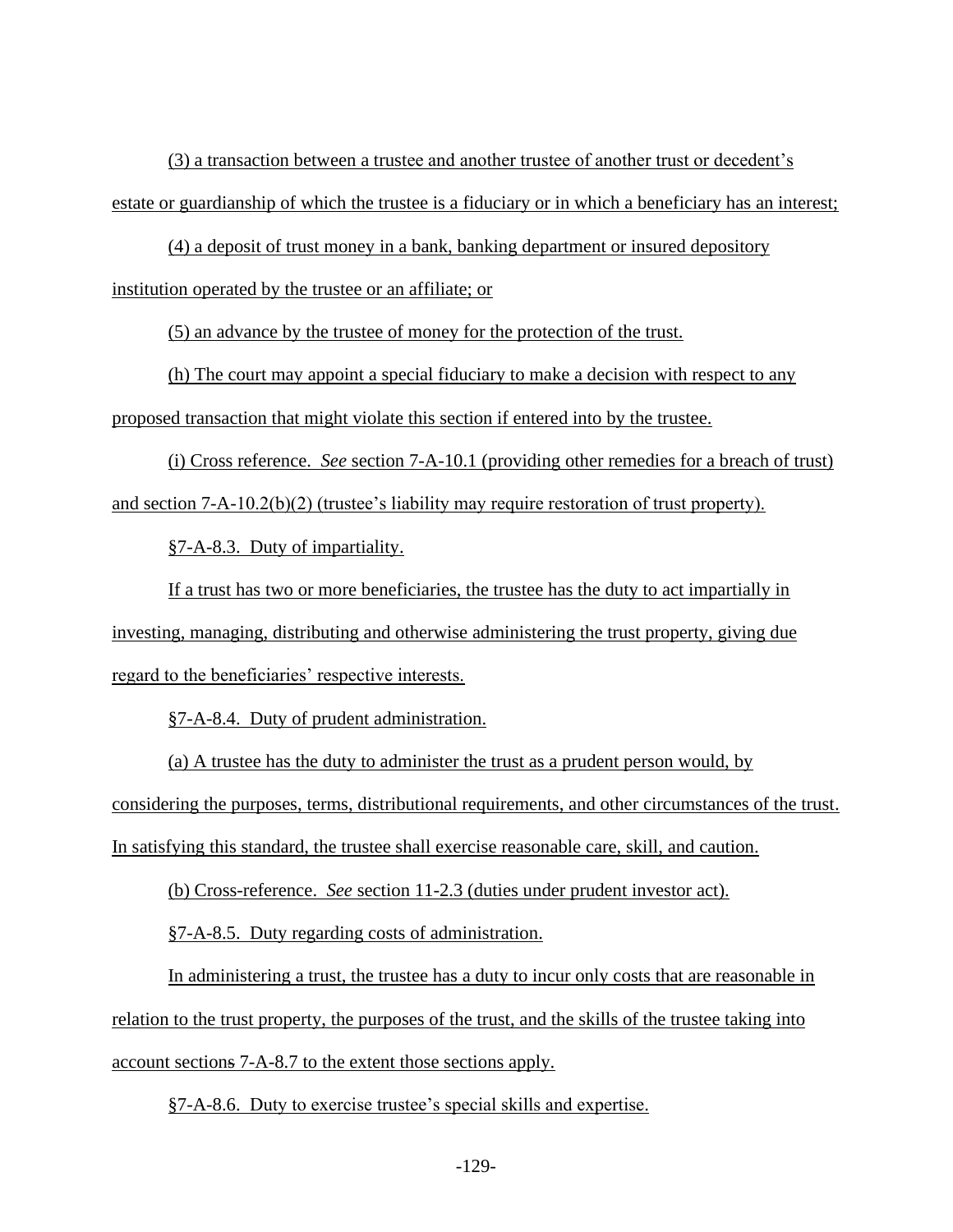A trustee who has represented to the settlor that such trustee has special skills (other than special investment skills) or expertise, shall use those special skills or expertise, subject to the rules governing trustees with special investment skills provided in section 11-2.3(b)(6).

§7-A-8.7. Powers and duties regarding delegation by trustee to agent or another trustee.

(a) A trustee may delegate to an agent duties and powers that a prudent trustee could properly delegate under the circumstances. The trustee shall exercise reasonable care, skill, and caution in:

(1) selecting an agent suitable to exercise the delegated function, taking into account the nature and value of the assets subject to such delegation and the expertise of the agent;

(2) establishing the scope and terms of the delegation, consistent with the purposes of the governing instrument;

(3) periodically reviewing the agent's exercise of the delegated function and compliance with the scope and terms of the delegation;

(4) taking any appropriate action based on the trustee's review; and

(5) controlling the overall cost by reason of the delegation.

(b) In performing a delegated function, an agent owes a duty to the trustee and the beneficiaries to comply with the scope and terms of the delegation and to exercise the delegated function with reasonable care, skill and caution. An attempted exoneration of the agent from liability for failure to meet such duty is contrary to public policy and void.

(c) A trustee who complies with paragraph (a) is not liable for an action of the agent to whom the function was delegated.

(d) By accepting a delegation of duties or powers from the trustee of a trust that is subject to the law of this State, an agent submits to the jurisdiction of the courts of New York.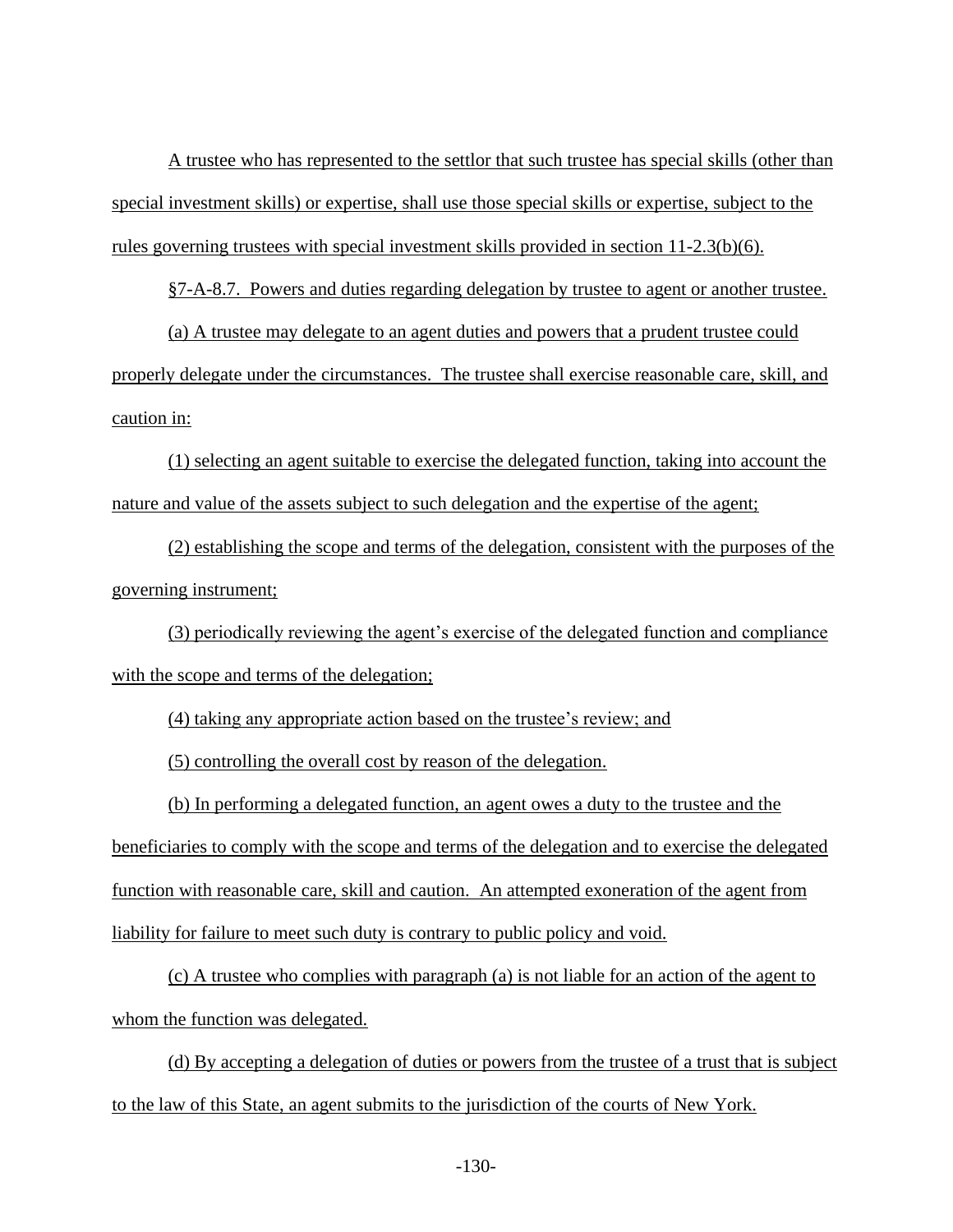(e) A trustee may delegate duties and powers to a co-trustee that a prudent trustee could properly delegate under the circumstances.

(1) In making a delegation under this paragraph, the trustee shall exercise reasonable care, skill, and caution in:

(A) selecting a trustee suitable to exercise the delegated function;

(B) establishing the scope and terms of the delegation consistent with the purposes of the governing instrument; and

(C) periodically reviewing the trustee's exercise of the delegated function and compliance with the scope and terms of the delegation.

(2) A trustee who complies with paragraph  $(e)(1)$  is not liable for an action of the trustee to whom the function was delegated.

(3) Unless a delegation was irrevocable, a trustee may revoke a delegation previously made under this paragraph (e).

§7-A-8.9. Duty to control and protect trust property.

A trustee has the duty to take reasonable steps to take control of and protect the trust property.

§7-A-8.10. Duty regarding recordkeeping and identification of trust property.

(a) A trustee has the duty to keep adequate records of the administration of the trust.

(b) A trustee has the duty to keep trust property separate from the trustee's own property.

(c) Except as otherwise provided in paragraph (d) or elsewhere in this article, a trustee has the duty to cause the trust property to be designated as held in the trustee's capacity as trustee

so that the interest of the trustee, to the extent capable of registration, appears in records

maintained by a party other than a trustee or beneficiary.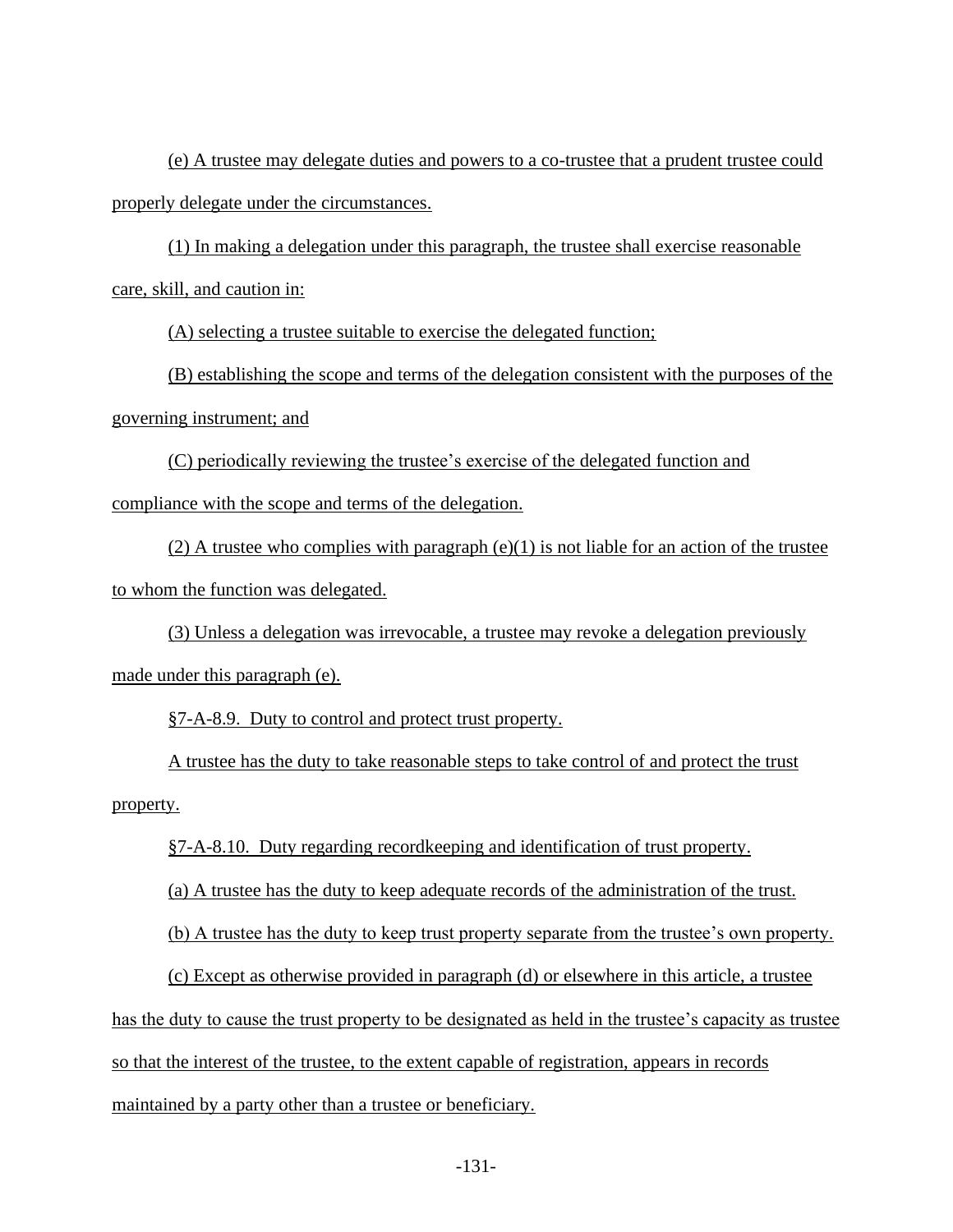(d) If the trustee may invest as a whole the property in which the trustee has interests under two or more trust instruments, the trustee has the duty to maintain records clearly indicating the respective interests of the trustee under each trust instrument.

(e) Notwithstanding anything in this section to the contrary, this section shall not be construed to abridge in any way any duties imposed, or any powers conferred, upon a trustee under any other provision of this chapter, including without limitation under section 11-1.6.

§7-A-8.11. Duty to enforce and defend claims.

A trustee has the duty to take reasonable steps to enforce claims of the trustee in the trustee's capacity as such and to defend claims against the trustee in such capacity.

§7-A-8.12. Duty to collect trust property.

A trustee shall take reasonable steps to compel a former trustee or other person to deliver trust property to the trustee, and to redress a breach of trust known to the trustee to have been committed by a former trustee.

§7-A-8.13. Duty to inform and report.

(a) Unless unreasonable under the circumstances, a trustee has the duty to promptly respond to a beneficiary's request for information related to the administration of a specifically identified trust in which the beneficiary has an interest, including a report containing the information referred to in paragraph (c).

(b) A trustee:

(1) upon request of a beneficiary, has the duty to promptly furnish to the beneficiary a copy of the terms of the trust that describe or affect the beneficiary's interest;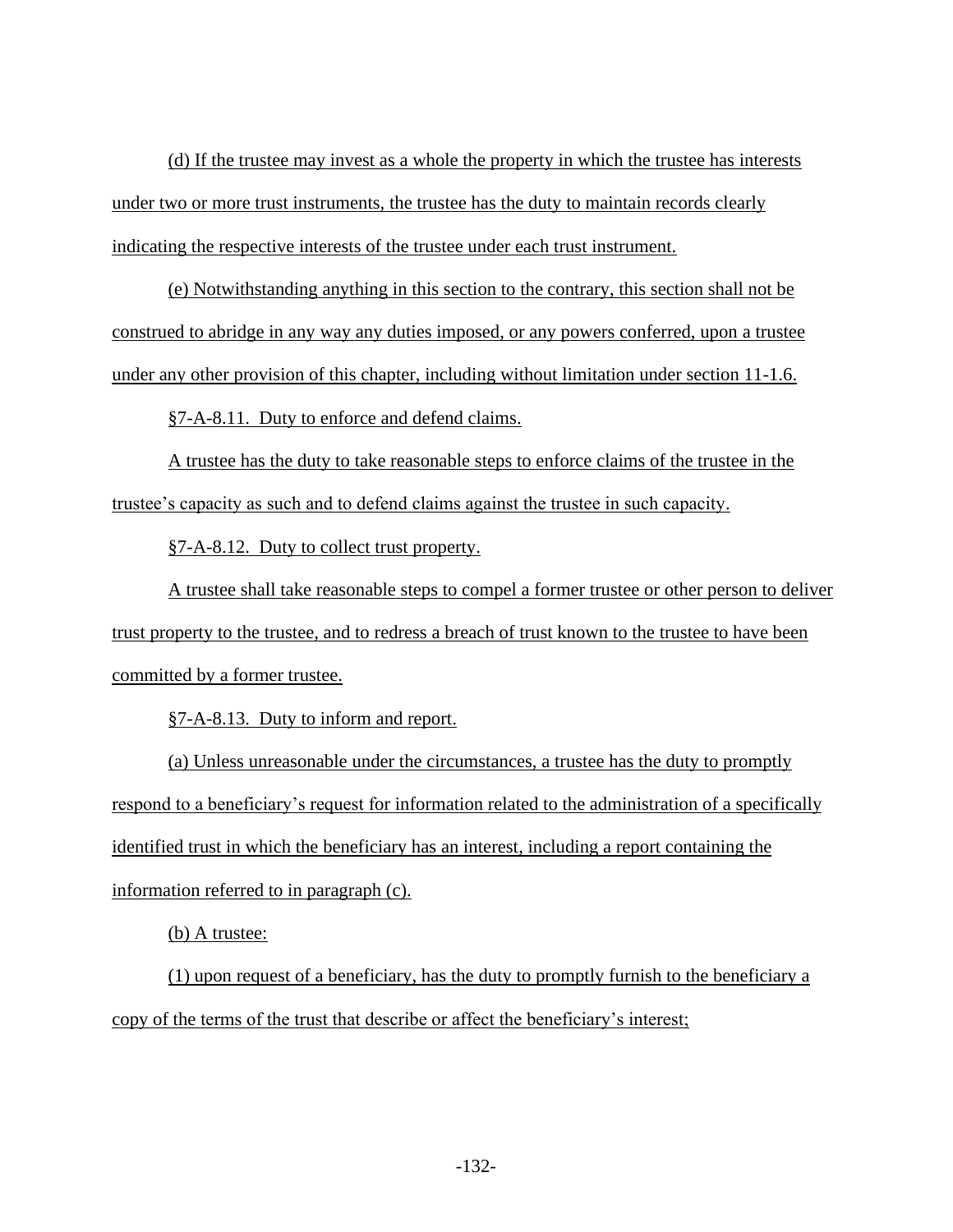(2) within 60 days after accepting a trusteeship or if later, 60 days after the effective date of enactment of this article, has the duty to notify the qualified beneficiaries of the acceptance and of the trustee's name, address, and telephone number;

(3) within 60 days after the date the trustee acquires knowledge of the creation of an irrevocable trust, or the date the trustee acquires knowledge that a formerly revocable trust has become irrevocable, whether by the death of the settlor or otherwise, or if later, 60 days after the effective date of enactment of this article, the trustee has the duty to notify the qualified beneficiaries of the trust's existence, of the identity of the settlor or settlors, of the right to request a copy of the trust instrument, and of the right to a trustee's report as provided in paragraph (c); and

(4) shall notify the qualified beneficiaries in advance of any change in the method or rate of the trustee's compensation.

(c) A trustee has the duty to send to current recipients or permissible recipients of trust income or principal, and to other qualified or nonqualified beneficiaries who request it, at least annually and at the termination of the trust, a report of the trust property, liabilities, receipts, and disbursements, including the source and amount of the trustee's compensation, a listing of the trust assets and, if feasible, their respective market values. Upon a vacancy in a trusteeship, unless a co-trustee remains in office, a report must be sent to the qualified beneficiaries by the former trustee. A personal representative or guardian may send the qualified beneficiaries a report on behalf of a deceased or incapacitated trustee.

(d) A beneficiary may waive the right to a trustee's report or other information otherwise required to be furnished under this section. A beneficiary, with respect to future reports and other information, may withdraw a waiver previously given.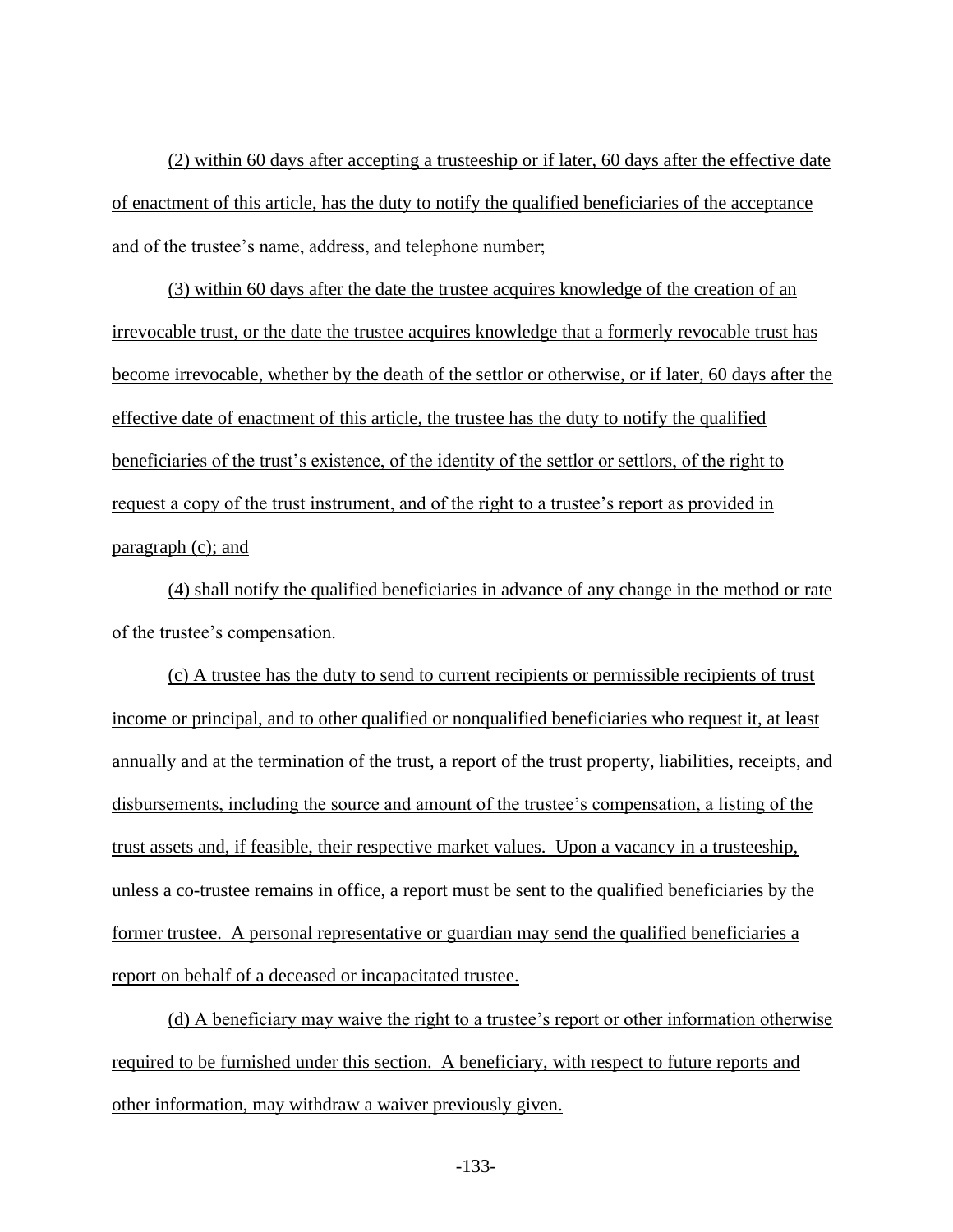(e) Paragraphs (b)(2) and (3) do not apply to a trustee who accepted a trusteeship or was issued letters of trusteeship before the effective date of this article, to an irrevocable trust created before the effective date of this article, or to a revocable trust that becomes irrevocable before the effective date of this article.

(f) Nothing in this section shall be construed to limit the application of SCPA 2102(1), 2309(4) and 2312(6).

(g) Cross-reference. *See* §7-A-6.3 (Rights and duties in revocable trusts).

§7-A-8.14. Duty regarding discretionary powers.

(a) Notwithstanding the breadth of discretion granted to a trustee in the terms of the trust, including the use of such terms as "absolute", "sole", or "uncontrolled", the trustee has the duty to exercise a discretionary power in good faith and in accordance with the terms and purposes of the trust.

(b) The trustee shall not be compelled to exercise the trustee's discretion under paragraph (a) in such a way that would jeopardize a beneficiary's eligibility for, or receipt of, public benefits or both.

(c) The rules that address the exercise of discretionary powers by a trustee-beneficiary are set forth in section 10-10.1.

§7-A-8.15. General powers of trustee.

(a) A trustee, without authorization by the court, may exercise:

(1) powers conferred by the terms of the trust; and

(2) except as limited by the terms of the trust, court order or decree or other applicable law: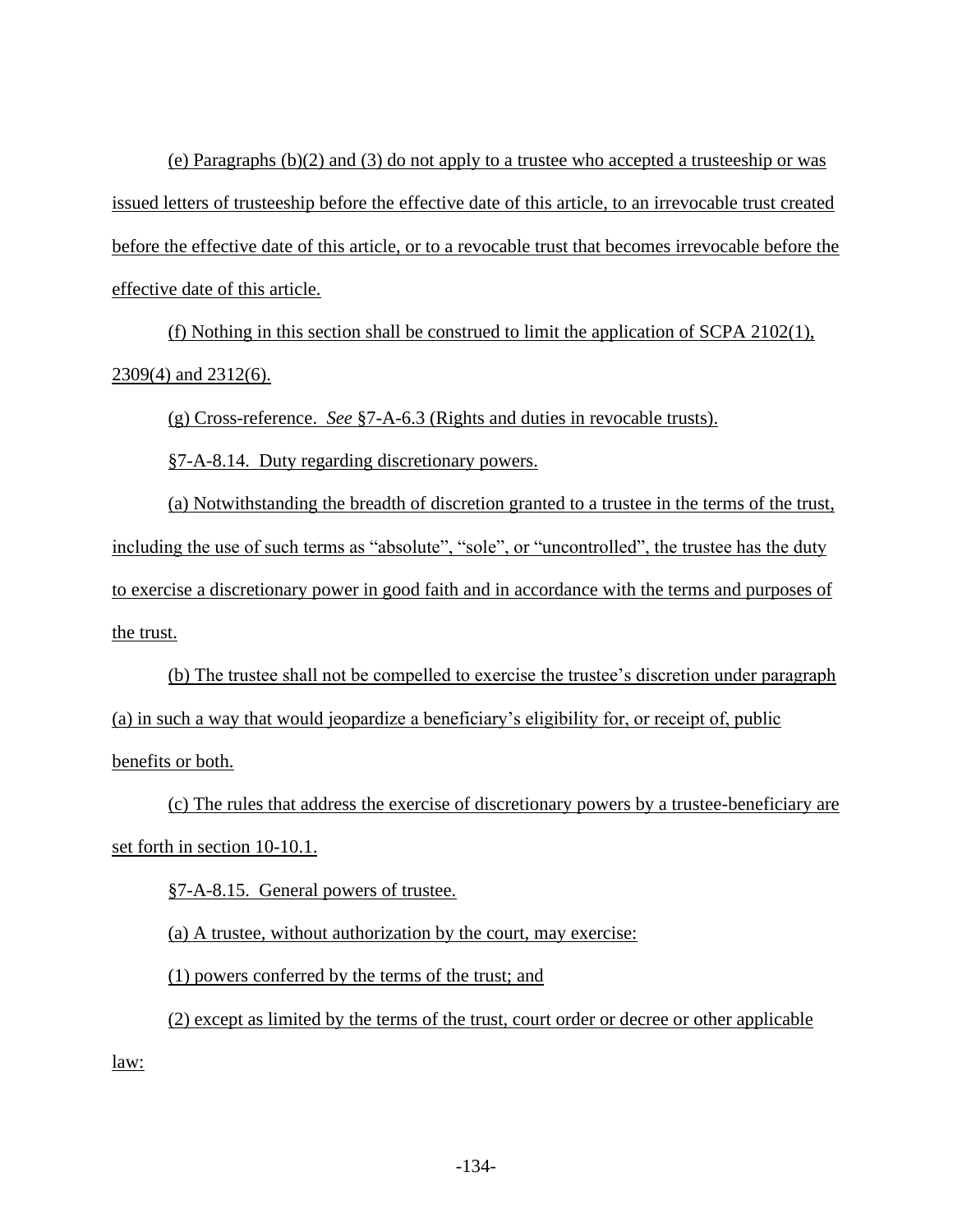(A) all powers over the trust property which an unmarried competent owner has over individually owned property;

(B) any other powers appropriate to achieve the proper investment, management, and distribution of the trust property; and

(C) any other powers conferred by this article.

(b) The court having jurisdiction of the trust may authorize the trustee to exercise any power which in the judgment of the court is necessary for the proper administration of the trust.

(c) The exercise of a power is subject to the fiduciary duties prescribed by this chapter.

§7-A-8.16. Specific powers of trustee.

Without limiting the authority conferred, or the restrictions imposed, by section 7-A-8.15, a trustee may:

(1) collect trust property and accept or reject additions to the trust property from a settlor or any other person;

(2) acquire or sell trust property at public or private sale, and on such terms as in the opinion of the trustee will be most advantageous to those interested therein;

(3) exchange, partition, or otherwise change the character of trust property;

(4) deposit trust money in an account in a bank or other insured depository institution.

(5) borrow money, with or without security, and mortgage or pledge trust property for a period within or extending beyond the duration of the trust;

(6) with respect to an interest in a proprietorship (and subject to SCPA 2108), partnership, limited liability company, business trust, corporation, or other form of business or enterprise, continue the business or other enterprise and take any action that may be taken by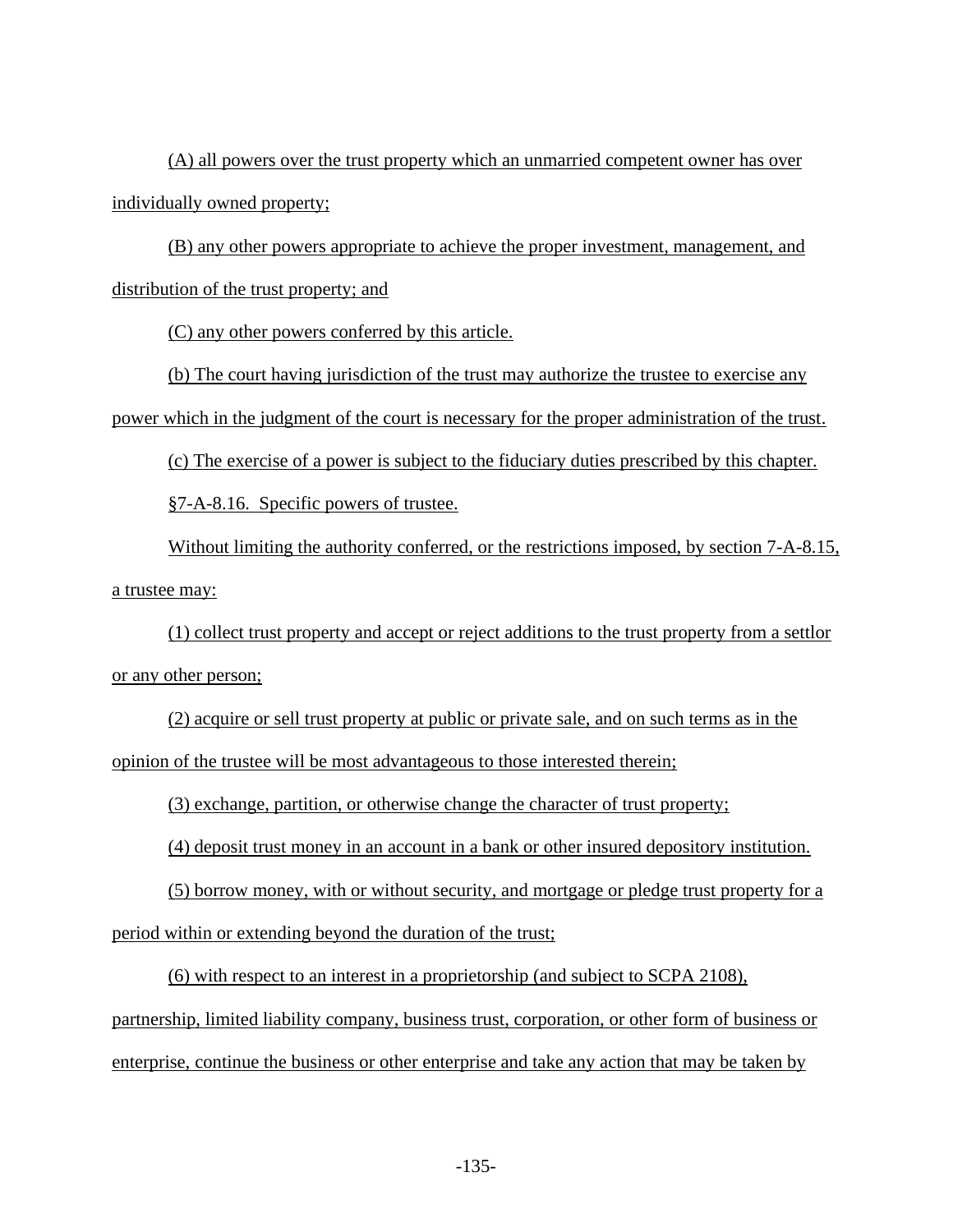shareholders, members, or property owners, including merging, dissolving, or otherwise changing the form of business organization or contributing additional capital;

(7) with respect to stocks or other securities held as a trustee, exercise the rights of an absolute owner, including the right to:

(A) vote, or give proxies to vote, with or without power of substitution, or enter into or continue a voting trust agreement;

(B) employ a financial institution as custodian of any such stock or other securities as in the same manner as authorized for a fiduciary in section  $11-1.1(b)(9)$ ;

(C) cause any such stock or other securities to be registered and held in the name of a nominee in the same manner as authorized for a fiduciary in section 11-1.1(b)(10);

(D) cause any such stock or other securities to be deposited in the same manner as authorized for a fiduciary in sections 11-1.8 and 11-1.9;

(E) employ a broker-dealer as a custodian of any such stock or other securities and to register such securities in the name of the such broker-dealer in the same manner as authorized for a fiduciary in section 11-1.10;

(F) pay calls, assessments, and other sums chargeable or accruing against the securities, in the same manner as authorized for a fiduciary in section 11-1.1(b)(15); and

(G) sell or exercise stock subscription or conversion rights, participate in foreclosures, reorganizations, consolidations, mergers or liquidations, and consent to corporate sales, leases and encumbrances in the same manner as authorized for a fiduciary in section  $11-1.1(b)(16)$ .

(8) with respect to repairs and other actions;

(A) for an interest in real property, construct, or make ordinary or extraordinary repairs to, alterations to, or improvements in, buildings or other structures, demolish improvements, raze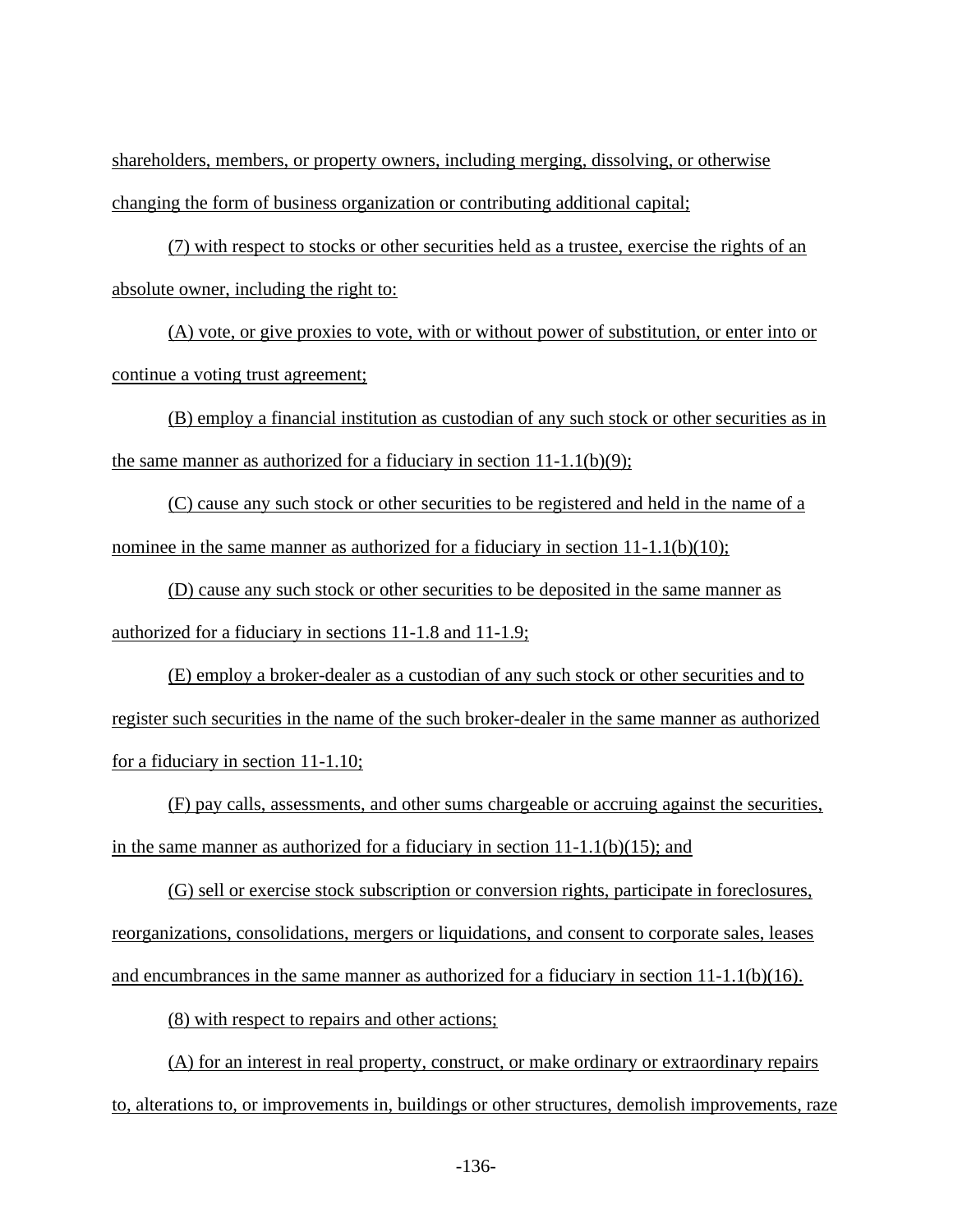existing or erect new party walls or buildings, subdivide or develop land, dedicate land to public use or grant public or private easements, and make or vacate plats and adjust boundaries;

(B) for an interest in tangible personal property, make repairs to, conserve or improve such property.

(9) enter into a lease for any purpose as lessor or lessee, including a lease or other arrangement for exploration and removal of natural resources, with or without the option to purchase or renew, for a period within or extending beyond the duration of the trust;

(10) grant an option involving a sale, lease, or other disposition of trust property or acquire an option for the acquisition of property, including an option exercisable beyond the duration of the trust, and exercise an option so acquired;

(11) effect and keep in force fire, rent, title, liability casualty or other insurance to protect the property of the trust and to protect the trustee;

(12) abandon or decline to administer property of no value or of insufficient value to justify its collection or continued administration;

(13) with respect to possible liability for violation of environmental law:

(A) inspect or investigate property the trustee holds or has been asked to hold, or property owned or operated by an organization in which the trustee holds or has been asked to hold an interest, for the purpose of determining the application of environmental law with respect to the property;

(B) take action to prevent, abate, or otherwise remedy any actual or potential violation of any environmental law affecting property held directly or indirectly by the trustee, whether taken before or after the assertion of a claim or the initiation of governmental enforcement;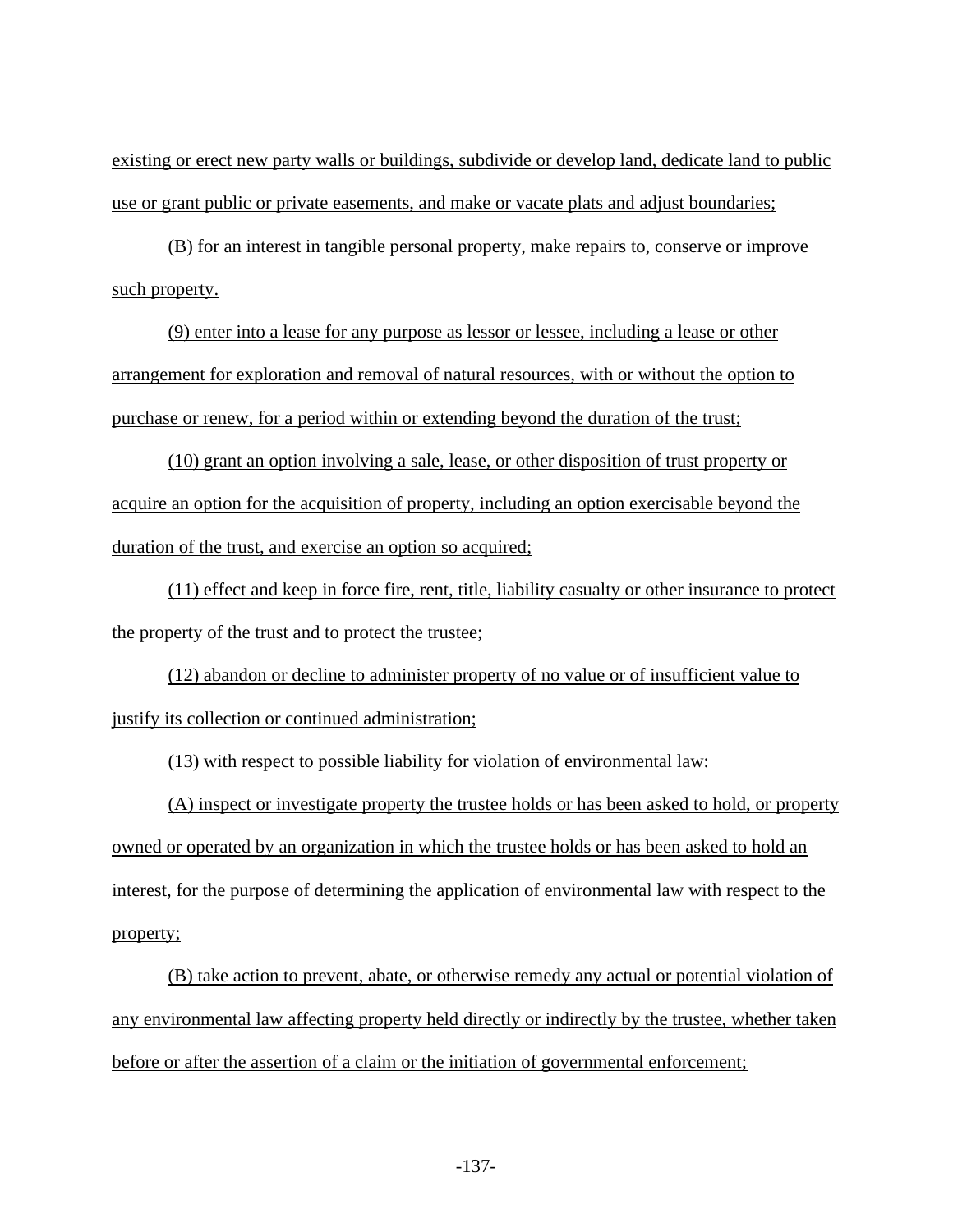(C) decline to accept property into trust or disclaim any power with respect to property that is or may be burdened with liability for violation of environmental law;

(D) compromise claims against the trust which may be asserted for an alleged violation of environmental law; and

(E) pay the expense of any inspection, review, abatement, or remedial action to comply with environmental law;

(14) pay or contest any claim, settle a claim by or against the trust, and release, in whole or in part, a claim belonging to the trust;

(15) pay taxes, assessments, compensation of the trustee and of employees and agents of the trust, and other expenses incurred in the administration of the trust, including the reasonable expense of obtaining and continuing the trustee's bond and any reasonable counsel fees the trustee may necessarily incur;

(16) exercise elections with respect to federal, state, and local taxes;

(17) select a mode of payment under any employee benefit or retirement plan, annuity, or life insurance payable to the trustee, exercise rights thereunder, including exercise of the right to indemnification for expenses and against liabilities, and take appropriate action to collect the proceeds;

(18) make loans out of trust property, including loans to a beneficiary on terms and conditions the trustee considers to be fair and reasonable under the circumstances, and the trustee has a lien on future distributions for repayment of those loans;

(19) pledge trust property to guarantee loans made by others to the beneficiary;

(20) appoint a trustee to act in another jurisdiction with respect to real or tangible or personal trust property located in the other jurisdiction, confer upon the appointed trustee all of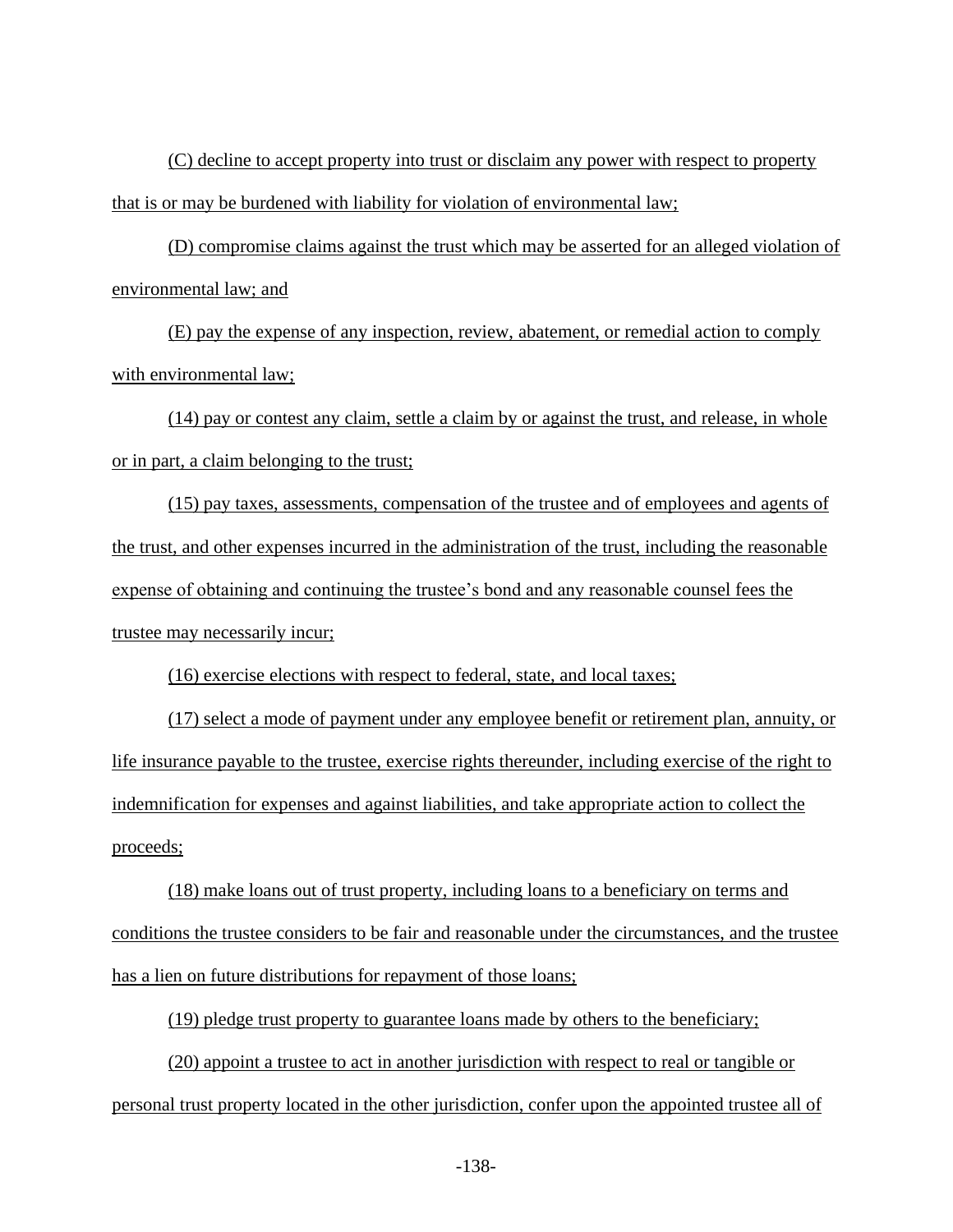the powers and duties of the appointing trustee, require that the appointed trustee furnish security, and remove any trustee so appointed;

(21) pay an amount distributable to a beneficiary who is under a legal disability by paying it directly to the beneficiary or applying it for the beneficiary's benefit, or by:

(A) paying it to the beneficiary's guardian;

(B) paying it to the beneficiary's custodian under New York's Uniform Transfers to Minors Act and, for that purpose, creating a custodianship pursuant to sections 7-6.5 and 7-6.6;

(C) if the amount is not in excess of \$10,000 paying the amount to an adult relative or other person having legal or physical care or custody of the beneficiary, to be expended on the beneficiary's behalf;

(D) managing it as a separate fund on the beneficiary's behalf, subject to the beneficiary's continuing right to withdraw the distribution; or

(E) if the sum payable to a patient in an institution in the state department of mental hygiene is not in excess of the amount which the director of the institution is authorized to receive under section 29.23 of the mental hygiene law, paying such sum to such director for use as provided in that section.

(22) on distribution of trust property or the division or termination of a trust, make distributions in cash, in kind valued at the fair market value of the property at the date of distribution, or partly in each, and make distributions in divided or undivided interests, allocate particular assets in proportionate or disproportionate shares, value the trust property for those purposes, and adjust for resulting differences in valuation;

(23) seek resolution of a dispute concerning the interpretation of the trust or its administration by mediation, arbitration, or other procedure for alternative dispute resolution;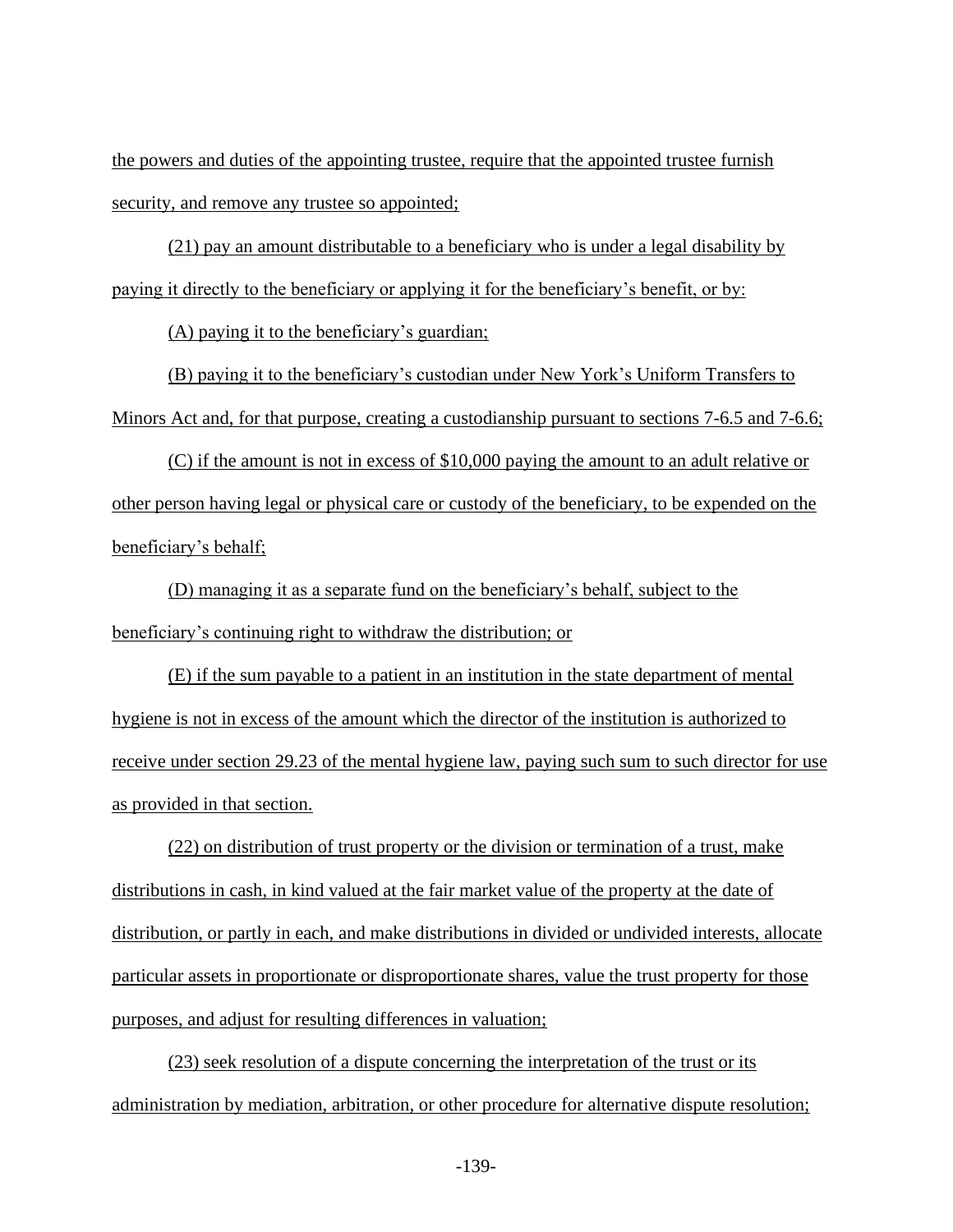(24) contest, compromise or otherwise settle any claim in favor of the trust or trustee or in favor of third persons and against the trust or trustee;

(25) sign and deliver contracts and other instruments that are useful to achieve or facilitate the exercise of the trustee's powers;

(26) on termination of the trust, exercise the powers appropriate to wind up the administration of the trust and distribute the trust property to the persons entitled to it;

(27) acquire the remaining undivided interest in the property of a trust in which the trustee, in the trustee's capacity, holds an undivided interest;

(28) invest and reinvest property of the trust under the provisions of the will, deed or other instrument or as otherwise provided by law;

(29) take possession of, collect the rents from and manage any property or any estate therein owned by the trustee;

(30) with respect to any mortgage on property owned by the trustee (A) continue the same upon and after the maturity, with or without renewal or extension, upon such terms as the trustee deems advisable; (B) foreclose, as an incident to collection of any bond or note, any mortgage securing such bond or note, and to purchase the mortgaged property or acquire the property by deed from the mortgagor in lieu of foreclosure;

(31) in the case of a successor or substitute trustee, succeed to all of the powers, duties and discretion of the original trustee, with respect to the trust, as were given to the original trustee unless the exercise of such powers, duties or discretion of the original fiduciary are expressly prohibited by the will, deed or other instrument to any successor or substituted fiduciary;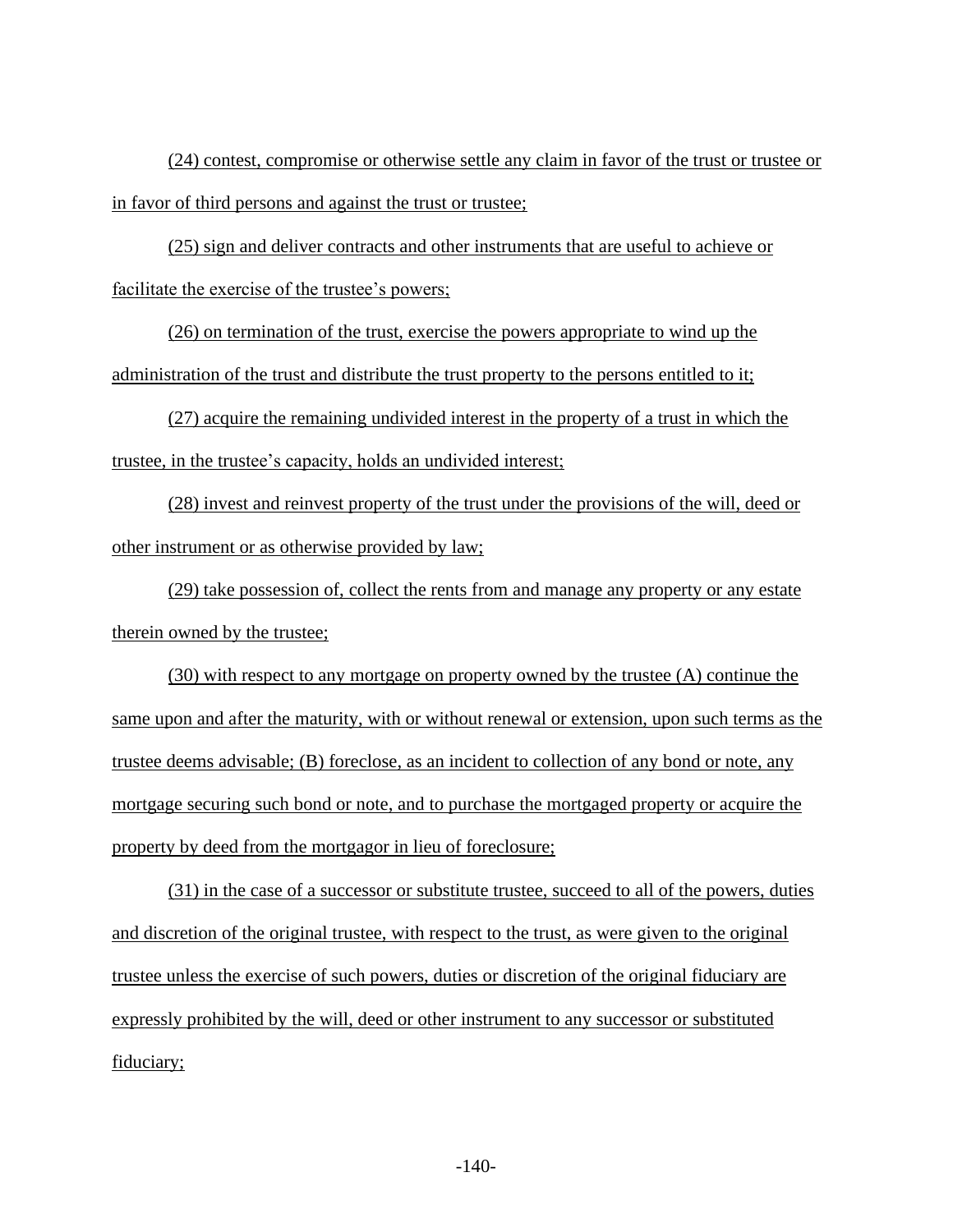(32) hold the property of two or more trusts or parts of such trusts created by the same instrument as an undivided whole without separation as between such trusts or parts, provided that such separate trusts or parts shall have undivided interests and provided further that not such holding shall defer the vesting of any estate in possession or otherwise;

(33) invest as a whole the property in which the trustee has interests under two or more trusts instruments;

(34) employ and compensate persons deemed by the trustee needful to advise or assist in the proper administration of any trust including, but not limited to: agents, accountants, brokers, attorneys-at-law, attorneys-in-fact, real estate managers, rental agents, realtors, appraisers, and investment counsel, custodians and other professional advisors as reasonably may be required or desired in managing, protecting and investing any trust; and

(35) in addition to those expenses specifically provided for in this sub paragraph, to pay all other reasonable and proper expenses of administration from the property of the or trust, including the reasonable expense of obtaining and continuing the trustee's bond his bond and any reasonable counsel fees the trustee may necessarily incur.

§7-A-8.17. Duties and powers regarding distribution upon termination.

(a) Upon termination or partial termination of a trust, the trustee may send to the beneficiaries a proposal for distribution. Subject to the provisions of paragraph (c) hereof, the right of any beneficiary to object to the proposed distribution terminates if the beneficiary does not notify the trustee of an objection within 30 days after the proposal was sent but only if the proposal informed the beneficiary of the right to object and of the time allowed for objection.

(b) Upon the occurrence of an event terminating or partially terminating a trust, the trustee shall proceed expeditiously to distribute the trust property to the persons entitled to it,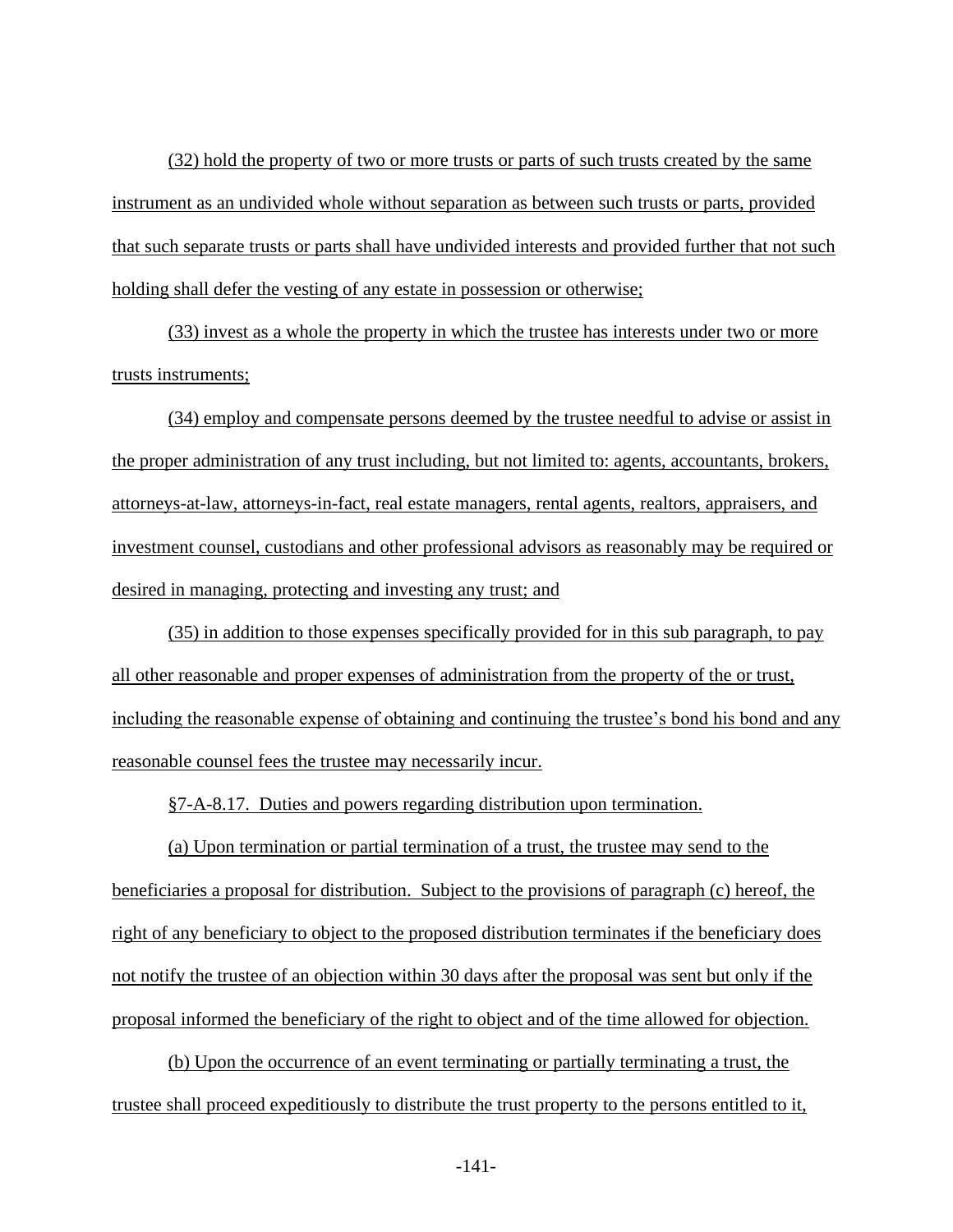subject to the right of the trustee to retain a reasonable reserve for the payment of debts, expenses, and taxes.

(c) A release by a beneficiary of a trustee from liability for breach of trust is invalid to the extent:

(1) it was induced by improper conduct of the trustee; or

(2) the beneficiary, at the time of the release, did not know of the beneficiary's rights or of the material facts relating to the breach.

§7-A-8.18. Power of trustee to pay income or principal to trust contributor as reimbursement for income taxes.

(a) Notwithstanding any contrary provision of law, the trustee, unless otherwise provided in the disposing instrument, may, from time to time pay to, or apply on behalf of, a trust contributor of such trust an amount equal to any income taxes on any portion of the trust income or trust principal of which such trust contributor is treated as the owner under Part 1 of Subchapter J of Subtitle 1 of the Internal Revenue Code. If the income tax is based on amounts allocated to trust income payment shall be made from trust income. If the income tax is based on amounts allocated to trust principal payment shall be made from trust principal.

(b) For purposes of paragraph (a), a trustee does not include a trust contributor unless the trust contributor has a power of revocation with respect to the trust.

(c) Paragraph (a) shall not apply if the application or the possibility of the application of paragraph (a) to any trust would reduce or eliminate a charitable deduction otherwise available to any person under any provision of the Internal Revenue Code.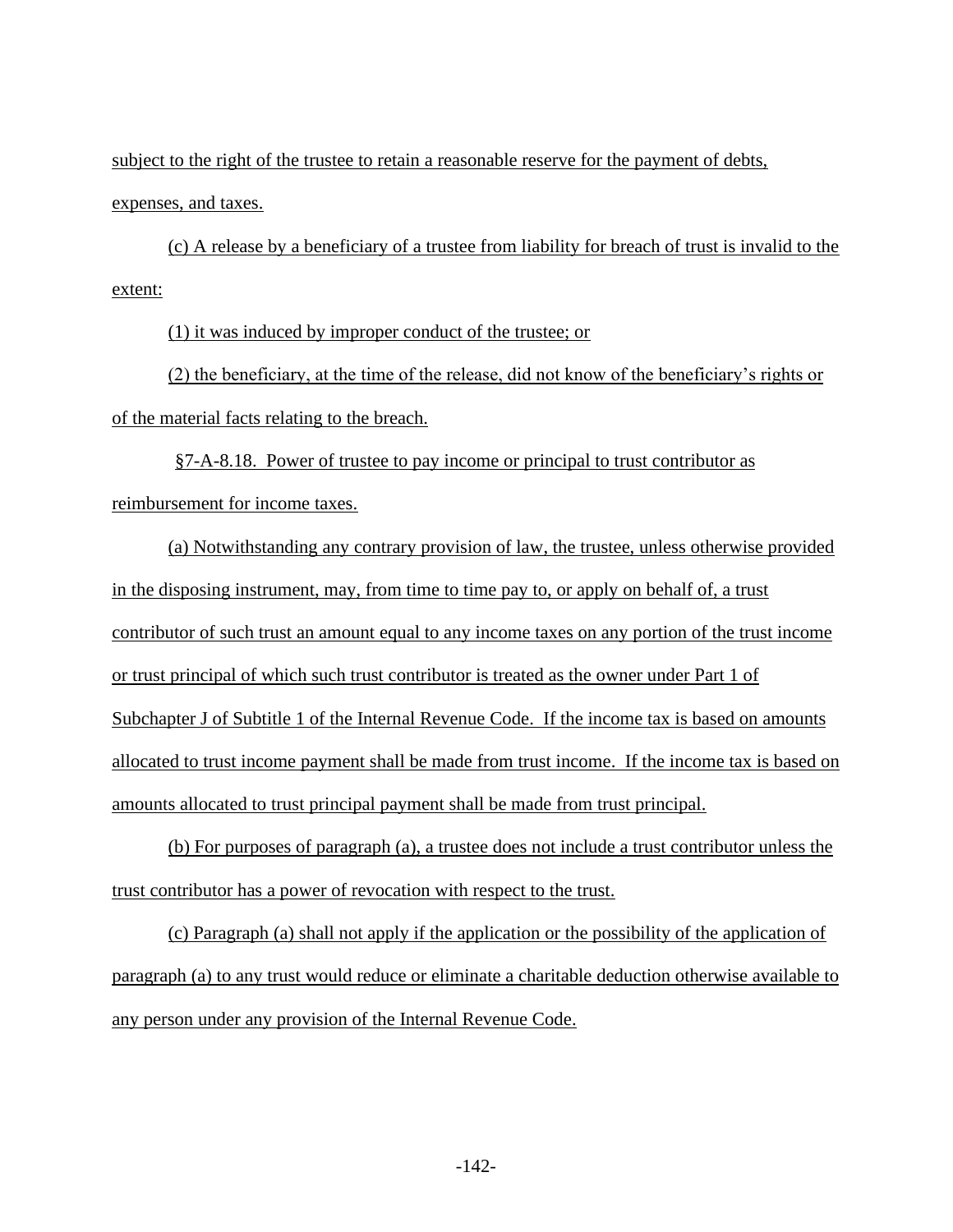(d) Paragraph (a) shall not apply if the application or the possibility of the application of paragraph (a) to any trust would reduce or eliminate for any person a gift tax marital deduction or a gift tax annual exclusion under the Internal Revenue Code.

(e) Paragraph (a) shall not apply if its application or possible application would reduce or eliminate a public benefit otherwise available to the trust contributor or to the trust contributor's spouse.

§7-A-8.19. Powers and duties regarding decanting.

(a) An authorized trustee with unlimited discretion to invade trust principal may appoint part or all of such principal to a trustee of an appointed trust for, and only for the benefit of, one, more than one or all of the current beneficiaries of the invaded trust (to the exclusion of any one or more of such current beneficiaries). The successor and remainder beneficiaries of such appointed trust may be one, more than one or all of the successor and remainder beneficiaries of such invaded trust (to the exclusion of any one, more than one or all of such successor and remainder beneficiaries).

(1) An authorized trustee exercising the power under this paragraph may grant a discretionary power of appointment as defined in paragraph (b) of section 10-3.4 (including a presently exercisable power of appointment) in the appointed trust to one or more of the current beneficiaries of the invaded trust, provided that the beneficiary granted a power to appoint could receive the principal outright under the terms of the invaded trust.

(2) If the authorized trustee grants a power of appointment under subparagraph (1) of this paragraph, except as otherwise provided in subparagraph (3) of this paragraph, the granted power may only exclude as permissible appointees one or more of the beneficiary, the creator, or the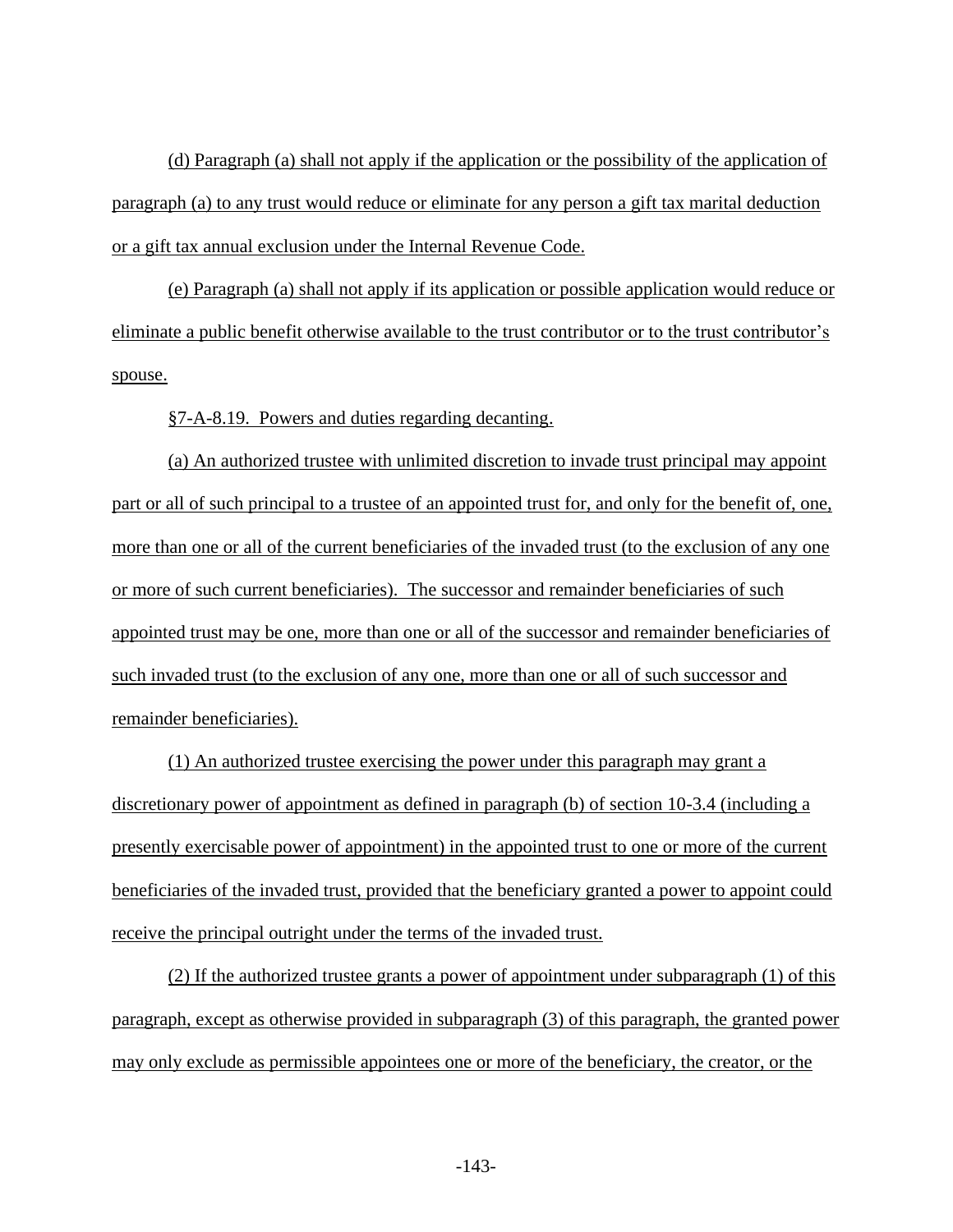creator's spouse, or any of the estates, creditors, or creditors of the estates of the beneficiary, the creator or the creator's spouse.

(3) If the authorized trustee exercises the power under this paragraph, the appointed trust may grant any power of appointment included in the invaded trust provided such power has the same class of permissible appointees as the power of appointment in the invaded trust and is exercisable in the same fashion as the power of appointment in the invaded trust.

(4) If the beneficiary or beneficiaries of the invaded trust are described by a class, the beneficiary or beneficiaries of the appointed trust may include present or future members of such class.

(b) An authorized trustee with the power to invade trust principal but without unlimited discretion may appoint part or all of the principal of the trust to a trustee of an appointed trust, provided that the current beneficiaries of the appointed trust shall be the same as the current beneficiaries of the invaded trust and the successor and remainder beneficiaries of the appointed trust shall be the same as the successor and remainder beneficiaries of the invaded trust.

(1) If the authorized trustee exercises the power under this paragraph, the appointed trust shall include the same language authorizing the trustee to distribute the income or invade the principal of the appointed trust as in the invaded trust.

(2) If the authorized trustee exercises the power under this paragraph to extend the term of the appointed trust beyond the term of the invaded trust, for any period after the invaded trust would have otherwise terminated under the provisions of the invaded trust, the appointed trust, in addition to the language required to be included in the appointed trust pursuant to subparagraph (1) of this paragraph, may also include language providing the trustees with unlimited discretion to invade the principal of the appointed trust during such extended term.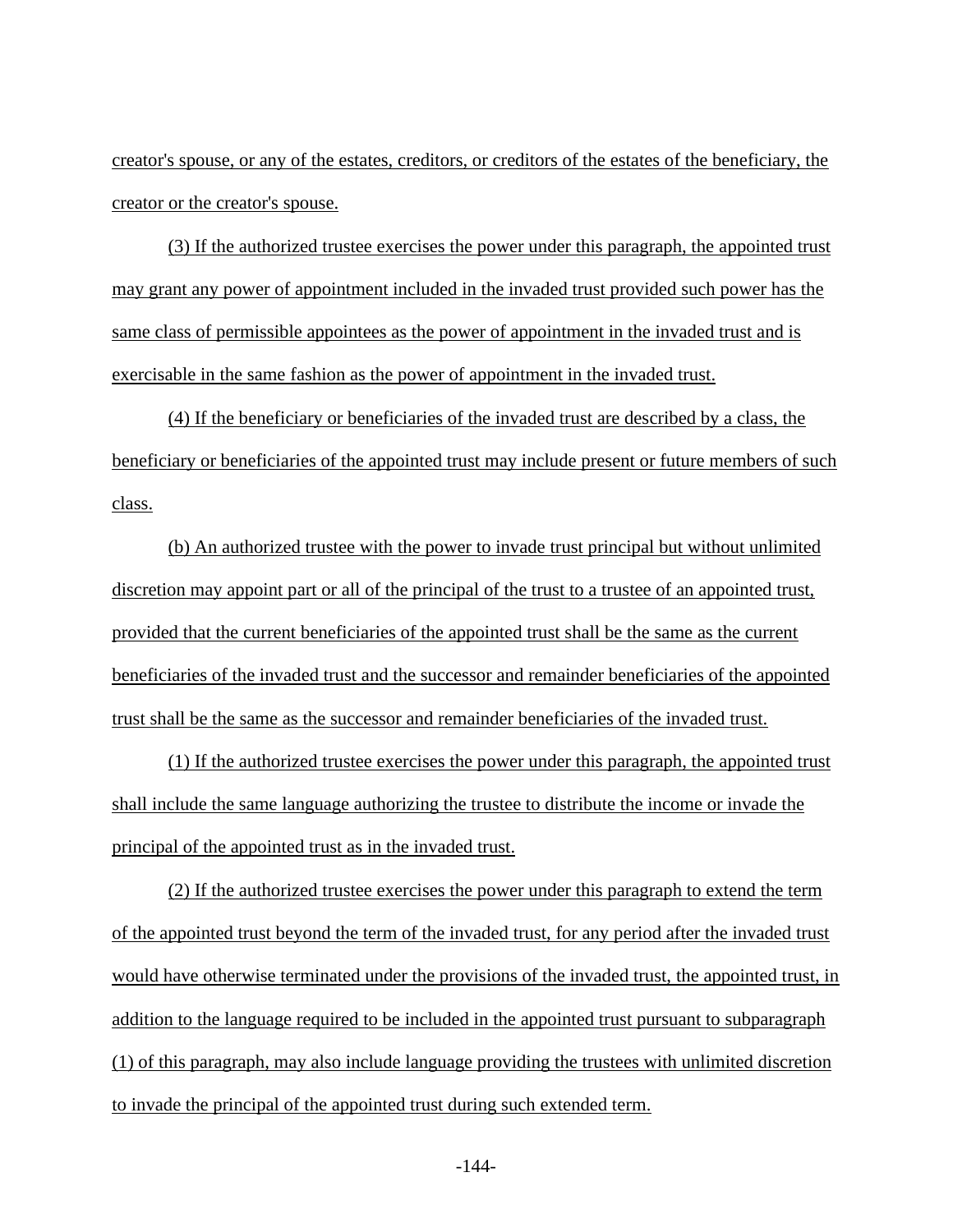(3) If the beneficiary or beneficiaries of the invaded trust are described by a class, the beneficiary or beneficiaries of the appointed trust shall include present or future members of such class.

(4) If the authorized trustee exercises the power under this paragraph and if the invaded trust grants a power of appointment to a beneficiary of the trust, the appointed trust shall grant such power of appointment in the appointed trust and the class of permissible appointees shall be the same as in the invaded trust.

(c) An exercise of the power to invade trust principal under paragraphs (a) and (b) of this section shall be considered the exercise of a special power of appointment as defined in section 10-3.2.

(d) The appointed trust to which an authorized trustee appoints the assets of the invaded trust may have a term that is longer than the term set forth in the invaded trust, including, but not limited to, a term measured by the lifetime of a current beneficiary.

(e) If an authorized trustee has unlimited discretion to invade the principal of a trust and the same trustee or another trustee has the power to invade principal under the trust instrument which power is not subject to unlimited discretion, such authorized trustee having unlimited discretion may exercise the power of appointment under paragraph (a) of this section.

(f) An authorized trustee may exercise the power to appoint in favor of an appointed trust under paragraphs (a) and (b) of this section whether or not there is a current need to invade principal under the terms of the invaded trust.

(g) An authorized trustee exercising the power under this section has a fiduciary duty to exercise the power in the best interests of one or more proper objects of the exercise of the power and as a prudent person would exercise the power under the prevailing circumstances. The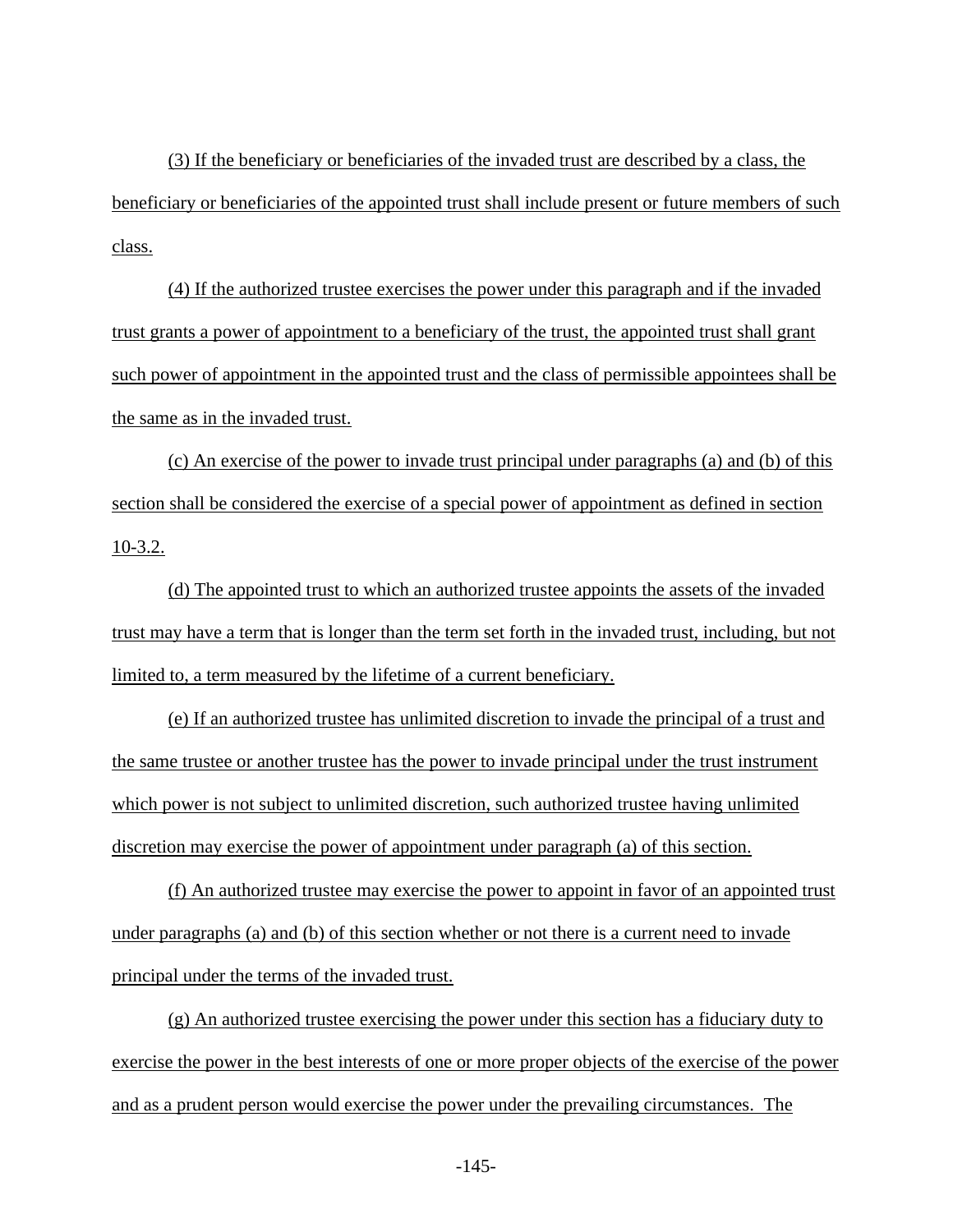authorized trustee may not exercise the power under this section if there is substantial evidence of a contrary intent of the creator and it cannot be established that the creator would be likely to have changed such intention under the circumstances existing at the time of the exercise of the power. The provisions of the invaded trust alone are not to be viewed as substantial evidence of a contrary intent of the creator unless the invaded trust expressly prohibits the exercise of the power in the manner intended by the authorized trustee.

(h) Unless the authorized trustee provides otherwise:

(1) The appointment of all of the assets comprising the principal of the invaded trust to an appointed trust shall include subsequently discovered assets of the invaded trust and undistributed principal of the invaded trust acquired after the appointment to the appointed trust; and

(2) The appointment of part but not all of the assets comprising the principal of the invaded trust to an appointed trust shall not include subsequently discovered assets belonging to the invaded trust and principal paid to or acquired by the invaded trust after the appointment to the appointed trust; such assets shall remain the assets of the invaded trust.

(i) The exercise of the power to appoint to an appointed trust under paragraph (a) or (b) of this section shall be evidenced by an instrument in writing, signed, dated and acknowledged by the authorized trustee. The exercise of the power shall be effective thirty days after the date of service of the instrument as specified in subparagraph (2) of this paragraph, unless the persons entitled to notice consent in writing to a sooner effective date.

(1) An authorized trustee may exercise the power authorized by paragraphs (a) and (b) of this section without the consent of the creator, or of the persons interested in the invaded trust,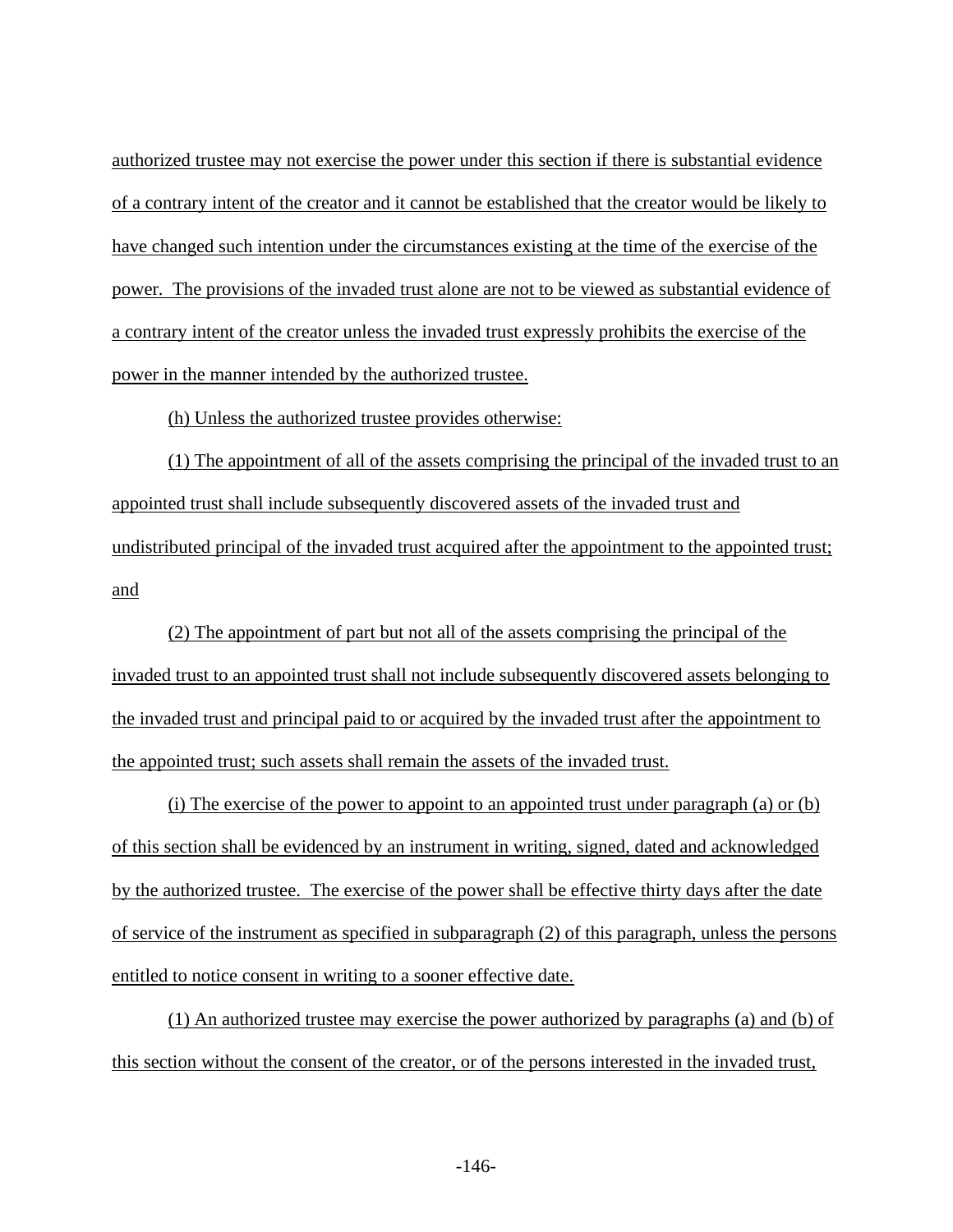and without court approval, provided that the authorized trustee may seek court approval for the exercise with notice to all persons interested in the invaded trust.

(2) A copy of the instrument exercising the power and a copy of each of the invaded trust and the appointed trust shall be delivered (A) to the creator, if living, of the invaded trust, (B) to any person having the right, pursuant to the terms of the invaded trust, to remove or replace the authorized trustee exercising the power under paragraph (b) or (c) of this section, and (C) to any persons interested in the invaded trust and the appointed trust (or, in the case of any persons interested in the trust, to any guardian of the property, conservator or personal representative of any such person or the parent or person with whom any such minor person resides), by registered or certified mail, return receipt requested, or by personal delivery or in any other manner directed by the court having jurisdiction over the invaded trust.

(3) The instrument exercising the power shall state whether the appointment is of all the assets comprising the principal of the invaded trust or a part but not all the assets comprising the principal of the invaded trust and if a part, the approximate percentage of the value of the principal of the invaded trust that is the subject of the appointment.

(4) A person interested in the invaded trust may object to the trustee's exercise of the power under this section by serving a written notice of objection upon the trustee prior to the effective date of the exercise of the power. The failure to object shall not constitute a consent.

(5) The receipt of a copy of the instrument exercising the power shall not affect the right of any person interested in the invaded trust to compel the authorized trustee who exercised the power under paragraph (a) or (b) of this section to account for such exercise and shall not foreclose any such interested person from objecting to an account or compelling a trustee to account. Whether the exercise of a power under paragraph (a) or (b) of this section begins the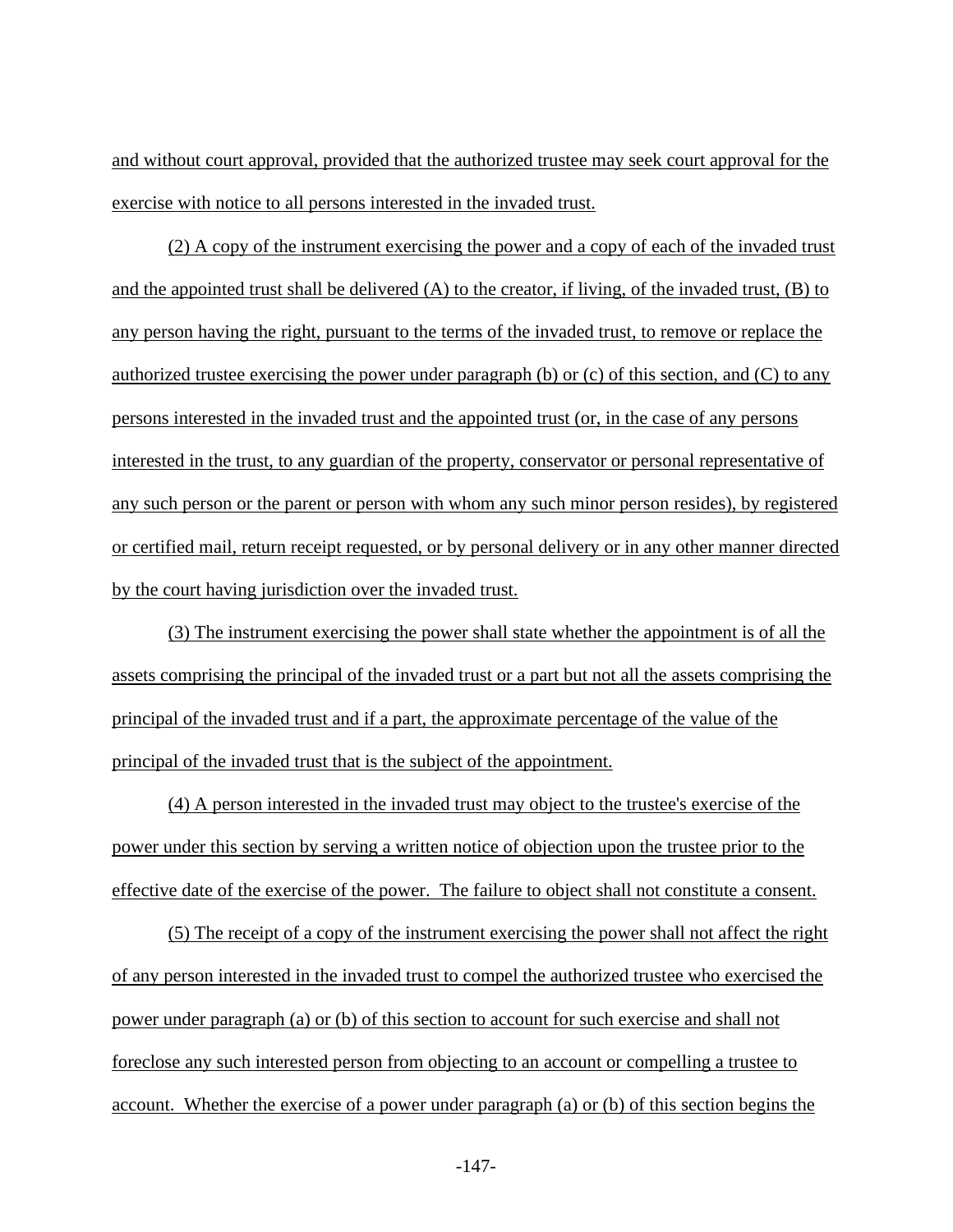running of the statute of limitations on an action to compel a trustee to account shall be based on all the facts and circumstances of the situation.

(6) A copy of the instrument exercising the power shall be kept with the records of the invaded trust and the original shall be filed in the court having jurisdiction over the invaded trust. Where a trustee of an inter vivos trust exercises the power and the trust has not been the subject of a proceeding in the surrogate's court, no filing is required. The instrument shall state that in certain circumstances the appointment will begin the running of the statute of limitations that will preclude persons interested in the invaded trust from compelling an accounting by the trustees after the expiration of a given time.

(7) Prior to the effective date as provided herein, a trustee may revoke the exercise of the power to invade to a new trust. Where a trustee has served notice of the exercise of the power pursuant to subparagraph (2) of this paragraph, the trustee shall serve notice of the revocation of the exercise of the power to persons interested in the invaded trust and the appointed trust by registered or certified mail, return receipt requested, or by personal delivery or in any other manner directed by the court having jurisdiction over the invaded trust. Where the notice of the exercise of the power was filed with the court, the trustee shall file the notice of revocation of the exercise of the power with such court.

(j) This section shall not be construed to abridge the right of any trustee to appoint property in further trust that arises under the terms of the governing instrument of a trust or under any other provision of law or under common law, or as directed by any court having jurisdiction over the trust.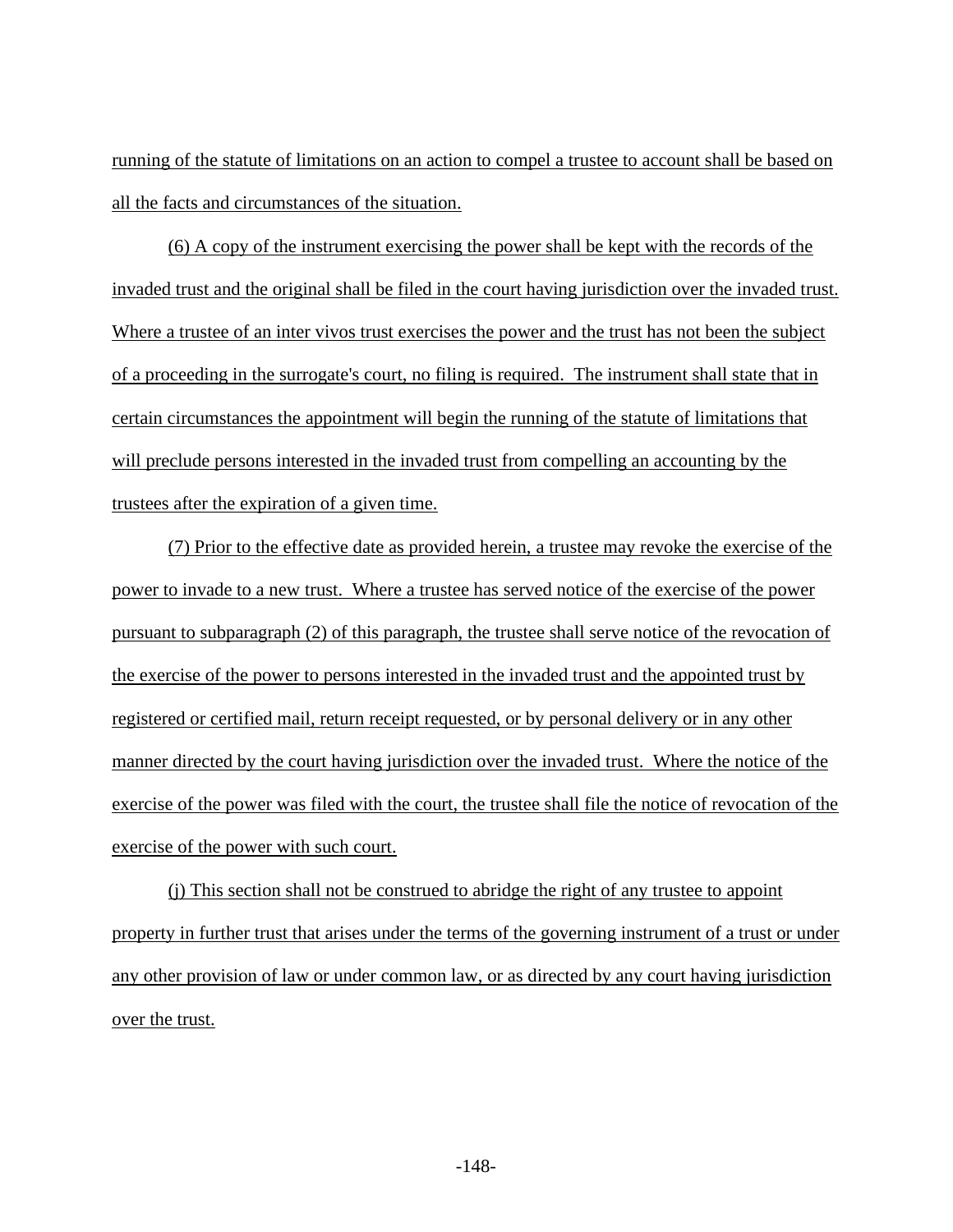(k) Nothing in this section is intended to create or imply a duty to exercise a power to invade principal, and no inference of impropriety shall be made as a result of an authorized trustee not exercising the power conferred under paragraph (a) or (b) of this section.

(l) A power authorized by paragraph (a) or (b) of this section may be exercised, subject to the provisions of paragraph  $(g)$  of this section, unless expressly prohibited by the terms of the governing instrument, but a general prohibition of the amendment or revocation of the invaded trust or a provision that constitutes a spendthrift provision shall not preclude the exercise of a power under paragraph (a) or (b) of this section.

(m) An authorized trustee may not exercise a power authorized by paragraph (a) or (b) of this section to effect any of the following:

(1) To reduce, limit or modify any beneficiary's current right to a mandatory distribution of income or principal, a mandatory annuity or unitrust interest, a right to withdraw a percentage of the value of the trust or a right to withdraw a specified dollar amount, provided that such mandatory right has come into effect with respect to the beneficiary. Notwithstanding the foregoing, but subject to the other limitations in this section, an authorized trustee may exercise a power authorized by paragraph (a) or (b) of this section to appoint to an appointed trust that is a supplemental needs trust that conforms to the provisions of section 7-A-4.4-A;

(2) To decrease or indemnify against a trustee's liability or exonerate a trustee from liability for failure to exercise reasonable care, diligence and prudence;

(3) To eliminate a provision granting another person the right to remove or replace the authorized trustee exercising the power under paragraph (a) or (b) of this section unless a court having jurisdiction over the trust specifies otherwise;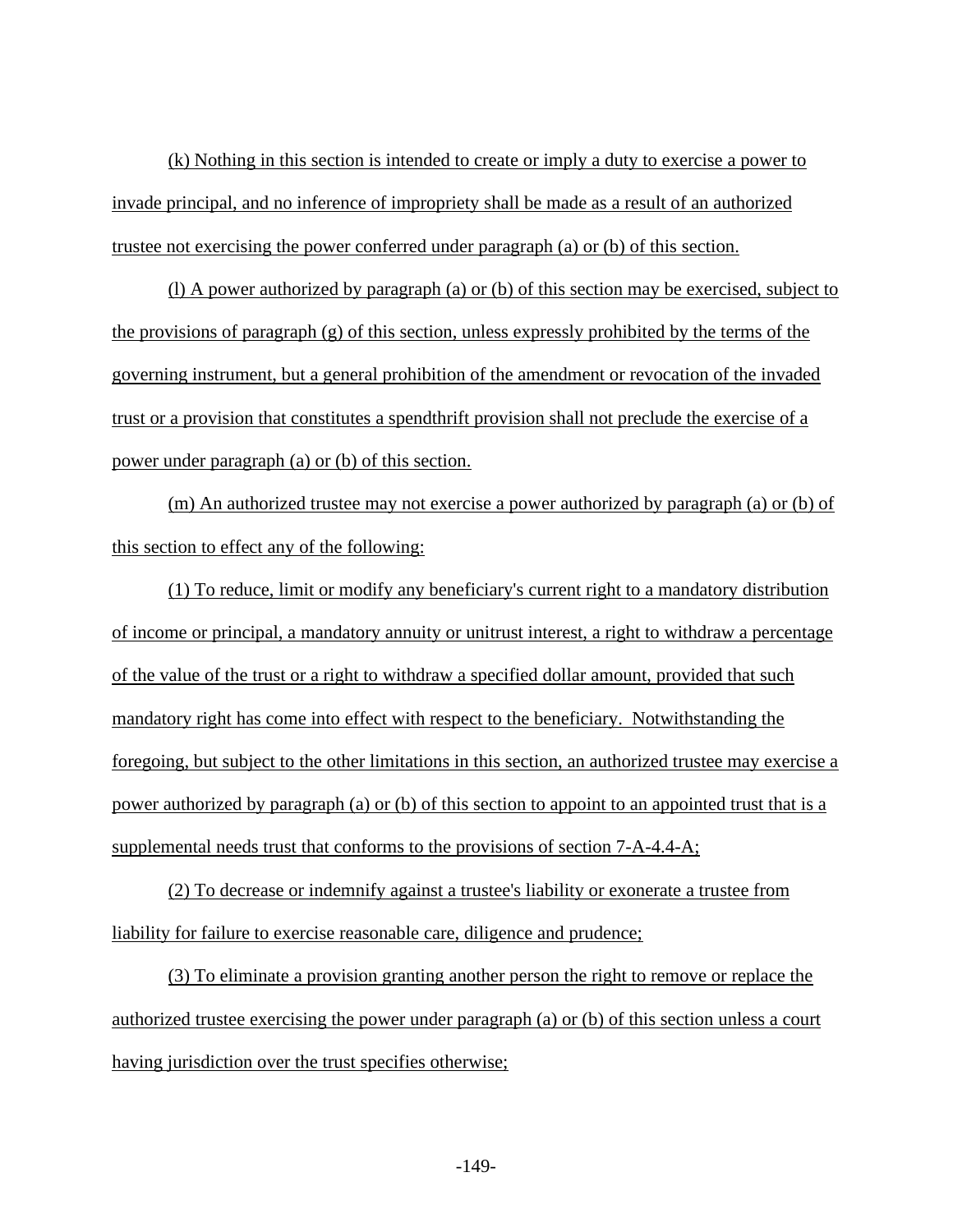(4) To make a binding and conclusive fixation of the value of any asset for purposes of distribution, allocation or otherwise; or

(5) To jeopardize (A) the deduction or exclusion originally claimed with respect to any contribution to the invaded trust that qualified for the annual exclusion under section 2503(b) of the Internal Revenue Code, the marital deduction under section 2056(a) or 2523(a) of the internal revenue code, or the charitable deduction under section 170(a),  $642(c)$ ,  $2055(a)$  or  $2522(a)$  of the Internal Revenue Code, (B) the qualification of a transfer as a direct skip under section 2642(c) of the Internal Revenue Code, or (C) any other specific tax benefit for which a contribution originally qualified for income, gift, estate, or generation-skipping transfer tax purposes under the internal revenue code.

(n) An authorized trustee shall consider the tax implications of the exercise of the power under paragraph (a) or (b) of this section.

(o) An authorized trustee may not exercise a power described in paragraph (a) or (b) of this section in violation of the limitations under sections 9-1.1, 10-8.1 and 10-8.2, and any such exercise shall void the entire exercise of such power.

(p) (1) Unless a court otherwise directs, an authorized trustee may not exercise a power authorized by paragraph (a) or (b) of this section to change the provisions regarding the determination of the compensation of any trustee; the commissions or other compensation payable to the trustees of the invaded trust may continue to be paid to the trustees of the appointed trust during the term of the appointed trust and shall be determined in the same manner as in the invaded trust.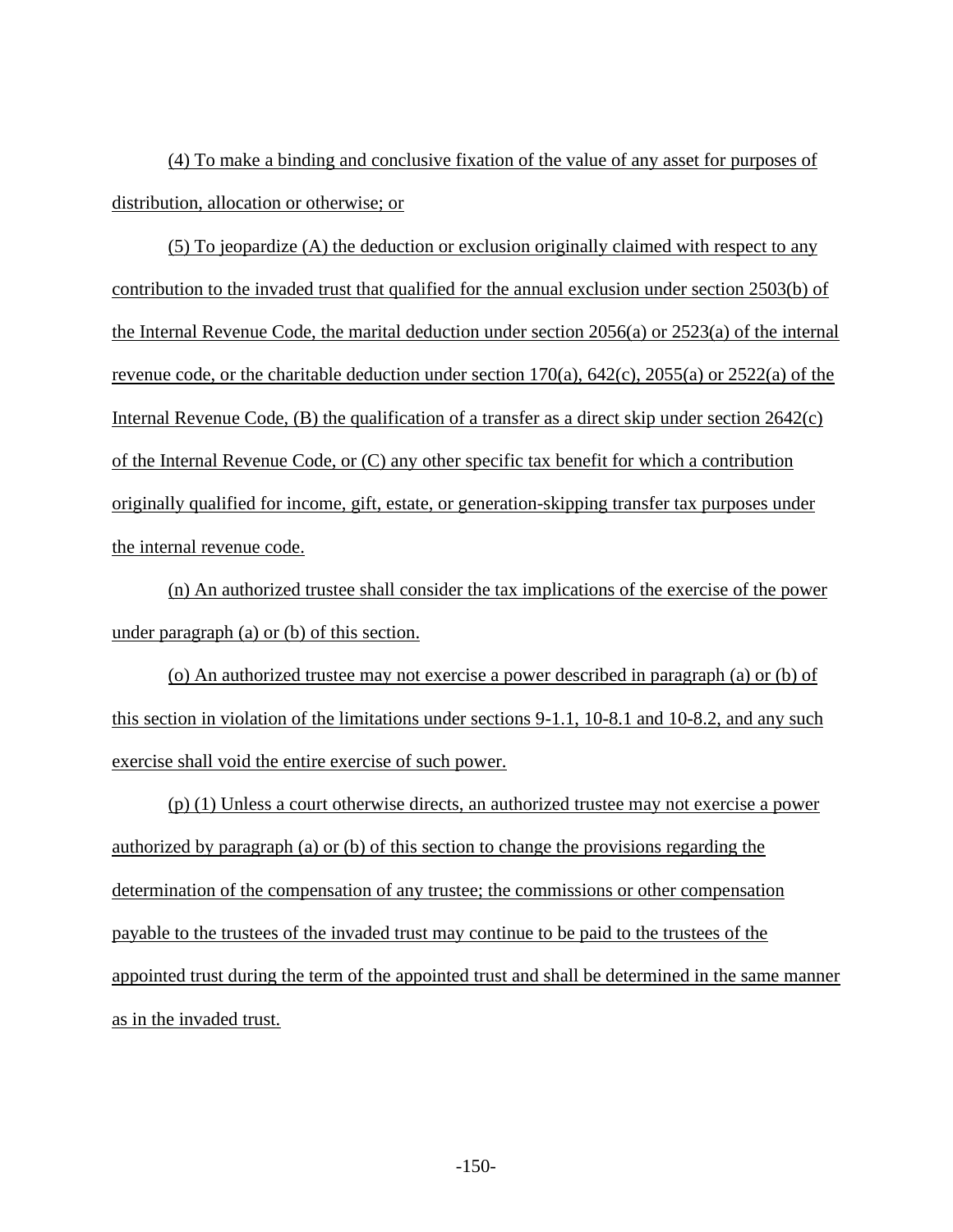(2) No trustee shall receive any paying commission or other compensation for appointing of property from the invaded trust to an appointed trust pursuant to paragraph (a) or (b) of this section.

(q) Unless the invaded trust expressly provides otherwise, this section applies to:

(1) any trust governed by the laws of this state, including a trust whose governing law has been changed to the laws of this state; and

(2) any trust that has a trustee who is an individual domiciled in this state or a trustee which is an entity having an office in this state, provided that a majority of the trustees select this state as the location for the primary administration of the trust by an instrument in writing, signed and acknowledged by a majority of the trustees. The instrument exercising this selection shall be kept with the records of the invaded trust.

(r) For purposes of this section:

(1) The term "appointed trust" means an irrevocable trust which receives principal from an invaded trust under paragraph (a) or (b) of this section including a new trust created by the creator of the invaded trust or by the trustees, in that capacity, of the invaded trust.

(2) The term "authorized trustee" means, as to an invaded trust, any trustee or trustees with authority to pay trust principal to or for one or more current beneficiaries other than (i) the creator, or (ii) a beneficiary to whom income or principal must be paid currently or in the future, or who is or will become eligible to receive a distribution of income or principal in the discretion of the trustee (other than by the exercise of a power of appointment held in a non-fiduciary capacity).

(3) The term "current beneficiary or beneficiaries" means the person or persons (or as to a class, any person or persons who are or will become members of such class) to whom the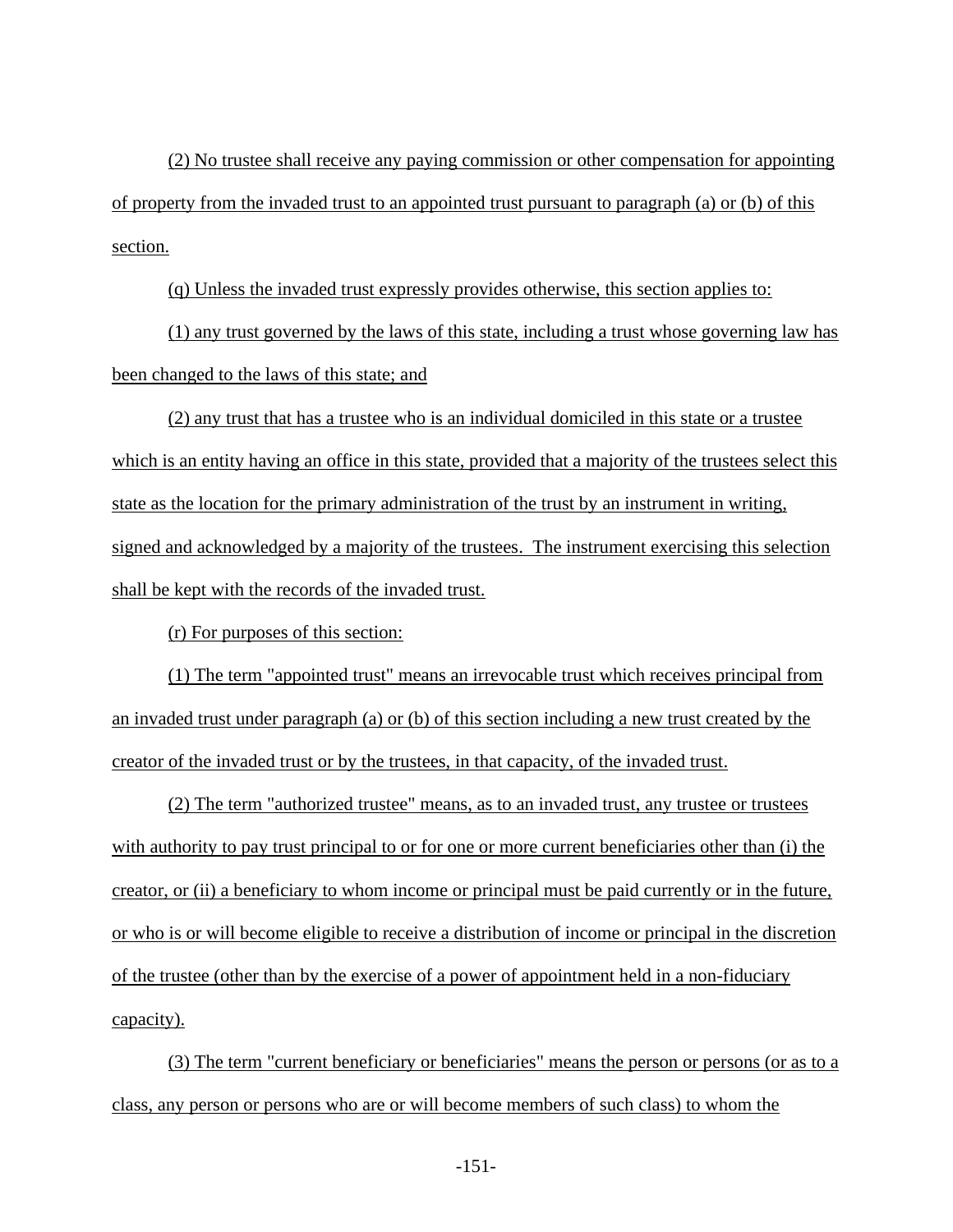trustees may distribute principal at the time of the exercise of the power, provided however that the interest of a beneficiary to whom income, but not principal, may be distributed in the discretion of the trustee of the invaded trust may be continued in the appointed trust.

(4) The term "invade" shall mean the power to pay directly to the beneficiary of a trust or make application for the benefit of the beneficiary.

(5) The term "invaded trust" means any existing irrevocable inter vivos or testamentary trust whose principal is appointed under paragraph (a) or (b) of this section.

(6) The term "person or persons interested in the invaded trust" shall mean any person or persons upon whom service of process would be required in a proceeding for the judicial settlement of the account of the trustee, taking into account SCPA 315.

(7) The term "principal" shall include the income of the trust at the time of the exercise of the power that is not currently required to be distributed, including accrued and accumulated income.

(8) The term "unlimited discretion" means the unlimited right to distribute principal that is not modified in any manner. A power to pay principal that includes words such as best interests, welfare, comfort, or happiness shall not be considered a limitation or modification of the right to distribute principal.

(9) A trust contributor shall not be considered to be a beneficiary of an invaded or appointed trust by reason of the trustee's authority to pay trust income or principal to the creator pursuant to section 7-A-8.18 or by reason of the trustee's authority under the trust instrument or any other provision of law to pay or reimburse the trust contributor for any tax on trust income or trust principal that is payable by the trust contributor under the law imposing such tax or to pay any such tax directly to the taxing authorities.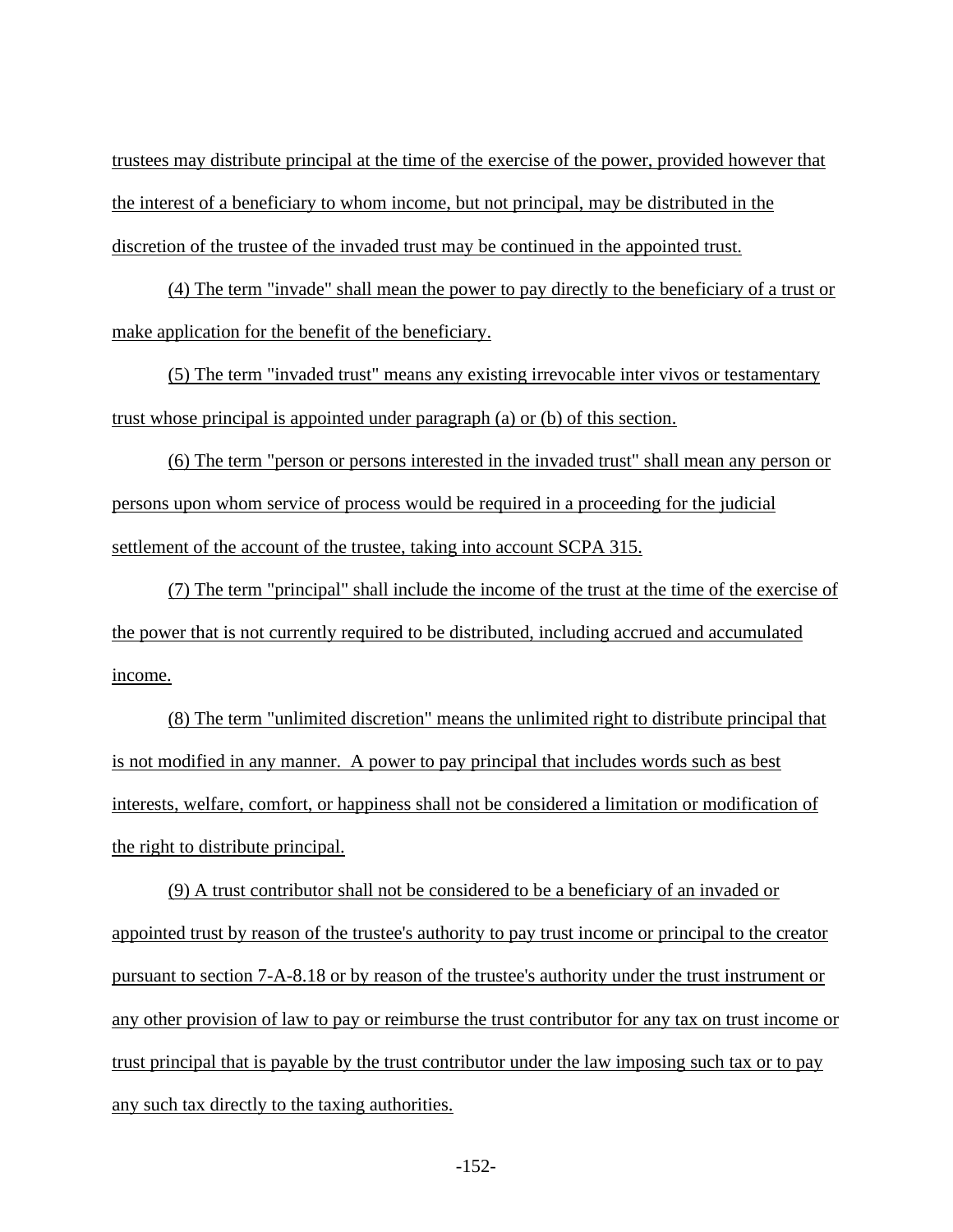(s) Cross-reference. For the exercise of the power under paragraph (a) or (b) of this section where there are multiple trustees, see sections 10-6.7 and 10-10.7.

§7-A-8.20. Duty when a resulting trust arises.

Subject to section 7-A-8.17, the trustee has the duty to distribute trust property to the settlor or the settlor's successors in interest when a resulting trust arises.

## PART 9. NEW YORK UNIFORM DIRECTED TRUST ACT

§7-A-9.1. Short title. This part may be cited as the New York uniform directed trust act.

§7-A-9.2. Definitions. In this part:

(1) "Directed trust" means a trust for which the terms of the trust grant a power of direction.

(2) "Directed trustee" means a trustee that is subject to a trust director's power of direction.

(3) "Power of direction" means a power over a trust granted to a person by the terms of the trust to the extent the power is exercisable while the person is not then serving as a trustee. The term includes a power over the investment, management, or distribution of trust property or other matters of trust administration. The term excludes the powers described in section 7-A-9.4 (b).

(4) "Trust director" means a trust director as defined by section 7-A-1.3(28).

(5) "Willful misconduct" means willful misconduct as defined by section 7\_A-1.3(31).

§7-A-9.3. Application; principal place of administration.

(a) This part applies to a trust, whenever created, that has its principal place of

administration in this state, subject to the following rules: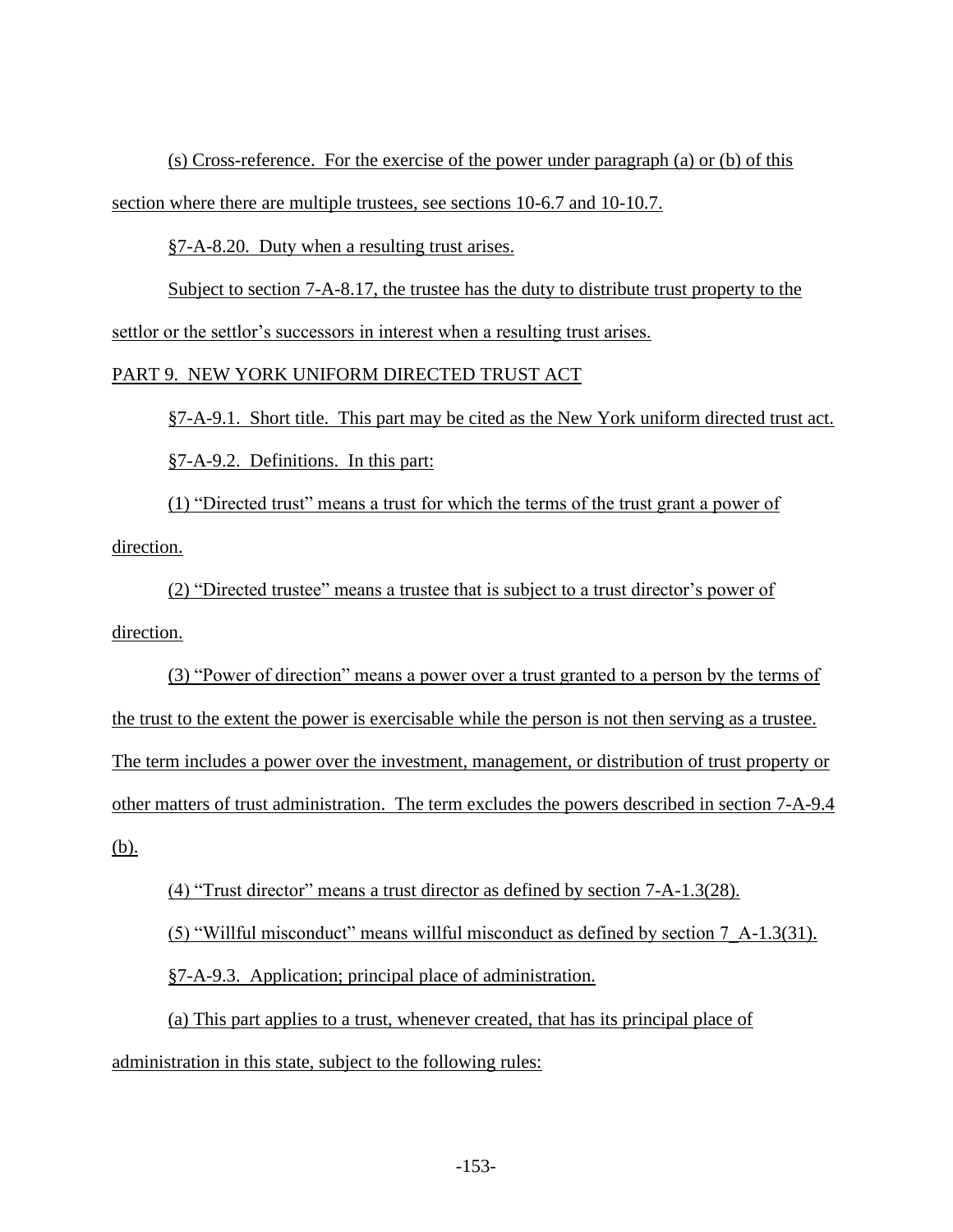(1) If the trust was created before the effective date of this article, this part applies only to a decision or action occurring on or after the effective date of this article.

(2) If the principal place of administration of the trust is changed to this state on or after the effective date of this article, this part applies only to a decision or action occurring on or after the date of the change.

(b) Without precluding other means to establish a sufficient connection with the designated jurisdiction in a directed trust, terms of the trust which designate the principal place of administration of the trust are valid and controlling if those terms satisfy the requirements of section 7-A-1.8(a).

§7-A-9.4. Exclusions.

(a) In this section, "power of appointment" means a power of appointment as defined by section 10-3.1(a).

(b) This part does not apply to a person who has a:

(1) power of appointment;

(2) power to appoint or remove a trustee or trust director;

(3) power of a trust contributor over a trust to the extent the trust contributor has a power to revoke the trust;

(4) power of a beneficiary over a trust to the extent the exercise or nonexercise of the power affects the beneficial interest of:

(A) the beneficiary; or

(B) another beneficiary represented by the beneficiary under SCPA 315 with respect to

the exercise or nonexercise of the power; or

(5) power over a trust if: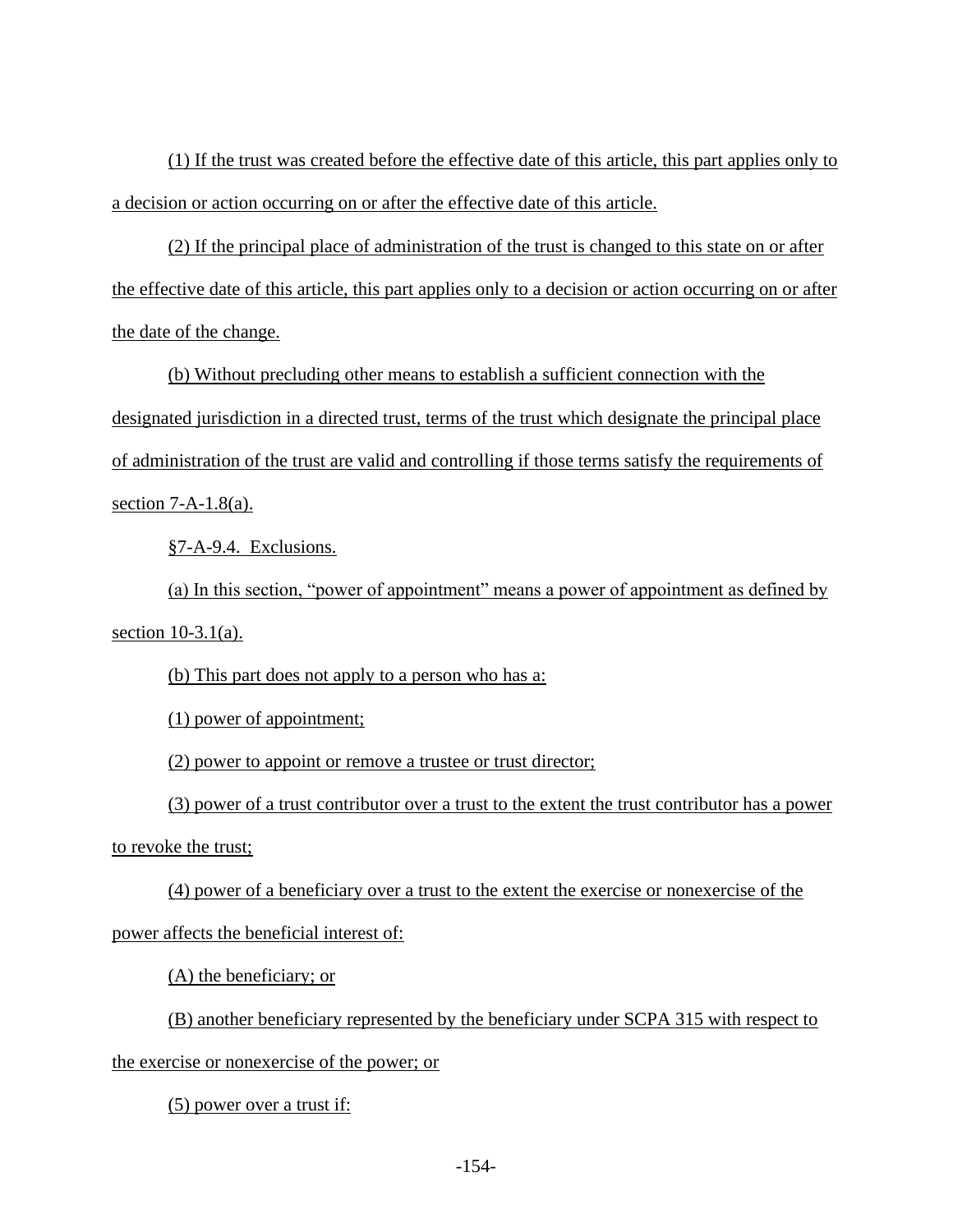(A) the terms of the trust provide that the power is held in a nonfiduciary capacity; and (B) the power must be held in a nonfiduciary capacity to achieve the trust contributor's tax objectives under the Internal Revenue Code and regulations issued thereunder, as amended.

(c) A power granted to a person by the terms of the trust that would otherwise be a power of appointment is a power of direction if the terms of the trust impose fiduciary duties on that person's exercise of the power.

§7-A-9.5. Powers of trust director.

(a) The terms of a trust may grant to a trust director one or more powers of direction. Such powers, the listing of which is not exclusive but illustrative, may include a power to:

(1) direct investments;

(2) adjust between principal and income or convert to a unitrust;

(3) modify, reform, terminate, or decant a trust;

(4) direct a trustee's or another trust director's delegation of a trustee's or other trust

director's powers;

(5) change the principal place of administration, situs, or governing law of the trust;

(6) ascertain the happening of an event that affects the administration of the trust;

(7) determine the capacity of a trustee, settlor, trust director, or beneficiary of the trust;

(8) determine the compensation to be paid to a trustee or trust director;

(9) prosecute, defend, or join an action, claim, or judicial proceeding relating to the trust;

(10) grant or withhold permission before a trustee or another trust director may exercise a power of the trustee or other trust director;

(11) release a trustee or another trust director from liability for an action proposed or previously taken by the trustee or other trust director;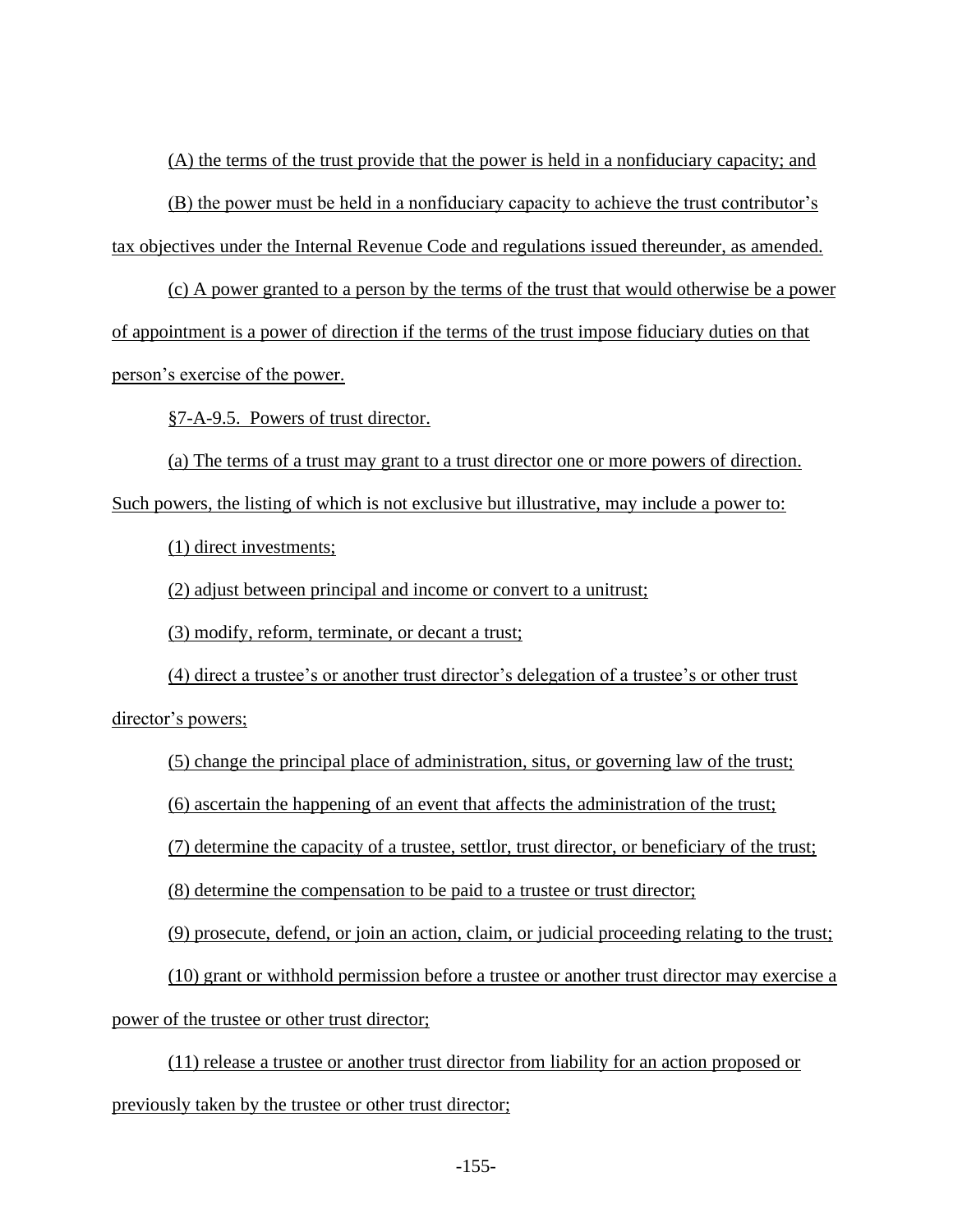(12) authorize loans to trust beneficiaries;

(13) guarantee loans made by trust beneficiaries;

(14) enforce a trust for pets pursuant to section 7-A-4.8; or

(15) enforce a non-charitable trust without an ascertainable beneficiary pursuant to section 7-A-4.9.

(b) For purposes of paragraph  $(a)(1)$ , unless the terms of the trust provide otherwise, the power to direct investments means with respect to all of the trust's investments (or, if applicable, to investments specified in the governing instrument), the power to direct the retention, purchase, sale, exchange, tender or other transaction or decision affecting the ownership thereof or rights therein (including the powers to borrow and lend for investment purposes), to direct the exercise of all management, control and voting powers related directly or indirectly to such investments (including, without limitation, nonpublicly traded investments), to direct the selection of custodians or subcustodians other than the trustee, the selection and compensation of, and delegation to, investments advisers, managers or other investment providers, and with respect to nonpublicly traded investments, the valuation thereof.

(c) Unless the terms of a trust provide otherwise, a trust director may exercise any further power appropriate to the exercise or nonexercise of a power of direction granted to the trust director under paragraph (a). Such further powers, the listing of which is not exclusive but illustrative, may include a power to:

(1) incur reasonable costs and direct indemnification for those costs;

(2) make a report or accounting to a beneficiary or other interested party;

(3) direct a trustee to issue a certification of trust under section 7-A-10.13 of this chapter;

(4) prosecute, defend, or join an action, claim, or judicial proceeding relating to a trust; or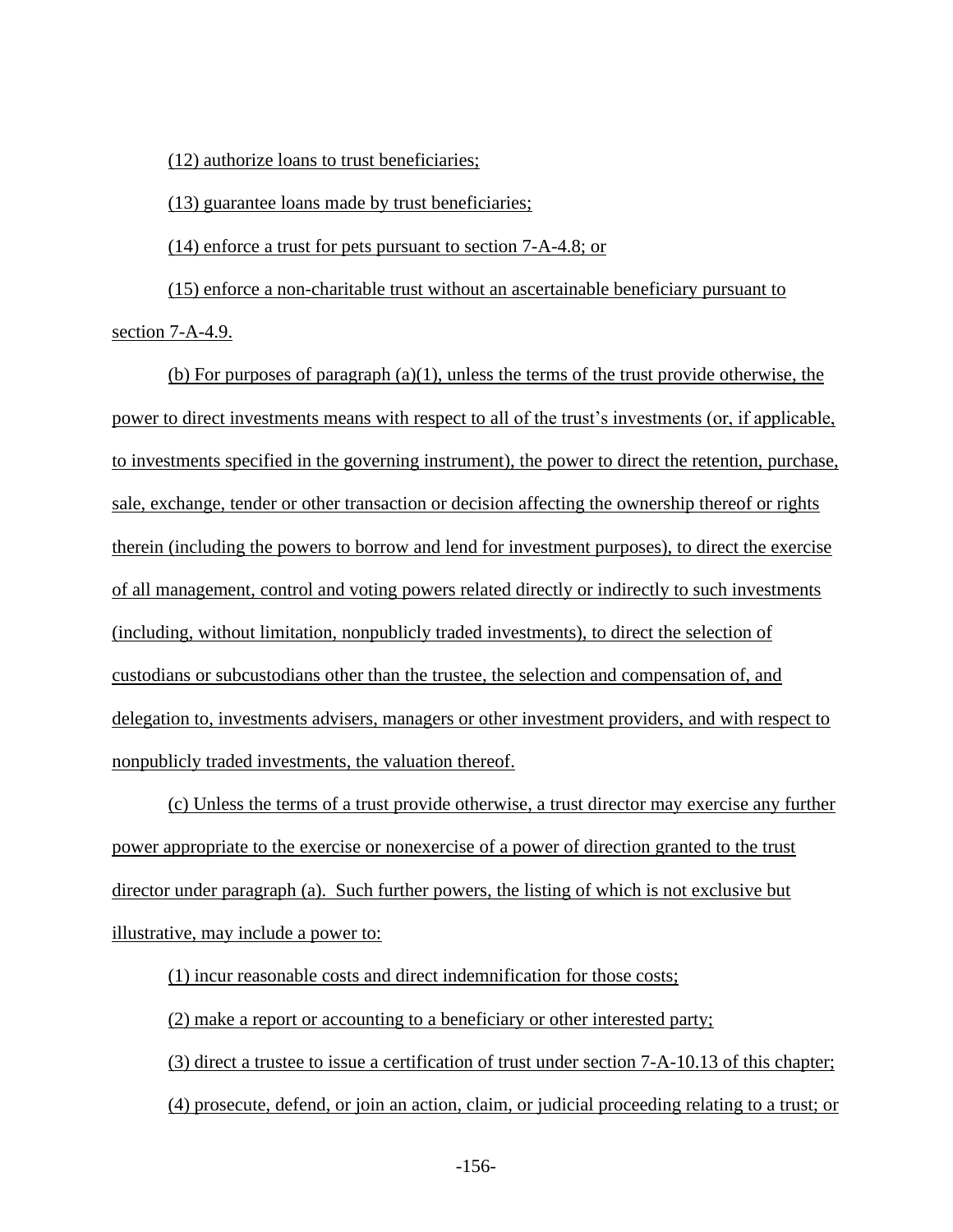(5) employ a professional to assist or advise the trust director in the exercise or nonexercise or the trust director's powers;

(6) delegate the trust director's power to an agent without liability for the actions of the agent provided the trust director exercises the reasonable care, skill, and caution that is required of a trustee in making a delegation under section 7-A-8.7(a); or

(7) prosecute, defend, or join an action, claim, or judicial proceeding pertaining to the trust where appropriate under the circumstances to the trust director's exercise or non-exercise of the trust director's power of direction.

(d) Unless the terms of a trust provide otherwise, trust directors with joint powers must act by majority decision.

§7-A-9.6. Limitations on powers of trust director.

A trust director having the power either to direct the trustee to make a discretionary distribution of principal or income to the trust director as a beneficiary or to consent to such a distribution is subject to the provisions of section 10-10.1 (other than the last sentence thereof) as if for purposes of that section the trust director were a trustee having the power to make a discretionary distribution to the trustee as beneficiary.

§7-A-9.7. General duties and liabilities of trust director.

(a) Subject to paragraph (b),

(1) the trust director is a fiduciary and has the same duties as a trustee under part 8 of this article 7-A, and the same liabilities of a trustee under part 10 of this article 7-A, that a trustee would have if the power of direction authorized under the terms of the trust or any further power under section 7-A-9.5(c) was held by a trustee. If the power is held jointly with a trustee or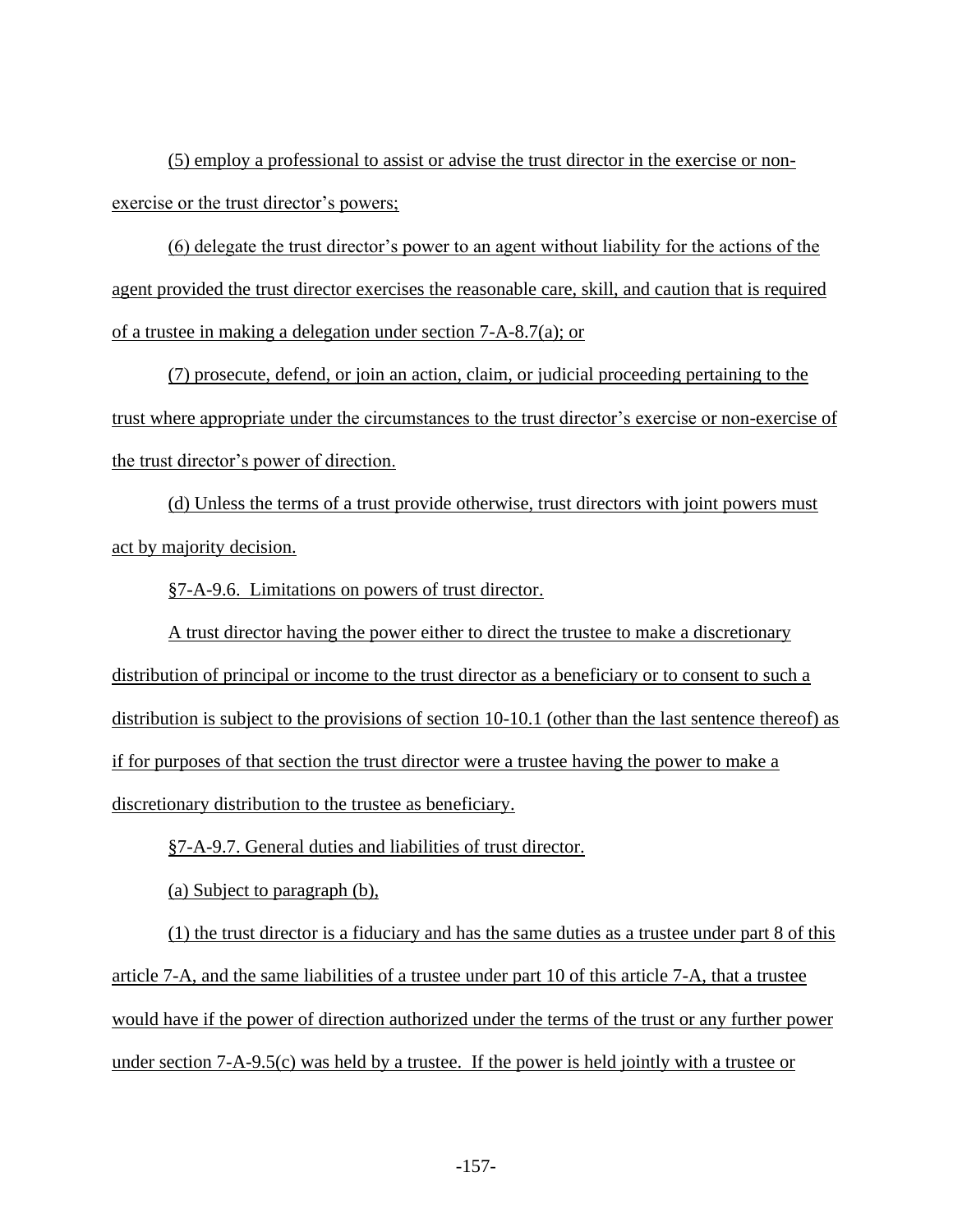another trust director, the rules applicable to co-trustees under section 7-A-7.3 shall also apply to the trust director; and

(2) the terms of the trust may vary the trust director's duties to the same extent the terms of the trust could vary the duties of a trustee.

(b) Unless the terms of a trust provide otherwise, if a trust director is licensed, certified, or otherwise authorized or permitted by law other than this part to provide health care in the ordinary course of the trust director's business or practice of a profession, to the extent the trust director acts in that capacity, the trust director has no duty or liability under this part and section 7-B-4.5 shall not apply.

(c) The terms of a trust may impose a duty or liability on a trust director in addition to the duties and liabilities under this section.

(d) Cross reference. See sections 7-A-9.8(b)(additional duties of trust director).

§7-A-9.8 Duties and liabilities of directed trustee with respect to power of direction.

(a) Subject to paragraph (b), a directed trustee must take reasonable action to comply with a trust director's exercise or nonexercise of a power of direction or a further power under section 7-A-9.5(c) and notwithstanding sections 7-A-8.19(m)(2) and 11-1.7 the directed trustee is not liable for any loss resulting directly or indirectly from any action taken pursuant to such exercise of a power of direction or any action not taken pursuant to the nonexercise of a power of direction.

(b) A directed trustee must not comply with a trust director's exercise or nonexercise of a power of direction or further power under section 7-A-9.5(c) to the extent that by complying the trustee would engage in willful misconduct.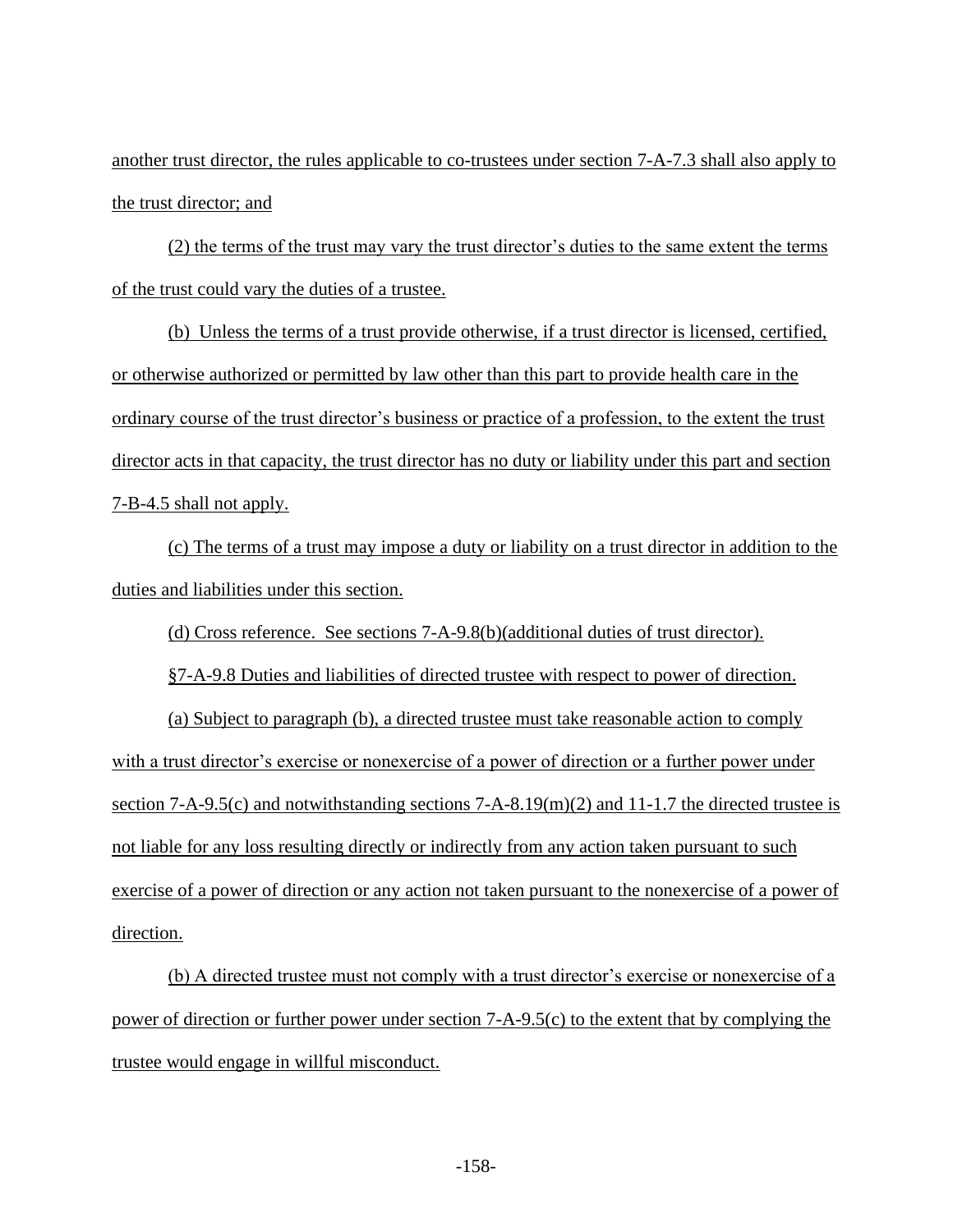(c) A directed trustee that has reasonable doubt about its duty not to engage in willful misconduct may timely petition the court for instructions or present the issue in a pending proceeding.

(d) The terms of a trust may impose a duty or liability on a directed trustee in addition to the duties and liabilities under this section.

(e) Cross reference. *See* section 7-A-9.9(a) (additional duties of directed trustee)

§7-A-9.9. Duty to provide information to trust director or trustee.

(a) Unless the terms of a trust provide otherwise, and subject to section 7-A-9.10(a), a trustee shall provide information to a trust director to the extent the information is reasonably related both to:

(1) the powers or duties of the trustee; and

(2) the powers or duties of the trust director.

(b) Unless the terms of a trust provide otherwise, and subject to section 7-A-9.10(b), a trust director shall provide information to a trustee or another trust director to the extent the information is reasonably related both to:

(1) the powers or duties of the trust director; and

(2) the powers or duties of the trustee or other trust director.

(c) Notwithstanding section 11-1.7, a trustee that acts in reliance on information provided by a trust director is not liable for a breach of trust to the extent the breach resulted from the reliance, unless by so acting the trustee engages in willful misconduct.

(d) Notwithstanding section 11-1.7, a trust director that acts in reliance on information provided by a trustee or another trust director is not liable for a breach of trust to the extent the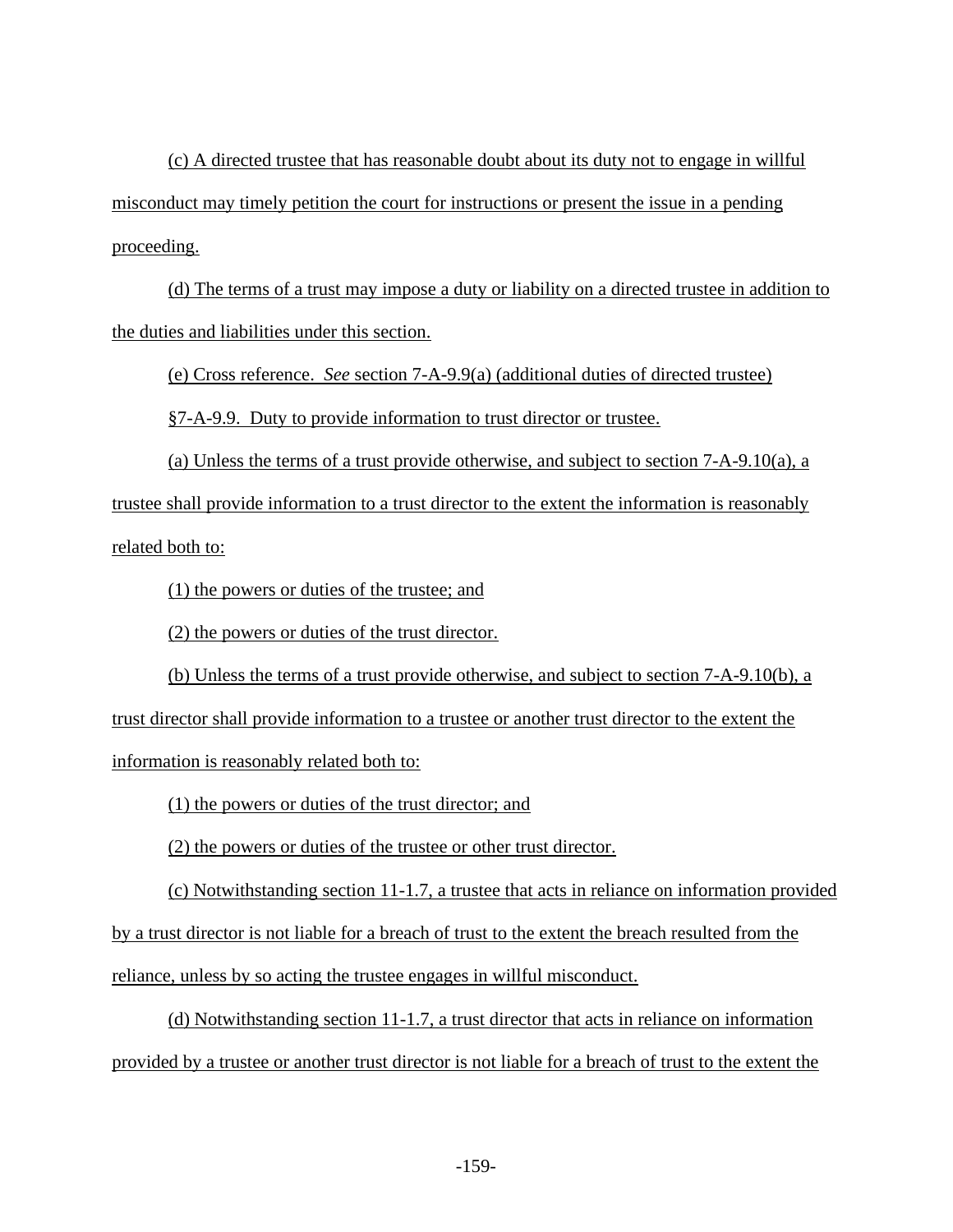breach resulted from the reliance, unless by so acting the trust director engages in willful misconduct.

§7-A-9.10. No duty to monitor, inform, or advise.

(a) Unless the terms of a trust provide otherwise:

(1) a trustee does not have a duty to:

(A) monitor a trust director; or

(B) inform or give advice to a settlor, trust contributor (other than a settlor), beneficiary, trustee, or trust director concerning an instance in which the trustee might have acted differently

than the trust director; and

(2) by taking an action described in subparagraph (1), a trustee does not assume the duty excluded by subparagraph (1).

(b) Unless the terms of a trust provide otherwise:

(1) a trust director does not have a duty to:

(A) monitor a trustee or another trust director; or

(B) inform or give advice to a settlor, trust contributor (other than a settlor), beneficiary,

trustee, or another trust director concerning an instance in which the trust director might have

acted differently than a trustee or another trust director; and

(2) by taking an action described in subparagraph (1), a trust director does not assume the duty excluded by subparagraph (1).

§7-A-9.11. Limitation of action against trust director.

An action against a trust director for breach of trust must be commenced within the same

limitation period as an action for breach of trust against a trustee under section 7-A-10.5.

§7-A-9.12. Defenses in action against trust director.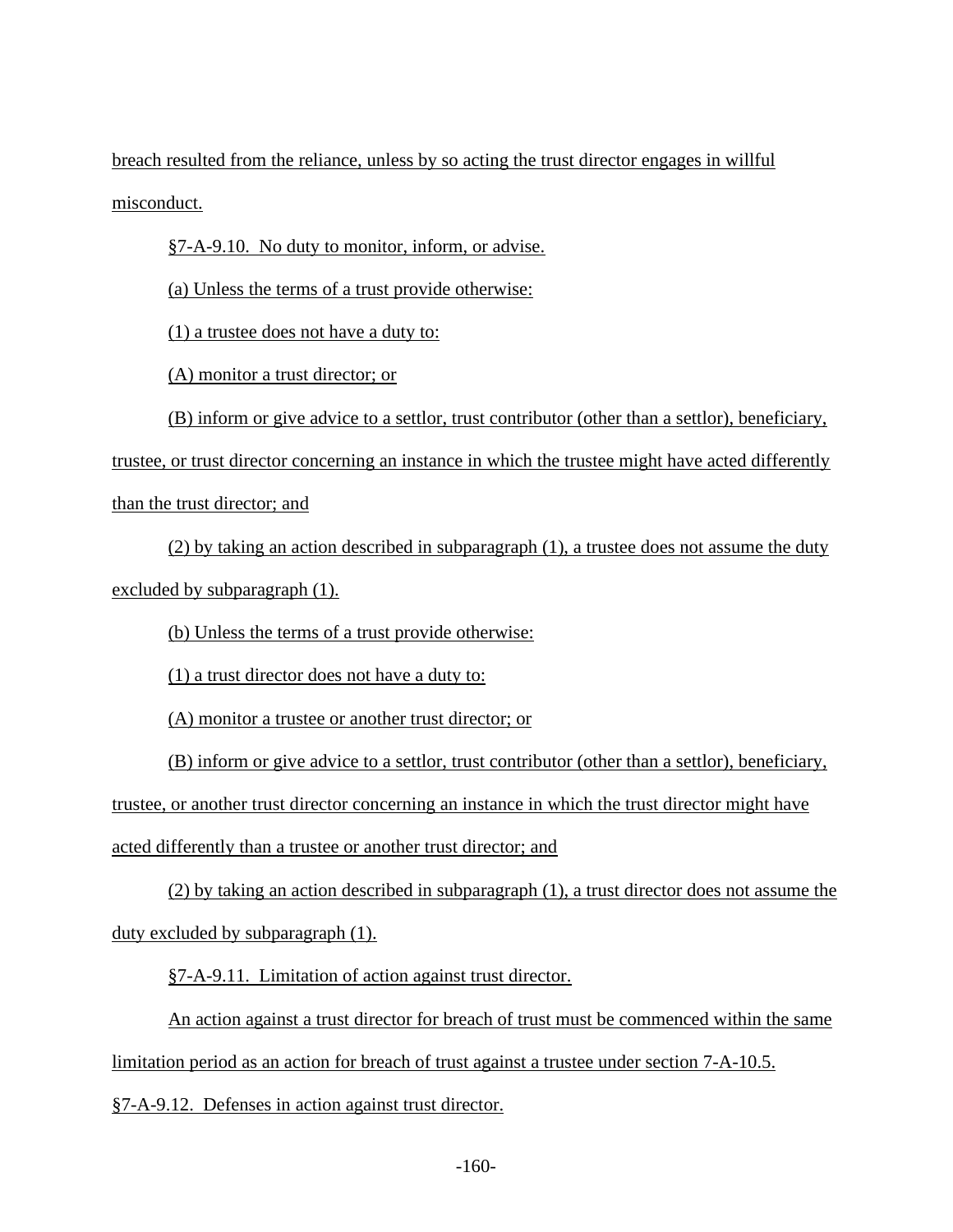In an action against a trust director for breach of trust, the trust director may assert the same defenses as a trustee could assert in an action for breach of trust against the trustee.

§7-A-9.13. Jurisdiction over trust director.

(a) By accepting appointment as a trust director of a trust subject to this part, the trust director submits to the personal jurisdiction of the courts of this state regarding any matter related to a power or duty of the trust director.

(b) This section does not preclude other methods of obtaining jurisdiction over a trust director.

§7-A-9.14. Accepting or declining the position of trust director.

(a) A person designated as trust director accepts the position of trust director:

(1) by substantially complying with a method of acceptance provided in the terms of the trust; or

(2) if the terms of the trust do not provide a method or the method provided in the terms is not expressly made exclusive, by exercising powers or performing duties as trust director, or otherwise indicating acceptance of the position of trust director.

(b) A person designated as trust director who has not yet accepted the directorship may reject the position of trust director. A designated trust director of a lifetime trust who does not accept the position of trust director within a reasonable time after knowing of the designation and knowing of the occurrence of the event that makes the designation effective is deemed to have rejected the position of trust director.

§7-A-9.15. Compensation of trust directors and directed trustees.

(a) If the terms of the trust make provision for specific rates or amounts of commissions (other than a general reference to commissions allowed by law or words of like import) for a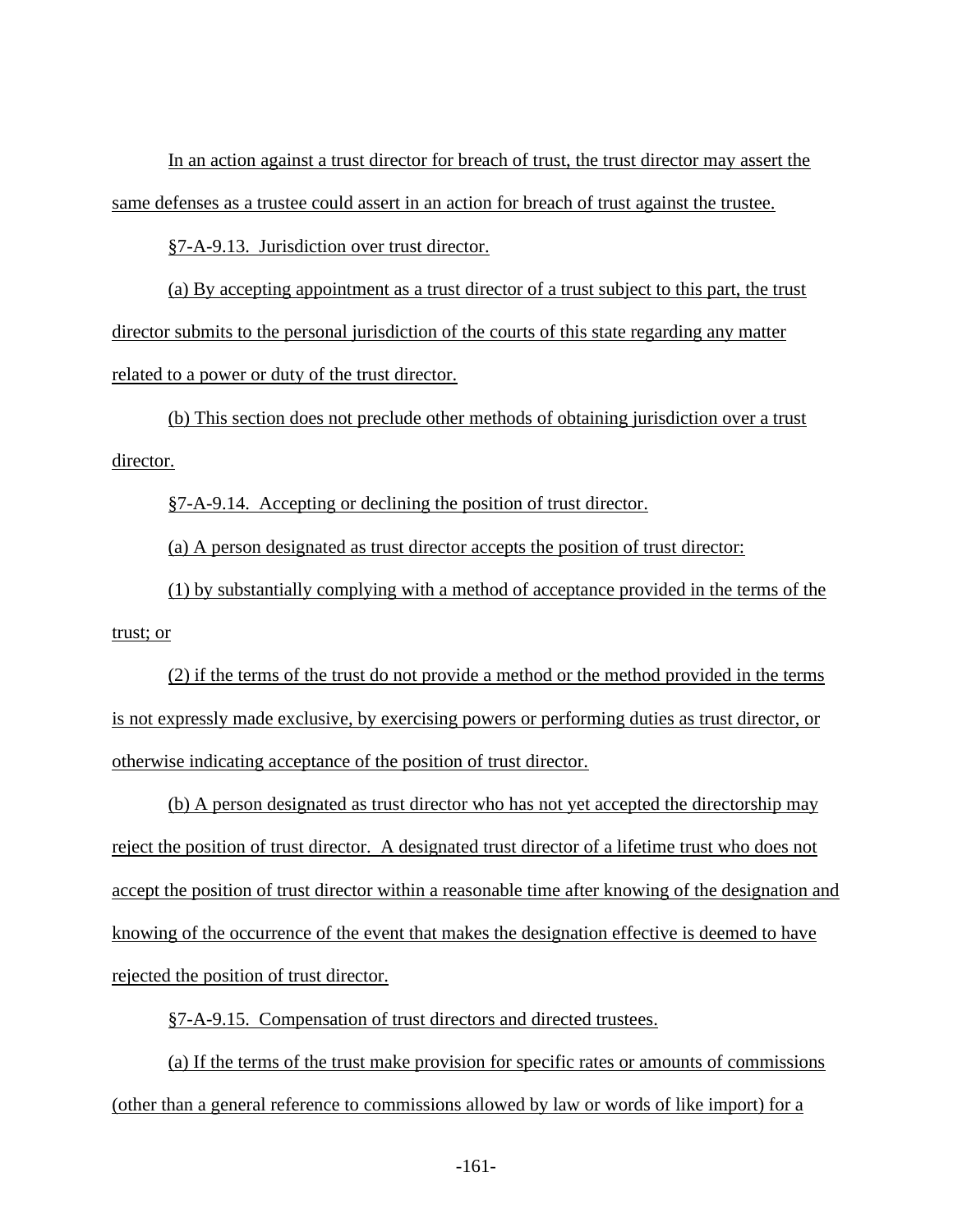trust director or a directed trustee, or, if a corporate directed trustee has agreed to accept specific rates or amounts of commissions, a trust director or a directed trustee shall be entitled to be compensated in accordance with such provisions or agreement, as the case may be.

(b) If the terms of the trust do not so provide, a trust director, other than one described in section 7-A-9.6(b), and a directed trustee shall be entitled to such compensation as may be reasonable, and the court, upon application of a person interested in the trust, may review the reasonableness of such compensation.

(c) If the terms of the trust do not provide for the allocation of payment of commissions to income and principal, commissions shall be payable as provided in SCPA 2312(5) or, in the case of a charitable trust, as provided in SCPA 2319(5).

(d) Notwithstanding the provisions of paragraphs (a) and (b), in the case of a charitable trust, the compensation of any trust director or directed trustee, other than a corporate trust director or corporate directed trustee, shall not exceed the amount provided in SCPA 2319(5) and the compensation of all trust directors and trustees (including directed trustees) of such trust shall be limited as provided in SCPA 2313.

§7-A-9.16. Trust director's bond.

(a) Except as provided by paragraph (c), a trust director shall give bond to secure performance of the trust director's duties only if the court finds that a bond is needed to protect the interests of the beneficiaries or is required by the terms of the trust and the court has not dispensed with the requirement.

(b) The court may specify the amount of a bond, its liabilities, and whether sureties are necessary. The court may modify or terminate a bond at any time.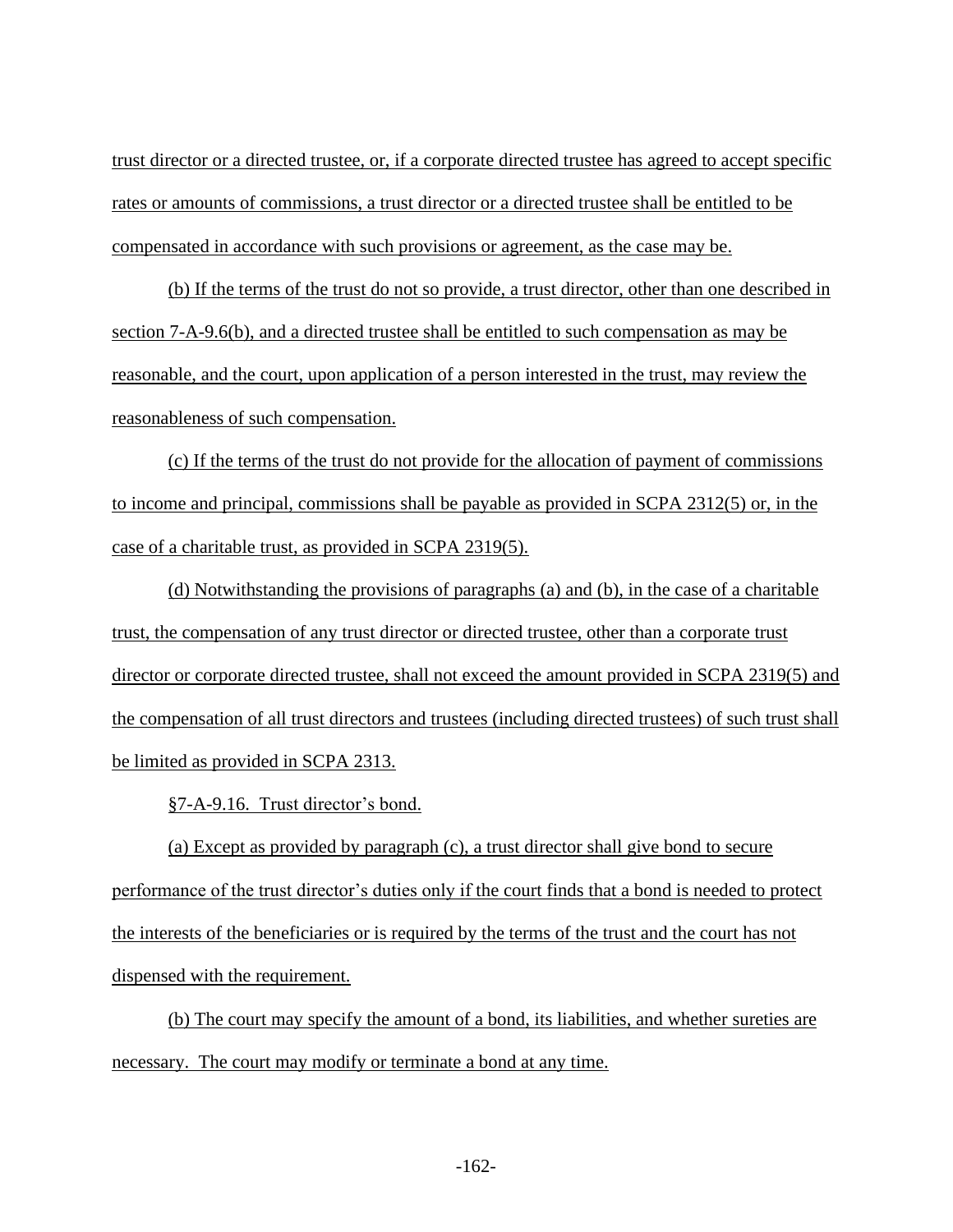(c) A trust company, as defined by banking law section 2(2), any bank authorized to exercise fiduciary powers and any national bank having a principal, branch or trust office in this state and duly authorized to exercise fiduciary powers need not give a bond unless a bond is expressly required of the trust company or bank by the terms of the trust.

§7-A-9.17. Vacancy in the position of trust director; appointment of successor.

(a) A vacancy in the position of trust director occurs if:

(1) a person designated as trust director rejects the position of trust director;

(2) a person designated as trust director cannot be identified or does not exist;

(3) a trust director resigns;

(4) a trust director is disqualified or removed;

(5) a trust director dies;

(6) a guardian is appointed for an individual serving as trust director; or

(7) a trust instrument so provides.

(b) A vacancy in the position of trust director shall be filled only if expressly required by the terms of the trust, or if the terms of the trust expressly provide that trustees, other trust directors, or other persons may fill the vacancy in their discretion. If the terms of the trust do not expressly require that a vacancy be filled, and there is no other trust director then serving that is authorized to exercise the same power of direction as that held by the trust director that is no longer serving, the trustee or co-trustee is authorized to exercise the power or powers authorized by that power of direction.

(c) A vacancy in the position of trust director of a noncharitable trust that is required to be filled must be filled in the following order of priority:

(1) by a person designated in the terms of the trust to act as successor trust director;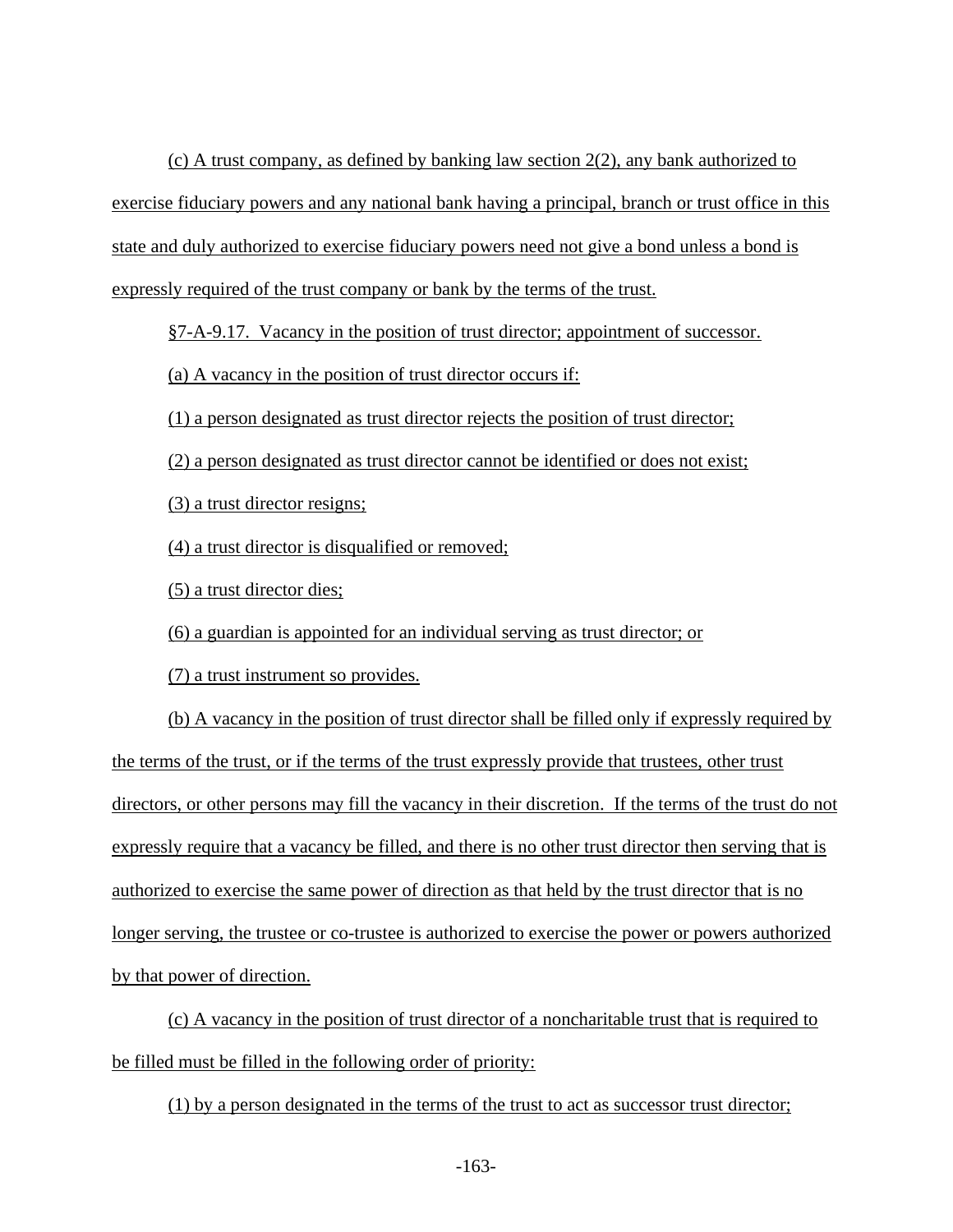(2) by a person appointed by unanimous agreement of the qualified beneficiaries; or (3) by a person appointed by the court.

(d) A vacancy in the position of trust director of a charitable trust that is required to be

filled must be filled in the following order of priority:

(1) by a person designated in the terms of the trust to act as successor trust director;

(2) by a person selected by the charitable organizations expressly designated to receive

distributions under the terms of the trust if the attorney general concurs in the selection; or

(3) by a person appointed by the court.

§7-A-9.18. Resignation of trust director.

(a) Unless the terms of a trust provide otherwise, a trust director may resign:

(1) upon at least 30 days' notice, as provided in section 7-A-1.9, to (i) the trust

contributor, all co-trustees and all other trust directors in the case of a revocable trust or (ii) the

qualified beneficiaries, all co-trustees and all other trust directors, in the case of any other trust;

or

(2) with the approval of the court.

(b) In approving a resignation, the court may issue orders and impose conditions reasonably necessary for the protection of the trust property.

(c) Any liability of a resigning trust director and of any sureties on the trust director's bond for acts or omissions of the trust director are not discharged or affected by the trust director's resignation.

§7-A-9.19. Removal of trust director.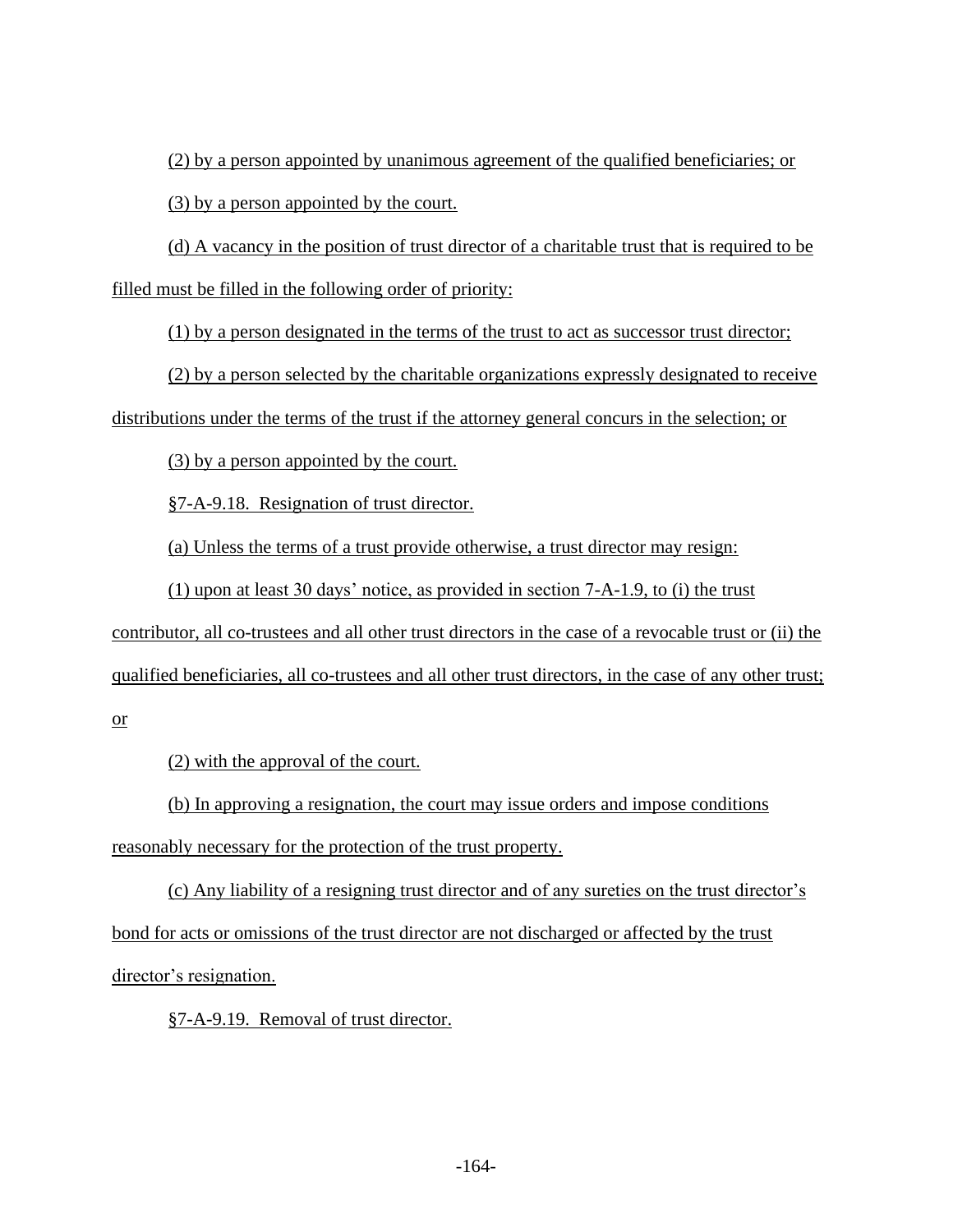(a) In addition to any provision for removal in the trust instrument, the settlor, a cotrustee, co-trust director or a beneficiary may request the court to remove a trust director or a trust director may be removed by the court on its own initiative.

(b) The court may remove a trust director if:

(1) the trust director has committed a serious breach of trust;

(2) lack of cooperation among co-trust directors substantially impairs the administration of the trust;

(3) because of unfitness, unwillingness, or persistent failure of the trust director to effectively exercise the power of direction held by the trust director the court determines that removal of the trust director best serves the interests of the beneficiaries; or

(4) there has been a substantial change of circumstances or removal is requested by all of the qualified beneficiaries, provided that the court finds that removal of the trust director best serves the interests of all of the beneficiaries and is not inconsistent with the purposes of the trust, and a suitable co-trust director or successor trust director is available.

(c) Pending a final decision on a request to remove a trust director, or in lieu of or in addition to removing a trust director the court may order such appropriate relief under section 7- A-10.1(b) as may be necessary to protect the trust property or the interests of the beneficiaries. §7-A-9.20. Uniformity of application and construction.

In applying and construing this uniform act, consideration must be given to the need to promote uniformity of the law with respect to its subject matter among states that enact it.

§7-A-9.21. Severability clause.

If any provision of this part or its application to any person or circumstance is held invalid, the invalidity does not affect other provisions or applications of this part which can be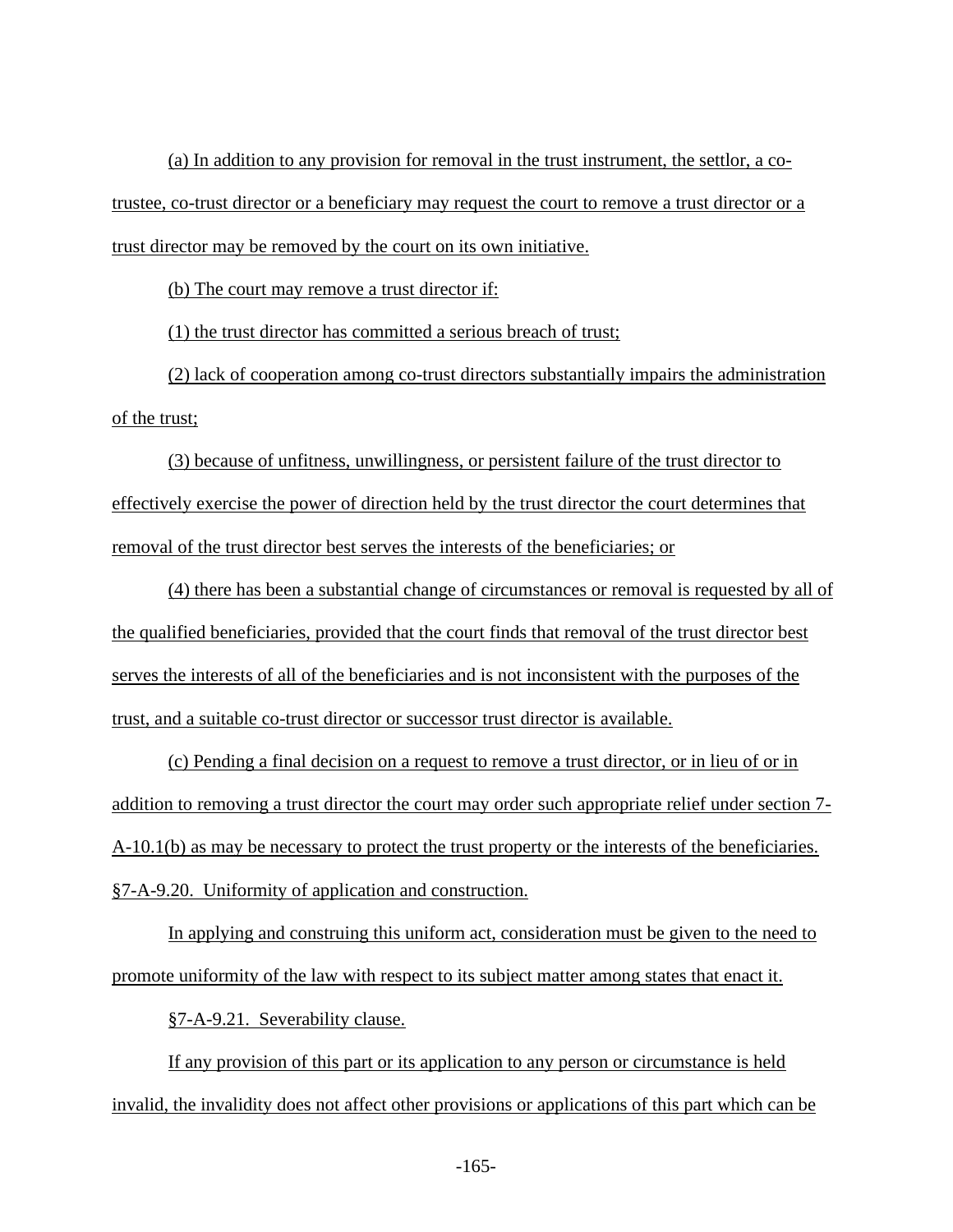given effect without the invalid provision or application, and to this end the provisions of this part are severable.

§7-A-9.22. Application of part.

This part applies to trusts created on or after the effective date of this article. *See* section 7-A-11.5 (providing effective date for article 7-A).

PART 10. LIABILITY OF TRUSTEES AND RIGHTS OF PERSONS DEALING WITH TRUSTEE

§7-A-10.1. Remedies for breach of trust.

(a) A violation by a trustee of a duty the trustee owes to a beneficiary is a breach of trust.

(b) To remedy a breach of trust that has occurred or may occur, the court may:

(1) compel the trustee to perform the trustee's duties;

(2) enjoin the trustee from committing a breach of trust;

(3) compel the trustee to redress a breach of trust by paying money, by restoring property,

and by other means;

(4) order a trustee to account;

(5) appoint a successor trustee or co-trustee to take possession of the trust property and

administer the trust as provided in SCPA section 1502;

(6) suspend the trustee;

(7) remove the trustee as provided in Section 7-A-7.6;

(8) reduce or deny compensation to the trustee;

(9) subject to section 7-A-10.11, void an act of the trustee, impose a lien or a constructive

trust on trust property, or trace trust property wrongfully disposed of and recover the property or

its proceeds; or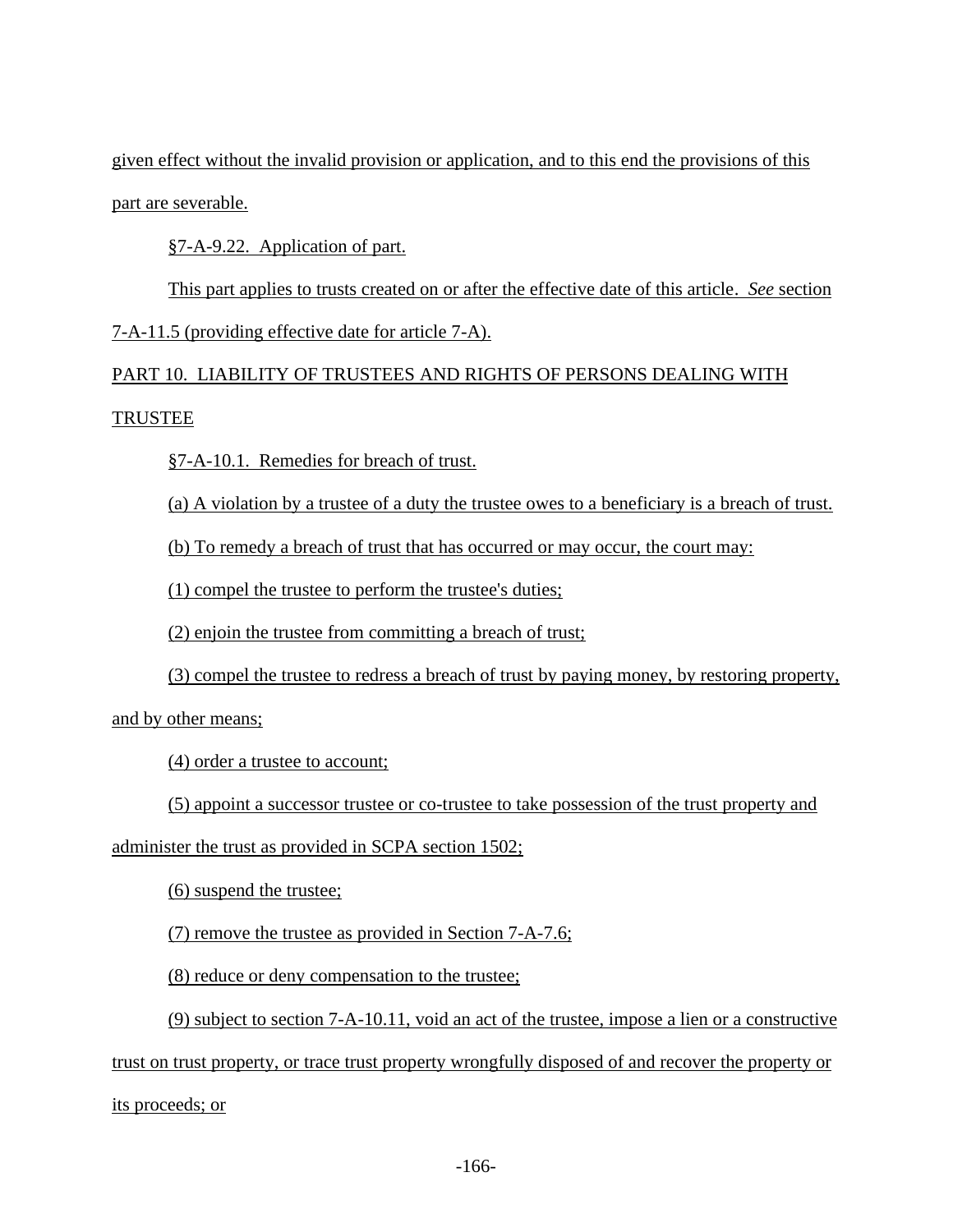(10) order any other appropriate relief.

(c) Nothing in this section shall be construed to limit the court's application of remedial provisions that are provided in the surrogate's court procedure act.

§7-A-10.2. Liability for breach of trust.

(a) Unless section 7-A-10.9 applies, and except as otherwise provided in this section, a trustee who commits a breach of trust is chargeable with the value of the capital lost by reason of the breach plus prejudgment interest as determined by the court.

(b) Unless section 7-A-10.9 applies, a trustee who commits a breach of trust (other than breaching the duty of loyalty) by conduct constituting gross negligence, recklessness or bad faith is chargeable with the greater of:

(1) the value of the capital lost by reason of the breach plus prejudgment interest as determined by the court; or

(2) the amount at the time of the decree required to restore the values of the trust property to what they would have been if the portion of the trust affected by the breach had been properly administered.

(c) Unless section 7-A-10.9 applies, a trustee who commits a breach of trust by breaching the duty of loyalty is chargeable with

(1) the greater of:

(A) the value of the capital lost by reason of the breach plus prejudgment interest as determined by the court; or

(B) the amount required to restore the values of the trust property to what they would have been if the portion of the trust affected by the breach had been properly administered; and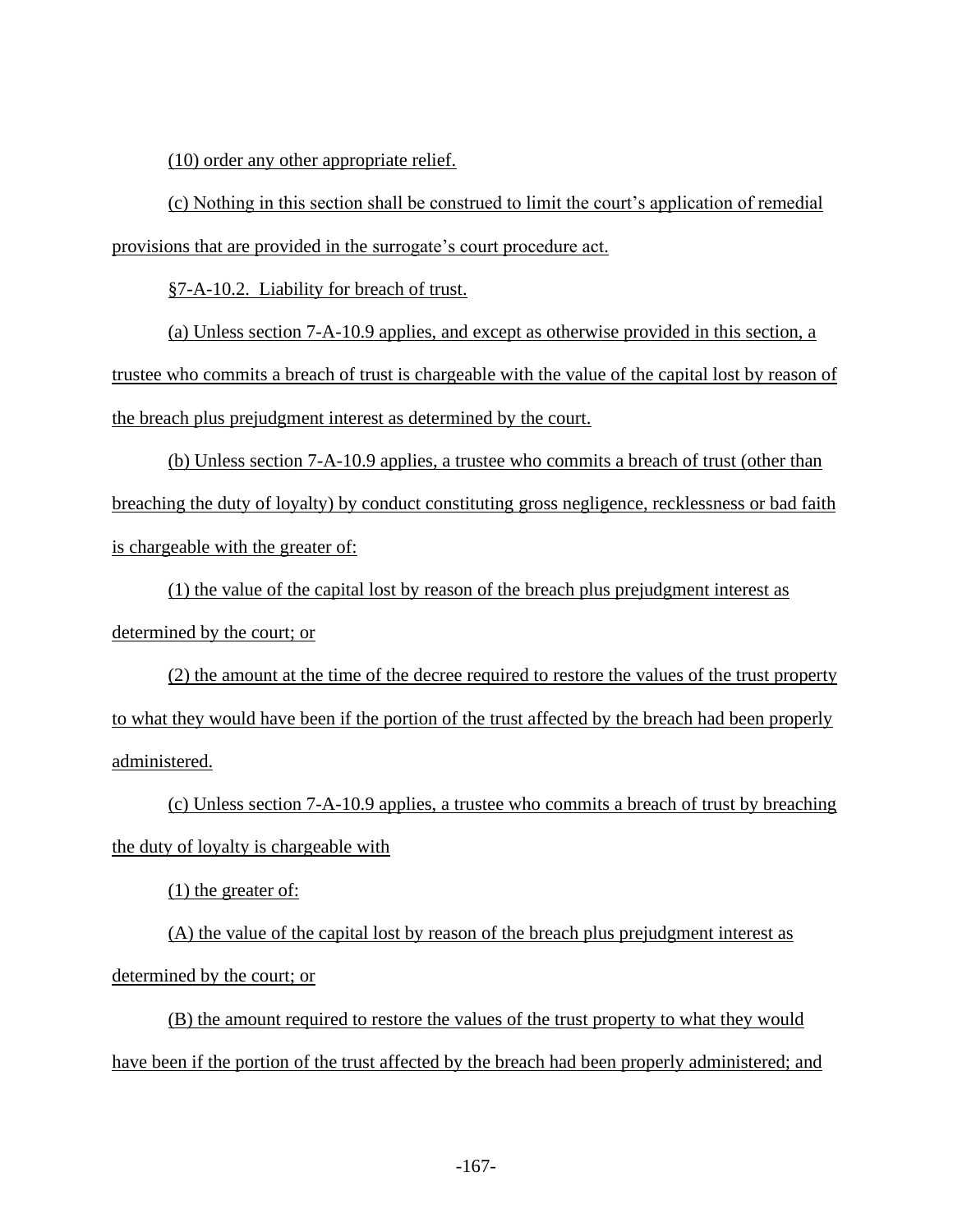(2) the amount of any benefit to the trustee personally as a result of the breach to the extent that such amount is not included in the amount determined under subparagraph  $(1)(A)$  or  $(1)(B)$ .

(d) In addition to charging the trustee as provided in paragraphs (b) and (c), a trustee may be additionally chargeable as the court deems appropriate to fashion complete equitable relief.

(e) Except as otherwise provided in this paragraph, if more than one trustee is liable to the beneficiaries for a breach of trust, a trustee may be entitled to contribution from the other trustee or trustees in accordance with applicable law. A trustee is not entitled to contribution if the trustee committed the breach of trust in bad faith or with reckless indifference to the purposes of the trust or the interests of the beneficiaries. A trustee who received a benefit from the breach of trust is not entitled to contribution from another trustee to the extent of the benefit received.

(f) Cross reference. *See* section 7-A-8.2 (allowing qualified beneficiaries to void a transaction if a trustee breaches the duty of loyalty).

§7-A-10.3. Damages in absence of breach.

(a) A trustee is accountable to an affected beneficiary for any profit made by the trustee arising from the administration of the trust, even absent a breach of trust.

(b) Absent a breach of trust, a trustee is not liable to a beneficiary for a loss or depreciation in the value of trust property or for not having made a profit.

§7-A-10.4. Compensation of attorney's fees, costs and allowances.

(a) In a judicial proceeding involving the administration of a trust a court is authorized to

(1) fix and determine the compensation of an attorney as provided in SCPA 2110, and

(2) award costs and allowances as provided in article 23 of the SCPA.

(b) Cross reference. Section 7-A-8.16(b)(34)(trustee's payment of reasonable counsel fees).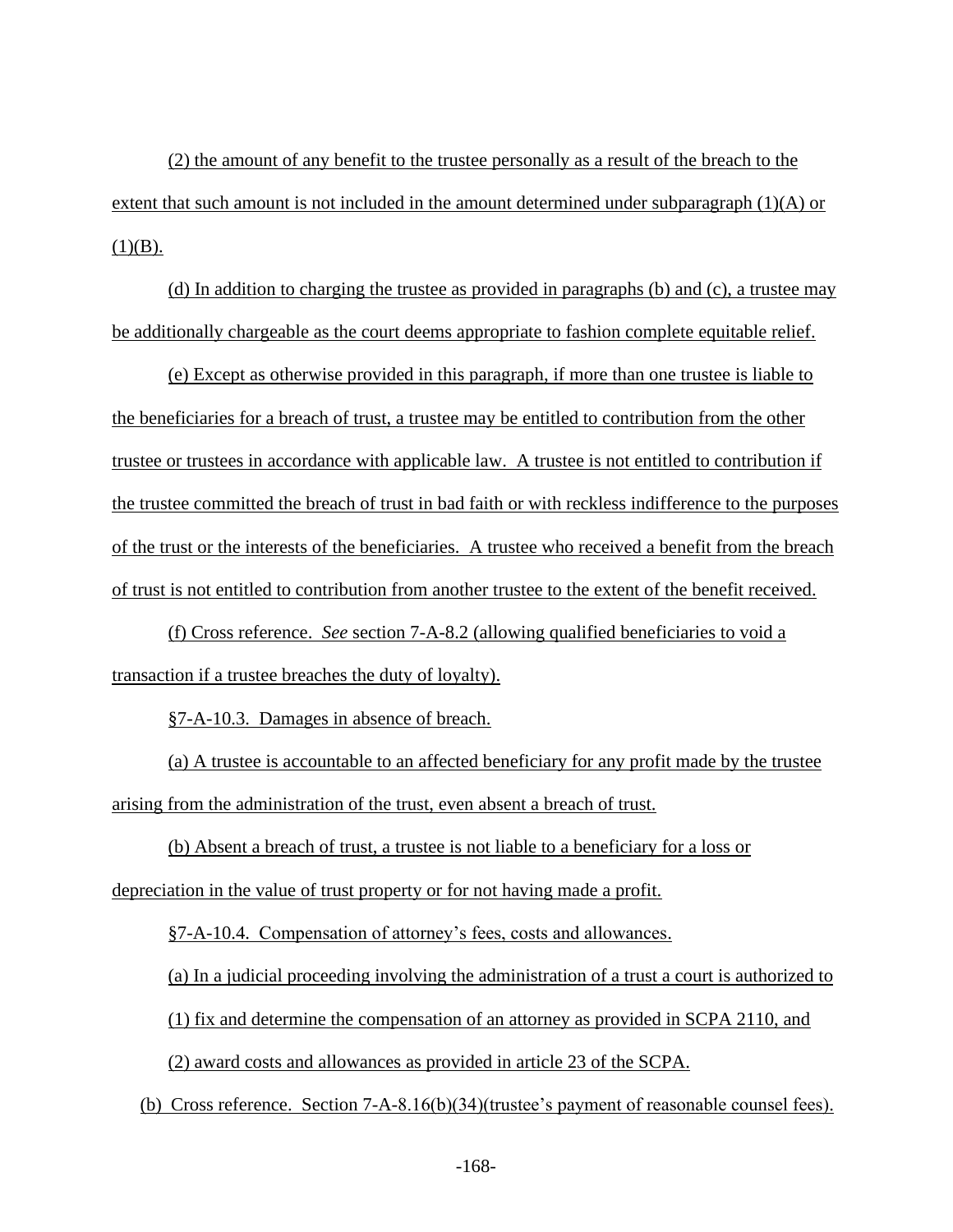§7-A-10.5. Limitation of action against trustee.

(a) A beneficiary may not commence a proceeding against a trustee for breach of trust more than two years after the date the beneficiary or a representative of the beneficiary was sent a report that adequately disclosed the existence of a potential claim for breach of trust and informed the beneficiary of the time allowed for commencing a proceeding.

(b) A report adequately discloses the existence of a potential claim for breach of trust if it provides sufficient information so that the beneficiary or representative knows of the potential claim or should have inquired into its existence.

(c) If paragraph (a) does not apply, a judicial proceeding by a beneficiary against a trustee for breach of trust must be commenced within six years after the first to occur of:

(1) the removal, resignation, or death of the trustee;

(2) the termination of the beneficiary's interest in the trust;

(3) the termination of the trust; or.

(4) the open repudiation of the trust by the trustee.

(d) Paragraph (a) does not apply to the attorney general acting under the authority given under article 8 of this chapter or under any other provision of law.

§7-A-10.6. Reliance on trust instrument.

To the extent section 11-2.3 does not apply, a trustee who acts in reasonable reliance on the terms of the trust as expressed in the trust instrument is not liable to a beneficiary for a breach of trust to the extent the breach resulted from the reliance.

§7-A-10.7. Event affecting administration or distribution.

If the happening of an event, including marriage, divorce, performance of educational requirements, or death, affects the administration or distribution of a trust, a trustee who has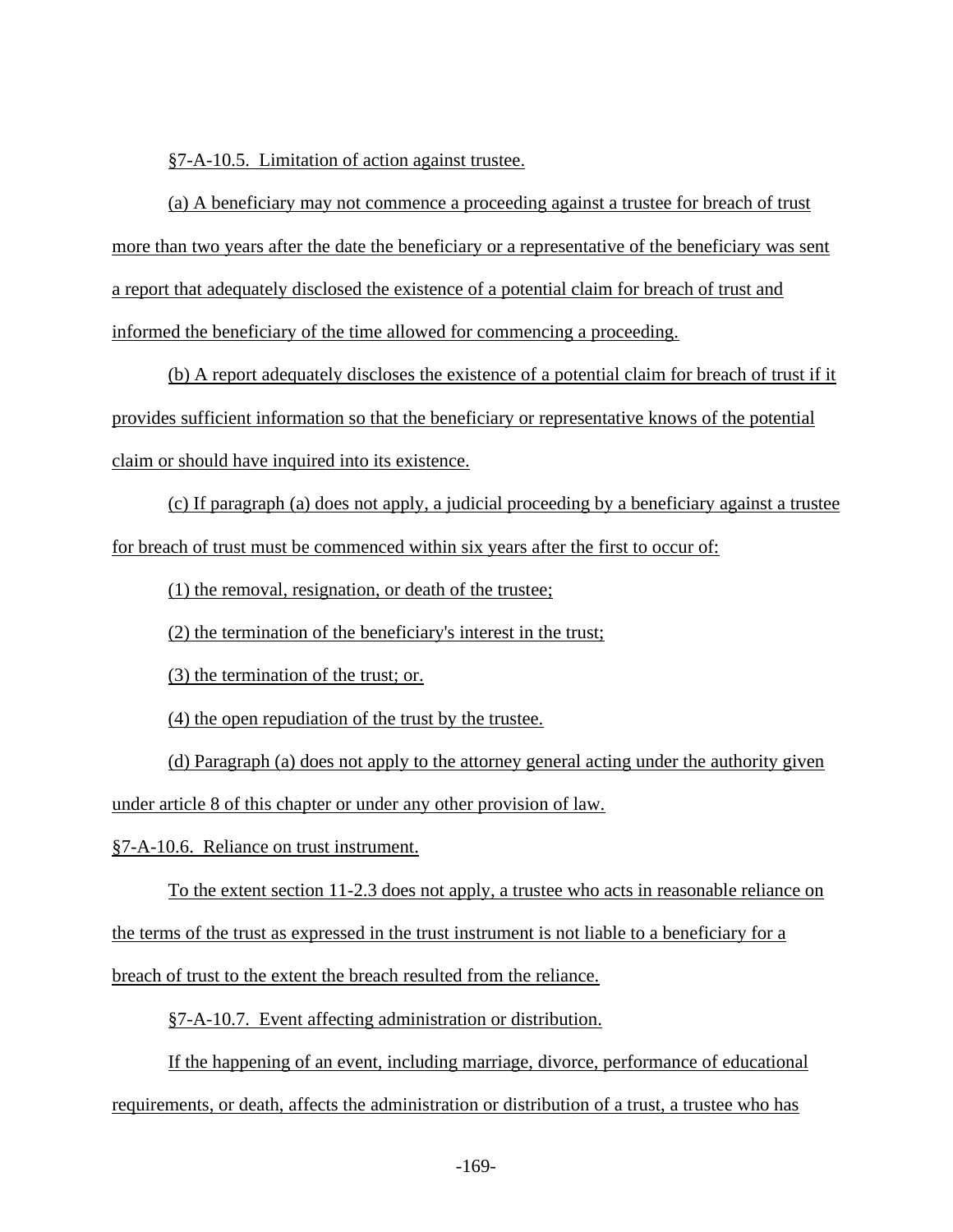exercised reasonable care to ascertain the happening of the event is not liable for a loss resulting from the trustee's lack of knowledge.

§7-A-10.8. Exculpation of trustee and trust director.

The rules for the exculpation of a trustee and a trust director are provided in section 11-1.7.

§7-A-10.9. Beneficiary's consent, release, or ratification.

(a) A trustee is not liable to a beneficiary for breach of trust if the beneficiary consented in writing to the conduct constituting the breach, executed a written release of the trustee from liability for the breach, or ratified in writing the transaction constituting the breach, unless:

(1) the consent, release, or ratification of the beneficiary was induced by improper conduct of the trustee; or

(2) at the time of the consent, release, or ratification, the beneficiary did not know of the beneficiary's rights or of the material facts relating to the breach.

(b) A consent, release, or ratification under paragraph (a) that is made by a beneficiary upon whom service of process would be required in a proceeding to settle the trustee's account is binding upon all persons upon whom service of process would not be required under SCPA 315 because process was served upon the beneficiary.

§7-A-10.10. Limitation on personal liability of trustee.

(a) Except as otherwise provided in the contract, a trustee is not personally liable on a contract properly entered into in the trustee's fiduciary capacity in the course of administering the trust if the trustee disclosed the fiduciary capacity in the contract.

(b) A trustee is personally liable for torts committed in the course of administering a trust, or for obligations arising from ownership or control of trust property, including liability for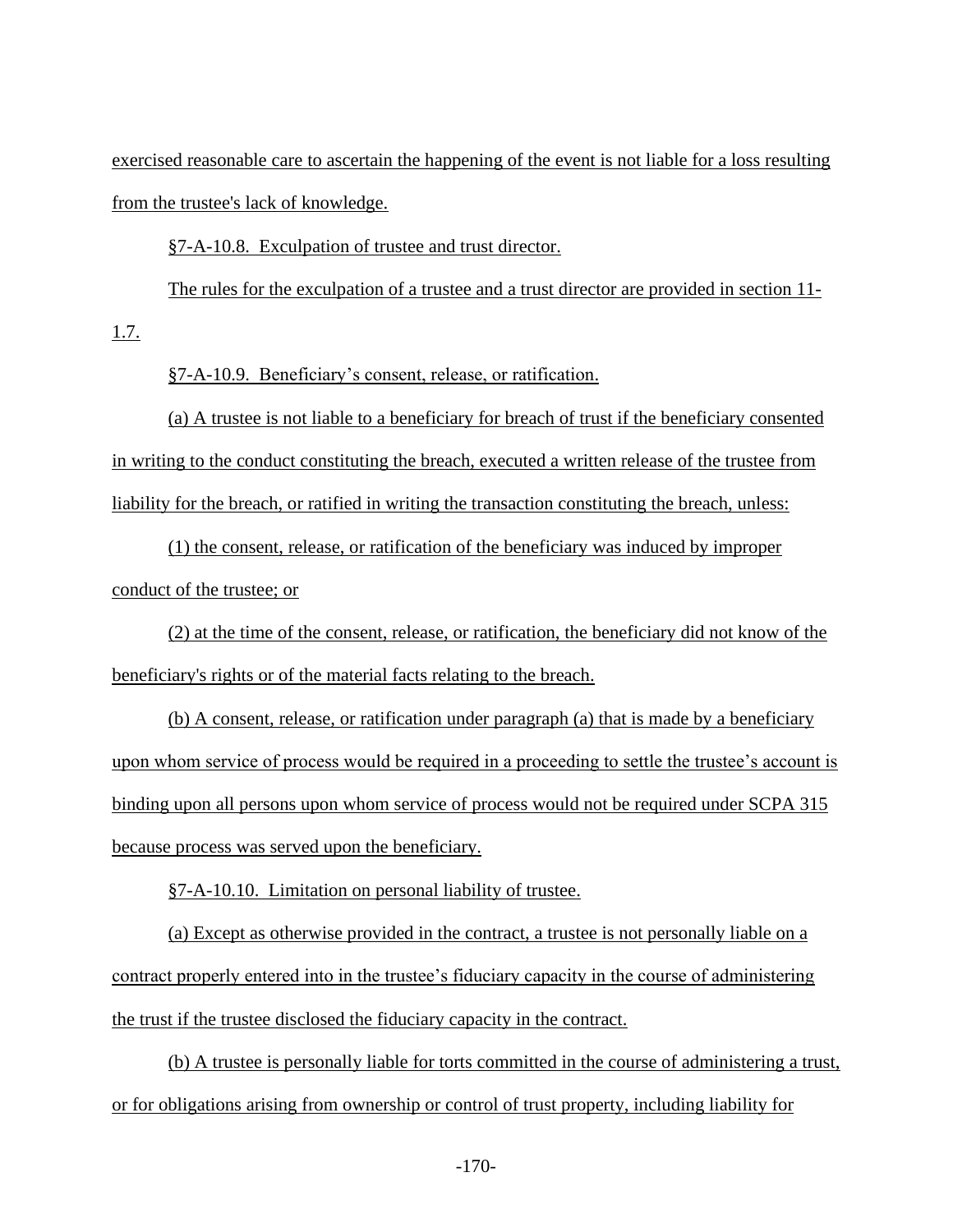violation of environmental law, only if the trustee failed to exercise reasonable care, diligence, and prudence.

(c) A claim based on a contract entered into by a trustee in the trustee's fiduciary capacity, on an obligation arising from ownership or control of trust property, or on a tort committed in the course of administering a trust, may be asserted in a judicial proceeding against the trustee in the trustee's fiduciary capacity, whether or not the trustee is personally liable for the claim.

(d) In any case where liability is found against the trustee as the result of an action or proceeding brought under paragraph (c), issues of liability as between the trustee in the trustee's fiduciary capacity and the trustee in the trustee's individual capacity shall, if necessary, be determined in an accounting proceeding brought pursuant to SCPA 2205.

§7-A-10.11. Interest as general partner.

(a) Unless personal liability is imposed in the contract, a trustee who holds an interest as a general partner in a general or limited partnership is not personally liable on a contract entered into by the partnership after the trustee's acquisition of the interest if the fiduciary capacity was disclosed in the contract or in a statement previously filed pursuant to the partnership law.

(b) A trustee who holds an interest as a general partner is not personally liable for torts committed by the partnership or for obligations arising from ownership or control of the interest unless the trustee is personally at fault.

(c) If the trustee of a revocable trust holds an interest as a general partner, the trust contributor is personally liable for contracts and other obligations of the partnership as if the trust contributor were a general partner.

§7-A-10.12. Protection of person dealing with trustee.

-171-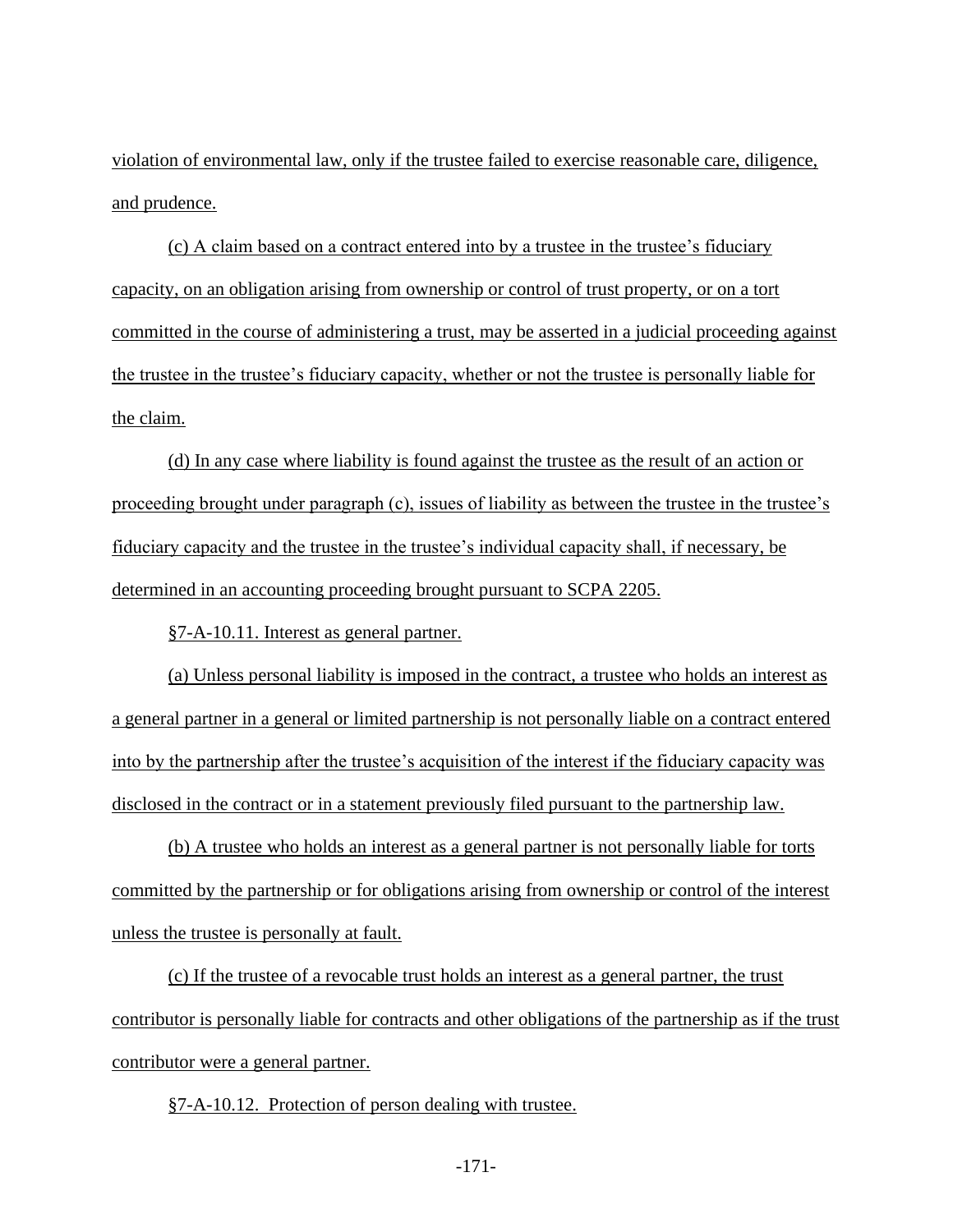(a) Except in the case of a breach pursuant to section 7-A-8.2, a person other than a beneficiary who in good faith assists a trustee, or who in good faith and for value deals with a trustee, without knowledge that the trustee is exceeding or improperly exercising the trustee's powers, is protected from liability as if the trustee properly exercised the power.

(b) A person other than a beneficiary who in good faith deals with a trustee is not required to inquire into the extent of the trustee's powers or the propriety of their exercise.

(c) A person who in good faith transfers money or property to a trustee is not responsible for the proper application of such money or property; and any right or title derived by him from the trustee in consideration of such transfer is not affected by the trustee's misapplication of such money or property.

(d) A person other than a beneficiary who in good faith assists a former trustee, or who in good faith and for value deals with a former trustee, without knowledge that the trusteeship has terminated is protected from liability as if the former trustee were still a trustee.

(e) Comparable protective provisions of other laws relating to commercial transactions or transfer of securities by fiduciaries prevail over the protection provided by this section.

(f) Paragraphs (a) through (e) of this section apply only to transactions that occur after the effective date of this article.

(g) With respect to transactions between a trustee or trustees and any person occurring before the effective date of this article:

(1) If the trust is expressed in the instrument creating the estate of the trustee, every sale, conveyance or other act of the trustee, in contravention of the trust, except as authorized in this article and by any other provision of law, is void.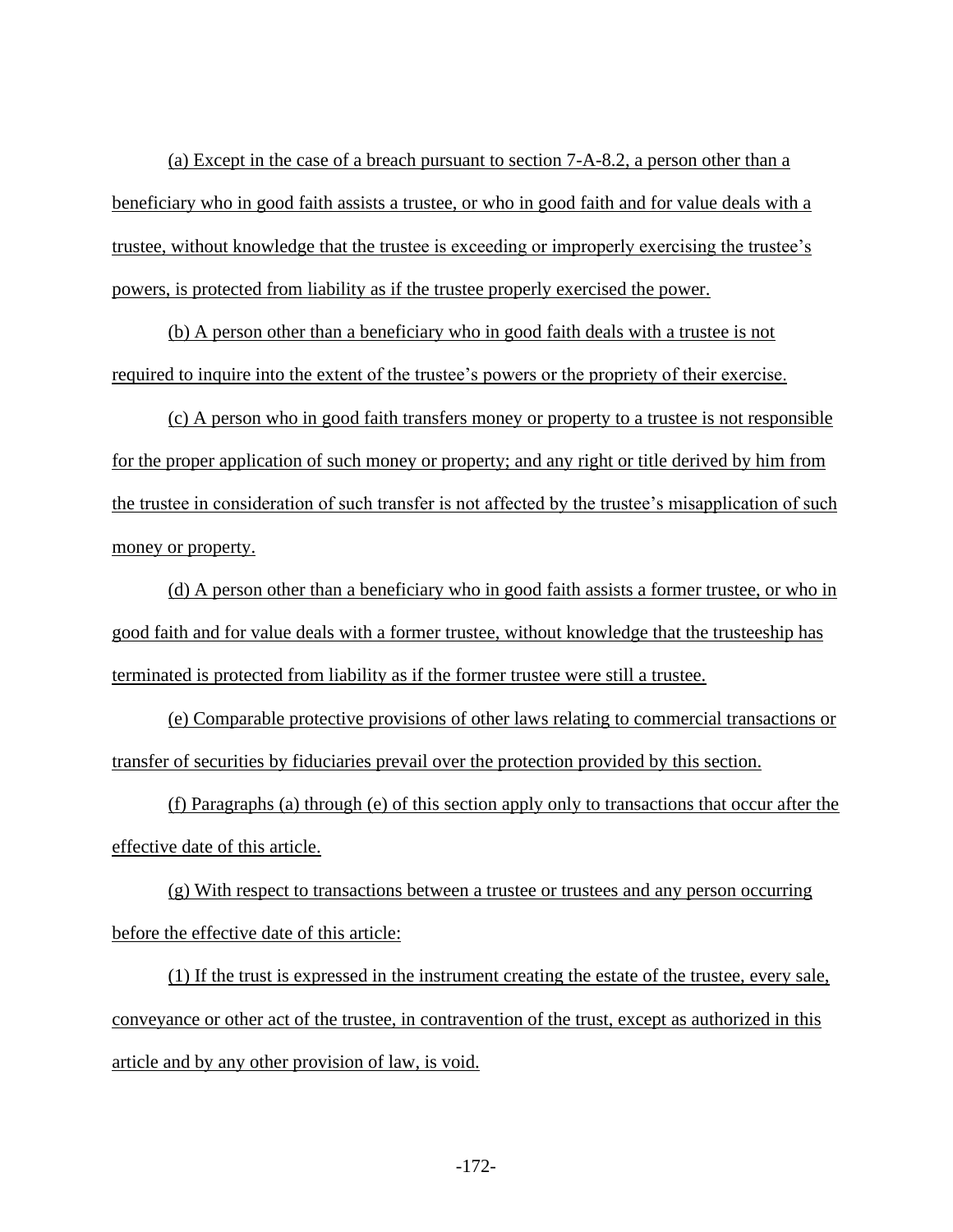(2) An express trust not declared in the disposition to the trustee or an implied or resulting trust does not defeat the title of a purchaser from the trustee for value and without notice of the trust, or the rights of a creditor who extended credit to the trustee in reliance upon his apparent ownership of the trust property.

§7-A-10.13. Certification of trust.

(a) Instead of furnishing a copy of the trust instrument to a person other than a beneficiary, the trustee may furnish to the person a certification of trust containing so much of the following information as is requested by such person:

(1) that the trust exists and the date the trust instrument was executed;

(2) the identity of the settlor;

(3) the identity and address of the currently acting trustee;

(4) the powers of the trustee;

(5) the revocability or irrevocability of the trust and the identity of any person holding a power to revoke the trust;

(6) the authority of co-trustees to sign or otherwise authenticate and whether all or less than all are required in order to exercise powers of the trustee;

(7) the manner of taking title to trust property.

(b) A certification of trust may be signed or otherwise authenticated by any trustee.

(c) A certification of trust must state that the trust has not been revoked, modified, or amended in any manner that would cause the representations contained in the certification of trust to be incorrect.

(d) A certification of trust need not contain the dispositive terms of a trust.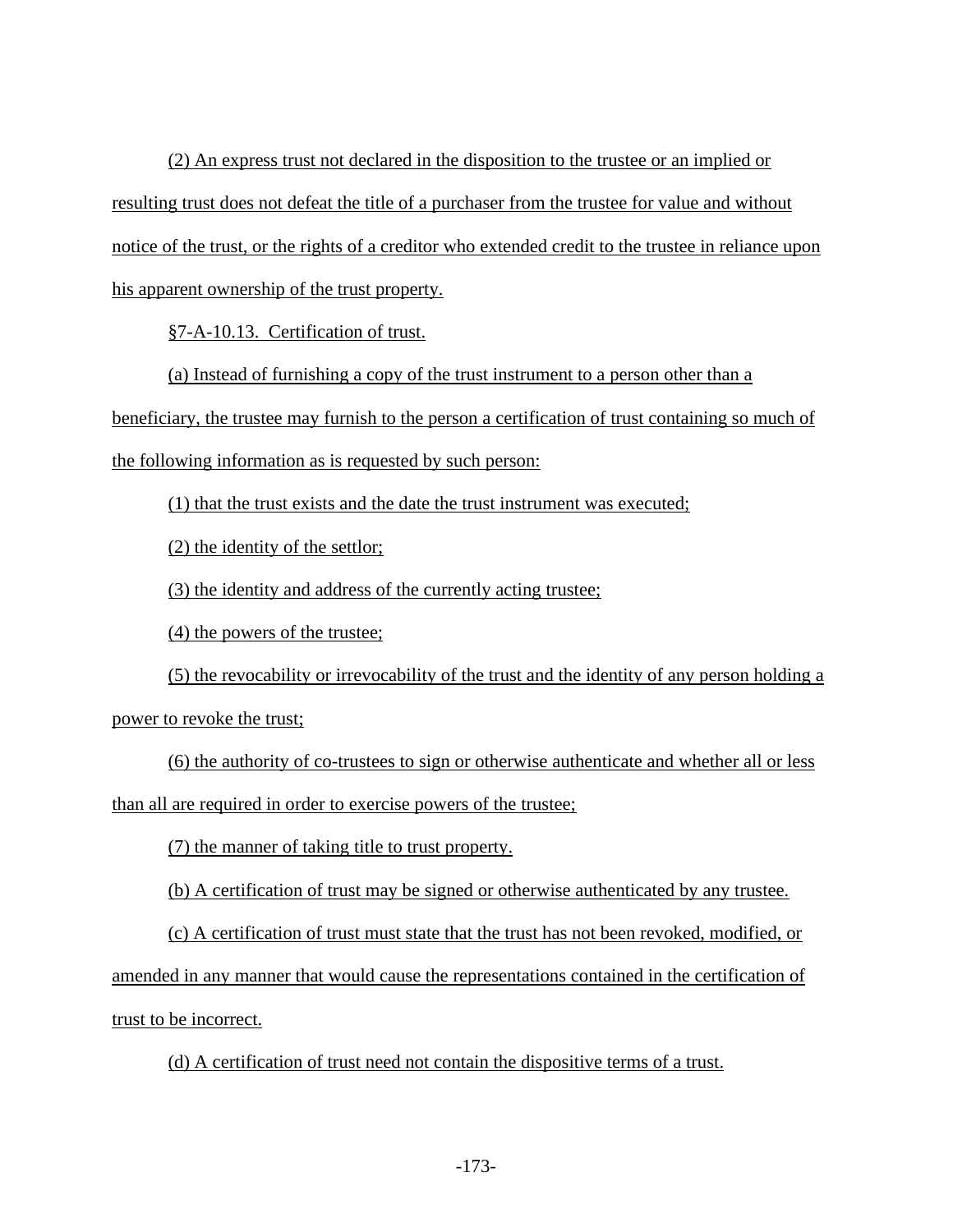(e) A recipient of a certification of trust may require the trustee to furnish copies of those excerpts from the original trust instrument and later amendments which designate the trustee and confer upon the trustee the power to act in the pending transaction.

(f) A person who acts in reliance upon a certification of trust without knowledge that the representations contained therein are incorrect is not liable to any person for so acting and may assume without inquiry the existence of the facts contained in the certification. Knowledge of the terms of the trust may not be inferred solely from the fact that a copy of all or part of the trust instrument is held by the person relying upon the certification.

(g) A person who in good faith enters into a transaction in reliance upon a certification of trust may enforce the transaction against the trust property as if the representations contained in the certification were correct.

(h) A person making a demand for the trust instrument in addition to a certification of trust or excerpts is liable for damages if the court determines that the person did not act in good faith in demanding the trust instrument.

(i) This section does not limit the right of a person to obtain a copy of the trust instrument in a judicial proceeding concerning the trust.

#### PART 11. MISCELLANEOUS PROVISIONS

§7-A-11.1. {Reserved].

§7-A-11.2. Relation to Electronic Signatures in Global and National Commerce Act.

This article modifies, limits, or supersedes the Electronic Signatures in Global and National Commerce Act, 15 U.S.C. section 7001 et seq., but does not modify, limit, or supersede section 101(c) of such act, 15 U.S.C. section 7001(c), or authorize electronic delivery of any of the notices described in section 103(b) of such act, 15 U.S.C. section 7003(b).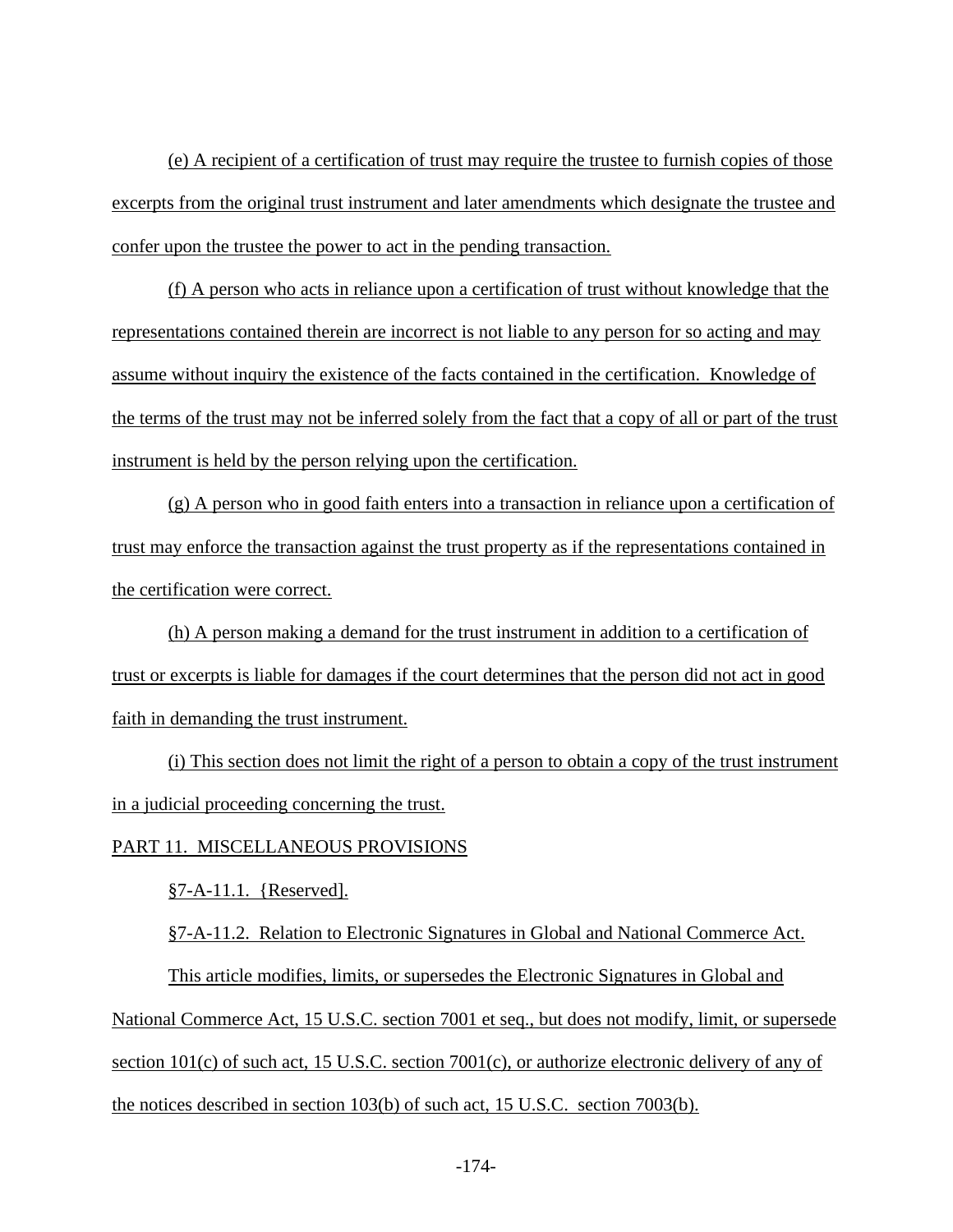§7-A-11.3. Severability clause.

If any provision of this article or its application to any person or circumstances is held invalid, the invalidity does not affect other provisions or applications of this article which can be given effect without the invalid provision or application, and to this end the provisions of this article are severable.

§7-A-11.4. Effective date.

This article takes effect 180 days after enactment.

§7-A-11.5. [Reserved].

§7-A-11.6. Application to existing relationships.

(a) Except as otherwise provided in this article, on the effective date of this article:

(1) this article applies to all trusts created before, on, or after its effective date;

(2) this article applies to all judicial proceedings concerning trusts commenced on or after

its effective date;

(3) this article applies to judicial proceedings concerning trusts commenced before its effective date unless the court finds that application of a particular provision of this article would substantially interfere with the effective conduct of the judicial proceedings or prejudice the rights of the parties, in which case the particular provisions of this article does not apply and the superseded law applies;

(4) any rule of construction or presumption provided in this article applies to trust instruments executed before the effective date of the article unless there is a clear indication of a contrary intent in the terms of the trust; and

(5) an act done before the effective date of the article is not affected by this article.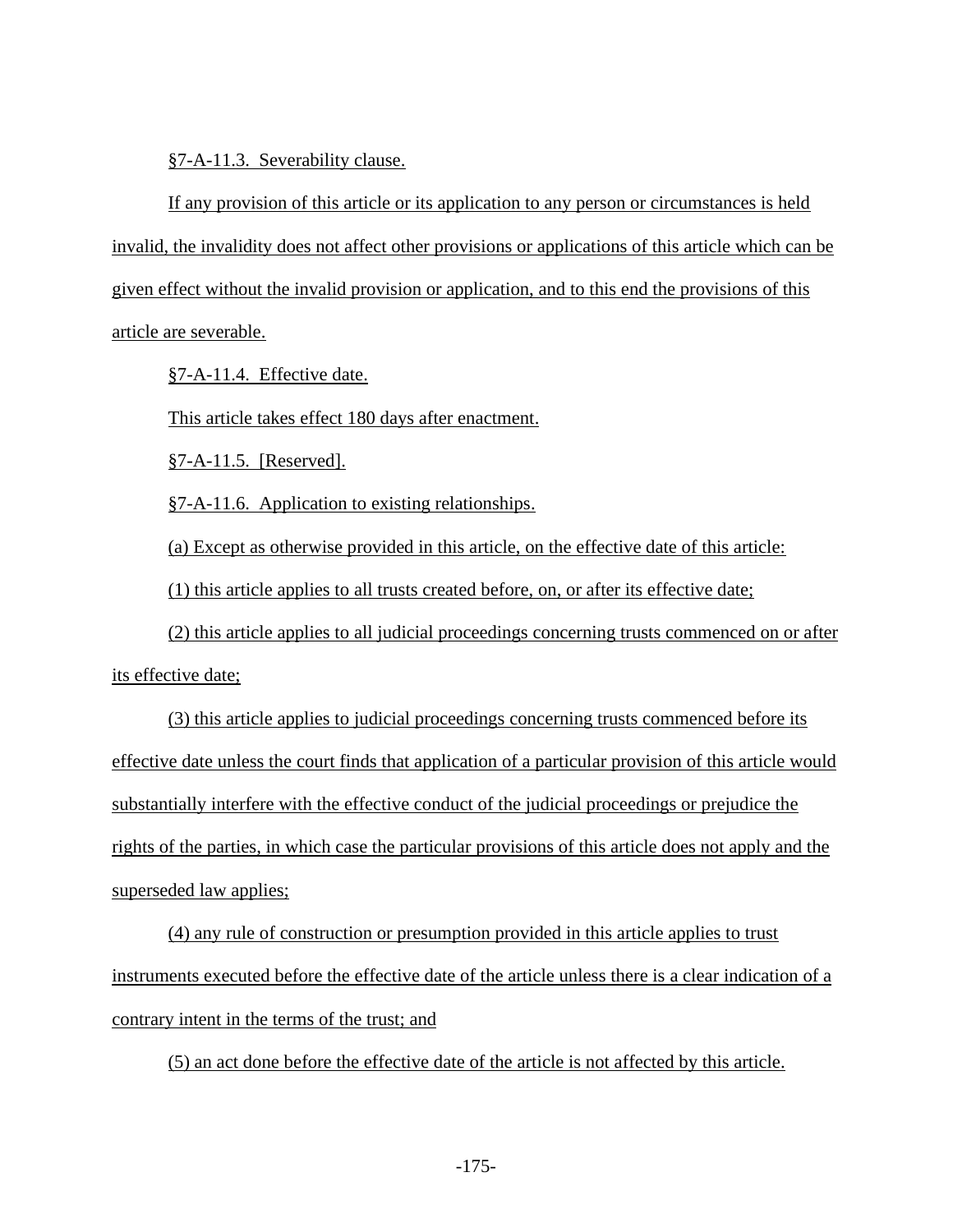(b) If a right is acquired, extinguished, or barred upon the expiration of a prescribed period that has commenced to run under any other statute before the effective date of the article, that statute continues to apply to the right even if it has been repealed or superseded.

(c) The provisions of this article shall not impair or defeat any rights which have accrued under dispositions or appointments in effect prior to its effective date.

§2. Section 1-2.4 of the estates, powers and trusts law, is amended to read as follows:

§1-2.4. Disposition.

(a) A disposition is a transfer of property by a person during his lifetime or by will.

(b) Cross-reference. *See* section 8-1.1(c)(2) (providing for cy pres application where charitable organization is designated as a beneficiary or payee upon the person making the disposition in certain nonprobate transfers).

§3. Section 1-2.12 of the estates, powers and trusts law is amended to read as follows:

§1-2.12. Person.

The term "person" includes [a natural person, an association, board, any corporation, whether municipal, stock or non-stock, court, governmental agency, authority or subdivision, partnership or other firm and the state] an individual, corporation, business trust, estate, partnership, limited liability company, association, or joint venture; government; government subdivision, agency, or instrumentality; public corporation, or any other legal or commercial entity.

§4. Section 1-2.21 of the estates, powers and trusts law is added to read as follows:

§1-2.21. Charitable organization.

"Charitable organization" means an "institution" as defined in section 551(d) of the notfor-profit corporation law.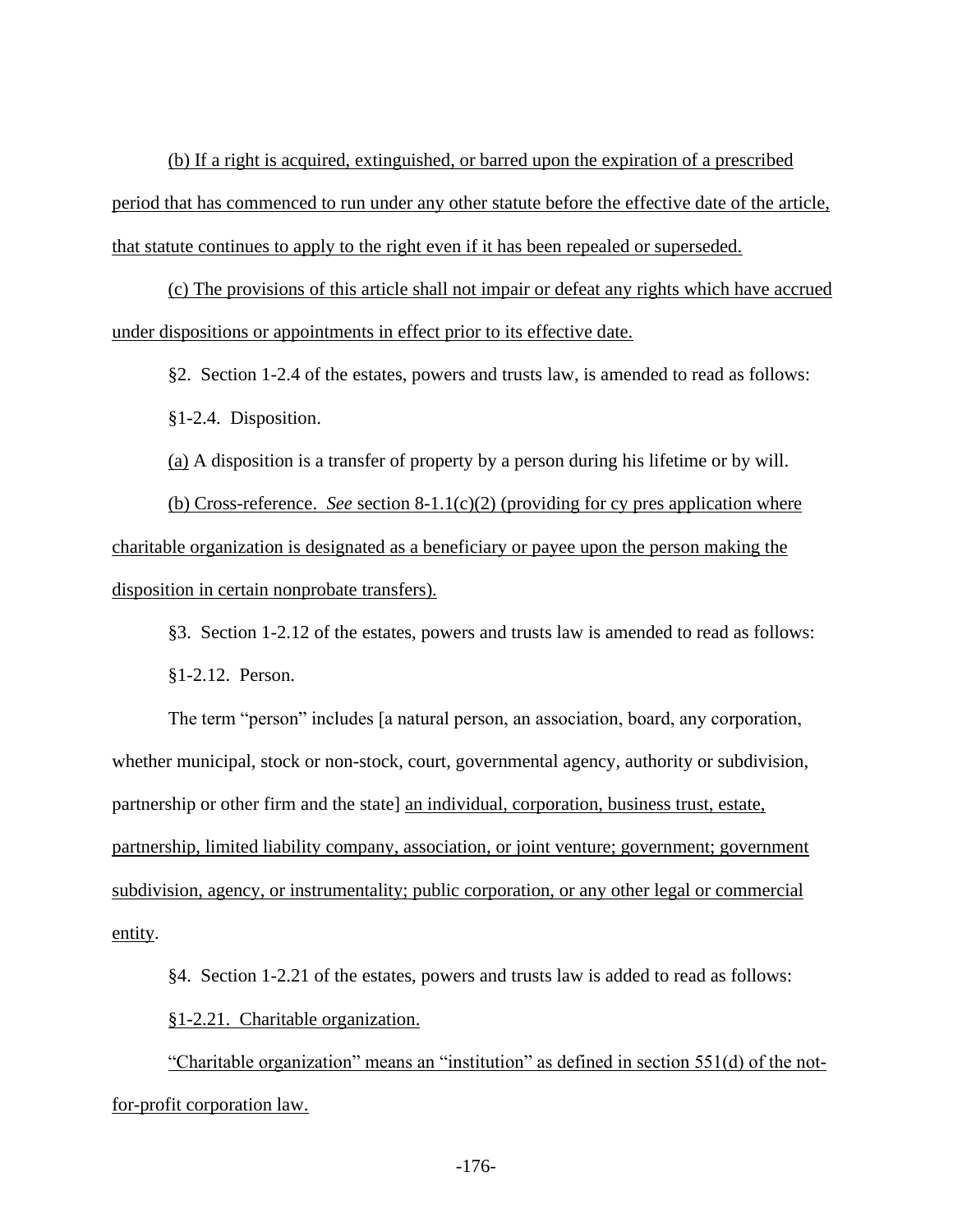§5. Section 3-3.10 of the estates, powers and trusts law is added to read as follows:

§3-3.10. Reformation of wills to correct mistakes.

The court may reform the terms of a will, even if unambiguous, to conform the terms to the testator's intention if it is proved by clear and convincing evidence what was the testator's intention and that specific terms of the will do not carry out that intention because the specific terms were affected by a mistake of fact or law, whether in expression or inducement.

§6. The article heading of article 7 of the estates, powers and trusts law is amended to read as follows:

# ARTICLE 7. [TRUSTS] NON-GRATUITOUS TRUSTS, TRANSFERS TO MINORS AND CHILD PERFORMER TRUST ACCOUNTS

§7. The summary of article 7 of the estates, powers and trusts law is amended to read as follows:

## SUMMARY OF ARTICLE

[Part 1. Rules Governing Trust[s](http://codes.findlaw.com/ny/estates-powers-and-trusts-law/#!tid=ND4E4C8F501EC409FAE40AA56792F93D1)

Section 7-1.1. When trust interests not to merge.

7-1.2. Trustee of passive trust not to take.

7-1.3. Purchase-money resulting trust abolished.

7-1.4. Purposes for which trust may be created.

7-1.5. When trust interest inalienable; exception.

7-1.6. Application of principal to income beneficiary.

7-1.7. Interest remaining in creator of trust.

7-1.8. Duration of trust for benefit of creditors.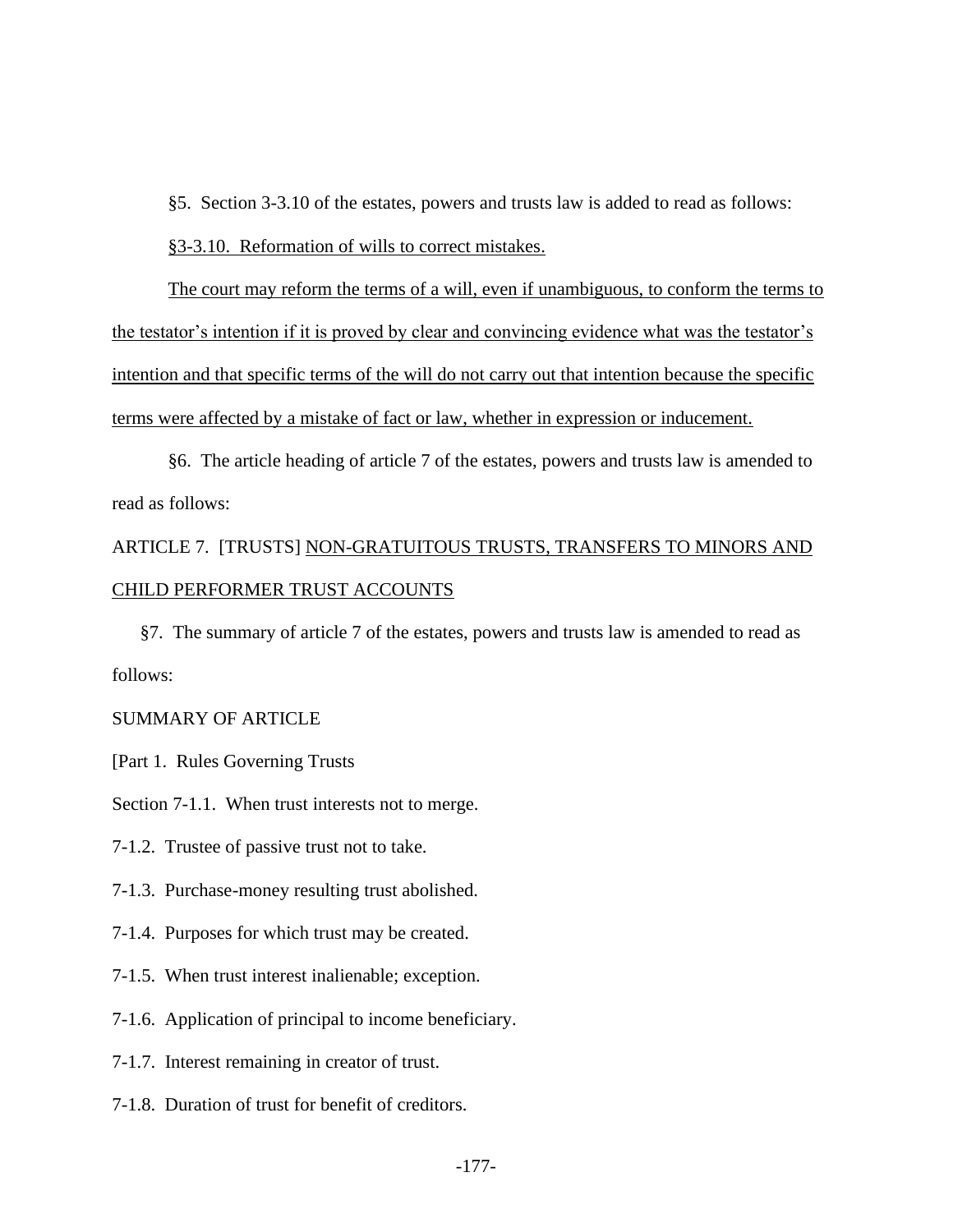7-1.9. Revocation of trusts.

- 7-1.10. Provision by non-domiciliary creator as to law to govern trust.
- 7-1.11. Application of principal to creator of trust as reimbursement for taxes.
- 7-1.12. Supplemental needs trusts established for persons with severe and chronic or persistent disabilities.
- 7-1.13. Division of trusts and establishment of separate trusts.
- 7-1.14. Who may make a lifetime trust.
- 7-1.15. What property may be disposed of by lifetime trust.
- 7-1.16. Revocation of lifetime trust by will.
- 7-1.17. Execution, amendment and revocation of lifetime trusts.
- 7-1.18. Funding of lifetime trust.]

## Part 1-A. RULES GOVERNING NON-GRATUITOUS TRUSTS

- Section 7-1.1-A. Scope of part 1-A.
- 7-1.2-A. Purposes for which trust may be created.
- 7-1.3-A. Duration of trust for benefit of creditors.

7-1.4-A. Provision by non-domiciliary creator as to law to govern trust.

7-1.5-A. Extent of trustee's estate.

7-1.6-A. Trust estate not to descend on death of trustee; appointment, duties and rights of

#### successor trustee.

- 7-1.7-A. Suspension of powers of trustee in war service.
- 7.1-1.8-A. Resignation, suspension or removal of trustee.

7-1.9-A. Accounting by trustee in supreme court.

7-1.10-A. Commissions of trust to sell real property for benefit of creditors.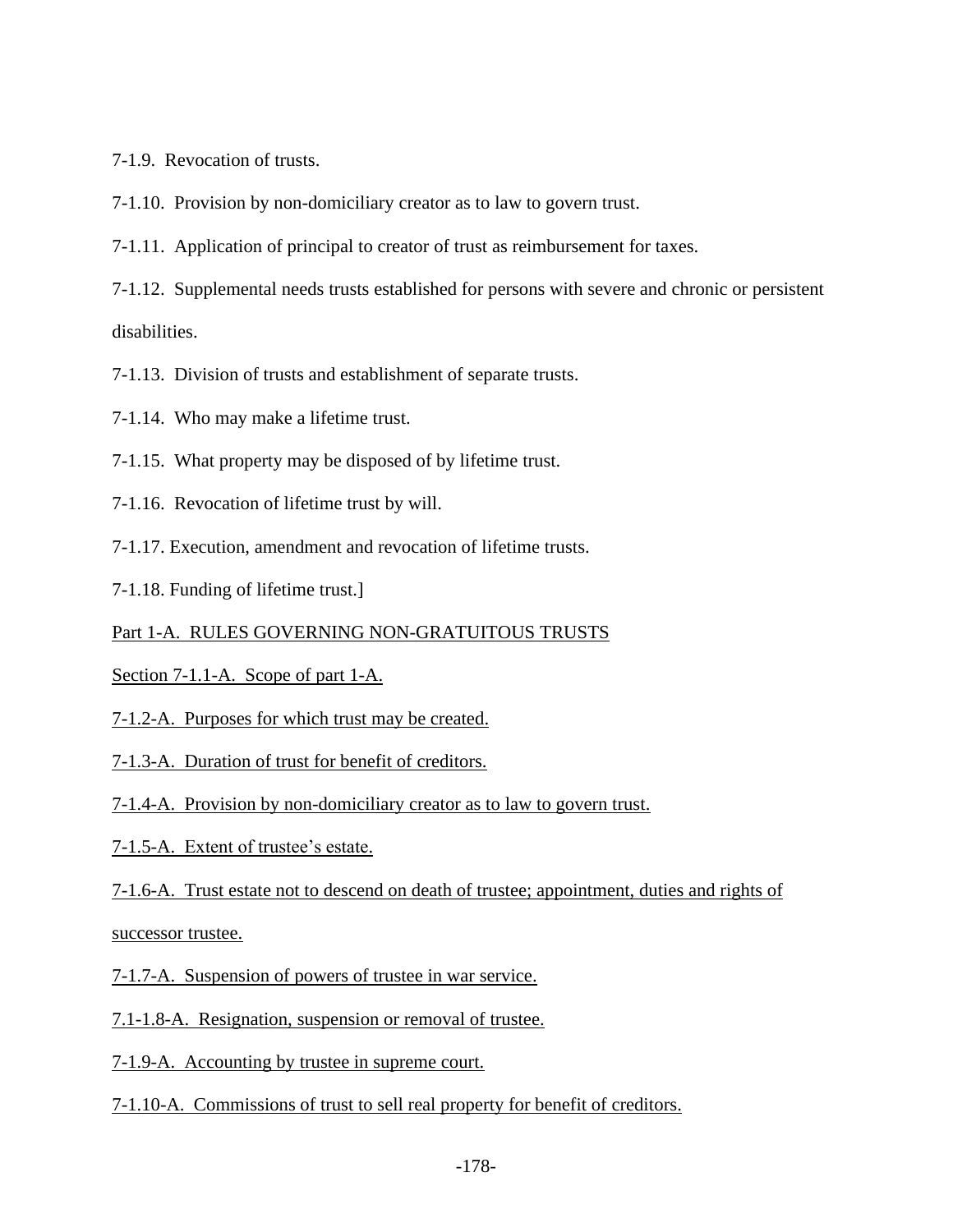#### 7-1.11-A. Common Law and principles of equity.

Part 2. Rules Governing Trustees

Section 7-2.1. Extent of trustee's estate.

7-2.2. When estate of trustee ceases.

7-2.3. Trust estate not to descend on death of trustee; appointment, duties and rights of successor trustee.

7-2.4. Act of trustee in contravention of trust.

7-2.5. Suspension of powers of trustee in war service.

7-2.6. Resignation, suspension or removal of trustee.

7-2.7. Accounting by trustee in supreme court.

7-2.8. Commissions of trustee to sell real property for benefit of creditors.

Part 3. Rights of Purchasers, Creditors and Other Persons

Section 7-3.1. Disposition in trust for creator void as against creditors.

- 7-3.2. Bona fide purchasers and creditors protected.
- 7-3.3. Person paying money to the trustee protected.
- 7-3.4. Excess income from trust property subject to creditors' claims.
- 7-3.5. Rights of creditors to obtain information concerning beneficiaries.
- Part 4. Gifts to Minors [Repealed]
- Part 5. Bank Accounts in Trust Form

Section 7-5.1. Definitions.

- 7-5.2. Terms of a trust account.
- 7-5.3. Payment to beneficiary.
- 7-5.4. Effect of payment.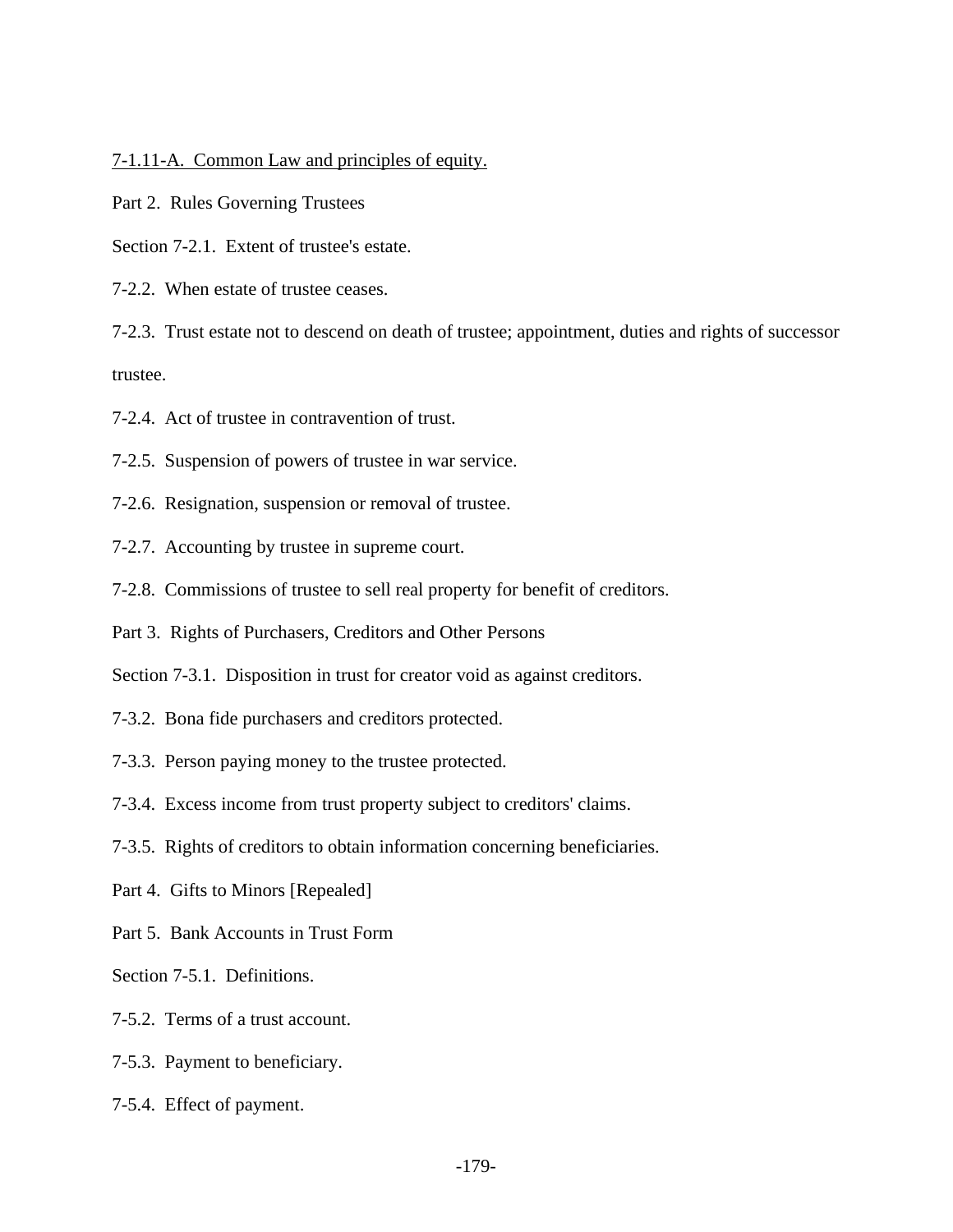- 7-5.5. Rights not affected.
- 7-5.6. Joint depositors.
- 7-5.7. Multiple beneficiaries.
- 7-5.8. Application.]

PART 6. UNIFORM TRANSFERS TO MINORS ACT

- Section 7-6.1. Definitions.
- 7-6.2. Scope and jurisdiction.
- 7-6.3. Nomination of custodian.
- 7-6.4. Transfer by gift or exercise of power of appointment.
- 7-6.5. Transfer authorized by will or trust.
- 7-6.6. Other transfer by fiduciary.
- 7-6.7. Transfer by obligor.
- 7-6.8. Receipt for custodial property.
- 7-6.9. Manner of creating custodial property and effecting transfer; designation of initial

custodian; control.

- 7-6.10. Single custodianship.
- 7-6.11. Validity and effect of transfer.
- 7-6.12. Care of custodial property.
- 7-6.13. Powers of custodian.
- 7-6.14. Use of custodial property.
- 7-6.15. Custodian's expenses, compensation, and bond.
- 7-6.16. Exemption of third person from liability.
- 7-6.17. Liability to third persons.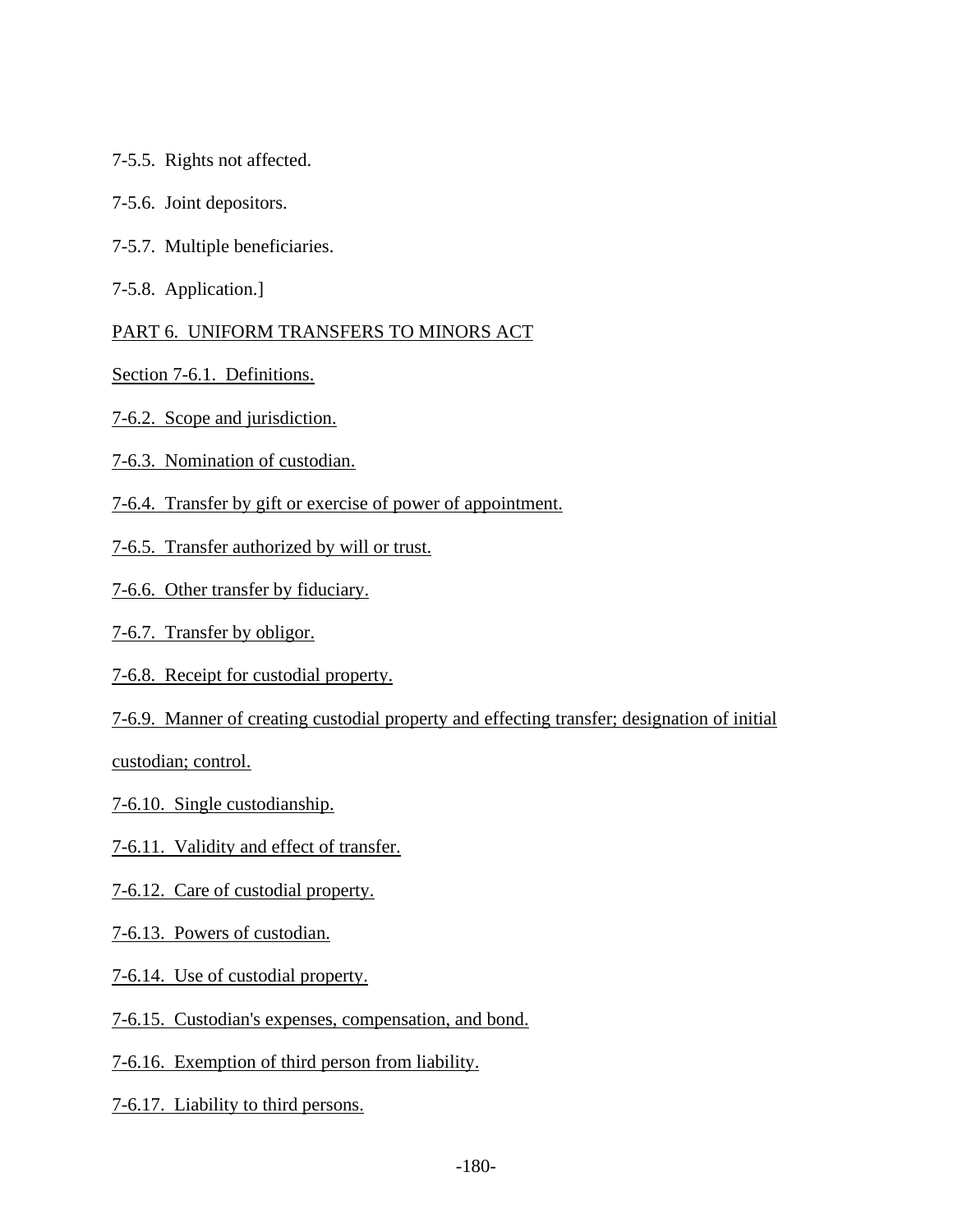7-6.18. Renunciation, resignation, death, or removal of custodian; designation of successor custodian.

- 7-6.19. Accounting by and determination of liability of custodian.
- 7-6.20. Termination of custodianship.
- 7-6.21. Age eighteen election.
- 7-6.22. Effect on existing custodianships.

7-6.23. Applicability.

7-6.24. Uniformity of application and construction.

7-6.25. Short title.

7-6.26. Severability.

## PART 7. CHILD PERFORMER TRUST ACCOUNT

Section 7-7.1. Child performer trust account.

## [PART 8. Honorary Trusts for Pets

Section 7-8.1 Trusts for pets]

§8. Part 1 of article 7 of the Estates, Powers and Trusts Law is REPEALED.

§9. Part 1-A of article 7 of the Estates, Powers and Trusts Law is added to read as

follows:

## PART 1-A. RULES GOVERNING NON-GRATUITOUS TRUSTS

§7-1.1-A. Scope of part 1-A.

(a) This part 1-A provides rules for non-gratuitous trusts. Non-gratuitous trusts are trusts not governed by article 7-A.

(b) Cross-reference. *See* §7-A-1.2(a) (trusts governed by article 7-A).

§7-1.2-A. Purposes for which trust may be created.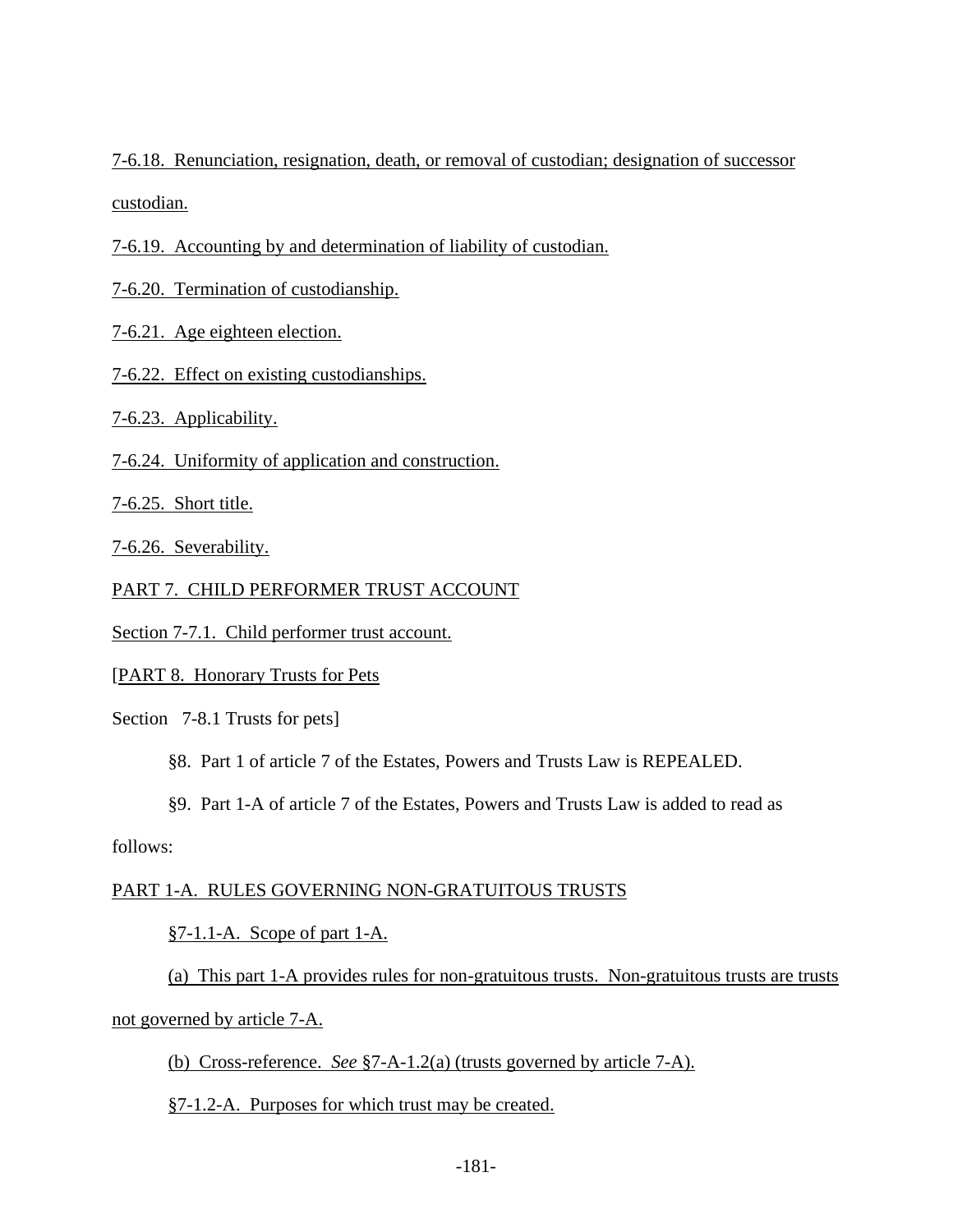A non-gratuitous trust may be created for any lawful purpose.

§7-1.3-A. Duration of trust for benefit of creditors.

(a) Where an estate in real property has heretofore vested or shall hereafter vest in an assignee or other trustee for the benefit of creditors, it shall cease at the expiration of ten years from the time the trust was created, except where a different limitation is contained in the instrument creating the trust or is otherwise prescribed by law. Such estate shall thereupon revert to the assignor.

(b) This section does not apply to a trust of personal property or to a trust of real property created in connection with the salvaging of mortgage participation certificates. Nor does this section affect any rights to the proceeds of a sale of real property made by the assignee or other trustee for the benefit of creditors.

§7-1.4-A. Provision by non-domiciliary creator as to law to govern trust.

Whenever a person, not domiciled in this state, creates a non-gratuitous trust which provides that it shall be governed by the laws of this state, such provision shall be given effect in determining the validity, effect and interpretation of the disposition in such trust of:

(1) Any trust property situated in this state at the time the trust is created.

(2) Personal property, wherever situated, if the trustee of the trust is a person residing, incorporated or authorized to do business in this state or a national bank having an office in this state.

§7-1.5-A. Extent of trustee's estate.

A trust as described in sections 9-1.5, 9-1.6 and 9-1.7, including a business trust as defined in subdivision two of section two of the general associations law, may acquire property in the name of the trust as such name is designated in the instrument creating said trust. Any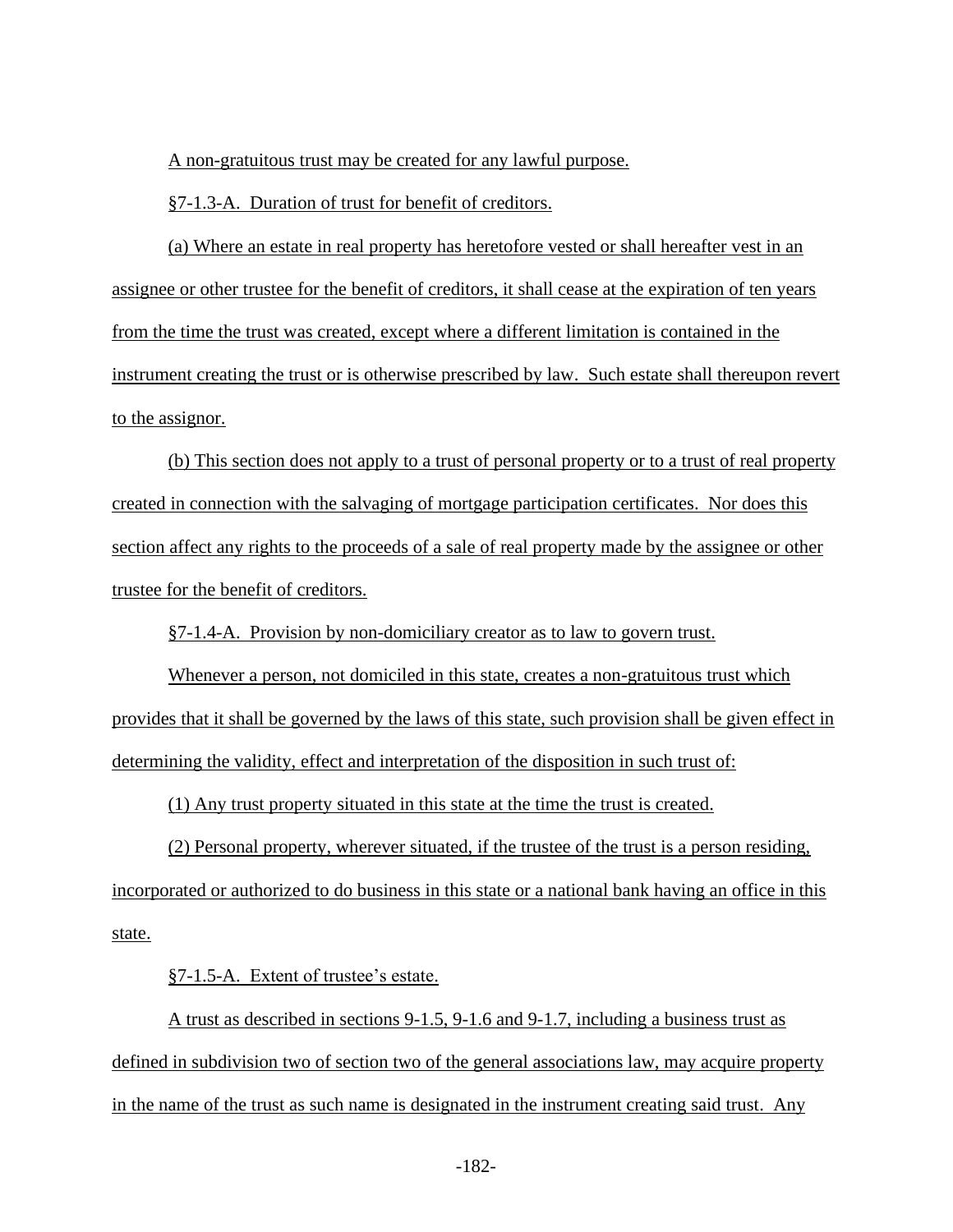property, so acquired can be conveyed, encumbered or otherwise disposed of only in such name by a conveyance, encumbrance or other instrument executed by:

(1) the person or persons authorized by the instrument creating said trust; or

(2) the person or persons authorized by a resolution duly adopted by the trustees; or

(3) a majority of the trustees unless the instrument creating said trust otherwise provides.

Any instrument of conveyance, encumbrance or disposition delivered prior to the effective date of this section to or by a trust to which this section applies, in its trust name is hereby validated provided that no action or proceeding to cancel or disaffirm it shall be instituted within one year from the effective date hereof, but nothing herein contained shall affect any such pending action or proceeding.

§7-1.6-A. Trust estate not to descend on death of trustee; appointment, duties and rights of successor trustee.

(a) On the death of the sole surviving trustee of a non-gratuitous trust, the trust estate does not vest in his personal representative or pass to his distributees or devisees, but, in the absence of a contrary direction by the creator, if the trust has not been executed, the trust estate vests in the supreme court or the surrogate's court, as the case may be, and the trust shall be executed by a person appointed by the court.

(b) Upon such notice to the beneficiaries of the trust as the court may direct of an application for the appointment of a successor trustee, unless the creator has directed otherwise, the court may appoint a successor trustee, even though the trust has terminated, whenever in the opinion of the court such appointment is necessary for the effective administration and distribution of the trust estate, subject to the following:

(1) A successor trustee shall give security in such amount as the court may direct.

-183-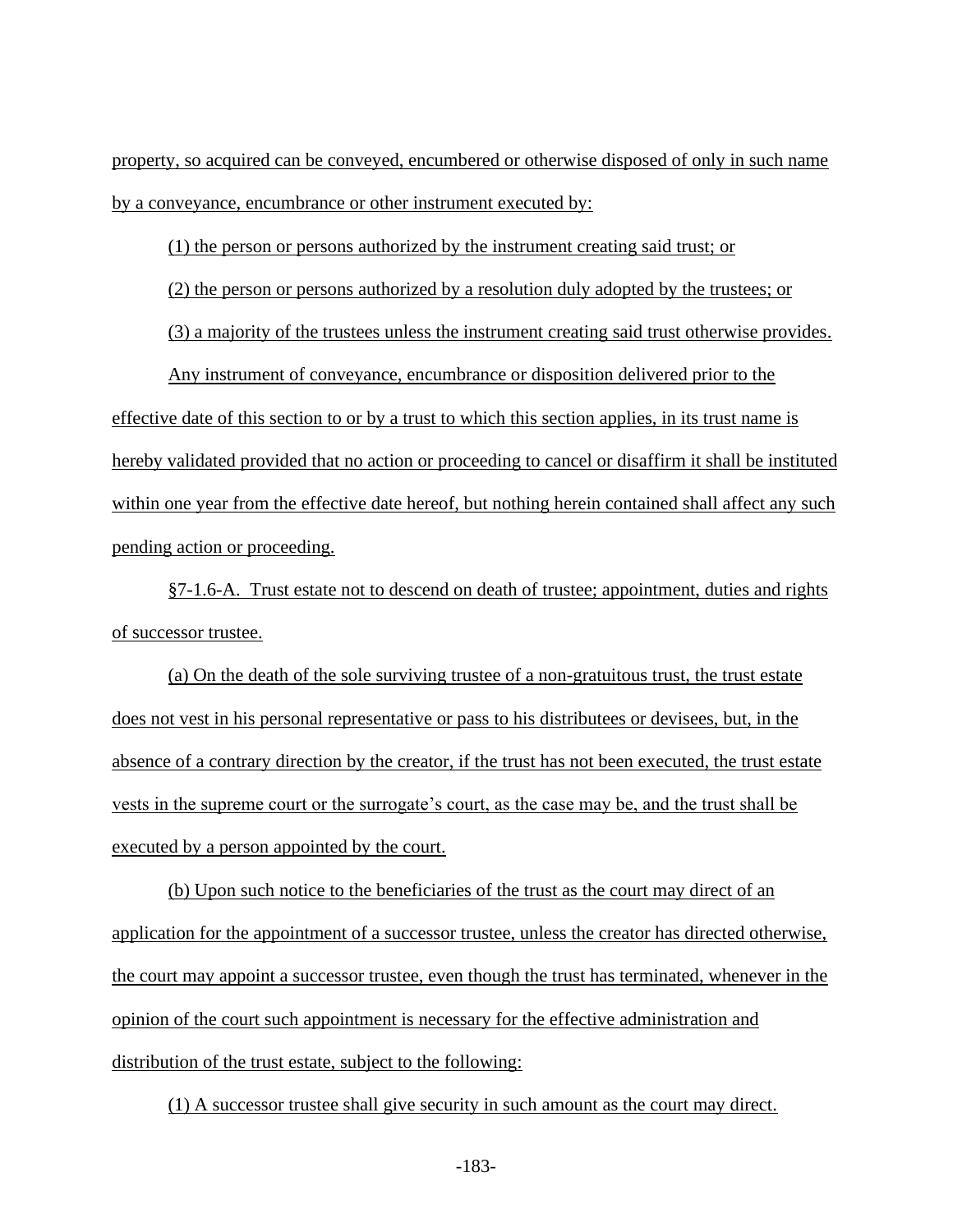(2) A successor trustee shall be subject to the same duties, as to accounting and trust administration, as are imposed by law on trustees and, in addition to the reasonable expenses incurred in the course of trust administration, shall be entitled to such commissions as may be fixed by any court having jurisdiction to pass upon such trustee's final account, which shall in no case exceed the commissions allowable by law to trustees.

§7-1.7-A. Suspension of powers of trustee in war service.

(a) Whenever a trustee of a non-gratuitous trust not governed by article 1-a is engaged in war service, as defined in this section, such trustee or any other person interested in the trust estate may present a petition to the supreme court or the surrogate's court, as the case may be, to suspend the powers of such trustee while the trustee is so engaged and until the further order of the court, and if the suspension of such trustee will leave no person acting as trustee or leave a beneficiary of such trust as the only acting trustee thereof, the petition must pray for the appointment of a successor trustee, unless a successor has been named in the trust instrument and is not engaged in war service or is not for any other reason unable or unwilling to act as such trustee.

(b) For the purposes of this section, a trustee is engaged in war service in any of the following cases:

(1) If the trustee is a member of the armed forces of the United States or of any of its allies, or if he has been accepted for such service and is awaiting induction.

(2) If the trustee is engaged in any work abroad in connection with a governmental agency of the United States or with the American Red Cross Society or any other body with similar objectives.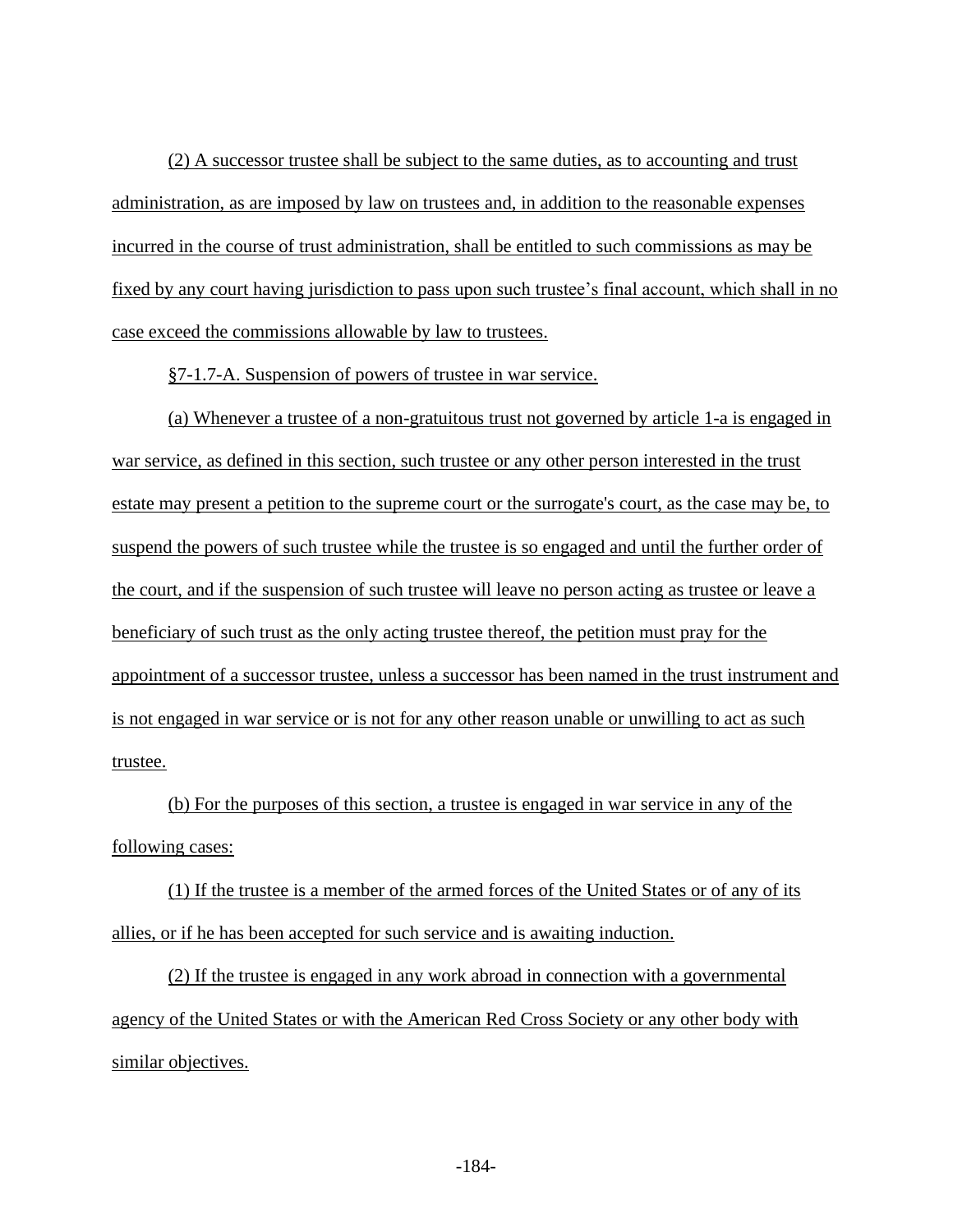(3) If the trustee is interned in any enemy country or is in a foreign country or a possession or dependency of the United States and is unable to return to this state.

(4) If the trustee is a member of the Merchant Marine or similar service.

(c) Where the application is made by a trustee engaged in war service, notice shall be given to such persons and in such manner as the court may direct. Where the application is made by any other person interested in the trust estate and the trustee is in the armed forces of the United States, notice shall be given to such trustee in such manner as the court may direct. In every other case, where the application is made by a person other than the trustee, notice thereof shall be given to such persons and in such manner as the court may direct.

(d) Upon the filing of the petition and proof of service of notice prescribed in paragraph (c), the court may, notwithstanding any other provision of law, suspend the trustee engaged in war service from the exercise of all of the trustee's powers and duties while engaged in such service and until the further order of the court. The order may further provide that the remaining trustee or, if there is none, the successor named in the trust instrument or appointed by the court may exercise all of the powers and be subject to all of the duties of the original trustee.

(e) The successor trustee shall be limited to commissions as computed under SCPA 2308 or 2309, whichever is applicable, upon income received and disbursed and upon principal disbursed. Commissions may also be allowed under 2308 or 2309 upon rents if the trustee is authorized or required to collect the rents of and manage real property. In case of the resignation or removal of the suspended trustee, or in the event of such trustee's death, the foregoing basis for computing the commissions shall not apply and the trustee's commissions shall be computed in the same manner as those of any other trustee.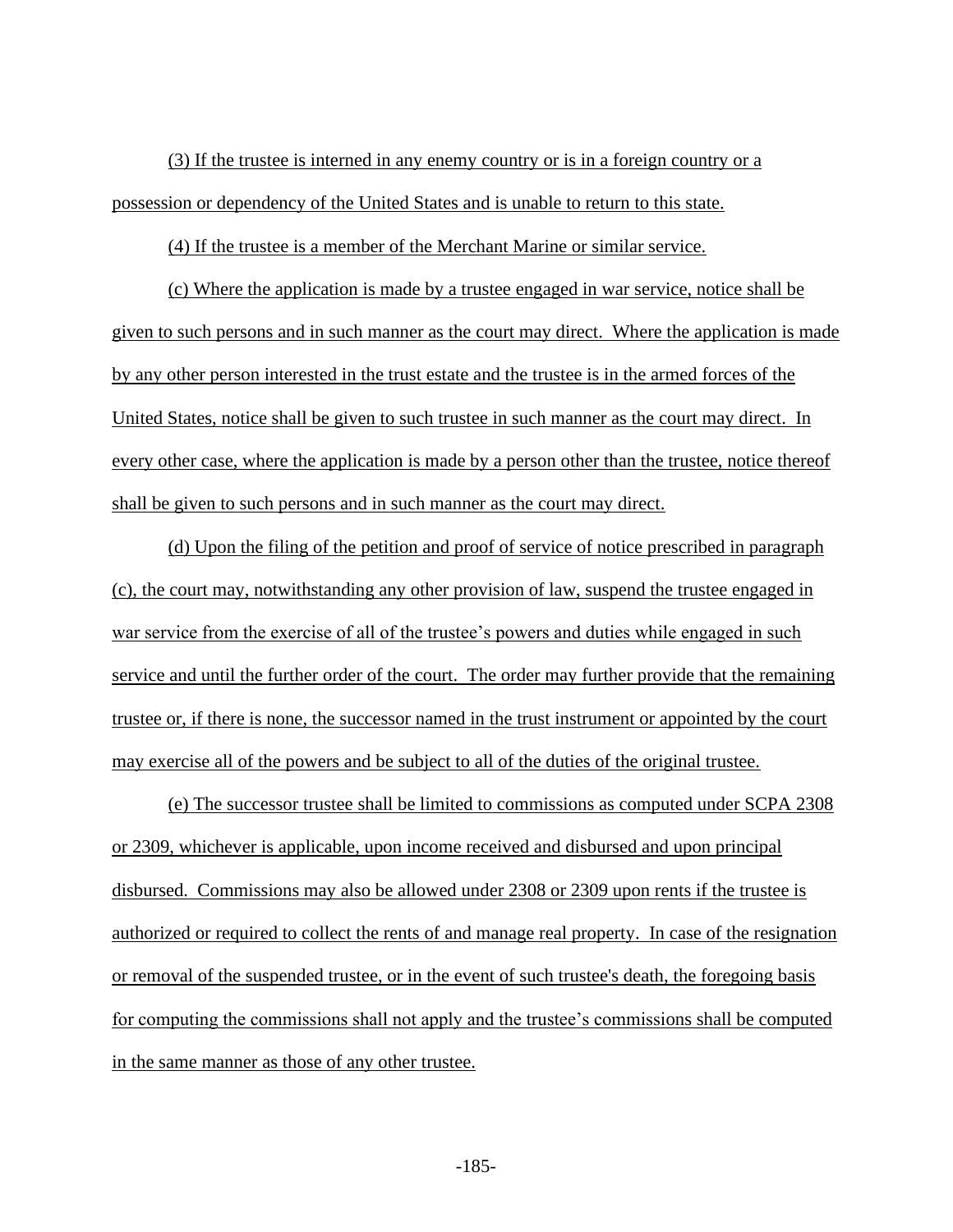(f) When the suspended trustee ceases to be engaged in war service the trustee may, upon application to the court and upon such notice as the court may direct, be reinstated as trustee if any of the duties of such office remain unexecuted. If the suspended trustee is reinstated the court shall thereupon remove the trustee's successor and make such other order as justice requires, but such removal shall not bar the successor from subsequently qualifying as a trustee if for any reason it thereafter becomes necessary to appoint a trustee.

§7.1-1.8-A. Resignation, suspension or removal of trustee.

(a) Subject to the relevant provisions of the civil practice law and rules, the supreme court has power:

(1) On the application of a trustee of a non-gratuitous trust, to accept the trustee's resignation and to discharge the trustee on such terms as it deems proper.

(2) On the application of any person interested in the trust estate, to suspend or remove a trustee who has violated or threatens to violate his trust, who is insolvent or whose insolvency is imminent or apprehended or who for any reason is a person unsuitable to execute the trust.

(3) In the case of the resignation or removal of a trustee, to appoint a successor trustee and, if there is no acting trustee, to cause the trust to be executed by a receiver or other officer under its direction. This section does not apply to a trust arising or resulting by implication of law, nor where other provision is made by law for the resignation, suspension or removal of a trustee or the appointment of a successor trustee.

§7-1.9-A. Accounting by trustee in supreme court.

(a) With respect to a non-gratuitous trust, any proceeding for an accounting or other relief brought by a trustee or by a substituted or successor trustee may be commenced by such notice to the beneficiaries of the trust as the supreme court may direct.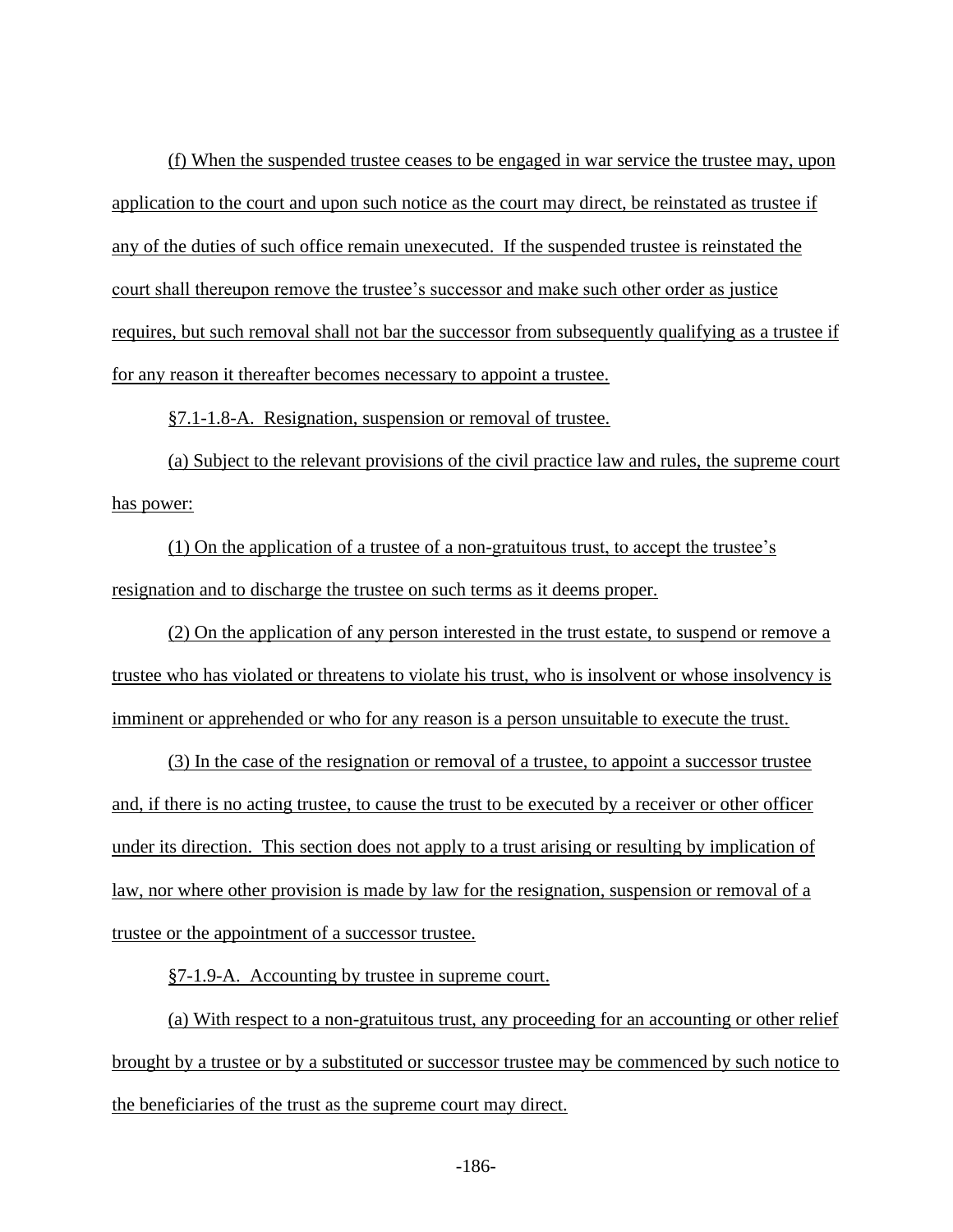(b) In case of the resignation, suspension or removal, pursuant to this part, of any trustee of a trust which includes real property and mortgage participation certificates held by more than one person and secured by a mortgage on real property or any estate therein, payment of which certificates is not guaranteed by the trustee or by any title or mortgage guaranty or investment company, the court in its discretion may dispense with a formal accounting by such trustee; but the trustee shall file with the court a statement of the condition of the trust and of the security underlying such certificates as of the date of his resignation, suspension or removal and shall assign, transfer or convey all of the assets of the trust to the successor trustee or the receiver or other officer appointed by the court, as the case may be.

§7-1.10-A. Commissions of trust to sell real property for benefit of creditors.

A trustee of a trust to sell real property for the benefit of creditors is entitled to the same commissions as an assignee for the benefit of creditors.

§7-1.11-A. Common law and principles of equity.

The common law of trusts and principles of equity supplement this part, except to the extent modified by this part or another statute of this state.

§10. Part 2 of article 7 of the estates, powers and trusts law is REPEALED.

§11. Part 3 of article 7 of the estates, powers and trusts law is REPEALED.

§12. Part 5 of article 7 of the estates, powers and trusts law is REPEALED.

§13. Part 8 of article 7 of the estates, powers and trusts law is REPEALED.

§14. Paragraph (c) of section 8-1.1 of the estates, powers and trusts law is amended to read as follows:

(c)(1) [The supreme court and, where the disposition is made by will, the surrogate's court in which such will is probated have] Subject to subparagraph  $(c)(3)$ , whenever it appears to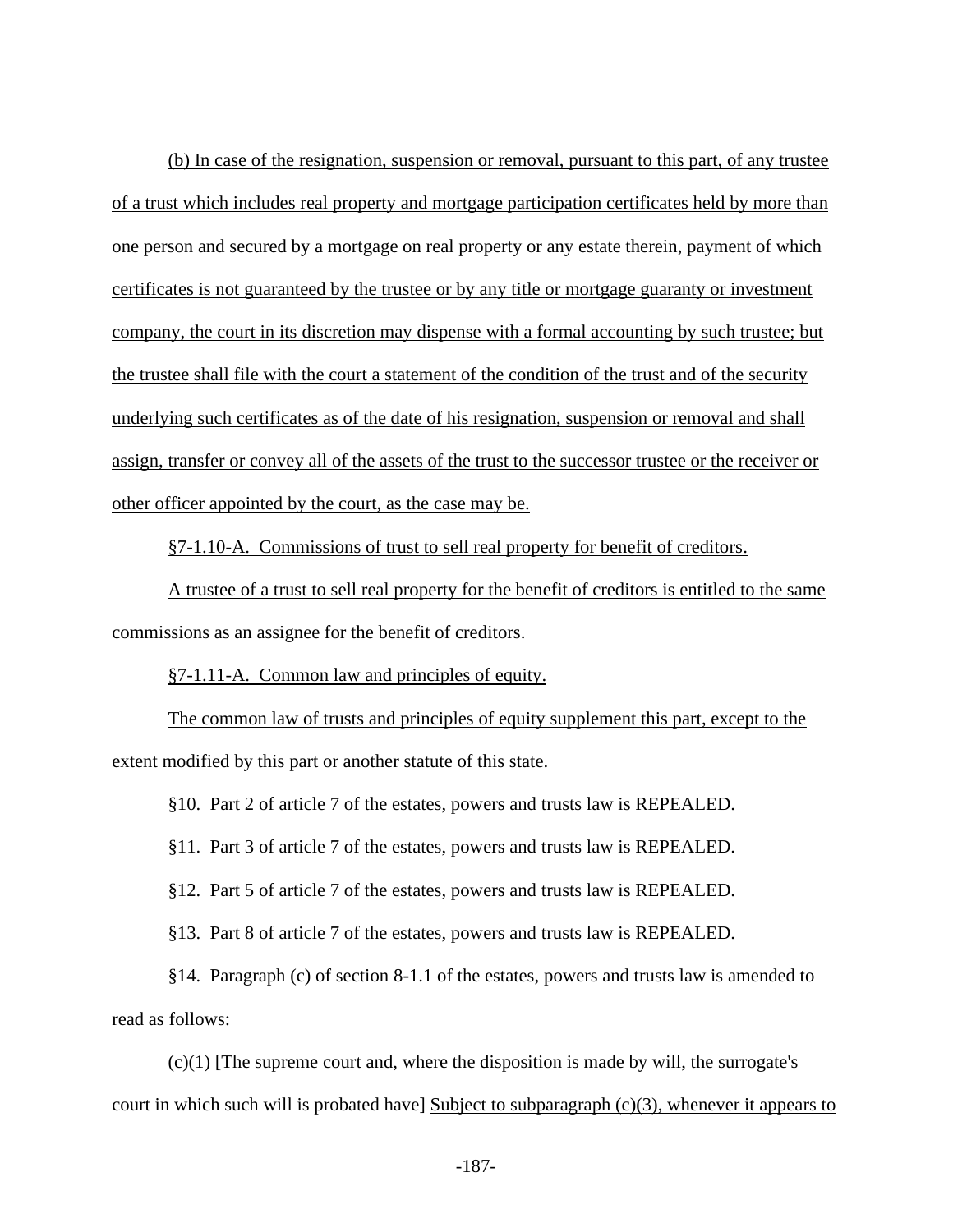the court having jurisdiction over the dispositions referred to and authorized by paragraphs (a) and (b), that circumstances have so changed since the execution of an instrument making a disposition for religious, charitable, educational or benevolent purposes as to render impracticable or impossible a literal compliance with the terms of such disposition, [the] such court may, on application of the donor, [trustee or of] a charitable beneficiary named in the disposition, the attorney general, the fiduciary, or the person having custody of the property subject to the disposition on notice to the attorney general and to the donor if the donor available and on such additional notice as the court may direct, make an order or decree directing that such disposition be administered and applied, in whole or in part, in [such manner as in the judgment of the court will most effectively accomplish its general purposes] a manner consistent with the donor's intent (which intent shall be presumed to be generally charitable subject to rebuttal), free from any specific restriction, limitation or direction contained therein[; provided, however, that any such order or decree is effective only with the consent of the creator of the disposition if he is living].

For the purposes of this subparagraph, "donor" means the creator of the disposition, including a settlor as defined in section 7-A-1.3(21). A donor is "available" if the donor (i) is living or, if the donor is not a natural person, is in existence and conducting activities, and (ii) can be identified and located with reasonable efforts.

 $(c)(2)$  For the purposes of subparagraph  $(c)(1)$ , the designation of a charitable organization as a beneficiary or payee upon the death of the person making the designation with respect to (i) a trust account as defined in section 7-A-4-A.1(d), (ii) a pension, retirement, death benefit, stock bonus or profit-sharing plan, system or trust or an annuity or supplemental insurance contract within the meaning of section 13-3.2, including an individual retirement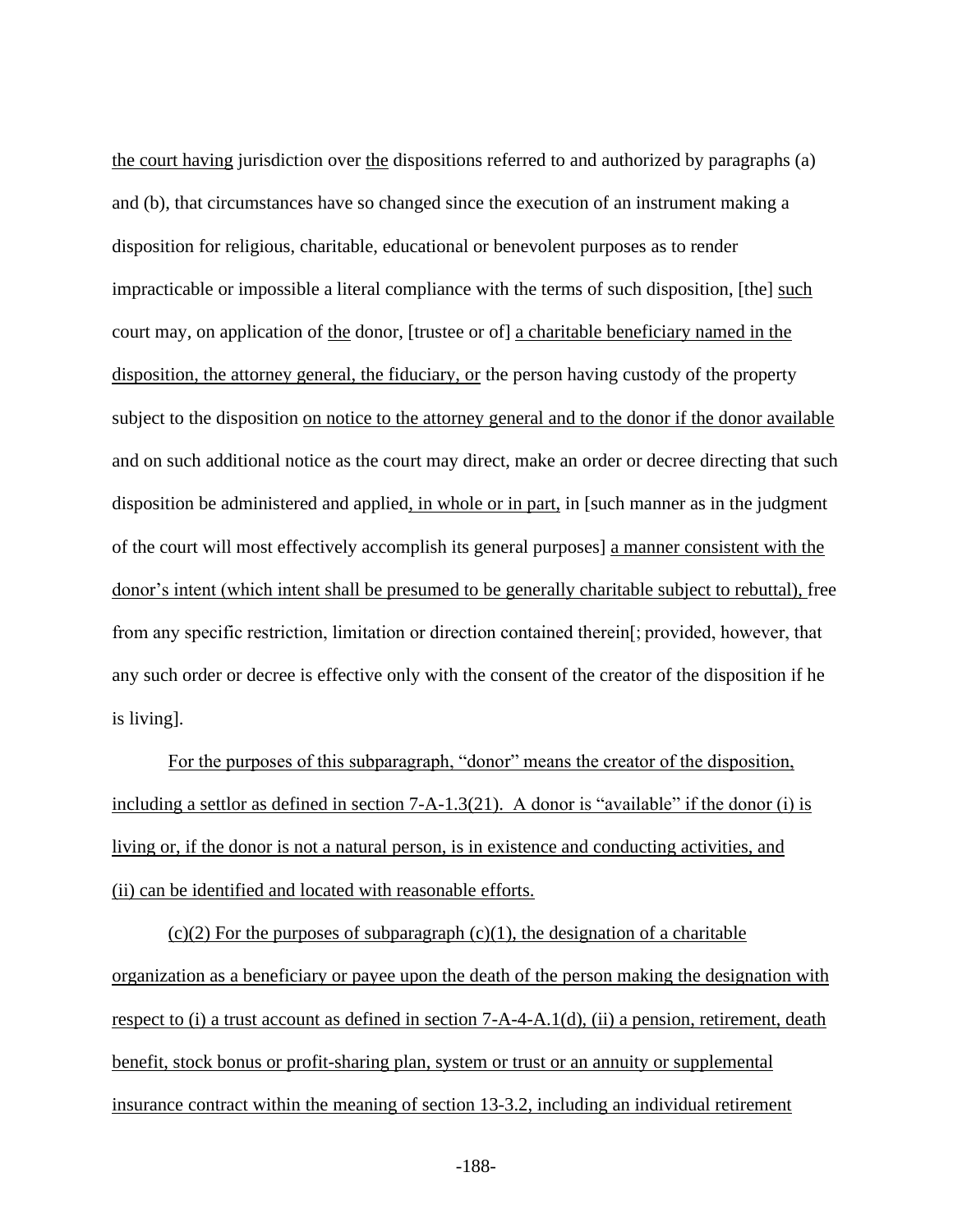account, or (iii) a security registered in beneficiary form within the meaning of section 13-4.4 constitutes a disposition for religious, charitable, educational or benevolent purposes, effective at the time ownership passes or the funds or assets become payable to such beneficiary or payee (or would have passed or become payable to such beneficiary or payee but for the applicability of cy pres) but does not change the legal character of such designation for any other purpose.

(c)(3) A provision in the terms of a charitable disposition that would result in distribution of the subject property to a noncharitable beneficiary or a different charitable beneficiary ("an alternative disposition") prevails over the power of the court to apply its powers under subparagraph  $(c)(1)$  to modify or terminate the disposition. An alternative disposition shall not include language in a beneficiary designation form, contract, policy, application, instrument, agreement or other document supplied by the insurer, financial institution, brokerage firm, investment firm or other entity not the owner, donor or customer which states how the property will be distributed on the death of the owner, donor or customer if no payee or beneficiary is designated.

 $(c)(4)$   $[(2)(i)]$  The attorney general or any trustee or beneficiary of a testamentary or lifetime trust wholly benefitting one or more charitable beneficiaries may petition a court of competent jurisdiction, on notice to the attorney general and all parties interested in the trust, seeking a termination of such trust when the trust is comprised of assets, the market value of which is one hundred thousand dollars or less and the expense of administering the trust is uneconomical when considered relative to income. When the court finds upon such application that continuation of the trust is economically impracticable or is not in the best interests of the beneficiaries, the court shall make an order or decree terminating the trust and directing the distribution of the trust assets to accomplish its charitable purposes, provided, however, that if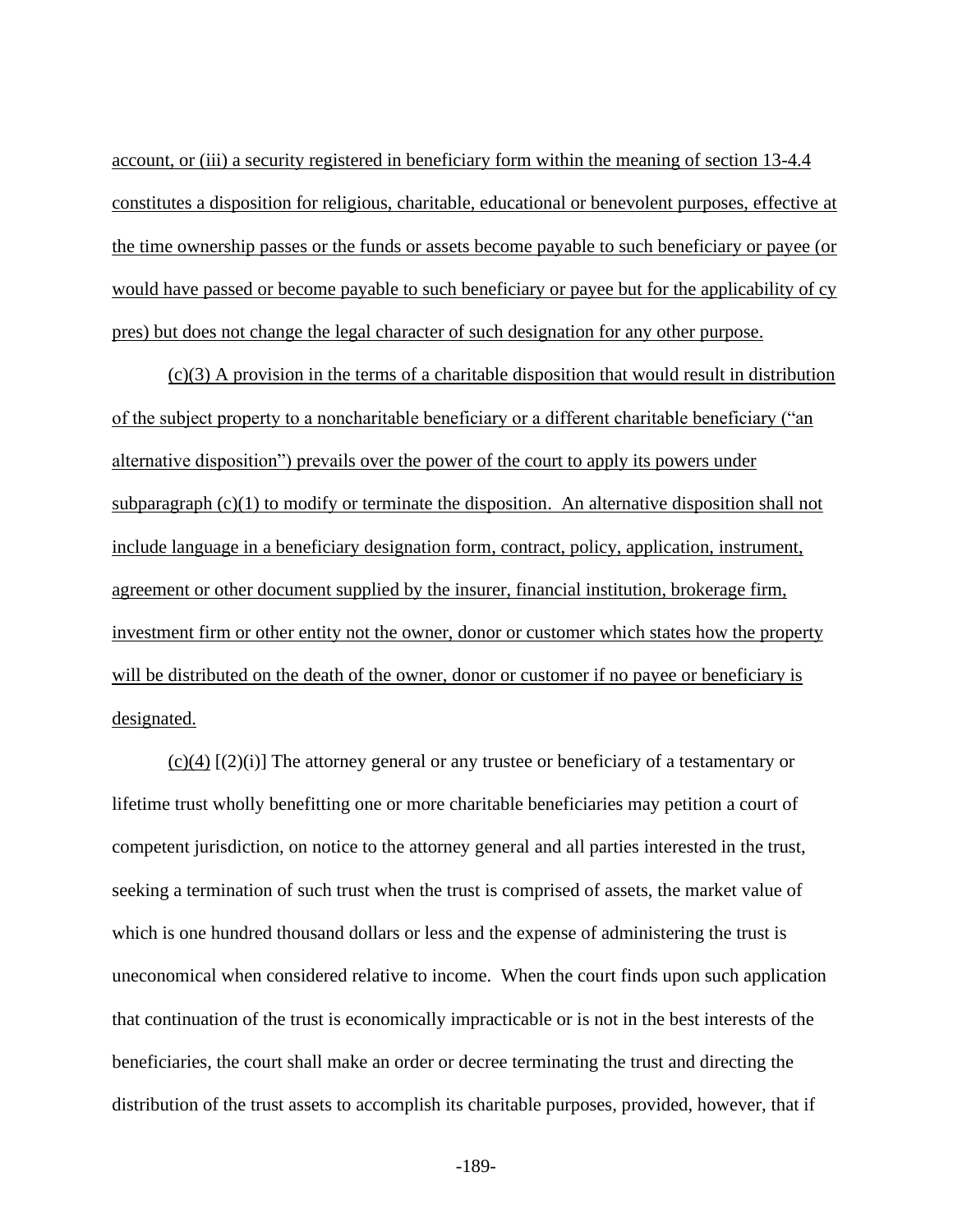the trust is one for the benefit of a particular charitable beneficiary or beneficiaries named therein, the court shall direct the distribution of the trust assets to such named charitable beneficiary or beneficiaries, and provided further that no such proceeding may be instituted without the consent of the creator of the disposition if he is living.

**[** (ii)] For purposes of this subparagraph, the term "charitable beneficiary" shall mean the beneficiary of a disposition for a religious, charitable, educational or benevolent purpose.

§15. Subparagraph (b) of section 10-6.6 of the estates, powers and trusts law is amended to read as follows:

(b) [An authorized trustee with unlimited discretion to invade trust principal may appoint part or all of such principal to a trustee of an appointed trust for, and only for the benefit of, one, more than one or all of the current beneficiaries of the invaded trust (to the exclusion of any one or more of such current beneficiaries). The successor and remainder beneficiaries of such appointed trust may be one, more than one or all of the successor and remainder beneficiaries of such invaded trust (to the exclusion of any one, more than one or all of such successor and remainder beneficiaries)] Cross reference. *See* section 7-A-8.19 (powers and duties regarding decanting).

 $[(1)$  An authorized trustee exercising the power under this paragraph may grant a discretionary power of appointment as defined in paragraph (c) of section 10-3.4 of this article (including a presently exercisable power of appointment) in the appointed trust to one or more of the current beneficiaries of the invaded trust, provided that the beneficiary granted a power to appoint could receive the principal outright under the terms of the invaded trust.

(2) If the authorized trustee grants a power of appointment under subparagraph  $(l)^{1}$  of this paragraph, except as otherwise provided in subparagraph (3) of this paragraph, the granted power

-190-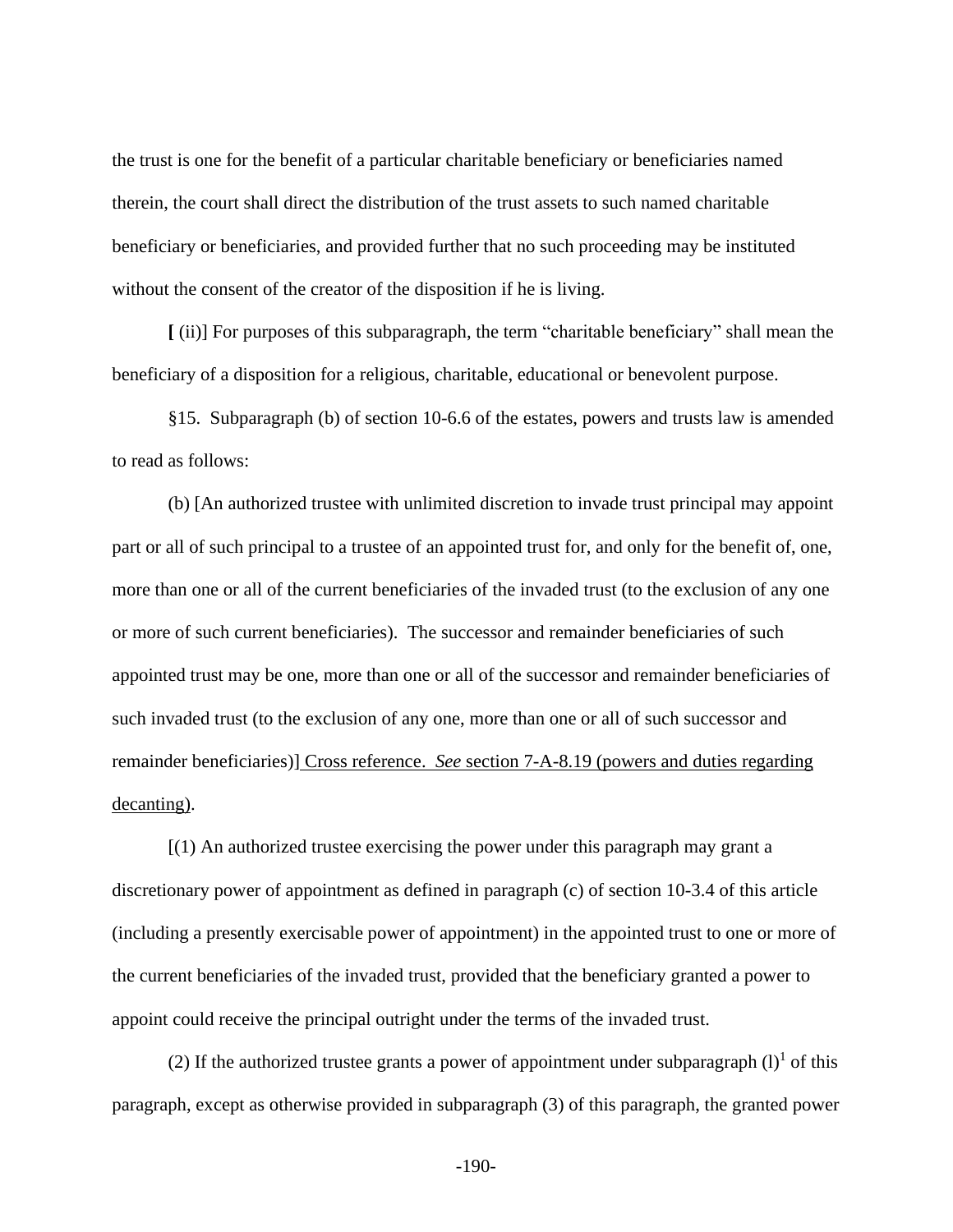may only exclude as permissible appointees one or more of the beneficiary, the creator, or the creator's spouse, or any of the estates, creditors, or creditors of the estates of the beneficiary, the creator or the creator's spouse.

(3) If the authorized trustee exercises the power under this paragraph, the appointed trust may grant any power of appointment included in the invaded trust provided such power has the same class of permissible appointees as the power of appointment in the invaded trust and is exercisable in the same fashion as the power of appointment in the invaded trust.

(4) If the beneficiary or beneficiaries of the invaded trust are described by a class, the beneficiary or beneficiaries of the appointed trust may include present or future members of such class.

(c) An authorized trustee with the power to invade trust principal but without unlimited discretion may appoint part or all of the principal of the trust to a trustee of an appointed trust, provided that the current beneficiaries of the appointed trust shall be the same as the current beneficiaries of the invaded trust and the successor and remainder beneficiaries of the appointed trust shall be the same as the successor and remainder beneficiaries of the invaded trust.

(1) If the authorized trustee exercises the power under this paragraph, the appointed trust shall include the same language authorizing the trustee to distribute the income or invade the principal of the appointed trust as in the invaded trust.

(2) If the authorized trustee exercises the power under this paragraph to extend the term of the appointed trust beyond the term of the invaded trust, for any period after the invaded trust would have otherwise terminated under the provisions of the invaded trust, the appointed trust, in addition to the language required to be included in the appointed trust pursuant to subparagraph

-191-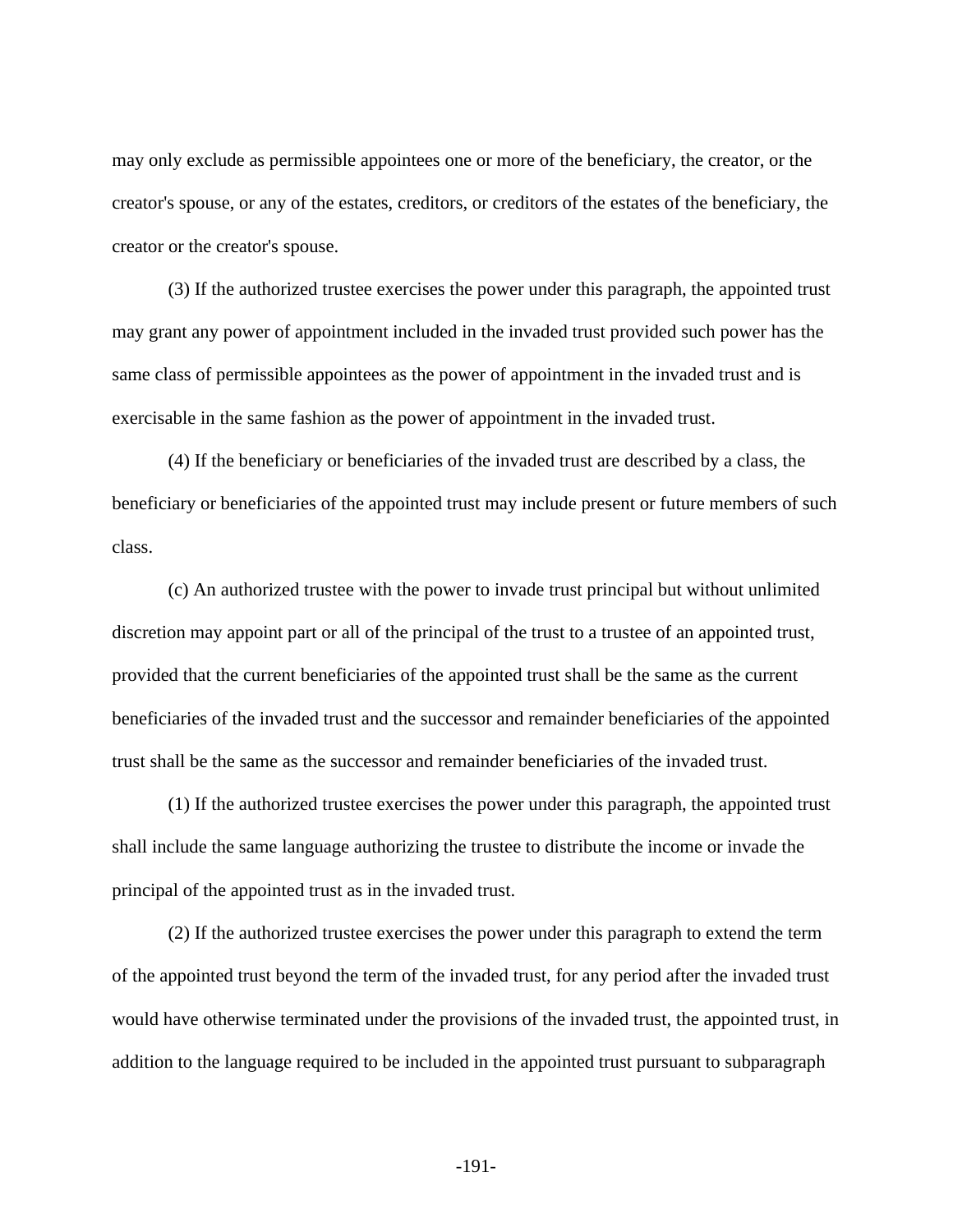(1) of this paragraph, may also include language providing the trustees with unlimited discretion to invade the principal of the appointed trust during such extended term.

(3) If the beneficiary or beneficiaries of the invaded trust are described by a class, the beneficiary or beneficiaries of the appointed trust shall include present or future members of such class.

(4) If the authorized trustee exercises the power under this paragraph and if the invaded trust grants a power of appointment to a beneficiary of the trust, the appointed trust shall grant such power of appointment in the appointed trust and the class of permissible appointees shall be the same as in the invaded trust.

(d) An exercise of the power to invade trust principal under paragraphs (b) and (c) of this section shall be considered the exercise of a special power of appointment as defined in section 10-3.2 of this article.

(e) The appointed trust to which an authorized trustee appoints the assets of the invaded trust may have a term that is longer than the term set forth in the invaded trust, including, but not limited to, a term measured by the lifetime of a current beneficiary.

(f) If an authorized trustee has unlimited discretion to invade the principal of a trust and the same trustee or another trustee has the power to invade principal under the trust instrument which power is not subject to unlimited discretion, such authorized trustee having unlimited discretion may exercise the power of appointment under paragraph (b) of this section.

(g) An authorized trustee may exercise the power to appoint in favor of an appointed trust under paragraphs (b) and (c) of this section whether or not there is a current need to invade principal under the terms of the invaded trust.

-192-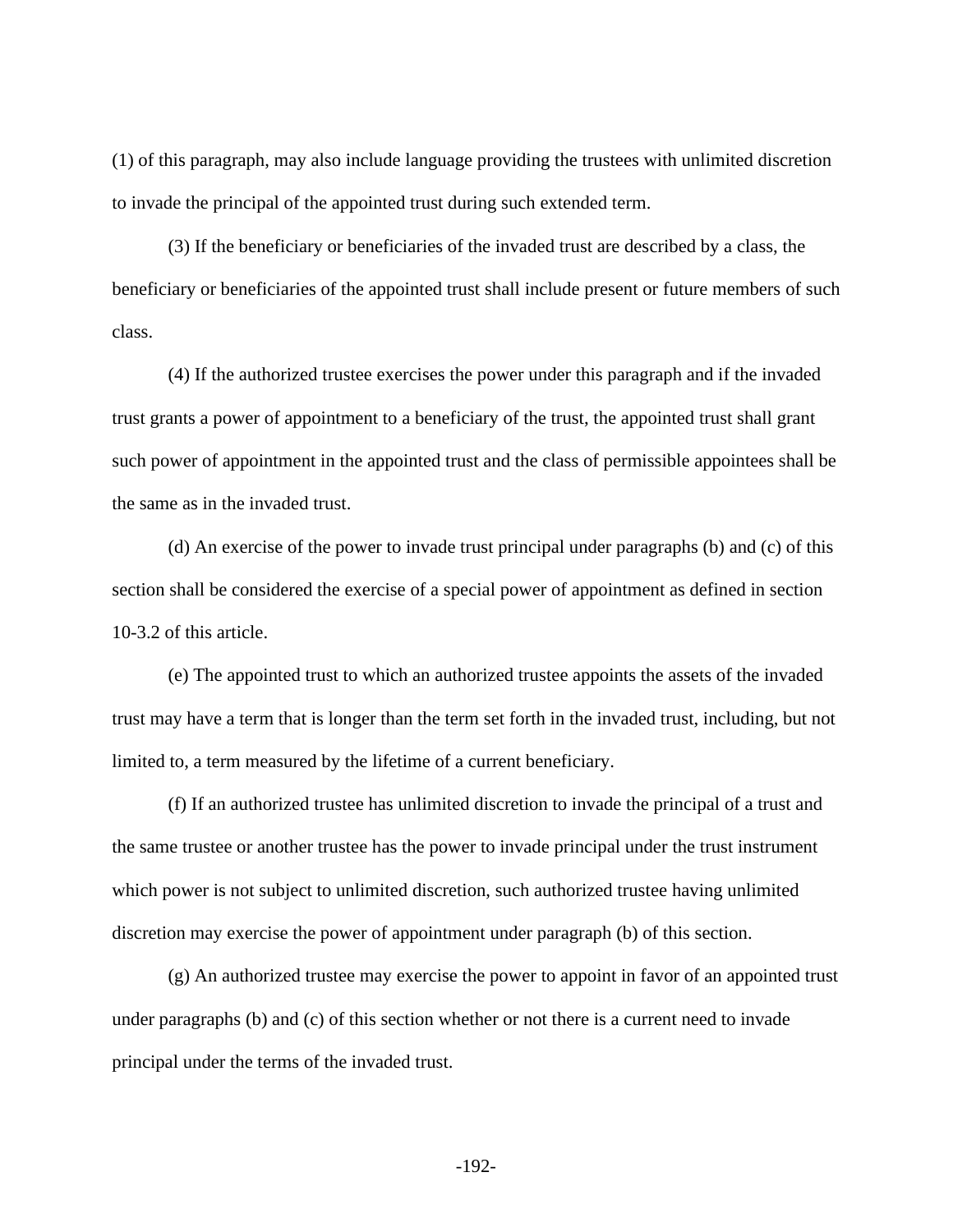(h) An authorized trustee exercising the power under this section has a fiduciary duty to exercise the power in the best interests of one or more proper objects of the exercise of the power and as a prudent person would exercise the power under the prevailing circumstances. The authorized trustee may not exercise the power under this section if there is substantial evidence of a contrary intent of the creator and it cannot be established that the creator would be likely to have changed such intention under the circumstances existing at the time of the exercise of the power. The provisions of the invaded trust alone are not to be viewed as substantial evidence of a contrary intent of the creator unless the invaded trust expressly prohibits the exercise of the power in the manner intended by the authorized trustee.

(i) Unless the authorized trustee provides otherwise:

(1) The appointment of all of the assets comprising the principal of the invaded trust to an appointed trust shall include subsequently discovered assets of the invaded trust and undistributed principal of the invaded trust acquired after the appointment to the appointed trust; and

(2) The appointment of part but not all of the assets comprising the principal of the invaded trust to an appointed trust shall not include subsequently discovered assets belonging to the invaded trust and principal paid to or acquired by the invaded trust after the appointment to the appointed trust;  such assets shall remain the assets of the invaded trust.

(j) The exercise of the power to appoint to an appointed trust under paragraph (b) or (c) of this section shall be evidenced by an instrument in writing, signed, dated and acknowledged by the authorized trustee. The exercise of the power shall be effective thirty days after the date of service of the instrument as specified in subparagraph (2) of this paragraph, unless the persons entitled to notice consent in writing to a sooner effective date. The exercise of the power is

-193-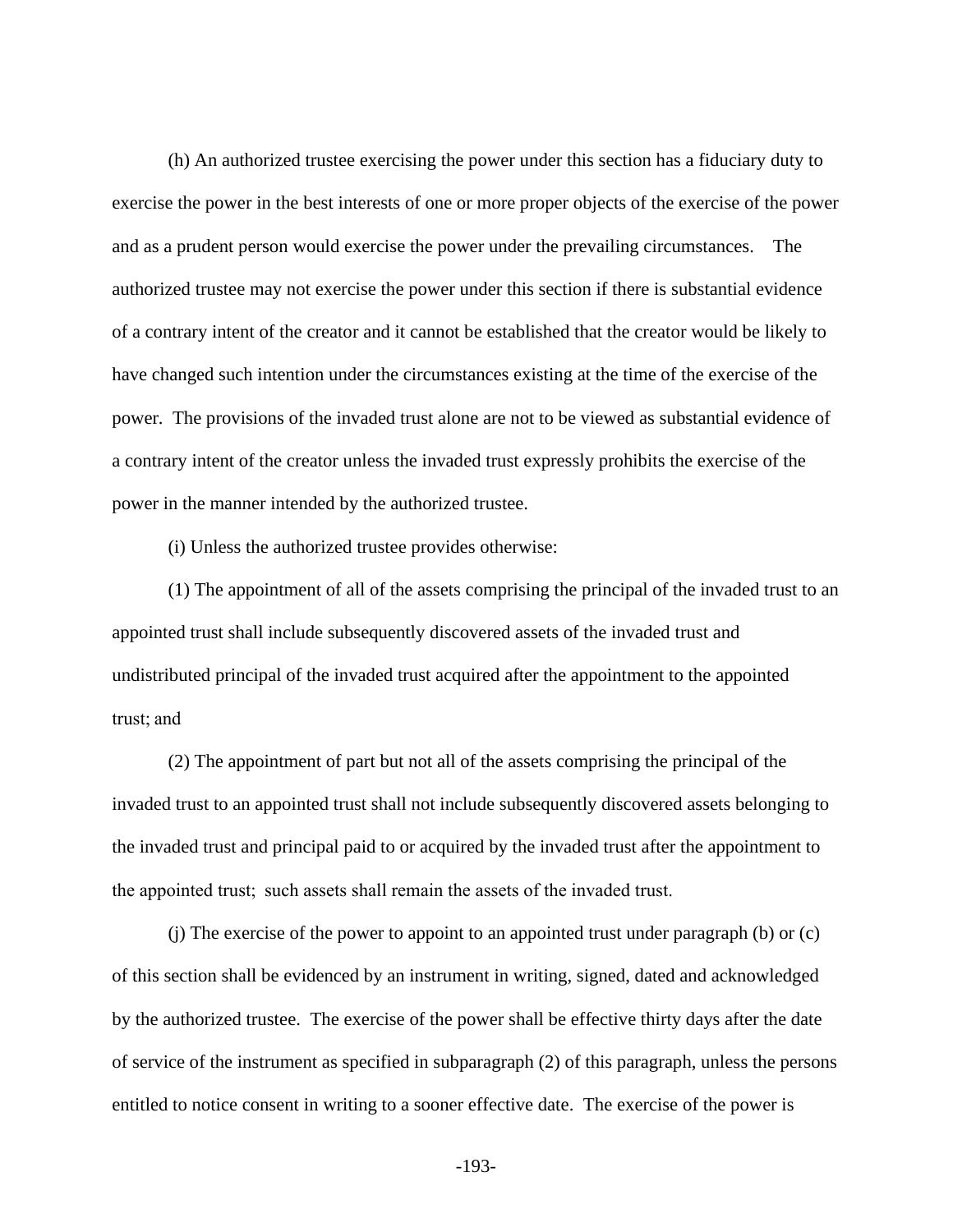irrevocable on such effective date, either thirty days following service of the notice or the effective date as set forth in the written consent.

(1) An authorized trustee may exercise the power authorized by paragraphs (b) and (c) of this section without the consent of the creator, or of the persons interested in the invaded trust, and without court approval, provided that the authorized trustee may seek court approval for the exercise with notice to all persons interested in the invaded trust.

(2) A copy of the instrument exercising the power and a copy of each of the invaded trust and the appointed trust shall be delivered (A) to the creator, if living, of the invaded trust, (B) to any person having the right, pursuant to the terms of the invaded trust, to remove or replace the authorized trustee exercising the power under paragraph (b) or (c) of this section, and (C) to any persons interested in the invaded trust and the appointed trust (or, in the case of any persons interested in the trust, to any guardian of the property, conservator or personal representative of any such person or the parent or person with whom any such minor person resides), by registered or certified mail, return receipt requested, or by personal delivery or in any other manner directed by the court having jurisdiction over the invaded trust.

(3) The instrument exercising the power shall state whether the appointment is of all the assets comprising the principal of the invaded trust or a part but not all the assets comprising the principal of the invaded trust and if a part, the approximate percentage of the value of the principal of the invaded trust that is the subject of the appointment.

(4) A person interested in the invaded trust may object to the trustee's exercise of the power under this section by serving a written notice of objection upon the trustee prior to the effective date of the exercise of the power. The failure to object shall not constitute a consent.

-194-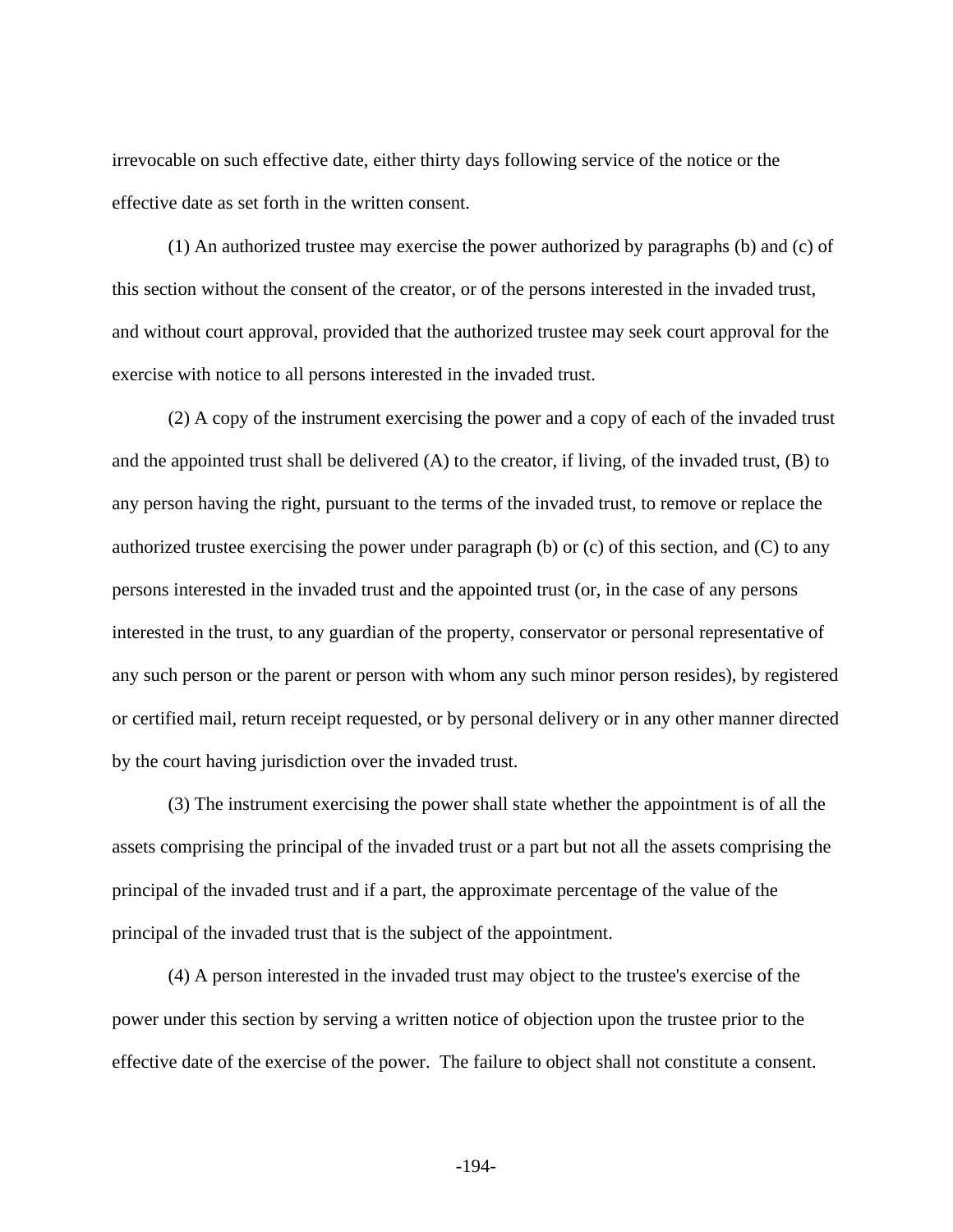(5) The receipt of a copy of the instrument exercising the power shall not affect the right of any person interested in the invaded trust to compel the authorized trustee who exercised the power under paragraph (b) or (c) of this section to account for such exercise and shall not foreclose any such interested person from objecting to an account or compelling a trustee to account. Whether the exercise of a power under paragraph (b) or (c) of this section begins the running of the statute of limitations on an action to compel a trustee to account shall be based on all the facts and circumstances of the situation.

(6) A copy of the instrument exercising the power shall be kept with the records of the invaded trust and, within twenty days of the effective date, the original shall be filed in the court having jurisdiction over the invaded trust. Where a trustee of an inter vivos trust exercises the power and the trust has not been the subject of a proceeding in the surrogate's court, no filing is required. The instrument shall state that in certain circumstances the appointment will begin the running of the statute of limitations that will preclude persons interested in the invaded trust from compelling an accounting by the trustees after the expiration of a given time.

(7) Prior to the effective date as provided herein, a trustee may revoke the exercise of the power to invade to a new trust. Where a trustee has served notice of the exercise of the power pursuant to subparagraph (2) of this paragraph, the trustee shall serve notice of the revocation of the exercise of the power to persons interested in the invaded trust and the appointed trust by registered or certified mail, return receipt requested, or by personal delivery or in any other manner directed by the court having jurisdiction over the invaded trust. Where the notice of the exercise of the power was filed with the court, the trustee shall file the notice of revocation of the exercise of the power with such court.

-195-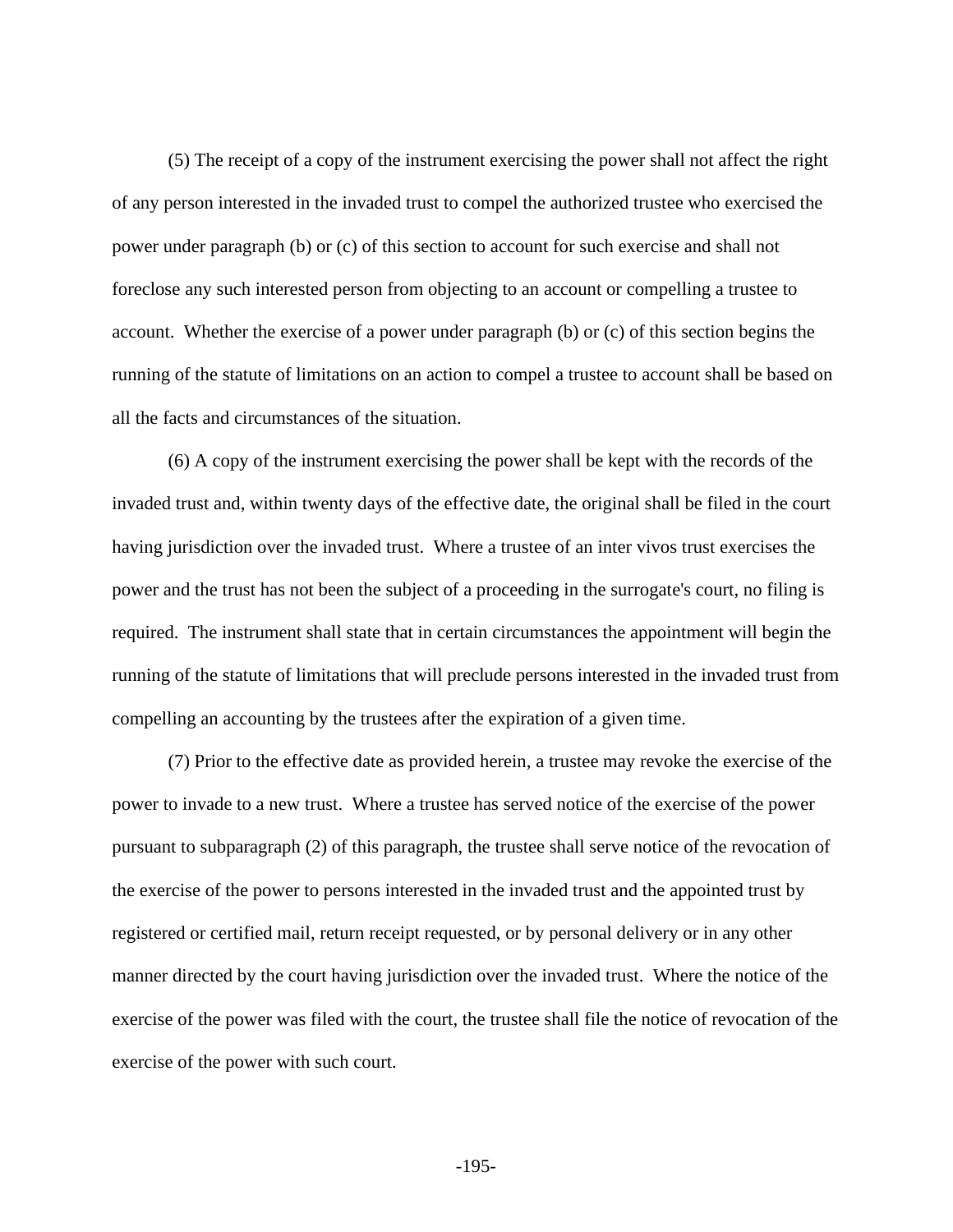(k) This section shall not be construed to abridge the right of any trustee to appoint property in further trust that arises under the terms of the governing instrument of a trust or under any other provision of law or under common law, or as directed by any court having jurisdiction over the trust.

(l) Nothing in this section is intended to create or imply a duty to exercise a power to invade principal, and no inference of impropriety shall be made as a result of an authorized trustee not exercising the power conferred under paragraph (b) or (c) of this section.

(m) A power authorized by paragraph (b) or (c) of this section may be exercised, subject to the provisions of paragraph (h) of this section, unless expressly prohibited by the terms of the governing instrument, but a general prohibition of the amendment or revocation of the invaded trust or a provision that constitutes a spendthrift clause shall not preclude the exercise of a power under paragraph (b) or (c) of this section.

(n) An authorized trustee may not exercise a power authorized by paragraph (b) or (c) of this section to effect any of the following:

(1) To reduce, limit or modify any beneficiary's current right to a mandatory distribution of income or principal, a mandatory annuity or unitrust interest, a right to withdraw a percentage of the value of the trust or a right to withdraw a specified dollar amount, provided that such mandatory right has come into effect with respect to the beneficiary. Notwithstanding the foregoing, but subject to the other limitations in this section, an authorized trustee may exercise a power authorized by paragraph (b) or (c) of this section to appoint to an appointed trust that is a supplemental needs trust that conforms to the provisions of section 7-1.12 of this chapter;

(2) To decrease or indemnify against a trustee's liability or exonerate a trustee from liability for failure to exercise reasonable care, diligence and prudence;

-196-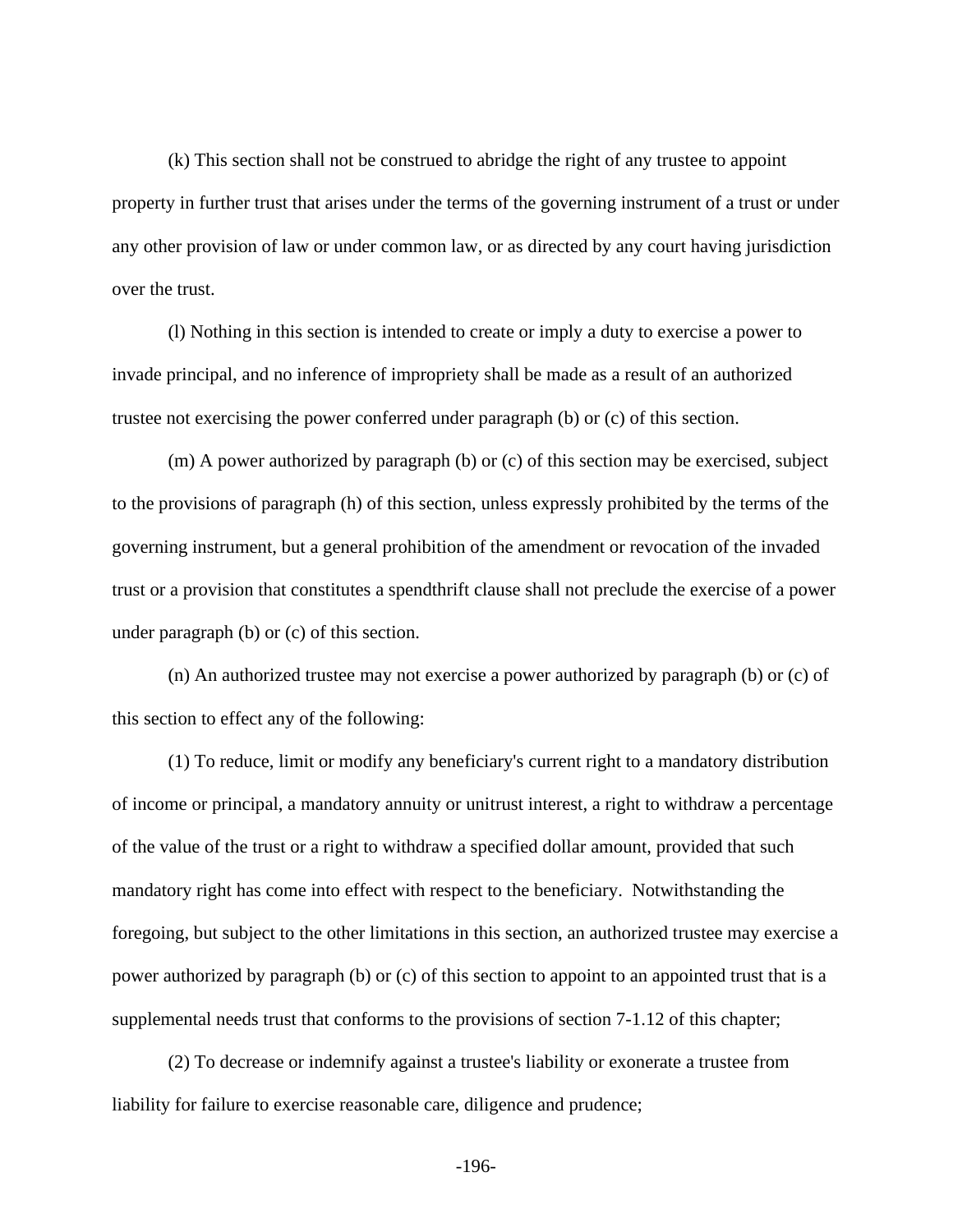(3) To eliminate a provision granting another person the right to remove or replace the authorized trustee exercising the power under paragraph (b) or (c) of this section unless a court having jurisdiction over the trust specifies otherwise;

(4) To make a binding and conclusive fixation of the value of any asset for purposes of distribution, allocation or otherwise; or

(5) To jeopardize (A) the deduction or exclusion originally claimed with respect to any contribution to the invaded trust that qualified for the annual exclusion under section 2503(b) of the internal revenue code, the marital deduction under section 2056(a) or 2523(a) of the internal revenue code, or the charitable deduction under section 170(a), 642(c), 2055(a) or 2522(a) of the internal revenue code, (B) the qualification of a transfer as a direct skip under section 2642(c) of the internal revenue code, or (C) any other specific tax benefit for which a contribution originally qualified for income, gift, estate, or generation-skipping transfer tax purposes under the internal revenue code.

(o) An authorized trustee shall consider the tax implications of the exercise of the power under paragraph (b) or (c) of this section.

(p) An authorized trustee may not exercise a power described in paragraph (b) or (c) of this section in violation of the limitations under sections 9-1.1, 10-8.1 and 10-8.2 of this chapter, and any such exercise shall void the entire exercise of such power.

(q)(1) Unless a court otherwise directs, an authorized trustee may not exercise a power authorized by paragraph (b) or (c) of this section to change the provisions regarding the determination of the compensation of any trustee;  the commissions or other compensation payable to the trustees of the invaded trust may continue to be paid to the trustees of the

-197-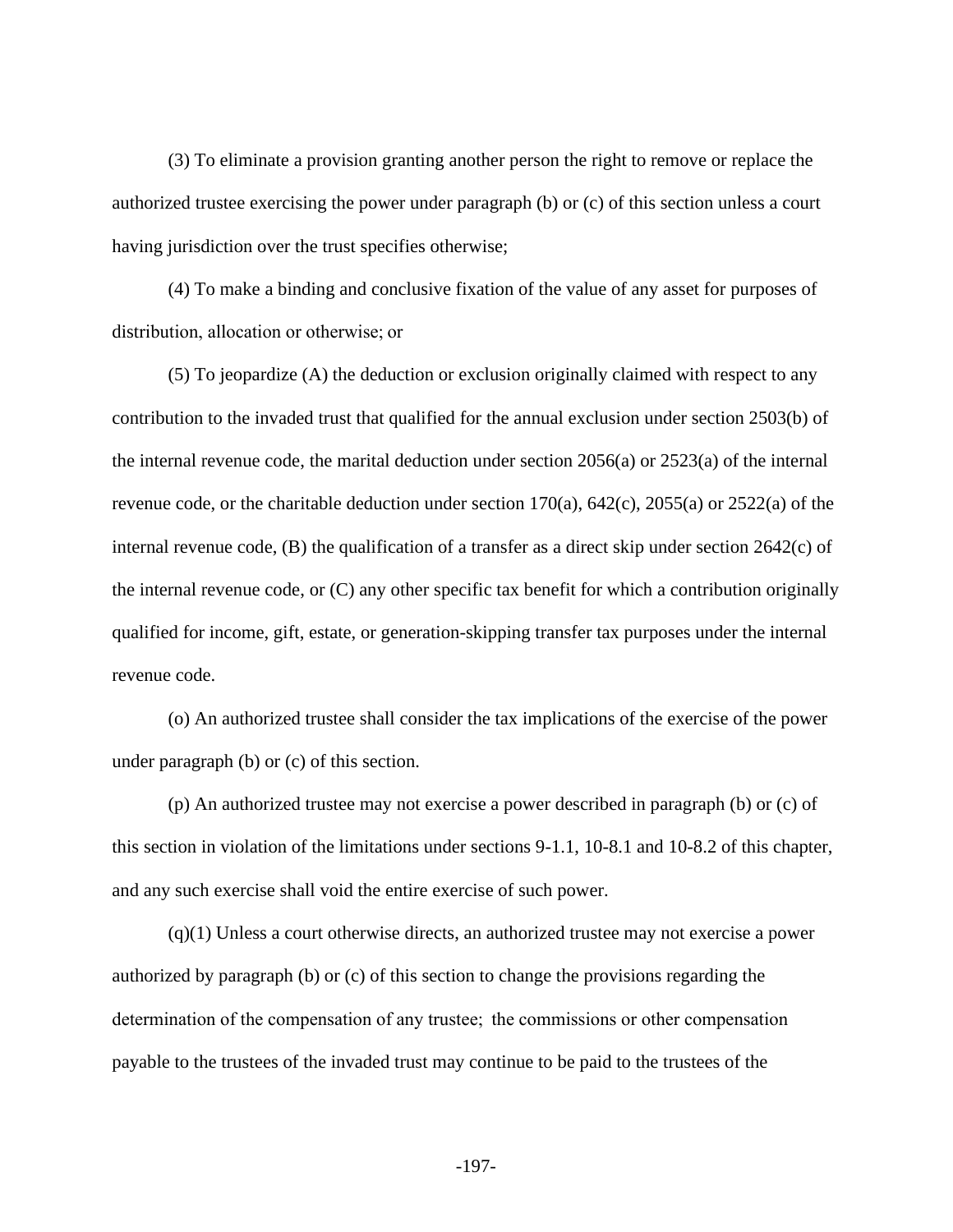appointed trust during the term of the appointed trust and shall be determined in the same manner as in the invaded trust.

(2) No trustee shall receive any paying commission or other compensation for appointing of property from the invaded trust to an appointed trust pursuant to paragraph (b) or (c) of this section.

(r) Unless the invaded trust expressly provides otherwise, this section applies to:

(1) any trust governed by the laws of this state, including a trust whose governing law has been changed to the laws of this state; and

(2) any trust that has a trustee who is an individual domiciled in this state or a trustee which is an entity having an office in this state, provided that a majority of the trustees select this state as the location for the primary administration of the trust by an instrument in writing, signed and acknowledged by a majority of the trustees. The instrument exercising this selection shall be kept with the records of the invaded trust.

(s) For purposes of this section:

(1) The term "appointed trust" means an irrevocable trust which receives principal from an invaded trust under paragraph (b) or (c) of this section including a new trust created by the creator of the invaded trust or by the trustees, in that capacity, of the invaded trust. For purposes of creating the new trust, the requirement of section 7-1.17 of this chapter that the instrument be executed and acknowledged by the person establishing such trust shall be deemed satisfied by the execution and acknowledgment of the trustee of the appointed trust.

(2) The term "authorized trustee" means, as to an invaded trust, any trustee or trustees with authority to pay trust principal to or for one or more current beneficiaries other than (i) the creator, or (ii) a beneficiary to whom income or principal must be paid currently or in the future,

-198-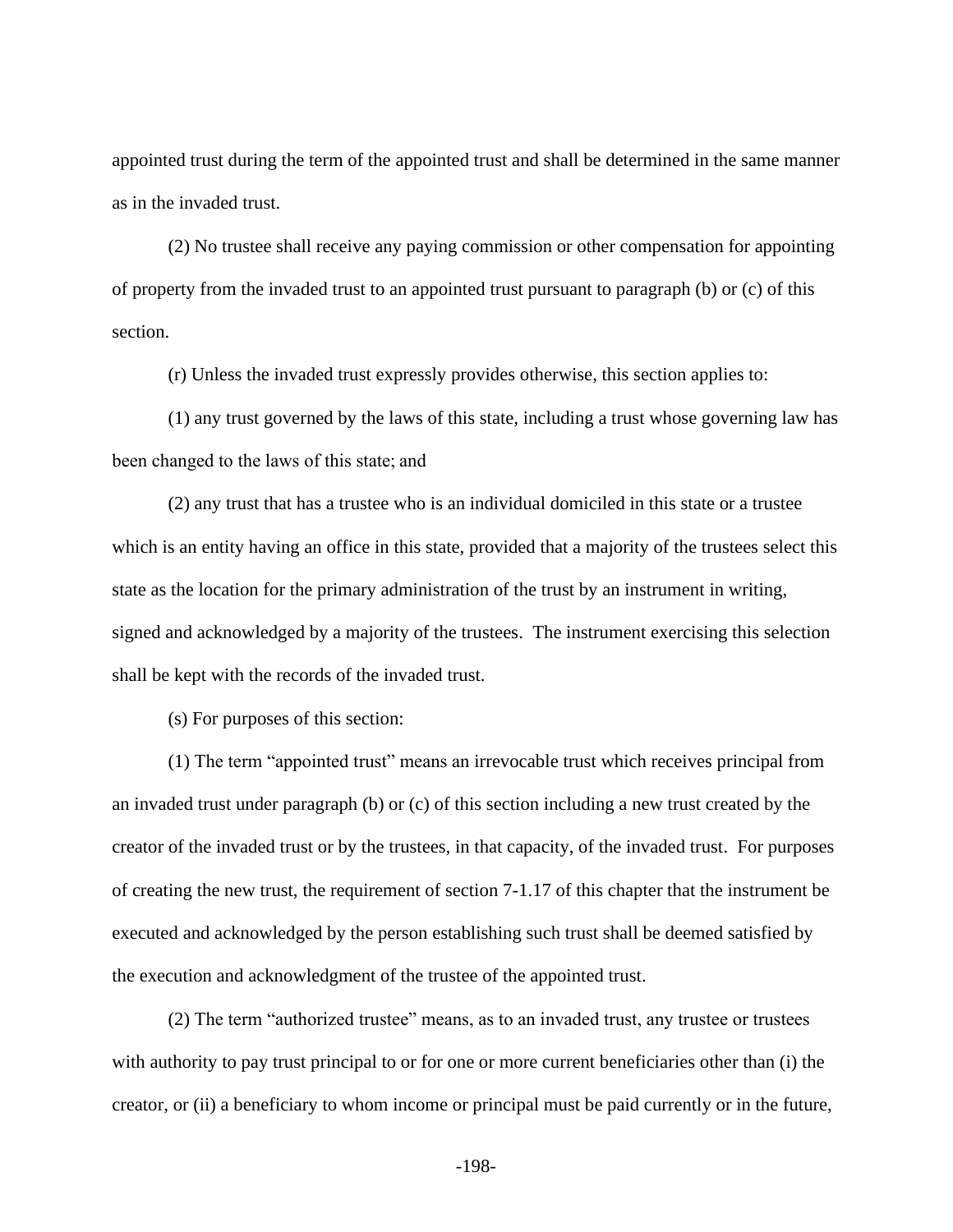or who is or will become eligible to receive a distribution of income or principal in the discretion of the trustee (other than by the exercise of a power of appointment held in a non-fiduciary capacity).

(3) References to sections of the "internal revenue code" refer to the United States internal revenue code of 1986, as amended from time to time, or to corresponding provisions of subsequent internal revenue laws, and also refer to corresponding provisions of state law.

(4) The term "current beneficiary or beneficiaries" means the person or persons (or as to a class, any person or persons who are or will become members of such class) to whom the trustees may distribute principal at the time of the exercise of the power, provided however that the interest of a beneficiary to whom income, but not principal, may be distributed in the discretion of the trustee of the invaded trust may be continued in the appointed trust.

(5) The term "invade" shall mean the power to pay directly to the beneficiary of a trust or make application for the benefit of the beneficiary.

(6) The term "invaded trust" means any existing irrevocable inter vivos or testamentary trust whose principal is appointed under paragraph (b) or (c) of this section.

(7) The term "person or persons interested in the invaded trust" shall mean any person or persons upon whom service of process would be required in a proceeding for the judicial settlement of the account of the trustee, taking into account section three hundred fifteen of the surrogate's court procedure act.

(8) The term "principal" shall include the income of the trust at the time of the exercise of the power that is not currently required to be distributed, including accrued and accumulated income.

-199-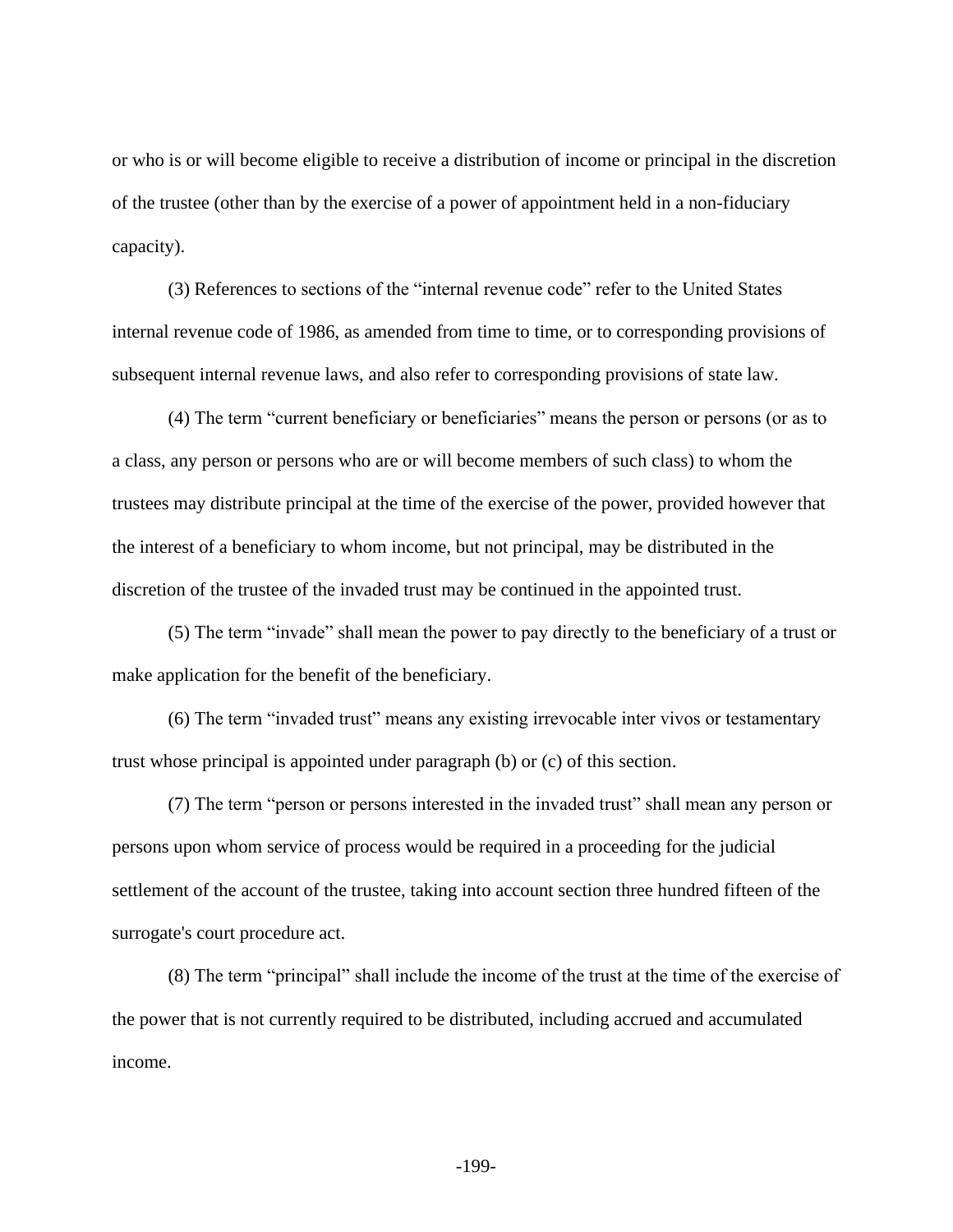(9) The term "unlimited discretion" means the unlimited right to distribute principal that is not modified in any manner. A power to pay principal that includes words such as best interests, welfare, comfort, or happiness shall not be considered a limitation or modification of the right to distribute principal.

(10) The creator shall not be considered to be a beneficiary of an invaded or appointed trust by reason of the trustee's authority to pay trust principal to the creator pursuant to section 7- 1.11 of this chapter or by reason of the trustee's authority under the trust instrument or any other provision of law to pay or reimburse the creator for any tax on trust income or trust principal that is payable by the creator under the law imposing such tax or to pay any such tax directly to the taxing authorities.

(t) Cross-reference. For the exercise of the power under paragraph (b) or (c) of this section where there are multiple trustees, see sections 10-6.7 and 10-10.7 of this article.

§16. Section 10-10.1 of the estates, powers and trusts law is amended to read as follows:

§10-10.1. Power to distribute principal or allocate income; restriction on exercise.

A power held by a person as trustee of an express trust to make a discretionary distribution of either principal or income to such person as a beneficiary, or to make a discretionary [allocations in such person's favor of receipts or expenses as between] distribution of either principal [and] or income in discharge of the trustee's personal obligation of support, cannot be exercised by such person unless (1) such person is the grantor of the trust and the trust is revocable by such person during such person's lifetime, or (2) the power is a power to provide for such person's health, education, maintenance or support within the meaning of sections 2041 and 2514 of the Internal Revenue Code, or (3) the trust instrument, by express reference to this section, provides otherwise. If the power is conferred on two or more trustees, it may be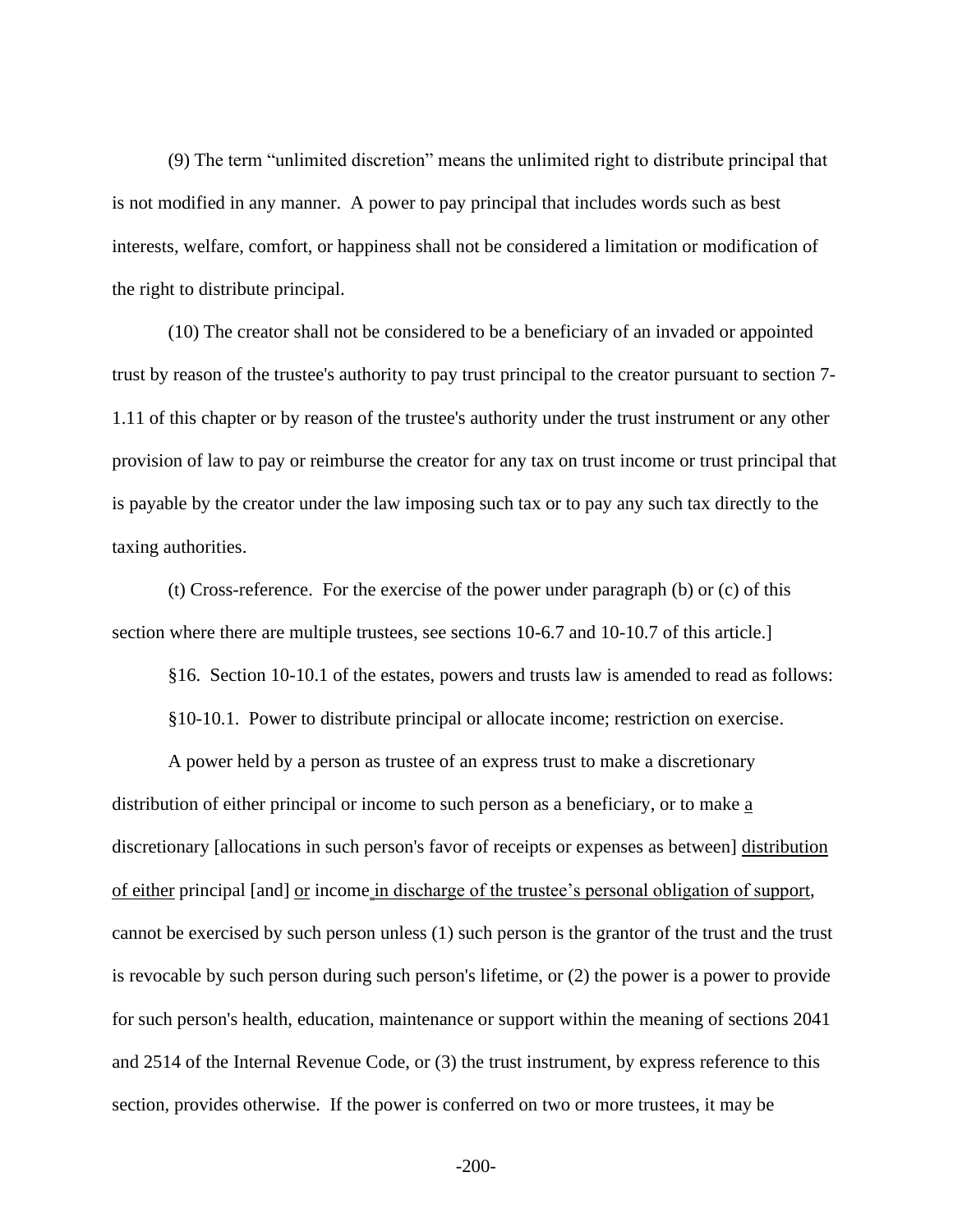exercised by the trustee or trustees who are not so disqualified. If there is no trustee qualified to exercise the power, its exercise devolves on the supreme court or the surrogate's court, except that if the power is created by will, its exercise devolves on the surrogate's court having jurisdiction of the estate of the donor of the power.

§17. Section 10-10.6 of the estates, powers and trusts law is amended to read as follows:

§10-10.6. Effect of reserved unqualified power to revoke.

Where a creator reserves an unqualified power of revocation, he remains the absolute owner of the property disposed of so far as the rights of his creditors or purchasers are concerned. This section does not apply to the trust contributor of an express trust created after the effective date of section 7-A-5.5.

§18. Section 10-10.7 of the estates, powers and trusts law is amended to read as follows: §10-10.7. Exercise of powers by multiple fiduciaries; joint and several powers.

Unless contrary to the express provisions of an instrument affecting the disposition of property, a joint power other than a power of appointment[but including a power in a trustee to invade trust principal under section 10-6.6 of this article or under the terms of the dispositive instrument], conferred upon three or more fiduciaries, as that term is defined in 11-1.1, by the terms of such instrument, or by statute, or arising by operation of law, may be exercised by a majority of such fiduciaries, or by a majority of survivor fiduciaries, or by the survivor fiduciary. Such a power conferred upon or surviving to two such fiduciaries may be exercised jointly by both such fiduciaries or by the survivor fiduciary, unless contrary to the express terms of the instrument creating the power. A fiduciary who fails to act through absence or disability, or a dissenting fiduciary who joins in carrying out the decision of a majority of the fiduciaries if his or her dissent is expressed promptly in writing to his or her co-fiduciaries, shall not be liable for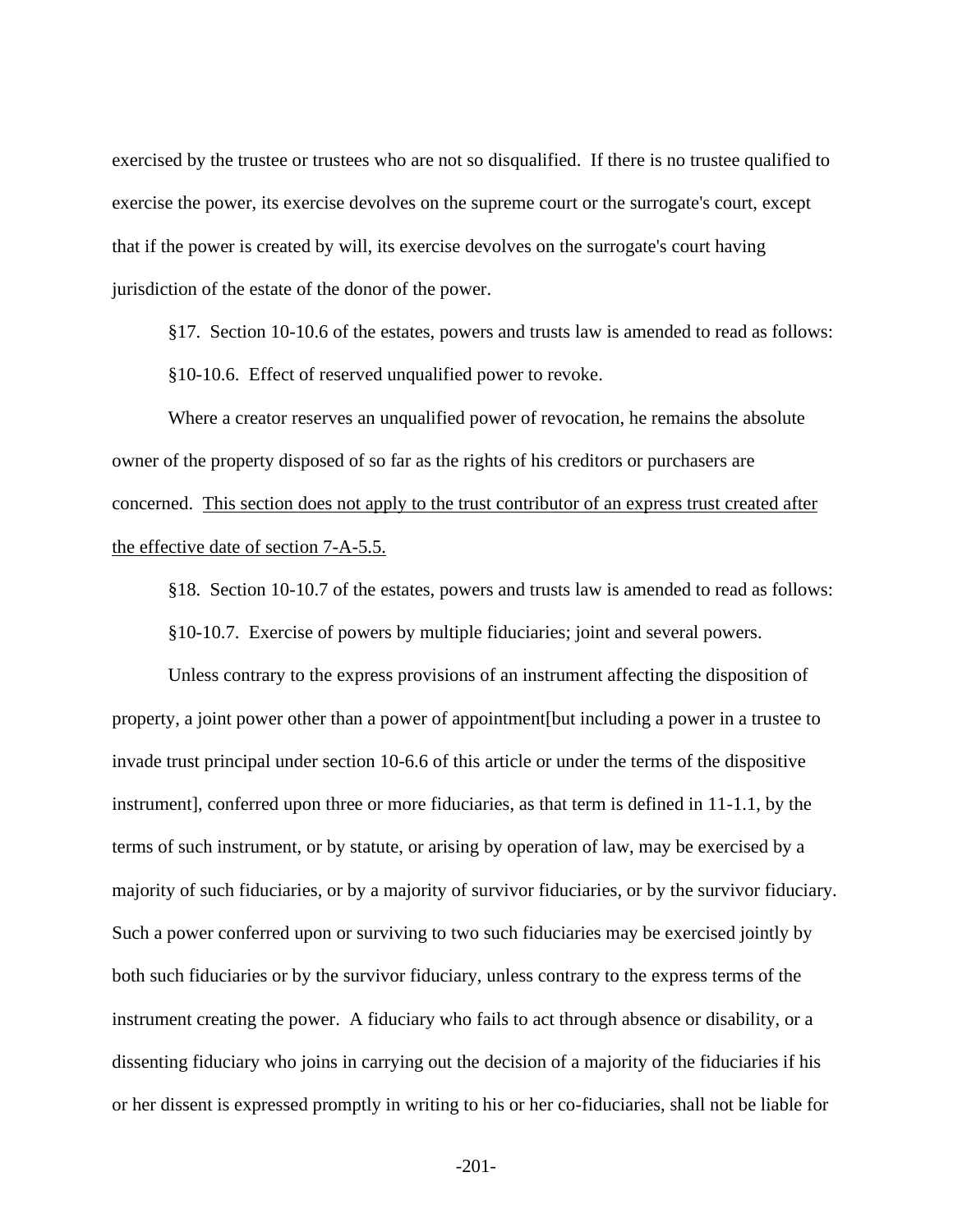the consequences of any majority decision, provided that liability for failure to join in administering the estate [or trust or to prevent a breach of the trust] may not thus be avoided. A power vested in one or more persons under a trust of real property created in connection with the salvaging of mortgage participation certificates may be executed by one or more of such persons as provided in such trust. This section shall not affect the right of any one of two or more personal representatives of a decedent to exercise a several power.

§19. Section 11-1.1 of the estates, powers and trusts law is amended to read as follows:

Fiduciaries' powers. (a) As used in this section, unless the context or subject matter otherwise requires, (1) the term "estate" means the estate of a decedent;  (2) the term "trust" means any express trust of property, created by a will, deed or other instrument, whereby there is imposed upon a trustee the duty to administer property for the benefit of a named or otherwise described income or principal beneficiary, or both. A trust shall not include trusts for the benefit of creditors, resulting or constructive trusts, business trusts where certificates of beneficial interest are issued to the beneficiary, investment trusts, voting trusts, security instruments such as deeds of trust and mortgages, trusts created by the judgment or decree of a court, liquidation or reorganization trusts, trusts for the sole purpose of paying dividends, interest, interest coupons, salaries, wages, pensions or profits, instruments wherein persons are mere nominees for others, or trusts created in deposits in any banking institution or savings and loan institution;  (3) the term "fiduciary" means administrators, executors, preliminary executors, administrators d.b.n., administrators c.t.a.d.b.n., administrators c.t.a., ancillary executors, ancillary administrators, ancillary administrators c.t.a [and trustees of express trusts], including a corporate as well as a natural person acting as fiduciary, and a successor or substitute fiduciary, whether designated in a trust instrument or otherwise.

-202-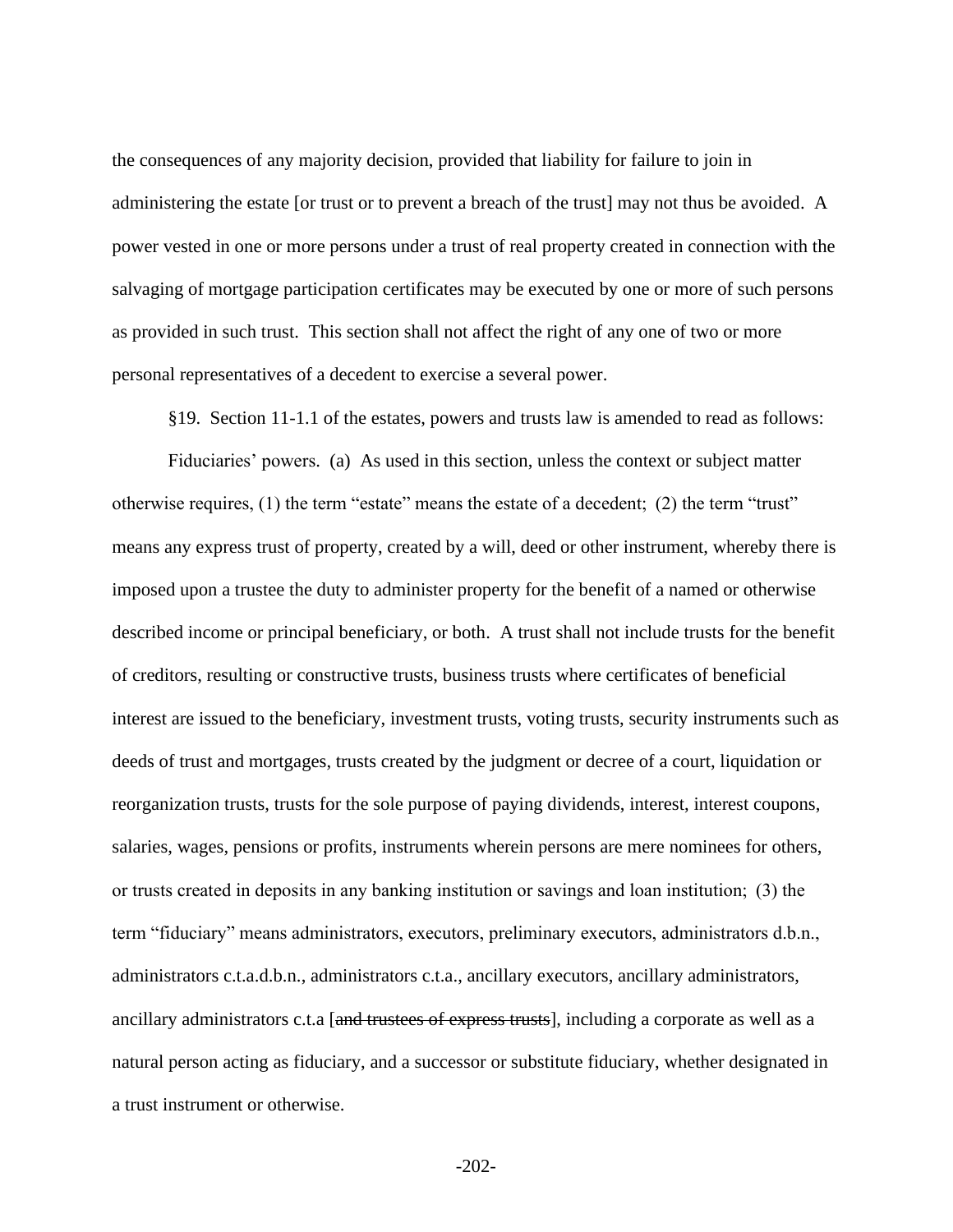(b) In the absence of contrary or limiting provisions in the court order or decree appointing a fiduciary, or in a subsequent order or decree, or in the will, deed or other instrument, every fiduciary is authorized:

(1) To accept additions to any estate [or trust] from sources other than the estate of the decedent [or the settlor of a trust].

(2) To acquire the remaining undivided interest in the property of an estate [or trust] in which the fiduciary, in his fiduciary capacity, holds an undivided interest.

(3) To invest and reinvest property of the estate [or trust] under the provisions of the will, deed or other instrument or as otherwise provided by law.

(4) To effect and keep in force fire, rent, title, liability, casualty or other insurance to protect the property of the estate [or trust] and to protect the fiduciary.

(5) With respect to any property or any estate therein owned by an estate [-or trust], except where such property or any estate therein is specifically disposed of:

(A) To take possession of, collect the rents from and manage the same.

(B) To sell the same at public or private sale, and on such terms as in the opinion of the fiduciary will be most advantageous to those interested therein.

(C) With respect to fiduciaries[other than a trustee], to lease the same for a term not exceeding three years[and, in the case of a trustee, to lease the same for a term not exceeding ten years although such term extends beyond the duration of the trust and, in either of such cases], including the right to explore for and remove mineral or other natural resources, and in connection with mineral leases to enter into pooling and unitization agreements.

(D) To mortgage the same.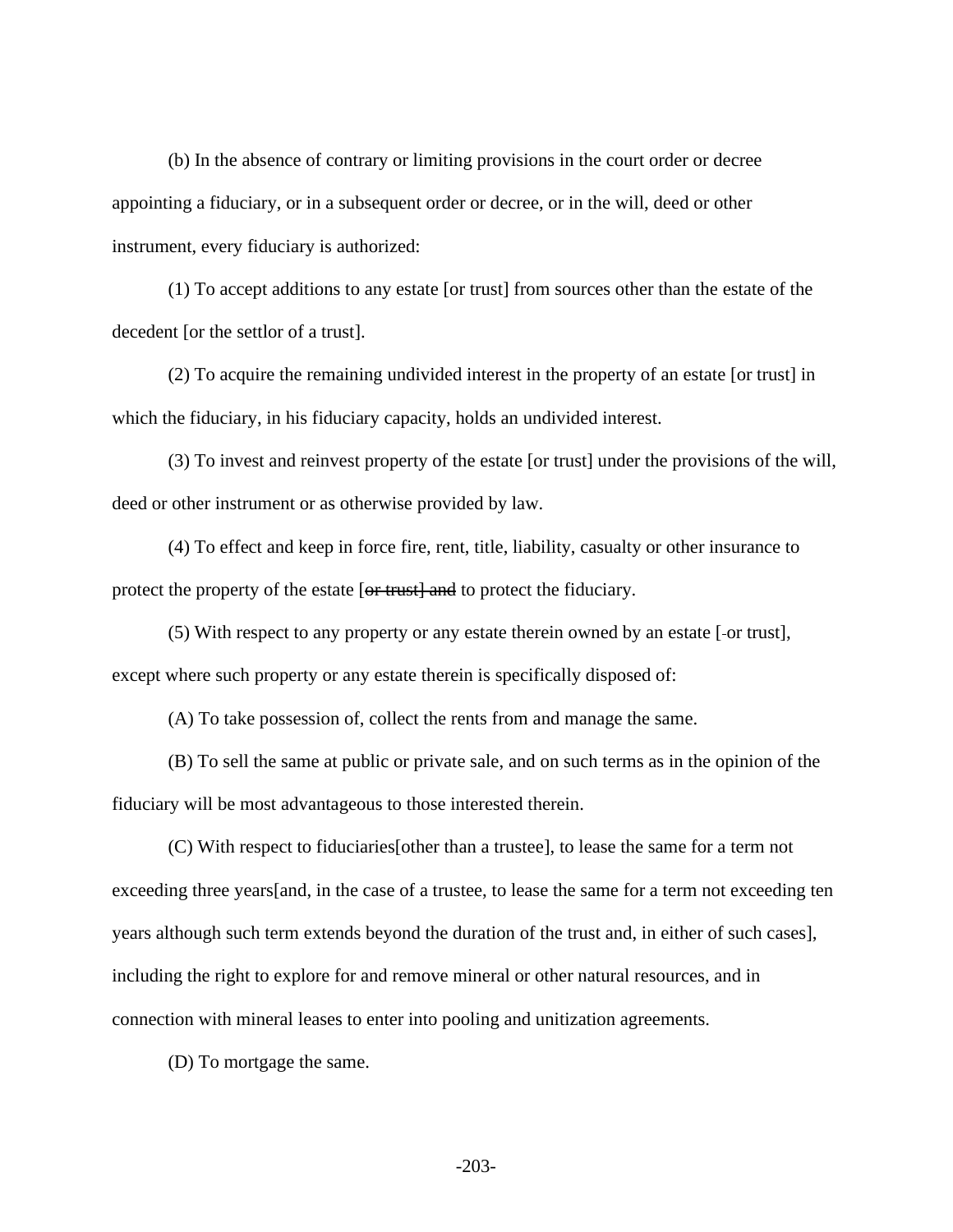(E) Any power to take possession of, collect the rent from, manage, sell, lease or mortgage, granted by this subparagraph (5), which is prohibited by the terms of the will, deed or other instrument or by the provisions of this subparagraph (5), nonetheless exists, upon the approval of the surrogate, where such power is necessary for the purposes set forth in SCPA 1902.

(F) A fiduciary acting under a will may exercise all of the powers granted by this subparagraph (5) notwithstanding the effect upon such will of the birth of a child after its execution or of any election by a surviving spouse.

(6) To make ordinary repairs to the property of the estate [or trust].

(7) To grant options for the sale of property for a period not exceeding six months.

(8) With respect to any mortgage held by the estate[or trust] (A) to continue the same upon and after maturity, with or without renewal or extension, upon such terms as the fiduciary deems advisable; (B) to foreclose, as an incident to collection of any bond or note, any mortgage securing such bond or note, and to purchase the mortgaged property or acquire the property by deed from the mortgagor in lieu of foreclosure.

(9) To employ any bank or trust company incorporated in this state, any national bank located in this state or any private banker duly authorized by the superintendent of financial services of this state to engage in business here (who, as private banker, maintains a permanent capital of not less than one million dollars) as custodian of any stock or other securities held as a fiduciary, and the cost thereof, except in the case of a corporate fiduciary, shall be a charge upon the estate or trust. The records of such bank, trust company or private banker shall at all times show the ownership of such stock or other securities. Such stock or other securities shall at all

-204-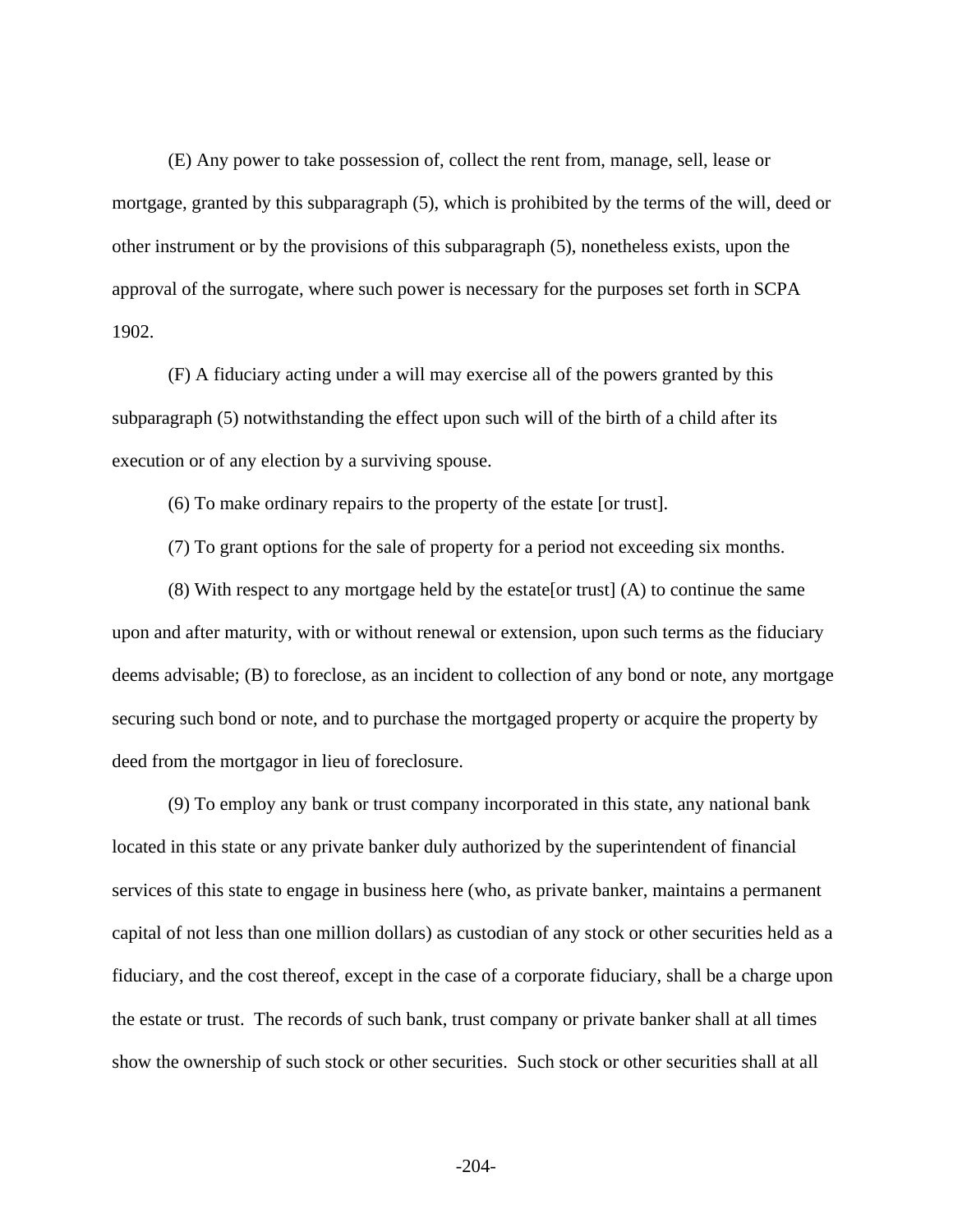times be kept separate from the assets of such bank, trust company or private banker and may be kept by such bank, trust company or private banker

(A) in a manner such that all certificates representing the securities from time to time constituting the assets of a particular estate, trust or other fiduciary account are held separate from those of all other estates, trusts or accounts; or

(B) in a manner such that, without certification as to ownership attached, certificates representing securities of the same class of the same issuer and from time to time constituting assets of particular estates, trusts or other fiduciary accounts are held in bulk, including, to the extent feasible, the merging of certificates of small denomination into one or more certificates of large denomination, provided that a bank, trust company or private banker, when operating under the method of safekeeping security certificates described in this subparagraph (B), shall be subject to such rules and regulations as, in the case of state chartered institutions, the state superintendent of financial services and, in the case of national banking associations, the comptroller of the currency may from time to time issue. Such bank, trust company or private banker shall, on demand by the fiduciary, certify in writing the securities held by it for such estate, trust or fiduciary account.

(10) To cause any stock or other securities (hereinafter referred to as "securities") held by any bank or trust company, when acting as fiduciary, whether alone or jointly with an individual, with the consent of the individual fiduciary, if any (who is hereby authorized to give such consent), to be registered and held in the name of a nominee of such bank or trust company without disclosure of the fiduciary relationship; and, in the case of an individual acting as fiduciary, to direct any bank or trust company incorporated under the laws of this state, any national bank located in this state or any private banker duly authorized by the superintendent of

-205-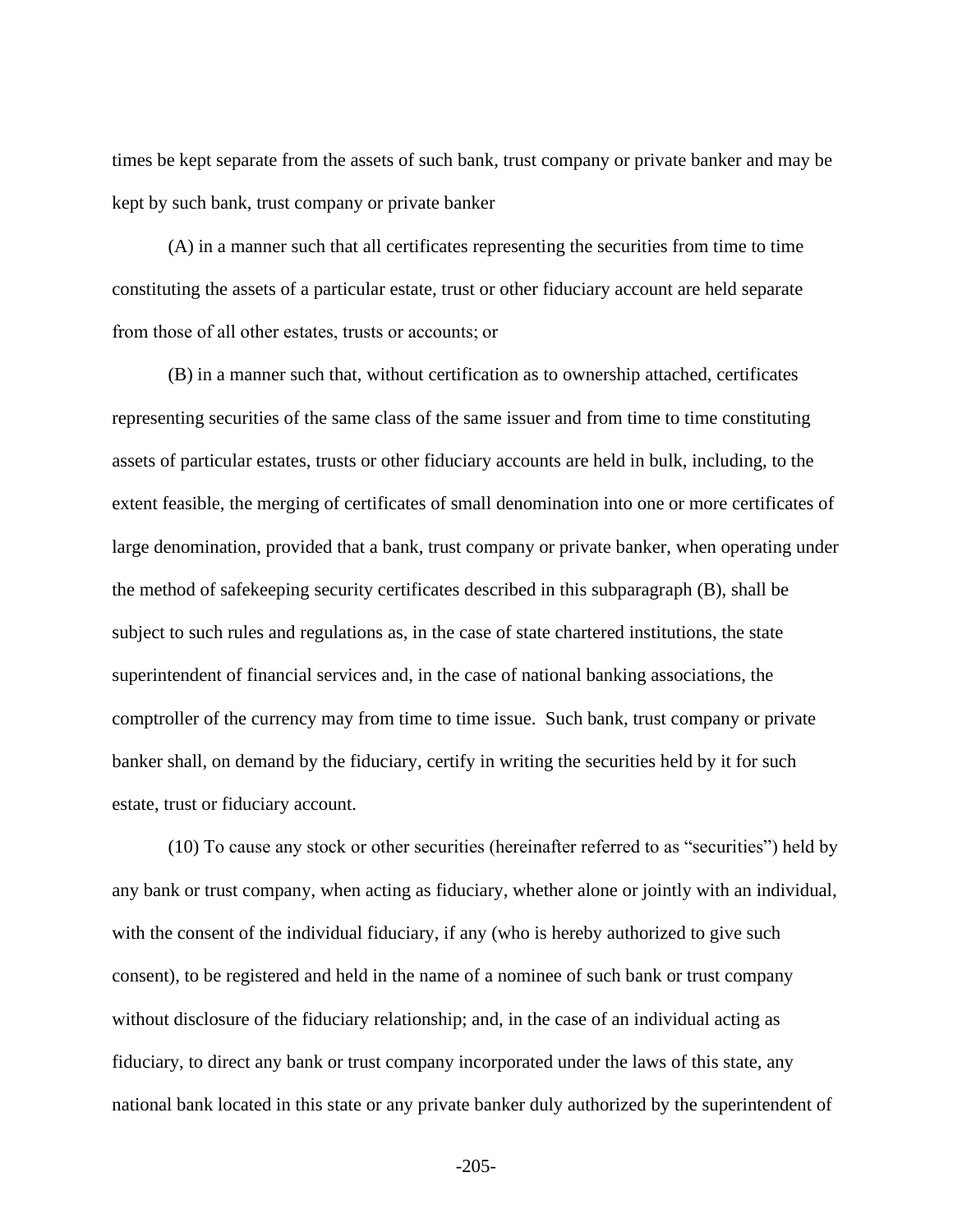financial services of this state to engage in business here (who, as private banker, maintains a permanent capital of not less than one million dollars) to register and hold any securities deposited with such bank, trust company or private banker (hereinafter referred to as "bank") in the name of a nominee of such bank. The bank shall not redeliver such securities to the individual fiduciary, who authorized their registration in the name of a nominee of the bank, without first registering the securities in the name of the individual fiduciary, as such. But, any sale of such securities by the bank at the direction of the individual fiduciary shall not be treated as a redelivery. The bank may make any disposition of such securities which is authorized or directed by an order or decree of the court having jurisdiction of the estate or trust. Any such bank shall be absolutely liable for any loss occasioned by the acts of its nominee with respect to the securities so registered. The records of the bank shall at all times show the ownership of any such securities and of those held in bearer form. Such securities and those held in bearer form shall at all times be kept separate from the assets of the bank and may be kept by such bank

(A) in a manner such that all certificates representing the securities from time to time constituting the assets of a particular estate, trust or other fiduciary account are held separate from those of all other estates, trusts or accounts; or

(B) in a manner such that, without certification as to ownership attached, certificates representing securities of the same class of the same issuer and from time to time constituting assets of particular estates, trusts or other fiduciary accounts are held in bulk, including, to the extent feasible, the merging of certificates of small denomination into one or more certificates of large denomination, provided that a bank, when operating under the method of safekeeping security certificates described in this subparagraph (B), shall be subject to such rules and regulations as, in the case of state chartered institutions, the state superintendent of financial

-206-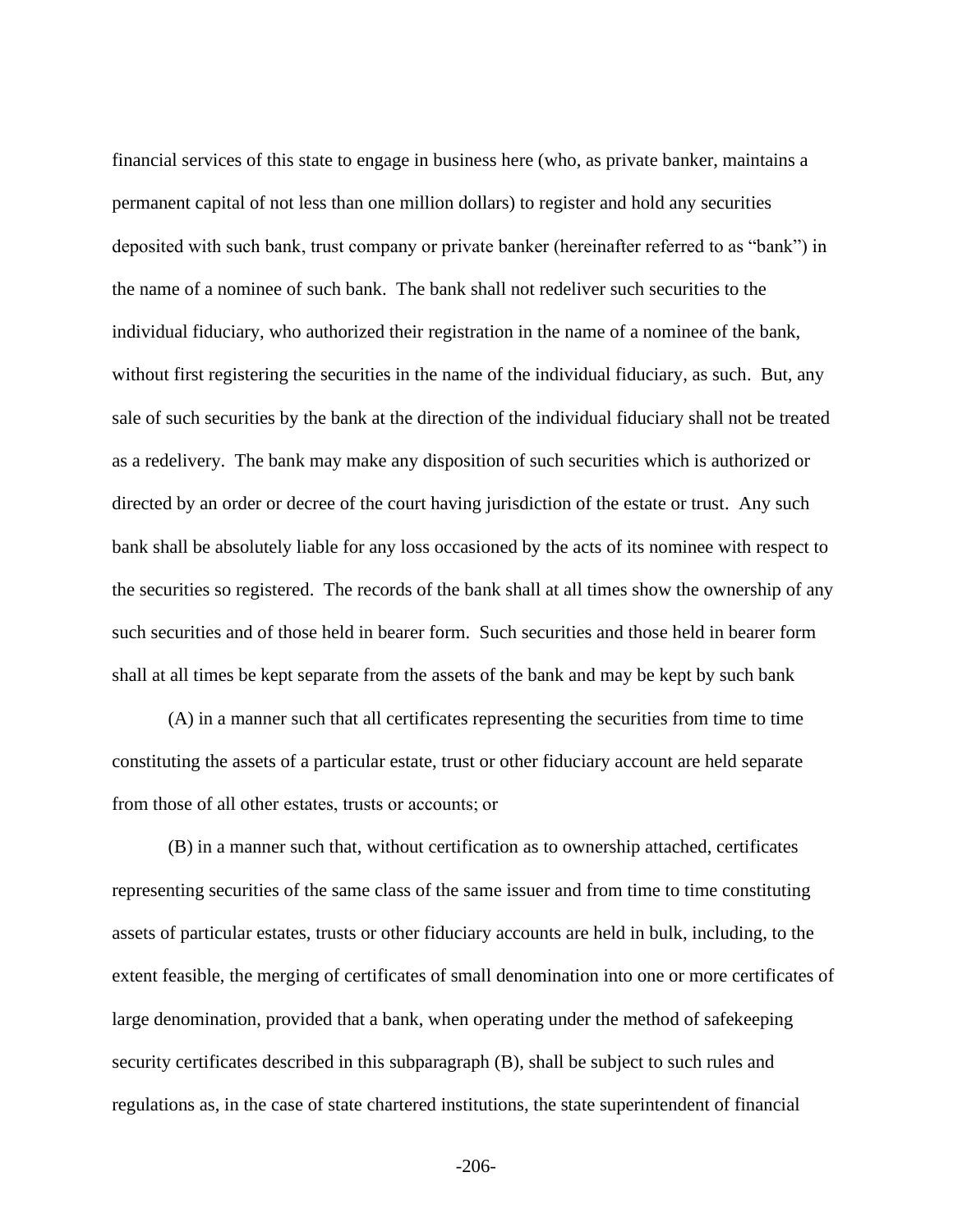services and, in the case of national banking associations, the comptroller of the currency may from time to time issue. Such bank or trust company shall, on demand by any party to an accounting by such bank or trust company as fiduciary or on demand by the attorney for such party, certify in writing the securities held by such bank or trust company as such fiduciary.

(11) In the case of the survivor of two or more fiduciaries, to continue to administer the property of the estate[or trust] without the appointment of a successor to the fiduciary who has ceased to act and to exercise or perform all of the powers given to the original fiduciaries unless contrary to the express provision of the will, deed or other instrument.

(12) As successor or substitute fiduciary, to succeed to all of the powers, duties and discretion of the original fiduciary, with respect to the estate[or trust], as were given to the original fiduciary, unless the exercise of such powers, duties or discretion of the original fiduciary are expressly prohibited by the will, deed or other instrument to any successor or substituted fiduciary.

(13) To contest, compromise or otherwise settle any claim in favor of the estate [, trust] or fiduciary or in favor of third persons and against the estate [, trust] or fiduciary.

(14) To vote in person or by proxy, discretionary or otherwise, shares of stock or other securities held by him as fiduciary.

(15) To pay calls, assessments and any other sums chargeable or accruing against or on account of shares of stock, bonds, debentures or other corporate securities held by a fiduciary, whenever such payments may be legally enforceable against the fiduciary or any property of the estate or [trust or] the fiduciary deems payment expedient and for the best interests of the estate [or trust].

-207-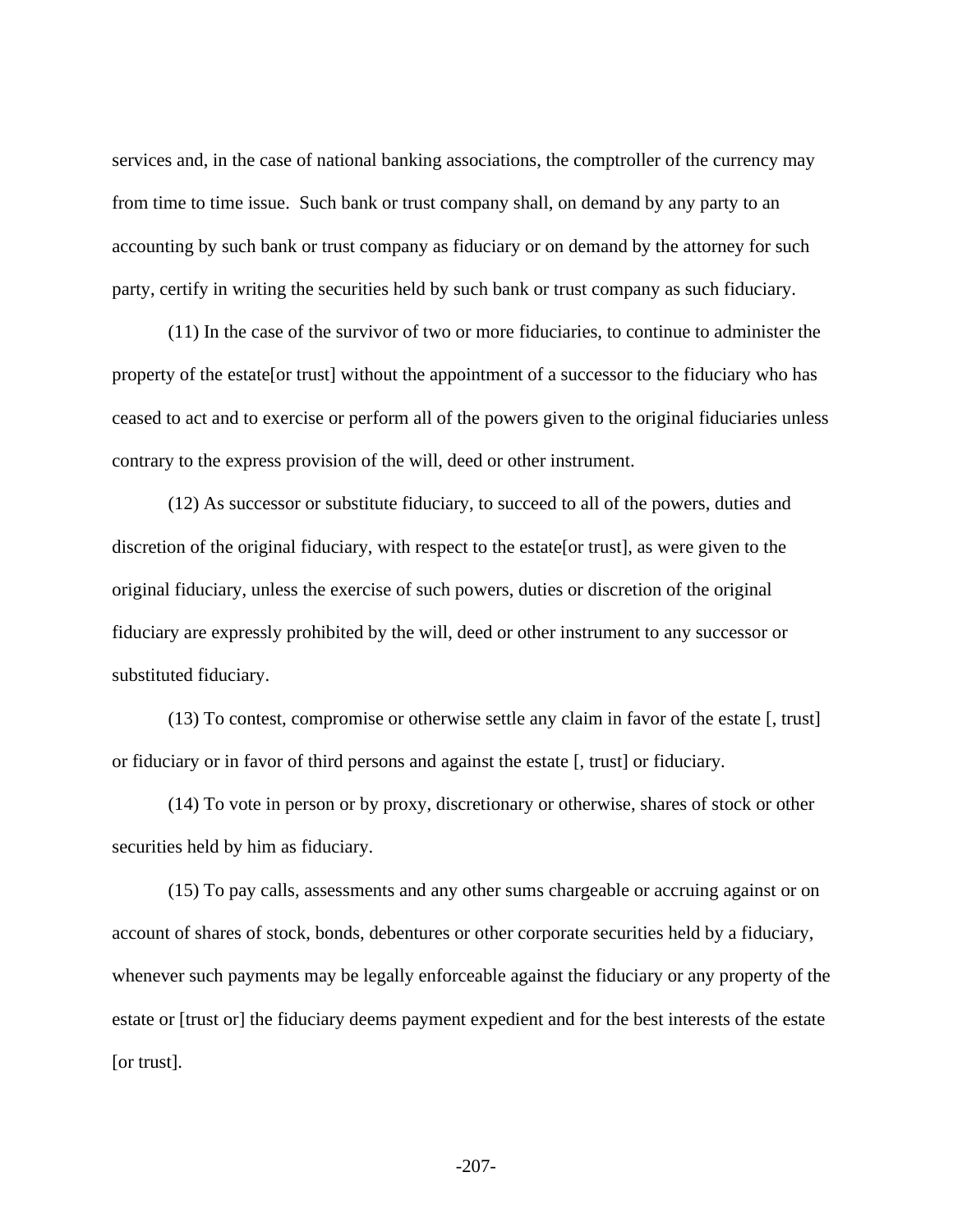(16) To sell or exercise stock subscription or conversion rights, participate in foreclosures, reorganizations, consolidations, mergers or liquidations, and to consent to corporate sales, leases and encumbrances. In the exercise of such powers the fiduciary is authorized to deposit stocks, bonds or other securities with any protective or other similar committee under such terms and conditions respecting the deposit thereof as the fiduciary may approve.

(17) To execute and deliver agreements, assignments, bills of sale, contracts, deeds, notes, receipts and any other instrument necessary or appropriate for the administration of the estate [ or trust].

 $[(18)$  In the case of a trustee, to hold the property of two or more trusts or parts of such trusts created by the same instrument as an undivided whole without separation as between such trusts or parts, provided that such separate trusts or parts shall have undivided interests and provided further that no such holding shall defer the vesting of any estate in possession or otherwise.

 $(19)$  $(18)$  When a legacy, a distributive share, the proceeds of any action brought as prescribed by 5-4.1, or the proceeds of a settlement of an action brought in behalf of an infant for personal injuries are payable to an infant, incompetent, conservatee or person under disability and the sum does not exceed ten thousand dollars, to make payment thereof to the father or mother or to some competent adult person with whom the infant, incompetent, conservatee or person under disability resides or who has some interest in his welfare for the use and benefit of such infant, incompetent, conservatee or person under disability. If the sum payable to a patient in an institution in the state department of mental hygiene is not in excess of the amount which the director of the institution is authorized to receive under section 29.23 of the mental hygiene law, to make payment of such sum to such director for use as provided in that section.

-208-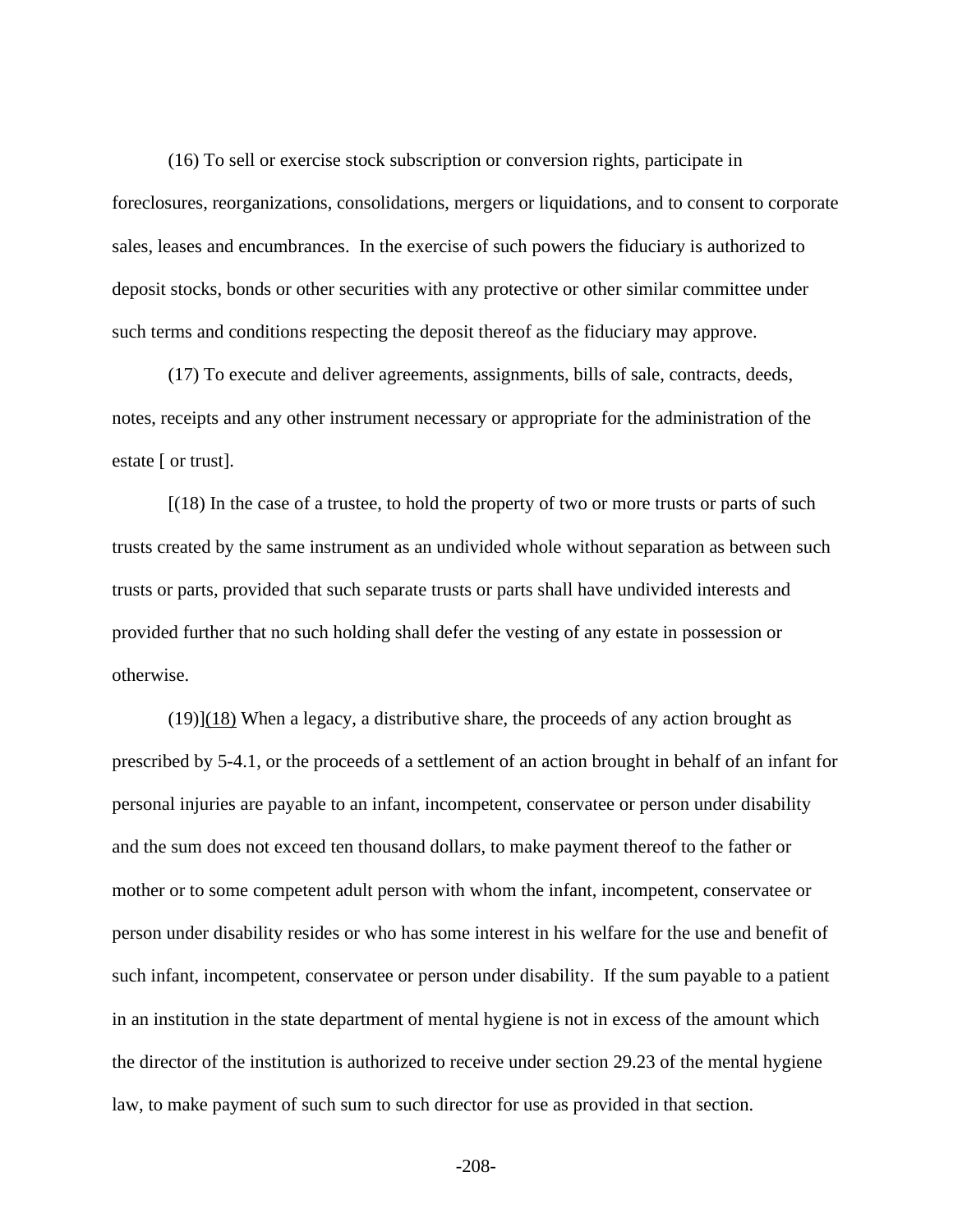[(20)] (19) To make distribution in cash, in kind valued at the fair market value of the property at the date of distribution, or partly in each, without being required to make pro rata distributions of specific property.

 $[(21)](20)$  To join with the surviving spouse or the executor of his will or the administrator of his estate in the execution and filing of a joint income tax return for any period prior to the death of a decedent for which he has not filed a return or a gift tax return on gifts made by the decedent's surviving spouse, and to consent to treat such gifts as being made onehalf by the decedent, for any period prior to a decedent's death, and to pay such taxes thereon as are chargeable to the decedent.

 $[(22)]$  (21) In addition to those expenses specifically provided for in this paragraph, to pay all other reasonable and proper expenses of administration from the property of the estate or trust, including the reasonable expense of obtaining and continuing his bond and any reasonable counsel fees he may necessarily incur.

(c) The court having jurisdiction of the estate [or trust] may authorize the fiduciary to exercise any other power which in the judgment of the court is necessary for the proper administration of the estate [or trust].

(d) The powers set forth in this section shall apply to all estates [and trusts] now in existence or which may hereafter come into existence and are in addition to the powers granted by law or by the will, deed or other instrument.

§20. Paragraph (c) of section 11-2.3 of the estates, powers and trusts law is amended to read as follows:

(c) Delegation of investment or management functions.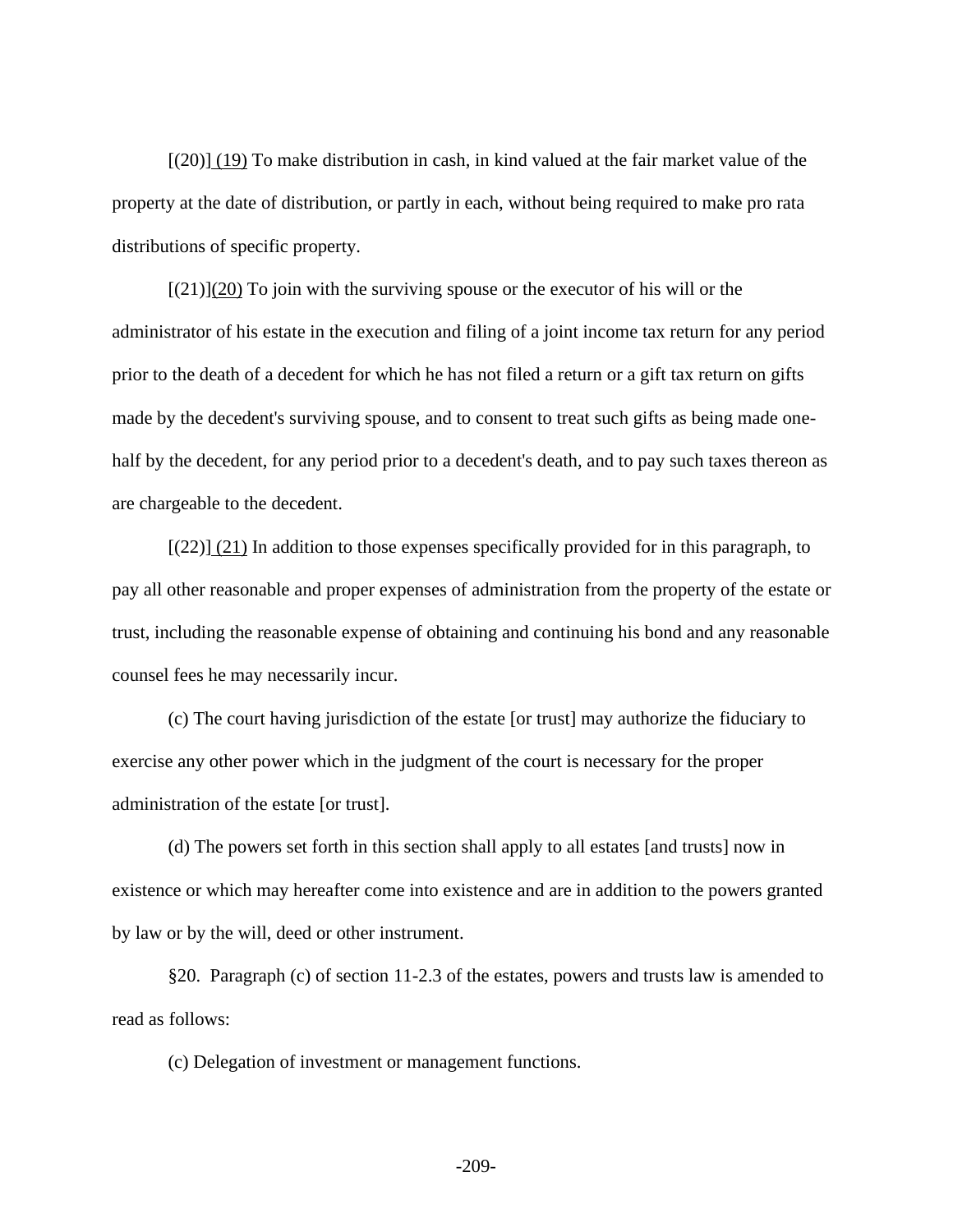(1) [Delegation] Except as provided in subparagraph 4, delegation of an investment or management function requires a trustee to exercise care, skill and caution in:

(A) selecting a delegee suitable to exercise the delegated function, taking into account the nature and value of the assets subject to such delegation and the expertise of the delegee;

(B) establishing the scope and terms of the delegation consistent with the purposes of the governing instrument;

(C) periodically reviewing the delegee's exercise of the delegated function and compliance with the scope and terms of the delegation; and

(D) controlling the overall cost by reason of the delegation.

(2) The delegee has a duty to the trustee and to the trust to comply with the scope and terms of the delegation and to exercise the delegated function with reasonable care, skill and caution. An attempted exoneration of the delegee from liability for failure to meet such duty is contrary to public policy and void.

(3) By accepting the delegation of a trustee's function from the trustee of a trust that is subject to the law of New York, the delegee submits to the jurisdiction of the courts of New York even if a delegation agreement provides otherwise, and the delegee may be made a party to any proceeding in such courts that places in issue the decisions or actions of the delegee.

(4) A trustee, as defined in this article, shall be authorized to delegate in its investment or management functions as set forth in section 7-A-8.7.

§21. Section 13-3.2 of the estates, powers and trusts law is amended to read as follows:

§13-3.2. Rights of beneficiaries of pension, retirement, death benefit, stock bonus and profit-sharing plans, systems or trusts and of beneficiaries of annuities and supplemental insurance contracts.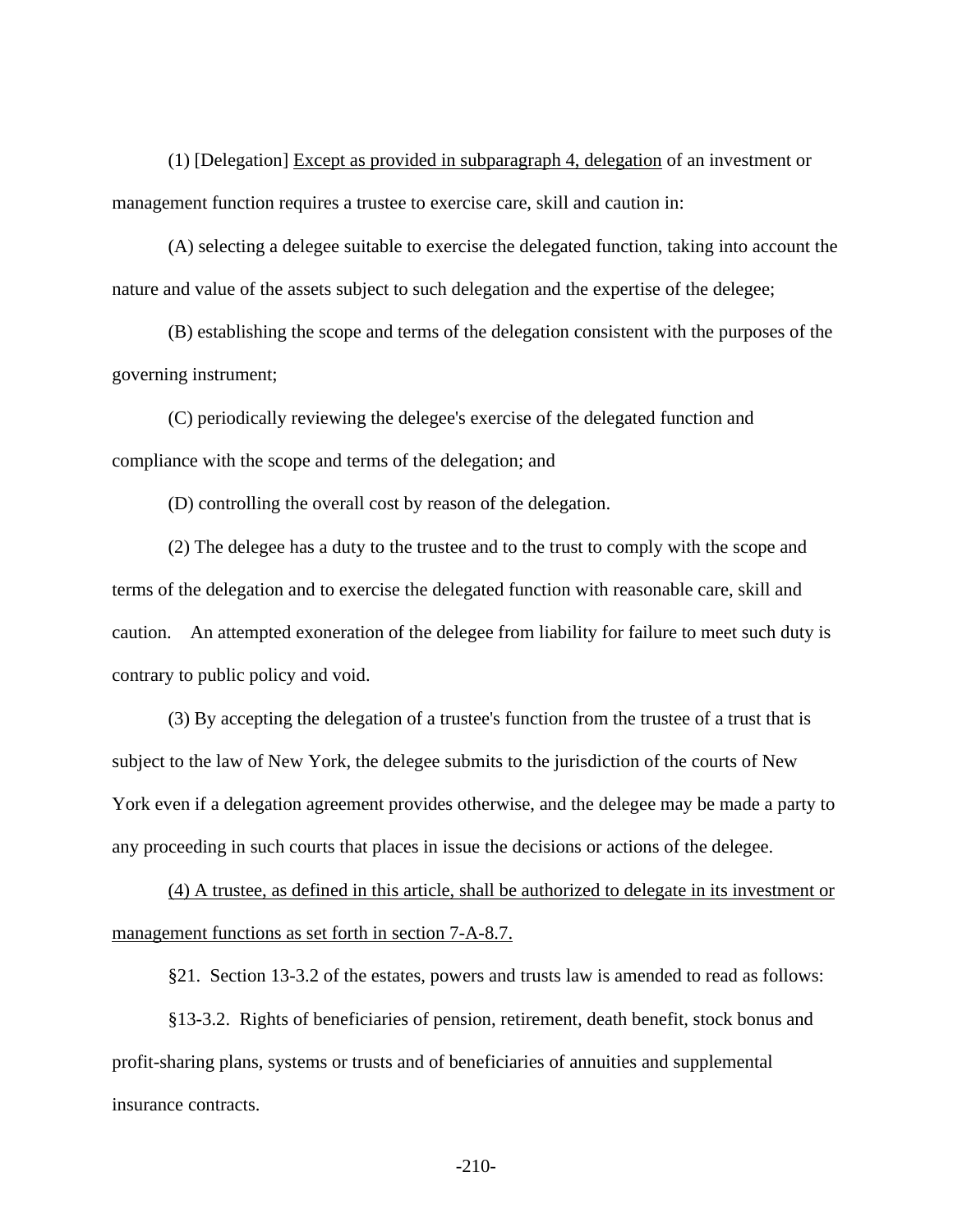(a) If a person is entitled to receive (1) payment in money, securities or other property under a pension, retirement, death benefit, stock bonus or profit-sharing plan, system or trust or (2) money payable by an insurance company or a savings bank authorized to conduct the business of life insurance under an annuity or pure endowment contract or a policy of life, group life, industrial life or accident and health insurance, or if a contract made by such an insurer relating to the payment of proceeds or avails of such insurance designates a payee or beneficiary to receive such payment upon the death of the person making the designation or another, the rights of persons so entitled or designated and the ownership of money, securities or other property thereby received shall not be impaired or defeated by any statute or rule of law governing the transfer of property by will, gift or intestacy, except as provided in subparagraph  $(d)(3)$ .

(b) This section does not limit article 10 of the debtor and creditor law, articles 10-C and 26 of the tax law, or sections 2-1.8, 5-1.1-A or 13-3.6.

(c) Paragraph (a) applies although a designation is revocable or subject to change by the person who makes it, and although the money, securities or other property receivable thereunder are not yet payable at the time the designation is made or are subject to withdrawal, collection or assignment by the person making the designation.

(d) A person entitled to receive payment includes:

(1) An employee or participant in a pension, retirement, death benefit, stock bonus or profit-sharing plan, system or trust.

(2) The owner or person purchasing an annuity, the person insured or the person effecting insurance, the person effecting a contract relating to payment of the proceeds or avails of a policy of insurance or an annuity or pure endowment contract.

-211-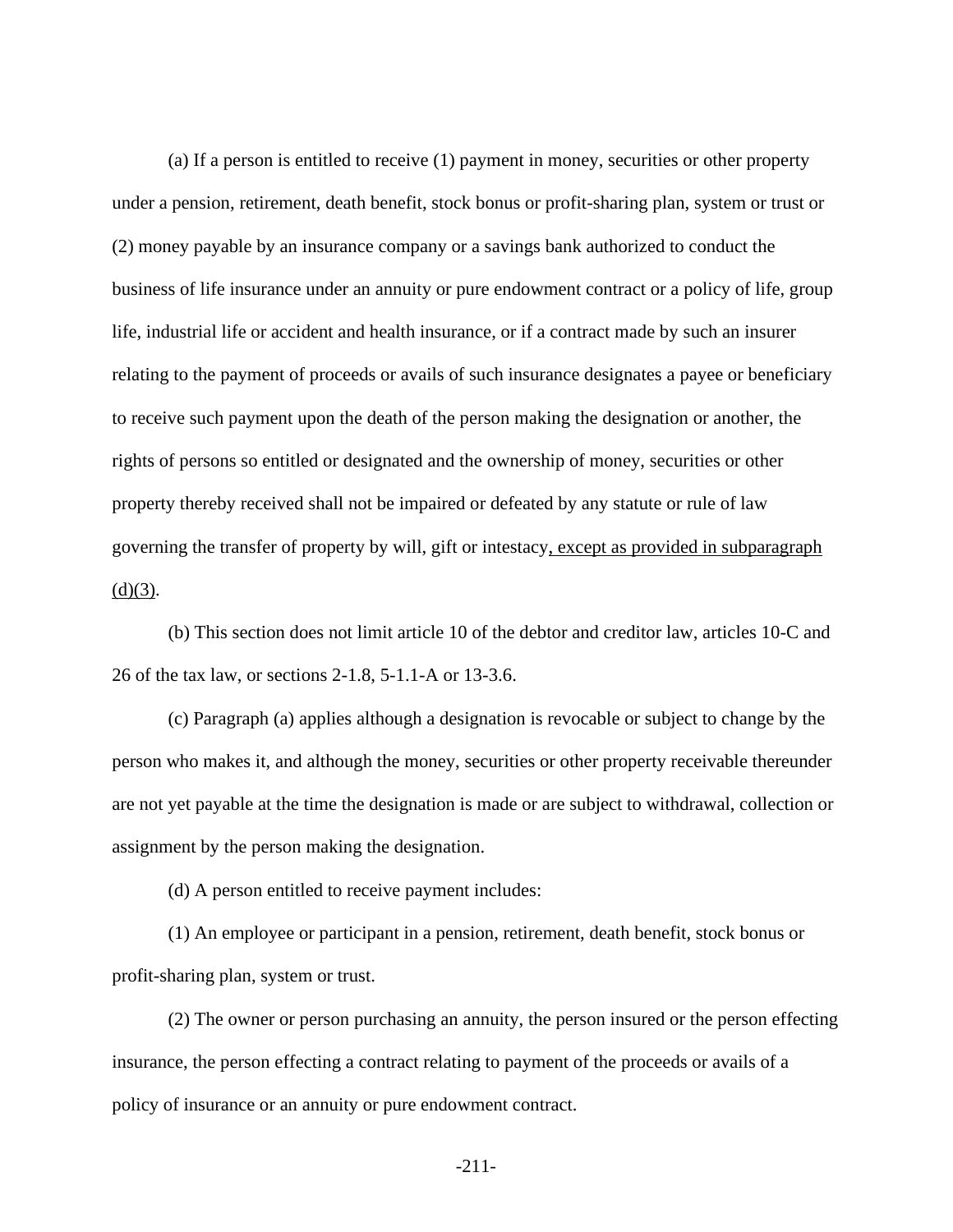(3) Any person entitled to receive payment by reason of a payee or beneficiary designation described in this section; provided, however, that the rules for cy pres in section  $8-1.1(c)(1)$  shall apply if at the time of payment such person is a charitable organization that is not in existence or is not carrying out charitable activities or if the circumstances otherwise support the application of cy pres, and provided further that the provisions of section 1002  $a(c)(1)$  of the not-for-profit corporation law shall apply if at the time of payment such person is a dissolved or dissolving charitable corporation to which that section applies.

(e) A designation of a beneficiary or payee to receive payment upon death of the person making the designation or another must be made in writing and signed by the person making the designation and be:

(1) Agreed to by the employer or made in accordance with the rules prescribed for the pension, retirement, death benefit, stock bonus or profit-sharing plan, system or trust.

(2) Agreed to by the insurance company or the savings bank authorized to conduct the business of life insurance, as the case may be.

(f) This section applies to designations heretofore or hereafter made by persons who die on or after the date this section takes effect. This section does not invalidate any contract or designation which is valid without regard to this section.

§22. Section 13-4.7 of the estates, powers and trusts law is amended to read as follows: §13-4.7. Ownership on death of owner.

On death of a sole owner or the last to die of all multiple owners, ownership of securities registered in beneficiary form passes to the beneficiary or beneficiaries who survive all owners; provided, however, that if any beneficiary is a charitable organization, the rules for cy pres in section  $8\ 1.1(c)(1)$  shall apply if at the time ownership passes to the beneficiary, or at any time

-212-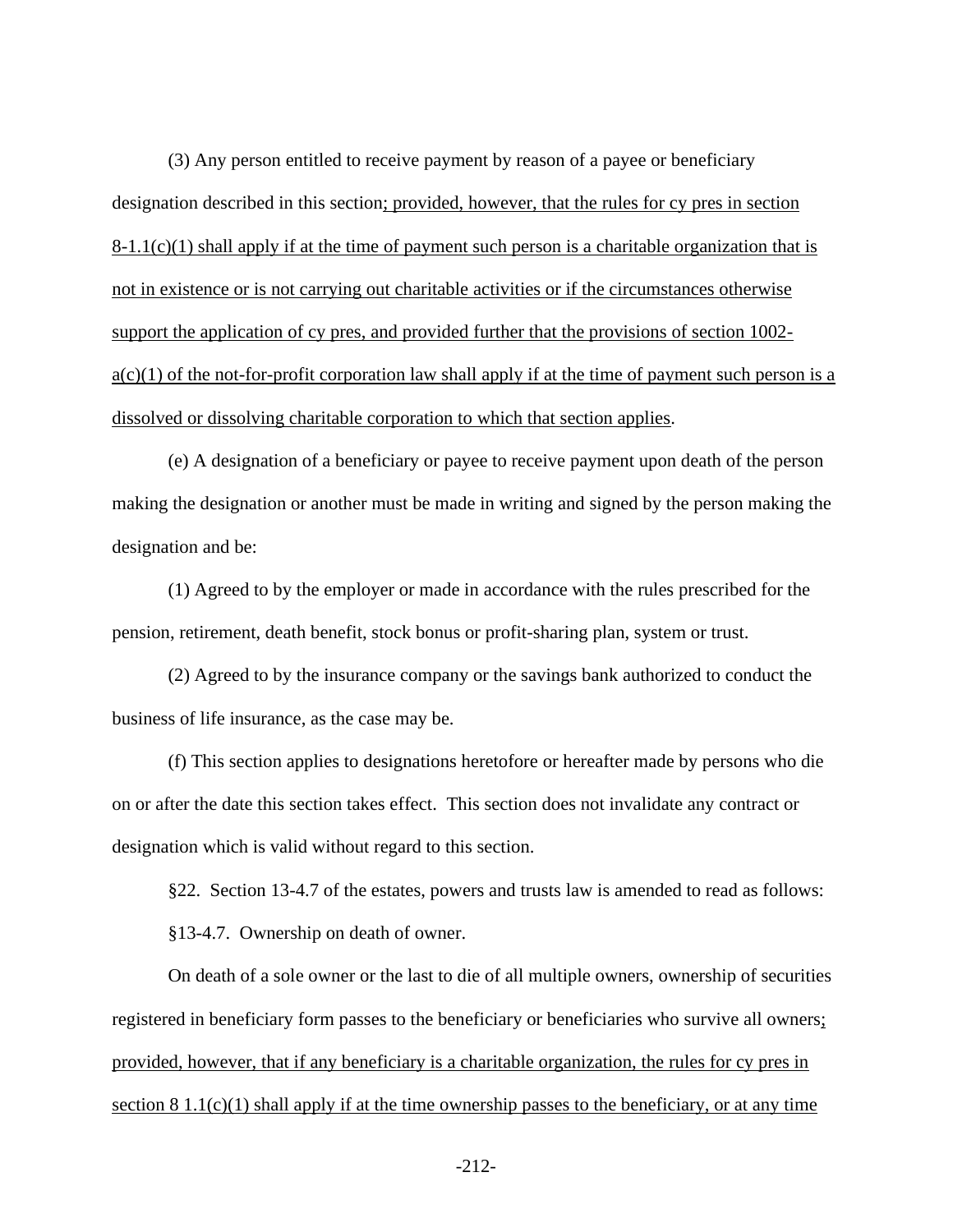prior to payment or distribution to the beneficiary, the beneficiary is not in existence or is not carrying out charitable activities or if the circumstances otherwise support the application of cy pres, and provided further that the provisions of section 1002-a(c)(1) of the not-for-profit corporation law shall apply if at such time the beneficiary is a dissolved or dissolving charitable corporation to which that section applies. On proof of death of all owners and compliance with any applicable requirements of the registering entity, a security registered in beneficiary form may be reregistered in the name of the beneficiary or beneficiaries who survived the death of all owners. Until division of the security after the death of all owners, multiple beneficiaries surviving the death of all owners hold their interests as tenants in common. If no beneficiary survives the death of all owners, the security belongs to the estate of the deceased sole owner or the estate of the last to die of all multiple owners.

§23. Subdivision 5 of section 100-a of the banking law is amended to read as follows:

5. Bonds. No bond or other security, except as hereinafter provided, shall be required from any trust company [for or in respect to any trust, nor] when appointed executor, administrator, guardian [, trustee], receiver, committee or depositary or in any other fiduciary capacity nor when receiving commissions under the provisions of SCPA 2310 or 2311. The settlor of a trust governed by EPTL Article 7-A may expressly require that a trust company furnish a bond. The court, or officer making such appointment may, upon proper application, require any trust company, which shall have been so appointed to give such security as to the court or officer shall seem proper, or upon failure of such trust company to give security as required, may remove such trust company from and revoke such appointment.

§24. Subdivision (c) of section 5205 of the civil practice law and rules is amended to read as follows:

-213-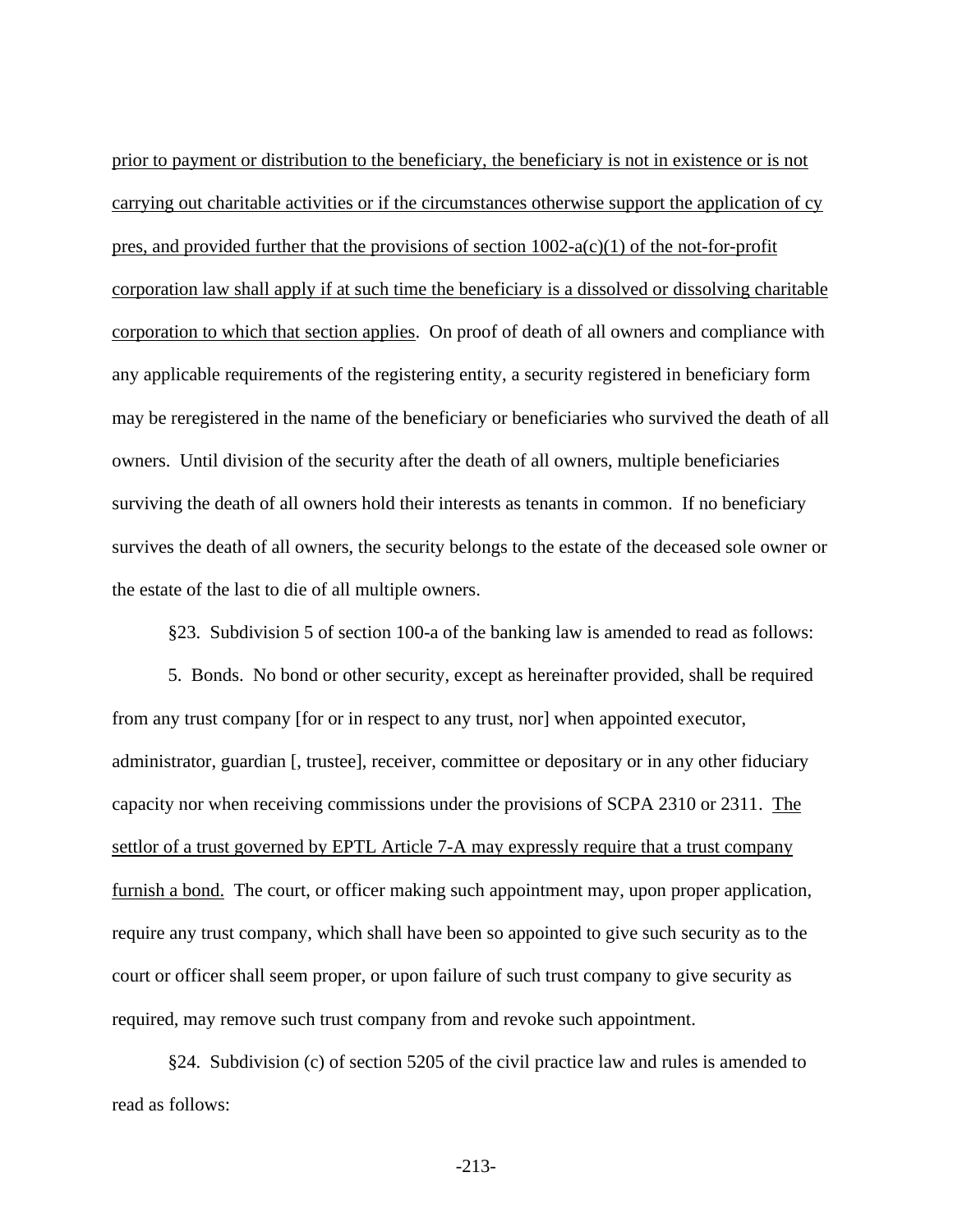(c) Trust exemption. 1. Except as provided in paragraphs four, five, and  $[five]$  six of this subdivision, all property while held in trust for a judgment debtor, where the trust has been created by, or the fund so held in trust has proceeded from, a person other than the judgment debtor, is exempt from application to the satisfaction of a money judgment.

2. For purposes of this subdivision, all trusts, custodial accounts, annuities, insurance contracts, monies, assets or interests established as part of, and all payments from, either any trust or plan, which is qualified as an individual retirement account under section four hundred eight or section four hundred eight A of the United States Internal Revenue Code of 1986, as amended, a Keogh (HR-10), retirement or other plan established by a corporation, which is qualified under section 401 of the United States Internal Revenue Code of 1986, as amended, or created as a result of rollovers from such plans pursuant to sections 402 (a) (5), 403 (a) (4), 408 (d) (3) or 408A of the Internal Revenue Code of 1986, as amended, or a plan that satisfies the requirements of section 457 of the Internal Revenue Code of 1986, as amended, shall be considered a trust which has been created by or which has proceeded from a person other than the judgment debtor, even though such judgment debtor is (i) in the case of an individual retirement account plan, an individual who is the settlor of and depositor to such account plan, or (ii) a self-employed individual, or (iii) a partner of the entity sponsoring the Keogh (HR-10) plan, or (iv) a shareholder of the corporation sponsoring the retirement or other plan or (v) a participant in a section 457 plan.

3. All trusts, custodial accounts, annuities, insurance contracts, monies, assets, or interests described in paragraph two of this subdivision shall be conclusively presumed to be spendthrift trusts under this section and the common law of the state of New York for all purposes, including, but not limited to, all cases arising under or related to a case arising under

-214-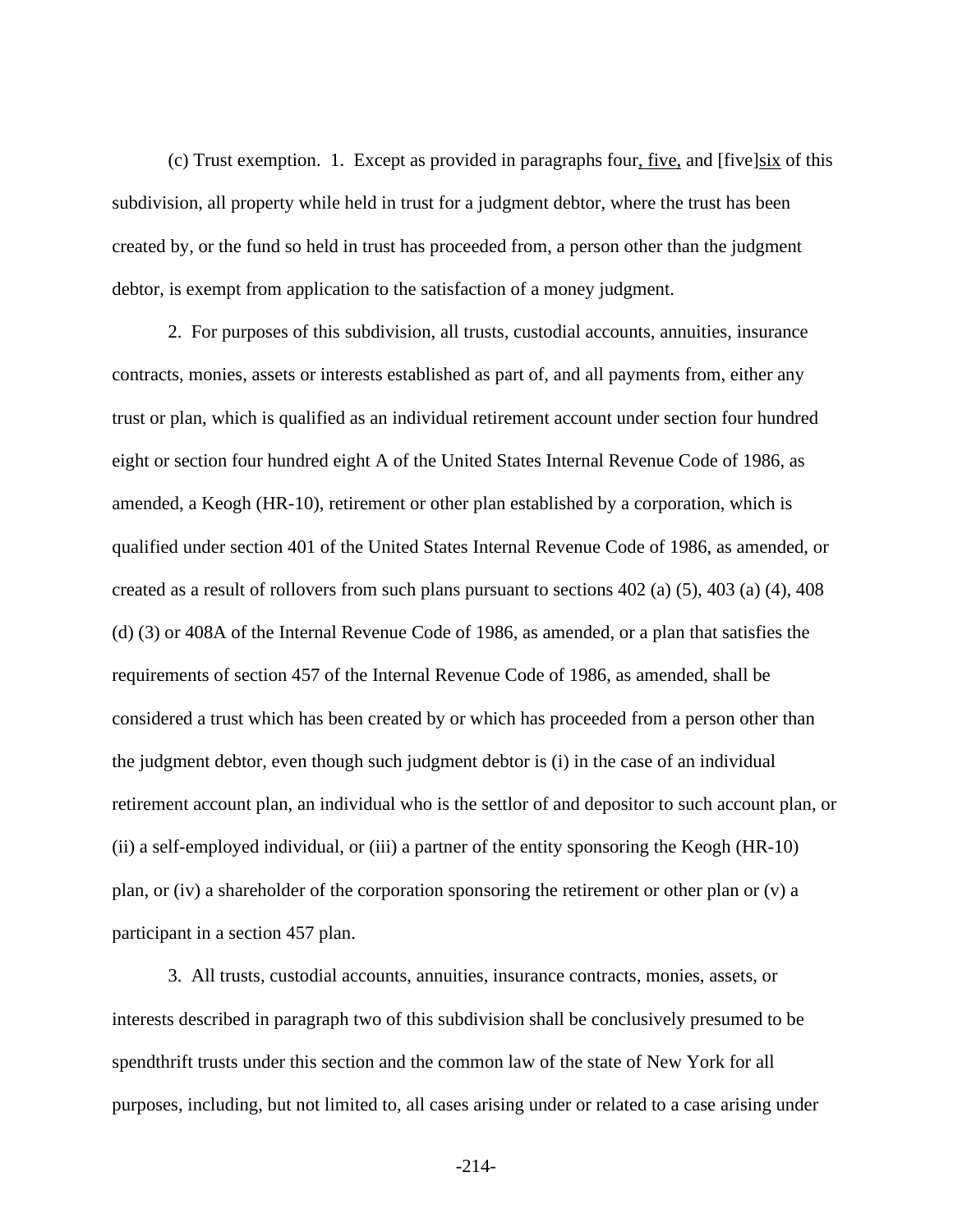sections one hundred one to thirteen hundred thirty of title eleven of the United States Bankruptcy Code, as amended.

4. This subdivision shall not impair any rights an individual has under a qualified domestic relations order as that term is defined in section 414(p) of the United States Internal Revenue Code of 1986, as amended or under any order of support, alimony or maintenance of any court of competent jurisdiction to enforce arrears/past due support whether or not such arrears/past due support have been reduced to a money judgment.

5. Additions to an asset described in paragraph two of this subdivision shall not be exempt from application to the satisfaction of a money judgment if (i) made after the date that is ninety days before the interposition of the claim on which such judgment was entered, or (ii) deemed to be fraudulent conveyances under article ten of the debtor and creditor law.

6. For purposes of this subdivision, a trust shall be considered a trust which has been created by or which has proceeded from the judgment debtor on the lapse, release, or waiver of a power held by the judgment debtor to withdraw property from the trust only to the extent that the value of the property affected by the release, waiver, or lapse exceeds the greatest amount specified at the time of the lapse, release, or waiver in sections 2041(b)(2), 2503(b), or 2514(e) of the Internal Revenue Code of 1986, as amended.

§25. Subdivision 2 of section 706 of the surrogate's court procedure act is amended to read as follows:

2. When all the persons to whom letters have been issued die or where letters issued to all of them have been revoked by a decree of the surrogate's court, or, in the case of a lifetime trust, when all persons serving as trustee die or are removed, without any successor trustee having been effectively appointed pursuant to the terms of the lifetime trust instrument, or if a

-215-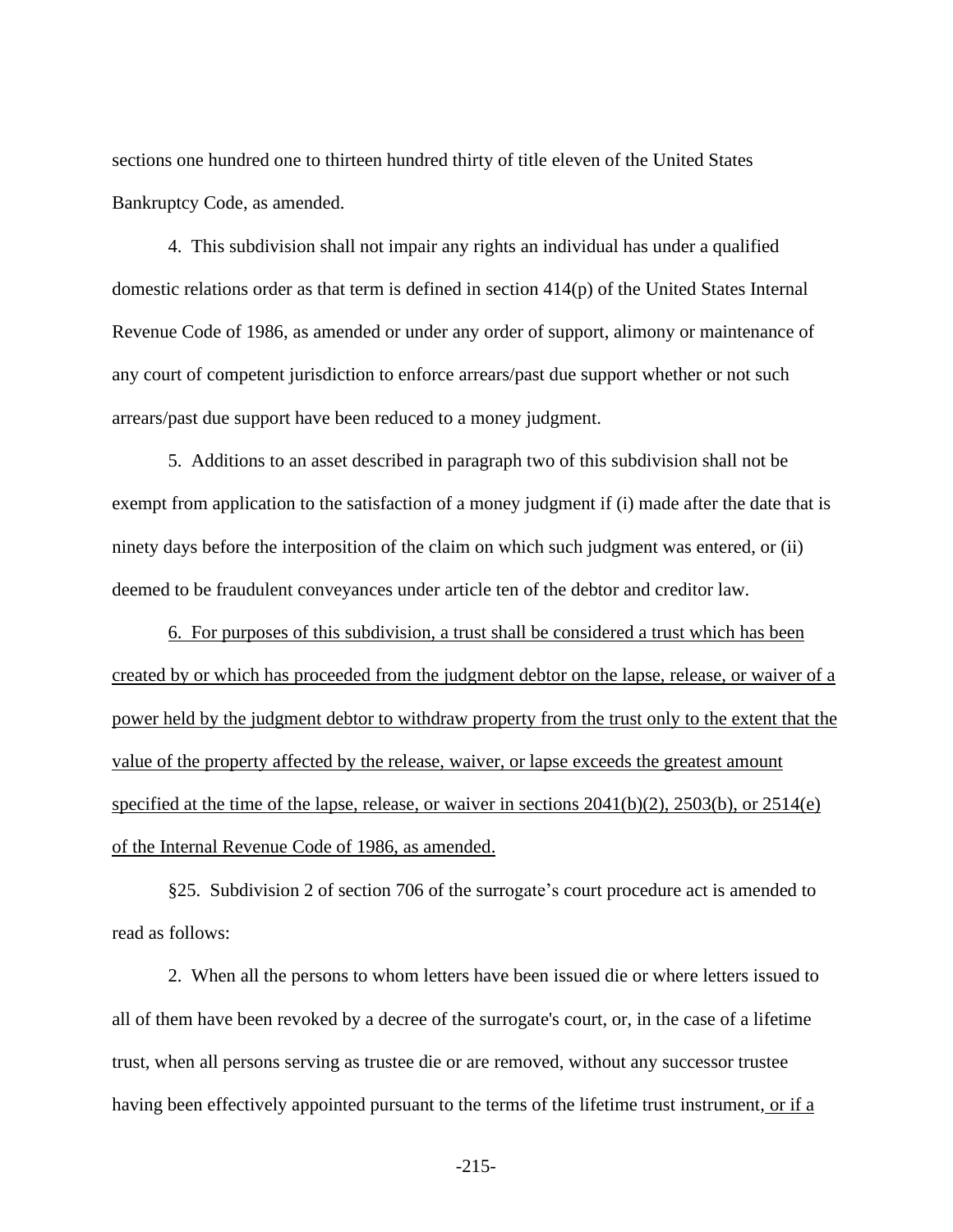trustee is appointed pursuant to EPTL 7-A-7.4(c)(2) or 7-A-7.4(d)(2), that court has, except in a case where it is otherwise specially prescribed by law, the same power to appoint a successor to the person or persons whose powers have ceased as if the letters had not been issued or as if no appointment had been made. The successor may complete the administration of the estate committed to his predecessor, he may continue in his own name a civil action or proceeding pending in favor of his predecessor and he may enforce a judgment, order or decree in favor of the latter.

§26. Section 715 of the surrogate's court procedure act is amended to read as follows:

§715. Application by fiduciary for permission to resign. A fiduciary may present to the court at any time a petition praying that he or she be permitted to resign, that his or her letters be revoked and that he or she be permitted to settle his or her account judicially or informally as such fiduciary, and that notice of the application be given to the persons and in the manner directed by the court. Notwithstanding the prior sentence, a testamentary trustee may resign as provided in section 7-A-7.5 of the estates, powers and trusts law. The petition shall show the facts upon which the application is founded.

§27. Section 806 of the surrogate's court procedure act is amended to read as follows:

§806. Bond of [a testamentary trustee or] an executor acting as trustee. Whenever [a testamentary trustee is appointed by will or order of the court or] an executor is appointed who is required to hold, manage or invest real or personal property for the benefit of another, he shall unless the will provides otherwise, execute and file a bond.

§28. Subdivision 2 of section 1502 of the surrogate's court procedure act is amended to read as follows:

-216-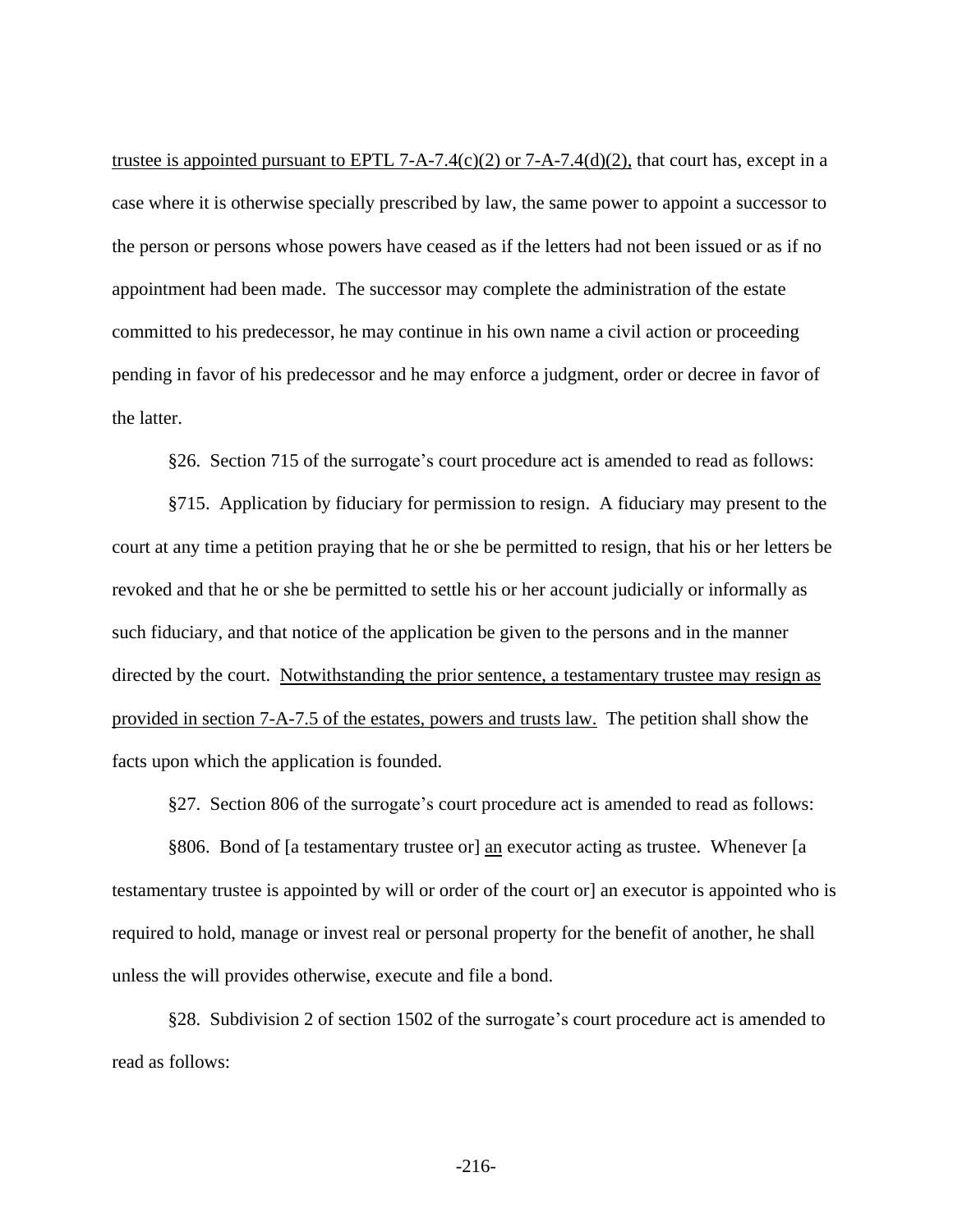2. The court shall not appoint a trustee, successor or co-trustee if the appointment would contravene the express terms of the will or lifetime trust instrument or if a trustee may be or has been named in the will or lifetime trust instrument as successor, substitute or co-trustee and is not disqualified to act, or if a trustee is appointed pursuant to EPTL 7-A-7.4(c)(2) or 7-A-

 $7.4(d)(2)$ .

§29. This act shall take effect immediately; provided, however, that sections 2 through 25 shall be effective 180 days thereafter and shall apply to all trusts as provided in section 7-A-

11.6 of the estates, powers and trusts law.

# **3. The Principal & Income Act (EPTL 11-A-4.1)**

This measure would modify EPTL section  $11-A-4.1(d)(2)$  to provide that if the value of a distribution is more than 20% of the pre-distribution value of the trust's interest in the entity (determined or estimated without regard to discounts across the board), then the distribution is principal; otherwise it is income.

## **The Current Statute**

In 2001, the EPTL was amended by adopting the 1997 Uniform Principal and Income Act as Article 11-A. This changed the characterization of trust receipts and disbursements, as between income and principal, in several respects. One of the changes was to the way that trusts treat the receipt of money distributed from business organizations or entities. The relevant statute is now codified at EPTL § 11-A-4.1. It appears that there was a mistake in the drafting of the statute, which was present in the Uniform Act as well (and which has been corrected by other states).

The relevant portion of that statute begins, in 11-A-4.1(b), as follows: "Except as otherwise provided in this section, a trustee shall allocate to income money received from an entity." The first such exception appears in the immediately following subsection (c), which directs the trustee to allocate certain receipts from an entity to principal, including, under subdivision (c)(3), "money received in total or partial liquidation of the entity;  $\dots$ " In turn, there is a partial definition of "partial liquidation" in 11-A-4.1(d). First, under (d)(1) the distribution is in partial liquidation "to the extent that the entity, at or near the time of a distribution, indicates that it is a distribution in partial liquidation; . . ." (The statute goes on, in subdivision (f), to authorize the trustee to rely upon a statement made by an entity about the source of character of a distribution "if the statement is made at or near the time of distribution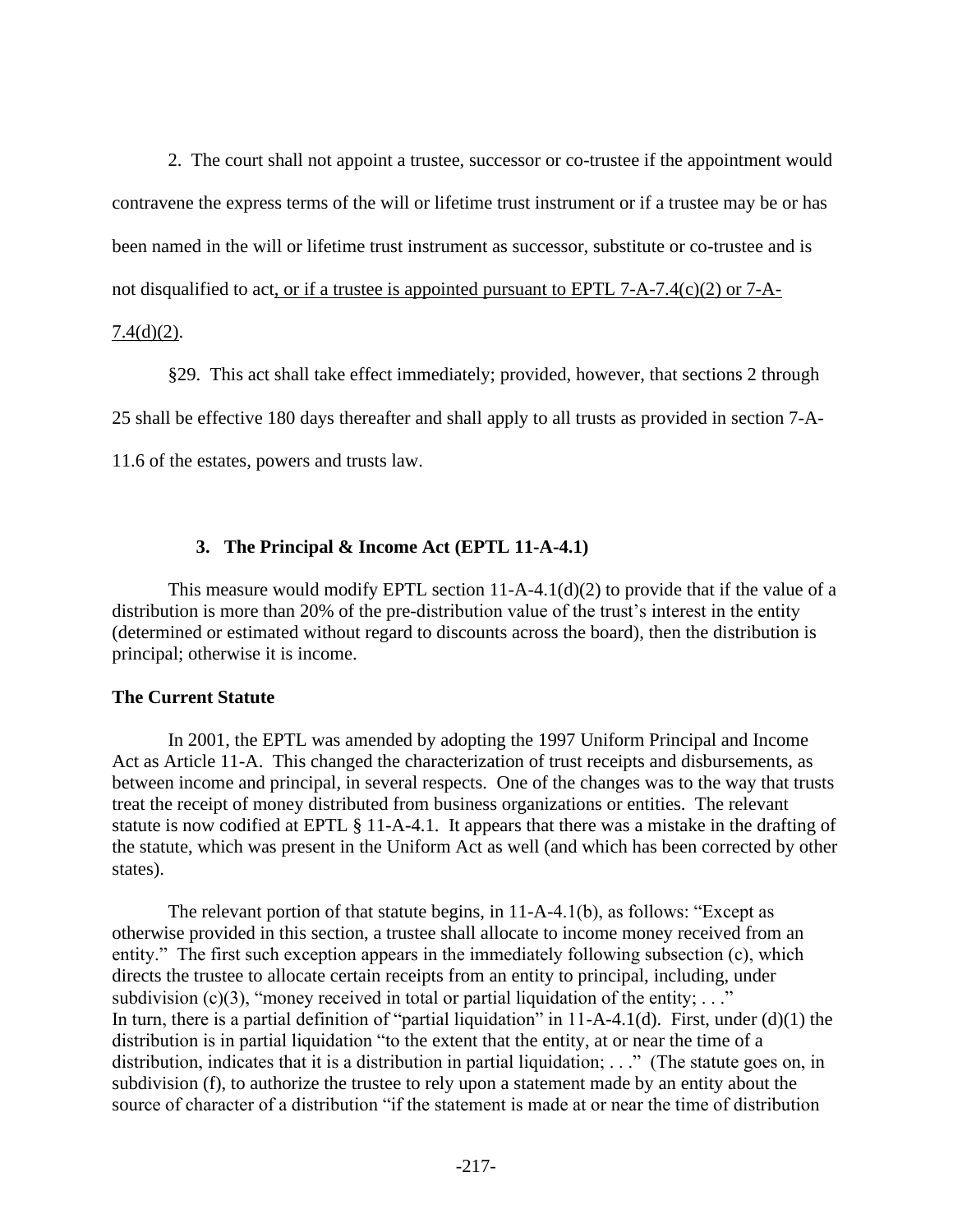by the entity's board of directors or other person or group of persons authorized to exercise powers to pay money or transfer property comparable to that of a corporation's board of directions.") The critical error appears in the subsection 11-A-4.1(d)(2), which contains the second part of the statute's definition of a "partial distribution." In that subdivision the statute provides that money is received in partial liquidation "if the total amount of money and property received in a distribution or series of related distributions is greater than twenty percent of the entity's gross assets, as shown by the entity's year-end statements immediately preceding the initial receipt."

## **Problems with Current Statute**

There are two types of problems with the existing language of  $11-A-4.1(d)(2)$ :

A. First, this subsection appears on its face to require that the total amount received by any trust must exceed 20% of the entity's total gross assets in order for the distribution to be characterized as a "partial liquidation." Obviously in the case of an entity with many owners, so that each (or at least this trust) has less than 20% of the total, even a distribution of most of the entity's assets would not satisfy this rule, which clearly makes no sense and cannot have been the intent. Further, if some trusts own less than 20% of the entity and others own more than that percentage, another counter-intuitive result emerges. Consider, for example, a will that divides the estate into trusts, 50% to a marital trust for the surviving spouse and the other 50% into three equal trusts for the children. To highlight the issue, assume the trusts require all trust accounting income to be distributed but do not authorize the distribution of principal. Now the decedent's wholly-owned company is divided proportionately among the trusts and subsequently makes a large pro rata distribution to its owners, i.e., to the trusts. Under the statute as it now stands, the marital trust may well have to categorize the distribution it receives from the company as trust principal (not distributable to the spouse) because it exceeds 20% of the gross assets of the company while the children's trusts are required to categorize their pro rata share of the very same distribution as trust income (distributable to the children) because the value of what each trust receives is equal to or less than 20% of the value of the company. Although that cannot possibly be the correct outcome, that is what the statute literally requires. This appears to be a drafting mistake in the Uniform Act.

Based on the prior statute and common sense, it appears that the statute was intended to create a rule of thumb that if the entity distributes in the aggregate more than 20% of its assets to all of its shareholders (or partners or members, depending on whether it is a corporation, partnership or LLC), then that distribution must be a partial liquidation. Unfortunately, the statute does not say that.

Another possible intended goal of the statute is that the distribution should be considered to be in partial liquidation if the amount distributed to a particular trust exceeds 20% of the value that trust's stake in the entity. The statute does not say that either.

In a related anomaly, in determining whether the distribution is large enough to be considered principal, the section ignores any liabilities of the entity which would affect its net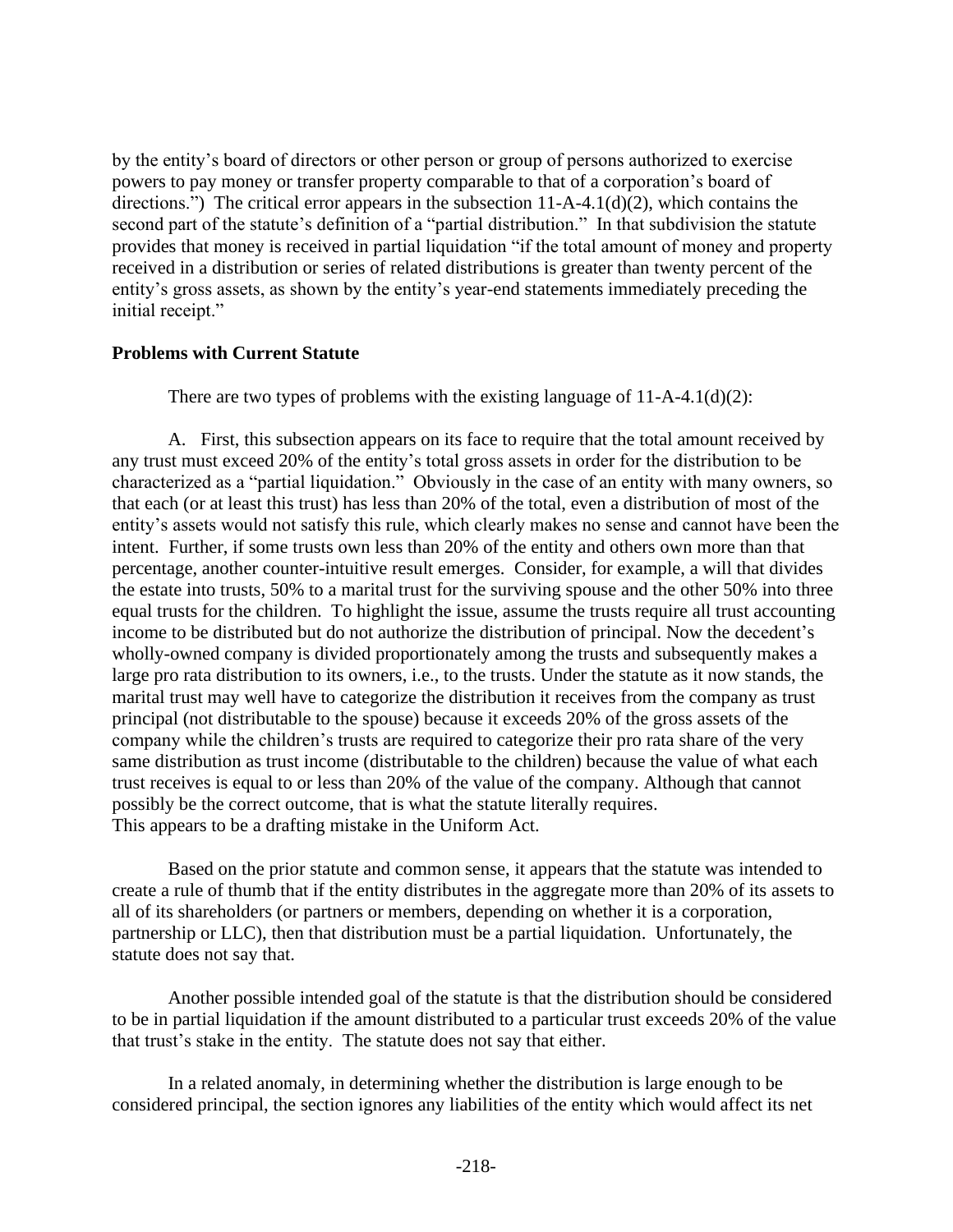worth, focusing for some reason only on the entity's "gross assets." For example, if the company has \$10 million of assets and \$5 million of debt or other liabilities, a distribution of \$1.9 million (which is 38% of the \$5 million net worth of the entity) would not be considered to be trust principal under the statute as written because it represents less than 20% of the gross assets. In the case of a highly-leveraged real estate or other enterprise the result would be even more odd. It is hard to see any justification for that focus on the gross assets rather than on net worth of the entity.

There are two possible approaches to fixing these issues.

1. One approach would require the trustee to gather information about all distributions to all other co-owners of the entity and then to determine whether the total of such distributions exceeds 20% of the net assets (to fix the second related anomaly) of the entity. That would be unduly burdensome because it would require access to information that the entity may regard as confidential business information and unavailable. It would also implicate the second problem with 11-A-4.1(d)(2), addressed below. (See Section B, infra.)

2. The other possible approach, which is the approach taken by this measure, would be to characterize as a partial distribution and therefore allocable to principal any distribution exceeding 20% of the actual value of that trust's interest in the entity. (See details below.)

B. This immediately points to the second problem with the current statute, which is its reliance on the financial statements of the entity for some, but not all, determinations of value. In the case of a distribution of money from the entity to the trust, which is the case that the statute addresses, the amount received is just an actual amount of money. On the other hand, financial statements showing the value of the entity's assets (to which the amount of the distribution is required to be compared to test the 20% threshold under the current statute) are based on business accounting under generally accepted accounting principles (GAAP). GAAP generally uses book value for the assets on the balance sheet which is based on a system of accounting quite different from the fiduciary accounting rules that govern trusts.

Accordingly, this measure would modify subsection 11-A-4.1(d)(2) so that if the amount of money plus the fair market value of any other assets received from an entity in a distribution or series of related distributions exceeds 20% of the fair market value of the trust's interest in the entity the distribution or distributions are allocated to principal. For ease of administration and practicality, the trustee determines fair market value relying on information known to the trustee, or information provided to the trustee by or on behalf of the entity.

For similar reasons, this measure provides that the valuation of the trust's interest in the entity (and of any property received in the distribution) be determined without regard to discounts for lack of marketability or lack of control. Such discounts, although often applied in tax and fiduciary contexts, could in this setting skew the determination of the 20% threshold where, under the particular provision of the statute, the distribution is being made in "money," i.e., cash (which would not be discounted), while the underlying trust interest is subject to a large but subjectively determined discount. In order to make the calculation more objective and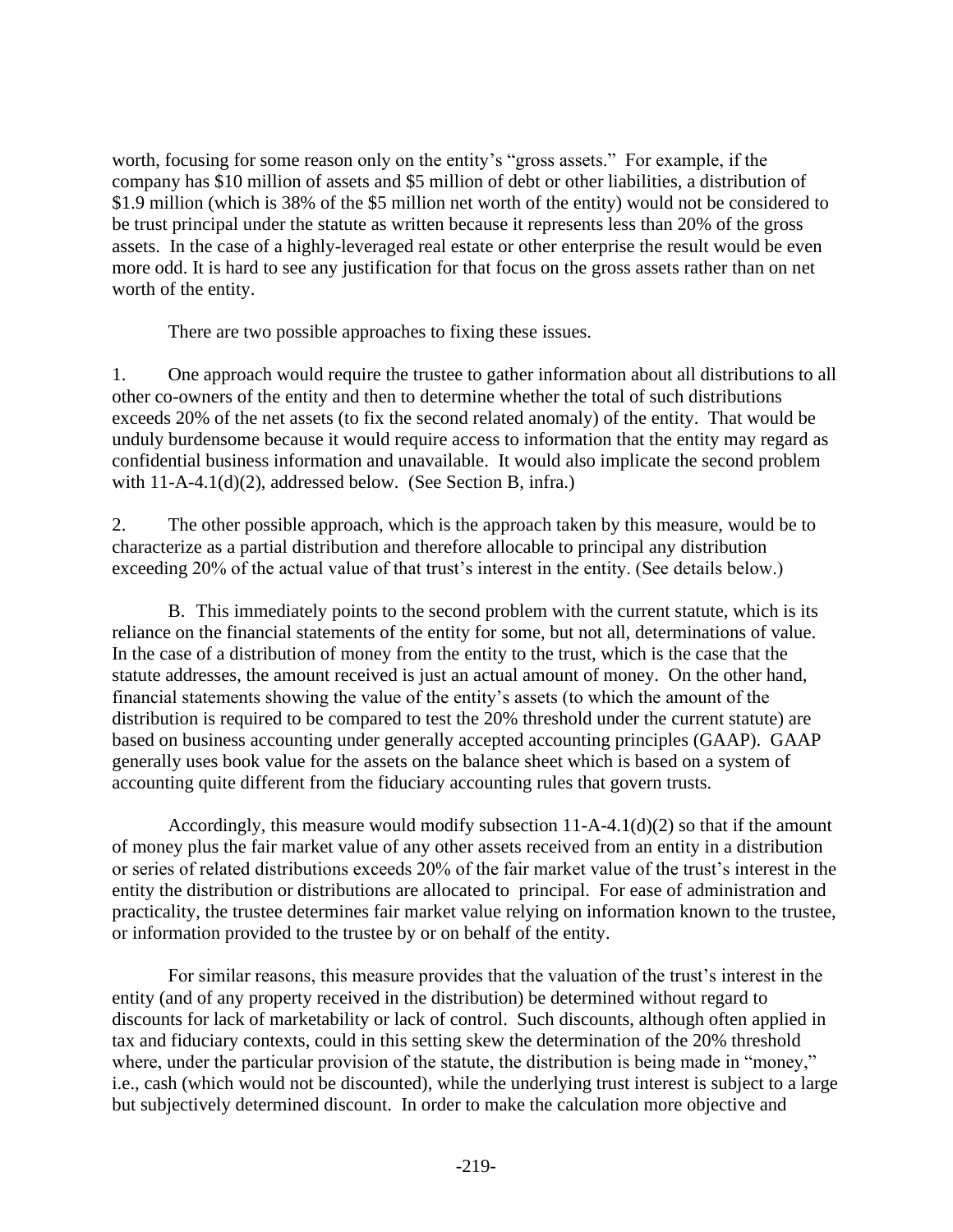equitable, this measure requires that the value of the trust's interest in the entity prior to the distribution be determined without regard to such discounts.

By contrast, adopting the first of the two possible fixes (§A.1 above), the trustee would be comparing the value of the money distributed to all owners to the book value (rather than the market value) of the entity's gross assets. Given that GAAP book value is often substantially less than market value (especially if the entity owns depreciated assets or assets acquired long before the distribution), and given also that liabilities are to be ignored, this methodology would be likely to yield a too-high percentage because the denominator of the fraction (i.e., the entity's assets) is being valued below market value (and ignores liabilities) while the numerator (i.e., the money distributed) is being valued at market value.

#### **Proposal**:

AN ACT to amend the estates, powers and trusts law, in relation to the allocation of receipts during administration of a trust

The People of the State of New York, represented in Senate and Assembly, do enact as

follows:

Section 1. Subparagraph (2) of paragraph (d) of section 11-A-4.1 of the estates, powers and trusts law is amended to read as follows:

(2) if the total amount of money and the fair market value of property received by the trust from the entity in a distribution or series of related distributions is greater than twenty percent of the [entity's gross assets, as shown by the entity's year-end financial statements] <u>fair</u> market value of the trust's interest in the entity immediately [preceding the initial receipt] prior to the first such distribution, with the fair market value in each case as determined or estimated by the trustee (a) on the basis of information known to the trustee or provided to the trustee by or on behalf of the entity (b) without regard to any discount for the trust's interest in the entity (or any property so received) based on minority interest, lack of control or lack of marketability.

§2. This act shall take effect immediately, and shall apply to all trusts, whenever established.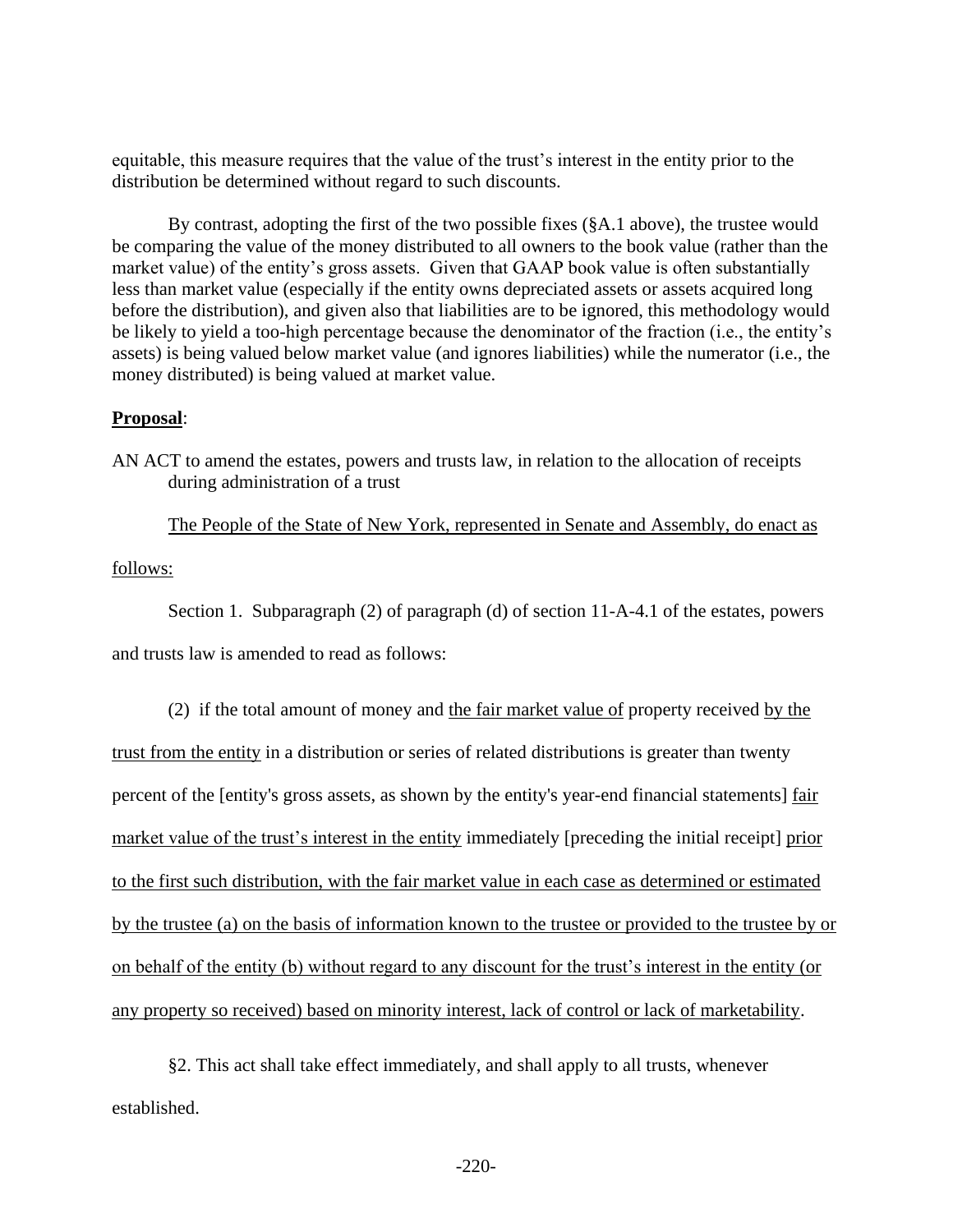#### **4. Service of Process by Mail (SCPA 307(2))**

This measure amends SCPA 307(2) to eliminate the need for a return receipt when service is made on a non-domiciliary by registered or certified mail. Currently, the language of SCPA 307(2) provides that, except for special mail service, when service of process is made on a non-domiciliary by registered or certified mail, it must be performed with a return receipt. On the other hand, SCPA 309 (2) provides that service of process made by registered or certified mail is complete "upon the mailing thereof" regardless of whether a return receipt is utilized.

This dichotomy has created numerous problems for court clerical staff and members of the bar. Often, counsel has an affidavit of mailing but does not have the return receipts available to be filed. This, in turn, causes concerns with intake clerks throughout the state as it is uniformly required that a file not be reflected as having service completed without the return receipt being presented. Even when receipts are filed with the court, the receipts in many instances do not bear an appropriate signature. Delays in the completion of jurisdiction attributable to this situation are numerous and widespread.

Consequently, the intended objective of easing the burden of personal delivery by permitting service by mail on non-domiciliaries is being frustrated by the mandated use of return receipts. Furthermore, while a return receipt may arguably provide greater assurance that the mail was delivered to the intended recipient than an affidavit of mailing, any such benefit is greatly outweighed by the delays and confusion it causes in many matters. In short, it makes no sense to mandate the use of a return receipt when its use has no bearing on whether service of process is complete.

#### **Proposal:**

AN ACT to amend the surrogates court procedure act, in relation to the service of process

#### The People of the State of New York, represented in Senate and Assembly, do enact as

#### follows:

Section 1: Subdivision 2 of section 307 of the surrogate's court procedure act, as added

by chapter 355 of the laws of 2000, is amended to read as follows:

2. Service [by registered or certified mail, return receipt requested, or by special mail

service,] upon non-domiciliaries. Service of the process may be made by registered or certified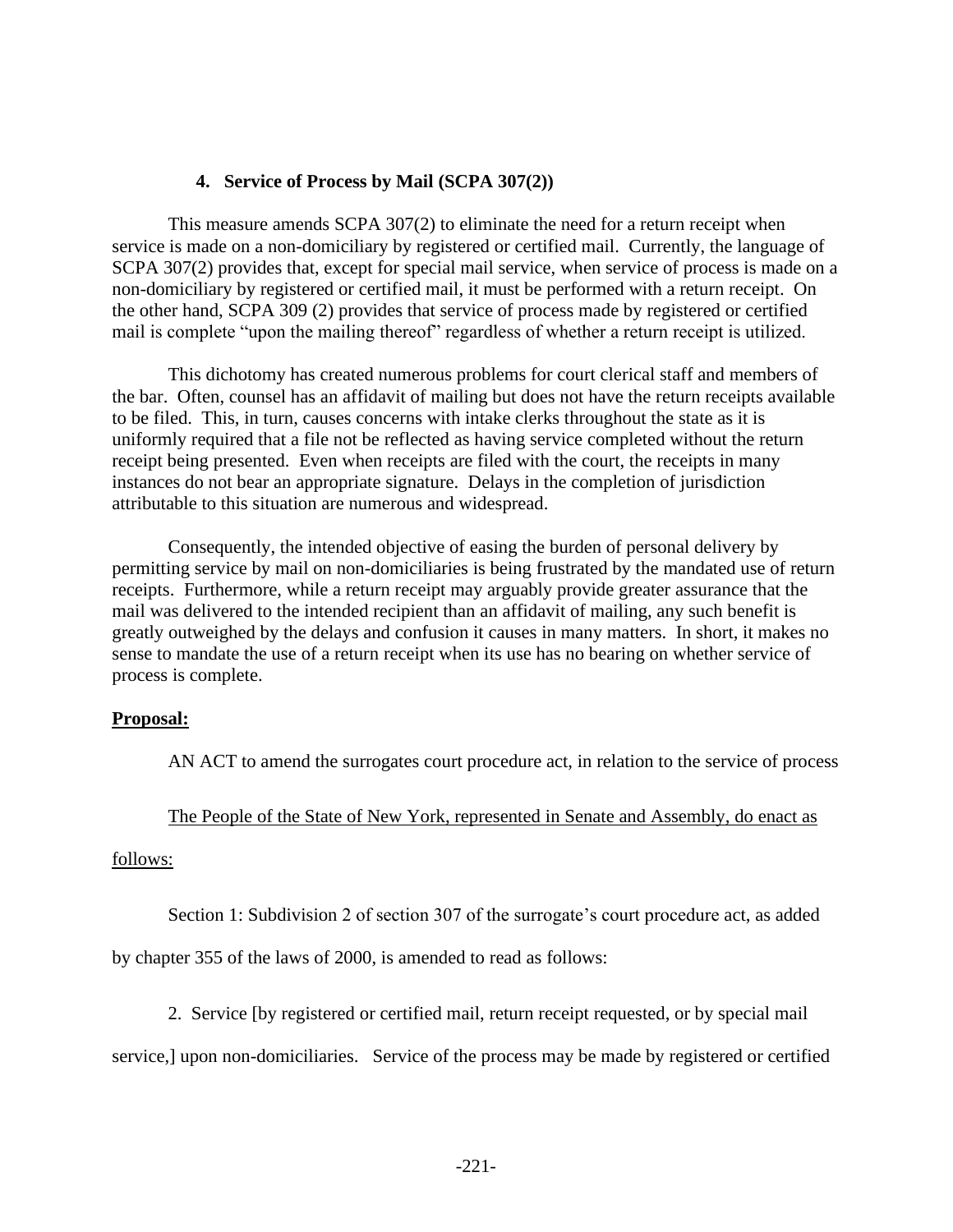mail, [return receipt requested] first class mail with proof of mailing, or by special mail service, upon non-domiciliaries, whether or not they be natural persons.

§2. This act shall take effect immediately.

# **C. Modified Measures**

# **1. The Power to Adjust and Capital Gains Taxes (EPTL 11-A-4.4)**

This measure would amend sections 11-2.3(b) and 11-4.4(2) of the Estates, Powers and Trusts Law (part of the State's Principal and Income Act) to clarify that, unless a trust instrument otherwise provides, a trustee has the powers set forth in regulations under the Internal Revenue Code permitting a reasonable and impartial allocation of realized capital gains to income and thereby permitting the trustee to determine the incidence of such gains in a reasonable and impartial manner.

Recent increases in the tax rates applicable to realized capital gains and the enactment of the new 3.8% tax on undistributed net investment income (which includes realized capital gains) have made it increasingly important that, to achieve results that are reasonable and impartial to all beneficiaries, a trustee be able effectively to determine whether the realized capital gains of a trust are taxed to the current beneficiaries or to the trust (*i.e.*, in essence to the remainder beneficiaries).

Briefly put, whether the trust or the current beneficiaries are taxed on the capital gains turns on whether such gains are "excluded" or "included" in what is called "distributable net income" (DNI) under IRC §643(a). If they are excluded from DNI, they will be taxed to the trust. If they are included in DNI, then amounts distributed (or required to be distributed) to the current beneficiaries will be considered, partially or fully, to "carry out" such gains and cause them to be taxed to such beneficiaries.

The relevant statutory provisions and regulations are as follows:

(a) The statute (unamended since the 1954 Code):  $§643(a)(3)$ 

## **(a) Distributable net income**

*For purposes of this part, the term "distributable net income" means, with respect to any taxable year, the taxable income of the estate or trust computed with the following modifications—*

# **Capital gains and losses**

*Gains from the sale or exchange of capital assets shall be excluded to the extent that such gains are allocated to corpus and are not (A) paid, credited, or required to be distributed to any beneficiary during the taxable year…., or*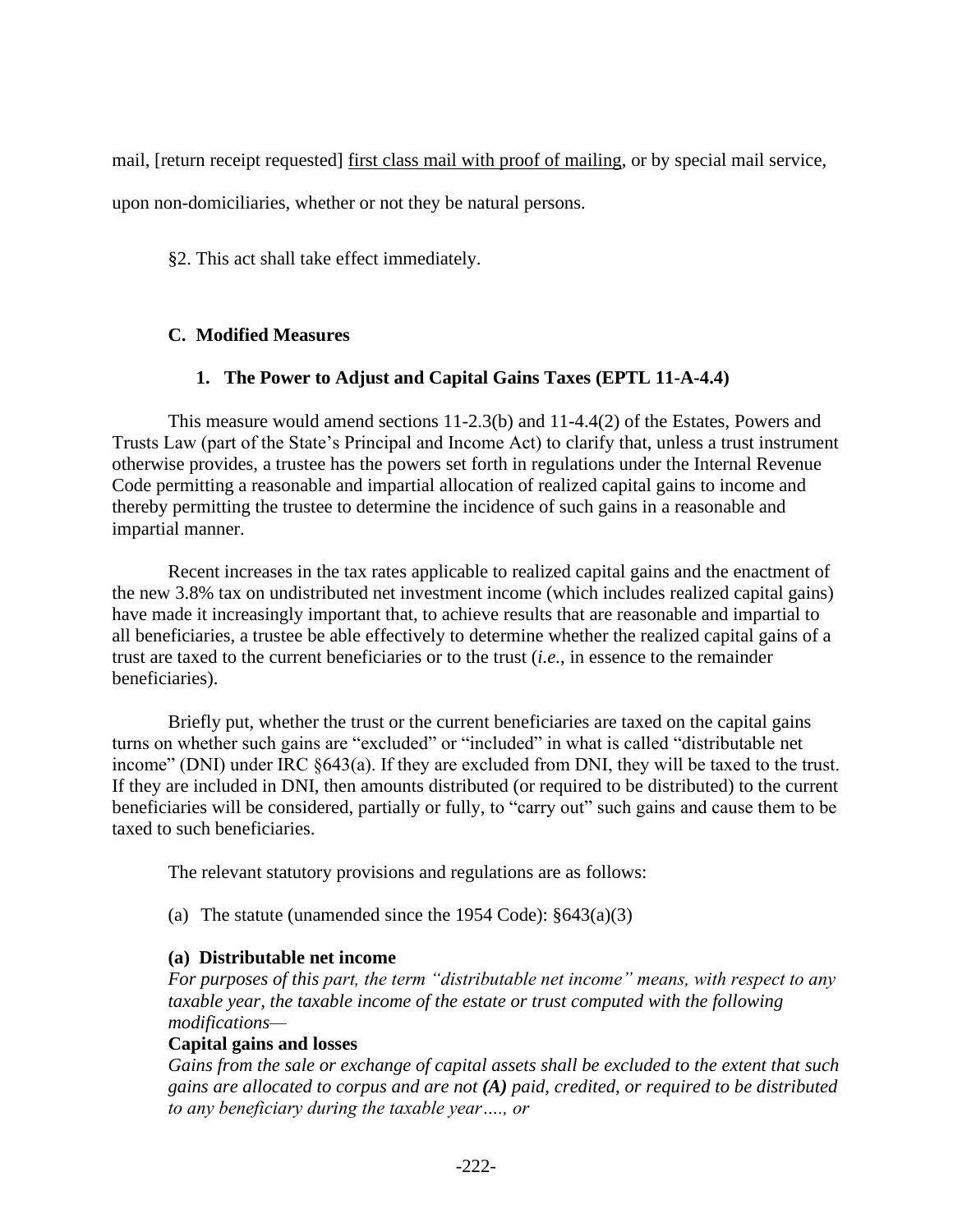(b) The regulations (last amended in 2004):  $\S1.643(a) - 3$ 

*(b) Capital gains …are included in distributable net income to the extent they are, pursuant to the terms of the governing instrument and applicable local law, or pursuant to a reasonable and impartial exercise of discretion by the fiduciary (in accordance with a power granted to the fiduciary by applicable local law or by the governing instrument if not prohibited by applicable local law)—*

- (1) *Allocated to income (but if income under the state statute is defined as, or consists of, a unitrust amount, a discretionary power to allocate gains to income must also be exercised consistently and the amount so allocated may not be greater than the excess of the unitrust amount over the amount of distributable net income determined without regard to this subparagraph §1.643(a)-3(b))*;
- *(2) Allocated to corpus but treated consistently by the fiduciary on the trust's books, records, and tax returns as part of a distribution to a beneficiary; or*
- *(3) Allocated to corpus but actually distributed to the beneficiary or utilized by the fiduciary in determining the amount that is distributed or required to be distributed to a beneficiary.*

The foregoing regulations, proposed in 2001 and finalized in 2004, were the result of the Treasury's decision to accommodate changes in state laws (spearheaded by New York) designed to facilitate total return investing by trustees.

As stated in the introduction to the proposed and final regulations:

# (Proposed)

*The prudent investor standard for managing trust assets has been enacted by many states and encourages fiduciaries to adopt an investment strategy designed to maximize the total return on trust assets. Under this investment strategy, trust assets should be invested for total positive return, that is, ordinary income plus appreciation, in order to maximize the value of the trust. Thus, under certain economic circumstances, equities, rather than bonds, would constitute a greater portion of the trust assets than they would under traditional investment standards…To ensure that the income beneficiary is not penalized if a trustee adopts a total return investment strategy, many states have made, or are considering making, revisions to the definitions of income and principal. Some state statutes [like those of New York] permit the trustee to make an equitable adjustment between income and principal if necessary, to ensure that both the income beneficiary and the remainder beneficiary are treated impartially, based on what is fair and reasonable to all of the beneficiaries. Thus, a receipt of capital gains that previously would have been allocated to principal may be allocated by the trustee to income if necessary, to treat both parties impartially. Conversely, a receipt of dividends or interest that previously would have been allocated to income may be allocated by the trustee to principal if necessary, to*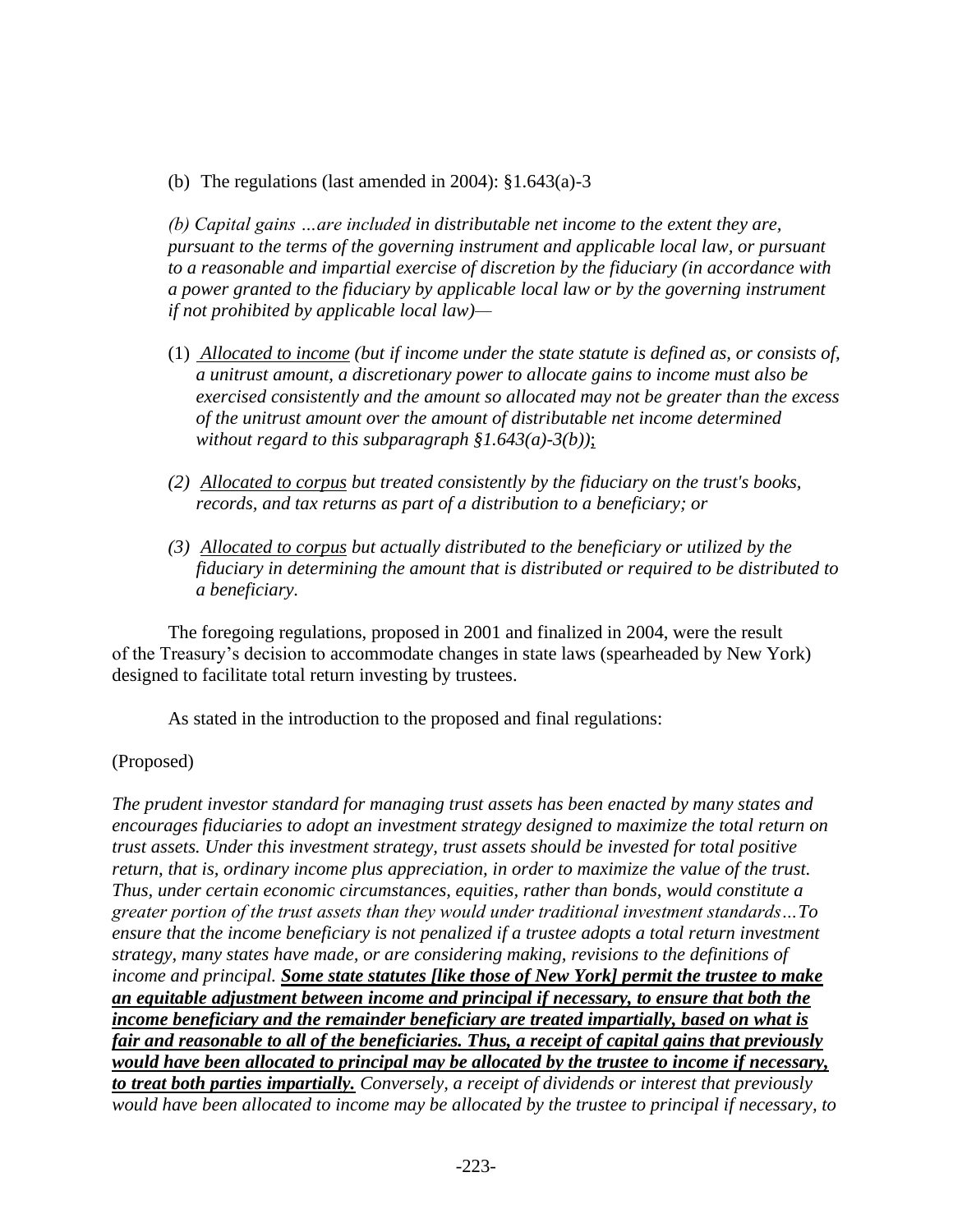*treat both parties impartially, based on what is fair and reasonable to all of the beneficiaries. Thus, a receipt of capital gains that previously would have been allocated to principal may be allocated by the trustee to income if necessary, to treat both parties impartially. Conversely, a receipt of dividends or interest that previously would have been allocated to income may be allocated by the trustee to principal if necessary, to treat both parties impartially. Other states are proposing legislation that would allow the trustee to pay a unitrust amount to the income beneficiary in satisfaction of that beneficiary's right to the income from the trust. This unitrust amount will be a fixed percentage, sometimes required to be within a range set by state statute, of the fair market value of the trust assets determined annually.* **(Emphasis and bracketed material added.)**

## (Final)

*The IRS and the Treasury Department recognize that state statutes are in the process of changing traditional concepts of income and principal in response to investment strategies that seek total positive return on trust assets. These statutes are designed to ensure that, when a trust invests in assets that may generate little traditional income (including dividends, interest, and rents), the income and remainder beneficiaries are allocated reasonable amounts of the total return of the trust (including both traditional income and capital appreciation of trust assets) so that both classes of beneficiaries are treated impartially. Some statutes permit the trustee to pay to the person entitled to the income a unitrust amount based on a fixed percentage of the fair market value of the trust assets. Other statutes permit the trustee the discretion to make adjustments between income and principal to treat the beneficiaries impartially. Under the proposed regulations, a trust's definition of income in conformance with applicable state statutes will be respected for federal tax purposes when the state statutes provide for a reasonable apportionment of the total return of the trust.*

In New York, total return investing by trustees is facilitated statutorily by the power to adjust provisions of EPTL 11-2.3(b)(5) and the optional unitrust provisions of EPTL  $11-2.4$ <sup>1</sup>.

In addition to these statutes, the provisions of the trust itself may permit total return investing. *E.g.*, a trustee who has unlimited discretion to distribute principal to a beneficiary to whom income must or may be paid is substantially free to invest without regard to the form of return because the power to distribute principal can be used in much the same manner as the power to adjust.

In light of the foregoing, and as noted above, it is recommended that the New York statutes be amended to make clear that, unless the instrument provides otherwise, a trustee has the powers set forth in the regulations which would permit a reasonable and impartial allocation

<sup>&</sup>lt;sup>1</sup> As stated by the Court of Appeals in *In Re Heller*, 6 NY3d 649 (2006): "The Prudent Investor Act encourages investing for total return on a portfolio…The 2001 legislation allows trustees to pursue this strategy uninhibited by a constrained concept of trust accounting income…A trustee investing for a portfolio's total return under the Prudent Investor Act may now adjust principal and income to compensate for the effects of the investment decisions on distribution to income beneficiaries…. Alternatively, the optional unitrust provision lets trustees elect unitrust status for a trust (EPTL 11–2.4), by which income is calculated according to a fixed formula."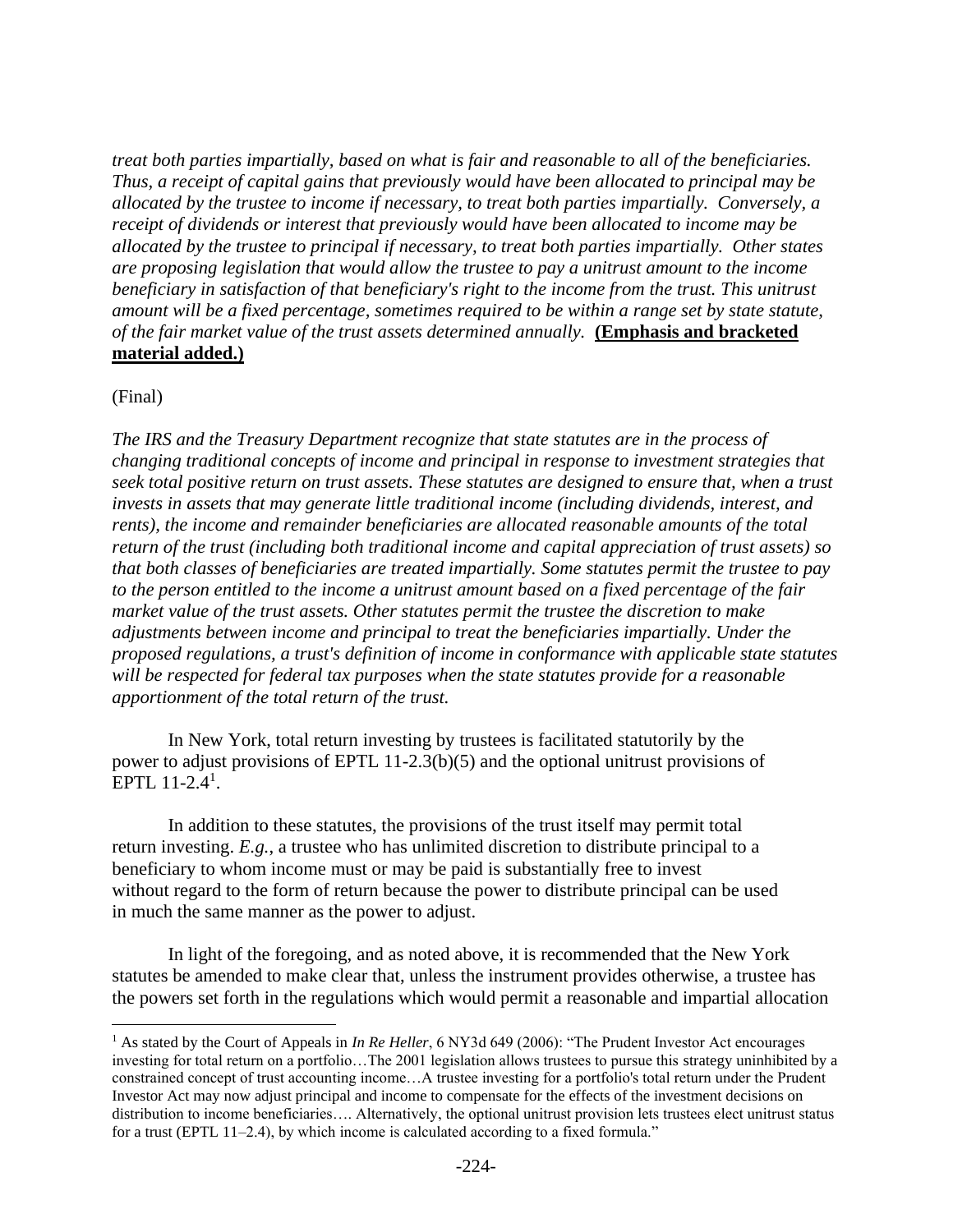of realized capital gains to income and thereby permit the trustee to determine the incidence of such gains in a reasonable and impartial manner.

This measure revises a prior legislative proposal submitted by this Office. Specifically, this measure adopts the recommendation of certain members of the New York State Bar Association and the Association of the Bar of the City of New York that (1) the provisions affecting New York's Power-to-Adjust be made directly within the present Power-To-Adjust provisions of EPTL 11-2-3(b), and (2) those provisions preclude any unintended and undesirable negative implications by clarifying the breadth of a trustee's power under EPTL 11-2.3(b)(5)(A).

This measure would amend EPTL 11-2.3 and 11-A-4.4 accordingly. It would have no meaningful fiscal impact on the State and would take effect immediately.

#### Proposal:

AN ACT to amend the estates, powers and trusts law, in relation to trust accounting income and principal

The People of the State of New York, represented in Senate and Assembly, do

#### enact as follows:

Section 1. Clause (A) of subparagraph 5 of paragraph (b) of section 11-2.3 of the estates, powers and trusts law, as amended by chapter 408 of the laws of 2008, is amended to read as follows:

 (A) Where the rules in article 11-A apply to a trust and the terms of the trust describe the amount that may or must be distributed to a beneficiary by referring to the trust's income, the prudent investor standard also authorizes the trustee to adjust between principal and income to the extent the trustee considers advisable to enable the trustee to make appropriate present and future distributions in accordance with clause  $(b)(3)(A)$  if the trustee determines, in light of its investment decisions, the consideration factors incorporated in clause  $(b)(5)(B)$ , and the

-225-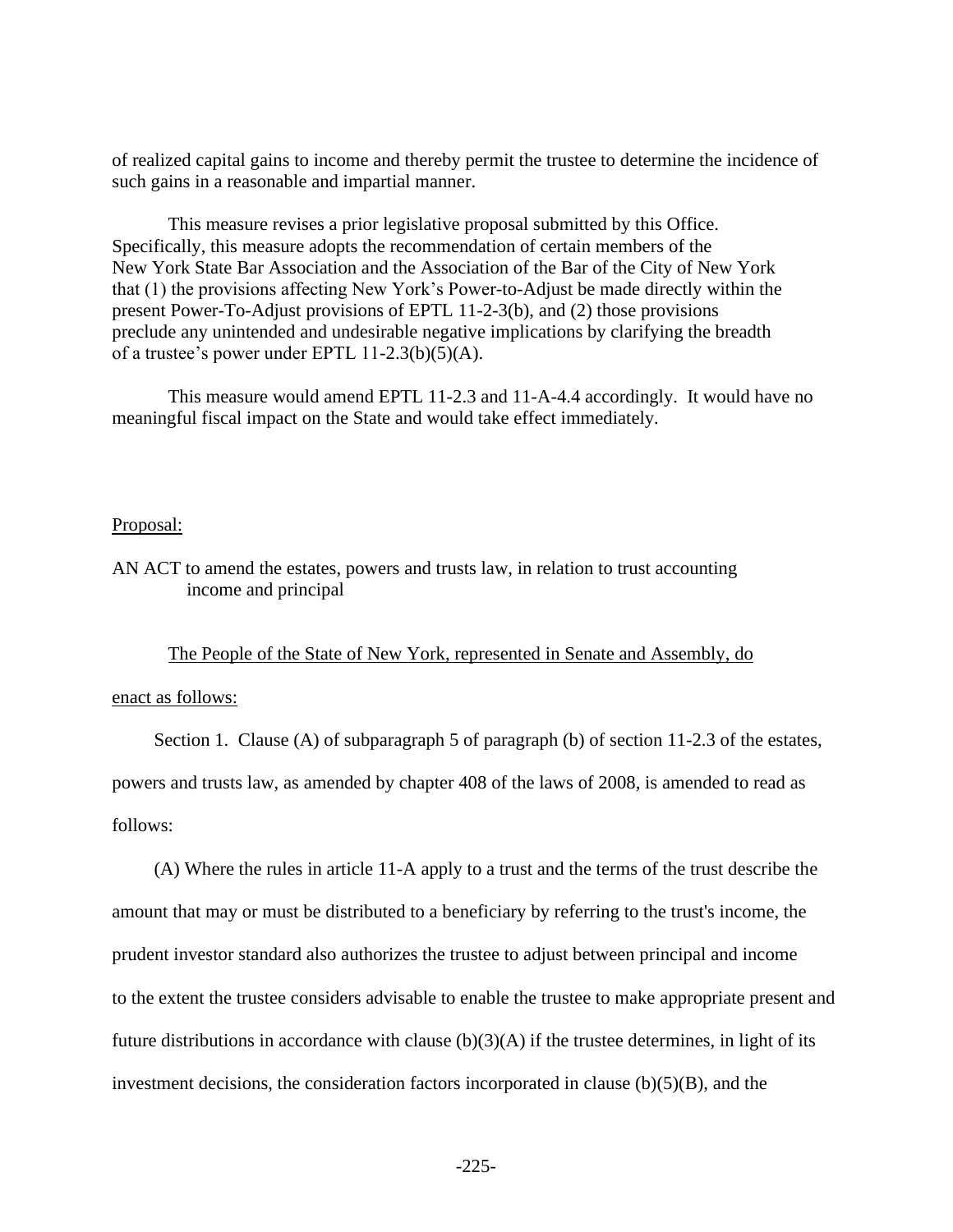accounting income expected to be produced by applying the rules in article 11-A, that such an adjustment would be fair and reasonable to all of the beneficiaries. In adjusting from income to principal under the power conferred by this clause, the trustee may allocate to principal any form of receipt which would otherwise be characterized as income and may specify the particular receipt or receipts being allocated to principal. In adjusting from principal to income the trustee (i) may allocate to income any asset which would otherwise be characterized as principal, regardless of whether it constitutes original trust principal, accumulated income, or realized or unrealized appreciation, (ii) may specify the particular asset or assets being allocated to income, and (iii) may specify that what is being allocated to income is part or all of the realized gain from the sale, exchange or other disposition of particular principal assets.

 §2. Paragraph 2 of section 11-A-4.4 of the estates, powers and trusts law, as added by chapter 243 of the laws of 2001, is amended to read as follows:

(2) money or other property received from the sale, exchange, liquidation, or change in form of a principal asset, including realized profit, subject to this part; provided, however, that a trustee may, in a reasonable and impartial exercise of discretion, allocate to income gains from the sale or exchange of a capital asset (as defined in section 1221 of the Internal Revenue Code of 1986, as amended) to the extent that principal is re-characterized as income by the exercise of the power to adjust under subparagraph 11-2.3(b)(5), and provided further, however, that a trustee who has an unlimited discretionary power to distribute principal may, in a reasonable and impartial exercise of discretion, allocate to income any or all gains from the sale or exchange of a capital asset (as defined in section 1221 of the Internal Revenue Code of 1986, as amended);

 §3. This act shall take effect immediately and shall apply to all trusts, whenever established.

-226-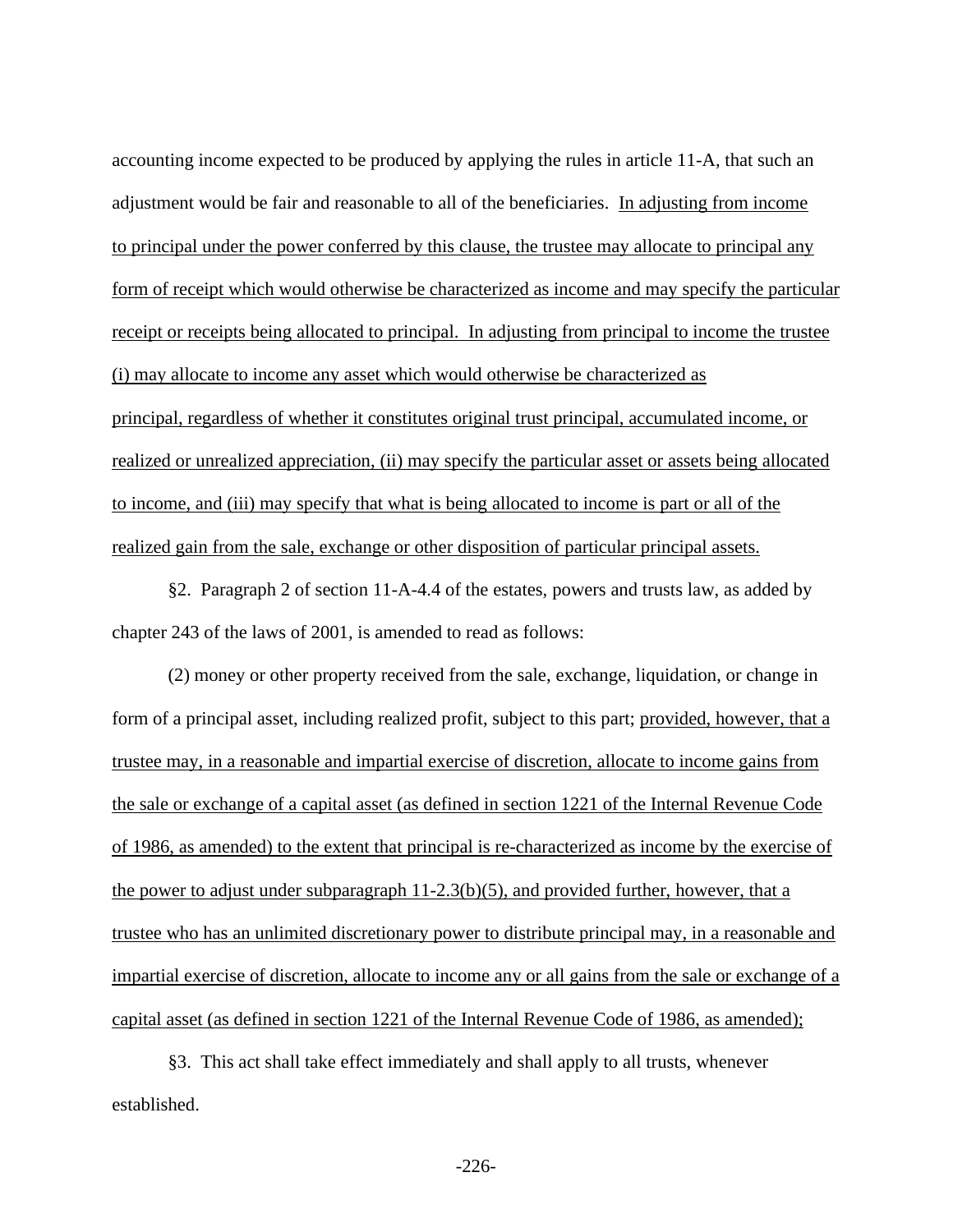## **D. Previously Endorsed Measures**

## **1. Computation and Allocation of Commissions of Trustees of Charitable Trusts (SCPA 2308, 2309, 2312)**

This measure would amend sections 2308, 2309 and 2312 of the SCPA to provide that an individual trustee of a wholly charitable trust would receive commissions at the same rates as an individual trustee of a non-charitable trust, with a reduced rate of 80% of the rates for a noncharitable trust with a principal value of up to \$20,000,000, and a reduced rate of 50% on the principal value in excess of \$20,000,000, and to make other clarifications to existing law affecting wholly charitable trusts and split interest trusts as described herein.

There currently is a difference under current law in the manner in which trustees of wholly charitable trusts and trustees of non-charitable trusts are compensated. Under current law (in the SCPA, section 2309(5) and others), a trustee of a wholly charitable trust is entitled to 6% of the annual income collected as compensation, while a trustee of a non-charitable trust is entitled to compensation at the rate of \$10.50 per \$1,000 (or major fraction thereof) on the first \$400,000 of principal, \$4.50 per \$1,000 (or major fraction thereof) on the next \$600,000 of principal and \$3.00 per \$1,000 (or major fraction thereof) on all additional principal. Therefore, if a non-charitable trust has \$1,000,000 of assets, the trustee's annual commissions would amount to \$6,900, regardless of how much income was collected during the year. Meanwhile, if a wholly charitable trust has \$1,000,000 of assets that generates \$1,000 of income throughout the year, then the trustee will be entitled to only \$600 for his or her annual commissions.

Such a discrepancy in compensation is unwarranted considering that the duties of the trustee of a wholly charitable trust and those of the trustee of a non-charitable trust are comparable. A trustee of a private trust must devote time and effort in dealing with beneficiaries and analyzing their financial needs and responsibilities. Similarly, a trustee of a wholly charitable trust must devote comparable time and energy analyzing grant requests and exercising due diligence with respect to charitable grantees. In either case, the trustee has traditional fiduciary responsibility for administering the trust faithfully and competently. The private trustee is accountable to the beneficiaries while the charitable trustee is accountable to not only the charities but also the Internal Revenue Service and the Charities Bureau of the New York Attorney General 's Office.

The existing compensation structure is also at odds with modern trust administration. Under the total return concept embodied in the prudent investor rule, the existing compensation structure for a trustee of a wholly charitable trust creates a potential conflict of interest. Although investments with a significant capital gain component may be the most appropriate trust investment under the prudent investor rule, a trustee of a wholly charitable trust has personal incentive to maximize the income component of the investment return. An incentive to maximize income seems particularly inappropriate because most trusts do not base their charitable distributions on trust income, as discussed in the following paragraph. Furthermore, if a trustee of a wholly charitable trust does faithfully invest using prudent investor principles as required by applicable law, his or her trustee commissions will in most cases be substantially less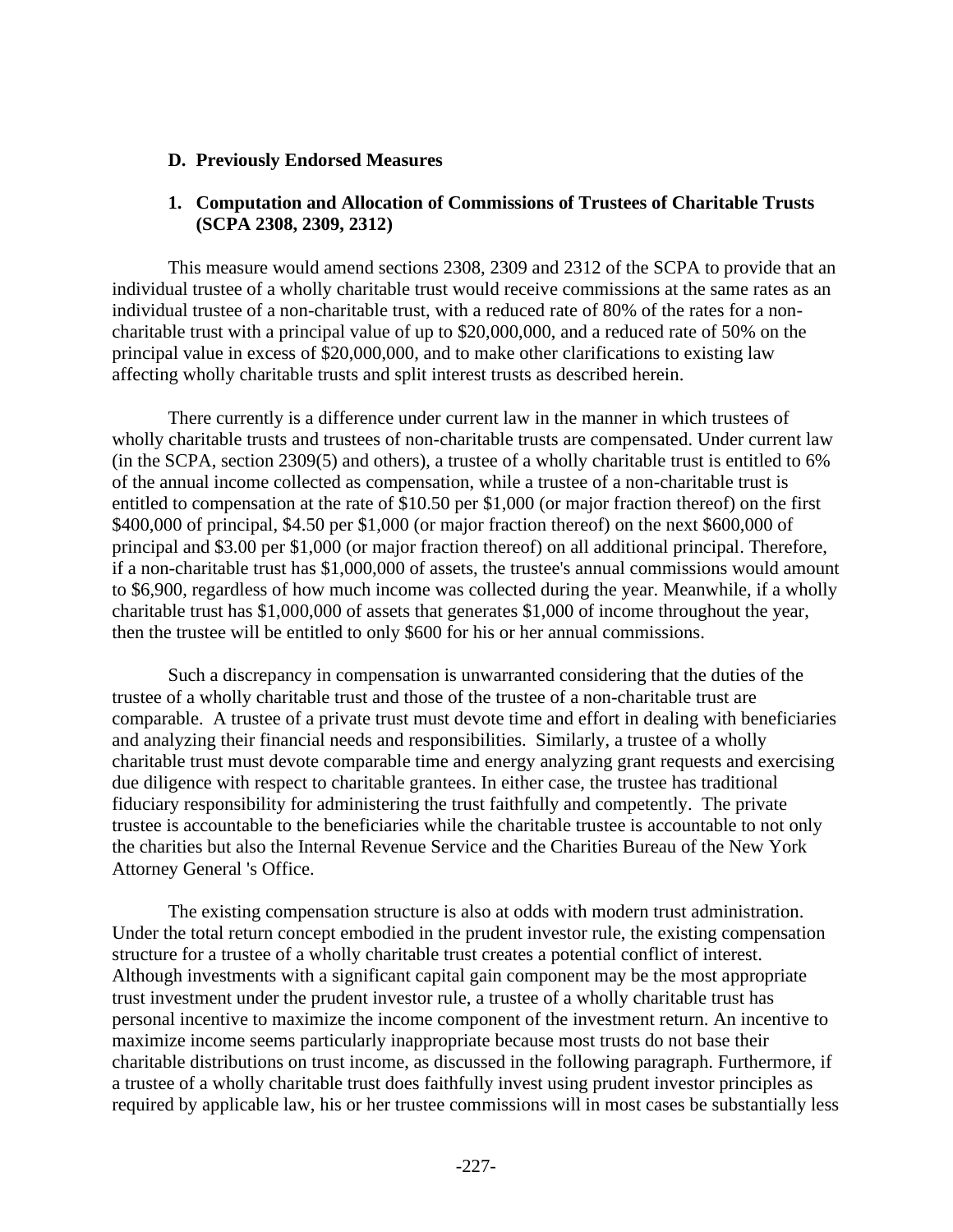than the commissions payable to a trustee of a non-charitable trust of similar value, as illustrated above.

There also is a difference in the manner in which trustee commissions are allocated against income and principal: the commissions of a trustee of a wholly charitable trust are allocated entirely to income, while the commissions of a trustee of a private trust are payable one-third from income and two-thirds from principal. The allocation of the commissions of a trustee of a wholly charitable trust all to income has inadvertent consequences. By requiring the trustee of the charitable trust to take his or her commission from income, the amount of income available for distribution to the charitable beneficiaries of certain pre-1969 wholly charitable trusts is substantially reduced (pre-1969 wholly charitable trusts generally provide for public charities to receive the net income of the trust — the proposed change will increase the amounts payable to charities from those trusts).

This measure addresses the need to treat trustees of private trusts and charitable trusts uniformly and to eliminate the disparate treatment of trustees of wholly charitable trusts.

Proposed Amendment: The proposed amendment would implement the following changes:

(1) Annual commissions of individual trustees of wholly charitable trusts will be computed under the same structure as the annual commissions of individual trustees of noncharitable trusts. Therefore, both sets of trustees will be compensated based upon the principal value of the trust, rather than upon income collected. However, there will be an exception that the commission for trustees of wholly charitable trusts on principal up to \$20,000,000 will be reduced by 20% and, on any amount in excess of \$20,000,000, by 50% to \$1.50 per \$1,000 (or major fraction thereof). Corporate trustees will still be entitled to reasonable compensation at their published rates.

(2) Annual commissions of individual and corporate trustees for charitable trusts will be payable one-third from income and two-thirds from principal. This will increase the amounts of income payable to the charitable beneficiaries of certain wholly charitable trusts.

This measure, which would have no fiscal impact on the State, would take effect immediately and apply to all trusts in existence on or after its effective date; provided that a trustee of a trust in existence on the effective date may continue to take commissions under the prior law until the end of the year in which the act becomes effective.

## Proposal:

AN ACT to amend the surrogate's court procedure act, in relation to the computation and allocation of the commissions of trustees of charitable trusts; and to the repeal of certain provisions of such law relating thereto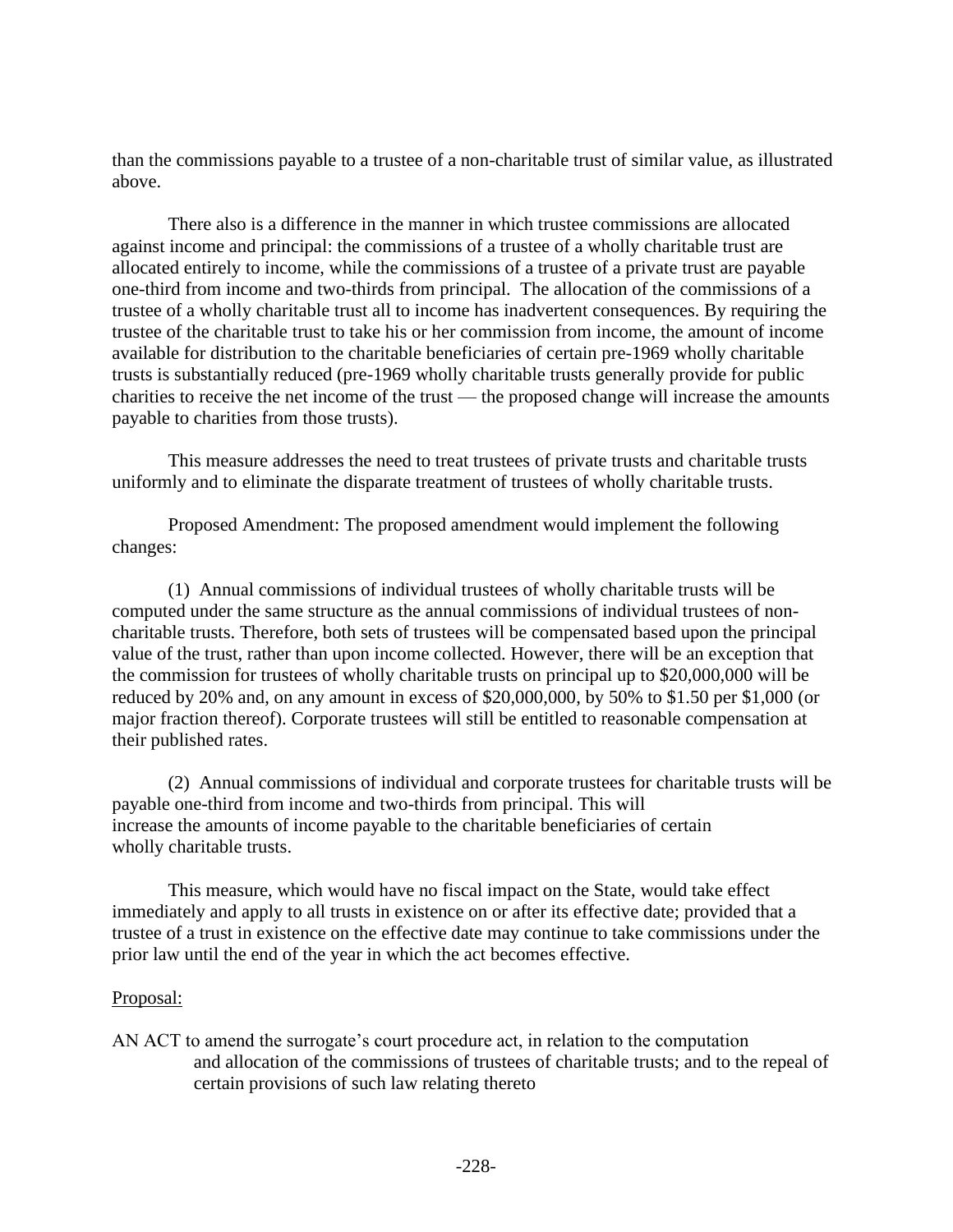The People of the State of New York, represented in Senate and Assembly, do enact as follows:

Section 1. Paragraphs (a) and (b) of subdivision 5 of section 2308 of the surrogate's court procedure act, paragraph (a) as amended by chapter 936 of the laws of 1984, are amended to read as follows:

(a) During the continuance of a trust created solely for public, religious, charitable, scientific, literary, educational or fraternal uses and during the period of continuance of such a trust established after the termination of a life use or uses the trustee shall be entitled to and may retain annual commissions [from income in an amount annually equal to 6 per cent of income collected in each year] according to the terms specified in subdivision 2, but only to the extent of 80 percent of the rates stated therein. Notwithstanding any other provision of law, with respect to any portion of such trust which exceeds a principal value of twenty million dollars, the trustee may only take annual commissions to the extent of 50 percent of the rate specified in paragraph (c) of subdivision 2.

(b) In the case of a trust [created solely for public, religious, charitable, scientific, literary, educational or fraternal uses the] described in paragraph (a) of this subdivision, a trustee shall not be entitled to any commission from principal as specified in subdivision 1 of this section for paying out principal.

§2. Paragraph (c) of subdivision 6 of section 2308 of the surrogate's court procedure act is REPEALED.

§3. Subdivision 12 of section 2308 of the surrogate's court procedure act, as added by chapter 237 of the laws of 1978, is amended to read as follows: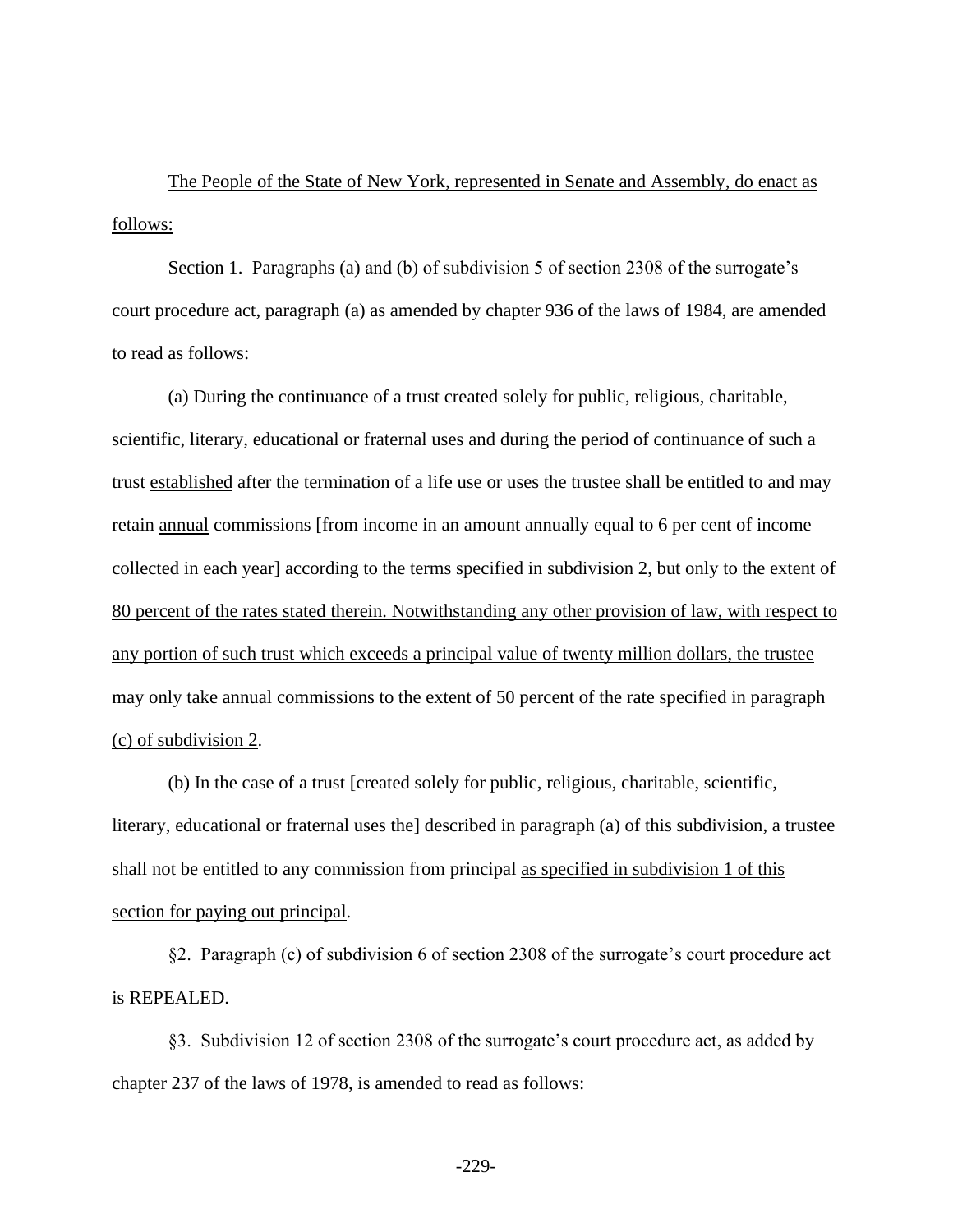12. If a trustee of a trust is authorized or required by the terms of the will to accumulate income for any purpose permitted by law, any income so accumulated which is not added to principal of the trust shall be deemed a separate trust for purposes of this subdivision and the trustee shall be entitled to commissions in respect thereof at the rates and according to the terms and provisions of subdivisions 1 [and], 2 and 5 of this section as though, for purposes of computing commissions of the trustee, income so accumulated was principal.

§4. Subdivision 3 of section 2309 of the surrogate's court procedure act, as amended by chapter 243 of the laws of 2001, is amended to read as follows:

3. Unless the will or lifetime trust instrument otherwise explicitly provides, the annual commissions allowed by [subdivision 2] this section shall be payable one-third from the income of the trust and two-thirds from the principal of the trust. However, in the case of a trust whose definition of income is governed by 11-2.4 of the estates, powers and trusts law or a charitable remainder annuity trust or a charitable remainder unitrust, as defined in section six hundred sixty-four of the Internal Revenue Code of nineteen hundred eighty-six, as amended, such annual commissions shall be payable from the corpus of any such trust after allowance for the annuity or unitrust amounts and shall not be payable out of such annuity or unitrust amounts.

§5. Paragraphs (a) and (b) of subdivision 5 of section 2309 of the surrogate's court procedure act, paragraph (a) as amended by chapter 936 of the laws of 1984, are amended to read as follows:

(a) During the continuance of a trust created solely for public, religious, charitable, scientific, literary, educational or fraternal uses and during the period of continuance of such a trust established after the termination of a life use or uses the trustee shall be entitled to and may retain annual commissions [from income in an amount annually equal to 6 per cent of income

-230-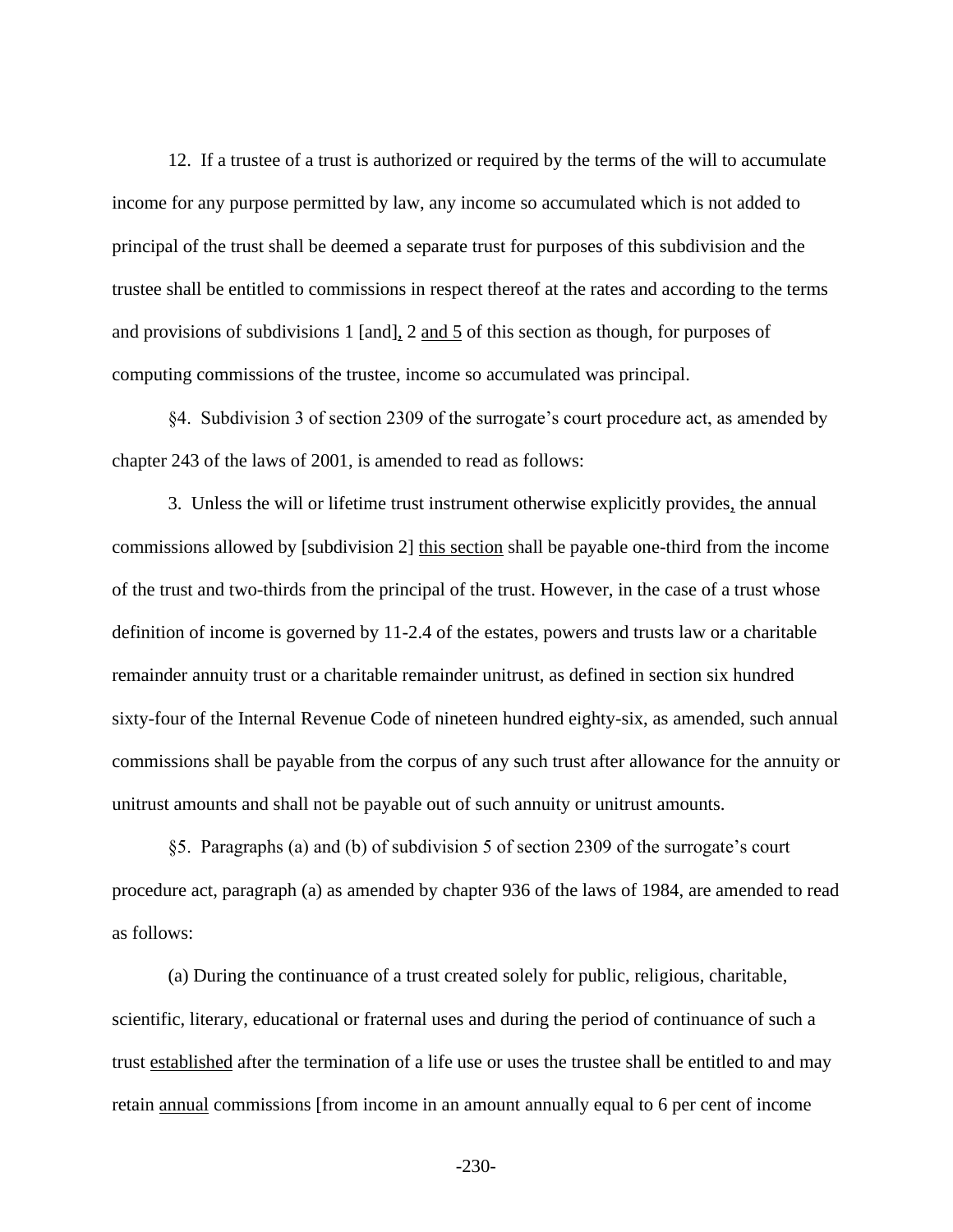allocated in each year] according to the terms specified in subdivision 2, but only to the extent of 80 percent of the rates stated therein. Notwithstanding any other provision of law, with respect to any portion of such trust which exceeds a principal value of twenty million dollars, the trustee may only take annual commissions to the extent of 50 percent of the rate specified in paragraph (c) of subdivision 2.

(b) In the case of a trust [created solely for public, religious, charitable, scientific, literary, educational or fraternal uses the] described in paragraph (a) of this subdivision, a trustee shall not be entitled to any commission from principal as specified in subdivision 1 for paying out principal.

§6. Paragraphs (a) and (b) of subdivision 3 of section 2312 of the surrogate's court procedure act, as amended by chapter 511 of the laws of 1987, are amended to read as follows:

(a) during the continuance of a trust created solely for public, religious, charitable, scientific, literary, educational or fraternal uses and during the period of continuance of such a trust established after the termination of a life use or uses a corporate trustee shall be entitled to and may retain annual commissions [from income] in accordance with the provisions of subdivision 1 or 2 [hereof] of this section, as the case may be, except that the trustee shall not be entitled to a commission for paying out principal.

(b) In the case of a trust created solely for public, religious, charitable, scientific, literary, educational or fraternal uses a corporate trustee shall not be entitled to any commission [from] for paying out principal.

§7. This act shall take effect immediately and shall apply to all trusts in existence on or after such effective date; provided, however that a trustee of a trust in existence on such effective

-231-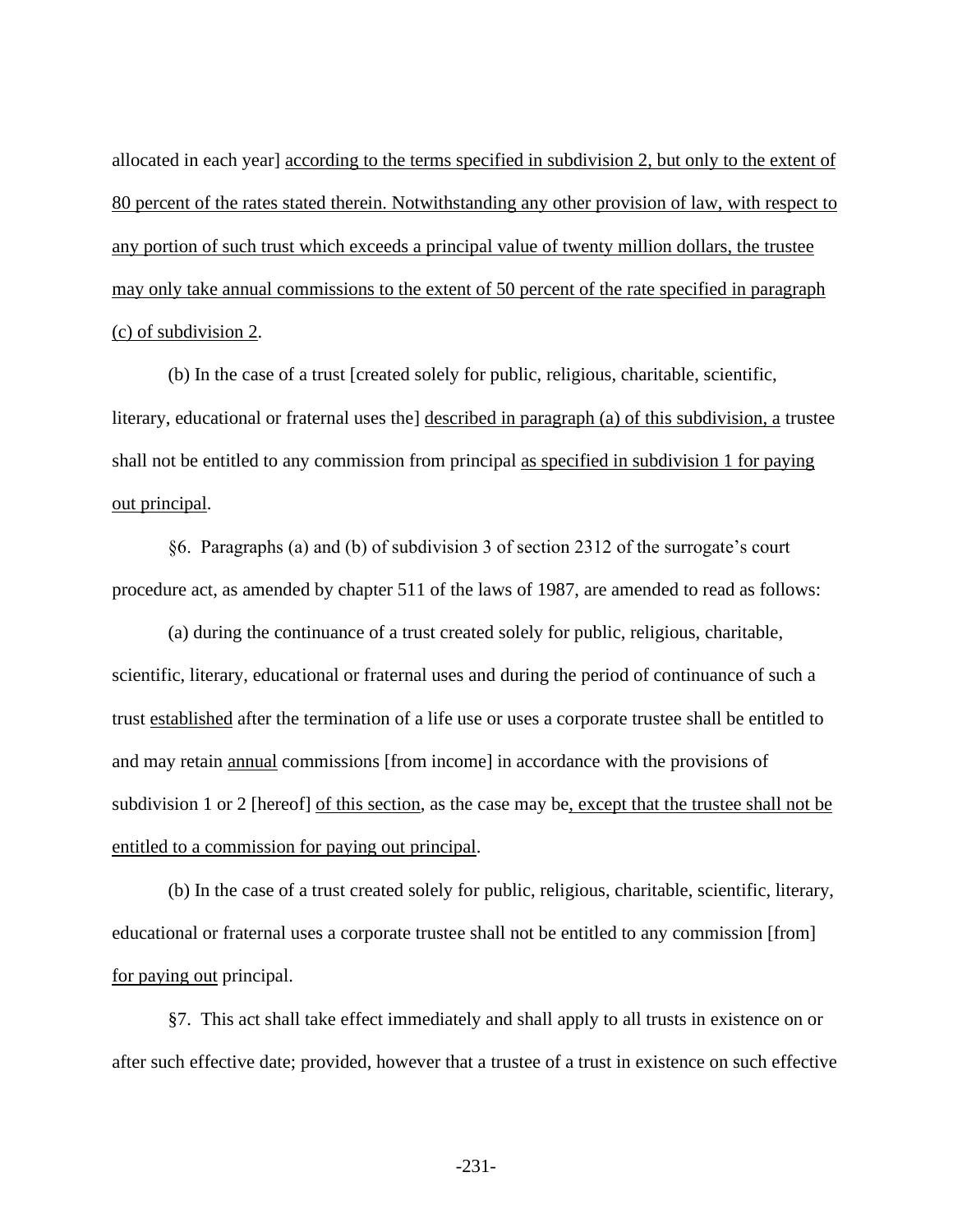date may elect to continue to take commissions under the law in effect prior to such effective

date until December 31 of the year this act takes effect.

# **2. The Revocatory Effect of Divorce and Relatives of a Former Spouse (EPTL 5-1.4(g))**

Present §5-1.4 of the EPTL was added in 2008, on the basis of a study and recommendation of the Surrogate's Court Advisory Committee and the T&E Section of the NYSBA. The primary purpose of that 2008 legislation was to extend the application of former §5-1.4 to non-probate transfers.

The form of the 2008 legislation was adopted substantially verbatim from §2-804 of the 1990 Uniform Probate Code ("UPC"). However, one of the aspects of UPC §2-804 which was not adopted in 2008 (by either this Committee or the T&E Section) was the provision that expanded the revocatory effect of the divorce beyond the divorced spouse of the decedent to include the "relatives" of the divorced spouse of the decedent.

As a result of the recent Fourth Dept. decision in *Estate of Lewis*, 114 A.D.3d 203, 978 N.Y.S.2d 527 (2014), the Committee has considered the issue *de novo*, and recommends the adoption of a rebuttable presumption extending the revocatory effect of divorce to "relatives" of the decedent's former spouse, unless there is substantial evidence of contrary intent. (The proposal would allow CPLR 4519 evidence but would provide that such evidence would have to be supported by other evidence.)

The Committee considered and rejected the adoption of UPC §2-804 for the following reasons. Under UPC §2-804, divorce revokes dispositions to both former spouses and relatives of former spouses "[e]xcept as provided by the express terms of a governing instrument, a court order, or a contract relating to the division of the marital estate made between the divorced individuals before or after the marriage, divorce, or annulment, the divorce or annulment of a marriage." Under our recommendation, this approach would be retained for revocation of dispositions to divorced spouses but the presumed revocatory effect on dispositions to relatives, on the other hand, could be rebutted by any substantial evidence, including evidence which would be inadmissible by virtue of CPLR 4519, provided that such evidence is supported by other proof.

It is the Committee's judgment that this approach reflects the probable intent of most decedents in connection with dispositions to "relatives" of divorced spouses, but leaves room for the varieties of human experience which might include a contrary intention which was not memorialized in the decedent's will executed prior to the divorce, such as, for example, a continuing relationship with a step child. The Committee believes that such probable intent is more problematic than the probable intention of such decedents with respect to dispositions to divorced spouses themselves.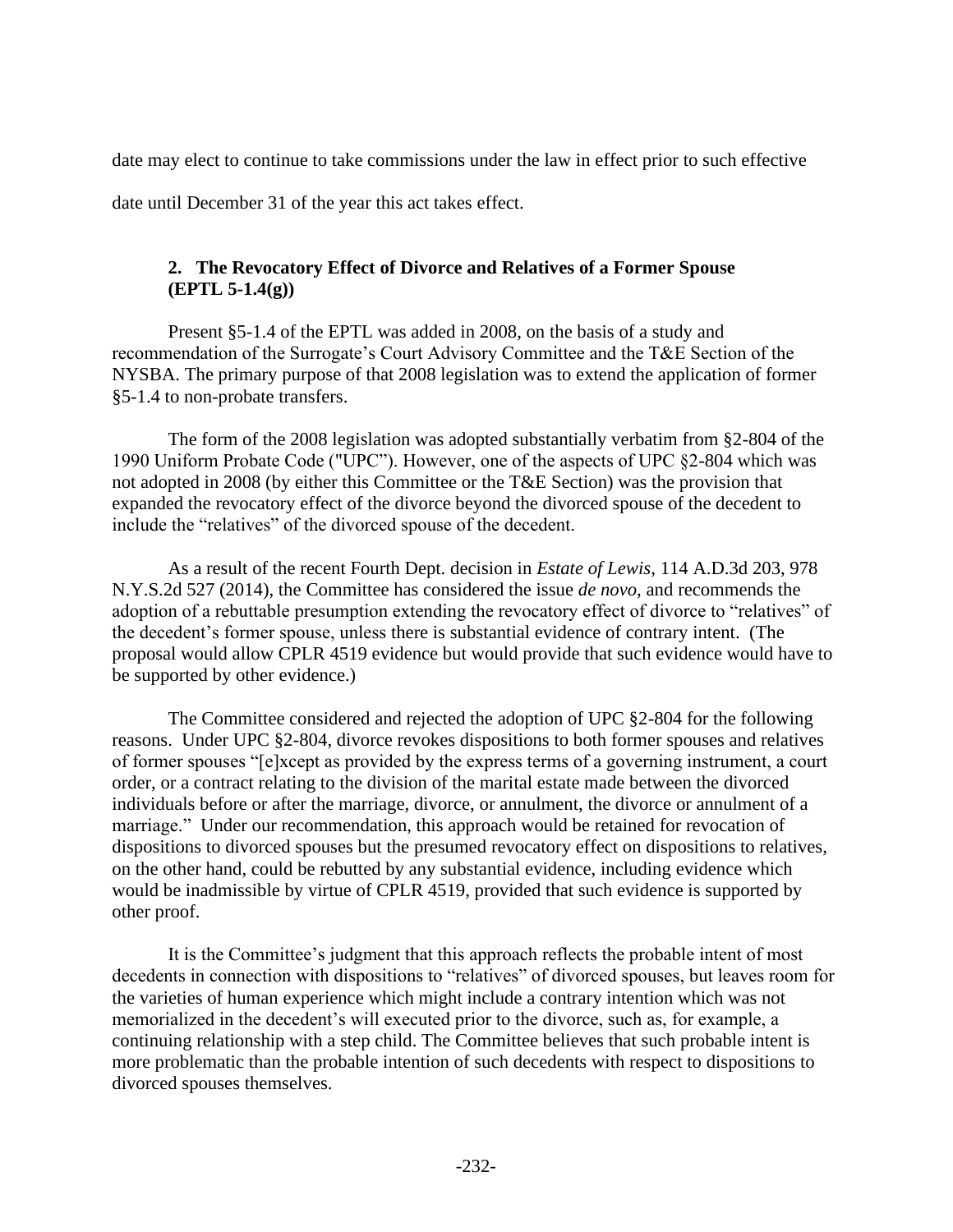It should be noted that the Committee discussed at some length whether evidence admissible on the issue of revocatory intent should include evidence otherwise disqualified under CPLR 4519. Its recommendation to permit such evidence is based on its judgment that (a) the issue of dispositions to relatives of former spouses arises infrequently, (b) that in such infrequent instances excluding CPLR 4519 evidence would, more likely than not, result in a disposition not in harmony with the decedent's probable intent, and (c) there is a sufficient safeguard against fraud in providing that otherwise excludible CPLR 4519 evidence must be supported by other evidence before there can be "substantial evidence" of contrary intent.

The Committee therefore recommends that a new paragraph  $(g)$  be added to EPTL 5-1.4, to provide as follows:

"(g) The revocatory effect of paragraph (a) shall be presumed to apply to a person in any relationship to the divorced individual that was based upon said marriage, including but not limited to step children, step grandchildren and parents in law, unless there is substantial evidence of the divorced individual's contrary intention. Testimony with regard to such intention shall not be disqualified under CPLR 4519 provided that such testimony is supported by other evidence."

#### Proposal:

AN ACT to amend the estates, powers and trusts law, in relation to the revocatory effect of divorce and relatives of a former spouse

#### The People of the State of New York, represented in Senate and Assembly, do enact as

## follows:

Section 1. Section 5-1.4 of the estates, powers and trusts law is amended by adding a

new paragraph (g) to read as follows:

(g) The revocatory effect of paragraph (a) shall be presumed to apply to a person in any

relationship to the divorced individual that was based upon said marriage, including but not

limited to stepchildren, stepgrandchildren and parents-in-law, unless there is substantial evidence

of the divorced individual's contrary intention. Testimony with regard to such intention shall not

be disqualified under CPLR 4519 provided that such testimony is supported by other evidence.

§2. This act shall take effect immediately.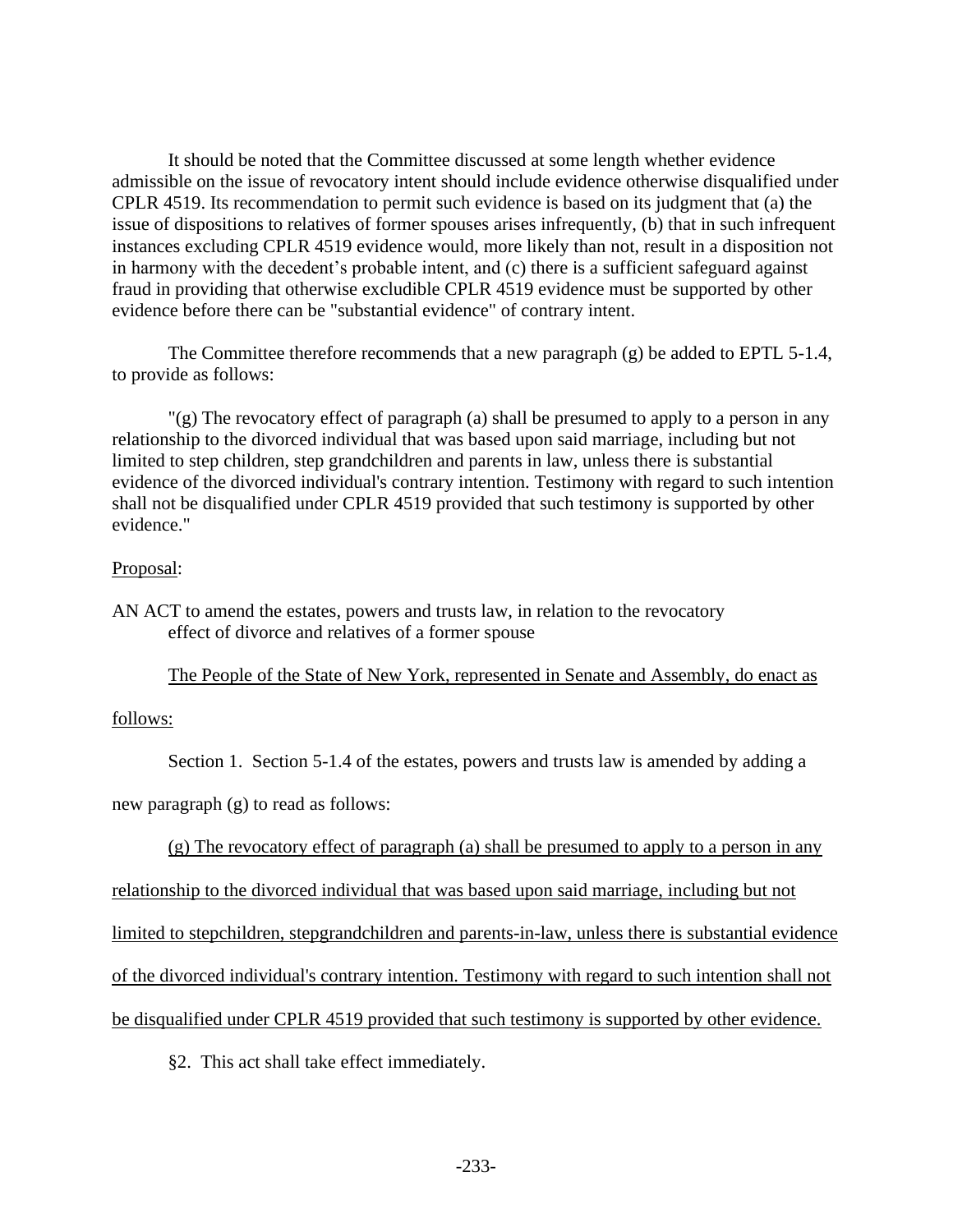# **III. Future Matters**

The Committee is studying proposals related to:

- 1. Powers of attorney.
- 2. Convenience accounts.
- 3. A trustee's power to appoint under a special needs trust as to quality of life or professional healthcare advisor.
- 4. The need for court approval to move assets out of state, especially with respect to intangible assets that exist only in cyberspace.
- 5. Creation of a statutory living will.
- 6. Authorizing appointment of attorneys to carry out duties of public administrator in counties where chief fiscal officers are presently required to carry out such duties.
- 7. Extension of the time frame for exercising the right of election.
- 8. Voluntary administration of small estates by designees or personal representatives of distributees.
- 9. Protecting the elderly from the undue influence of unscrupulous persons who have insinuated themselves into relationships of a confidential nature.
- 10. Fiduciaries who become cognitively impaired.
- 11. Protection of beneficiaries of bank-run mutual funds, via periodic accountings and other possible procedures.
- 12. Revision of the time frame under Uniform Rule 207.25 for completion of proof by a party seeking to establish kinship in an accounting proceeding.
- 13. Gift-giving powers of attorney.
- 14. Awarding interest on pecuniary legacies when not paid by a reasonable date.
- 15. The elimination of obsolete Uniform Rules.
- 16. The tax treatment of capital gains in trustee distributions.
- 17. Statutory rates of compensation for attorneys.
- 18. The use of attorney-certified death certificates in voluntary administrations.
- 19. The use of e-filing in Surrogate's Court and related issues.
- 20. Postmortem protection for the right of publicity.
- 21. Electronic wills.

Respectfully submitted,

Hon. Renee R. Roth, Chair

Rozlyn Anderson, Esq. Hon. John Czygier T. Randolph Harris, Esq. Hon. Lee Holzman Andrea Hyde, Esq. Prof. Kenneth Joyce